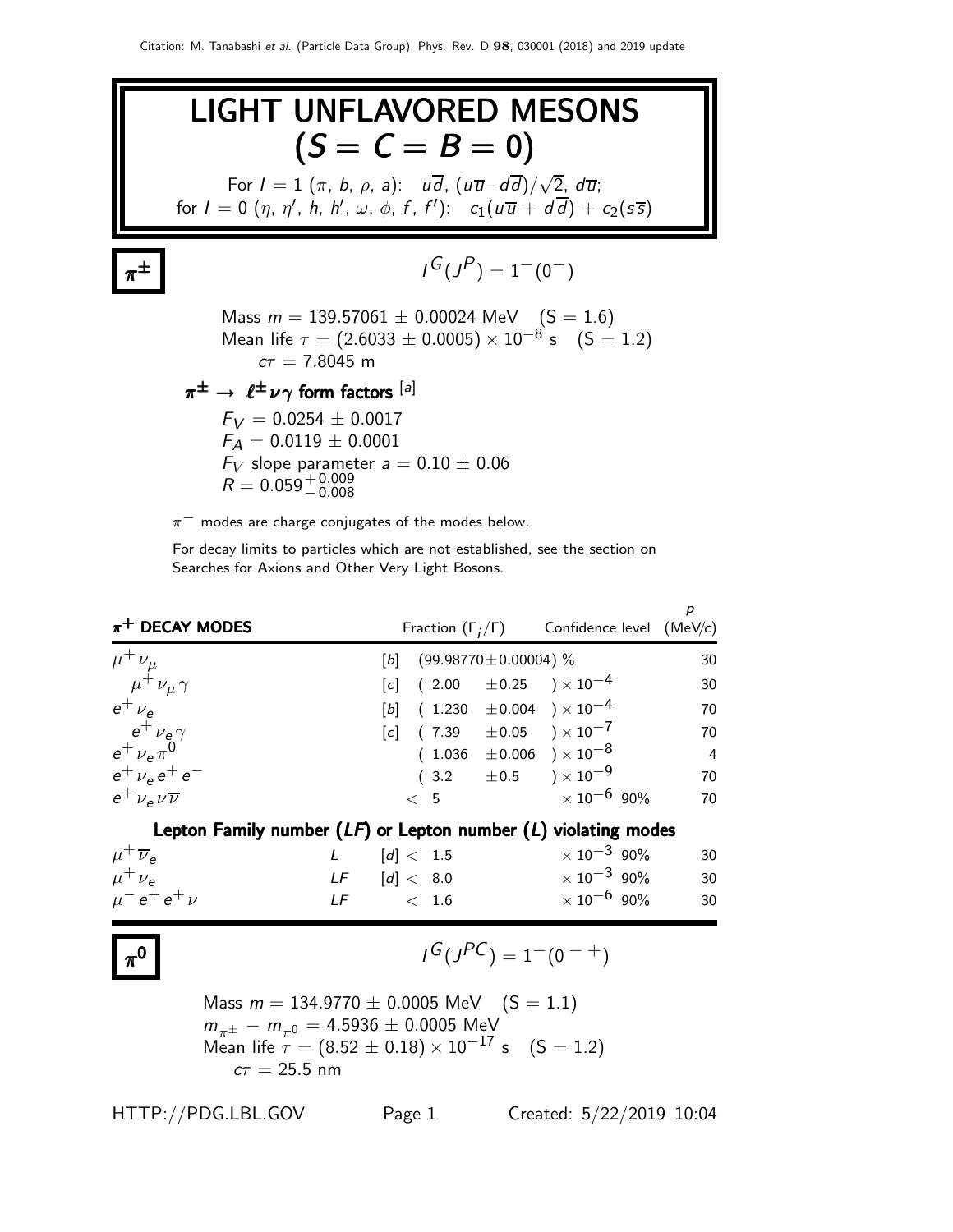For decay limits to particles which are not established, see the appropriate Search sections ( $A^0$  (axion) and Other Light Boson  $(X^0)$  Searches, etc.).

| $\pi^0$ DECAY MODES                | Fraction $(\Gamma_i/\Gamma)$     | Scale factor $/$<br>Confidence level (MeV/c) | $\overline{p}$ |
|------------------------------------|----------------------------------|----------------------------------------------|----------------|
| $2\gamma$                          | $(98.823 \pm 0.034)$ %           | $S = 1.5$                                    | 67             |
| $e^+e^-\gamma$                     | $(1.174 \pm 0.035)$ % S=1.5      |                                              | 67             |
| $\gamma$ positronium               | $(1.82 \pm 0.29) \times 10^{-9}$ |                                              | 67             |
| $e^+e^+e^-e^-$                     | $(3.34 \pm 0.16) \times 10^{-5}$ |                                              | 67             |
| $e^+e^-$                           | $(6.46 \pm 0.33) \times 10^{-8}$ |                                              | 67             |
| $4\gamma$                          | $\langle$ 2                      | $\times$ 10 <sup>-8</sup> CL=90%             | 67             |
| $\nu\overline{\nu}$                | [e] < 2.7                        | $\times 10^{-7}$ CL=90%                      | 67             |
| $v_e \overline{v}_e$               | < 1.7                            | $\times 10^{-6}$ CL=90%                      | 67             |
| $\nu_\mu \overline{\nu}_\mu$       | < 1.6                            | $\times 10^{-6}$ CL=90%                      | 67             |
| $\nu_{\tau} \overline{\nu}_{\tau}$ | $\langle$ 2.1                    | $\times 10^{-6}$ CL=90%                      | 67             |
| $\gamma \nu \overline{\nu}$        | < 6                              | $\times 10^{-4}$ CL=90%                      | 67             |
|                                    |                                  |                                              |                |

#### Charge conjugation  $(C)$  or Lepton Family number  $(LF)$  violating modes

| $3\gamma$               | $C$ and $C$ | $\langle$ 3.1 | $\times\,10^{-8}$ CL=90%        | 67 |
|-------------------------|-------------|---------------|---------------------------------|----|
| $\mu^+e^-$              | I F         | < 3.8         | $\times$ 10 $^{-10}$ CL $=$ 90% | 26 |
| $\mu^- e^+$             | IF          | < 3.4         | $\times$ 10 $^{-9}$ CL=90%      | 26 |
| $\mu^+ e^- + \mu^- e^+$ | LF          | < 3.6         | $\times$ 10 $^{-10}$ CL=90%     | 26 |

### $\eta$  is a set of  $\eta$  is a set of  $\eta$

$$
I^G(J^{PC})=0^+(0^{-+})
$$

Mass  $m = 547.862 \pm 0.017$  MeV Full width  $Γ = 1.31 ± 0.05$  keV

#### C-nonconserving decay parameters

|                         | $\pi^+ \pi^- \pi^0$ left-right asymmetry = $(0.09^{+0.11}_{-0.12}) \times 10^{-2}$ |
|-------------------------|------------------------------------------------------------------------------------|
| $\pi^{+}\pi^{-}\pi^{0}$ | sextant asymmetry = $(0.12^{+0.10}_{-0.11}) \times 10^{-2}$                        |
| $\pi^{+}\pi^{-}\pi^{0}$ | quadrant asymmetry = $(-0.09 \pm 0.09) \times 10^{-2}$                             |
| $\pi^+\pi^-\gamma$      | left-right asymmetry = $(0.9 \pm 0.4) \times 10^{-2}$                              |
| $\pi^+\pi^-\gamma$      | $\beta$ (D-wave) = -0.02 $\pm$ 0.07 (S = 1.3)                                      |

#### CP-nonconserving decay parameters

 $\pi^+\pi^-$  e $^+$  e $^-$  decay-plane asymmetry  $A_\phi=(-0.6\pm3.1)\times10^{-2}$ 

#### Dalitz plot parameter

 $\pi^{0}\pi^{0}\pi^{0}$   $\alpha=-0.0288\pm0.0012$   $(\mathsf{S}=1.1)$ Parameter  $\Lambda$  in  $\eta \to \ell^+ \ell^- \gamma$  decay  $= 0.716 \pm 0.011$  GeV/ $c^2$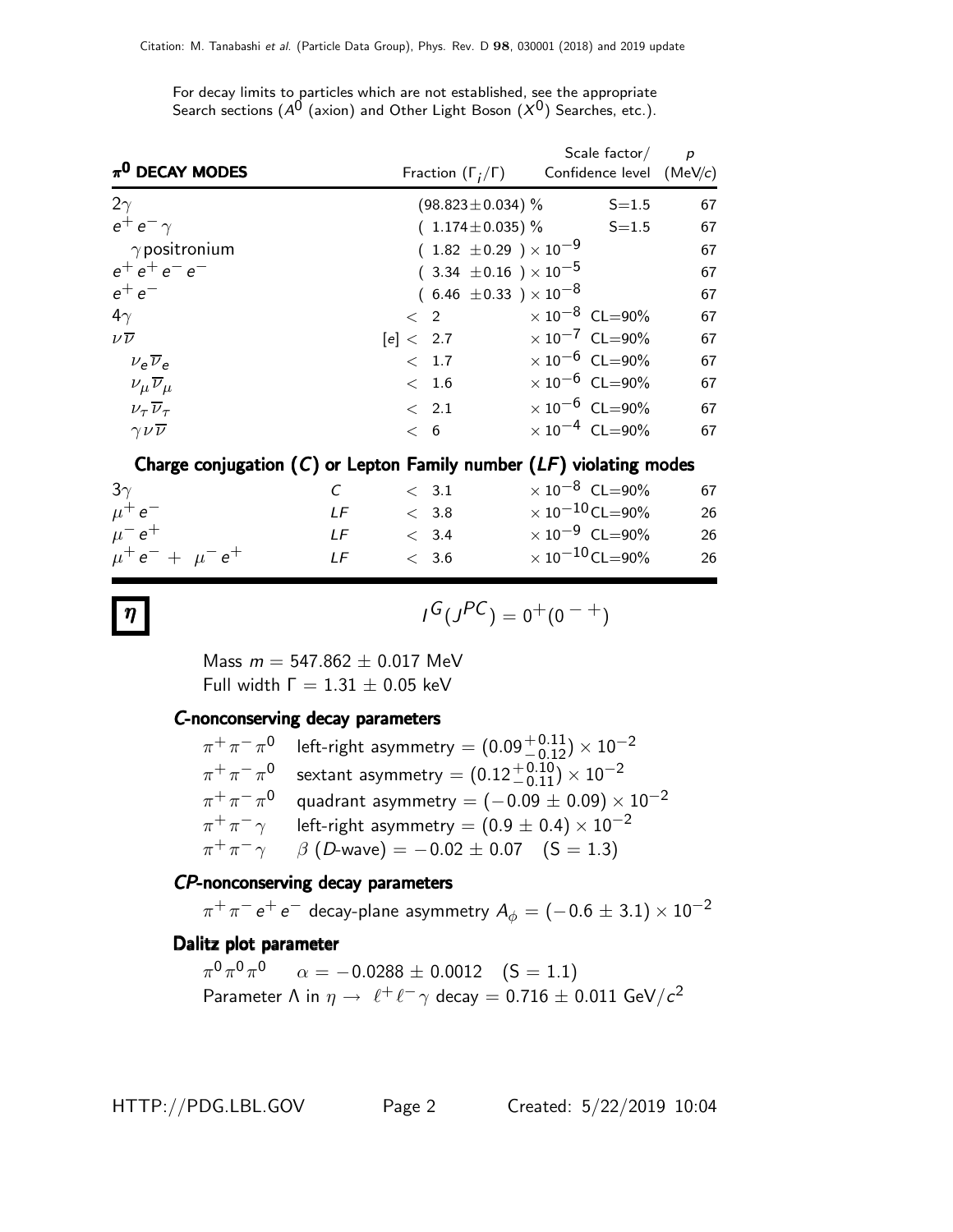| $\eta$ DECAY MODES                            | Fraction $(\Gamma_i/\Gamma)$                                                             | Scale factor $/$ p<br>Confidence level (MeV/c) |     |
|-----------------------------------------------|------------------------------------------------------------------------------------------|------------------------------------------------|-----|
|                                               | <b>Neutral modes</b>                                                                     |                                                |     |
| neutral modes                                 | $(72.12 \pm 0.34)$ %                                                                     | $S = 1.2$                                      |     |
| $2\gamma$                                     | $(39.41 \pm 0.20)$ %                                                                     | $S = 1.1$                                      | 274 |
| $3\pi^0$                                      | $(32.68 \pm 0.23)$ %                                                                     | $S = 1.1$                                      | 179 |
| $\pi^0 2\gamma$                               | $(2.56 \pm 0.22) \times 10^{-4}$                                                         |                                                | 257 |
| $2\pi^0 2\gamma$                              | < 1.2                                                                                    | $\times$ $10^{-3}$<br>$CL = 90\%$              | 238 |
| $4\gamma$                                     | < 2.8                                                                                    | $\times$ 10 <sup>-4</sup><br>$CL = 90\%$       | 274 |
| invisible                                     | < 1.0                                                                                    | $\times$ 10 $^{-4}$<br>$CL = 90\%$             |     |
|                                               | <b>Charged modes</b>                                                                     |                                                |     |
| charged modes                                 | $(28.10 \pm 0.34)$ %                                                                     | $S = 1.2$                                      |     |
| $\pi^{+}\pi^{-}\pi^{0}$                       | $(22.92 \pm 0.28)$ %                                                                     | $S = 1.2$                                      | 174 |
| $\pi^+\pi^-\gamma$                            | $(4.22 \pm 0.08)$ %                                                                      | $S = 1.1$                                      | 236 |
| $e^+e^-\gamma$                                | $(6.9 \pm 0.4) \times 10^{-3}$                                                           | $S = 1.3$                                      | 274 |
| $\mu^+ \mu^- \gamma$                          | $(.3.1 \pm 0.4) \times 10^{-4}$                                                          |                                                | 253 |
| $e^+e^-$                                      | $\langle 7$                                                                              | $\times$ 10 <sup>-7</sup><br>$CL = 90\%$       | 274 |
| $\mu^+ \mu^-$                                 | $(5.8 \pm 0.8) \times 10^{-6}$                                                           |                                                | 253 |
| $2e^{+}2e^{-}$                                | $(2.40 \pm 0.22) \times 10^{-5}$                                                         |                                                | 274 |
| $\pi^{+}\pi^{-}e^{+}e^{-}(\gamma)$            | $(2.68 \pm 0.11) \times 10^{-4}$                                                         |                                                | 235 |
| $e^+e^-\mu^+\mu^-$                            | < 1.6                                                                                    | $\times$ 10 $^{-4}$<br>$CL = 90\%$             | 253 |
| $2\mu + 2\mu$ <sup>-1</sup>                   | < 3.6                                                                                    | $\times$ 10 <sup>-4</sup><br>$CL = 90\%$       | 161 |
| $\mu^+ \mu^- \pi^+ \pi^-$                     | < 3.6                                                                                    | $\times$ $10^{-4}$<br>$CL = 90\%$              | 113 |
| $\pi^+ e^- \overline{\nu}_e$ + c.c.           | < 1.7                                                                                    | $\times$ 10 <sup>-4</sup><br>$CL = 90\%$       | 256 |
| $\pi^+\pi^-2\gamma$                           | $\langle$ 2.1                                                                            | $\times$ $10^{-3}$                             | 236 |
| $\pi^+\pi^-\pi^0\gamma$                       | < 5                                                                                      | $\times$ 10 <sup>-4</sup><br>$CL = 90\%$       | 174 |
| $\pi^{0} \mu^{+} \mu^{-} \gamma$              | < 3                                                                                      | $\times$ 10 <sup>-6</sup><br>$CL = 90\%$       | 210 |
|                                               | Charge conjugation $(C)$ , Parity $(P)$ ,                                                |                                                |     |
|                                               | Charge conjugation $\times$ Parity (CP), or<br>Lepton Family number (LF) violating modes |                                                |     |
| $\pi^0 \gamma$<br>$\mathcal{C}_{\mathcal{C}}$ | < 9                                                                                      | $\times$ 10 $^{-5}$<br>$CL = 90\%$             | 257 |
| $\pi^+\pi^-$<br>P, CP                         | $<\phantom{0}1.3$                                                                        | $\times$ 10 $^{-5}$<br>$CL = 90\%$             | 236 |
| $2\pi^0$<br>P, CP                             | < 3.5                                                                                    | $\times$ 10 $^{-4}$<br>$CL = 90\%$             | 238 |
| $2\pi^0\gamma$<br>$\cal C$                    | < 5                                                                                      | $\times$ 10 $^{-4}$<br>$CL = 90\%$             | 238 |
| $3\pi^0\gamma$<br>$\mathcal{C}_{0}$           | < 6                                                                                      | $\times$ $10^{-5}$<br>$CL = 90\%$              | 179 |
| $3\gamma$<br>$\cal C$                         | < 1.6                                                                                    | $\times$ 10 $^{-5}$<br>$CL = 90\%$             | 274 |
| $4\pi^0$<br>P, CP                             | < 6.9                                                                                    | $\times$ 10 $^{-7}$<br>$CL = 90\%$             | 40  |
| $\pi^0 e^+ e^-$<br>$\cal C$                   | [f]< 8                                                                                   | $\times$ 10 $^{-6}$<br>$CL = 90\%$             | 257 |
| $\pi^{0} \mu^{+} \mu^{-}$<br>$\cal C$         | [f] < 5                                                                                  | $\times$ 10 $^{-6}$<br>$CL = 90\%$             | 210 |
| $\mu^+ e^- + \mu^- e^+$<br>LF                 | < 6                                                                                      | $\times$ 10 $^{-6}$<br>$CL = 90\%$             | 264 |
|                                               |                                                                                          |                                                |     |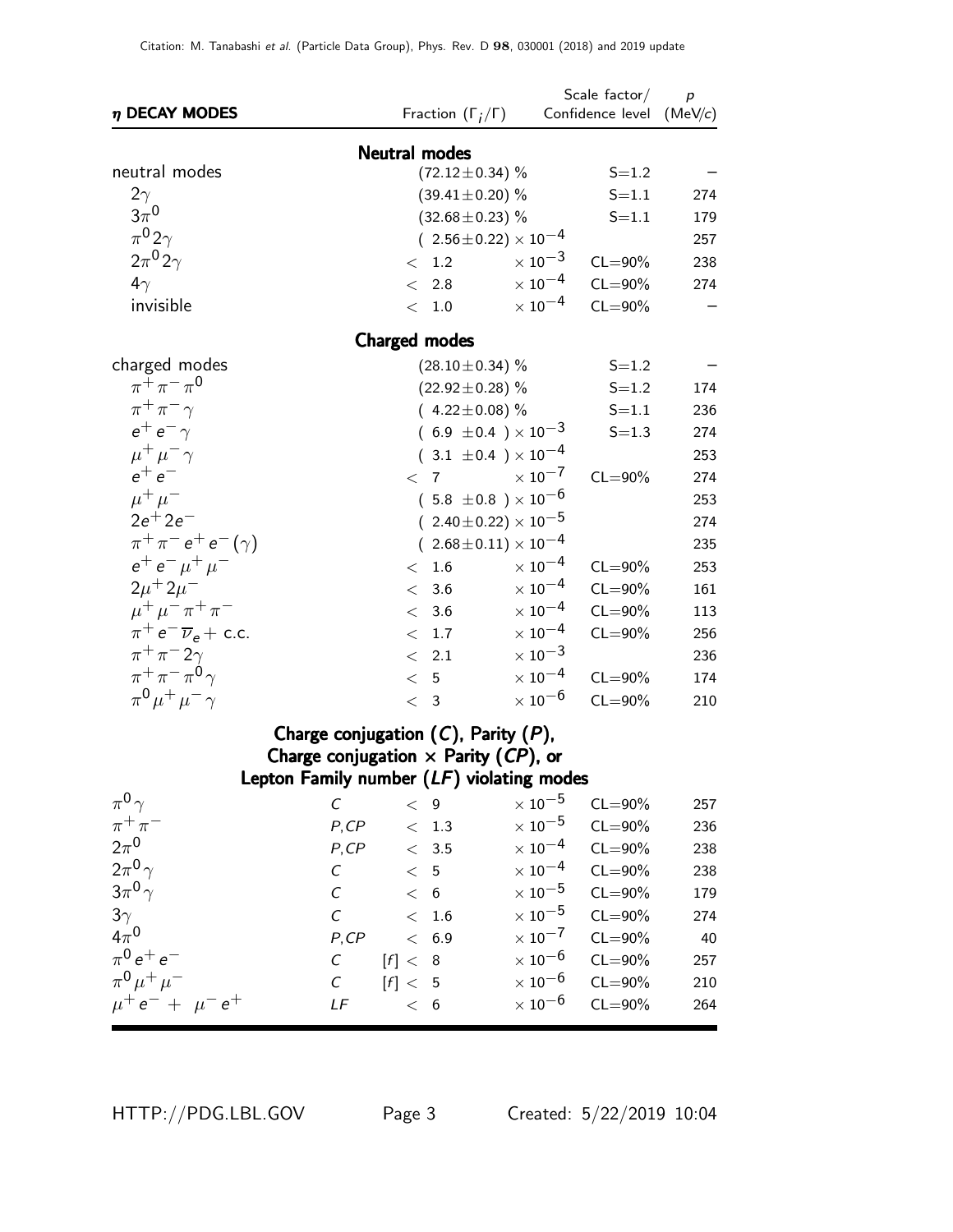## $f_0(500)^{[g]}$

$$
\iota^G(\jmath^{PC})=0^+(0^{++})
$$

Mass (T-Matrix Pole  $\sqrt{s}) = (400\text{--}550) - i(200\text{--}350)$  MeV Mass (Breit-Wigner)  $=$  (400-550) MeV Full width (Breit-Wigner) =  $(400-700)$  MeV

| $f_0(500)$ DECAY MODES                   |                                                                | Fraction $(\Gamma_i/\Gamma)$ |                                           | $p$ (MeV/c)    |
|------------------------------------------|----------------------------------------------------------------|------------------------------|-------------------------------------------|----------------|
| $\pi\pi$                                 | seen                                                           |                              |                                           |                |
| $\gamma\gamma$                           | seen                                                           |                              |                                           |                |
| $\rho(770)^{[h]}$                        |                                                                | $I^G(J^{PC}) = 1^+(1^{--})$  |                                           |                |
|                                          | Mass $m = 775.26 \pm 0.25$ MeV                                 |                              |                                           |                |
|                                          | Full width $\Gamma = 149.1 \pm 0.8$ MeV                        |                              |                                           |                |
|                                          | $\Gamma_{ee} = 7.04 \pm 0.06 \text{ keV}$                      |                              |                                           |                |
| $\rho$ (770) DECAY MODES                 | Fraction $(\Gamma_i/\Gamma)$                                   |                              | Scale factor/<br>Confidence level (MeV/c) | $\overline{p}$ |
| $\pi\pi$                                 | $\sim$ 100                                                     | $\%$                         |                                           | 363            |
|                                          | $\rho(770)^{\pm}$ decays                                       |                              |                                           |                |
| $\pi^{\pm} \gamma$                       | $(4.5 \pm 0.5)$                                                | ) $\times 10^{-4}$           | $S = 2.2$                                 | 375            |
| $\pi^{\pm}$ n                            | $6\overline{6}$<br>$\lt$                                       | $\times$ $10^{-3}$           | $CL = 84%$                                | 152            |
| $\pi^{\pm} \pi^+ \pi^- \pi^0$            | $\lt$<br>2.0                                                   | $\times$ 10 <sup>-3</sup>    | $CL = 84%$                                | 254            |
|                                          | $\rho(770)^{0}$ decays                                         |                              |                                           |                |
| $\pi^+\pi^-\gamma$                       | $9.9 \pm 1.6$                                                  | $\chi 10^{-3}$               |                                           | 362            |
| $\pi^0 \gamma$                           | 4.7 $\pm$ 0.6                                                  | $)\times10^{-4}$             | $S = 1.4$                                 | 376            |
| $\frac{\eta \gamma}{\pi^0 \pi^0 \gamma}$ | $3.00 \pm 0.21$                                                | ) $\times$ 10 $^{-4}$        |                                           | 194            |
|                                          | 4.5 $\pm$ 0.8                                                  | ) $\times$ 10 $^{-5}$        |                                           | 363            |
| $\mu^+ \mu^-$<br>$e^+e^-$                | $(4.55 \pm 0.28) \times 10^{-5}$<br>$[1]$<br>$(4.72 \pm 0.05)$ | ) $\times$ 10 $^{-5}$        |                                           | 373            |
|                                          | [i]                                                            |                              |                                           | 388            |
| $\pi^{+}\pi^{-}\pi^{0}$                  | $1.01 + 0.54 + 0.34$ $\times 10^{-4}$<br>(                     |                              |                                           | 323            |
| $\pi^{+}\pi^{-}\pi^{+}\pi^{-}$           | $1.8 \pm 0.9$<br>(                                             | ) $\times$ $10^{-5}$         |                                           | 251            |
| $\pi^+ \pi^- \pi^0 \pi^0$                | $1.6 \pm 0.8$                                                  | $) \times 10^{-5}$           |                                           | 257            |
| $\pi^{0}e^{+}e^{-}$                      | 1.2<br>$\lt$                                                   | $\times$ $10^{-5}$           | $CL = 90\%$                               | 376            |

 $\omega(782)$ 

 $G(J^{PC}) = 0(1^{--})$ 

Mass  $m = 782.65 \pm 0.12$  MeV  $(S = 1.9)$ Full width  $Γ = 8.49 ± 0.08$  MeV  $Γ_{ee} = 0.60 ± 0.02$  keV

HTTP://PDG.LBL.GOV Page 4 Created: 5/22/2019 10:04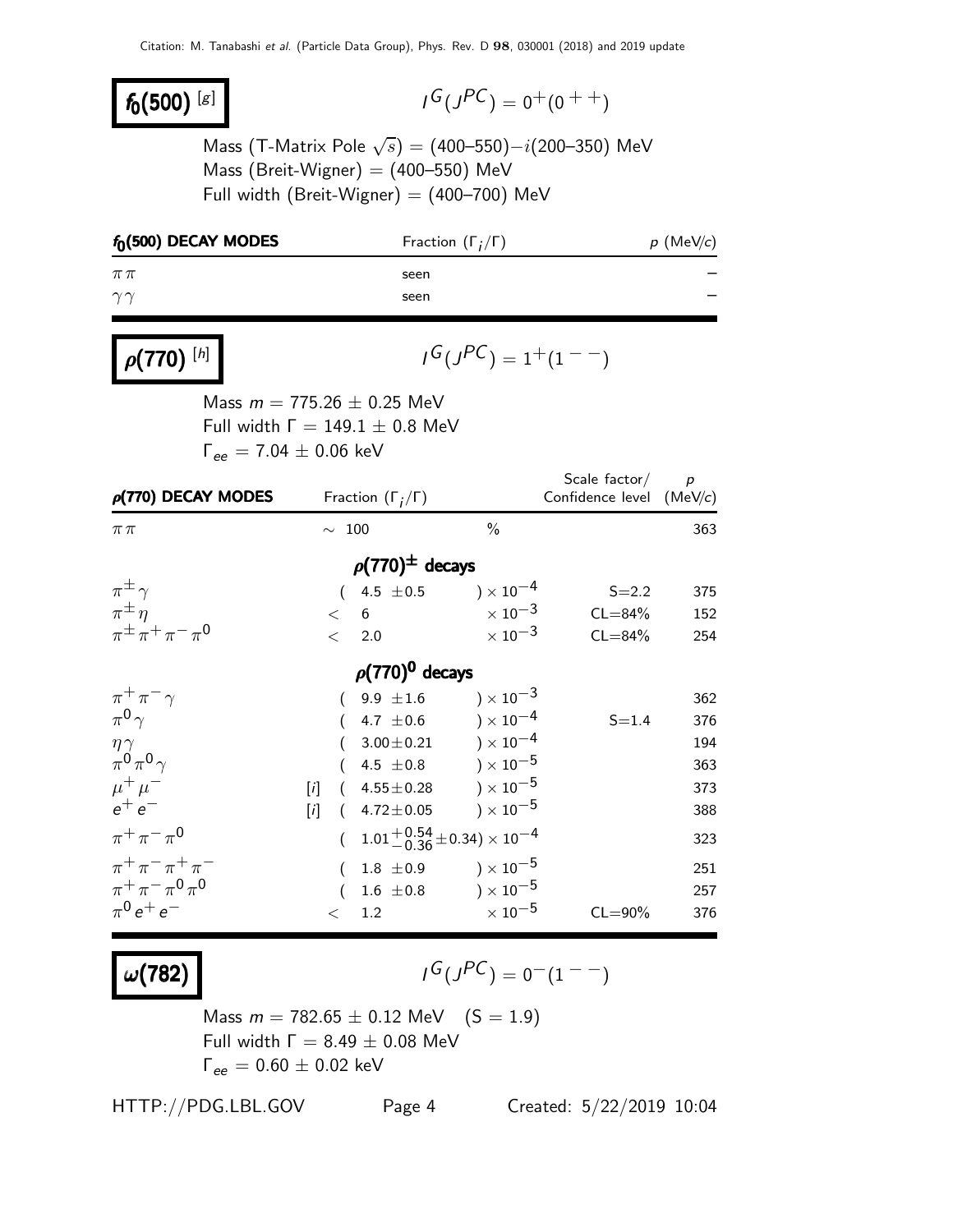| $\omega(782)$ DECAY MODES                  | Fraction $(\Gamma_i/\Gamma)$ Confidence level (MeV/c) | Scale factor $/$ p                 |     |
|--------------------------------------------|-------------------------------------------------------|------------------------------------|-----|
|                                            |                                                       |                                    |     |
| $\pi^{+}\pi^{-}\pi^{0}$                    | $(89.3 \pm 0.6)$ %                                    |                                    | 327 |
| $\pi^{0}\gamma$                            | $(8.40 \pm 0.22)$ %                                   | $S = 1.8$                          | 380 |
| $\pi^+\pi^-$                               | $(1.53 \pm 0.06)$ %                                   |                                    | 366 |
| neutrals (excluding $\pi^{0}\gamma$ )      | $(7 \tfrac{+7}{-4}) \times 10^{-3}$                   | $S = 1.1$                          |     |
| $\eta \gamma$                              | $(4.5 \pm 0.4) \times 10^{-4}$                        | $S = 1.1$                          | 200 |
| $\pi^{0} e^{+} e^{-}$                      | $(7.7 \pm 0.6) \times 10^{-4}$                        |                                    | 380 |
| $\pi^{0} \mu^{+} \mu^{-}$                  | $(1.34 \pm 0.18) \times 10^{-4}$                      | $S = 1.5$                          | 349 |
| $e^+e^-$                                   | $(7.36 \pm 0.15) \times 10^{-5}$                      | $S = 1.5$                          | 391 |
| $\pi^+ \pi^- \pi^0 \pi^0$                  | $< 2 \times 10^{-4}$                                  | $CL = 90\%$                        | 262 |
| $\pi^+\pi^-\gamma$                         | $< 3.6 \times 10^{-3}$                                | $CL = 95%$                         | 366 |
| $\pi^{+}\pi^{-}\pi^{+}\pi^{-}$             | $< 1$ $\times 10^{-3}$                                | $CL = 90\%$                        | 256 |
| $\pi^0 \pi^0 \gamma$                       | $(6.7 \pm 1.1) \times 10^{-5}$                        |                                    | 367 |
| $\eta \pi^0 \gamma$                        | $< 3.3$ $\times 10^{-5}$                              | $CL = 90\%$                        | 162 |
| $\mu^+ \mu^-$                              | $(7.4 \pm 1.8) \times 10^{-5}$                        |                                    | 377 |
| $3\gamma$                                  | $< 1.9 \times 10^{-4}$                                | $CL = 95%$                         | 391 |
|                                            | Charge conjugation $(C)$ violating modes              |                                    |     |
| $\eta\pi^0$<br>$\mathcal{C}_{\mathcal{C}}$ | $\langle$ 2.2                                         | $\times$ 10 $^{-4}$<br>$CL = 90\%$ | 162 |
| $2\pi^0$                                   | $C \t 2.2 \t 10^{-4} \t CL=90\%$                      |                                    | 367 |
| $3\pi^0$                                   | $C \t 2.3 \t \times 10^{-4} \t CL=90\%$               |                                    | 330 |
| invisible                                  | $\langle 7 \rangle$                                   | $\times$ 10 $^{-5}$<br>$CL = 90\%$ |     |

 $\eta'(958)$ 

$$
G(J^{PC}) = 0^+(0^{-+})
$$

Mass  $m = 957.78 \pm 0.06$  MeV Full width  $Γ = 0.196 ± 0.009$  MeV

| $\eta'$ (958) DECAY MODES                 | Fraction $(\Gamma_i/\Gamma)$ Confidence level (MeV/c) |     | p   |
|-------------------------------------------|-------------------------------------------------------|-----|-----|
| $\pi^+\pi^-\eta$                          | $(42.6 \pm 0.7)$ %                                    |     | 232 |
| $\rho^0$ $\gamma$ (including non-resonant | $(28.9 \pm 0.5)$ %                                    |     | 165 |
| $\pi^+$ $\pi^ \gamma$ )                   |                                                       |     |     |
| $\pi^0 \pi^0 \eta$                        | $(22.8 \pm 0.8)$ %                                    |     | 239 |
| $\omega \gamma$                           | $(2.62 \pm 0.13)\%$                                   |     | 159 |
| $\omega e^+ e^-$                          | $(2.0 \pm 0.4) \times 10^{-4}$                        |     | 159 |
| $\gamma\gamma$                            | $(2.22 \pm 0.08)\%$                                   |     | 479 |
| $3\pi^0$                                  | $(2.54 \pm 0.18) \times 10^{-3}$                      |     | 430 |
| $\mu^+ \mu^- \gamma$                      | $(1.09 \pm 0.27) \times 10^{-4}$                      |     | 467 |
| $\pi^+ \pi^- \mu^+ \mu^-$                 | $\epsilon$ 2.9 $\times 10^{-5}$                       | 90% | 401 |
| $\pi^{+}\pi^{-}\pi^{0}$                   | $(3.61 \pm 0.17) \times 10^{-3}$                      |     | 428 |
| $(\pi^+\pi^-\pi^0)$ S-wave                | $(3.8 \pm 0.5) \times 10^{-3}$                        |     | 428 |

HTTP://PDG.LBL.GOV Page 5 Created: 5/22/2019 10:04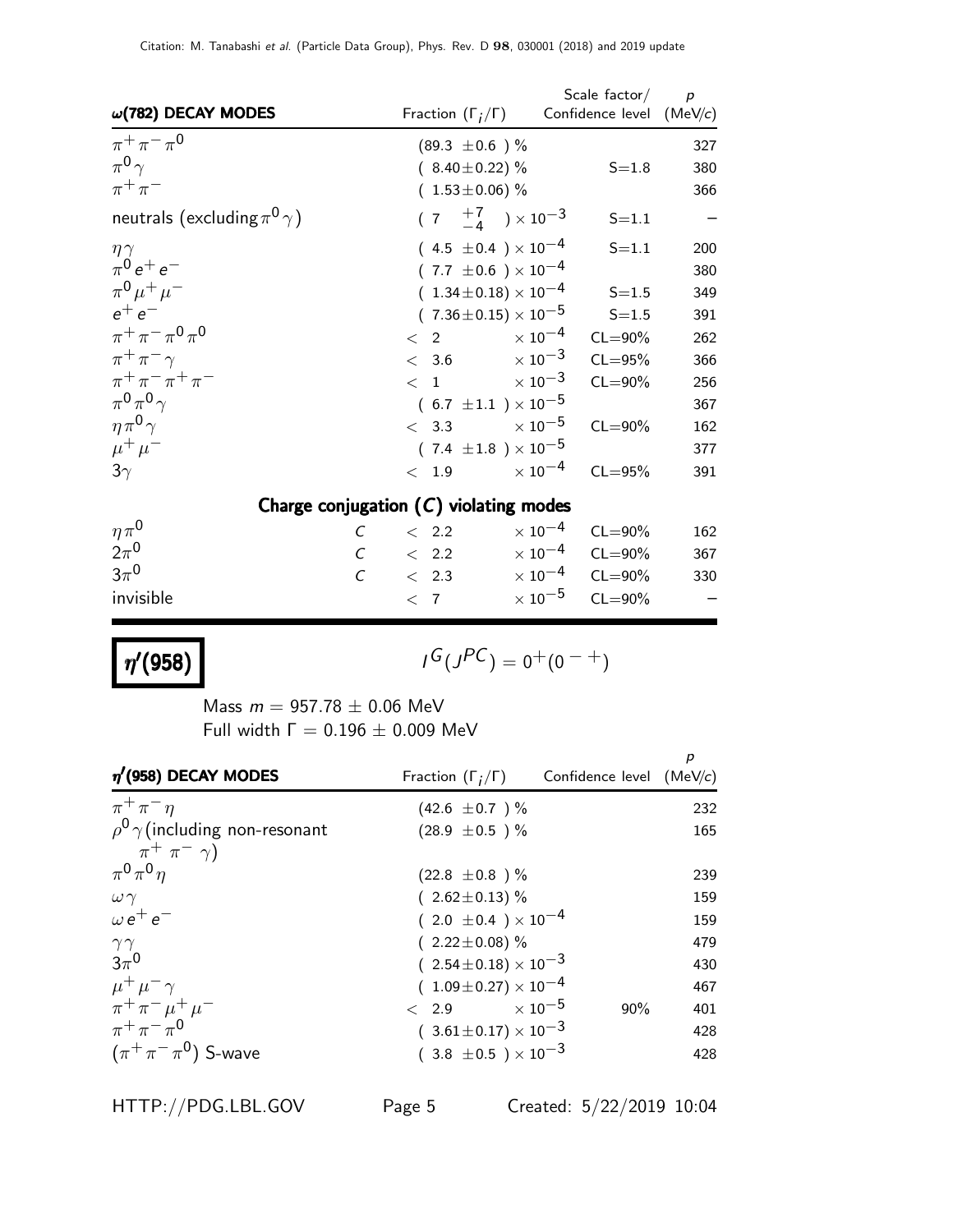| $\pi^{\mp} \rho^{\pm}$               |                        | $(7.4 \pm 2.3) \times 10^{-4}$           |     | 106 |
|--------------------------------------|------------------------|------------------------------------------|-----|-----|
| $\pi^0 \rho^0$                       | $\lt$ 4<br>$\%$        |                                          | 90% | 111 |
| $2(\pi^+\pi^-)$                      |                        | $(8.4 \pm 0.9) \times 10^{-5}$           |     | 372 |
| $\pi^{+}\pi^{-}2\pi^{0}$             |                        | $(1.8 \pm 0.4) \times 10^{-4}$           |     | 376 |
| $2(\pi^+\pi^-)$ neutrals             | $\langle$ 1            | $\%$                                     | 95% |     |
| $2(\pi^+\pi^-)\pi^0$                 | < 1.8                  | $\times$ 10 $^{-3}$                      | 90% | 298 |
| $2(\pi^+\pi^-)2\pi^0$                | $<$ 1                  | $\%$                                     | 95% | 197 |
| $3(\pi^{+}\pi^{-})$                  | $< 3.1 \times 10^{-5}$ |                                          | 90% | 189 |
| $K^{\pm} \pi^{\mp}$                  | < 4                    | $\times$ 10 $^{-5}$                      | 90% | 334 |
| $\pi^{+}\pi^{-}e^{+}e^{-}$           |                        | $(2.4 \frac{+1.3}{-1.0}) \times 10^{-3}$ |     | 458 |
| $\pi^+ e^- \nu_e +$ c.c.             | $\langle 2.1$          | $\times$ 10 $^{-4}$                      | 90% | 469 |
| $\gamma e^+ e^-$                     |                        | $(4.73 \pm 0.30) \times 10^{-4}$         |     | 479 |
| $\pi^0 \gamma \gamma$                |                        | $(3.20 \pm 0.24) \times 10^{-3}$         |     | 469 |
| $\pi^{0}\gamma\gamma$ (non resonant) |                        | $(6.2 \pm 0.9) \times 10^{-4}$           |     |     |
| $4\pi^0$                             | $<$ 3.2                | $\times$ 10 <sup>-4</sup>                | 90% | 380 |
| $e^+e^-$                             | < 5.6                  | $\times$ 10 $^{-9}$                      | 90% | 479 |
| invisible                            | < 5                    | $\times$ 10 <sup>-4</sup>                | 90% |     |
|                                      |                        |                                          |     |     |

| Charge conjugation $(C)$ , Parity $(P)$ , |                                             |               |                           |     |     |
|-------------------------------------------|---------------------------------------------|---------------|---------------------------|-----|-----|
|                                           | Lepton family number $(LF)$ violating modes |               |                           |     |     |
| $\pi^+\pi^-$                              | P, CP                                       | < 1.8         | $\times$ 10 $^{-5}$       | 90% | 458 |
| $\pi^0\pi^0$                              | P, CP                                       | $\langle 4$   | $\times$ 10 $^{-4}$       | 90% | 459 |
| $\pi^{0} e^{+} e^{-}$                     |                                             | [f] < 1.4     | $\times$ 10 $^{-3}$       | 90% | 469 |
| $\eta e^+ e^-$                            | $\mathcal{C}$                               | [f] < 2.4     | $\times$ 10 <sup>-3</sup> | 90% | 322 |
| $3\gamma$                                 |                                             | < 1.1         | $\times$ 10 $^{-4}$       | 90% | 479 |
| $\mu^+ \mu^- \pi^0$                       |                                             | [f] < 6.0     | $\times$ 10 $^{-5}$       | 90% | 445 |
| $\mu^+ \mu^- \eta$                        | C                                           | [f] < 1.5     | $\times$ 10 $^{-5}$       | 90% | 273 |
| $e\mu$                                    | LF                                          | $\langle 4.7$ | $\times$ 10 $^{-4}$       | 90% | 473 |
|                                           |                                             |               |                           |     |     |

 $f_0(980)$  [j]

$$
I^G(J^{PC}) = 0^+(0^{++})
$$

Mass  $m = 990 \pm 20$  MeV Full width  $\Gamma = 10$  to 100 MeV

| $f_{0}(980)$ DECAY MODES | Fraction $(\Gamma_i/\Gamma)$ | $p$ (MeV/c) |
|--------------------------|------------------------------|-------------|
| $\pi\pi$                 | seen                         | 476         |
|                          | seen                         | 36          |
| $\gamma\gamma$           | seen                         | 495         |
| $K\overline{K}$          |                              |             |

## $a_0(980)^{[j]}$

$$
I^G(J^{PC}) = 1^-(0^{++})
$$

Mass  $m = 980 \pm 20$  MeV Full width  $\Gamma = 50$  to 100 MeV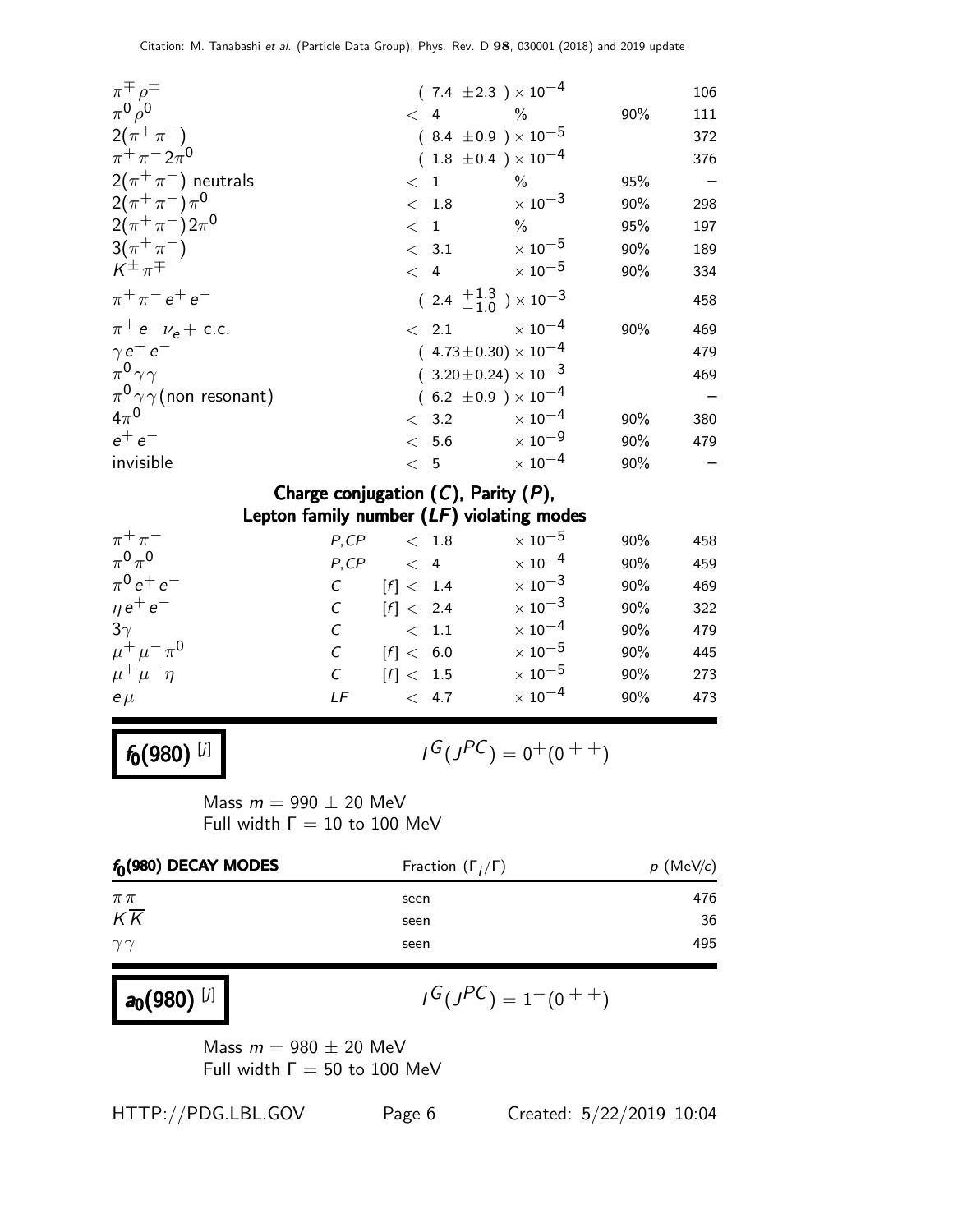| $a0$ (980) DECAY MODES | Fraction $(\Gamma_i/\Gamma)$ | $p$ (MeV/c) |
|------------------------|------------------------------|-------------|
| $\eta\pi$              | seen                         | 319         |
| $K\overline{K}$        | seen                         |             |
| $\rho \pi$             | not seen                     | 137         |
| $\gamma\gamma$         | seen                         | 490         |
|                        |                              |             |

| $\phi(1020)$ |  |
|--------------|--|
|--------------|--|

$$
I^G(J^{PC})=0^-(1^{--})
$$

Mass  $m = 1019.461 \pm 0.016$  MeV

Full width  $\Gamma = 4.249 \pm 0.013$  MeV  $(S = 1.1)$ 

| $\phi(1020)$ DECAY MODES              |                                              | Scale $factor/$<br>Fraction $(\Gamma_i/\Gamma)$ Confidence level (MeV/c) | $\boldsymbol{p}$ |
|---------------------------------------|----------------------------------------------|--------------------------------------------------------------------------|------------------|
| $K^+ K^-$                             | $(49.2 \pm 0.5)$ %                           | $S = 1.3$                                                                | 127              |
| $K_I^0 K_S^0$                         | $(34.0 \pm 0.4)$ %                           | $S = 1.3$                                                                | 110              |
| $\rho \pi + \pi^+ \pi^- \pi^0$        | $(15.24 \pm 0.33)$ %                         | $S = 1.2$                                                                |                  |
| $\eta\gamma$                          | $(1.303 \pm 0.025)\%$                        | $S = 1.2$                                                                | 363              |
| $\pi^0 \gamma$                        | $(1.30 \pm 0.05) \times 10^{-3}$             |                                                                          | 501              |
| $\ell^+\ell^-$                        |                                              |                                                                          | 510              |
| $e^+e^-$                              | $(2.973 \pm 0.034) \times 10^{-4}$           | $S = 1.3$                                                                | 510              |
| $\mu^+ \mu^-$                         | $(2.86 \pm 0.19) \times 10^{-4}$             |                                                                          | 499              |
| $\eta e^+ e^-$                        | $(1.08 \pm 0.04) \times 10^{-4}$             |                                                                          | 363              |
| $\pi^+\pi^-$                          | $(7.3 \pm 1.3) \times 10^{-5}$               |                                                                          | 490              |
| $\omega \pi^0$                        | $(4.7 \pm 0.5) \times 10^{-5}$               |                                                                          | 171              |
| $\omega \gamma$                       | < 5                                          | $\frac{0}{0}$<br>$CL = 84%$                                              | 209              |
| $\rho\gamma$                          | < 1.2                                        | $\times 10^{-5}$ CL=90%                                                  | 215              |
| $\pi^+\pi^-\gamma$                    | $(4.1 \pm 1.3) \times 10^{-5}$               |                                                                          | 490              |
| $f_0(980)\gamma$                      | $(3.22 \pm 0.19) \times 10^{-4}$             | $S = 1.1$                                                                | 29               |
| $\pi^0 \pi^0 \gamma$                  | $(1.12 \pm 0.06) \times 10^{-4}$             |                                                                          | 492              |
| $\pi^{+}\pi^{-}\pi^{+}\pi^{-}$        | $(3.9 \tfrac{+2.8}{-2.2}) \times 10^{-6}$    |                                                                          | 410              |
| $\pi^{+}\pi^{+}\pi^{-}\pi^{-}\pi^{0}$ |                                              | $< 4.6$ $\times 10^{-6}$ CL=90%                                          | 342              |
| $\pi^{0}e^{+}e^{-}$                   | $(1.33 \tfrac{+0.07}{-0.10}) \times 10^{-5}$ |                                                                          | 501              |
| $\pi^0 \eta \gamma$                   | $(7.27 \pm 0.30) \times 10^{-5}$             | $S = 1.5$                                                                | 346              |
| $a_0(980)\gamma$                      | $(7.6 \pm 0.6) \times 10^{-5}$               |                                                                          | 39               |
| $K^0 \overline{K}{}^0 \gamma$         | < 1.9                                        | $\times 10^{-8}$ CL=90%                                                  | 110              |
| $\eta'(958)\gamma$                    | $(6.22 \pm 0.21) \times 10^{-5}$             |                                                                          | 60               |
| $\eta \pi^0 \pi^0 \gamma$             | $\langle$ 2                                  | $\times\,10^{-5}$ CL=90%                                                 | 293              |
| $\mu^+ \mu^- \gamma$                  | $(1.4 \pm 0.5) \times 10^{-5}$               |                                                                          | 499              |
| $\rho \gamma \gamma$                  | < 1.2                                        | $\times 10^{-4}$ CL=90%                                                  | 215              |
| $\eta \pi^+ \pi^-$                    | < 1.8                                        | $\times$ 10 <sup>-5</sup> CL=90%                                         | 288              |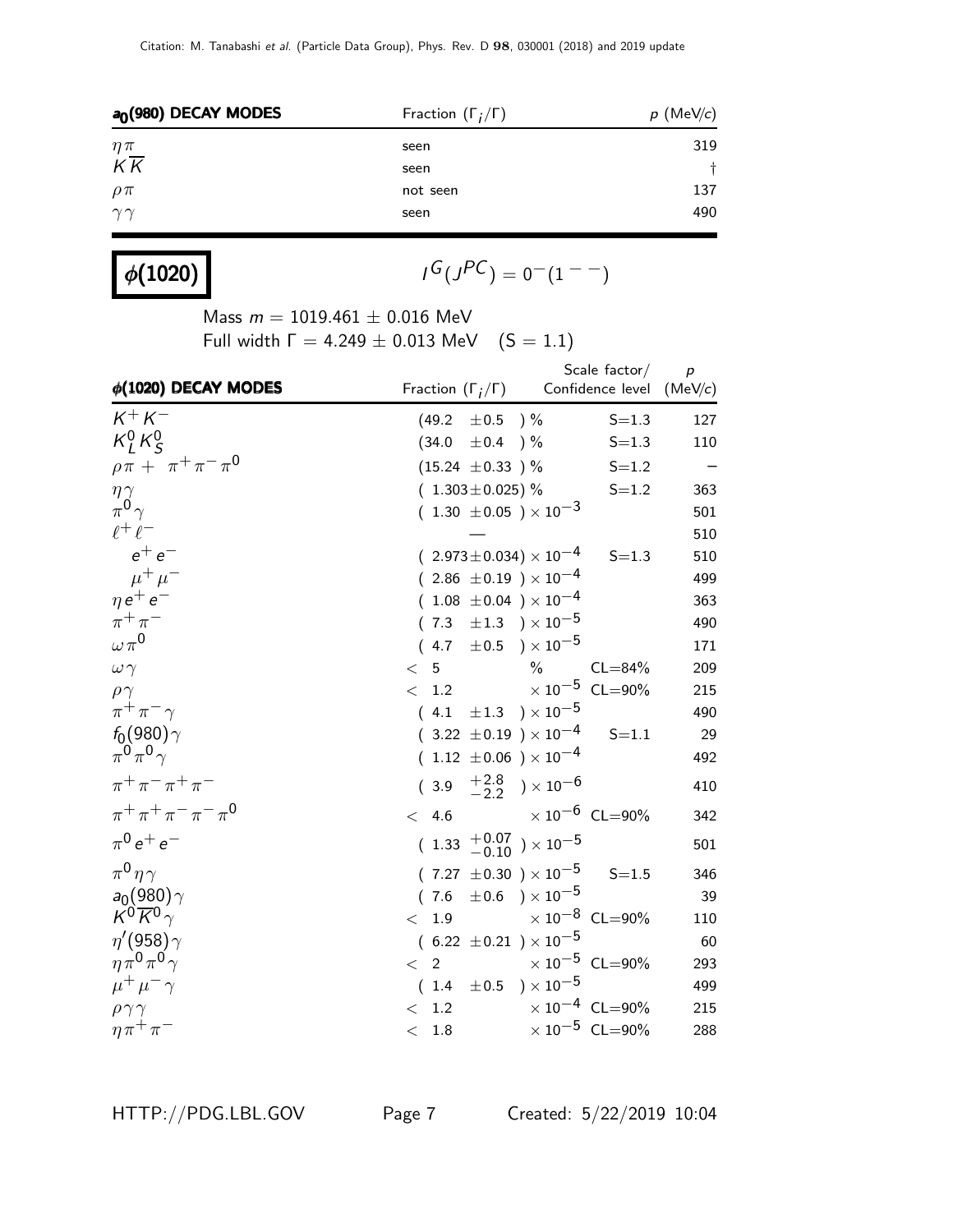| $\eta\mu^+\mu^-$<br>$\eta U \rightarrow \eta e^+ e^-$<br>invisible | < 9.4<br>$\langle 1$<br>< 1.7             | $\times 10^{-6}$ CL=90%<br>$\times$ 10 $^{-6}$ CL $=$ 90%<br>$\times 10^{-4}$ CL=90% | 321 |
|--------------------------------------------------------------------|-------------------------------------------|--------------------------------------------------------------------------------------|-----|
| $e^{\pm}$ $\mu^{\mp}$                                              | Lepton Family number (LF) violating modes | LF $\langle$ 2 $\times 10^{-6}$ CL=90%                                               | 504 |
| $h_1(1170)$                                                        |                                           | $I^G(J^{PC}) = 0^-(1^{+-})$                                                          |     |

Mass  $m = 1170 \pm 20$  MeV Full width  $Γ = 360 ± 40$  MeV

| $h_1(1170)$ DECAY MODES | Fraction $(\Gamma_i/\Gamma)$ | $p$ (MeV/c) |
|-------------------------|------------------------------|-------------|
| $\rho\pi$               | seen                         | 308         |
|                         |                              |             |

| $b_1(1235)$ |  |
|-------------|--|
|-------------|--|

$$
\iota^G(\jmath^{PC})=1^+(1^{+-})
$$

Mass  $m = 1229.5 \pm 3.2$  MeV  $(S = 1.6)$ Full width  $\Gamma = 142 \pm 9$  MeV  $(S = 1.2)$ 

| $b1$ (1235) DECAY MODES                                     | Fraction $(\Gamma_i/\Gamma)$   |               | Confidence level $(MeV/c)$ | р          |
|-------------------------------------------------------------|--------------------------------|---------------|----------------------------|------------|
| $\omega \pi$<br>$[D/S$ amplitude ratio = 0.277 $\pm$ 0.027] | seen                           |               |                            | 348        |
| $\pi^{\pm}$                                                 | $(1.6 \pm 0.4) \times 10^{-3}$ |               |                            | 607        |
| $\frac{\eta \rho}{\pi^+ \pi^+ \pi^- \pi^0}$                 | seen                           |               |                            | $\ddagger$ |
|                                                             | < 50                           | $\%$          | 84%                        | 535        |
| $K^*(892)^\pm K^\mp$                                        | seen                           |               |                            | $\ddagger$ |
| $(K\overline{K})^{\pm} \pi^0$                               | $<$ 8                          | $\%$          | 90%                        | 248        |
| $K_S^0 K_L^0 \pi^{\pm}$<br>$K_S^0 K_S^0 \pi^{\pm}$          | < 6                            | $\frac{0}{0}$ | 90%                        | 235        |
|                                                             | $\lt$ 2                        | $\%$          | 90%                        | 235        |
| $\phi \pi$                                                  | -1.5                           | $\%$          | 84%                        | 147        |

 $a_1(1260)^{[k]}$ 

$$
I^G(J^{PC}) = 1^-(1^{++})
$$

Mass  $m = 1230 \pm 40$  MeV  $[1]$ Full width  $\Gamma = 250$  to 600 MeV

| $a_1(1260)$ DECAY MODES                                    | Fraction $(\Gamma_i/\Gamma)$ | $p$ (MeV/c)              |
|------------------------------------------------------------|------------------------------|--------------------------|
| $3\pi$                                                     | seen                         | 577                      |
| $(\rho \pi)$ S-wave, $\rho \rightarrow \pi \pi$            | seen                         | 353                      |
| $(\rho \pi)_{D-\text{wave}}, \ \rho \rightarrow \ \pi \pi$ | seen                         | 353                      |
| HTTP://PDG.LBL.GOV                                         | Page 8                       | Created: 5/22/2019 10:04 |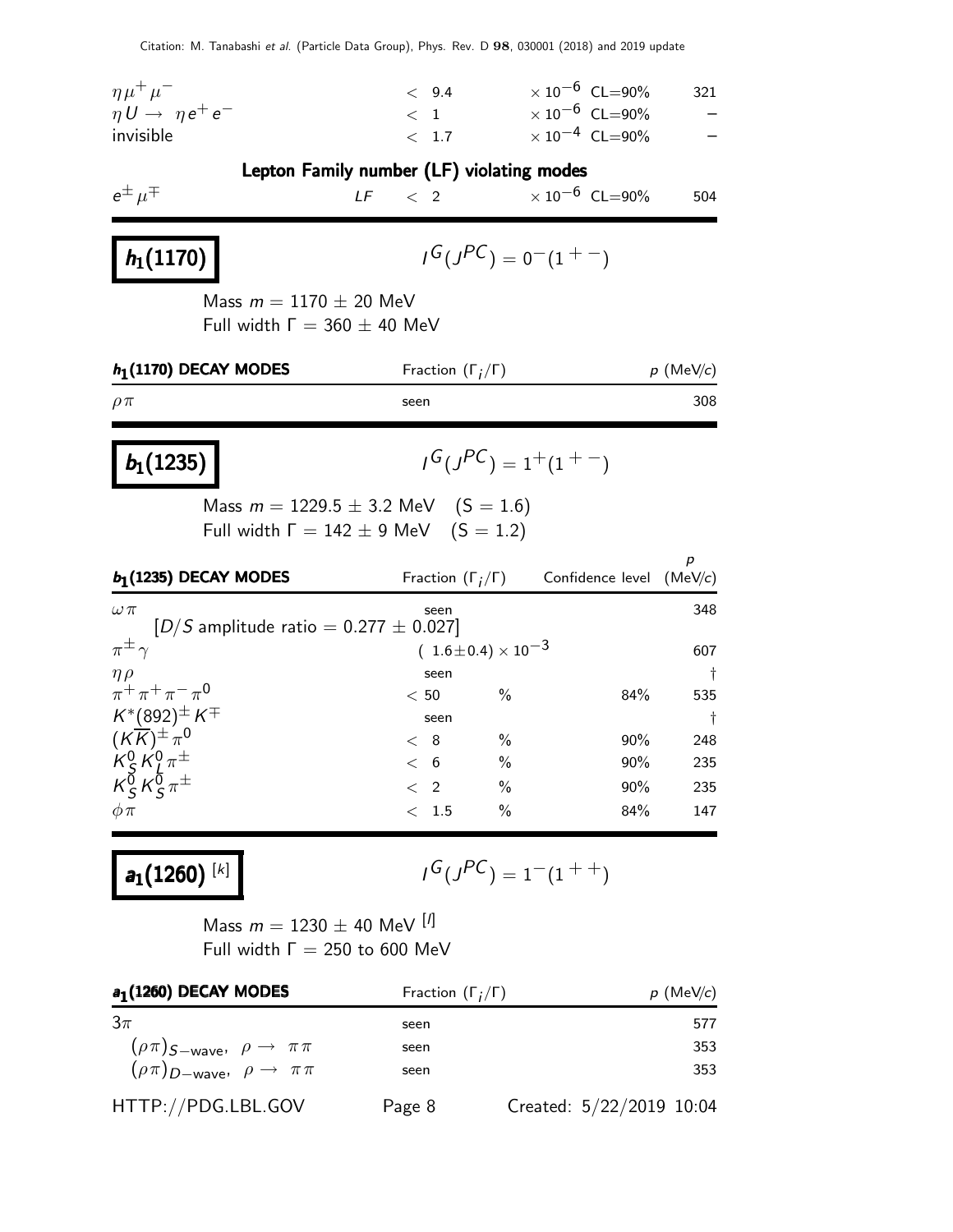| $(\rho(1450)\pi)_{S-wave}, \rho \rightarrow \pi\pi$ | seen     |            |
|-----------------------------------------------------|----------|------------|
| $(\rho(1450)\pi)_{D-wave}, \rho \rightarrow \pi\pi$ | seen     | t          |
| $f_0(500)\pi$ , $f_0 \to \pi\pi$                    | seen     |            |
| $f_0(980)\pi$ , $f_0 \to \pi\pi$                    | not seen | 179        |
| $f_0(1370)\pi$ , $f_0 \to \pi\pi$                   | seen     | t          |
| $f_2(1270)\pi$ , $f_2 \to \pi\pi$                   | seen     | t          |
| $\pi^{+}\pi^{-}\pi^{0}$                             | seen     | 576        |
| $\pi^{0}\pi^{0}\pi^{0}$                             | not seen | 577        |
| $KK\pi$                                             | seen     | 250        |
| $K^*(892)K$                                         | seen     | $\ddagger$ |
| $\pi\gamma$                                         | seen     | 608        |
|                                                     |          |            |

# $f_2(1270)$

$$
I^G(J^{PC}) = 0^+(2^{++})
$$

Mass  $m = 1275.5 \pm 0.8$  MeV Full width  $\Gamma = 186.7^{+2.2}_{-2.5}$  MeV  $(S = 1.4)$ 

| f <sub>2</sub> (1270) DECAY MODES | Fraction $(\Gamma_i/\Gamma)$     | Scale factor $\overline{p}$<br>Confidence level (MeV/c) |     |
|-----------------------------------|----------------------------------|---------------------------------------------------------|-----|
| $\pi\pi$                          | $(84.2 \tfrac{+2.9}{-0.9})$ %    | $S = 1.1$                                               | 623 |
| $\pi^{+}\pi^{-}2\pi^{0}$          | $(7.7 \frac{+1.1}{-3.2})$ %      | $S = 1.2$                                               | 563 |
| $K\overline{K}$                   | $(4.6 \tfrac{+0.5}{-0.4})\%$     | $S = 2.7$                                               | 404 |
| $2\pi + 2\pi^-$                   | $(2.8 \pm 0.4) \%$               | $S = 1.2$                                               | 560 |
| $\eta\eta$                        | $(4.0 \pm 0.8) \times 10^{-3}$   | $S = 2.1$                                               | 326 |
| $4\pi^0$                          | $(3.0 \pm 1.0) \times 10^{-3}$   |                                                         | 565 |
| $\gamma\gamma$                    | $(1.42 \pm 0.24) \times 10^{-5}$ | $S = 1.4$                                               | 638 |
| $\eta \pi \pi$                    | $< 8$ $\times 10^{-3}$           | $CL = 95%$                                              | 478 |
| $K^0 K^- \pi^+ +$ c.c.            | $< 3.4 \times 10^{-3}$           | $CL = 95%$                                              | 293 |
| $e^+e^-$                          | < 6                              | $\times$ 10 $^{-10}$<br>$CL = 90\%$                     | 638 |

## $f_1(1285)$

 $G(J^{PC}) = 0^+(1^{++})$ 

Mass  $m = 1281.9 \pm 0.5$  MeV  $(S = 1.8)$ Full width  $\Gamma = 22.7 \pm 1.1$  MeV  $(S = 1.5)$ 

| $f_1(1285)$ DECAY MODES        | Fraction $(\Gamma_i/\Gamma)$            | Scale factor/<br>Confidence level (MeV/c) | p   |
|--------------------------------|-----------------------------------------|-------------------------------------------|-----|
| 4 $\pi$                        | $(33.5\frac{+}{-}$ $\frac{2.0}{1.8})$ % | $S = 1.3$                                 | 568 |
| $\pi^{0}\pi^{0}\pi^{+}\pi^{-}$ | $(22.3 \pm \frac{1.3}{1.2})$ %          | $S = 1.3$                                 | 566 |
| $2\pi + 2\pi^-$                | $(11.2\frac{+}{0.6})\%$                 | $S = 1.3$                                 | 563 |
|                                |                                         |                                           |     |

HTTP://PDG.LBL.GOV Page 9 Created: 5/22/2019 10:04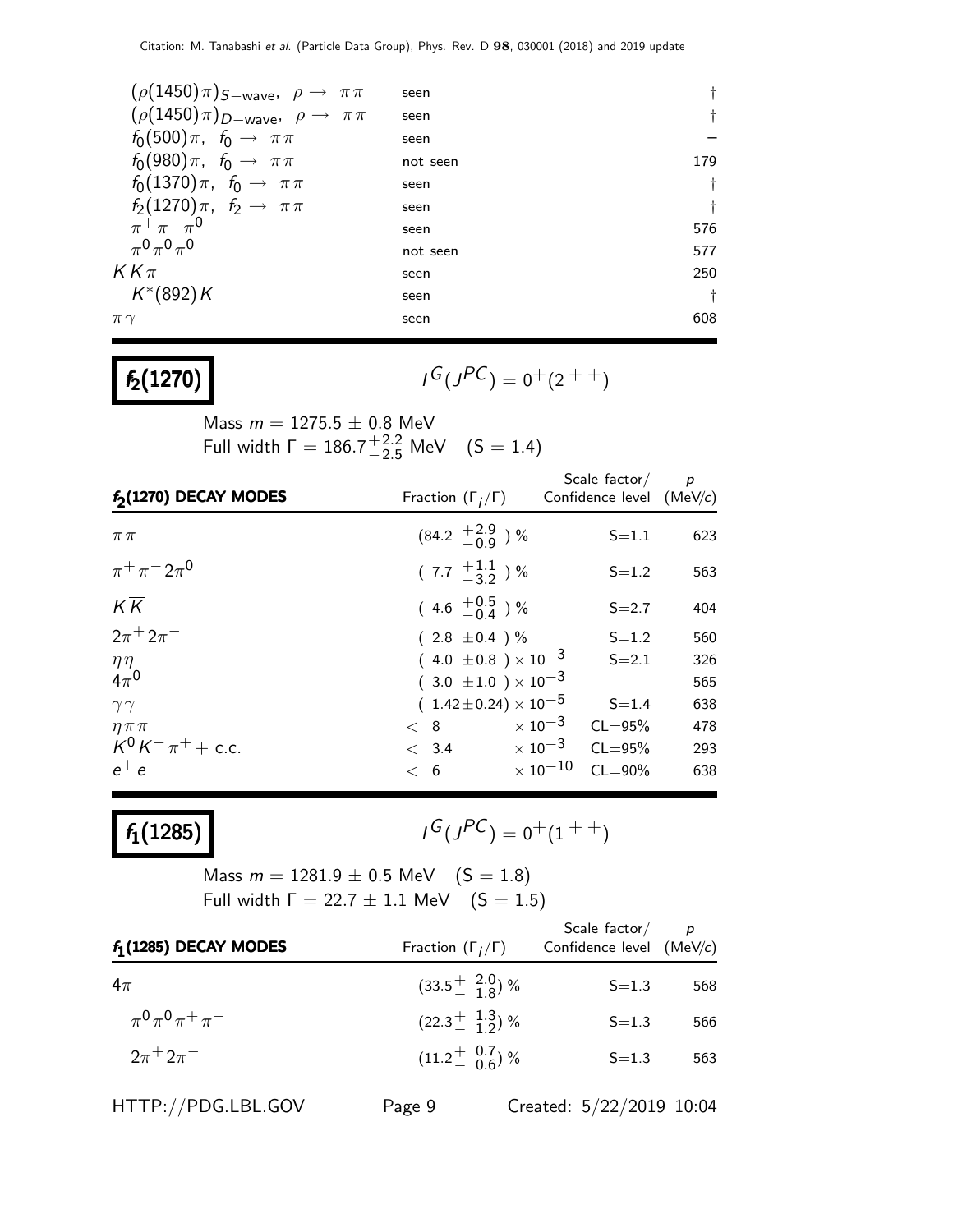| $\rho^{0} \pi^{+} \pi^{-}$                              | $(11.2 \frac{+}{0.6})$ %       | $S = 1.3$   | 336       |
|---------------------------------------------------------|--------------------------------|-------------|-----------|
| $\rho^0 \rho^0$                                         | seen                           |             | $\dagger$ |
| $4\pi^0$                                                | $< 7$ $\times 10^{-4}$         | $CL = 90\%$ | 568       |
| $\eta \pi^+ \pi^-$                                      | $(35 \pm 15) \%$               |             | 479       |
| $\eta \pi \pi$                                          | $(52.0 \frac{+}{2} 1.8)$ %     | $S = 1.2$   | 482       |
| $a_0(980)\pi$ [ignoring $a_0(980) \rightarrow$<br>$K$ K | $(38 \pm 4) \%$                |             | 238       |
| $\eta \pi \pi$ [excluding $a_0(980) \pi$ ]              | $(14 \pm 4) \%$                |             | 482       |
| $KK\pi$                                                 | $(9.1 \pm 0.4)\%$              | $S = 1.1$   | 308       |
| $K\overline{K}$ *(892)                                  | not seen                       |             | $\dagger$ |
| $\pi^{+}\pi^{-}\pi^{0}$                                 | $(3.0 \pm 0.9) \times 10^{-3}$ |             | 603       |
| $\rho^{\pm} \pi^{\mp}$                                  | $< 3.1 \times 10^{-3}$         | $CL = 95%$  | 390       |
| $\gamma \rho^0$                                         | $(5.3 \pm 1.2)$ %              | $S = 2.9$   | 406       |
| $\phi \gamma$                                           | $(7.5 \pm 2.7) \times 10^{-4}$ |             | 236       |

### $\eta(1295)$

$$
I^G(J^{PC}) = 0^+(0^{-+})
$$

Mass  $m = 1294 \pm 4$  MeV  $(S = 1.6)$ Full width  $Γ = 55 ± 5$  MeV

| $\eta$ (1295) DECAY MODES | Fraction $(\Gamma_i/\Gamma)$ | $p$ (MeV/c) |
|---------------------------|------------------------------|-------------|
| $\eta \pi^+ \pi^-$        | seen                         | 487         |
| $a_0(980)\pi$             | seen                         | 248         |
| $\eta \pi^0 \pi^0$        | seen                         | 490         |
| $\eta(\pi\pi)$ S-wave     | seen                         |             |

### $\pi$ (1300)

 $G(J^{PC}) = 1^-(0^{-+})$ 

Mass  $m = 1300 \pm 100$  MeV  $[1]$ Full width  $\Gamma = 200$  to 600 MeV

| $\pi$ (1300) DECAY MODES | Fraction $(\Gamma_i/\Gamma)$ | $p$ (MeV/c) |
|--------------------------|------------------------------|-------------|
| $\rho\pi$                | seen                         | 404         |
| $\pi(\pi\pi)$ S-wave     | seen                         |             |

### $a_2(1320)$

 $G(J^{PC}) = 1-(2^{++})$ 

Mass  $m = 1316.9 \pm 0.9$  MeV  $_{\rm rot}^{\rm s}$  (S  $= 1.9$ ) Full width  $\Gamma = 107 \pm 5$  MeV  $[1]$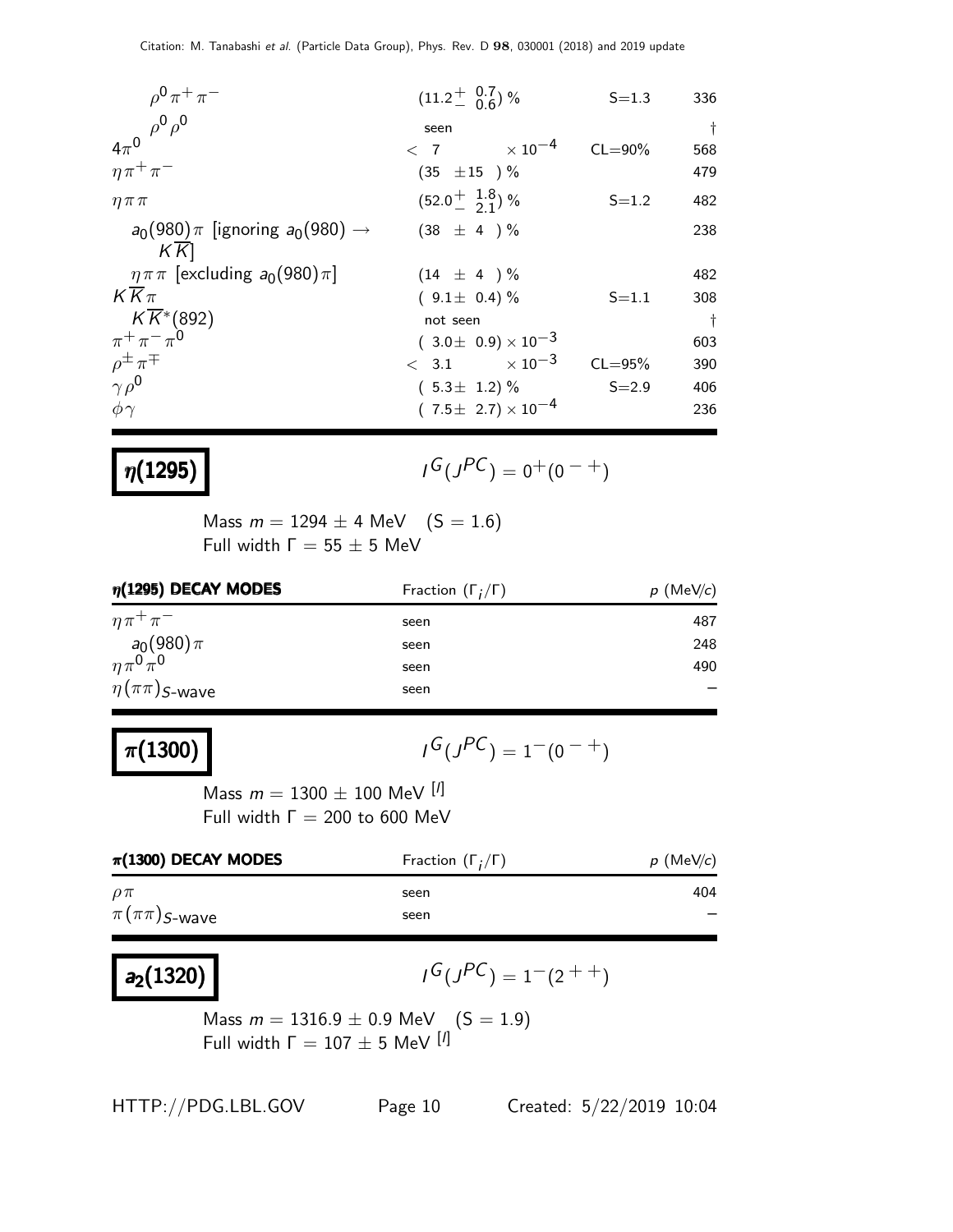| a <sub>2</sub> (1320) DECAY MODES           | Fraction $(\Gamma_i/\Gamma)$     | Scale $factor/$<br>Confidence level $(MeV/c)$ | $\boldsymbol{p}$ |
|---------------------------------------------|----------------------------------|-----------------------------------------------|------------------|
| $3\pi$                                      | $(70.1 \pm 2.7) \%$              | $S = 1.2$                                     | 623              |
| $\eta \pi$                                  | $(14.5 \pm 1.2) \%$              |                                               | 535              |
| $\omega \pi \pi$                            | $(10.6 \pm 3.2) \%$              | $S = 1.3$                                     | 364              |
| KK                                          | $(4.9 \pm 0.8)$ %                |                                               | 436              |
| $\frac{\eta^\prime(958)\pi}{\pi^\pm\gamma}$ | $(5.5 \pm 0.9) \times 10^{-3}$   |                                               | 287              |
|                                             | $(2.91 \pm 0.27) \times 10^{-3}$ |                                               | 651              |
| $\gamma\gamma$                              | $(9.4 \pm 0.7) \times 10^{-6}$   |                                               | 658              |
| $e^+e^-$                                    | $\langle 5 \rangle$              | $\times$ 10 $^{-9}$<br>$CL = 90\%$            | 658              |

$$
f_0(1370)^{[j]}
$$

 $I^G(J^{PC}) = 0^+(0^{++})$ 

Mass  $m = 1200$  to 1500 MeV Full width  $\Gamma = 200$  to 500 MeV

| $f_0(1370)$ DECAY MODES       | Fraction $(\Gamma_i/\Gamma)$ | $p$ (MeV/c) |
|-------------------------------|------------------------------|-------------|
| $\pi\pi$                      | seen                         | 672         |
| $4\pi$                        | seen                         | 617         |
| $4\pi^0$                      | seen                         | 617         |
| $2\pi^{+} 2\pi^{-}$           | seen                         | 612         |
| $\pi^{+}\pi^{-}2\pi^{0}$      | seen                         | 615         |
| $\rho \rho$                   | seen                         | $\dagger$   |
| $2(\pi\pi)$ <sub>S-Wave</sub> | seen                         |             |
| $\pi(1300)\pi$                | seen                         | $\dagger$   |
| $a_1(1260)\pi$                | seen                         | 35          |
| $\eta\eta$                    | seen                         | 411         |
| $K\overline{K}$               | seen                         | 475         |
| $K\overline{K}n\pi$           | not seen                     | t           |
| $6\pi$                        | not seen                     | 508         |
| $\omega\,\omega$              | not seen                     | $\ddagger$  |
| $\gamma\gamma$                | seen                         | 685         |
| $e^+e^-$                      | not seen                     | 685         |

 $\pi_1(1400)^{[n]}$ 

$$
I^G(J^{PC}) = 1^-(1^{-+})
$$

Mass  $m = 1354 \pm 25$  MeV  $(S = 1.8)$ Full width  $\Gamma = 330 \pm 35$  MeV

HTTP://PDG.LBL.GOV Page 11 Created: 5/22/2019 10:04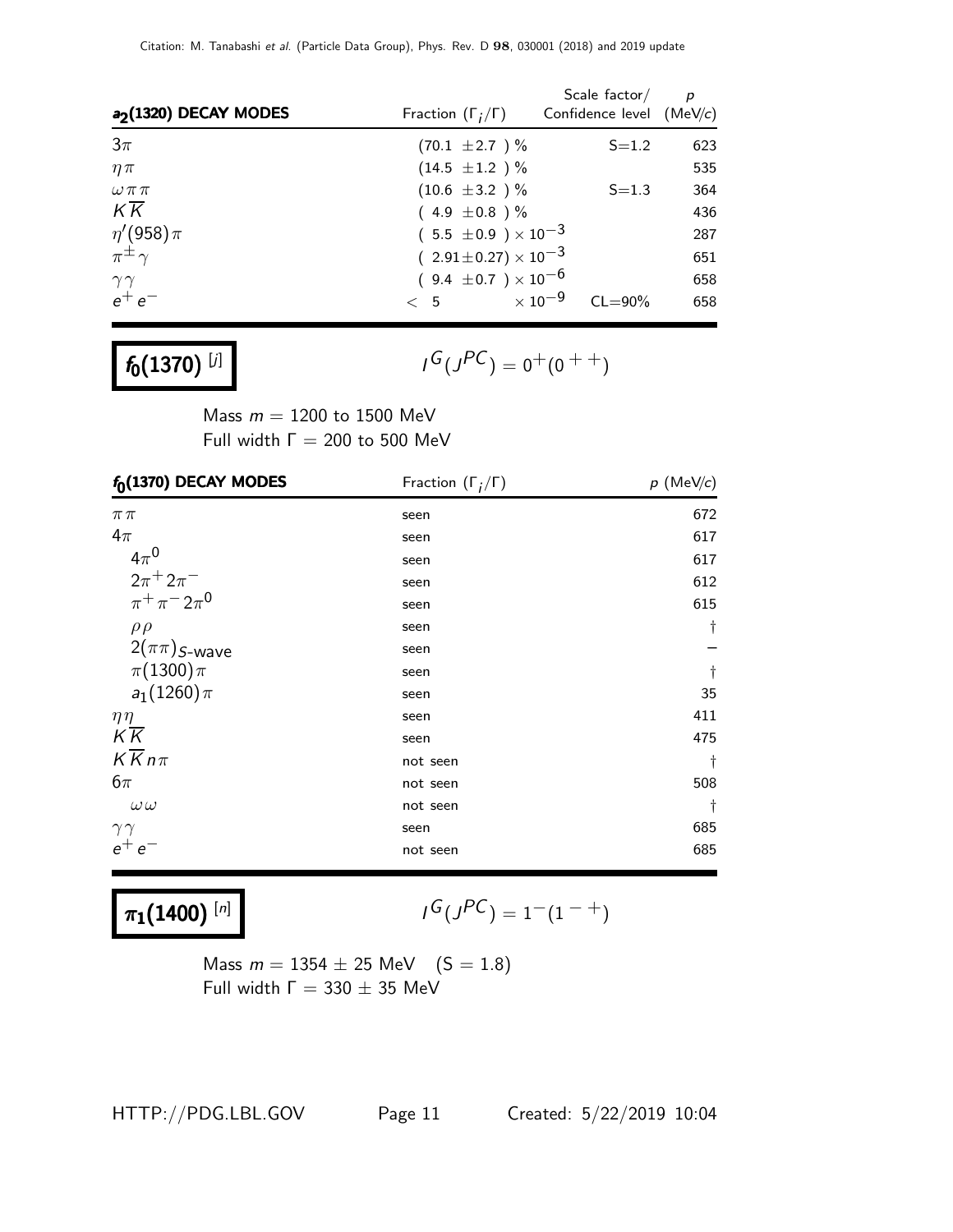| $\pi_1(1400)$ DECAY MODES | Fraction $(\Gamma_i/\Gamma)$ | $p$ (MeV/c) |
|---------------------------|------------------------------|-------------|
| $n\pi^0$                  | seen                         | 557         |
| $\eta \pi$                | seen                         | 556         |
| $\rho(770)\pi$            | not seen                     | 442         |

 $\eta(1405)^{[o]}$ 

 $I^G(J^{PC}) = 0^+(0^{-+})$ 

Mass  $m = 1408.8 \pm 2.0$  MeV  $\binom{[l]}{[l]}$  (S = 2.2) Full width  $\Gamma = 50.1 \pm 2.6$  MeV  $[1]$   $(S = 1.7)$ 

| $\eta(1405)$ DECAY MODES                                             | Fraction $(\Gamma_i/\Gamma)$ | Confidence level $(MeV/c)$ | р          |
|----------------------------------------------------------------------|------------------------------|----------------------------|------------|
| $K\overline{K}\pi$                                                   | seen                         |                            | 424        |
| $\eta \pi \pi$                                                       | seen                         |                            | 562        |
| $a_0(980)\pi$                                                        | seen                         |                            | 345        |
| $\eta(\pi\pi)$ S-wave<br>$f_0(980)\pi^0 \rightarrow \pi^+\pi^-\pi^0$ | seen                         |                            |            |
|                                                                      | not seen                     |                            |            |
| $f_0(980)\eta$                                                       | seen                         |                            | $\ddagger$ |
| $4\pi$                                                               | seen                         |                            | 639        |
| $\rho^{\rho\rho}_{\gamma}$                                           | ${<}58\%$                    | 99.85%                     | Ť          |
|                                                                      | seen                         |                            | 491        |
| $K^*(892)K$                                                          | seen                         |                            | 123        |

### $h_1(1415)$

$$
I^G(J^{PC}) = 0^-(1^{+-})
$$

Mass  $m = 1416 \pm 8$  MeV  $(S = 1.5)$ Full width  $Γ = 90 ± 15$  MeV

## $f_1(1420)^{[p]}$

 $I^G(J^{PC}) = 0^+(1^{++})$ 

Mass  $m = 1426.3 \pm 0.9$  MeV  $(S = 1.1)$ Full width  $\Gamma = 54.5 \pm 2.6$  MeV

| $f_1(1420)$ DECAY MODES      | Fraction $(\Gamma_i/\Gamma)$ | $p$ (MeV/c) |
|------------------------------|------------------------------|-------------|
| $KK\pi$                      | seen                         | 438         |
| $K\overline{K}$ *(892)+ c.c. | seen                         | 163         |
| $\eta \pi \pi$               | possibly seen                | 573         |
| $\phi \gamma$                | seen                         | 349         |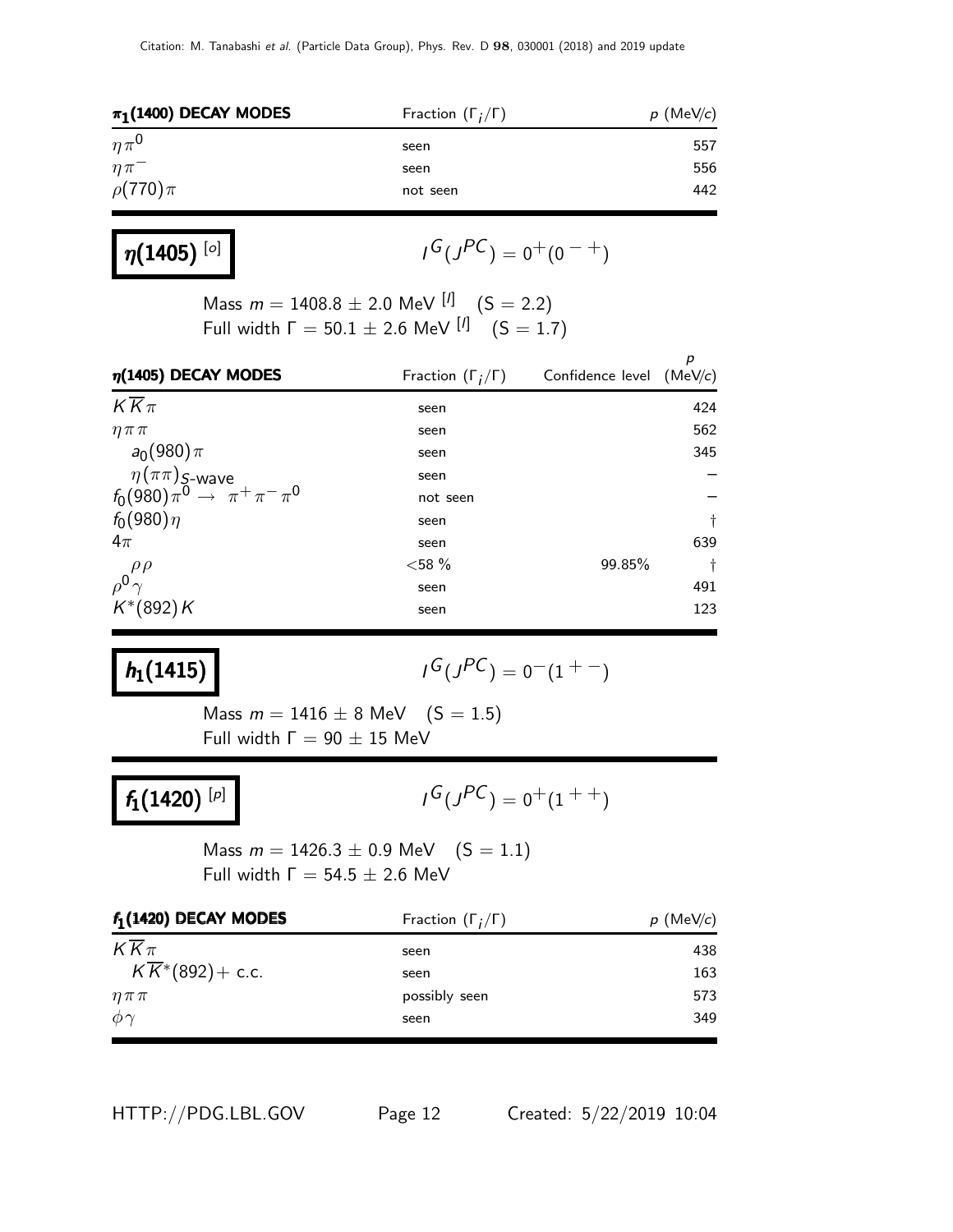### $\omega(1420)^{[q]}$

$$
I^G(J^{PC}) = 0^-(1^{--})
$$

Mass m (1400–1450) MeV Full width Γ (180–250) MeV

| $\omega$ (1420) DECAY MODES | Fraction $(\Gamma_i/\Gamma)$ | $p$ (MeV/c) |
|-----------------------------|------------------------------|-------------|
| $\rho\pi$                   | seen                         | 486         |
| $\omega\,\pi\,\pi$          | seen                         | 444         |
| $b_1(1235)\pi$              | seen                         | 125         |
| $e^+e^-$                    | seen                         | 710         |
|                             |                              |             |

### $a_0(1450)^{[j]}$

$$
I^G(J^{PC}) = 1^-(0^{++})
$$

Mass  $m = 1474 \pm 19$  MeV Full width  $\Gamma = 265 \pm 13$  MeV

| $a0(1450)$ DECAY MODES               | Fraction $(\Gamma_i/\Gamma)$ | $p \text{ (MeV/c)}$ |
|--------------------------------------|------------------------------|---------------------|
| $\pi\eta$                            | $0.093 \pm 0.020$            | 627                 |
| $\frac{\pi\eta^{\prime}(958)}{K\,K}$ | $0.033 \pm 0.017$            | 410                 |
|                                      | $0.082 \pm 0.028$            | 547                 |
| $\omega \pi \pi$                     | <b>DEFINED AS 1</b>          | 484                 |
| $a_0(980)\pi\pi$                     | seen                         | 342                 |
| $\gamma\gamma$                       | seen                         | 737                 |

 $\rho(1450)^{[r]}$ 

$$
I^G(J^{PC})=1^+(1^{--})
$$

Mass  $m = 1465 \pm 25$  MeV [<sup>I</sup>] Full width  $\Gamma = 400 \pm 60$  MeV  $^{[1]}$ 

| $\rho$ (1450) DECAY MODES                | Fraction $(\Gamma_i/\Gamma)$ | $p$ (MeV/c) |
|------------------------------------------|------------------------------|-------------|
| $\pi\pi$                                 | seen                         | 720         |
| $\pi^+\pi^-$                             | seen                         | 719         |
| $4\pi$                                   | seen                         | 669         |
| $e^+e^-$                                 | seen                         | 732         |
| $\eta \rho$                              | seen                         | 311         |
| $a_2(1320)\pi$                           | not seen                     | 58          |
| $K\overline{K}$                          | seen                         | 541         |
| $K^+K^-$                                 | seen                         | 541         |
| $K\overline{K}$ <sup>*</sup> (892)+ c.c. | possibly seen                | 229         |
| $\eta\gamma$                             | seen                         | 630         |
| $f_0(500)\gamma$                         | not seen                     |             |
| $f_0(980)\gamma$                         | not seen                     | 398         |

HTTP://PDG.LBL.GOV Page 13 Created: 5/22/2019 10:04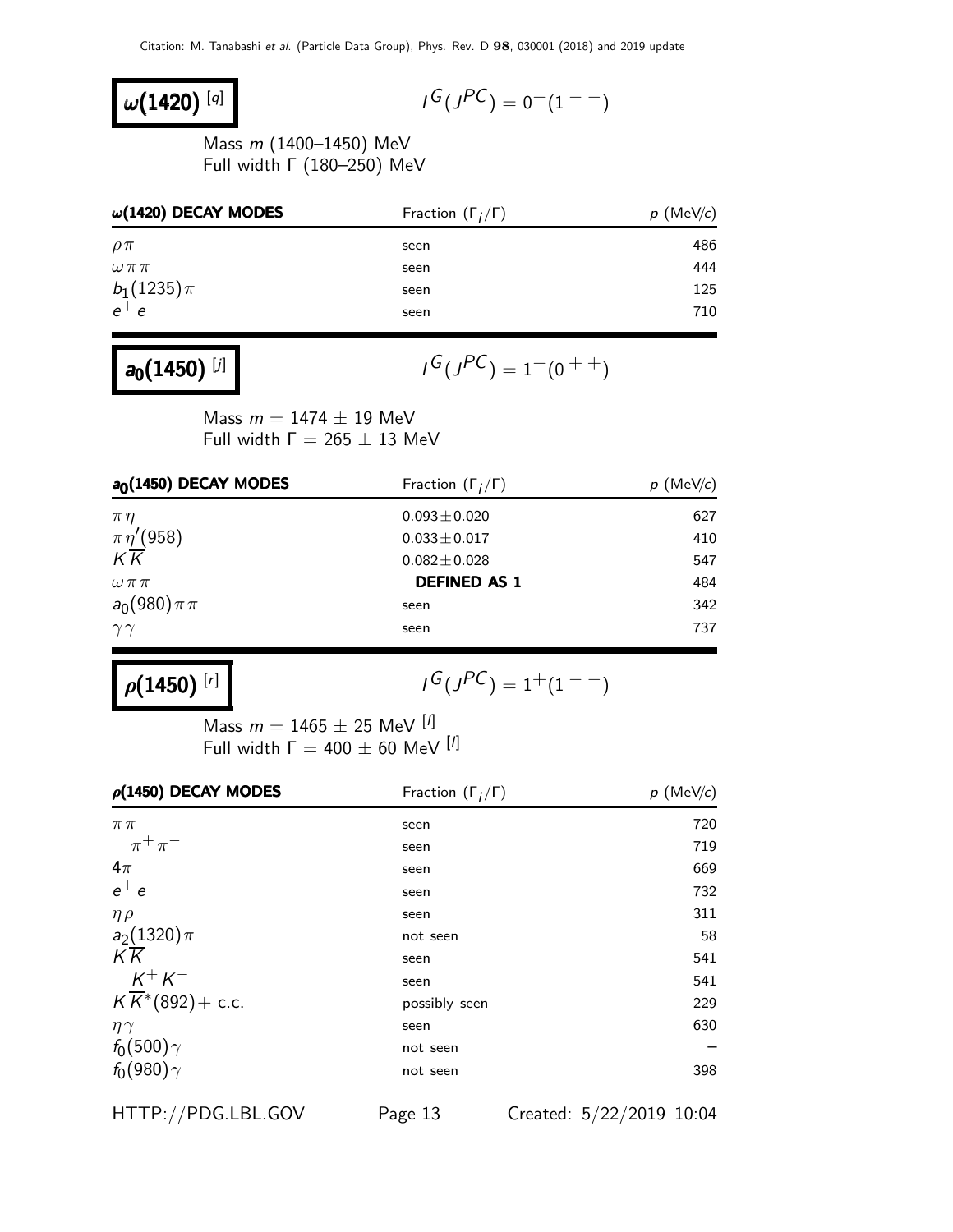| $f_0(1370)\gamma$ | not seen | 92  |
|-------------------|----------|-----|
| $f_2(1270)\gamma$ | not seen | 177 |
|                   |          |     |

$$
I^G(J^{PC}) = 0^+(0^{-+})
$$

Mass  $m = 1475 \pm 4$  MeV  $(S = 1.4)$ Full width  $\Gamma = 90 \pm 9$  MeV  $(S = 1.6)$ 

| $\eta$ (1475) DECAY MODES                                                | Fraction $(\Gamma_i/\Gamma)$ | $p \text{ (MeV/c)}$  |
|--------------------------------------------------------------------------|------------------------------|----------------------|
| $K\overline{K}\pi$                                                       | seen                         | 477                  |
| $K\overline{K}$ <sup>*</sup> (892)+ c.c.                                 | seen                         | 244                  |
| $a_0(980)\pi$                                                            | seen                         | 396                  |
|                                                                          | seen                         | 738                  |
| $\begin{array}{c} \gamma\gamma \ \kappa_5^0 \kappa_5^0 \eta \end{array}$ | possibly seen                | $\ddot{\phantom{1}}$ |
| $\gamma \ddot{\phi}$ (1020)                                              | possibly seen                | 385                  |

## $f_0(1500)^{[n]}$

 $\eta(1475)$ 

$$
I^G(J^{PC}) = 0^+(0^{++})
$$

Mass  $m = 1506 \pm 6$  MeV  $(S = 1.4)$ Full width  $\Gamma = 112 \pm 9$  MeV

|                         |                              |                        | p         |
|-------------------------|------------------------------|------------------------|-----------|
| $f_0(1500)$ DECAY MODES | Fraction $(\Gamma_i/\Gamma)$ | Scale factor $(MeV/c)$ |           |
| $\pi\pi$                | $(34.5 \pm 2.2)\%$           | 1.2                    | 741       |
| $\pi^+\pi^-$            | seen                         |                        | 740       |
| $2\pi^0$                | seen                         |                        | 741       |
| $4\pi$                  | $(48.9 \pm 3.3)\%$           | 1.2                    | 692       |
| $4\pi^0$                | seen                         |                        | 692       |
| $2\pi^{+} 2\pi^{-}$     | seen                         |                        | 687       |
| $2(\pi\pi)$ S-wave      | seen                         |                        |           |
| $\rho \rho$             | seen                         |                        | $\dagger$ |
| $\pi(1300)\pi$          | seen                         |                        | 145       |
| $a_1(1260)\pi$          | seen                         |                        | 219       |
| $\eta\eta$              | $(6.0 \pm 0.9)$ %            | 1.1                    | 517       |
| $\eta\eta' (958)$       | $(2.2 \pm 0.8)\%$            | 1.4                    | 20        |
| $K\overline{K}$         | $(8.5 \pm 1.0) \%$           | 1.1                    | 569       |
| $\gamma\gamma$          | not seen                     |                        | 753       |

#### f ′  $\binom{1}{2}$ (1525)

 $G(J^{PC}) = 0^+(2^{++})$ 

Mass  $m = 1525 \pm 5$  MeV  $\frac{[1]}{[1]}$ Full width  $\Gamma = 73^{+6}_{-5}$  MeV [<sup>1</sup>]

HTTP://PDG.LBL.GOV Page 14 Created: 5/22/2019 10:04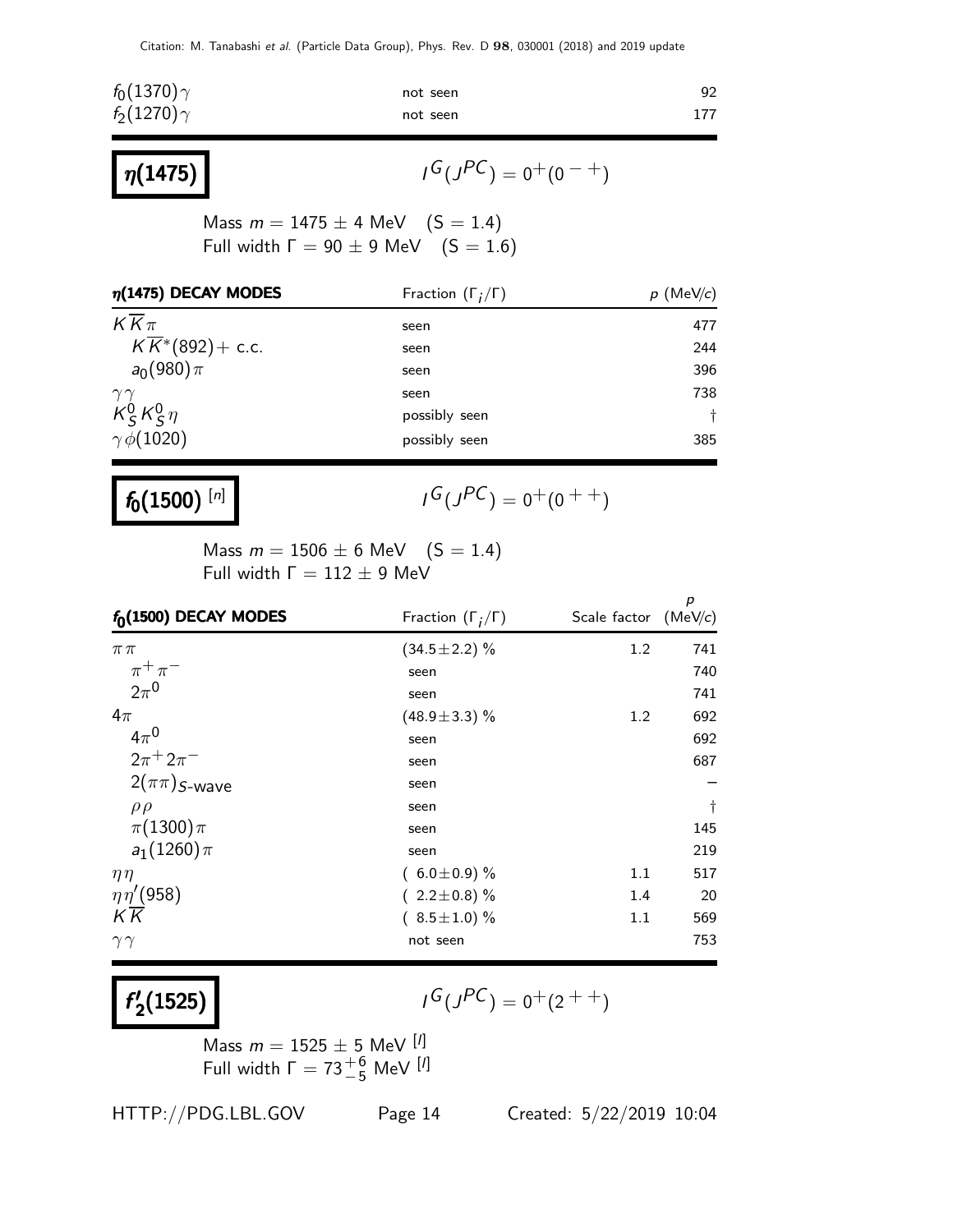| $f'_{2}(1525)$ DECAY MODES | Fraction $(\Gamma_i/\Gamma)$   | $p$ (MeV/c) |  |
|----------------------------|--------------------------------|-------------|--|
| KK                         | $(88.7 \pm 2.2) \%$            | 581         |  |
| $n\eta$                    | $(10.4 \pm 2.2) \%$            | 530         |  |
| $\pi\pi$                   | $(8.2 \pm 1.5) \times 10^{-3}$ | 750         |  |
| $\gamma\gamma$             | $(1.10\pm0.14)\times10^{-6}$   | 763         |  |
|                            |                                |             |  |

# $\pi_1(1600)^{[n]}$

$$
\iota^G(\jmath^{PC})=1^-(1^{-+})
$$

Mass  $m = 1660^{+15}_{-11}$  MeV  $(S = 1.2)$ Full width  $\Gamma = 257 \pm 60$  MeV  $(S = 1.9)$ 

| $\pi_1(1600)$ DECAY MODES | Fraction $(\Gamma_i/\Gamma)$ | $p$ (MeV/c) |
|---------------------------|------------------------------|-------------|
| $\pi\pi\pi$               | seen                         | 802         |
| $\rho^0 \pi^-$            | seen                         | 640         |
| $f_2(1270)\pi^-$          | not seen                     | 316         |
| $b_1(1235)\pi$            | seen                         | 355         |
| $\eta'(958)\pi^-$         | seen                         | 542         |
| $f_1(1285)\pi$            | seen                         | 312         |

 $a_1(1640)$  |

$$
G(J^{PC})=1^-(1^{++})
$$

Mass  $m = 1655 \pm 16$  MeV  $(S = 1.2)$ Full width  $Γ = 254 ± 40$  MeV  $(S = 1.8)$ 

| a <sub>1</sub> (1640) DECAY MODES | Fraction $(\Gamma_i/\Gamma)$ | $p$ (MeV/c) |
|-----------------------------------|------------------------------|-------------|
| $\pi\pi\pi$                       | seen                         | 800         |
| $f_2(1270)\pi$                    | seen                         | 314         |
| $\sigma \pi$                      | seen                         |             |
| $\rho \pi$ S-wave                 | seen                         | 638         |
| $\rho \pi_{D-wave}$               | seen                         | 638         |
| $\omega \pi \pi$                  | seen                         | 607         |
| $f_1(1285)\pi$                    | seen                         | 309         |
| $a_1(1260)\eta$                   | not seen                     | t           |

# $\eta_2(1645)$

$$
I^G(J^{PC}) = 0^+(2^{-+})
$$

Mass  $m = 1617 \pm 5$  MeV Full width  $Γ = 181 ± 11$  MeV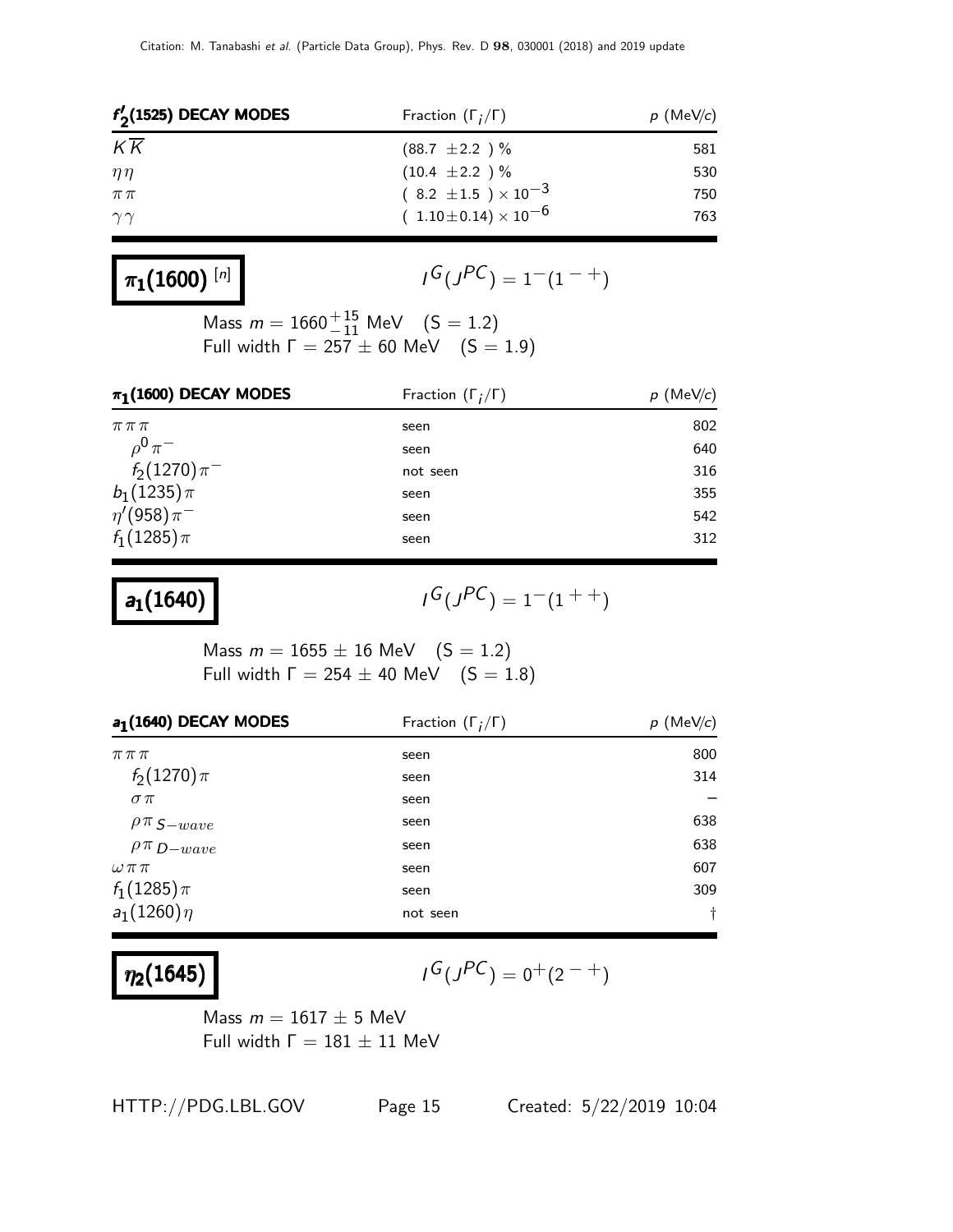| $\eta_2$ (1645) DECAY MODES | Fraction $(\Gamma_i/\Gamma)$ | $p$ (MeV/c) |  |
|-----------------------------|------------------------------|-------------|--|
| $a_2(1320)\pi$              | seen                         | 243         |  |
| $K\overline{K}\pi$          | seen                         | 580         |  |
| $K^*\overline{K}$           | seen                         | 404         |  |
| $\eta \pi^+ \pi^-$          | seen                         | 685         |  |
| $a_0(980)\pi$               | seen                         | 499         |  |
| $f_2(1270)\eta$             | not seen                     |             |  |

# $\omega(1650)^{~[s]}$

$$
I^G(J^{PC})=0^-(1^{--})
$$

Mass  $m = 1670 \pm 30$  MeV Full width  $Γ = 315 ± 35$  MeV

| $\omega(1650)$ DECAY MODES | Fraction $(\Gamma_i/\Gamma)$ | (MeV/c)<br>р |  |
|----------------------------|------------------------------|--------------|--|
| $\rho\pi$                  | seen                         | 647          |  |
| $\omega \pi \pi$           | seen                         | 617          |  |
| $\omega\eta$               | seen                         | 500          |  |
| $e^+e^-$                   | seen                         | 835          |  |
| $\pi^0 \gamma$             | not seen                     | 830          |  |

| $\omega_3(1670)$ |  |
|------------------|--|
|------------------|--|

$$
G(J^{PC})=0^-(3^{--})
$$

Mass  $m = 1667 \pm 4$  MeV Full width  $Γ = 168 ± 10$  MeV [<sup>I]</sup>

| $\omega_3$ (1670) DECAY MODES | Fraction $(\Gamma_i/\Gamma)$ | $p$ (MeV/c) |  |
|-------------------------------|------------------------------|-------------|--|
| $\rho\pi$                     | seen                         | 645         |  |
| $\omega\pi\pi$                | seen                         | 615         |  |
| $b_1(1235)\pi$                | possibly seen                | 361         |  |

# $\pi_2(1670)$  |

$$
{}^{1}G(J^{PC}) = 1-(2^{-+})
$$

Mass  $m = 1670.6^{+2.9}_{-1.2}$  MeV  $\frac{[l]}{[l]}$   $(S = 1.3)$ Full width  $\Gamma = 258^{+8}_{-9}$  MeV  $[1]$   $(S = 1.2)$ 

| $\pi_2$ (1670) DECAY MODES | Fraction $(\Gamma_i/\Gamma)$ |                          | Confidence level $(MeV/c)$ |
|----------------------------|------------------------------|--------------------------|----------------------------|
| $3\pi$                     | $(95.8 \pm 1.4)$ %           |                          | 808                        |
| $f_2(1270)\pi$             | $(56.3 \pm 3.2)$ %           |                          | 327                        |
| $\rho \pi$                 | $(31 \pm 4) \%$              |                          | 647                        |
| $\sigma \pi$               | $(10 \pm 4) \%$              |                          |                            |
| HTTP://PDG.LBL.GOV         | Page 16                      | Created: 5/22/2019 10:04 |                            |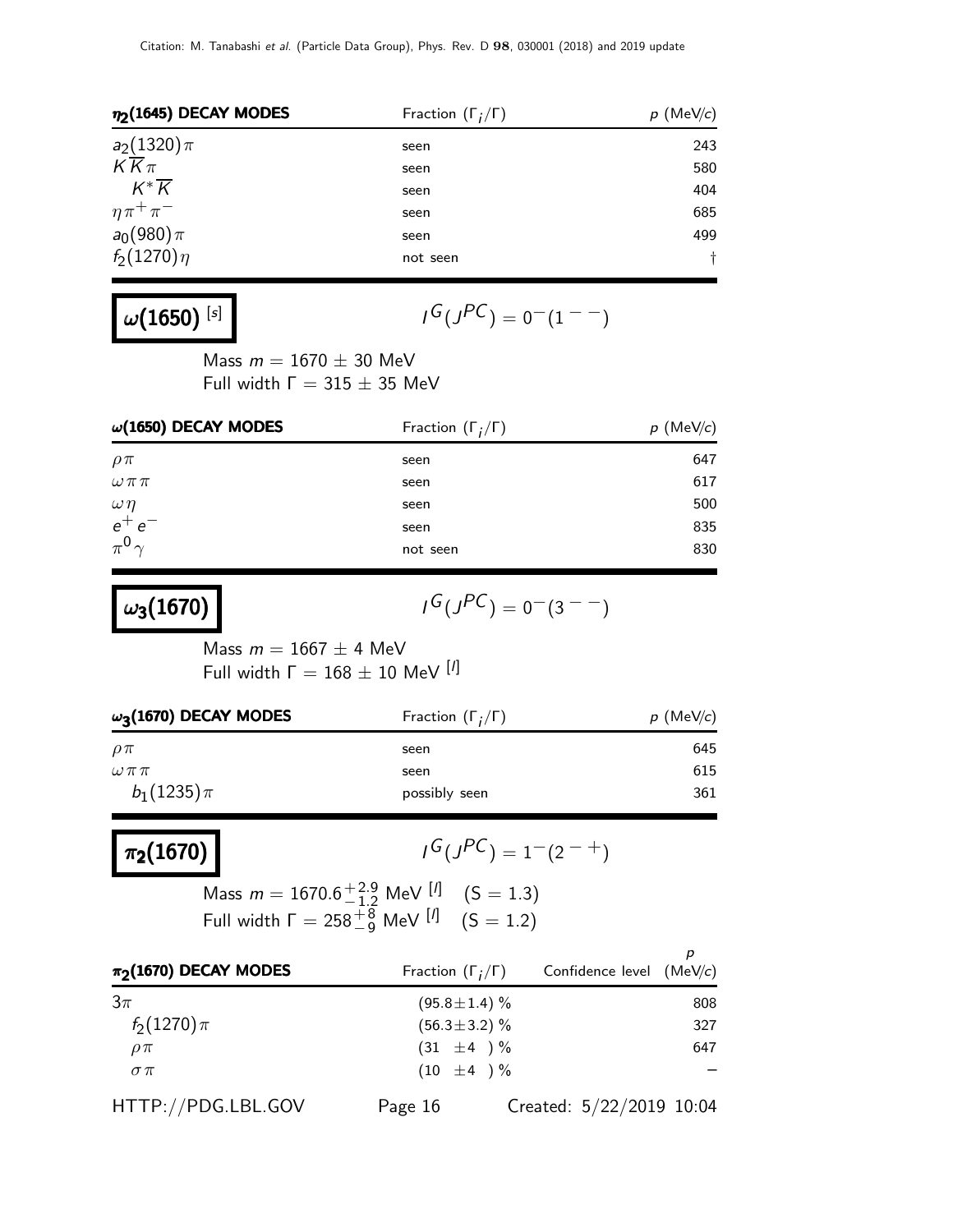| $\pi(\pi\pi)$ <i>S</i> -wave           | $(8.7 \pm 3.4)$ % |                                |       |     |
|----------------------------------------|-------------------|--------------------------------|-------|-----|
| $\pi^{\pm} \pi^+ \pi^-$                | $(53 \pm 4) \%$   |                                |       | 806 |
| $K\overline{K}$ *(892)+ c.c.           | $(4.2 \pm 1.4)$ % |                                |       | 453 |
|                                        | $(2.7 \pm 1.1)$ % |                                |       | 302 |
| $\frac{\omega \rho}{\pi^{\pm} \gamma}$ |                   | $(7.0 \pm 1.2) \times 10^{-4}$ |       | 829 |
| $\gamma\gamma$                         | < 2.8             | $\times$ 10 $^{-7}$            | 90%   | 835 |
| $\eta \pi$                             | < 5               | $\%$                           |       | 739 |
| $\pi^{\pm} 2\pi^{+} 2\pi^{-}$          | < 5               | $\%$                           |       | 735 |
| $\rho(1450)\pi$                        | < 3.6             | $\times$ 10 <sup>-3</sup>      | 97.7% | 145 |
| $b_1(1235)\pi$                         | < 1.9             | $\times$ 10 <sup>-3</sup>      | 97.7% | 364 |
| $f_1(1285)\pi$                         | possibly seen     |                                |       | 322 |
| $a_2(1320)\pi$                         | not seen          |                                |       | 292 |
|                                        |                   |                                |       |     |

 $\phi(1680)$ 

 $G(J^{PC}) = 0(1^{--})$ 

Mass  $m = 1680 \pm 20$  MeV  $[1]$ Full width  $\Gamma = 150 \pm 50$  MeV  $^{[1]}$ 

| Fraction $(\Gamma_i/\Gamma)$ | $p$ (MeV/c) |
|------------------------------|-------------|
| seen                         | 462         |
| seen                         | 621         |
| seen                         | 680         |
| seen                         | 840         |
| not seen                     | 623         |
| seen                         | 544         |
| seen                         | 290         |
| seen                         | 751         |
|                              |             |

## $\rho_3(1690)$

 $G(J^{PC}) = 1+(3^{--})$ 

Mass  $m = 1688.8 \pm 2.1$  MeV  $[1]$ Full width  $\Gamma = 161 \pm 10$  MeV  $\left[\frac{1}{1}\right]$  $(S = 1.5)$ 

| $\rho_3(1690)$ DECAY MODES    | Fraction $(\Gamma_i/\Gamma)$ | Scale factor $(MeV/c)$ |     |
|-------------------------------|------------------------------|------------------------|-----|
| $4\pi$                        | $(71.1 \pm 1.9) \%$          |                        | 790 |
| $\pi^{\pm} \pi^+ \pi^- \pi^0$ | $(67 \pm 22)$ %              |                        | 787 |
| $\omega \pi$                  | $(16 \pm 6) \%$              |                        | 655 |
| $\pi\pi$                      | $(23.6 \pm 1.3) \%$          |                        | 834 |
| $K\overline{K}\pi$            | $(3.8 \pm 1.2) \%$           |                        | 629 |
| $K\overline{K}$               | $(1.58 \pm 0.26)\%$          | 1.2                    | 685 |
| $\eta \pi^+ \pi^-$            | seen                         |                        | 727 |
| $\rho(770)\eta$               | seen                         |                        | 520 |

HTTP://PDG.LBL.GOV Page 17 Created: 5/22/2019 10:04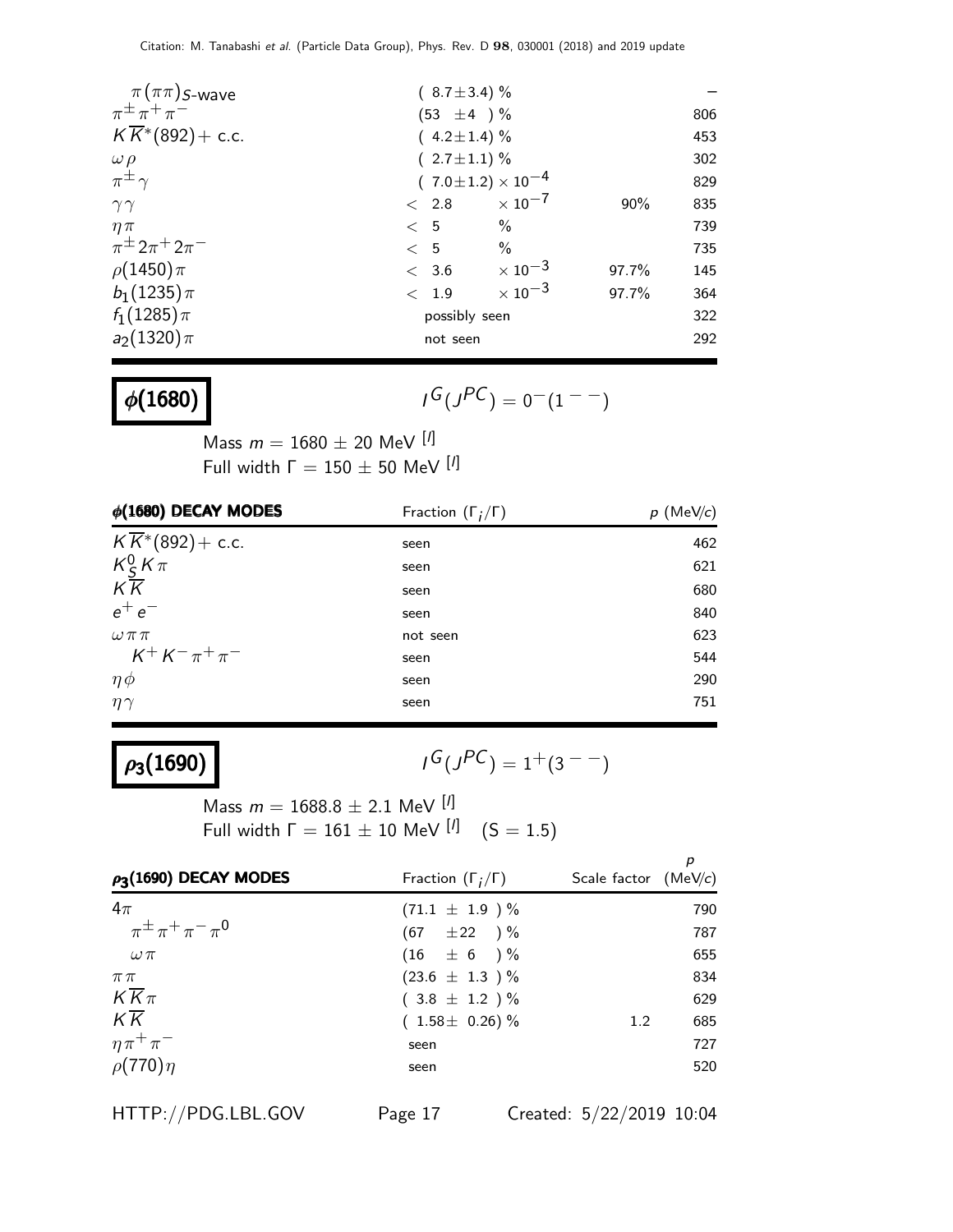| $\pi\pi\rho$   | seen | 633 |
|----------------|------|-----|
| $a_2(1320)\pi$ | seen | 308 |
| $\rho\rho$     | seen | 335 |
|                |      |     |

| $\rho(1700)^{[r]}$ | $I^G(J^{PC}) = 1^+(1)$ |
|--------------------|------------------------|
|--------------------|------------------------|

Mass  $m = 1720 \pm 20$  MeV  $\left[\begin{matrix} I \end{matrix}\right]$   $\left(\begin{matrix} \eta \rho^0 \end{matrix}\right)$  and  $\pi^+ \pi^-$  modes) Full width  $\Gamma = 250 \pm 100$  MeV  $^{[\prime]}$   $(\eta \rho^0$  and  $\pi^+ \pi^-$  modes)

 $-$ )

| $\rho(1700)$ DECAY MODES                 | Fraction $(\Gamma_i/\Gamma)$ | $p$ (MeV/c) |
|------------------------------------------|------------------------------|-------------|
| $2(\pi^{+}\pi^{-})$                      | seen                         | 803         |
| $\rho \pi \pi$                           | seen                         | 653         |
| $\rho^{0} \pi^{+} \pi^{-}$               | seen                         | 651         |
| $\rho^{\pm} \pi^{\mp} \pi^{\prime}$      | seen                         | 652         |
| $a_1(1260)\pi$                           | seen                         | 404         |
| $h_1(1170)\pi$                           | seen                         | 447         |
| $\pi(1300)\pi$                           | seen                         | 349         |
| $\rho \rho$                              | seen                         | 372         |
| $\pi^+\pi^-$                             | seen                         | 849         |
| $\pi\pi$                                 | seen                         | 849         |
| $K\overline{K}$ <sup>*</sup> (892)+ c.c. | seen                         | 496         |
| $\eta \rho$                              | seen                         | 545         |
| $a_2(1320)\pi$                           | not seen                     | 335         |
| K K                                      | seen                         | 704         |
| $e^+e^-$                                 | seen                         | 860         |
| $\pi^0\omega$                            | seen                         | 674         |
| $\pi^0 \gamma$                           | not seen                     | 855         |

## $a_2(1700)$

$$
I^G(J^{PC}) = 1^-(2^{++})
$$

Mass  $m = 1705 \pm 40$  MeV Full width  $\Gamma = 258 \pm 40$  MeV

| a <sub>2</sub> (1700) DECAY MODES | Fraction $(\Gamma_i/\Gamma)$ | $p$ (MeV/c) |
|-----------------------------------|------------------------------|-------------|
| $\eta \pi$                        | $(3.7 \pm 1.0) \%$           | 758         |
| $\gamma\gamma$                    | $(1.16\pm0.27)\times10^{-6}$ | 852         |
| $\rho \pi$                        | seen                         | 668         |
| $f_2(1270)\pi$                    | seen                         | 356         |
| $K\overline{K}$                   | $(1.9 \pm 1.2) \%$           | 695         |
| $\omega \pi^- \pi^0$              | seen                         | 638         |
| $\omega \rho$                     | seen                         | 346         |

HTTP://PDG.LBL.GOV Page 18 Created: 5/22/2019 10:04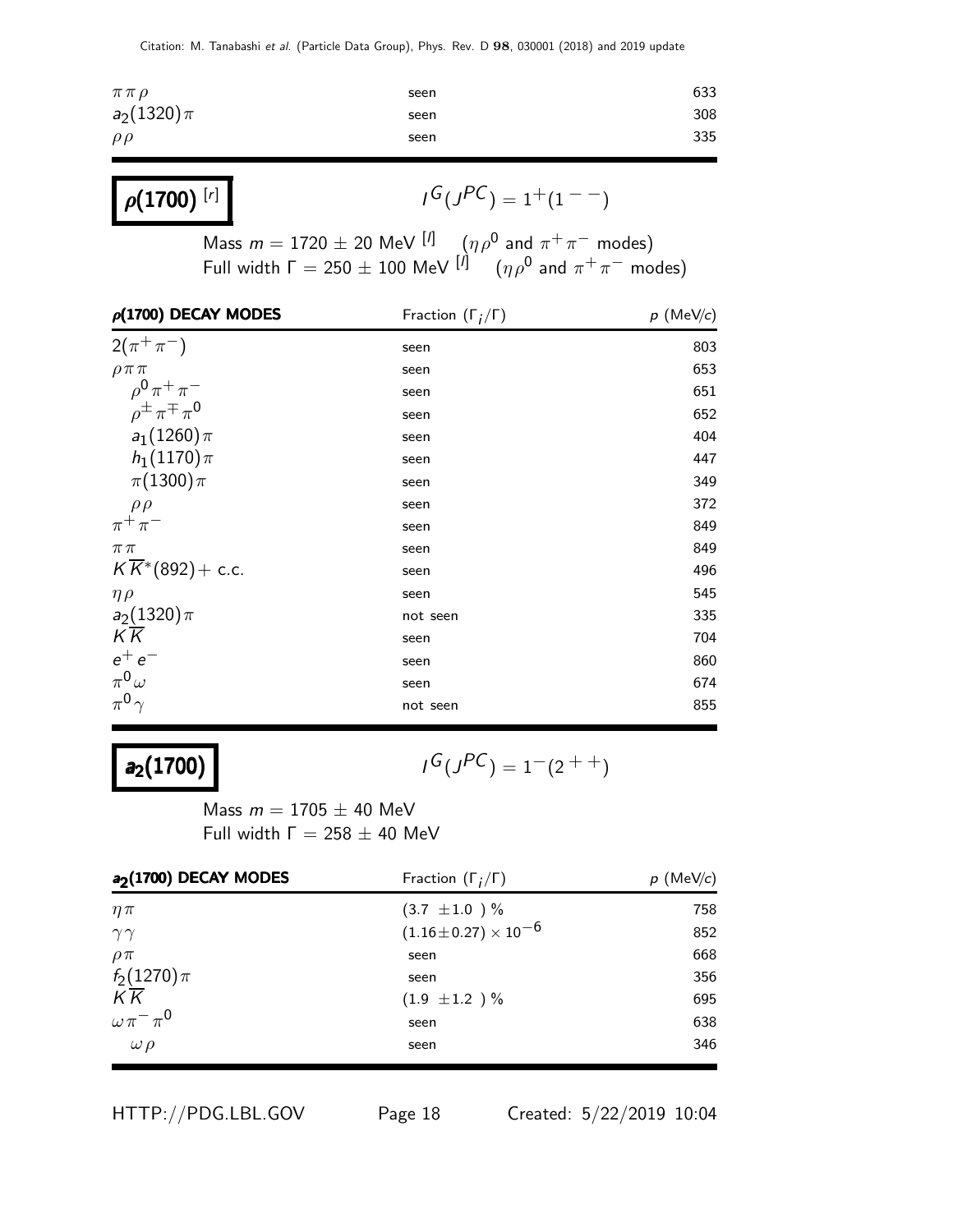### $f_0(1710)^{[t]}$

$$
\mathit{I}^G(\mathit{J}^{PC})=0^+(0^{++})
$$

Mass  $m = 1704 \pm 12$  MeV Full width  $Γ = 123 ± 18$  MeV

| $f_0(1710)$ DECAY MODES | Fraction $(\Gamma_i/\Gamma)$ | (MeV/c)<br>p |
|-------------------------|------------------------------|--------------|
| $K\overline{K}$         | seen                         | 694          |
| $\eta\eta$              | seen                         | 652          |
| $\pi\,\pi$              | seen                         | 841          |
| $\gamma\gamma$          | seen                         | 852          |
| $\omega\,\omega$        | seen                         | 337          |
|                         |                              |              |

### $\pi(1800)$

 $G(J^{PC}) = 1^-(0^{-+})$ 

Mass  $m = 1810^{+9}_{-11}$  MeV  $(S = 2.2)$ Full width  $\Gamma = 215 \frac{+7}{-8}$  MeV

| $\pi(1800)$ DECAY MODES  | Fraction $(\Gamma_i/\Gamma)$ | $p$ (MeV/c) |
|--------------------------|------------------------------|-------------|
| $\pi^{+}\pi^{-}\pi^{-}$  | seen                         | 878         |
| $f_0(500)\pi^-$          | seen                         |             |
| $f_0(980)\pi^-$          | seen                         | 624         |
| $f_0(1370)\pi^-$         | seen                         | 366         |
| $f_0(1500)\pi^-$         | not seen                     | 247         |
| $\rho \pi^-$             | not seen                     | 731         |
| $\eta \eta \pi$          | seen                         | 660         |
| $a_0(980)\eta$           | seen                         | 471         |
| $a_2(1320)\eta$          | not seen                     | Ť           |
| $f_2(1270)\pi$           | not seen                     | 441         |
| $f_0(1370)\pi^-$         | not seen                     | 366         |
| $f_0(1500)\pi^-$         | seen                         | 247         |
| $\eta \eta' (958) \pi^-$ | seen                         | 373         |
| $K_0^*(1430)K^-$         | seen                         | t           |
| $K^*(892)K^-$            | not seen                     | 568         |

### $\phi_3(1850)$

$$
I^G(J^{PC}) = 0^-(3^{--})
$$

Mass  $m = 1854 \pm 7$  MeV Full width  $\Gamma = 87^{+28}_{-23}$  MeV  $(S = 1.2)$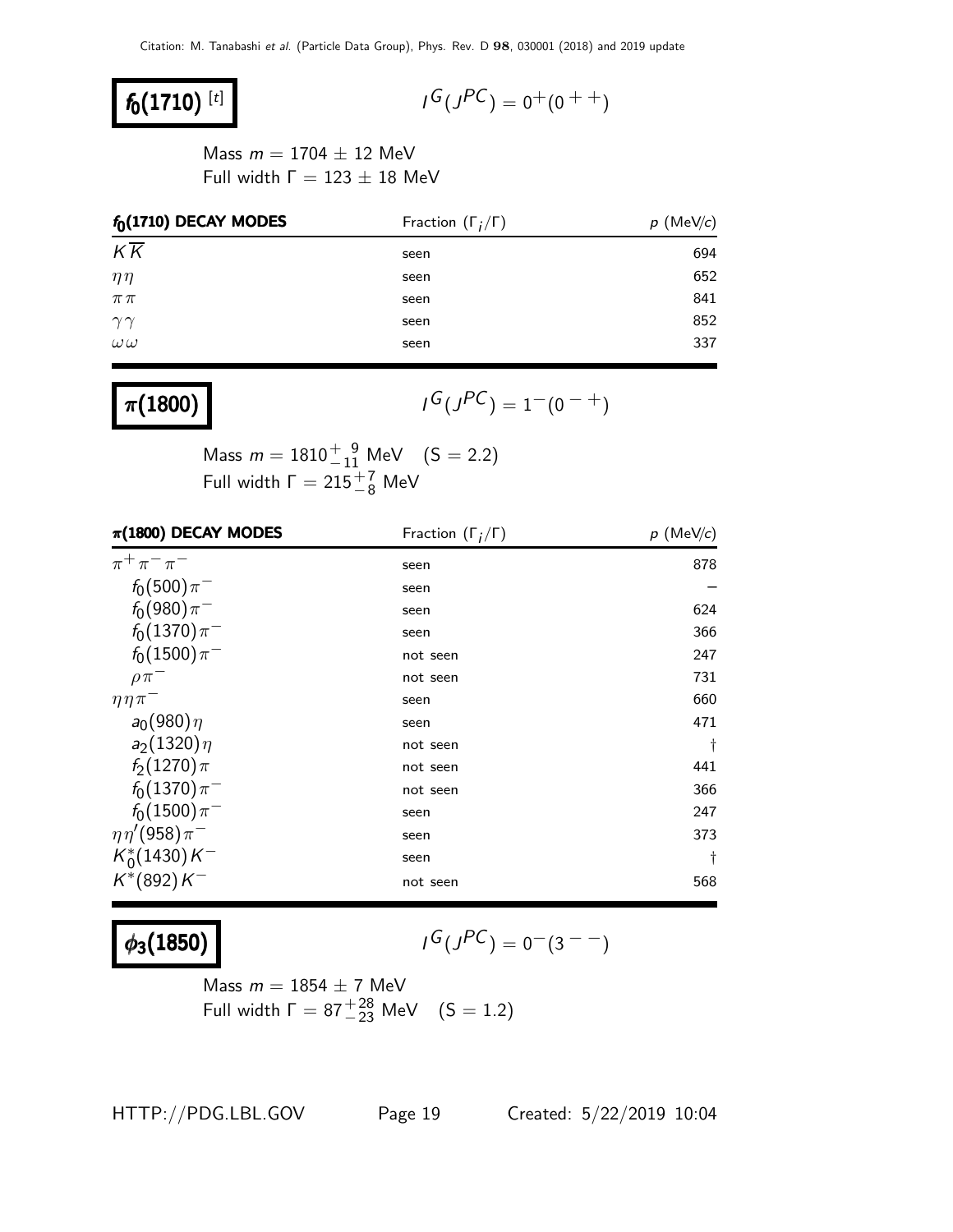| $\phi_3(1850)$ DECAY MODES                                        | Fraction $(\Gamma_i/\Gamma)$                                                                        | $p$ (MeV/c) |
|-------------------------------------------------------------------|-----------------------------------------------------------------------------------------------------|-------------|
| $K\overline{K}$                                                   | seen                                                                                                | 785         |
| $K\overline{K}$ *(892)+ c.c.                                      | seen                                                                                                | 602         |
| $ \eta_2(1870) $                                                  | $I^G(J^{PC}) = 0^+(2^{-+})$                                                                         |             |
| Mass $m = 1842 \pm 8$ MeV<br>Full width $\Gamma = 225 \pm 14$ MeV |                                                                                                     |             |
| $\eta_2(1870)$ DECAY MODES                                        | Fraction $(\Gamma_i/\Gamma)$                                                                        | $p$ (MeV/c) |
| $\gamma\gamma$                                                    | seen                                                                                                | 921         |
| $\pi_2(1880)$                                                     | $I^G(J^{PC}) = 1^-(2^{-+})$                                                                         |             |
|                                                                   | Mass $m = 1874^{+26}_{-5}$ MeV $(S = 1.6)$<br>Full width $\Gamma = 237^{+33}_{-30}$ MeV $(S = 1.2)$ |             |
| $ f_2(1950) $                                                     | $I^G(J^{PC}) = 0^+(2^{++})$                                                                         |             |
| Full width $\Gamma = 464 \pm 24$ MeV                              | Mass $m = 1936 \pm 12$ MeV $(S = 1.3)$                                                              |             |
| f <sub>2</sub> (1950) DECAY MODES                                 | Fraction $(\Gamma_i/\Gamma)$                                                                        | $p$ (MeV/c) |
| $K^*(892)\overline{K}^*(892)$                                     | seen                                                                                                | 377         |
| $\pi^+\pi^-$                                                      | seen                                                                                                | 958         |
| $\pi^0\pi^0$                                                      | seen                                                                                                | 959         |
| $4\pi$                                                            | seen                                                                                                | 921         |
| $\eta\eta$<br>$K\overline{K}$                                     | seen                                                                                                | 798         |
|                                                                   | seen                                                                                                | 833<br>968  |
| $\gamma\gamma$<br>$p\overline{p}$                                 | seen<br>seen                                                                                        | 238         |
|                                                                   |                                                                                                     |             |

 $a_4(1970)$ 

$$
I^G(J^{PC}) = 1^-(4^{++})
$$

Mass  $m = 1967 \pm 16$  MeV  $(S = 2.1)$ Full width  $\Gamma = 324^{+15}_{-18}$  MeV

HTTP://PDG.LBL.GOV Page 20 Created: 5/22/2019 10:04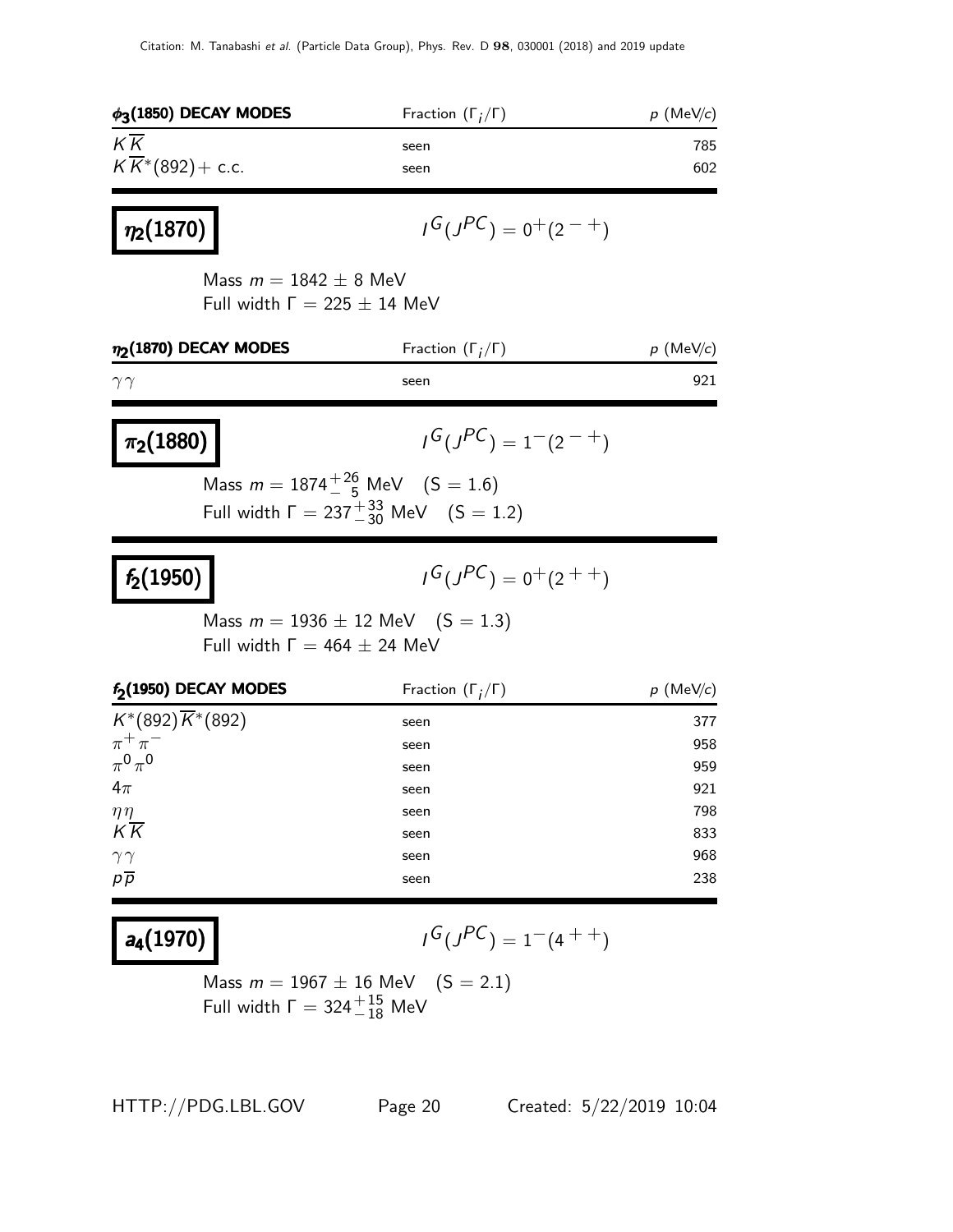| a <sub>4</sub> (1970) DECAY MODES | Fraction $(\Gamma_i/\Gamma)$ | $p$ (MeV/c) |
|-----------------------------------|------------------------------|-------------|
| $K\overline{K}$                   | seen                         | 851         |
| $\pi^{+}\pi^{-}\pi^{0}$           | seen                         | 959         |
| $\rho \pi$                        | seen                         | 825         |
| $f_2(1270)\pi$                    | seen                         | 559         |
| $\omega \pi^- \pi^0$              | seen                         | 801         |
| $\omega \rho$                     | seen                         | 601         |
| $\eta \pi$                        | seen                         | 902         |
| $\eta'(958)\pi$                   | seen                         | 743         |

### $f_2(2010)$

 $G(J^{PC}) = 0^+(2^{++})$ 

Mass  $m = 2011^{+60}_{-80}$  MeV Full width  $\Gamma = 202 \pm 60$  MeV

| $f_2(2010)$ DECAY MODES | Fraction $(\Gamma_i/\Gamma)$ | $p$ (MeV/c) |
|-------------------------|------------------------------|-------------|
| $\phi\phi$              | seen                         |             |
| $K\overline{K}$         | seen                         | 876         |

| $f_4(2050)$ |  |
|-------------|--|
|-------------|--|

$$
G(J^{PC}) = 0^+(4^{++})
$$

Mass  $m = 2018 \pm 11$  MeV  $(S = 2.1)$ Full width  $Γ = 237 ± 18$  MeV  $(S = 1.9)$ 

| $f_{\rm A}(2050)$ DECAY MODES | Fraction $(\Gamma_i/\Gamma)$         | $p$ (MeV/c) |
|-------------------------------|--------------------------------------|-------------|
| $\omega\omega$                | seen                                 | 637         |
| $\pi\pi$                      | $(17.0 \pm 1.5)$ %                   | 1000        |
| $K\overline{K}$               | $(6.8^{+3.4}_{-1.8}) \times 10^{-3}$ | 880         |
|                               | $(2.1\pm0.8)\times10^{-3}$           | 848         |
| $\frac{\eta \eta}{4\pi^0}$    | $\%$<br>$\langle$ 1.2                | 964         |
| $a_2(1320)\pi$                | seen                                 | 568         |

$$
\phi(2170) \qquad \qquad \blacksquare
$$

 $G(J^{PC}) = 0(1^{--})$ 

| $\phi$ (2170) DECAY MODES | Fraction $(\Gamma_i/\Gamma)$ | $p$ (MeV/c) |
|---------------------------|------------------------------|-------------|
| $e^+e^-$                  | seen                         | 1094        |
| $\phi f_0(980)$           | seen                         | 433         |

HTTP://PDG.LBL.GOV Page 21 Created: 5/22/2019 10:04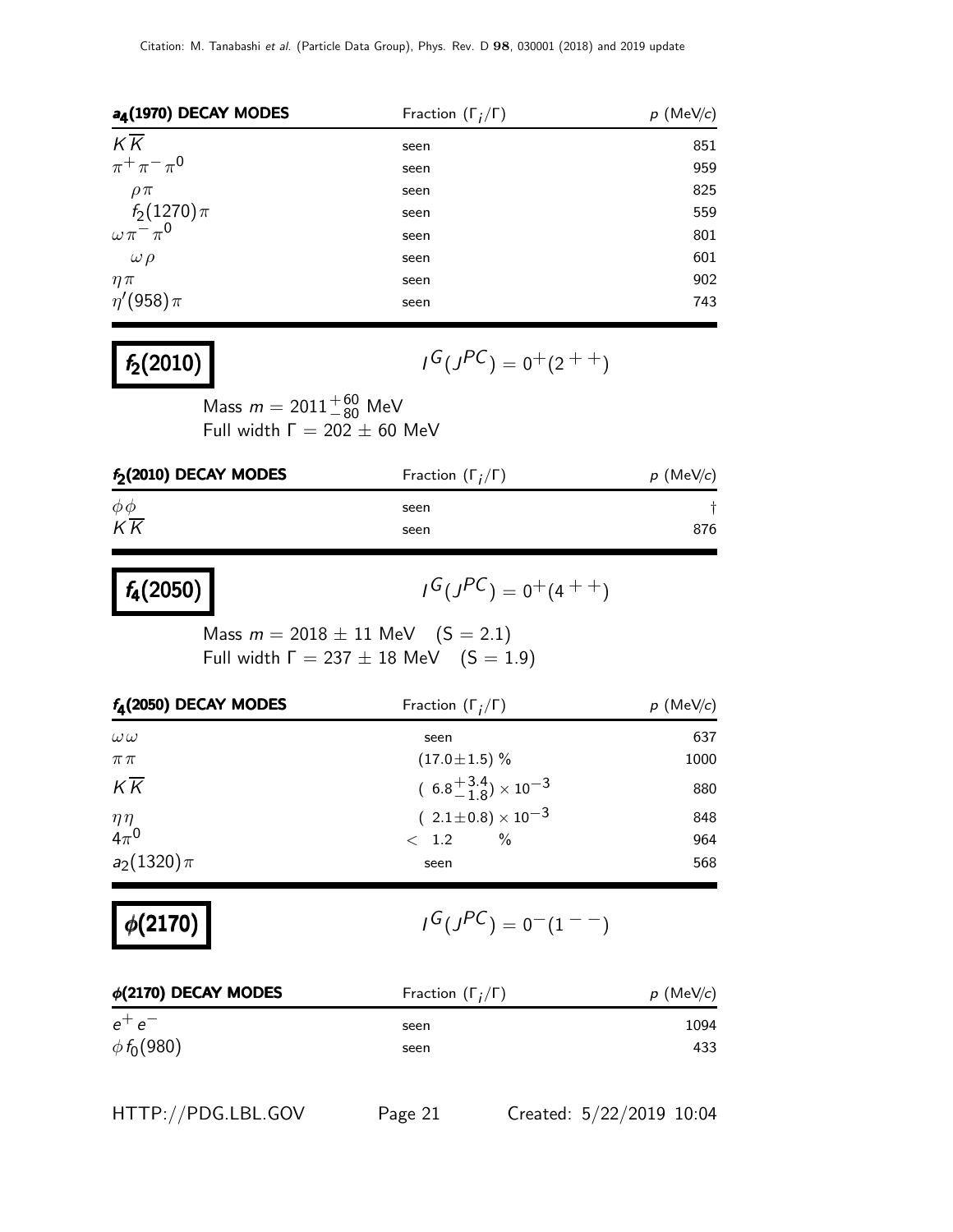| $K^+ K^- f_0(980) \to$                                                      | seen     |     |
|-----------------------------------------------------------------------------|----------|-----|
| $K^+ K^- \pi^+ \pi^-$<br>$K^+ K^- f_0(980) \rightarrow K^+ K^- \pi^0 \pi^0$ | seen     |     |
| $K^{*0}K^{\pm}\pi^{\mp}$                                                    | not seen | 779 |
| $K^*(892)^0 \overline{K}^*(892)^0$                                          | not seen | 634 |

$$
f_2(2300)
$$

$$
I^G(J^{PC})=\boldsymbol{0^+}(2^{++})
$$

Mass  $m = 2297 \pm 28$  MeV Full width  $Γ = 149 ± 40$  MeV

| f <sub>2</sub> (2300) DECAY MODES | Fraction $(\Gamma_i/\Gamma)$ | $p$ (MeV/c) |  |
|-----------------------------------|------------------------------|-------------|--|
| $\phi\phi$                        | seen                         | 529         |  |
| $K\overline{K}$                   | seen                         | 1037        |  |
| $\gamma\gamma$                    | seen                         | 1149        |  |
|                                   |                              |             |  |

### $f_2(2340)$

$$
I^G(J^{PC}) = 0^+(2^{++})
$$

Mass  $m = 2345^{+50}_{-40}$  MeV Full width  $\Gamma = 322^{+70}_{-60}$  MeV

| $f_2(2340)$ DECAY MODES | Fraction $(\Gamma_i/\Gamma)$ | $p$ (MeV/c) |  |
|-------------------------|------------------------------|-------------|--|
| $\phi\phi$              | seen                         | 580         |  |
| $\eta\eta$              | seen                         | 1037        |  |

# STRANGE MESONS  $(S = \pm 1, C = B = 0)$

 $K^+ = u\overline{s}$ ,  $K^0 = d\overline{s}$ ,  $\overline{K}^0 = \overline{d}s$ ,  $K^- = \overline{u}s$ , similarly for  $K^*$ 's

K

$$
I(J^P) = \frac{1}{2}(0^-)
$$

Mass  $m = 493.677 \pm 0.016$  MeV  $\begin{bmatrix} u \end{bmatrix}$   $(S = 2.8)$ Mean life  $\tau = (1.2380 \pm 0.0020) \times 10^{-8}$  s  $(S = 1.8)$  $c\tau = 3.711 \text{ m}$ 

#### CPT violation parameters ( $\Delta$  = rate difference/sum)

 $\Delta(K^\pm\to\ \mu^\pm\,\nu_\mu)=(-0.27\pm0.21)\%$  $\Delta(\mathcal{K}^{\pm}\,\rightarrow\,\,\pi^{\pm}\,\pi^{0}) = (0.4\,\pm\,0.6)\%$   $[\mathrm{v}]$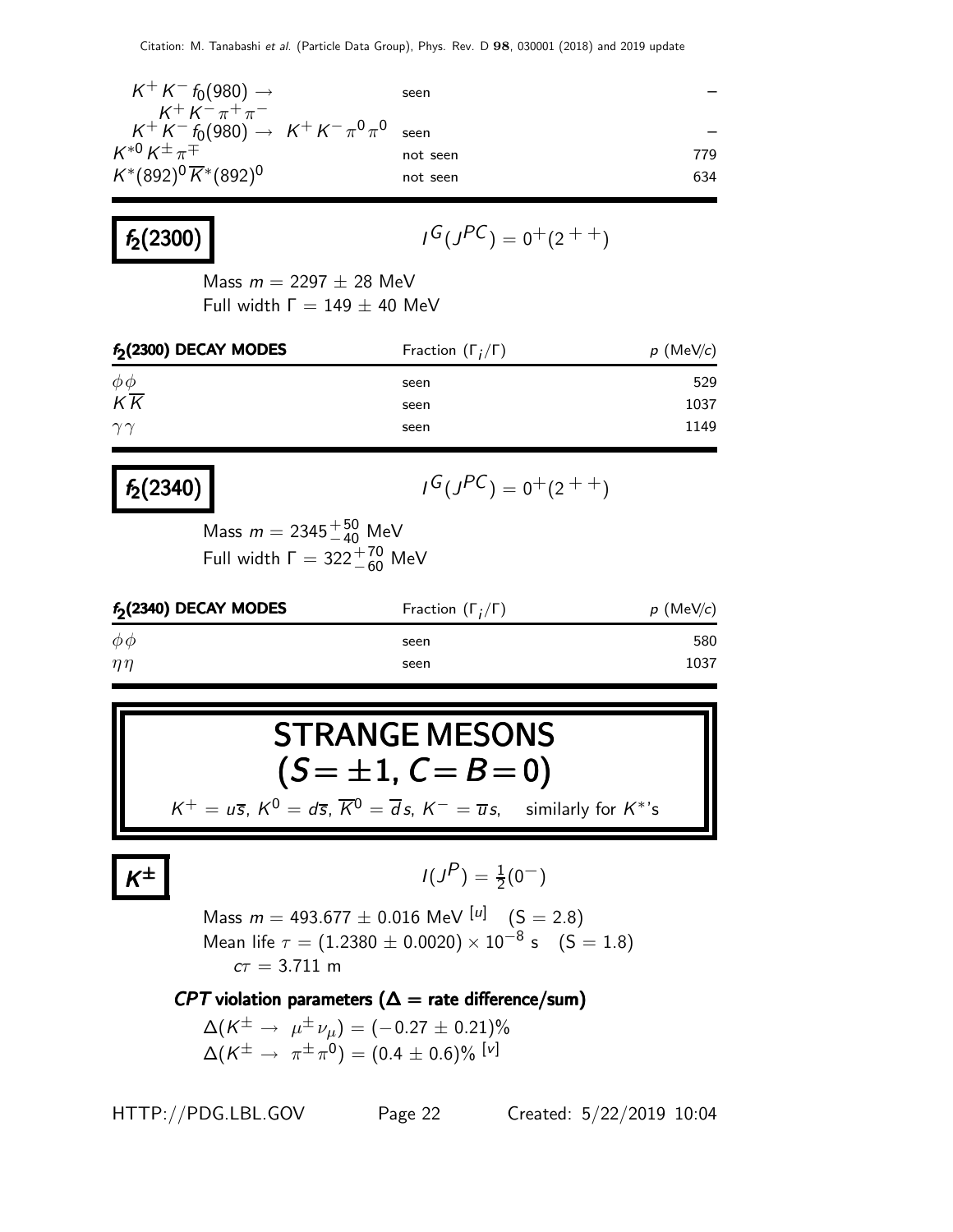#### $\mathsf{C}P$  violation parameters ( $\Delta =$  rate difference/sum)

$$
\begin{array}{ll}\Delta(K^{\pm}\to\pi^{\pm}\,e^+\,e^-) = (-2.2\pm1.6)\times10^{-2} \\ \Delta(K^{\pm}\to\pi^{\pm}\,\mu^+\,\mu^-) = 0.010\pm0.023 \\ \Delta(K^{\pm}\to\pi^{\pm}\,\pi^0\,\gamma) = (0.0\pm1.2)\times10^{-3} \\ \Delta(K^{\pm}\to\pi^{\pm}\,\pi^+\,\pi^-) = (0.04\pm0.06)\% \\ \Delta(K^{\pm}\to\pi^{\pm}\,\pi^0\,\pi^0) = (-0.02\pm0.28)\% \end{array}
$$

#### T violation parameters

$$
K^{+} \rightarrow \pi^{0} \mu^{+} \nu_{\mu} \qquad P_{T} = (-1.7 \pm 2.5) \times 10^{-3}
$$
  

$$
K^{+} \rightarrow \mu^{+} \nu_{\mu} \gamma \qquad P_{T} = (-0.6 \pm 1.9) \times 10^{-2}
$$
  

$$
K^{+} \rightarrow \pi^{0} \mu^{+} \nu_{\mu} \quad \text{Im}(\xi) = -0.006 \pm 0.008
$$

#### Slope parameter  $\boldsymbol{g}^{~[\times]}$

(See Particle Listings for quadratic coefficients and alternative parametrization related to  $\pi\pi$  scattering)

$$
K^{\pm} \rightarrow \pi^{\pm} \pi^{+} \pi^{-} g = -0.21134 \pm 0.00017
$$
  
\n
$$
(g_{+} - g_{-}) / (g_{+} + g_{-}) = (-1.5 \pm 2.2) \times 10^{-4}
$$
  
\n
$$
K^{\pm} \rightarrow \pi^{\pm} \pi^{0} \pi^{0} g = 0.626 \pm 0.007
$$
  
\n
$$
(g_{+} - g_{-}) / (g_{+} + g_{-}) = (1.8 \pm 1.8) \times 10^{-4}
$$

#### $K^{\pm}$  decay form factors  $[a,y]$

Assuming  $\mu$ -e universality

$$
\lambda_{+}(K_{\mu3}^{+}) = \lambda_{+}(K_{e3}^{+}) = (2.959 \pm 0.025) \times 10^{-2}
$$
  

$$
\lambda_{0}(K_{\mu3}^{+}) = (1.76 \pm 0.25) \times 10^{-2} \quad (S = 2.7)
$$

Not assuming  $\mu$ -e universality

$$
\lambda_{+}(K_{e3}^{+}) = (2.956 \pm 0.025) \times 10^{-2}
$$
\n
$$
\lambda_{+}(K_{\mu3}^{+}) = (3.09 \pm 0.25) \times 10^{-2} \quad (S = 1.5)
$$
\n
$$
\lambda_{0}(K_{\mu3}^{+}) = (1.73 \pm 0.27) \times 10^{-2} \quad (S = 2.6)
$$

 $K_{e3}$  form factor quadratic fit

$$
\lambda'_{+} (K_{e3}^{\pm}) \text{ linear coeff.} = (2.59 \pm 0.04) \times 10^{-2}
$$
  
\n
$$
\lambda''_{+} (K_{e3}^{\pm}) \text{ quadratic coeff.} = (0.186 \pm 0.021) \times 10^{-2}
$$
  
\n
$$
\lambda'_{+} \text{ (LINEAR } K_{\mu 3}^{\pm} \text{ FORM FACTOR FROM QUADRATIC FIT)}
$$
  
\n
$$
= (24 \pm 4) \times 10^{-3}
$$
  
\n
$$
\lambda''_{+} \text{ (QUADRATIC } K_{\mu 3}^{\pm} \text{ FORM FACTOR}) = (1.8 \pm 1.5) \times 10^{-3}
$$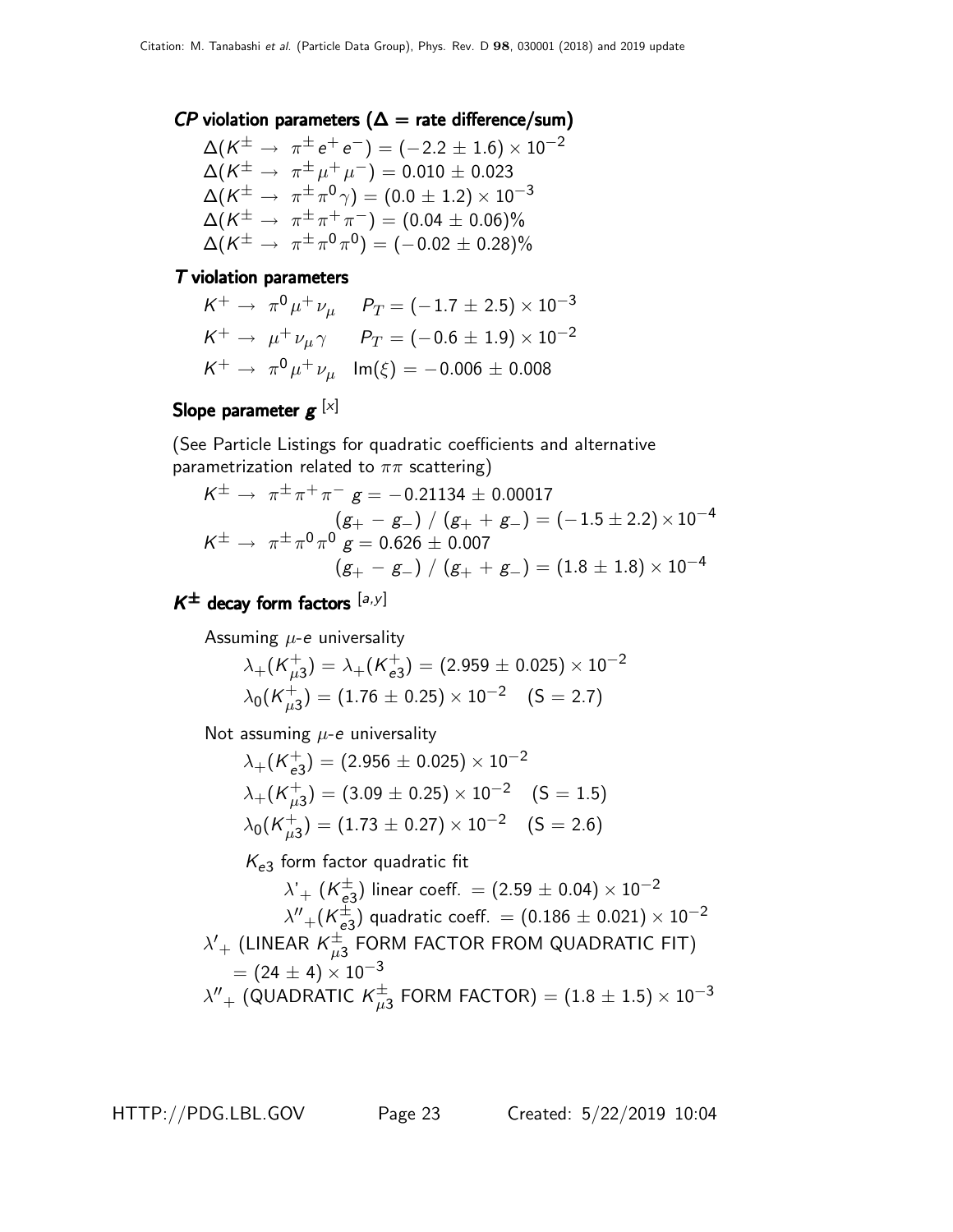$$
M_V (VECTOR POLE MASS FOR K_{e3}^{\pm} DECAY) = 890.3 \pm 2.8
$$
  
\n
$$
M_V (VECTOR POLE MASS FOR K_{\mu 3}^{\pm} DECAY) = 878 \pm 12
$$
  
\n
$$
M_S (SCALAR POLE MASS FOR K_{\mu 3}^{\pm} DECAY) = 1215 \pm 50
$$
  
\n
$$
M_{\pm} (DISPERSIVE VECTOR FORM FACTOR IN K_{e3}^{\pm} DECAY) =
$$
  
\n
$$
(2.460 \pm 0.017) \times 10^{-2}
$$
  
\n
$$
A_{+} (DISPERSIVE VECTOR FORM FACTOR IN K_{\mu 3}^{\pm} DECAY)
$$
  
\n
$$
= (25.4 \pm 0.9) \times 10^{-3}
$$
  
\n
$$
In(C) (DISPERSIVE SCALAR FORM FACTOR in K_{\mu 3}^{\pm} decays)
$$
  
\n
$$
= (182 \pm 16) \times 10^{-3}
$$
  
\n
$$
K_{e3}^{\pm} |f_5/f_+| = (-0.08_{-0.40}^{+0.34}) \times 10^{-2}
$$
  
\n
$$
K_{e3}^{\pm} |f_7/f_+| = (-1.2_{-1.1}^{+1.3}) \times 10^{-2}
$$
  
\n
$$
K_{\mu 3}^{\pm} |f_5/f_+| = (0.2 \pm 0.6) \times 10^{-2}
$$
  
\n
$$
K_{\mu 3}^{\pm} |f_5/f_+| = (-0.1 \pm 0.7) \times 10^{-2}
$$
  
\n
$$
K^{\pm} \rightarrow e^+ \nu_e \gamma |F_A + F_V| = 0.133 \pm 0.008 (S = 1.3)
$$
  
\n
$$
K^+ \rightarrow \mu^+ \nu_\mu \gamma |F_A + F_V| = 0.165 \pm 0.013
$$
  
\n
$$
K^+ \rightarrow \mu^+ \nu_\mu \gamma |F_A - F_V| < 0.49, CL = 90\%
$$
  
\n
$$
K^+ \rightarrow \mu^+ \nu_\mu \gamma |F_A - F_V| = -0.21 \pm 0.06
$$

Charge radius

 $\langle r \rangle =$  0.560  $\pm$  0.031 fm

#### Forward-backward asymmetry

$$
A_{FB}(K_{\pi\mu\mu}^{\pm}) = \frac{\Gamma(cos(\theta_{K\mu})>0)-\Gamma(cos(\theta_{K\mu})<0)}{\Gamma(cos(\theta_{K\mu})>0)+\Gamma(cos(\theta_{K\mu})<0)} < 2.3 \times 10^{-2}, \text{ CL}
$$
  
= 90%

 $K^-$  modes are charge conjugates of the modes below.

| $K^+$ DECAY MODES                            | Fraction $(\Gamma_i/\Gamma)$                | Scale factor $/$<br>Confidence level (MeV/c) | $\overline{p}$ |
|----------------------------------------------|---------------------------------------------|----------------------------------------------|----------------|
|                                              |                                             |                                              |                |
|                                              | Leptonic and semileptonic modes             |                                              |                |
| $e^+$ $\nu_e$                                | $1.582\!\pm\!0.007)\times10^{-5}$           |                                              | 247            |
| $\mu^{+}\nu_{\mu}$<br>$\pi^{0} e^{+}\nu_{e}$ | 63.56 $\pm 0.11$ ) %                        | $S = 1.2$                                    | 236            |
|                                              | 5.07 $\pm$ 0.04 ) $\%$                      | $S = 2.1$                                    | 228            |
| Called $K_{a3}^+$ .                          |                                             |                                              |                |
| $\pi^{0} \mu^{+} \nu_{\mu}$                  | 3.352 $\pm$ 0.033) %                        | $S = 1.9$                                    | 215            |
| Called $K_{\mu 3}^+$ .                       |                                             |                                              |                |
| $\pi^{0}\pi^{0}e^{+}\nu_{e}$                 | 2.55 $\pm$ 0.04 $\mathrm{)} \times 10^{-5}$ | $S = 1.1$                                    | 206            |
| $\pi^{+}\pi^{-}e^{+}\nu_{e}$                 | 4.247 $\pm$ 0.024) $\times$ 10 $^{-5}$      |                                              | 203            |
|                                              |                                             |                                              |                |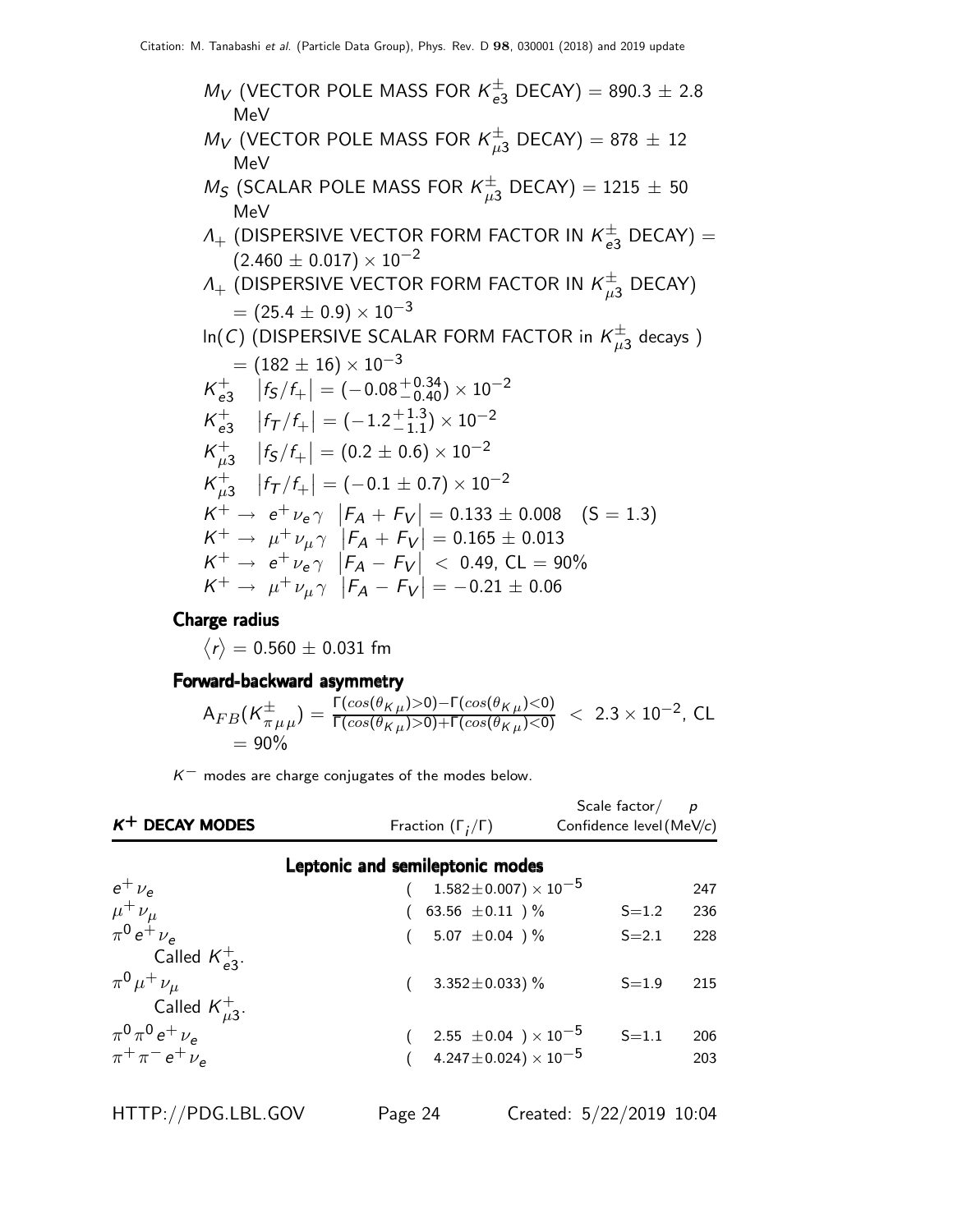| $\pi^+ \pi^- \mu^+ \nu_\mu$                                                                 |                       | $(1.4 \pm 0.9) \times 10^{-5}$                                         |                           |             | 151 |
|---------------------------------------------------------------------------------------------|-----------------------|------------------------------------------------------------------------|---------------------------|-------------|-----|
| $\pi^{0}\pi^{0}\pi^{0}e^{+}\nu_{e}$                                                         | $\lt$                 | 3.5 $\times 10^{-6}$                                                   |                           | $CL = 90\%$ | 135 |
|                                                                                             | <b>Hadronic modes</b> |                                                                        |                           |             |     |
| $\pi^+\pi^0$                                                                                | $\left($              | 20.67 $\pm$ 0.08 ) %                                                   |                           | $S = 1.2$   | 205 |
| $\pi^{+}\pi^{0}\pi^{0}$                                                                     |                       | $(1.760 \pm 0.023)\%$                                                  |                           | $S = 1.1$   | 133 |
| $\pi$ + $\pi$ + $\pi$ -                                                                     | $\left($              | 5.583 $\pm$ 0.024) %                                                   |                           |             | 125 |
| Leptonic and semileptonic modes with photons                                                |                       |                                                                        |                           |             |     |
| $\mu^+ \nu_\mu \gamma$                                                                      |                       | [ <i>z</i> , <i>aa</i> ] ( $6.2 \pm 0.8$ ) $\times 10^{-3}$            |                           |             | 236 |
| $\mu^+ \nu_\mu \gamma(SD^+)$                                                                |                       | $[a, bb]$ ( 1.33 $\pm 0.22$ ) $\times 10^{-5}$                         |                           |             |     |
| $\mu^+ \nu_\mu \gamma (SD^+INT)$                                                            |                       | $[a, bb] < 2.7$ $\times 10^{-5}$                                       |                           | $CL = 90\%$ |     |
| $\mu^+ \nu_\mu \gamma (\text{SD}^- + \text{SD}^- \text{INT})$ [a,bb] < 2.6 $\times 10^{-4}$ |                       |                                                                        |                           | $CL = 90\%$ |     |
| $e^+$ $\nu_e \gamma$                                                                        |                       | $(9.4~\pm 0.4~)\times 10^{-6}$                                         |                           |             | 247 |
| $\pi^0 e^+ \nu_e \gamma$                                                                    |                       | [ <i>z</i> , <i>aa</i> ] ( 2.56 $\pm$ 0.16 ) $\times$ 10 <sup>-4</sup> |                           |             | 228 |
| $\pi^0 e^+ \nu_e \gamma(SD)$                                                                |                       | $[a, bb] < 5.3 \times 10^{-5}$                                         |                           | $CL = 90\%$ | 228 |
| $\pi^0 \mu^+ \nu_\mu \gamma$                                                                |                       | [z,aa] $(1.25 \pm 0.25) \times 10^{-5}$                                |                           |             | 215 |
| $\pi^{0} \pi^{0} e^{+} \nu_{e} \gamma$                                                      |                       | $< 5$ $\times 10^{-6}$                                                 |                           | $CL = 90\%$ | 206 |
|                                                                                             |                       | Hadronic modes with photons or $\ell \overline{\ell}$ pairs            |                           |             |     |
| $\pi^+\pi^0\gamma$ (INT)                                                                    |                       | $(-4.2 \pm 0.9) \times 10^{-6}$                                        |                           |             |     |
| $\pi^+\pi^0\gamma$ (DE)                                                                     |                       | [z,cc] ( $6.0 \pm 0.4$ ) $\times 10^{-6}$                              |                           |             | 205 |
| $\pi^+ \pi^0 e^+ e^-$                                                                       |                       | $(4.24 \pm 0.14) \times 10^{-6}$                                       |                           |             | 205 |
| $\pi^+\pi^0\pi^0\gamma$                                                                     |                       | [z,aa] $(7.6 \tfrac{+6.0}{-3.0}) \times 10^{-6}$                       |                           |             | 133 |
| $\pi^+ \pi^+ \pi^- \gamma$                                                                  |                       | [ <i>z</i> , <i>aa</i> ] ( 1.04 $\pm$ 0.31 ) $\times$ 10 <sup>-4</sup> |                           |             | 125 |
| $\pi^+ \gamma \gamma$                                                                       |                       | $[z]$ ( 1.01 $\pm$ 0.06 ) × 10 <sup>-6</sup>                           |                           |             | 227 |
| $\pi^+3\gamma$                                                                              |                       | $[z] < 1.0 \times 10^{-4}$                                             |                           | $CL = 90\%$ | 227 |
| $\pi^+ e^+ e^- \gamma$                                                                      |                       | $(1.19 \pm 0.13) \times 10^{-8}$                                       |                           |             | 227 |
|                                                                                             |                       | Leptonic modes with $\ell \overline{\ell}$ pairs                       |                           |             |     |
| $e^{\pm} \nu_e \nu \overline{\nu}$                                                          |                       | $<$ 6 $\times 10^{-5}$ CL=90%                                          |                           |             | 247 |
| $\mu^+ \nu_\mu \nu \overline{\nu}$                                                          | $\lt$                 | 2.4                                                                    | $\times$ $10^{-6}$        | $CL = 90\%$ | 236 |
| $e^+$ $\nu_e$ $e^+$ $e^-$                                                                   | $\left($              | 2.48 $\pm$ 0.20 $) \times 10^{-8}$                                     |                           |             | 247 |
| $\mu^+ \nu_\mu e^+ e^-$                                                                     |                       | 7.06 $\pm$ 0.31 ) $\times$ 10 <sup>-8</sup>                            |                           |             | 236 |
| $e^{\mu} \nu_e \mu^+ \mu^-$                                                                 |                       | 1.7 $\pm 0.5$ $\times 10^{-8}$                                         |                           |             | 223 |
| $\mu^+ \nu_\mu \mu^+ \mu^-$                                                                 | $\,<\,$               | 4.1                                                                    | $\times$ 10 <sup>-7</sup> | $CL = 90\%$ | 185 |
| Lepton family number (LF), Lepton number (L), $\Delta S = \Delta Q$ (SQ)                    |                       |                                                                        |                           |             |     |
| violating modes, or $\Delta S = 1$ weak neutral current (S1) modes                          |                       |                                                                        |                           |             |     |
| $\pi^+ \pi^+ e^- \overline{\nu}_e$<br>SQ                                                    | $\lt$                 | 1.3                                                                    | $\times\,10^{-8}$         | $CL = 90\%$ | 203 |
| $\pi^+ \pi^+ \mu^- \overline{\nu}_\mu$<br>SQ                                                | $\lt$                 | 3.0                                                                    | $\times$ 10 $^{-6}$       | $CL = 95%$  | 151 |
| $\pi^+ e^+ e^-$<br>S1                                                                       | $\overline{(\ }$      | 3.00 $\pm$ 0.09 $) \times 10^{-7}$                                     |                           |             | 227 |
| $\pi^+ \mu^+ \mu^-$<br>S1                                                                   |                       | 9.4 $\pm 0.6$ ) $\times 10^{-8}$                                       |                           | $S = 2.6$   | 172 |

 $\pi$ 

 $\pi^+\pi$ 

 $+\nu \overline{\nu}$  51 ( 1.7  $\pm 1.1$  ) × 10<sup>-10</sup> 227

 $^{0}$  v  $\overline{v}$  51 < 4.3  $\times 10^{-5}$  CL=90% 205

HTTP://PDG.LBL.GOV Page 25 Created: 5/22/2019 10:04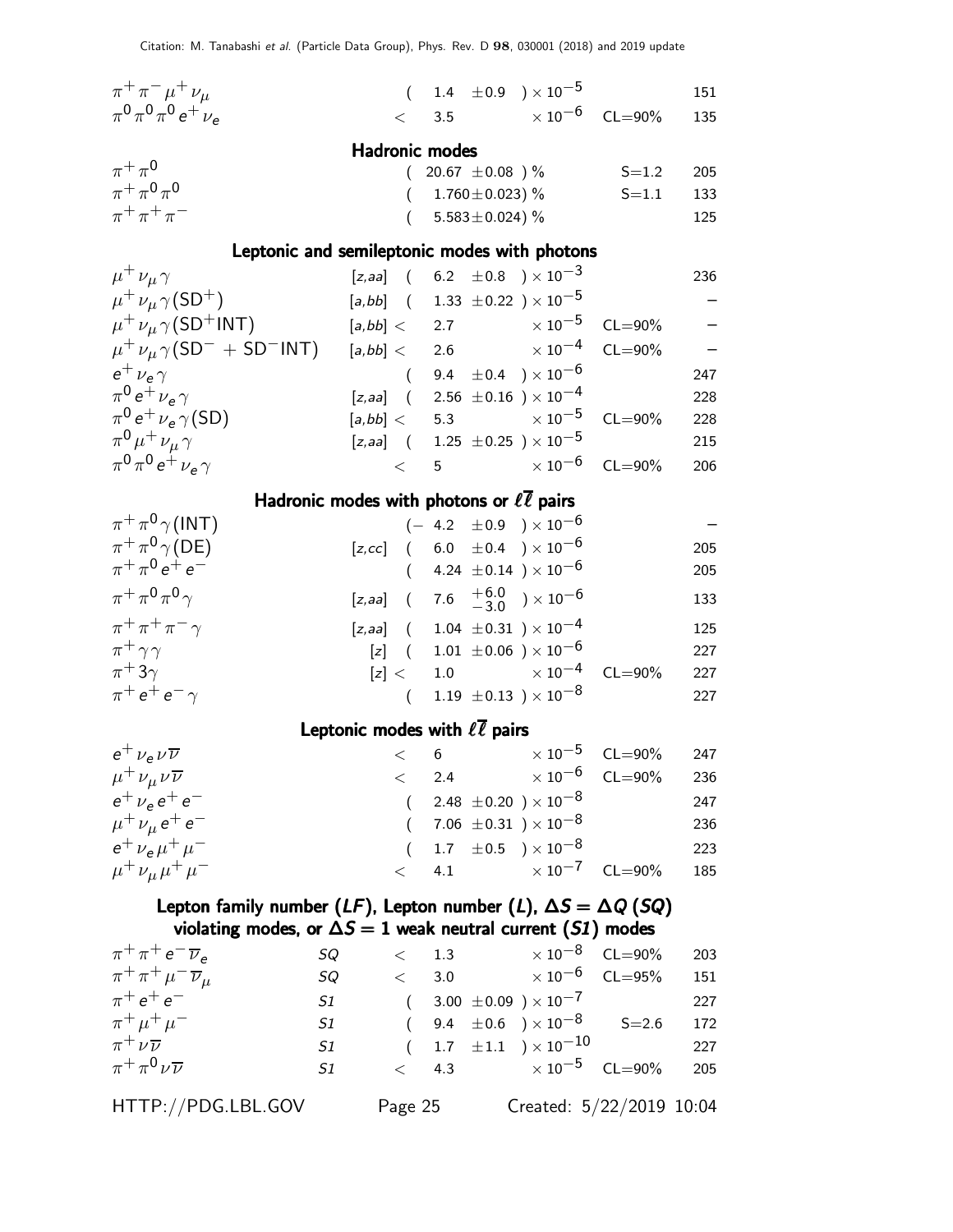| $\mu^{-} \nu e^{+} e^{+}$    |     | $LF \t\t < 2.1$                |                         | $\times$ 10 <sup>-8</sup> CL=90%  | 236 |
|------------------------------|-----|--------------------------------|-------------------------|-----------------------------------|-----|
| $\mu^+ \nu_{\rm e}$          | LF  | $\lceil d \rceil < 4$          |                         | $\times$ 10 <sup>-3</sup> CL=90%  | 236 |
| $\pi^+ \mu^+ e^-$            | LF. | $\langle$ 1.3                  |                         | $\times$ 10 <sup>-11</sup> CL=90% | 214 |
| $\pi^{+} \mu^{-} e^{+}$      | LF  | $\lt$ 5.2                      |                         | $\times 10^{-10}$ CL=90%          | 214 |
| $\pi^{-} \mu^{+} e^{+}$      |     | $L \qquad \qquad < \qquad 5.0$ |                         | $\times$ 10 $^{-10}$ CL=90%       | 214 |
| $\pi^{-} e^{+} e^{+}$        | L   | $\lt$ 6.4                      |                         | $\times$ 10 <sup>-10</sup> CL=90% | 227 |
| $\pi^{-} \mu^{+} \mu^{+}$    | L   | [d] < 8.6                      |                         | $\times$ 10 $^{-11}$ CL=90%       | 172 |
| $\mu^+ \overline{\nu}_e$     | L   | [d] < 3.3                      | $\times 10^{-3}$ CL=90% |                                   | 236 |
| $\pi^0 e^+ \overline{\nu}_e$ | L   | $\langle$ 3                    |                         | $\times$ 10 <sup>-3</sup> CL=90%  | 228 |
| $\pi^+ \gamma$               |     | $\text{[dd]} < 2.3$            |                         | $\times 10^{-9}$ CL=90% 227       |     |

K

$$
I(J^P) = \frac{1}{2}(0^-)
$$

50%  $K_S$ , 50%  $K_L$ 

Mass  $m = 497.611 \pm 0.013$  MeV  $(S = 1.2)$  $m_{K0} - m_{K\pm} = 3.934 \pm 0.020$  MeV  $(S = 1.6)$ 

#### Mean square charge radius

 $\left<\mathsf{r}^2\right>=-0.077\pm0.010\;\mathsf{fm}^2$ 

#### T-violation parameters in  $K^0$ - $\overline{K}{}^0$  mixing  $[\nu]$

Asymmetry  $A_{\mathcal{T}}$  in  $\mathcal{K}^0\text{-}\overline{\mathcal{K}}{}^0$  mixing  $= (6.6 \pm 1.6) \times 10^{-3}$ 

#### CP-violation parameters

 $Re(\epsilon) = (1.596 \pm 0.013) \times 10^{-3}$ 

#### $CPT$ -violation parameters  $[y]$

Re  $\delta = (2.5 \pm 2.3) \times 10^{-4}$ Im  $\delta = (-1.5 \pm 1.6) \times 10^{-5}$ Re(y),  $K_{e3}$  parameter =  $(0.4 \pm 2.5) \times 10^{-3}$  $Re(x_{-})$ ,  $K_{e3}$  parameter =  $(-2.9 \pm 2.0) \times 10^{-3}$  $\left|\frac{m_{K^0}-m_{\overline{K}^0}}{m_{\overline{K}^0}}\right|/m_{\text{average}} < 6 \times 10^{-19}, \text{CL} = 90\%$  [ee]  $(\Gamma_{K^0} - \Gamma_{\overline{K}0})/m_{\text{average}} = (8 \pm 8) \times 10^{-18}$ 

#### Tests of  $\Delta S = \Delta Q$

 $Re(x_{+})$ ,  $K_{e3}$  parameter =  $(-0.9 \pm 3.0) \times 10^{-3}$ 

$$
K_S^0
$$

$$
I(J^P) = \frac{1}{2}(0^-)
$$

Mean life  $\tau = (0.8954 \pm 0.0004) \times 10^{-10}$  s  $(S = 1.1)$  Assuming CPT Mean life  $\tau = (0.89564 \pm 0.00033) \times 10^{-10}$  s Not assuming CPT  $c\tau = 2.6844$  cm Assuming CPT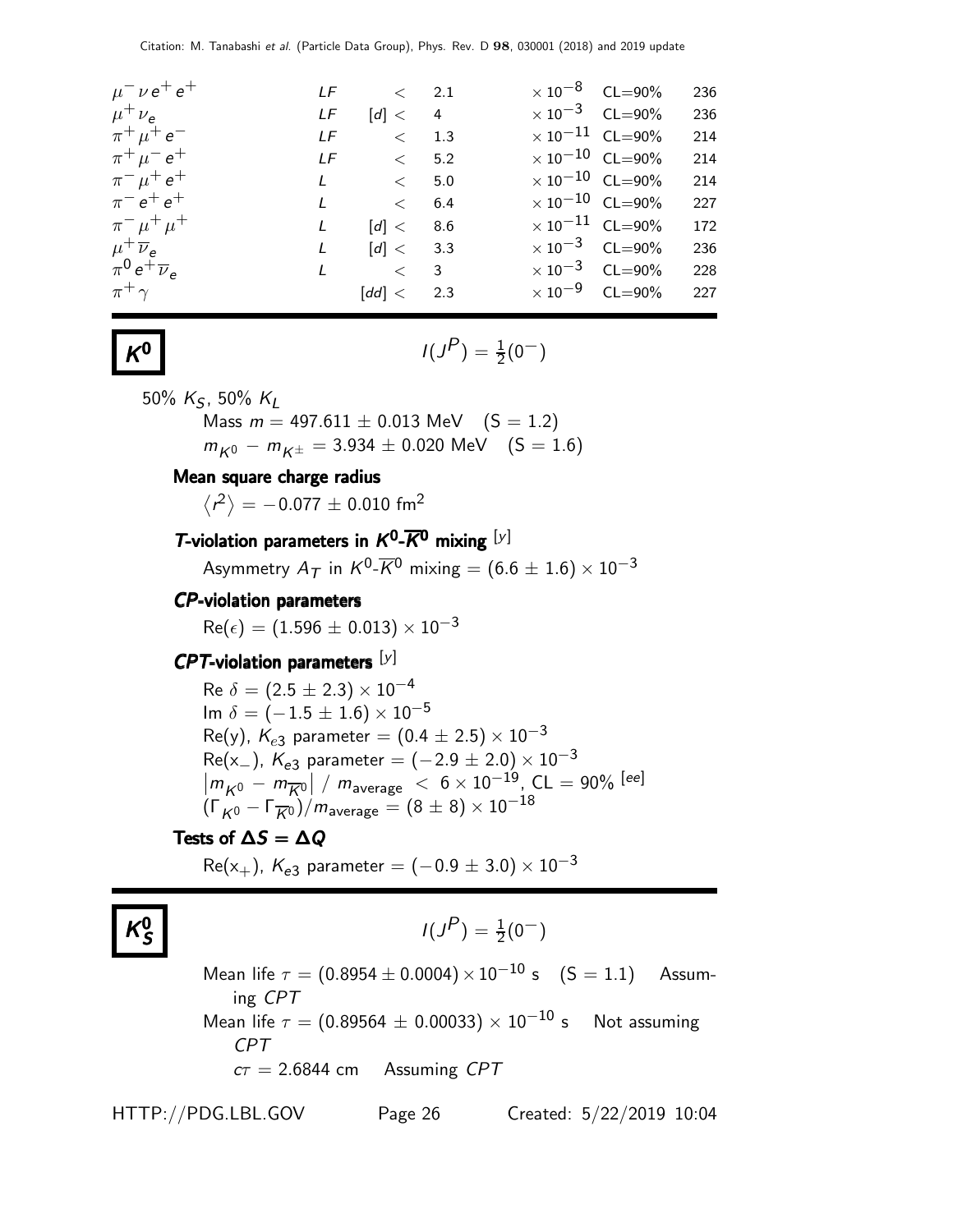### $\emph{CP}-$ violation parameters  $^{[ff]}$

| $\text{Im}(\eta_{+-0}) = -0.002 \pm 0.009$                                                                                      |
|---------------------------------------------------------------------------------------------------------------------------------|
| $\text{Im}(\eta_{000}) = -0.001 \pm 0.016$                                                                                      |
| $ \eta_{000}  =  A(K_{\mathcal{S}}^0 \rightarrow 3\pi^0)/A(K_{\mathcal{I}}^0 \rightarrow 3\pi^0)  \sim 0.0088$ , CL =<br>$90\%$ |
| <i>CP</i> asymmetry A in $\pi^{+} \pi^{-} e^{+} e^{-} = (-0.4 \pm 0.8)\%$                                                       |

| $K_{\mathcal{S}}^0$ DECAY MODES                                      |                                        |       | Fraction $(\Gamma_i/\Gamma)$                   |                     | Scale factor/ $p$<br>Confidence level (MeV/c)                      |     |
|----------------------------------------------------------------------|----------------------------------------|-------|------------------------------------------------|---------------------|--------------------------------------------------------------------|-----|
|                                                                      | <b>Hadronic modes</b>                  |       |                                                |                     |                                                                    |     |
| $\pi^0\pi^0$                                                         |                                        |       | $(30.69 \pm 0.05)\%$                           |                     |                                                                    | 209 |
| $\pi^+\pi^-$                                                         |                                        |       | $(69.20 \pm 0.05)$ %                           |                     |                                                                    | 206 |
| $\pi^{+}\pi^{-}\pi^{0}$                                              |                                        |       | $(3.5 \tfrac{+1.1}{-0.9}) \times 10^{-7}$      |                     |                                                                    | 133 |
|                                                                      | Modes with photons or $\ell\ell$ pairs |       |                                                |                     |                                                                    |     |
| $\pi^+\pi^-\gamma$                                                   |                                        |       | [aa,gg] $(1.79 \pm 0.05) \times 10^{-3}$       |                     |                                                                    | 206 |
| $\pi^{+}\pi^{-}e^{+}e^{-}$                                           |                                        |       | $(4.79 \pm 0.15) \times 10^{-5}$               |                     |                                                                    | 206 |
| $\pi^0 \gamma \gamma$                                                |                                        |       | [gg] $(4.9 \pm 1.8) \times 10^{-8}$            |                     |                                                                    | 230 |
| $\gamma\gamma$                                                       |                                        |       | $(2.63 \pm 0.17) \times 10^{-6}$               |                     | $S = 3.0$                                                          | 249 |
|                                                                      | Semileptonic modes                     |       |                                                |                     |                                                                    |     |
| $\pi^{\pm} e^{\mp} \nu_{\alpha}$                                     |                                        |       | [hh] $(7.04 \pm 0.08) \times 10^{-4}$          |                     |                                                                    | 229 |
| CP violating (CP) and $\Delta S = 1$ weak neutral current (S1) modes |                                        |       |                                                |                     |                                                                    |     |
| $3\pi^0$                                                             | $\mathcal{C}P$                         | < 2.6 |                                                | $\times$ 10 $^{-8}$ | $CL = 90\%$                                                        | 139 |
| $\mu^+ \mu^-$                                                        |                                        |       |                                                |                     | $51 \qquad < 8 \qquad \qquad \times 10^{-10} \quad \text{CL=90\%}$ | 225 |
| $e^+e^-$                                                             |                                        |       |                                                |                     | 51 < 9 $\times 10^{-9}$ CL=90%                                     | 249 |
| $\pi^{0}e^{+}e^{-}$                                                  | S1                                     |       | [gg] $(3.0 \tfrac{+1.5}{-1.2}) \times 10^{-9}$ |                     |                                                                    | 230 |
| $\pi^{0} \mu^{+} \mu^{-}$                                            | S1                                     |       | $(2.9 \tfrac{+1.5}{-1.2}) \times 10^{-9}$      |                     |                                                                    | 177 |

$$
K^0_L
$$

$$
I(J^P) = \frac{1}{2}(0^-)
$$

$$
m_{K_L} - m_{K_S}
$$
  
= (0.5293 ± 0.0009) × 10<sup>10</sup>  $\hbar$  s<sup>-1</sup> (S = 1.3) Assuming CPT  
= (3.484 ± 0.006) × 10<sup>-12</sup> MeV Assuming CPT  
= (0.5289 ± 0.0010) × 10<sup>10</sup>  $\hbar$  s<sup>-1</sup> Not assuming CPT  
Mean life  $\tau$  = (5.116 ± 0.021) × 10<sup>-8</sup> s (S = 1.1)  
 $c\tau$  = 15.34 m

HTTP://PDG.LBL.GOV Page 27 Created: 5/22/2019 10:04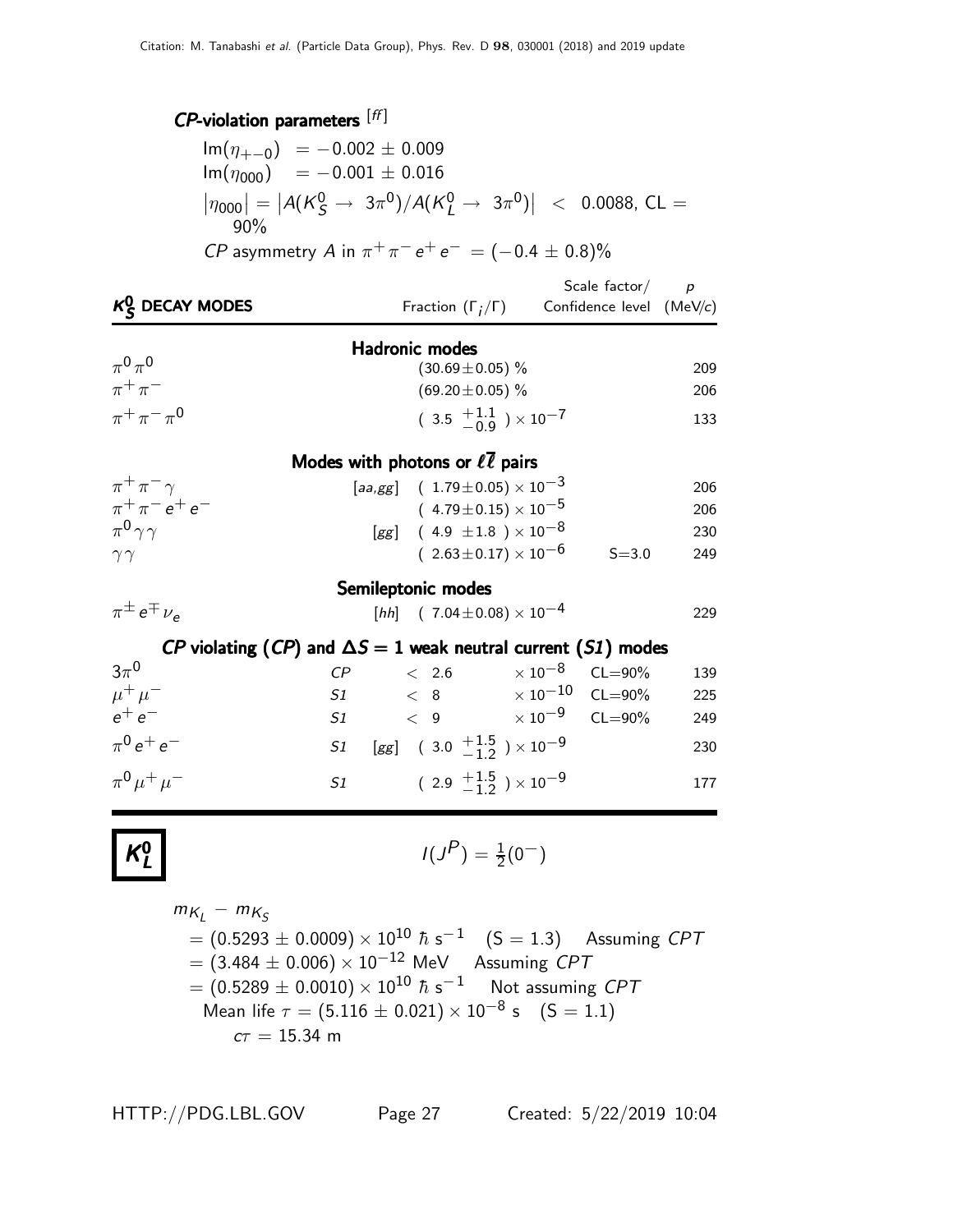#### Slope parameters [x]

(See Particle Listings for other linear and quadratic coefficients)

$$
K_L^0 \rightarrow \pi^+ \pi^- \pi^0: g = 0.678 \pm 0.008 \quad (S = 1.5)
$$
  
\n
$$
K_L^0 \rightarrow \pi^+ \pi^- \pi^0: h = 0.076 \pm 0.006
$$
  
\n
$$
K_L^0 \rightarrow \pi^+ \pi^- \pi^0: k = 0.0099 \pm 0.0015
$$
  
\n
$$
K_L^0 \rightarrow \pi^0 \pi^0 \pi^0: h = (0.6 \pm 1.2) \times 10^{-3}
$$

### $K_L$  decay form factors  $[y]$

Linear parametrization assuming  $\mu$ -e universality

$$
\lambda_{+}(\mathcal{K}_{\mu3}^{0}) = \lambda_{+}(\mathcal{K}_{e3}^{0}) = (2.82 \pm 0.04) \times 10^{-2} \quad (S = 1.1)
$$
  

$$
\lambda_{0}(\mathcal{K}_{\mu3}^{0}) = (1.38 \pm 0.18) \times 10^{-2} \quad (S = 2.2)
$$

Quadratic parametrization assuming  $\mu$ -e universality

$$
\lambda'_{+} (K_{\mu 3}^{0}) = \lambda'_{+} (K_{e3}^{0}) = (2.40 \pm 0.12) \times 10^{-2} \quad (S = 1.2)
$$
  

$$
\lambda''_{+} (K_{\mu 3}^{0}) = \lambda''_{+} (K_{e3}^{0}) = (0.20 \pm 0.05) \times 10^{-2} \quad (S = 1.2)
$$
  

$$
\lambda_{0} (K_{\mu 3}^{0}) = (1.16 \pm 0.09) \times 10^{-2} \quad (S = 1.2)
$$

Pole parametrization assuming  $\mu$ -e universality

$$
M_V^{\mu} (K_{\mu 3}^0) = M_V^e (K_{e3}^0) = 878 \pm 6 \text{ MeV} \quad (S = 1.1)
$$
  

$$
M_S^{\mu} (K_{\mu 3}^0) = 1252 \pm 90 \text{ MeV} \quad (S = 2.6)
$$

Dispersive parametrization assuming  $\mu$ -e universality

$$
\Lambda_{+} = (0.251 \pm 0.006) \times 10^{-1} \quad (S = 1.5)
$$
\n
$$
\ln(C) = (1.75 \pm 0.18) \times 10^{-1} \quad (S = 2.0)
$$
\n
$$
\mathcal{K}_{e3}^{0} \quad |f_{S}/f_{+}| = (1.5^{+1.4}_{-1.6}) \times 10^{-2}
$$
\n
$$
\mathcal{K}_{e3}^{0} \quad |f_{T}/f_{+}| = (5^{+4}_{-5}) \times 10^{-2}
$$
\n
$$
\mathcal{K}_{\mu3}^{0} \quad |f_{T}/f_{+}| = (12 \pm 12) \times 10^{-2}
$$
\n
$$
\mathcal{K}_{L} \rightarrow \ell^{+} \ell^{-} \gamma, \, \mathcal{K}_{L} \rightarrow \ell^{+} \ell^{-} \ell^{+} \ell^{'} \text{ : } \alpha_{K^{*}} = -0.205 \pm 0.022 \quad (S = 1.8)
$$
\n
$$
\mathcal{K}_{L}^{0} \rightarrow \ell^{+} \ell^{-} \gamma, \, \mathcal{K}_{L}^{0} \rightarrow \ell^{+} \ell^{-} \ell^{'} \text{ : } \alpha_{DIP} = -1.69 \pm 0.08 \quad (S = 1.7)
$$
\n
$$
\mathcal{K}_{L} \rightarrow \pi^{+} \pi^{-} e^{+} e^{-} \text{ : } a_{1}/a_{2} = -0.737 \pm 0.014 \text{ GeV}^{2}
$$
\n
$$
\mathcal{K}_{L} \rightarrow \pi^{0} 2\gamma \text{ : } a_{V} = -0.43 \pm 0.06 \quad (S = 1.5)
$$

#### $\mathsf{CP}\text{-}$ violation parameters  $^{[ff]}$

$$
A_L = (0.332 \pm 0.006)\%
$$
  
\n
$$
|\eta_{00}| = (2.220 \pm 0.011) \times 10^{-3} \quad (S = 1.8)
$$
  
\n
$$
|\eta_{+-}| = (2.232 \pm 0.011) \times 10^{-3} \quad (S = 1.8)
$$

HTTP://PDG.LBL.GOV Page 28 Created: 5/22/2019 10:04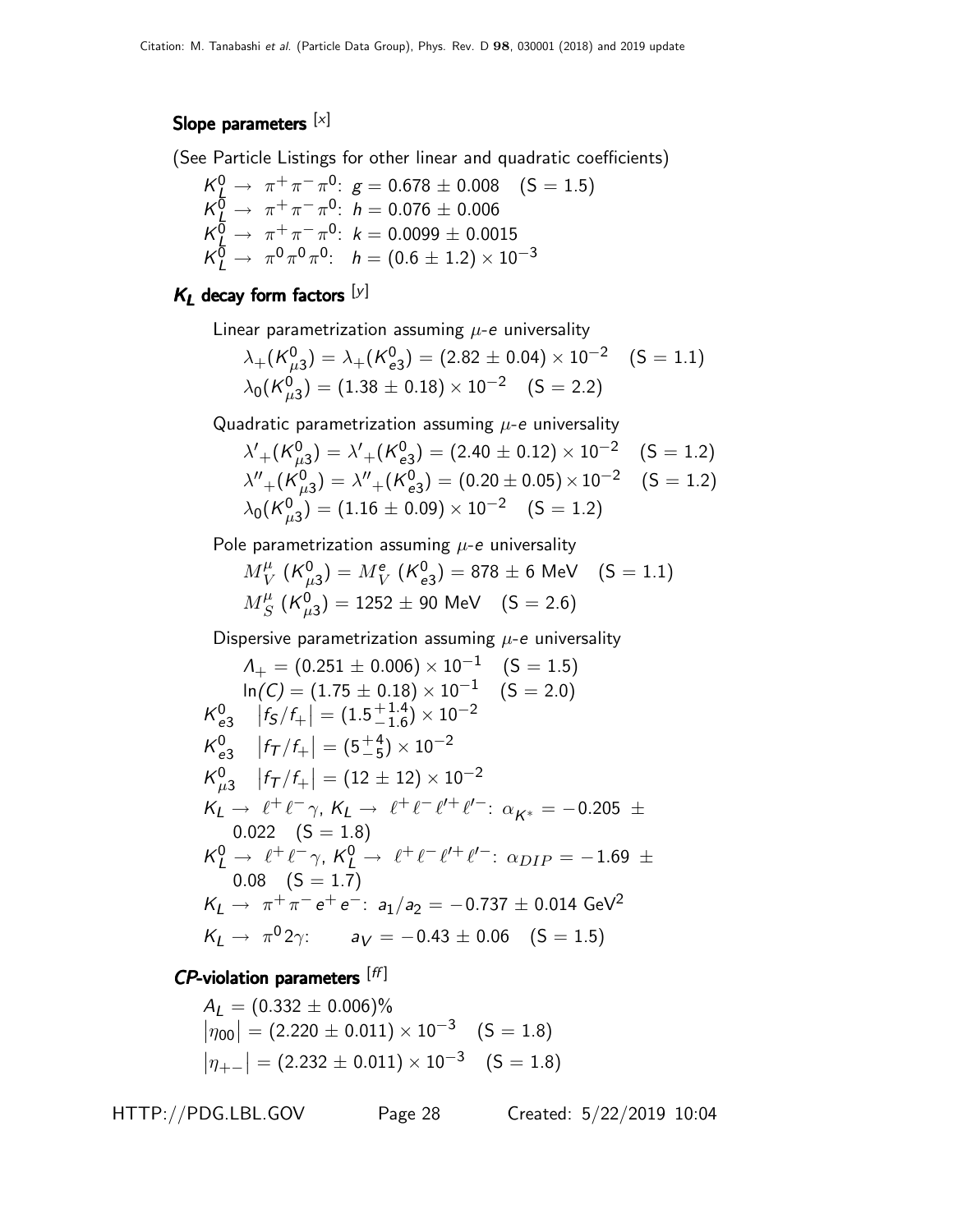$\left|\epsilon\right| = (2.228 \pm 0.011) \times 10^{-3} \quad (\text{S} = 1.8)$  $|\eta_{00}/\eta_{+-}| = 0.9950 \pm 0.0007$ <sup>[ii]</sup> (S = 1.6)  $\mathsf{Re}(\epsilon'/\epsilon) = (1.66 \pm 0.23) \times 10^{-3}$   $[\textit{ii}]\quad \text{(S = 1.6)}$ Assuming CPT  $\phi_{+-} = (43.51 \pm 0.05)^{\circ}$   $(S = 1.2)$  $\phi_{00} = (43.52 \pm 0.05)^{\circ}$  (S = 1.3)  $\phi_{\epsilon} = \phi_{SW} = (43.52 \pm 0.05)^{\circ}$  (S = 1.2)  $\mathsf{Im}(\epsilon'/\epsilon) = -(\phi_{00} - \phi_{+-})/3 = (-0.002 \pm 0.005)^\circ$  (S = 1.7) Not assuming CPT  $\phi_{+-} = (43.4 \pm 0.5)^{\circ}$  (S = 1.2)  $\phi_{00} = (43.7 \pm 0.6)^{\circ}$   $(S = 1.2)$  $\phi_{\epsilon} = (43.5 \pm 0.5)^{\circ}$   $(S = 1.3)$ *CP* asymmetry *A* in  $K^0_L \rightarrow \pi^+ \pi^- e^+ e^- = (13.7 \pm 1.5)\%$  $\beta_{CP}$  from  $\mathcal{K}_{\frac{L}{2}}^0 \rightarrow e^+e^-e^+e^- = -0.19 \pm 0.07$  $\gamma_{CP}$  from  $K^{\overline{0}}_L \rightarrow e^+e^-e^+e^- = 0.01 \pm 0.11$  (S = 1.6) j for  ${\cal K}_L^0 \rightarrow \ \pi^+ \pi^- \pi^0 = 0.0012 \pm 0.0008$ f for  $K^0_L \to \pi^+ \pi^- \pi^0 = 0.004 \pm 0.006$  $\left|\eta_{+-\gamma}\right| = (2.35 \pm 0.07) \times 10^{-3}$  $\phi_{+-\gamma} = (44 \pm 4)^{\circ}$  $|\epsilon'_{+ - \gamma}| / \epsilon \ < 0.3$ , CL = 90%  $\left| \mathrm{g}_{E1} \right|$  for  $K^0_L \rightarrow \pi^+ \pi^- \gamma < 0.21$ , CL = 90% T-violation parameters

 ${\sf Im}(\xi)$  in  ${\sf K}^0_{\mu3}=-0.007\pm0.026$ 

CPT invariance tests

 $\phi_{00} - \phi_{+-} = (0.34 \pm 0.32)$ °  $Re(\frac{2}{3}\eta_{+-} + \frac{1}{3})$  $(\frac{1}{3}\eta_{00}){-}\frac{A_L}{2}=(-3\pm35)\times10^{-6}$ 

 $\Delta S = -\Delta Q$  in  $K^0_{\ell 3}$  decay

 $Re x = -0.002 \pm 0.006$  $Im x = 0.0012 \pm 0.0021$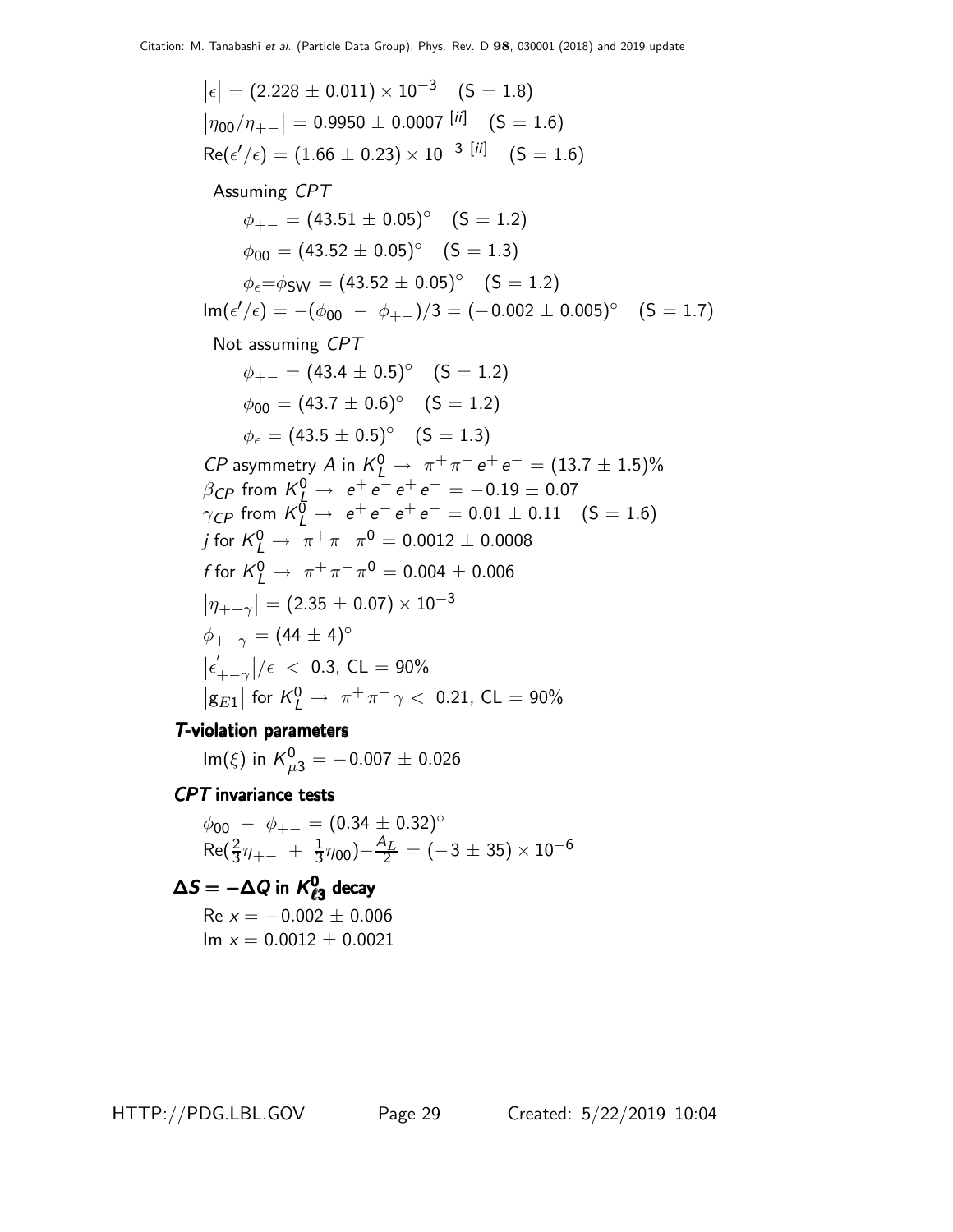| $K_I^0$ DECAY MODES                                                                                                                        |                                                         | Fraction $(\Gamma_i/\Gamma)$          |                      |                                                                                             | Scale factor $p$<br>Confidence level (MeV/c) |            |
|--------------------------------------------------------------------------------------------------------------------------------------------|---------------------------------------------------------|---------------------------------------|----------------------|---------------------------------------------------------------------------------------------|----------------------------------------------|------------|
|                                                                                                                                            |                                                         | Semileptonic modes                    |                      |                                                                                             |                                              |            |
| $\pi^{\pm} e^{\mp} \nu_e$                                                                                                                  |                                                         | [hh] $(40.55 \pm 0.11)$ %             |                      |                                                                                             | $S = 1.7$                                    | 229        |
| Called $K_{e3}^0$ .<br>$\pi^{\pm} \mu^{\mp} \nu_{\mu}$                                                                                     |                                                         | [hh] $(27.04 \pm 0.07)$ %             |                      |                                                                                             | $S = 1.1$                                    | 216        |
| Called $K_{\mu 3}^0$ .                                                                                                                     |                                                         |                                       |                      |                                                                                             |                                              |            |
| $(\pi \mu \text{atom}) \nu$                                                                                                                |                                                         |                                       |                      | $(1.05 \pm 0.11) \times 10^{-7}$                                                            |                                              | 188        |
| $\pi^0 \pi^{\pm} e^{\mp} \nu$                                                                                                              |                                                         |                                       |                      | [hh] $(5.20 \pm 0.11) \times 10^{-5}$                                                       |                                              | 207        |
| $\pi^{\pm}e^{\mp}$ $\nu e^+e^-$                                                                                                            |                                                         | [hh] $(1.26 \pm 0.04) \times 10^{-5}$ |                      |                                                                                             |                                              | 229        |
| Hadronic modes, including Charge conjugation $\times$ Parity Violating (CPV) modes                                                         |                                                         |                                       |                      |                                                                                             |                                              |            |
| $3\pi^0$                                                                                                                                   |                                                         |                                       | $(19.52 \pm 0.12)$ % |                                                                                             | $S = 1.6$                                    | 139        |
| $\pi^{+}\pi^{-}\pi^{0}$<br>$\pi^+\pi^-$                                                                                                    |                                                         |                                       | $(12.54 \pm 0.05)$ % |                                                                                             |                                              | 133        |
| $\pi^0\pi^0$                                                                                                                               | $\mathsf{CPV}$<br><b>CPV</b>                            |                                       |                      | [ <i>jj</i> ] $(1.967 \pm 0.010) \times 10^{-3}$<br>$(8.64 \pm 0.06) \times 10^{-4}$        | $S = 1.5$<br>$S = 1.8$                       | 206<br>209 |
|                                                                                                                                            |                                                         |                                       |                      |                                                                                             |                                              |            |
|                                                                                                                                            | Semileptonic modes with photons                         |                                       |                      |                                                                                             |                                              |            |
| $\pi^{\pm} e^{\mp} \nu_e \gamma$<br>$\pi^{\pm} \mu^{\mp} \nu_{\mu} \gamma$                                                                 | [aa,hh,kk] (3.79 $\pm$ 0.06 ) $\times$ 10 <sup>-3</sup> |                                       |                      | $(5.65 \pm 0.23) \times 10^{-4}$                                                            |                                              | 229        |
|                                                                                                                                            |                                                         |                                       |                      |                                                                                             |                                              | 216        |
|                                                                                                                                            | Hadronic modes with photons or $\ell\ell$ pairs         |                                       |                      |                                                                                             |                                              |            |
| $\pi^0 \pi^0 \gamma$                                                                                                                       |                                                         |                                       |                      | $< 2.43 \times 10^{-7}$                                                                     | $CL = 90\%$                                  | 209        |
| $\pi^+\pi^-\gamma$                                                                                                                         |                                                         |                                       |                      | [aa,kk] $(4.15 \pm 0.15) \times 10^{-5}$                                                    | $S = 2.8$                                    | 206        |
| $\pi^+\pi^-\gamma$ (DE)<br>$\pi^0 2\gamma$                                                                                                 |                                                         |                                       |                      | $(2.84 \pm 0.11) \times 10^{-5}$                                                            | $S = 2.0$                                    | 206        |
| $\pi^0 \gamma e^+ e^-$                                                                                                                     |                                                         |                                       |                      | $[kk]$ ( 1.273 ± 0.033) × 10 <sup>-6</sup><br>$(1.62 \pm 0.17) \times 10^{-8}$              |                                              | 230<br>230 |
|                                                                                                                                            |                                                         |                                       |                      |                                                                                             |                                              |            |
|                                                                                                                                            | Other modes with photons or $\ell\ell$ pairs            |                                       |                      |                                                                                             |                                              |            |
| $2\gamma$<br>$3\gamma$                                                                                                                     |                                                         | < 7.4                                 |                      | $(5.47 \pm 0.04) \times 10^{-4}$<br>$\times$ 10 $^{-8}$                                     | $S = 1.1$<br>$CL = 90\%$                     | 249<br>249 |
| $e^+e^-\gamma$                                                                                                                             |                                                         |                                       |                      | $(9.4 \pm 0.4) \times 10^{-6}$                                                              | $S = 2.0$                                    | 249        |
| $\mu^+ \mu^- \gamma$                                                                                                                       |                                                         |                                       |                      | $(3.59 \pm 0.11) \times 10^{-7}$                                                            | $S = 1.3$                                    | 225        |
| $e^+e^-\gamma\gamma$                                                                                                                       |                                                         |                                       |                      | $[kk]$ (5.95 ± 0.33 ) $\times 10^{-7}$                                                      |                                              | 249        |
| $\mu^+ \mu^- \gamma \gamma$                                                                                                                |                                                         |                                       |                      | $[kk]$ (1.0 $\frac{+0.8}{-0.6}$ ) × 10 <sup>-8</sup>                                        |                                              | 225        |
|                                                                                                                                            |                                                         |                                       |                      |                                                                                             |                                              |            |
| Charge conjugation $\times$ Parity (CP) or Lepton Family number (LF)<br>violating modes, or $\Delta S = 1$ weak neutral current (S1) modes |                                                         |                                       |                      |                                                                                             |                                              |            |
| $\mu^+ \mu^-$                                                                                                                              | S1                                                      |                                       |                      | $(6.84 \pm 0.11) \times 10^{-9}$                                                            |                                              | 225        |
| $e^+e^-$                                                                                                                                   | S1                                                      |                                       |                      | $(\begin{array}{ccc} 9 & \begin{array}{c} +6 \ -4 \end{array} \end{array}) \times 10^{-12}$ |                                              | 249        |
| $\pi^+ \pi^- e^+ e^-$                                                                                                                      | S1                                                      |                                       |                      | $[kk]$ (3.11 $\pm 0.19$ ) $\times 10^{-7}$                                                  |                                              | 206        |
| $\pi^{0}\pi^{0}e^{+}e^{-}$                                                                                                                 | S1                                                      | < 6.6                                 |                      | $\times$ 10 $^{-9}$                                                                         | $CL = 90\%$                                  | 209        |
| $\pi^{0}\pi^{0}\mu^{+}\mu^{-}$                                                                                                             | S1                                                      | < 9.2                                 |                      | $\times$ 10 $^{-11}$                                                                        | $CL = 90\%$                                  | 57         |
| $\mu^+ \mu^- e^+ e^-$                                                                                                                      | S1                                                      |                                       |                      | $($ 2.69 $\pm$ 0.27 $)\times10^{-9}$                                                        |                                              | 225        |
| HTTP://PDG.LBL.GOV                                                                                                                         |                                                         | Page 30                               |                      |                                                                                             | Created: 5/22/2019 10:04                     |            |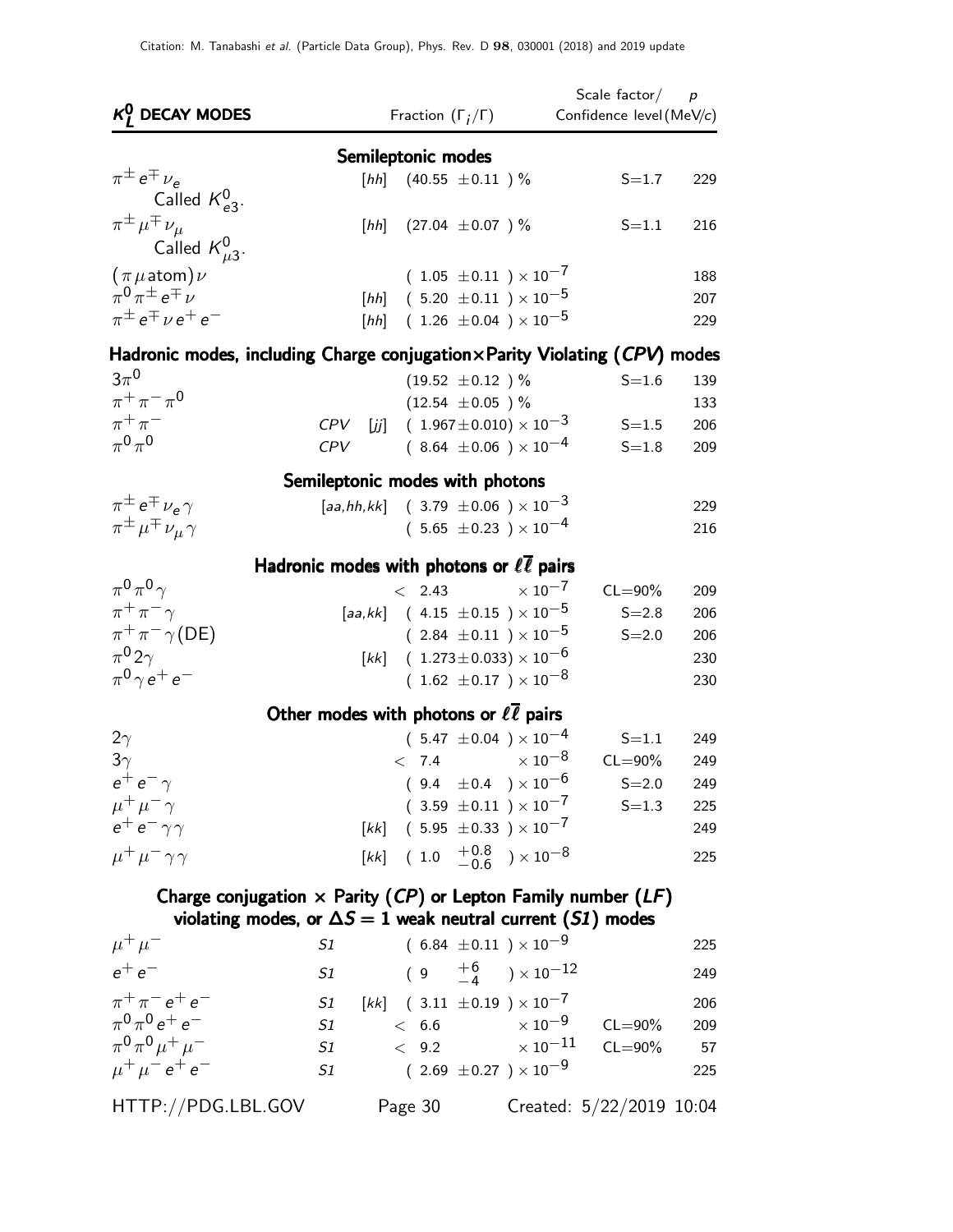| $e^+e^-e^+e^-$                           |                          | $51$ $(3.56 \pm 0.21) \times 10^{-8}$ |                      |             | 249 |
|------------------------------------------|--------------------------|---------------------------------------|----------------------|-------------|-----|
| $\pi^{0} \mu^{+} \mu^{-}$                | $CP, S1$ $ 11  < 3.8$    |                                       | $\times$ 10 $^{-10}$ | $CL = 90\%$ | 177 |
| $\pi^{0} e^{+} e^{-}$                    | $CP, S1$ $  1  < 2.8$    |                                       | $\times$ 10 $^{-10}$ | $CL = 90\%$ | 230 |
| $\pi^0\nu\overline{\nu}$                 | $CP, S1$ [nn] < 3.0      |                                       | $\times$ 10 $^{-9}$  | $CL = 90\%$ | 230 |
| $\pi^0 \pi^0 \nu \overline{\nu}$         | $S1 \qquad \qquad < 8.1$ |                                       | $\times$ 10 $^{-7}$  | $CL = 90\%$ | 209 |
| $e^{\pm}$ $\mu^{\mp}$                    | $LF$ [hh] < 4.7          |                                       | $\times$ 10 $^{-12}$ | $CL = 90\%$ | 238 |
| $e^{\pm}e^{\pm}$ $\mu^{\mp}$ $\mu^{\mp}$ | [hh] < 4.12<br>LF        |                                       | $\times$ 10 $^{-11}$ | $CL = 90\%$ | 225 |
| $\pi^0 \mu^{\pm} e^{\mp}$                | $LF$ [hh] < 7.6          |                                       | $\times$ 10 $^{-11}$ | $CL = 90\%$ | 217 |
| $\pi^{0}\pi^{0}\mu^{\pm}e^{\mp}$         | $LF \t\t < 1.7$          |                                       | $\times$ 10 $^{-10}$ | $CL = 90\%$ | 159 |
|                                          |                          |                                       |                      |             |     |

#### K ∗  $\binom{1}{0}$   $(1)$

$$
I(J^P) = \frac{1}{2}(0^+)
$$

Mass (T-Matrix Pole  $\sqrt{s})=(630\text{--}730)-i$  (260–340) MeV Mass (Breit-Wigner) =  $824 \pm 30$  MeV Full width (Breit-Wigner) =  $478 \pm 50$  MeV

### $K^*(892)$   $1(J$

$$
I(J^P) = \frac{1}{2}(1^-)
$$

| $K^*(892)^{\pm}$ hadroproduced mass $m = 891.66 \pm 0.26$ MeV            |
|--------------------------------------------------------------------------|
| $K^*(892)^{\pm}$ in $\tau$ decays mass $m = 895.5 \pm 0.8$ MeV           |
| $K^*(892)^0$ mass $m = 895.55 \pm 0.20$ MeV $(S = 1.7)$                  |
| $K^*(892)^{\pm}$ hadroproduced full width $\Gamma = 50.8 \pm 0.9$ MeV    |
| $K^*(892)^{\pm}$ in $\tau$ decays full width $\Gamma = 46.2 \pm 1.3$ MeV |
| $K^*(892)^0$ full width $\Gamma = 47.3 \pm 0.5$ MeV $(S = 1.9)$          |

| $K^*(892)$ DECAY MODES |                                | Fraction $(\Gamma_i/\Gamma)$ Confidence level (MeV/c) |     |
|------------------------|--------------------------------|-------------------------------------------------------|-----|
| $K\pi$                 | $\sim$ 100                     |                                                       | 289 |
| $K^0\gamma$            | $(2.46\pm0.21)\times10^{-3}$   |                                                       | 307 |
| $K^{\pm}$              | $(9.9 \pm 0.9) \times 10^{-4}$ |                                                       | 309 |
| $K\pi\pi$              | $< 7$ $\times 10^{-4}$         | 95%                                                   | 223 |

# $K_1(1270)$

$$
I(J^P) = \frac{1}{2}(1^+)
$$

Mass  $m = 1272 \pm 7$  MeV [<sup>I</sup>] Full width  $Γ = 90 ± 20$  MeV [ $I$ ]

| Fraction $(\Gamma_i/\Gamma)$ | $p$ (MeV/c) |  |
|------------------------------|-------------|--|
| $(42 \pm 6) \%$              | 46          |  |
| $(28 \pm 4) \%$              |             |  |
| $(16 \pm 5) \%$              | 302         |  |
|                              |             |  |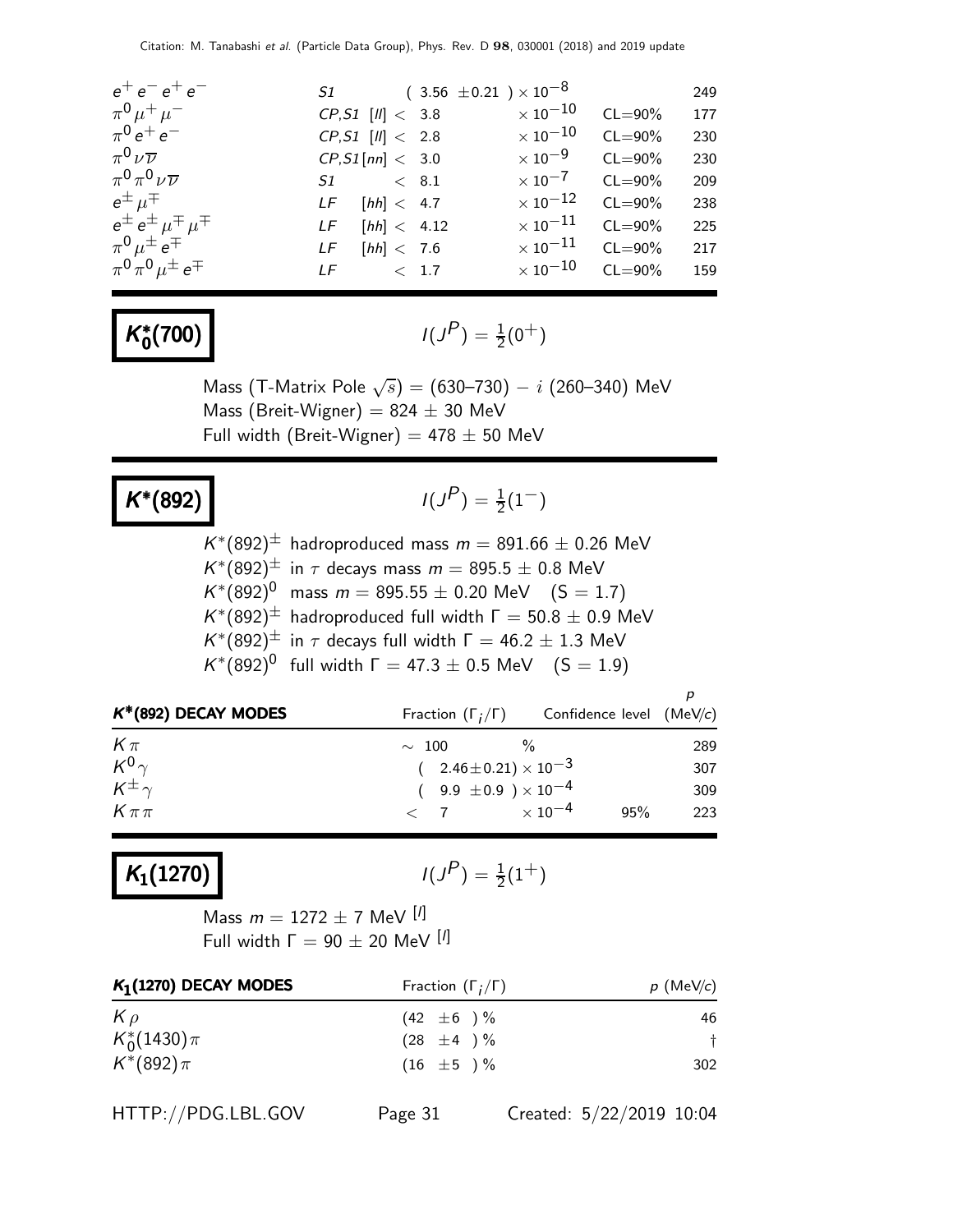Citation: M. Tanabashi et al. (Particle Data Group), Phys. Rev. D 98, 030001 (2018) and 2019 update

| $K f_0(1370)$<br>$\gamma K^0$<br>$K_1(1400)$                                                              | $(3.0 \pm 2.0)$ %<br>seen<br>$I(J^P) = \frac{1}{2}(1^+)$                                           | $\dagger$<br>539                                    |
|-----------------------------------------------------------------------------------------------------------|----------------------------------------------------------------------------------------------------|-----------------------------------------------------|
|                                                                                                           |                                                                                                    |                                                     |
|                                                                                                           |                                                                                                    |                                                     |
| Mass $m = 1403 \pm 7$ MeV<br>Full width $\Gamma = 174 \pm 13$ MeV $(S = 1.6)$                             |                                                                                                    |                                                     |
| $K_1(1400)$ DECAY MODES                                                                                   | Fraction $(\Gamma_i/\Gamma)$                                                                       | $p \text{ (MeV/c)}$                                 |
| $K^*(892)\pi$<br>$K \rho$<br>$K f_0(1370)$<br>$K\omega$<br>$K_0^*(1430)\pi$<br>$\gamma K^0$               | $(94 \pm 6) \%$<br>$(3.0 \pm 3.0)$ %<br>$(2.0 \pm 2.0)$ %<br>$(1.0 \pm 1.0)$ %<br>not seen<br>seen | 402<br>293<br>$\dagger$<br>284<br>$\ddagger$<br>613 |
| $K^*(1410)$<br>Mass $m = 1414 \pm 15$ MeV $(S = 1.3)$<br>Full width $\Gamma = 232 \pm 21$ MeV $(S = 1.1)$ | $I(J^P) = \frac{1}{2}(1^-)$                                                                        |                                                     |
| $K^*(1410)$ DECAY MODES                                                                                   | Fraction $(\Gamma_i/\Gamma)$                                                                       | p<br>Confidence level<br>(MeV/c)                    |
| $K^*(892)\pi$<br>$K\pi$<br>$K \rho$<br>$\gamma K^0$                                                       | $\%$<br>>40<br>$(6.6 \pm 1.3)$ %<br>$\%$<br>$\langle 7$<br>$< 2.3 \times 10^{-4}$                  | 95%<br>410<br>612<br>95%<br>305<br>90%<br>619       |
| $K_0^*(1430)$ [oo]                                                                                        | $I(J^{P}) = \frac{1}{2}(0^{+})$                                                                    |                                                     |
| Mass $m = 1425 \pm 50$ MeV<br>Full width $\Gamma = 270 \pm 80$ MeV                                        |                                                                                                    |                                                     |
| $K_0^*(1430)$ DECAY MODES                                                                                 | Fraction $(\Gamma_i/\Gamma)$                                                                       | $p$ (MeV/c)                                         |
| $K\pi$<br>$K\eta$<br>$K\eta' (958)$                                                                       | $(93 \pm 10) \%$<br>$(8.6 \frac{+}{-} \frac{2.7}{3.4})$ %<br>seen                                  | 619<br>486<br>t                                     |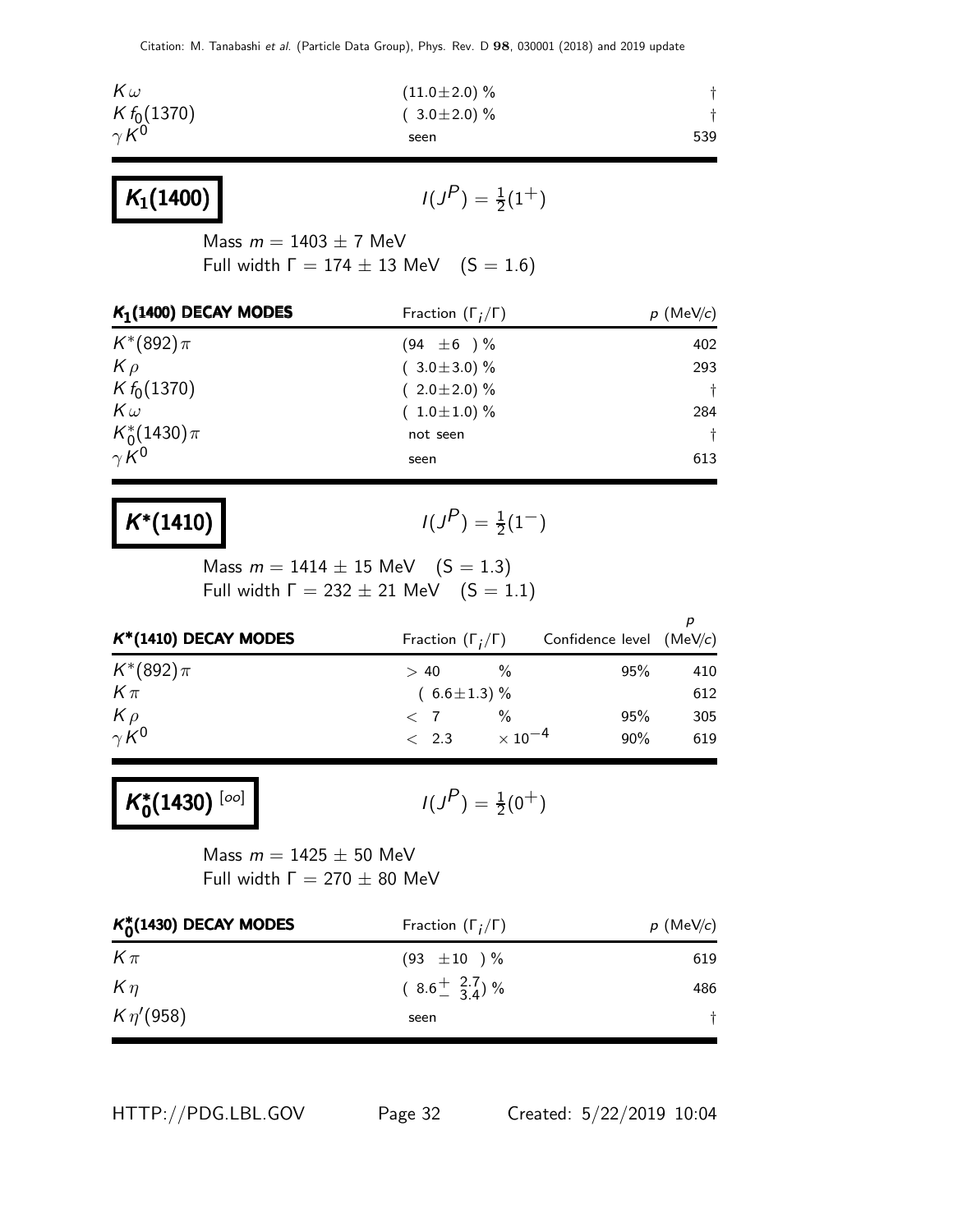#### K ∗ **2**(1430)  $\vert$  (*J*

$$
I(J^P) = \frac{1}{2}(2^+)
$$

 $K_2^*(1430)^{\pm}$  mass  $m = 1425.6 \pm 1.5$  MeV  $(S = 1.1)$  $\overline{K_2^*}(1430)^0$  mass  $m=1432.4\pm1.3$  MeV  $K_2^*(1430)$ <sup>±</sup> full width  $\Gamma = 98.5 \pm 2.7$  MeV (S = 1.1)  $K_2^*(1430)^0$  full width  $\Gamma = 109 \pm 5$  MeV  $(S = 1.9)$ 

| $K_{2}^{*}(1430)$ DECAY MODES | Fraction $(\Gamma_i/\Gamma)$            | Scale factor/<br>Confidence level (MeV/c) | p   |
|-------------------------------|-----------------------------------------|-------------------------------------------|-----|
| $K\pi$                        | $(49.9 \pm 1.2)$ %                      |                                           | 619 |
| $K^*(892)\pi$                 | $(24.7 \pm 1.5)\%$                      |                                           | 419 |
| $K^*(892)\pi\pi$              | $(13.4 \pm 2.2)\%$                      |                                           | 372 |
| $K \rho$                      | $(8.7 \pm 0.8)\%$                       | $S = 1.2$                                 | 318 |
| $K\omega$                     | $(2.9 \pm 0.8)$ %                       |                                           | 311 |
| $K^+\gamma$                   | $(2.4 \pm 0.5) \times 10^{-3}$          | $S = 1.1$                                 | 627 |
| $K\eta$                       | $(1.5\frac{+3.4}{-1.0}) \times 10^{-3}$ | $S = 1.3$                                 | 486 |
| $K\omega\pi$                  | $\times$ 10 $^{-4}$<br>< 7.2            | $CL = 95%$                                | 100 |
| $K^0\gamma$                   | $\times$ 10 $^{-4}$<br>$\lt$ 9          | $CL = 90\%$                               | 626 |

$$
K^*(1680) \qquad \qquad I(J^P) = \frac{1}{2}(1^-)
$$

Mass  $m = 1718 \pm 18$  MeV Full width  $\Gamma = 322 \pm 110$  MeV  $(S = 4.2)$ 

| $K^*(1680)$ DECAY MODES | Fraction $(\Gamma_i/\Gamma)$ | $p$ (MeV/c) |
|-------------------------|------------------------------|-------------|
| $K\pi$                  | $(38.7 \pm 2.5)\%$           | 782         |
| $K \rho$                | $(31.4 + 5.0)$ %             | 571         |
| $K^*(892)\pi$           | $(29.9 + \frac{2.2}{5.0})$ % | 618         |
| $K\phi$                 | seen                         | 387         |
|                         |                              |             |

## $K_2(1770)^{[pp]}$

$$
I(J^P) = \frac{1}{2}(2^-)
$$

Mass  $m = 1773 \pm 8$  MeV Full width  $Γ = 186 ± 14$  MeV

| $K2(1770)$ DECAY MODES | Fraction $(\Gamma_i/\Gamma)$ | $p$ (MeV/c)              |
|------------------------|------------------------------|--------------------------|
| $K\pi\pi$              |                              | 794                      |
| $K_2^*(1430)\pi$       | seen                         | 288                      |
| $K^*(892)\pi$          | seen                         | 654                      |
| HTTP://PDG.LBL.GOV     | Page 33                      | Created: 5/22/2019 10:04 |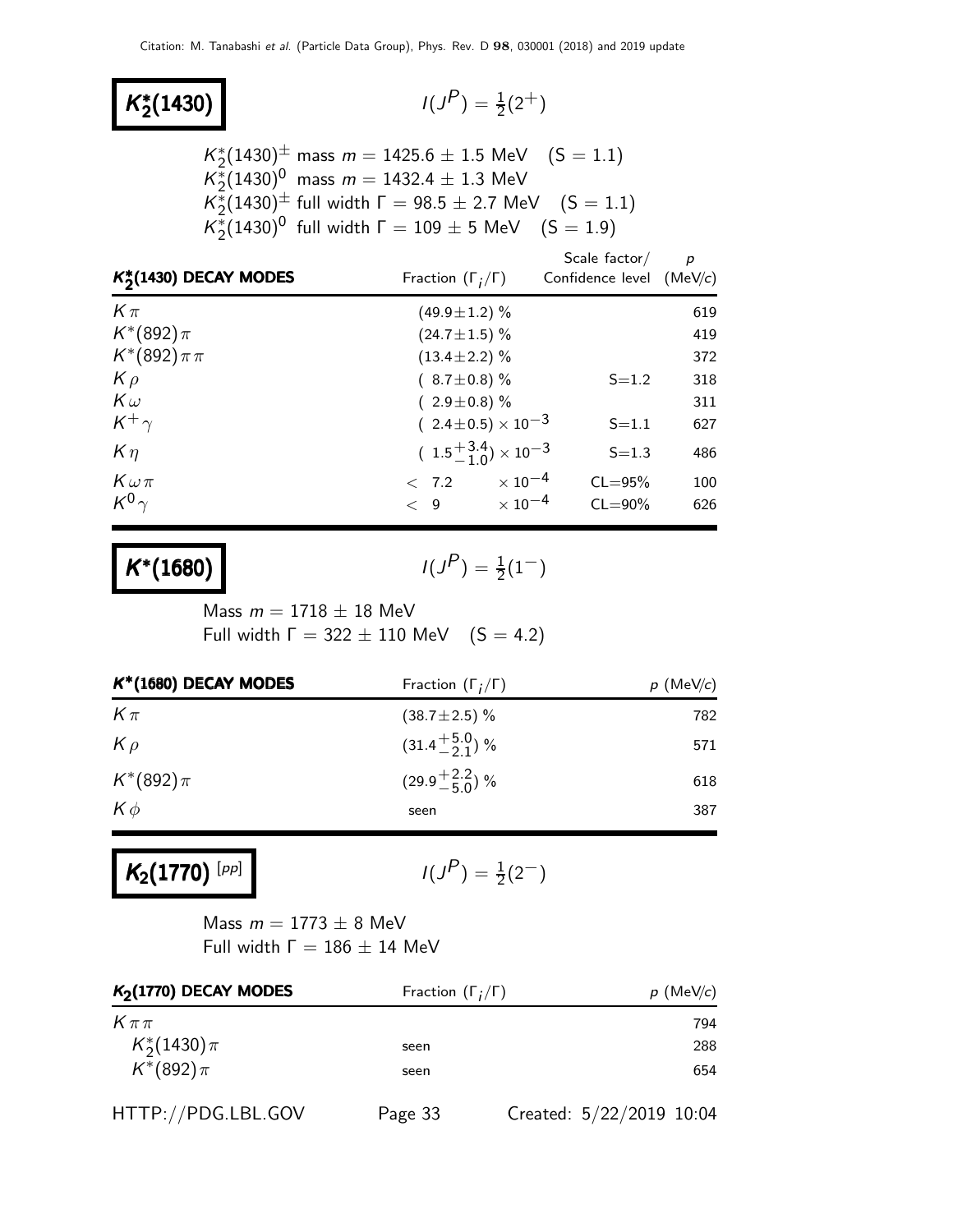| $K f_2(1270)$ | seen | 53  |
|---------------|------|-----|
| $K\phi$       | seen | 441 |
| $K\omega$     | seen | 607 |

| $K_3^*(1780)$ |  |
|---------------|--|
|---------------|--|

 $P$ ) =  $\frac{1}{2}(3^{-})$ 

Mass  $m = 1776 \pm 7$  MeV  $(S = 1.1)$ Full width  $\Gamma = 159 \pm 21$  MeV  $(S = 1.3)$ 

| $K_3^*(1780)$ DECAY MODES | Fraction $(\Gamma_i/\Gamma)$ | Confidence level (MeV/c) |     |
|---------------------------|------------------------------|--------------------------|-----|
| $K \rho$                  | $(31 \pm 9) \%$              |                          | 613 |
| $K^*(892)\pi$             | $(20 \pm 5) \%$              |                          | 656 |
| $K\pi$                    | $(18.8 \pm 1.0) \%$          |                          | 813 |
| $K\eta$                   | $(30 \pm 13) \%$             |                          | 719 |
| $K_2^*(1430)\pi$          | $\%$<br>< 16                 | 95%                      | 291 |

 $K_2(1820)^{\lceil qq\rceil}$ 

$$
I(J^P) = \frac{1}{2}(2^-)
$$

Mass  $m = 1819 \pm 12$  MeV Full width  $\Gamma = 264 \pm 34$  MeV

| $K2(1820)$ DECAY MODES | Fraction $(\Gamma_i/\Gamma)$ | $p$ (MeV/c) |
|------------------------|------------------------------|-------------|
| $K_{2}^{*}(1430)\pi$   | seen                         | 329         |
| $K^*(892)\pi$          | seen                         | 683         |
| $K f_2(1270)$          | seen                         | 191         |
| $K\omega$              | seen                         | 640         |
| $K\phi$                | seen                         | 483         |
|                        |                              |             |

K ∗  $\binom{*}{4}(2045)$  /(J

 $(P) = \frac{1}{2}(4^+)$ 

Mass  $m = 2045 \pm 9$  MeV  $(S = 1.1)$ Full width  $Γ = 198 ± 30$  MeV

| $K_A^*(2045)$ DECAY MODES | Fraction $(\Gamma_i/\Gamma)$ | $p$ (MeV/c) |
|---------------------------|------------------------------|-------------|
| $K \pi$                   | $(9.9 \pm 1.2)$ %            | 958         |
| $K^*(892)\pi\pi$          | $(9 \pm 5) \%$               | 802         |
| $K^*(892)\pi\pi\pi$       | $(7 \pm 5) \%$               | 768         |
| $\rho K \pi$              | $(5.7 \pm 3.2)$ %            | 741         |
| $\omega K\pi$             | $(5.0 \pm 3.0)$ %            | 738         |

HTTP://PDG.LBL.GOV Page 34 Created: 5/22/2019 10:04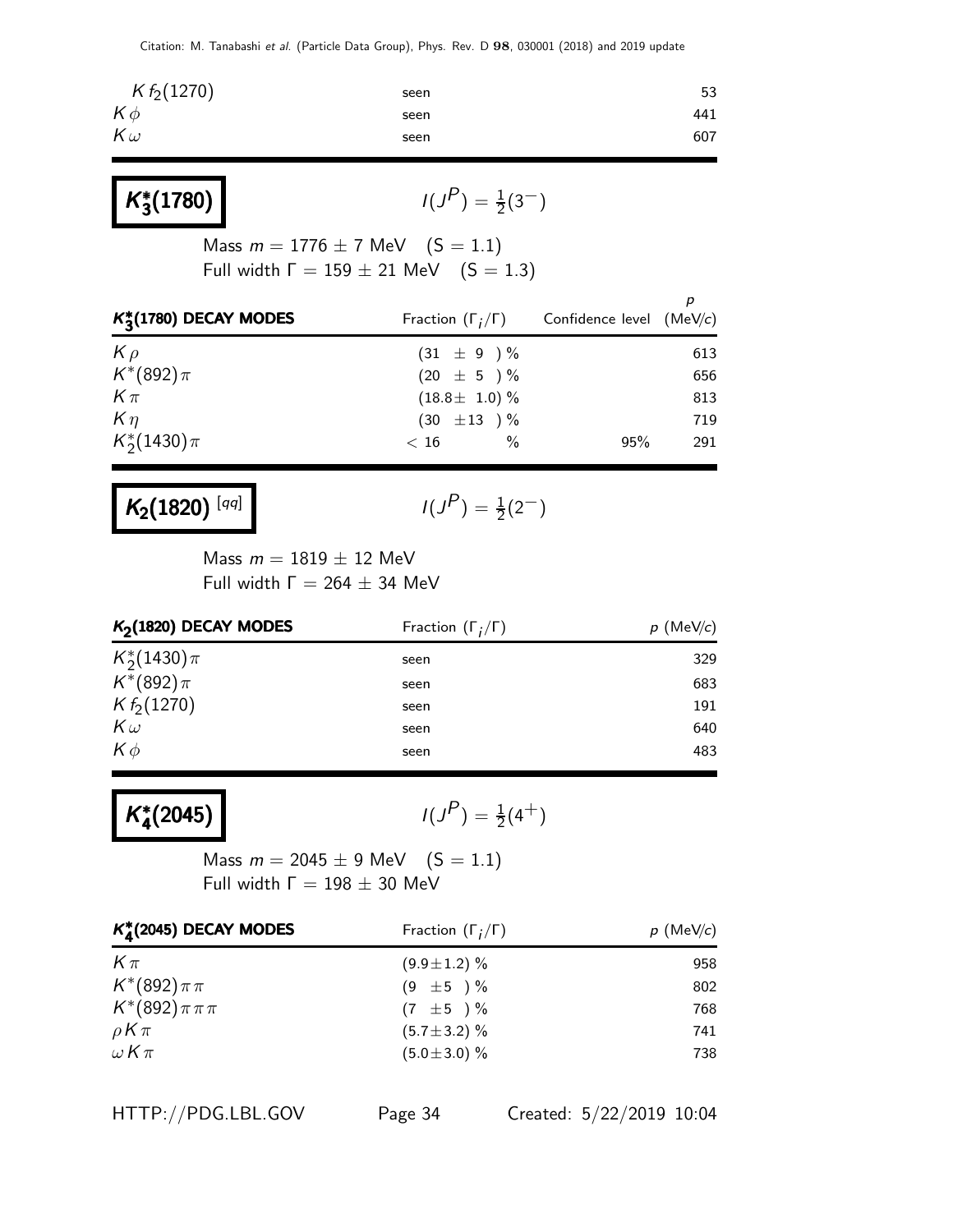| $\phi$ K $\pi$     | $(2.8 \pm 1.4)$ % | 594 |
|--------------------|-------------------|-----|
| $\phi\,K^{*}(892)$ | $(1.4 \pm 0.7)\%$ | 363 |



 $\pm$   $\vert$   $\vert$  $(P) = \frac{1}{2}(0^{-})$ 

> Mass  $m = 1869.65 \pm 0.05$  MeV Mean life  $\tau = (1040 \pm 7) \times 10^{-15}$  s  $c\tau = 311.8 \ \mu m$

#### c-quark decays

 $\mathsf{D}^{\pm}$ 

 $\Gamma(c \to \ell^+$  anything)/ $\Gamma(c \to \text{anything}) = 0.096 \pm 0.004$  [rr]  $\Gamma(c \to D^*(2010)^+$  anything)/ $\Gamma(c \to \text{ anything}) = 0.255 \pm 0.017$ 

#### CP-violation decay-rate asymmetries

$$
A_{CP}(\mu^{\pm}\nu) = (8 \pm 8)\%
$$
  
\n
$$
A_{CP}(K_{0}^{0}e^{\pm}\nu) = (-0.6 \pm 1.6)\%
$$
  
\n
$$
A_{CP}(K_{5}^{0}\pi^{\pm}) = (-0.41 \pm 0.09)\%
$$
  
\n
$$
A_{CP}(K^{\mp}2\pi^{\pm}) = (-0.18 \pm 0.16)\%
$$
  
\n
$$
A_{CP}(K^{\mp}\pi^{\pm}\pi^{\pm}\pi^{0}) = (-0.3 \pm 0.7)\%
$$
  
\n
$$
A_{CP}(K_{5}^{0}\pi^{\pm}\pi^{0}) = (-0.1 \pm 0.7)\%
$$
  
\n
$$
A_{CP}(K_{5}^{0}\pi^{\pm}\pi^{\mp}) = (0.0 \pm 1.2)\%
$$
  
\n
$$
A_{CP}(K_{5}^{0}\pi^{\pm}\pi^{\mp}) = (2.4 \pm 1.2)\%
$$
  
\n
$$
A_{CP}(\pi^{\pm}\eta') = (1.0 \pm 1.5)\%
$$
 (S = 1.4)  
\n
$$
A_{CP}(\pi^{\pm}\eta') = (1.0 \pm 1.5)\%
$$
 (S = 1.4)  
\n
$$
A_{CP}(K_{5}^{0}/K^{0}K^{\pm}) = (0.11 \pm 0.17)\%
$$
  
\n
$$
A_{CP}(K_{5}^{0}K^{\pm}) = (-0.11 \pm 0.25)\%
$$
  
\n
$$
A_{CP}(K^{\pm}K^{\mp}) = (0.37 \pm 0.29)\%
$$
  
\n
$$
A_{CP}(K^{\pm}K^{*0}) = (-0.3 \pm 0.4)\%
$$
  
\n
$$
A_{CP}(K^{\pm}K^{*0}) = (-0.3 \pm 0.4)\%
$$
  
\n
$$
A_{CP}(K^{\pm}K^{*0}(1430)^{0}) = (8\frac{+7}{6})\%
$$
  
\n
$$
A_{CP}(K^{\pm}K^{*0}_{0}(1430)^{0}) = (43\frac{+20}{13})\%
$$
  
\n
$$
A_{CP}(K^{\pm}K^{*0}_{0}(700)) = (-12\frac{+18}{
$$

HTTP://PDG.LBL.GOV Page 35 Created: 5/22/2019 10:04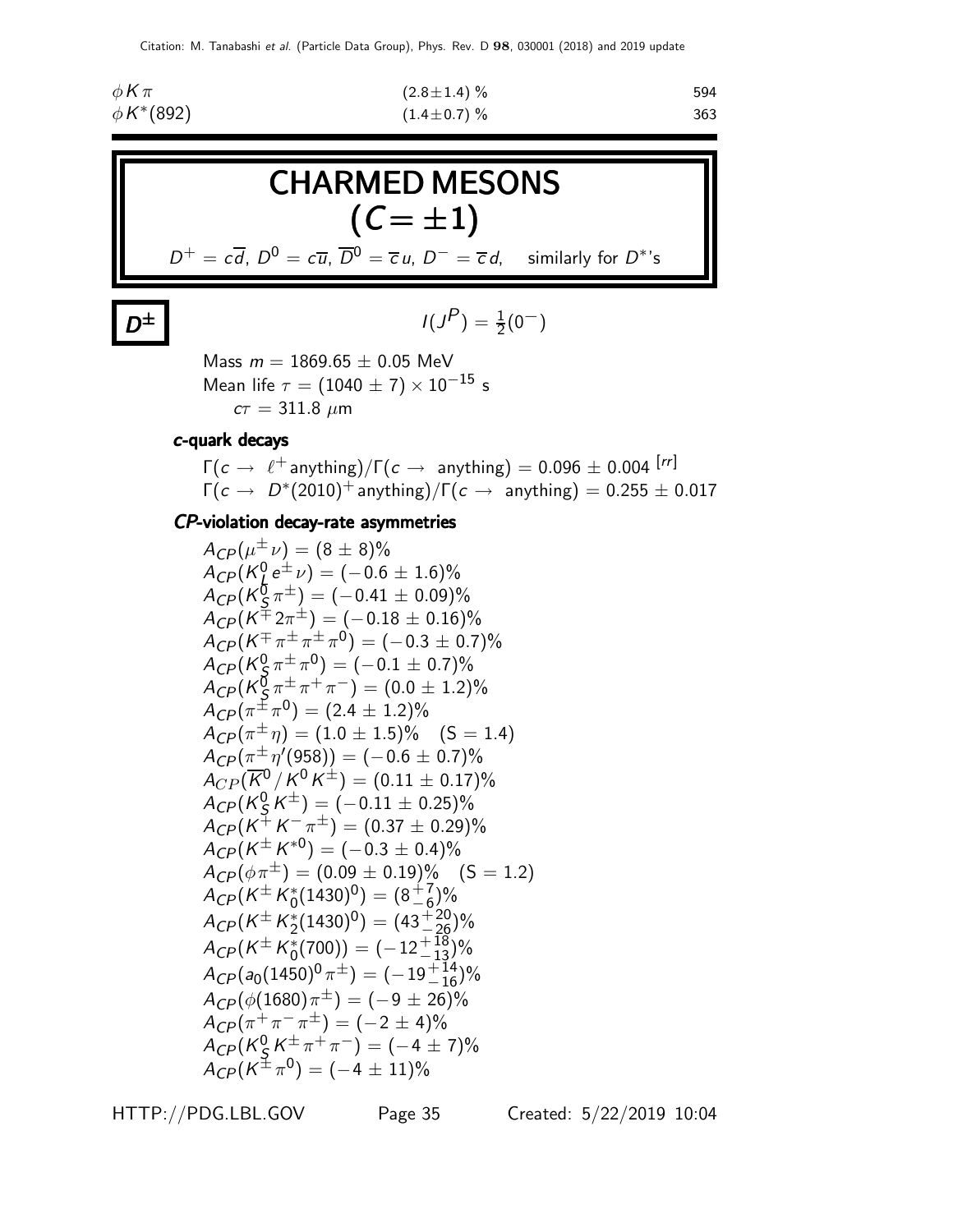#### $\chi^2$  tests of  ${\it CP}$ -violation ( ${\it CPV})$

Local CPV in  $D^{\pm} \rightarrow \pi^{+} \pi^{-} \pi^{\pm} = 78.1\%$ Local CPV in  $D^{\pm} \rightarrow K^{+} K^{-} \pi^{\pm} = 31\%$ 

### $\cal CP$  violating asymmetries of  $\cal P$ -odd ( $\cal T$ -odd) moments

 $A_{\mathcal{T}}(K^0_S$  $\frac{0}{S}\, {\cal K}^{\pm}\, \pi^+\, \pi^-)= (-\,12\,\pm\,11)\times 10^{-3}\,$  [ss]

#### $D^+$  form factors

$$
f_{+}(0)|V_{cs}| \text{ in } \overline{K^{0}} \ell^{+} \nu_{\ell} = 0.719 \pm 0.011 \quad (S = 1.6)
$$
  
\n
$$
r_{1} \equiv a_{1}/a_{0} \text{ in } \overline{K^{0}} \ell^{+} \nu_{\ell} = -2.13 \pm 0.14
$$
  
\n
$$
r_{2} \equiv a_{2}/a_{0} \text{ in } \overline{K^{0}} \ell^{+} \nu_{\ell} = -3 \pm 12 \quad (S = 1.5)
$$
  
\n
$$
f_{+}(0)|V_{cd}| \text{ in } \pi^{0} \ell^{+} \nu_{\ell} = 0.1407 \pm 0.0025
$$
  
\n
$$
r_{1} \equiv a_{1}/a_{0} \text{ in } \pi^{0} \ell^{+} \nu_{\ell} = -2.00 \pm 0.13
$$
  
\n
$$
r_{2} \equiv a_{2}/a_{0} \text{ in } \pi^{0} \ell^{+} \nu_{\ell} = -4 \pm 5
$$
  
\n
$$
f_{+}(0)|V_{cd}| \text{ in } D^{+} \rightarrow \eta e^{+} \nu_{e} = (8.3 \pm 0.5) \times 10^{-2}
$$
  
\n
$$
r_{1} \equiv a_{1}/a_{0} \text{ in } D^{+} \rightarrow \eta e^{+} \nu_{e} = -5.3 \pm 2.7 \quad (S = 1.9)
$$
  
\n
$$
r_{V} \equiv V(0)/A_{1}(0) \text{ in } D^{+} \rightarrow \omega e^{+} \nu_{e} = 1.24 \pm 0.11
$$
  
\n
$$
r_{2} \equiv A_{2}(0)/A_{1}(0) \text{ in } D^{+} \rightarrow \omega e^{+} \nu_{e} = 1.06 \pm 0.16
$$
  
\n
$$
r_{V} \equiv V(0)/A_{1}(0) \text{ in } D^{+}, D^{0} \rightarrow \rho e^{+} \nu_{e} = 1.48 \pm 0.16
$$
  
\n
$$
r_{V} \equiv V(0)/A_{1}(0) \text{ in } \overline{K^{*}}(892)^{0} \ell^{+} \nu_{\ell} = 1.49 \pm 0.
$$

Most decay modes (other than the semileptonic modes) that involve a neutral  $K$  meson are now given as  $K^0_{\mathsf{C}}$  modes, not as  $\overline{K}{}^0$  modes. Nearly always If at A meson are now given as  $K_S$  modes, not as A modes. Nearly always<br>it is a  $K_S^0$  that is measured, and interference between Cabibbo-allowed and doubly Cabibbo-suppressed modes can invalidate the assumption that 2 Γ $(K_S^0) = \Gamma(\overline{K}^0)$ .

|                                                         |                              | Scale factor $\frac{\rho}{\rho}$ |  |
|---------------------------------------------------------|------------------------------|----------------------------------|--|
| $D^+$ DECAY MODES                                       | Fraction $(\Gamma_i/\Gamma)$ | Confidence level $(MeV/c)$       |  |
|                                                         | <b>Inclusive modes</b>       |                                  |  |
| $e^+$ semileptonic                                      | $(16.07 \pm 0.30)$ %         |                                  |  |
| $\mu^+$ anything                                        | $(17.6 \pm 3.2)$ %           |                                  |  |
| $K^-$ anything                                          | $(25.7 \pm 1.4) \%$          |                                  |  |
| $\overline{K}{}^0$ anything $+$ K <sup>0</sup> anything | $(61 \pm 5) \%$              |                                  |  |
| $K^+$ anything                                          | $(5.9 \pm 0.8)$ %            |                                  |  |
| $K^*(892)$ <sup>-</sup> anything                        | $(6 \pm 5) \%$               |                                  |  |
| $\overline{K}$ *(892) <sup>0</sup> anything             | $(23 \pm 5) \%$              |                                  |  |
| $K^*(892)^0$ anything                                   | < 6.6                        | $\%$<br>$CL = 90\%$              |  |
|                                                         |                              |                                  |  |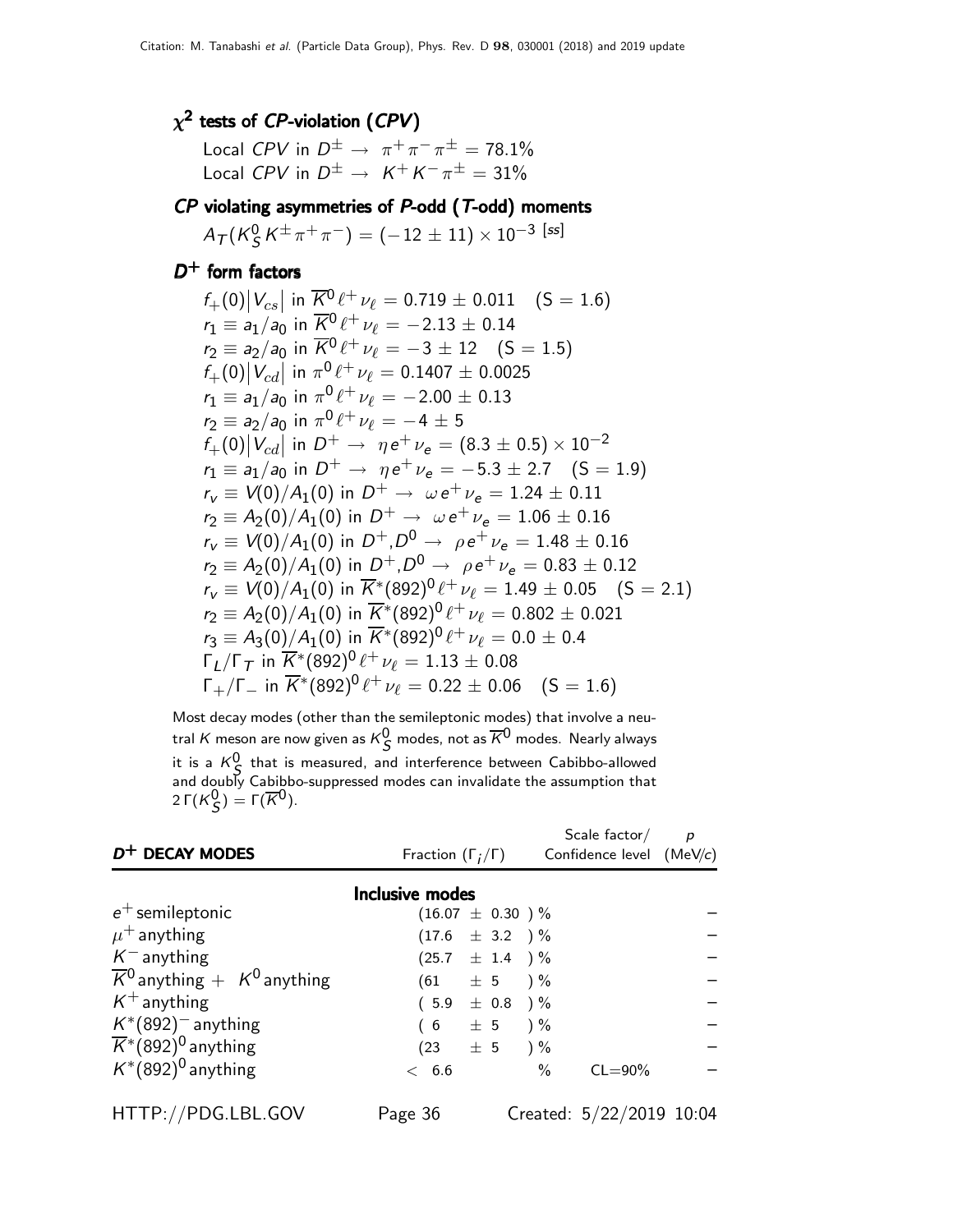| $\eta$ anything  | $(6.3 \pm 0.7)$ %    | $\overline{\phantom{0}}$ |
|------------------|----------------------|--------------------------|
| $\eta'$ anything | $(1.04 \pm 0.18) \%$ |                          |
| $\phi$ anything  | $(1.03 \pm 0.12)$ %  |                          |

#### Leptonic and semileptonic modes

| $e^+$ $\nu_e$                                                                 | < 8.8                                       | $\times$ 10 $^{-6}$ CL $=$ 90%<br>935   |
|-------------------------------------------------------------------------------|---------------------------------------------|-----------------------------------------|
| $\gamma e^+ \nu_e$                                                            | < 3.0                                       | $\times$ 10 $^{-5}$ CL $=$ 90%<br>935   |
| $\mu^+ \nu_\mu$                                                               | $(3.74 \pm 0.17) \times 10^{-4}$            | 932                                     |
| $\tau^+ \nu_\tau$                                                             | $< 1.2$ $\times 10^{-3}$ CL=90%             | -90                                     |
| $\overline{K}{}^0 e^+ \nu_e$                                                  | $(8.73 \pm 0.10) \%$                        | 869                                     |
| $\overline{K}{}^0 \mu^+ \nu_\mu$                                              | $(8.76 \pm 0.19)$ %                         | 865                                     |
| $K^{-} \pi^{+} e^{+} \nu_{e}$                                                 | $(4.02 \pm 0.18) \%$                        | $S = 3.2$<br>864                        |
| $\overline{K}^*(892)^0 e^+ \nu_e$ , $\overline{K}^*(892)^0 \rightarrow$       | $(3.77 \pm 0.17)$ %                         | 722                                     |
| $\stackrel{\sim}{(K^-\pi^+)}^+_{[0.8-1.0]{\rm GeV}}\,e^+\,\nu_e$              | $(3.39 \pm 0.09)$ %                         | 864                                     |
| $(K^-\pi^+)_{S-wave} e^+\nu_e$                                                | $(2.28 \pm 0.11) \times 10^{-3}$            |                                         |
| $\overline{K}^*(1410)^0 e^+ \nu_e$ ,                                          | < 6                                         | $\times$ 10 $^{-3}$ CL=90%              |
| $\overline{K}^*(1410)^0 \rightarrow K^-\pi^+$                                 |                                             |                                         |
| $\overline{K}_2^*(1430)^0 e^+ \nu_e$                                          | < 5                                         | $\times$ 10 <sup>-4</sup> CL=90%        |
| $\overline{K}_{2}^{*}(1430)^{0} \rightarrow K^{-}\pi^{+}$                     |                                             |                                         |
| $K^-\pi^+e^+\nu_e$ nonresonant                                                | $\langle 7$                                 | $\times$ 10 <sup>-3</sup> CL=90%<br>864 |
| $\overline{K}$ *(892) <sup>0</sup> e <sup>+</sup> $\nu_e$                     | $(5.40 \pm 0.10) \%$                        | $S = 1.1$<br>722                        |
| $K^- \pi^+ \mu^+ \nu_\mu$                                                     | $(3.65 \pm 0.34)$ %                         | 851                                     |
| $\overline{K}$ *(892) <sup>0</sup> $\mu$ <sup>+</sup> $\nu_{\mu}$ ,           | $(3.52 \pm 0.10) \%$                        | 717                                     |
| $\overline{K}^*(892)^0 \rightarrow K^-\pi^+$                                  |                                             |                                         |
| $K^-\pi^+\mu^+\nu_\mu$ nonresonant                                            | $(1.9 \pm 0.5) \times 10^{-3}$              | 851                                     |
| $\overline{K}$ <sup>*</sup> (892) <sup>0</sup> $\mu$ <sup>+</sup> $\nu_{\mu}$ | $(5.27 \pm 0.15)$ %                         | 717                                     |
| $K^- \pi^+ \pi^0 \mu^+ \nu_\mu$                                               | $< 1.5$ $\times 10^{-3}$ CL=90%             | 825                                     |
| $\overline{K}_{0}^{*}(1430)^{0} \mu^{+} \nu_{\mu}$                            | < 2.3                                       | $\times$ 10 $^{-4}$ CL $=$ 90%<br>380   |
| $\overline{K}^*(1680)^0 \mu^+ \nu_\mu$                                        | $\lt$                                       | 1.5 $\times 10^{-3}$ CL=90%<br>105      |
| $\pi^{0} e^{+} \nu_{e}$                                                       | $(3.72 \pm 0.17) \times 10^{-3}$ S=2.0      | 930                                     |
| $\pi^{0} \mu^{+} \nu_{\mu}$                                                   | $(3.50 \pm 0.15) \times 10^{-3}$            | 927                                     |
| $\eta e^+ \nu_e$                                                              | $(1.11 \pm 0.07) \times 10^{-3}$            | 855                                     |
| $\rho^0 e^+ \nu_e$                                                            | $(2.18 + \frac{0.17}{0.25}) \times 10^{-3}$ | 774                                     |
| $\rho^{0} \mu^{+} \nu_{\mu}$                                                  | $(2.4 \pm 0.4) \times 10^{-3}$              | 770                                     |
| $\omega e^+ \nu_{\rm e}$                                                      | $(1.69 \pm 0.11) \times 10^{-3}$            | 771                                     |
| $\eta'(958) e^+ \nu_e$                                                        | $(2.0 \pm 0.4) \times 10^{-4}$              | 690                                     |
| $a(980)^{0} e^{+} \nu_{e}$ , $a(980)^{0} \rightarrow \eta \pi^{0}$            | $(1.7 \frac{+}{0.8}) \times 10^{-4}$        |                                         |
| $\phi e^+ \nu_{\rm e}$                                                        | < 1.3                                       | $\times$ 10 $^{-5}$ CL $=$ 90%<br>657   |
| $D^0 e^+ \nu_e$                                                               | $1.0\,$<br>$\lt$                            | $\times$ 10 <sup>-4</sup> CL=90%<br>5   |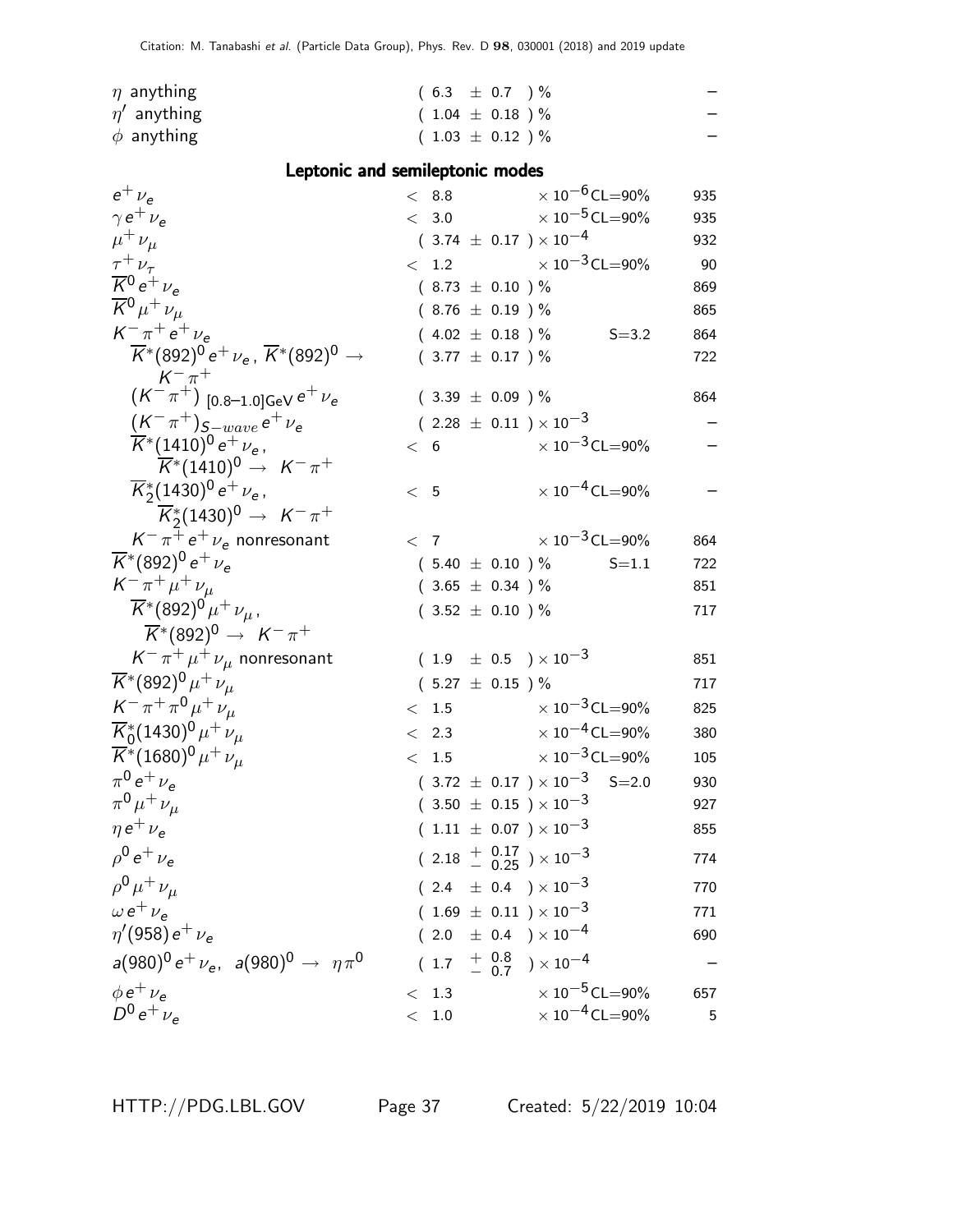| Hadronic modes with a $\overline{K}$ or $\overline{K}K\overline{K}$                |  |                                                    |                  |  |  |  |  |  |
|------------------------------------------------------------------------------------|--|----------------------------------------------------|------------------|--|--|--|--|--|
| $\frac{K_S^0 \pi^+}{K_I^0 \pi^+}$                                                  |  | $(1.562 \pm 0.031)$ %                              | $S = 1.7$<br>863 |  |  |  |  |  |
|                                                                                    |  | $(1.46 \pm 0.05)$ %                                | 863              |  |  |  |  |  |
| $K^-2\pi^+$                                                                        |  | [ <i>tt</i> ] $(9.38 \pm 0.16)$ %                  | $S = 1.6$<br>846 |  |  |  |  |  |
| $(K^-\pi^+)_{S-wave}\pi^+$                                                         |  | $(7.52 \pm 0.17)$ %                                | 846              |  |  |  |  |  |
| $\overline{K}_{0}^{*}(1430)^{0}\pi^{+}$ ,                                          |  | [ <i>uu</i> ] $(1.25 \pm 0.06)$ %                  | 382              |  |  |  |  |  |
| $\overline{K}_{0}^{*}(1430)^{0} \rightarrow K^{-} \pi^{+}$                         |  |                                                    |                  |  |  |  |  |  |
| $\overline{K}$ *(892) <sup>0</sup> $\pi$ <sup>+</sup> ,                            |  | $(1.04 \pm 0.12)$ %                                | 714              |  |  |  |  |  |
| $\overline{K}$ *(892) <sup>0</sup> $\rightarrow$ K <sup>-</sup> $\pi$ <sup>+</sup> |  |                                                    |                  |  |  |  |  |  |
| $\overline{K}^*(1410)^0 \pi^+$ , $\overline{K}^{*0} \rightarrow$                   |  | not seen                                           | 381              |  |  |  |  |  |
| $\frac{K^-\pi^+}{K_2^*(1430)^0\pi^+}$                                              |  | [ <i>uu</i> ] (2.3 $\pm$ 0.7 ) × 10 <sup>-4</sup>  | 371              |  |  |  |  |  |
| $\overline{K}_2^*(1430)^0 \rightarrow K^- \pi^+$                                   |  |                                                    |                  |  |  |  |  |  |
| $\overline{K}$ *(1680) <sup>0</sup> $\pi$ <sup>+</sup> ,                           |  | [ <i>uu</i> ] (2.2 $\pm$ 1.1 ) × 10 <sup>-4</sup>  | 58               |  |  |  |  |  |
| $\overline{K}$ <sup>*</sup> (1680) <sup>0</sup> $\rightarrow$ $K^- \pi^+$          |  |                                                    |                  |  |  |  |  |  |
| $K^{-}(2\pi^{+})_{I=2}$                                                            |  | $(1.45 \pm 0.26)$ %                                |                  |  |  |  |  |  |
| $K_S^0 \pi^+ \pi^0$                                                                |  | [tt] $(7.36 \pm 0.21)$ %                           | 845              |  |  |  |  |  |
| $K_S^0 \rho^+$                                                                     |  | $(6.14 \frac{+}{0.35})\%$                          | 677              |  |  |  |  |  |
| $K_S^0 \rho (1450)^+$ , $\rho^+ \to \pi^+ \pi^0$                                   |  | $(1.5 \tfrac{+1.2}{-1.4}) \times 10^{-3}$          |                  |  |  |  |  |  |
| $\overline{K}$ *(892) <sup>0</sup> $\pi$ <sup>+</sup> ,                            |  | $(2.64 \pm 0.32) \times 10^{-3}$                   | 714              |  |  |  |  |  |
| $\overline{K}^*(892)^0 \rightarrow K_S^0 \pi^0$                                    |  |                                                    |                  |  |  |  |  |  |
| $\overline{K}_0^*(1430)^0 \pi^+, \overline{K}_0^{*0} \rightarrow$                  |  | $(2.7 \pm 0.9) \times 10^{-3}$                     |                  |  |  |  |  |  |
| $K^0_S \pi^0$                                                                      |  |                                                    |                  |  |  |  |  |  |
| $\overline{K}^*_0(1680)^0 \pi^+$ , $\overline{K}^{*0}_0 \rightarrow$               |  |                                                    |                  |  |  |  |  |  |
| $K^0_s \pi^0$                                                                      |  |                                                    |                  |  |  |  |  |  |
| $\overline{\kappa}^0 \pi^+$ , $\overline{\kappa}^0 \to K^0_S \pi^0$                |  | $(6 + \frac{5}{4}) \times 10^{-3}$                 |                  |  |  |  |  |  |
| $K_S^0 \pi^+ \pi^0$ nonresonant                                                    |  | $(3 \pm 4) \times 10^{-3}$                         | 845              |  |  |  |  |  |
| $K_S^0 \pi^+ \pi^0$ nonresonant and                                                |  | $(1.37 + 0.21 \n0.40)$ %                           |                  |  |  |  |  |  |
| $\overline{\kappa}^0 \pi^+$                                                        |  |                                                    |                  |  |  |  |  |  |
| $(K_S^0 \pi^0)_{S-wave} \pi^+$                                                     |  | $(1.27 \frac{+}{0.33})\%$                          | 845              |  |  |  |  |  |
| $K_S^0 \pi^+ \eta' (958)$                                                          |  | $(1.90 \pm 0.21) \times 10^{-3}$                   | 481              |  |  |  |  |  |
| $K = 2\pi + \pi^0$                                                                 |  | [vv] $(6.25 \pm 0.18)$ %                           | 816              |  |  |  |  |  |
| $K_S^0 2\pi^+\pi^-$                                                                |  | [vv] $(3.10 \pm 0.09)$ %                           | 814              |  |  |  |  |  |
| $K^- 3\pi^+ \pi^-$                                                                 |  | [ <i>tt</i> ] $(5.7 \pm 0.5) \times 10^{-3}$ S=1.1 | 772              |  |  |  |  |  |
| $\overline{K}$ *(892) <sup>0</sup> 2 $\pi$ <sup>+</sup> $\pi$ <sup>-</sup> ,       |  | $(1.2 \pm 0.4) \times 10^{-3}$                     | 645              |  |  |  |  |  |
| $\overline{K}^*(892)^0 \rightarrow K^-\pi^+$                                       |  |                                                    |                  |  |  |  |  |  |
| $\overline{K}$ *(892) <sup>0</sup> $\rho$ <sup>0</sup> $\pi$ <sup>+</sup> ,        |  | $(2.3 \pm 0.4) \times 10^{-3}$                     | 239              |  |  |  |  |  |
| $\overline{K}$ *(892) <sup>0</sup> $\rightarrow$ K <sup>-</sup> $\pi$ <sup>+</sup> |  |                                                    |                  |  |  |  |  |  |
| $\overline{K}$ *(892) <sup>0</sup> a <sub>1</sub> (1260) <sup>+</sup>              |  | $[x \times]$ (9.3 $\pm$ 1.9 ) $\times 10^{-3}$     | $^\dagger$       |  |  |  |  |  |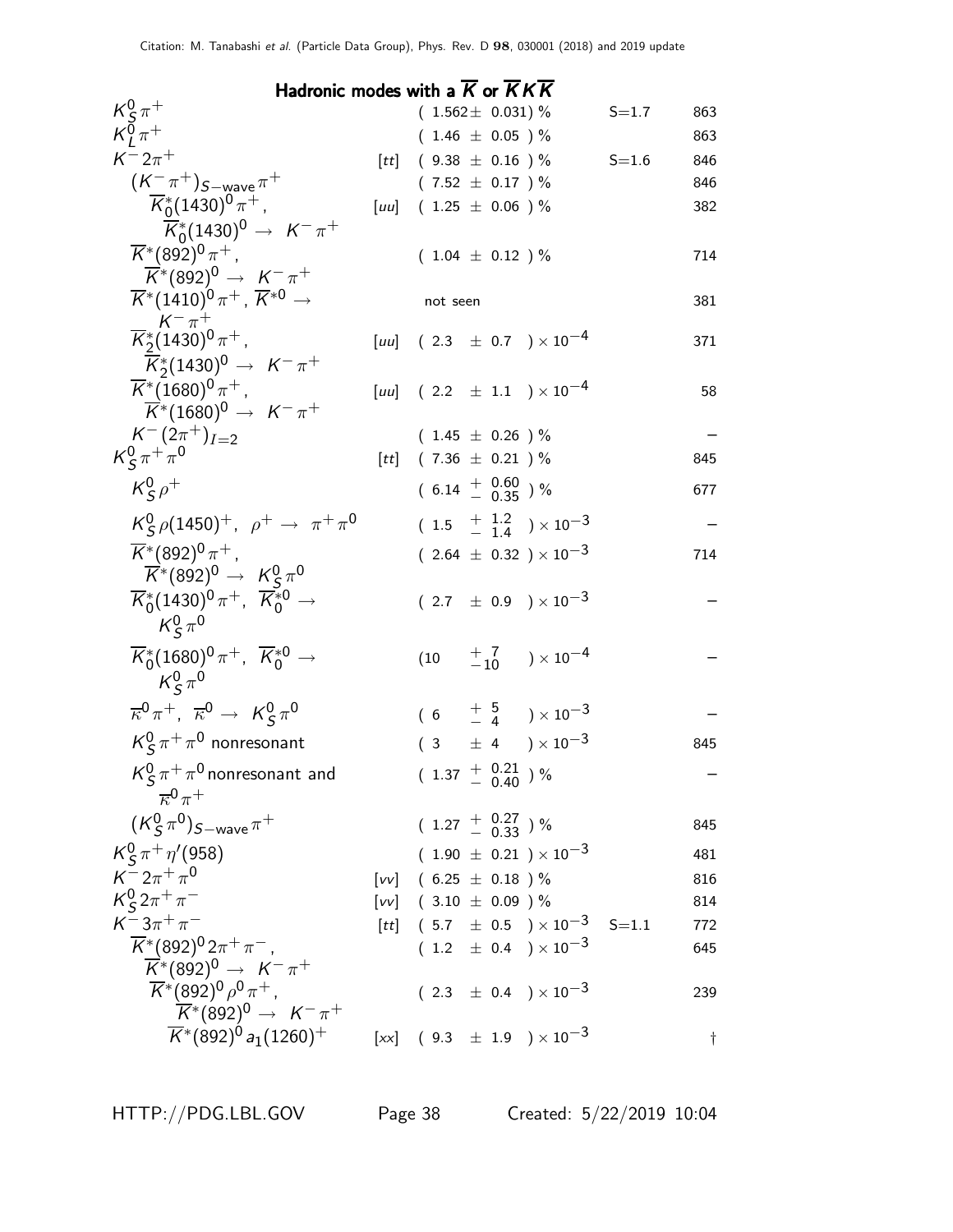| $K^- \rho^0 2\pi^+$                                        |       |                     |                      | $(1.72 \pm 0.28) \times 10^{-3}$                                                             | 524        |
|------------------------------------------------------------|-------|---------------------|----------------------|----------------------------------------------------------------------------------------------|------------|
| $K^-3\pi^+\pi^-$ nonresonant                               |       |                     |                      | $(4.0 \pm 2.9) \times 10^{-4}$                                                               | 772        |
| $K^+2K_S^0$                                                |       |                     |                      | $(2.54 \pm 0.13) \times 10^{-3}$                                                             | 545        |
| $K^+ K^- K^0_S \pi^+$                                      |       |                     |                      | $(2.4 \pm 0.5) \times 10^{-4}$                                                               | 436        |
|                                                            |       | <b>Pionic modes</b> |                      |                                                                                              |            |
| $\pi^+\pi^0$                                               |       |                     |                      | $(1.247 \pm 0.033) \times 10^{-3}$                                                           | 925        |
| $2\pi^{+}\pi^{-}$                                          |       |                     |                      | $(3.27 \pm 0.18) \times 10^{-3}$                                                             | 909        |
| $\rho^{0}\pi^{+}$                                          |       |                     |                      | $(\begin{array}{cc} 8.3 & \pm \end{array} \begin{array}{cc} 1.5 \end{array}) \times 10^{-4}$ | 767        |
| $\pi^+ (\pi^+ \pi^-)_{S-wave}$                             |       |                     |                      | $(1.83 \pm 0.16) \times 10^{-3}$                                                             | 909        |
| $\sigma \pi^+$ , $\sigma \rightarrow \pi^+ \pi^-$          |       |                     |                      | $(1.38 \pm 0.12) \times 10^{-3}$                                                             |            |
| $f_0(980)\pi^+$ ,                                          |       |                     |                      | $(1.56 \pm 0.33) \times 10^{-4}$                                                             | 669        |
| $f_0(980) \to \pi^+\pi^-$                                  |       |                     |                      |                                                                                              |            |
| $f_0(1370)\pi^+$ ,                                         |       |                     |                      | $(8 \pm 4) \times 10^{-5}$                                                                   |            |
| $f_0(1370) \to \pi^+ \pi^-$                                |       |                     |                      |                                                                                              |            |
| $f_2(1270)\pi^+$ ,                                         |       |                     |                      | $(5.0 \pm 0.9) \times 10^{-4}$                                                               | 485        |
| $f_2(1270) \to \pi^+ \pi^-$                                |       |                     |                      |                                                                                              |            |
| $\rho (1450)^{0} \pi^{+}$ ,                                | < 8   |                     |                      | $\times$ 10 <sup>-5</sup> CL=95%                                                             | 338        |
| $\rho(1450)^0 \to \pi^+ \pi^-$                             |       |                     |                      |                                                                                              |            |
| $f_0(1500)\pi^+$ ,                                         |       |                     |                      | $(1.1 \pm 0.4) \times 10^{-4}$                                                               |            |
| $f_0(1500) \to \pi^+\pi^-$                                 |       |                     |                      |                                                                                              |            |
| $f_0(1710)\pi^+$ ,                                         | < 5   |                     |                      | $\times$ 10 <sup>-5</sup> CL=95%                                                             |            |
| $f_0(1710) \to \pi^+ \pi^-$                                |       |                     |                      |                                                                                              |            |
| $f_0(1790)\pi^+$ ,                                         | $<$ 7 |                     |                      | $\times$ 10 <sup>-5</sup> CL=95%                                                             |            |
| $f_0(1790) \to \pi^+\pi^-$<br>$(\pi^+\pi^+)_{S-wave}\pi^-$ |       |                     |                      | $\times$ 10 $^{-4}$ CL=95%                                                                   |            |
| $2\pi^+\pi^-$ nonresonant                                  |       |                     | < 1.2                | $< 1.1$ $\times 10^{-4}$ CL=95%                                                              | 909        |
| $\pi^+ 2\pi^0$                                             |       |                     |                      | $(4.7 \pm 0.4) \times 10^{-3}$                                                               | 909<br>910 |
| $2\pi^{+}\pi^{-}\pi^{0}$                                   |       |                     | $(1.16 \pm 0.08) \%$ |                                                                                              | 883        |
| $3\pi + 2\pi^-$                                            |       |                     |                      | $(1.66 \pm 0.16) \times 10^{-3}$ S=1.1                                                       | 845        |
| $\eta \pi^+$                                               |       |                     |                      | $(3.77 \pm 0.09) \times 10^{-3}$                                                             | 848        |
| $\eta\pi^+\pi^0$                                           |       |                     |                      | $(1.38~\pm~0.35~)\times10^{-3}$                                                              | 831        |
| $\omega \pi^+$                                             |       |                     |                      | $(2.8\phantom{0}\pm\phantom{0}0.6\phantom{0})\times10^{-4}$                                  | 764        |
| $\eta'(958)\pi^+$                                          |       |                     |                      | $(\begin{array}{cc} 4.97 \pm 0.19 \end{array}) \times 10^{-3}$                               | 681        |
| $\eta'(958)\pi^{+}\pi^{0}$                                 |       |                     |                      | $(1.6 \pm 0.5) \times 10^{-3}$                                                               | 654        |
| Hadronic modes with a $K\overline{K}$ pair                 |       |                     |                      |                                                                                              |            |
| $K^+ K^0_c$                                                |       |                     |                      | $(3.04 \pm 0.09) \times 10^{-3}$ S=2.2                                                       | 793        |
| $K^+ K^- \pi^+$                                            |       |                     |                      | [ <i>tt</i> ] (9.93 $\pm$ 0.24 ) $\times$ 10 <sup>-3</sup>                                   | 744        |
|                                                            |       |                     |                      |                                                                                              |            |
| $\phi \pi^+$ , $\phi \rightarrow K^+ K^-$                  |       |                     |                      | $(2.76 \frac{+}{0.09}) \times 10^{-3}$                                                       | 647        |
| $K^+ \overline{K}^* (892)^0$ ,                             |       |                     |                      | $(2.55 \frac{+}{0.04}) \times 10^{-3}$                                                       | 613        |
| $\overline{K}^*(892)^0 \rightarrow K^-\pi^+$               |       |                     |                      |                                                                                              |            |
| $K^+ \overline{K}^*_0 (1430)^0$ ,                          |       |                     |                      | $(\begin{array}{cc} 1.9 & \pm \end{array} \begin{array}{cc} 0.4 \end{array}) \times 10^{-3}$ |            |
| $\overline{K}_{0}^{*}(1430)^{0} \rightarrow K^{-} \pi^{+}$ |       |                     |                      |                                                                                              |            |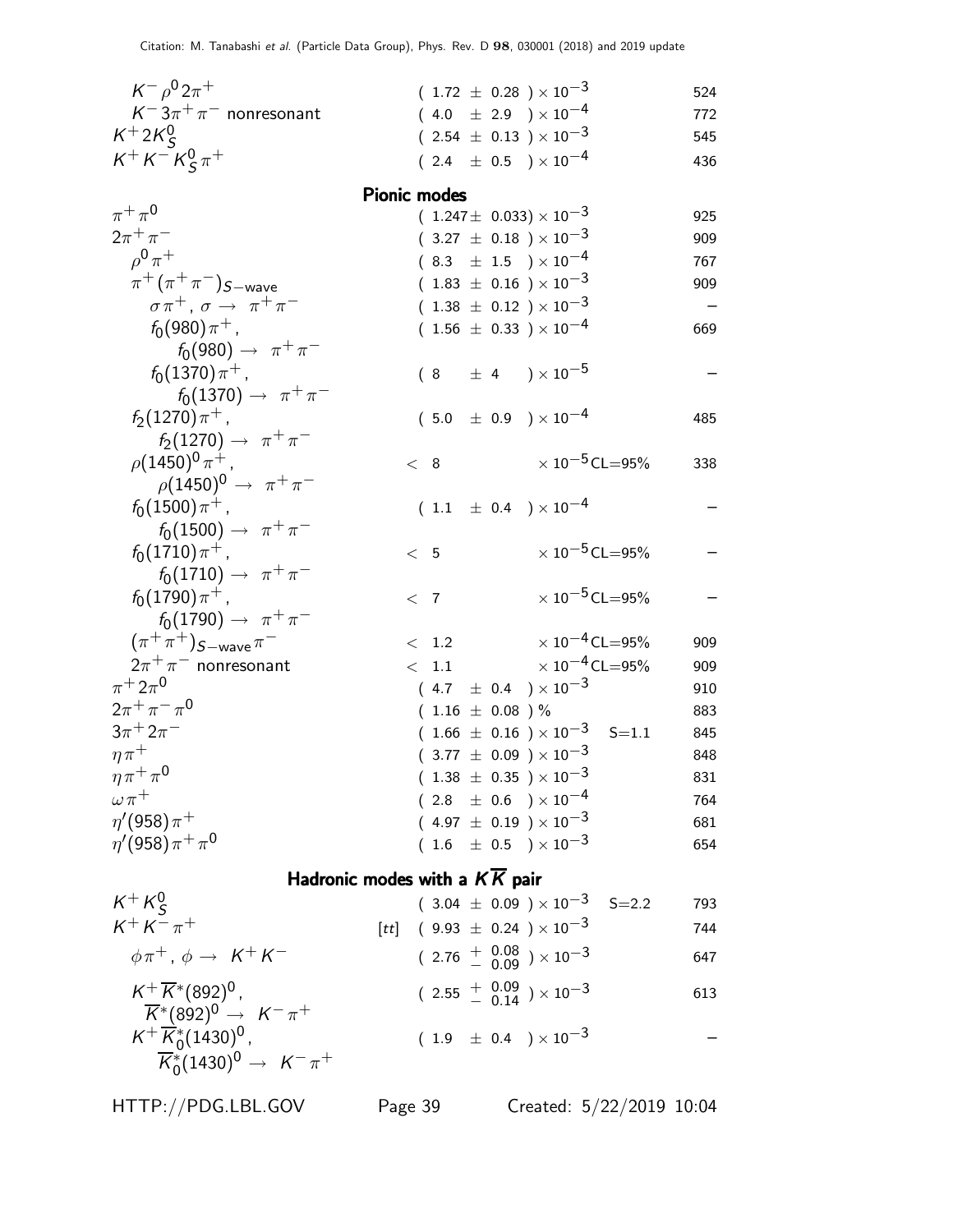|  | 741                                                                                                                                                                                                                                                                                                                 |
|--|---------------------------------------------------------------------------------------------------------------------------------------------------------------------------------------------------------------------------------------------------------------------------------------------------------------------|
|  | 678                                                                                                                                                                                                                                                                                                                 |
|  | 678                                                                                                                                                                                                                                                                                                                 |
|  | 601                                                                                                                                                                                                                                                                                                                 |
|  | $(1.7 + \frac{1.3}{0.8}) \times 10^{-4}$<br>$(6.9 + \frac{4.0}{2.1}) \times 10^{-4}$<br>$(4.6 + 7.0 / 19) \times 10^{-4}$<br>$(5.1 + \frac{4.0}{1.9}) \times 10^{-5}$<br>$(2.70 \pm 0.13) \times 10^{-3}$<br>$(1.74 \pm 0.18) \times 10^{-3}$<br>$(2.38 \pm 0.17) \times 10^{-3}$<br>$(2.3 \pm 1.2) \times 10^{-4}$ |

A few poorly measured branching fractions:

| $\phi \pi^+ \pi^0$                | $(2.3 \pm 1.0) \%$           |      |             | 619 |
|-----------------------------------|------------------------------|------|-------------|-----|
| $\phi \rho^+$                     | $<$ 1.5 $\sim$               | $\%$ | $CL = 90\%$ | 260 |
| $K^+ K^- \pi^+ \pi^0$ non- $\phi$ | $(1.5 \tfrac{+0.7}{-0.6})\%$ |      |             | 682 |
| $K^*(892)^+ K^0_S$                | $(1.7 \pm 0.8)$ %            |      |             | 612 |

#### Doubly Cabibbo-suppressed modes

|                                  | 864                                                                              |
|----------------------------------|----------------------------------------------------------------------------------|
|                                  | 776                                                                              |
| $(1.85 \pm 0.20) \times 10^{-4}$ | 571                                                                              |
| $(5.42 \pm 0.22) \times 10^{-4}$ | 846                                                                              |
| $(2.1 \pm 0.5) \times 10^{-4}$   | 679                                                                              |
| $(2.5 \pm 0.4) \times 10^{-4}$   | 714                                                                              |
| $(4.8 \pm 2.9) \times 10^{-5}$   |                                                                                  |
| $(4.3 \pm 2.9) \times 10^{-5}$   |                                                                                  |
| not seen                         | 846                                                                              |
| $(8.9 \pm 2.1) \times 10^{-5}$   | 550                                                                              |
|                                  | $(2.08 \pm 0.21) \times 10^{-4}$ S=1.4<br>$(1.25 \pm 0.16) \times 10^{-4}$ S=1.1 |

## $\Delta C = 1$  weak neutral current  $(C1)$  modes, or Lepton Family number  $(LF)$  or Lepton number  $(L)$  violating modes

| $\pi^{+}e^{+}e^{-}$                           | C1 | $\langle 1.1$                                 | $\times$ 10 $^{-6}$ CL $=$ 90%   | 930 |
|-----------------------------------------------|----|-----------------------------------------------|----------------------------------|-----|
| $\pi^+ \pi^0 e^+ e^-$                         |    |                                               | $< 1.4$ $\times 10^{-5}$ CL=90%  | 925 |
| $\pi^+ \phi$ , $\phi \rightarrow e^+ e^-$     |    | [yy] $(1.7 + \frac{1.4}{0.9}) \times 10^{-6}$ |                                  |     |
| $\pi^+ \mu^+ \mu^-$                           | C1 |                                               | $< 7.3$ $\times 10^{-8}$ CL=90%  | 918 |
| $\pi^+ \phi$ , $\phi \rightarrow \mu^+ \mu^-$ |    | [yy] $(1.8 \pm 0.8) \times 10^{-6}$           |                                  |     |
| $\rho^+ \mu^+ \mu^-$                          | C1 | < 5.6                                         | $\times$ 10 <sup>-4</sup> CL=90% | 757 |
| $K^+e^+e^-$                                   |    | [zz] < 1.0                                    | $\times$ 10 $^{-6}$ CL=90%       | 870 |
| $K^+\pi^0 e^+ e^-$                            |    | < 1.5                                         | $\times$ 10 $^{-5}$ CL $=$ 90%   | 864 |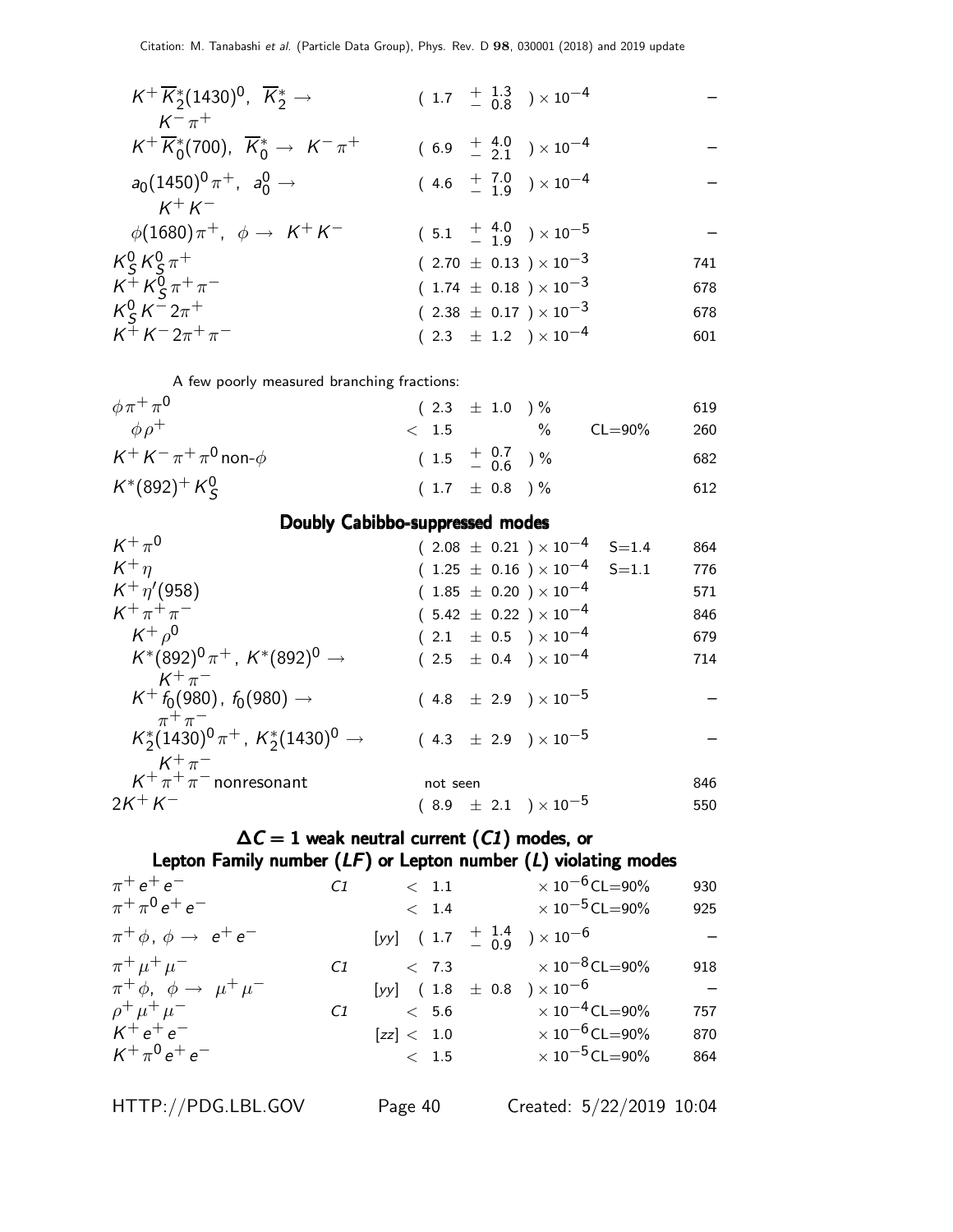| $K_c^0 \pi^+ e^+ e^-$                           |               |            | $< 2.6$       | $\times$ 10 <sup>-5</sup> CL=90%        |
|-------------------------------------------------|---------------|------------|---------------|-----------------------------------------|
| $K_S^{\delta} K^+ e^+ e^-$<br>$K^+ \mu^+ \mu^-$ |               |            | $\rm <~1.1$   | $\times$ 10 $^{-5}$ CL=90%              |
|                                                 |               | [zz] < 4.3 |               | $\times$ 10 <sup>-6</sup> CL=90%<br>856 |
| $\pi^+ e^+ \mu^-$                               | LF            |            | $\langle$ 2.9 | $\times$ 10 $^{-6}$ CL=90%<br>927       |
| $\pi^+ e^- \mu^+$                               | LF            |            | < 3.6         | $\times$ 10 $^{-6}$ CL=90%<br>927       |
| $K^+ e^+ \mu^-$                                 | LF            |            | < 1.2         | $\times$ 10 <sup>-6</sup> CL=90%<br>866 |
| $K^+e^-\mu^+$                                   | LF            |            | < 2.8         | $\times$ 10 $^{-6}$ CL=90%<br>866       |
| $\pi^{-} 2e^{+}$                                | L             |            | < 1.1         | $\times$ 10 $^{-6}$ CL=90%<br>930       |
| $\pi^{-} 2\mu^{+}$                              | $\mathsf{L}$  |            | < 2.2         | $\times$ 10 <sup>-8</sup> CL=90%<br>918 |
| $\pi^{-} e^{+} \mu^{+}$                         | L             |            | $\langle$ 2.0 | $\times$ 10 $^{-6}$ CL=90%<br>927       |
| $\rho^- 2\mu^+$                                 | $\mathcal{L}$ |            | < 5.6         | $\times$ 10 <sup>-4</sup> CL=90%<br>757 |
| $K^- 2e^+$                                      | L             | < 9        |               | $\times$ 10 <sup>-7</sup> CL=90%<br>870 |
| $K^{-}2\mu^{+}$                                 | $\mathcal{L}$ |            | $\rm <~1.0$   | $\times$ 10 <sup>-5</sup> CL=90%<br>856 |
| $K^- e^+ \mu^+$                                 | $\mathbf{I}$  |            | < 1.9         | $\times$ 10 $^{-6}$ CL=90%<br>866       |
| $K^*(892)^-2\mu^+$                              | L             |            | < 8.5         | $\times$ 10 <sup>-4</sup> CL=90%<br>703 |
|                                                 |               |            |               |                                         |

$$
D^0
$$

**0** 
$$
I(J^P) = \frac{1}{2}(0^-)
$$

Mass  $m = 1864.83 \pm 0.05$  MeV  $m_{D^\pm}$  −  $m_{D^0}$  = 4.822  $\pm$  0.015 MeV Mean life  $\tau = (410.1 \pm 1.5) \times 10^{-15}$  s  $c\tau = 122.9 \ \mu m$ 

#### Mixing and related parameters

$$
|m_{D_1^0} - m_{D_2^0}| = (0.95^{+0.41}_{-0.44}) \times 10^{10} \hbar s^{-1}
$$
  
\n
$$
(\Gamma_{D_1^0} - \Gamma_{D_2^0})/\Gamma = 2y = (1.29^{+0.14}_{-0.18}) \times 10^{-2}
$$
  
\n
$$
|q/p| = 0.92^{+0.12}_{-0.09}
$$
  
\n
$$
A_{\Gamma} = (-0.125 \pm 0.526) \times 10^{-3}
$$
  
\n
$$
K^{+} \pi^{-}
$$
 relative strong phase:  $\cos \delta = 0.97 \pm 0.11$   
\n
$$
K^{-} \pi^{+} \pi^{0}
$$
 coherence factor  $R_{K \pi \pi^{0}} = 0.82 \pm 0.06$   
\n
$$
K^{-} \pi^{+} \pi^{0}
$$
 average relative strong phase  $\delta^{K \pi \pi^{0}} = (199 \pm 14)^{\circ}$   
\n
$$
K^{-} \pi^{-} 2\pi^{+}
$$
 coherence factor  $R_{K 3\pi} = 0.53^{+0.18}_{-0.21}$   
\n
$$
K^{-} \pi^{-} 2\pi^{+}
$$
 average relative strong phase  $\delta^{K 3\pi} = (125^{+22}_{-14})^{\circ}$   
\n
$$
D^{0} \rightarrow K^{-} \pi^{-} 2\pi^{+}
$$
,  $R_{K 3\pi}$  (y  $\cos \delta^{K 3\pi} - \times \sin \delta^{K 3\pi}$ ) = (-3.0  $\pm$   
\n0.7) × 10<sup>-3</sup> TeV<sup>-1</sup>  
\n $K_{S}^{0} K^{+} \pi^{-}$  coherence factor  $R_{K_{S}^{0} K \pi} = 0.70 \pm 0.08$   
\n $K_{S}^{0} K^{+} \pi^{-}$  average relative strong phase  $\delta^{K_{S}^{0} K \pi} = (0 \pm 16)^{\circ}$   
\n $K^{*} K$  coherence factor  $R_{K^{*} K} = 0.94 \pm 0.12$   
\n $K^{*} K$  average relative strong phase  $\delta^{K^{*} K}$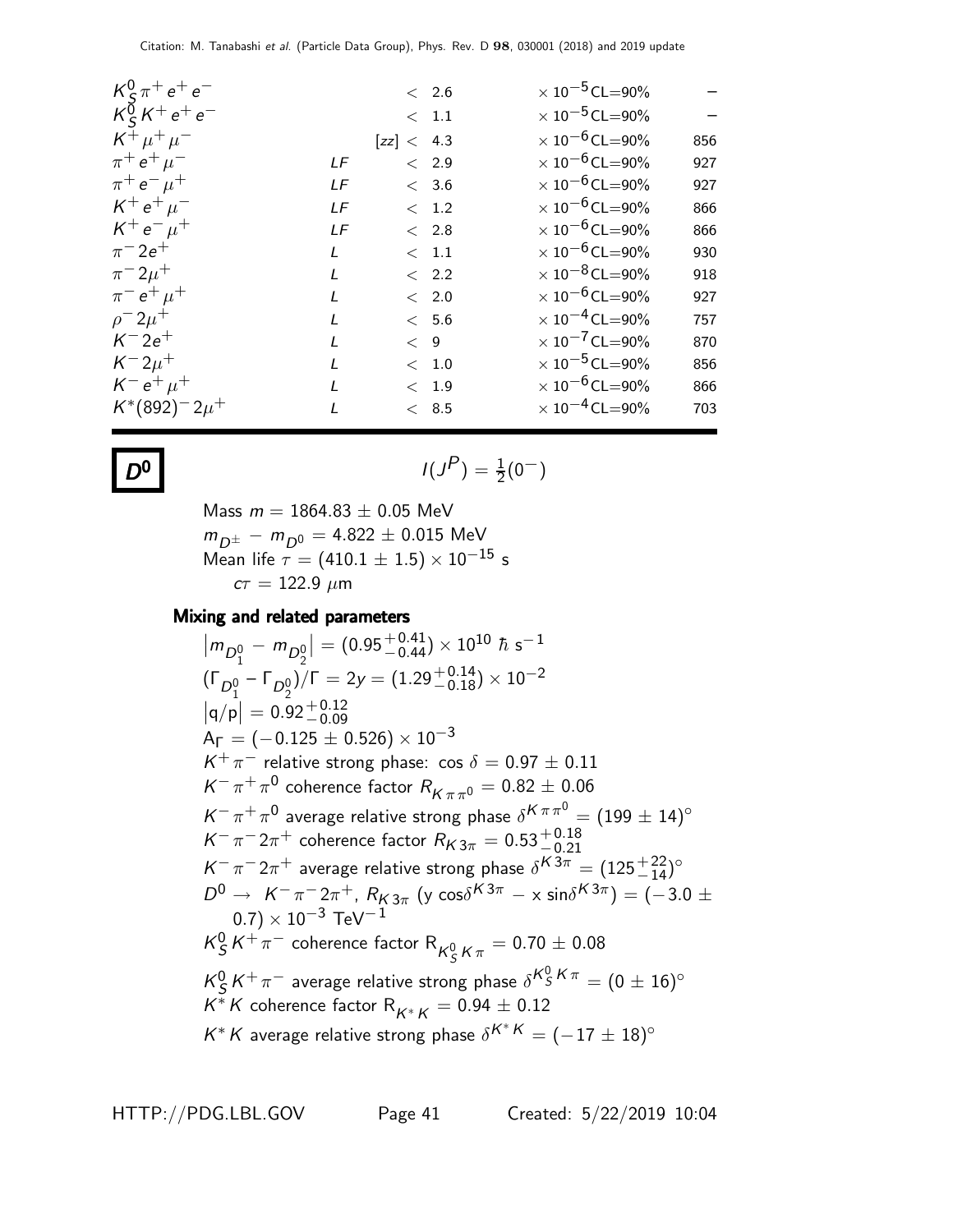## $CP$ -violation decay-rate asymmetries (labeled by the  $D^0$  decay)

 $A_{CP}(K^+K^-)=(-0.07\pm0.11)\%$  $A_{CP}$ (2K $_{S}^0$  $S^{0}(S) = (0.4 \pm 1.4)\%$  $A_{CP}(\pi^{+}\pi^{-}) = (0.13 \pm 0.14)\%$  $A_{CP}(\pi^0\pi^0) = (0.0\pm 0.6)\%$  $A_{CP}(\rho \gamma) = (6 \pm 15) \times 10^{-2}$  $A_{CP}(\phi \gamma) = (-9 \pm 7) \times 10^{-2}$  $A_{CP}(\overline{K}^*(892) ^0\, \gamma) = (-0.3 \pm 2.0) \times 10^{-2}$  $A_{CP}(\pi^+\pi^-\pi^0) = (0.3\pm0.4)\%$  $A_{CP}(\rho(770)^+ \, \pi^- \rightarrow \ \pi^+ \, \pi^- \, \pi^0) = (1.2 \pm 0.9)\%$  [aaa]  $A_{CP}(\rho(770)^{0}\,\pi^{0}\rightarrow\ \pi^{+}\,\pi^{-}\,\pi^{0}) = (-3.1\pm 3.0)\%$  [aaa]  $A_{CP}(\rho(770)^{-}\,\pi^{+}\rightarrow\ \pi^{+}\,\pi^{-}\,\pi^{0}) = (-1.0\,\pm\,1.7)\%$  [aaa]  $A_{CP}(\rho(1450)^+ \pi^- \rightarrow \pi^+ \pi^- \pi^0) = (0 \pm 70)\%$  [aaa]  $A_{CP}(\rho(1450)^{0}\,\pi^{0}\,\rightarrow\,\,\pi^{+}\,\pi^{-}\,\pi^{0}) = (-\,20\,\pm\,40)^{\rho_{0}}\,\left[$ aaa]  $A_{CP}(\rho(1450)^{-}\,\pi^{+}\,\rightarrow\,\,\pi^{+}\,\pi^{-}\,\pi^{0})=(6\pm9)\%$  [aaa]  $A_{CP}(\rho(1700)^+ \pi^- \rightarrow \pi^+ \pi^- \pi^0) = (-5 \pm 14)\%$  [aaa]  $A_{CP}(\rho(1700)^{0}\,\pi^{0}\,\to\,\,\pi^{+}\,\pi^{-}\,\pi^{0}) = (13\pm9)\%$  [aaa]  $A_{CP}(\rho(1700)^{-}\pi^{+} \rightarrow \pi^{+}\pi^{-}\pi^{0}) = (8 \pm 11)\%$  [aaa]  $A_{CP} (f_0(980) \pi^0 \rightarrow \ \pi^+ \pi^- \pi^0) = (0 \pm 35)\%$  [aaa]  $A_{CP} (f_0(1370) \pi^0 \rightarrow \ \pi^+ \pi^- \pi^0) = (25 \pm 18)\%$  [aaa]  $A_{CP}(f_0(1500)\pi^0\rightarrow \pi^+\pi^-\pi^0)=(0\pm18)\%$  [aaa]  $A_{CP} (f_0(1710)\pi^0 \rightarrow \ \pi^+ \pi^- \pi^0) = (0 \pm 24)\%$  [aaa]  $A_{CP} (f_2(1270) \pi^0 \rightarrow\ \pi^+ \pi^- \pi^0) = (-4\pm 6)\%$  [aaa]  $A_{CP}(\sigma(400)\pi^0\to\ \pi^+\pi^-\pi^0)=(6\pm 8)\%$  [aaa]  $A_{CP} ($ nonresonant  $\pi^+ \pi^- \pi^0) = (-13 \pm 23)\%$  [aaa]  $A_{CP}(a_1(1260)^+ \pi^- \rightarrow 2\pi^+ 2\pi^-) = (5 \pm 6)\%$  $A_{CP}(a_1(1260)^- \pi^+ \rightarrow 2\pi^+ 2\pi^-) = (14 \pm 18)\%$  $A_{CP}(\pi(1300)^+ \pi^- \rightarrow 2\pi^+ 2\pi^-) = (-2 \pm 15)\%$  $A_{CP}(\pi(1300)^-\pi^+ \rightarrow 2\pi^+2\pi^-)=(-6\pm30)\%$  $A_{CP}(a_1(1640)^+ \pi^- \rightarrow 2\pi^+ 2\pi^-) = (9 \pm 26)\%$  $A_{CP}(\pi_2(1670)^+ \, \pi^- \to \, 2 \pi^+ 2 \pi^-) = (7 \pm 18)\%$  $A_{CP}(\sigma\, f_0(1370)\,\,\rightarrow\,\, 2\pi^+\, 2\pi^-) = (-\,15\,\pm\,19)\%$  $A_{CP}(\sigma\,\rho(770)^{0}\rightarrow\ 2\pi^{+}2\pi^{-})=(3\pm27)\%$  $A_{CP}(2\rho(770)^{0} \rightarrow 2\pi^{+}2\pi^{-}) = (-6 \pm 6)\%$  $A_{CP}(2f_2(1270) \rightarrow 2\pi^+2\pi^-) = (-28 \pm 24)\%$  $A_{CP}(K^+K^-\pi^0)=(-1.0\pm1.7)\%$  $A_{CP}(K^*(892)^+\,K^-\rightarrow\,\,K^+\,K^-\,\pi^0)=(-0.9\pm1.3)\%\;[$ aaa]  $A_{CP}(K^*(1410)^+ K^- \to K^+ K^- \pi^0) = (-21 \pm 24)\%$  [aaa]  $A_{CP}((K^{+}\pi^{0})_{S-wave}K^{-} \rightarrow K^{+}K^{-}\pi^{0}) = (7 \pm 15)\%$  [aaa]  $A_{CP}(\phi(1020)\pi^0\to~\,$  K  $^+$  K  $^ \pi^0)=(1.1\pm 2.2)\%$  [aaa]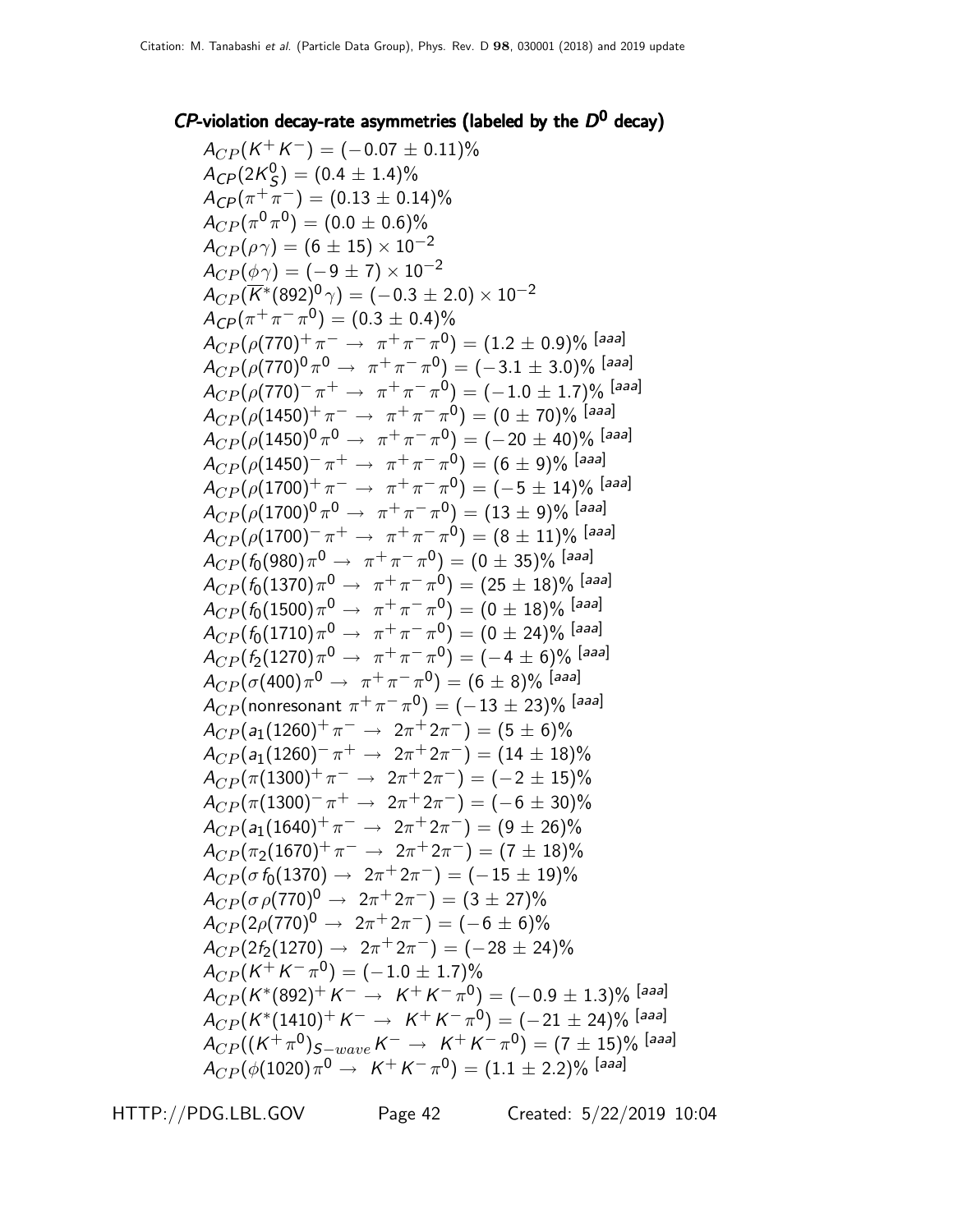$$
A_{CP}(f_0(980)\pi^0 \rightarrow K^+K^-\pi^0) = (-3 \pm 19)\% [aaa]
$$
  
\n
$$
A_{CP}(q_0(980)^0\pi^0 \rightarrow K^+K^-\pi^0) = (-5 \pm 16)\% [aaa]
$$
  
\n
$$
A_{CP}(f'_2(1525)\pi^0 \rightarrow K^+K^-\pi^0) = (0 \pm 160)\% [aaa]
$$
  
\n
$$
A_{CP}(K^*(892)^-K^+ \rightarrow K^+K^-\pi^0) = (-5 \pm 4)\% [aaa]
$$
  
\n
$$
A_{CP}(K^*(892)^-K^+ \rightarrow K^+K^-\pi^0) = (-17 \pm 29)\% [aaa]
$$
  
\n
$$
A_{CP}(K^*(892)^-K^+ \rightarrow K^+K^-\pi^0) = (-10 \pm 40)\% [aaa]
$$
  
\n
$$
A_{CP}(K^0_S\pi^0) = (-0.0 \pm 0.5)\%
$$
  
\n
$$
A_{CP}(K^0_S\pi^0) = (0.5 \pm 0.5)\%
$$
  
\n
$$
A_{CP}(K^0_S\pi^0) = (0.3 \pm 0.5)\%
$$
  
\n
$$
A_{CP}(K^0_S\pi^+ \pi^-) = (0.2 \pm 0.5)\%
$$
  
\n
$$
A_{CP}(K^0\pi^+ \pi^-) = (0.1 \pm 0.5)\%
$$
  
\n
$$
A_{CP}(K^* \pi^+ \pi^-) = (0.1 \pm 0.5)\%
$$
  
\n
$$
A_{CP}(K^*(892)^+ \pi^- \rightarrow K^0_S \pi^+ \pi^-) = (1 \pm 6)\%
$$
  
\n
$$
A_{CP}(K^*(892)^+ \pi^- \rightarrow K^0_S \pi^+ \pi^-) = (-1 \pm 0.5)\%
$$
  
\n
$$
A_{CP}(K^*(892)^+ \pi^- \rightarrow K^0_S \pi^+ \pi^-) = (-1 \pm 0.5)\%
$$
  
\n
$$
A_{CP}(K^*(892)^+ \pi^- \rightarrow K^0_S \pi^+ \pi^-) = (-1 \pm 0.5)\%
$$
  
\n
$$
A_{CP}(K^0(6(1370) \rightarrow
$$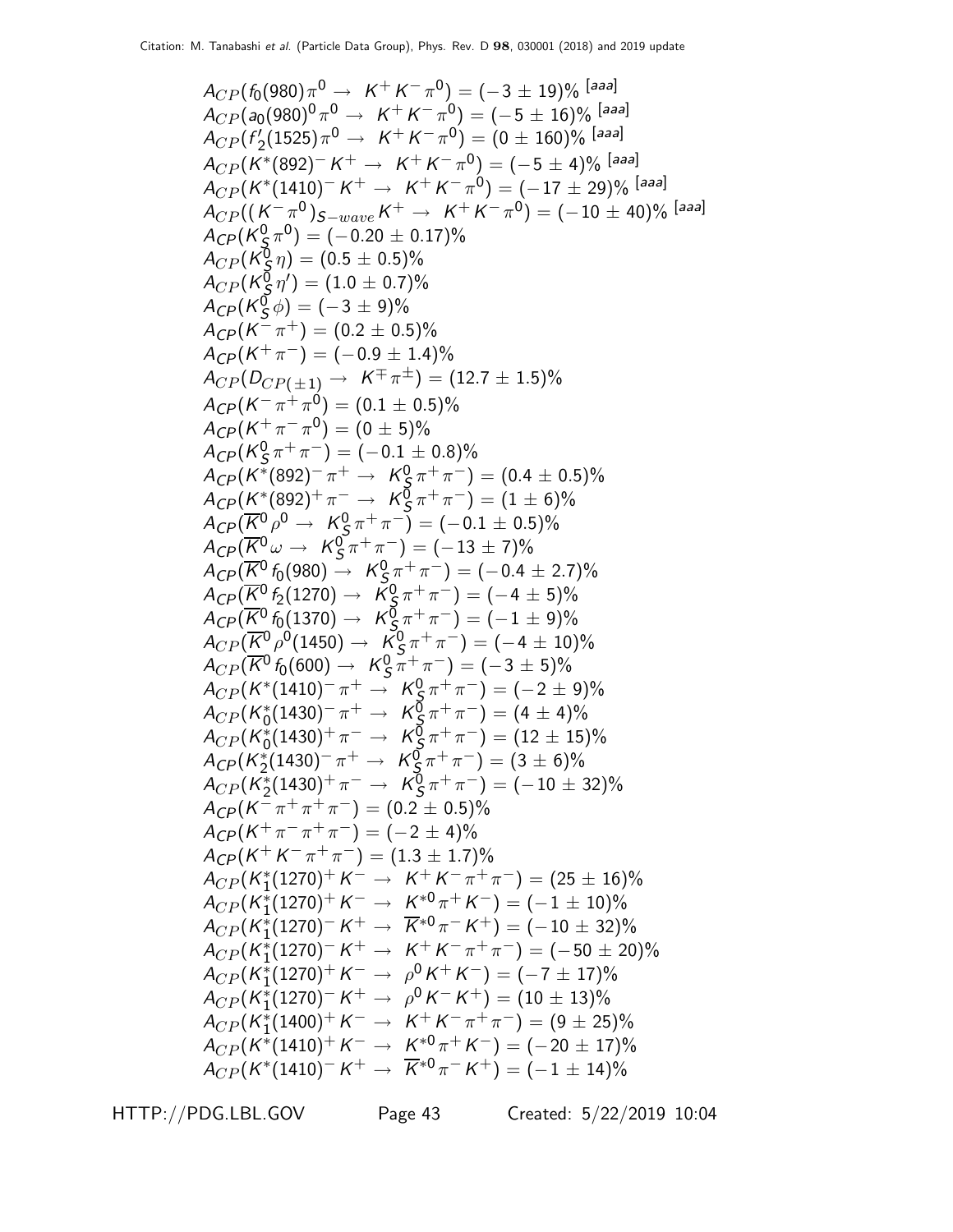$$
A_{CP}(K^{*}(1680)^{+} K^{-} \rightarrow K^{+} K^{-} \pi^{+} \pi^{-}) = (-17 \pm 29)\%
$$
  
\n
$$
A_{CP}(K^{*0}\overline{K}^{*0}) \text{ in } D^{0}, \overline{D}^{0} \rightarrow K^{*0}\overline{K}^{*0} = (-5 \pm 14)\%
$$
  
\n
$$
A_{CP}(K^{*0}\overline{K}^{*0} S\text{-wave}) = (10 \pm 14)\%
$$
  
\n
$$
A_{CP}(\phi \rho^{0}) \text{ in } D^{0}, \overline{D}^{0} \rightarrow \phi \rho^{0} = (1 \pm 9)\%
$$
  
\n
$$
A_{CP}(\phi \rho^{0} S\text{-wave}) = (-3 \pm 5)\%
$$
  
\n
$$
A_{CP}(\phi \rho^{0} D\text{-wave}) = (-37 \pm 19)\%
$$
  
\n
$$
A_{CP}(\phi (\pi^{+} \pi^{-})_{S-wave}) = (0 \pm 50)\%
$$
  
\n
$$
A_{CP}(K^{*}(892)^{0}(K^{-} \pi^{+})_{S-wave}) = (-10 \pm 40)\%
$$
  
\n
$$
A_{CP}(K^{+} K^{-} \pi^{+} \pi^{-} \text{ non-resonant}) = (8 \pm 20)\%
$$
  
\n
$$
A_{CP}((K^{-} \pi^{+})_{P-wave} (K^{+} \pi^{-})_{S-wave}) = (3 \pm 11)\%
$$
  
\n
$$
A_{CP}(K^{+} K^{-} \mu^{+} \mu^{-}) \text{ in } D^{0}, \overline{D}^{0} \rightarrow K^{+} K^{-} \mu^{+} \mu^{-} = (0 \pm 11)\%
$$
  
\n
$$
A_{CP}(\pi^{+} \pi^{-} \mu^{+} \mu^{-}) \text{ in } D^{0}, \overline{D}^{0} \rightarrow \pi^{+} \pi^{-} \mu^{+} \mu^{-} = (5 \pm 4)\%
$$

#### $\mathcal{C}P$ -even fractions (labeled by the  $D^0$  decay)

*CP*-even fraction in  $D^0 \rightarrow \pi^+ \pi^- \pi^0$  decays =  $(97.3 \pm 1.7)\%$ *CP*-even fraction in  $D^0 \rightarrow K^+ K^- \pi^0$  decays =  $(73 \pm 6)\%$ CP-even fraction in  $D^0 \rightarrow \pi^+ \pi^- \pi^+ \pi^-$  decays =  $(76.9 \pm 2.3)\%$  $\mathcal{CP}$ -even fraction in  $D^0 \rightarrow \ \mathcal{K}^0_S$  $\frac{0}{\mathsf{S}}\pi^+\pi^-\pi^0$  decays  $=(23.8\pm1.7)\%$ *CP*-even fraction in  $D^0 \rightarrow K^+ K^- \pi^+ \pi^-$  decays =  $(75 \pm 4)\%$ 

#### CP-violation asymmetry difference

$$
\Delta A_{CP} = A_{CP}(K^+K^-) - A_{CP}(\pi^+\pi^-) = (-0.161 \pm 0.029)\%
$$

# $\chi^{\bf 2}$  tests of  ${\it CP}$ -violation ( ${\it CPV}$ ) p-values

Local CPV in  $D^0$ ,  $\overline{D}^0 \rightarrow \pi^+ \pi^- \pi^0 = 4.9\%$ Local CPV in  $D^0$ ,  $\overline{D}^0 \rightarrow \pi^+ \pi^- \pi^+ \pi^- = (0.6 \pm 0.2)\%$ Local  $CPV$  in  $D^0$ ,  $\overline{D}{}^0 \rightarrow~\mathcal{K}^0_S$  $\frac{0}{5}\pi^+\pi^-=96\%$ Local CPV in  $D^0$ ,  $\overline{D}{}^0 \rightarrow K^+ K^- \pi^0 = 16.6\%$ Local CPV in  $D^0$ ,  $\overline{D}^0 \rightarrow K^+ K^- \pi^+ \pi^- = 9.1\%$ 

#### T-violation decay-rate asymmetry

 $A_{\mathcal{T}}(K^+K^-\pi^+\pi^-) = (1.7\pm 2.7)\times 10^{-3}$  [ss]  $A_\mathsf{Tviol} (K_\mathcal{S} \pi^+ \pi^- \pi^0)$  in  $D^0$ ,  $\overline{D}{}^0 \to~\mathcal{K}_\mathcal{S} \pi^+ \pi^- \pi^0 = (-0.3 {+1.4 \atop -1.6})$  $^{+1.4}_{-1.6}$ )×  $10^{-3}$ 

#### CPT-violation decay-rate asymmetry

 $A_{CPT}(K^{\mp}\pi^{\pm})=0.008\pm0.008$ 

#### Form factors

 $r_V$  = V(0)/A<sub>1</sub>(0) in  $D^0 \rightarrow K^*(892)^- \ell^+ \nu_{\ell} = 1.7 \pm 0.8$  $r_2 \equiv A_2(0)/A_1(0)$  in  $D^0 \rightarrow K^*(892)^- \ell^+ \nu_\ell = 0.9 \pm 0.4$  $f_+(0)$  in  $D^0 \to K^- \ell^+ \nu_\ell = 0.736 \pm 0.004$  $f_{+}(0)|V_{cs}|$  in  $D^0 \rightarrow K^- \ell^+ \nu_{\ell} = 0.7166 \pm 0.0030$  $\vert$  $r_1 \equiv a_1/a_0$  in  $D^0 \to K^- \ell^+ \nu_\ell = -2.40 \pm 0.16$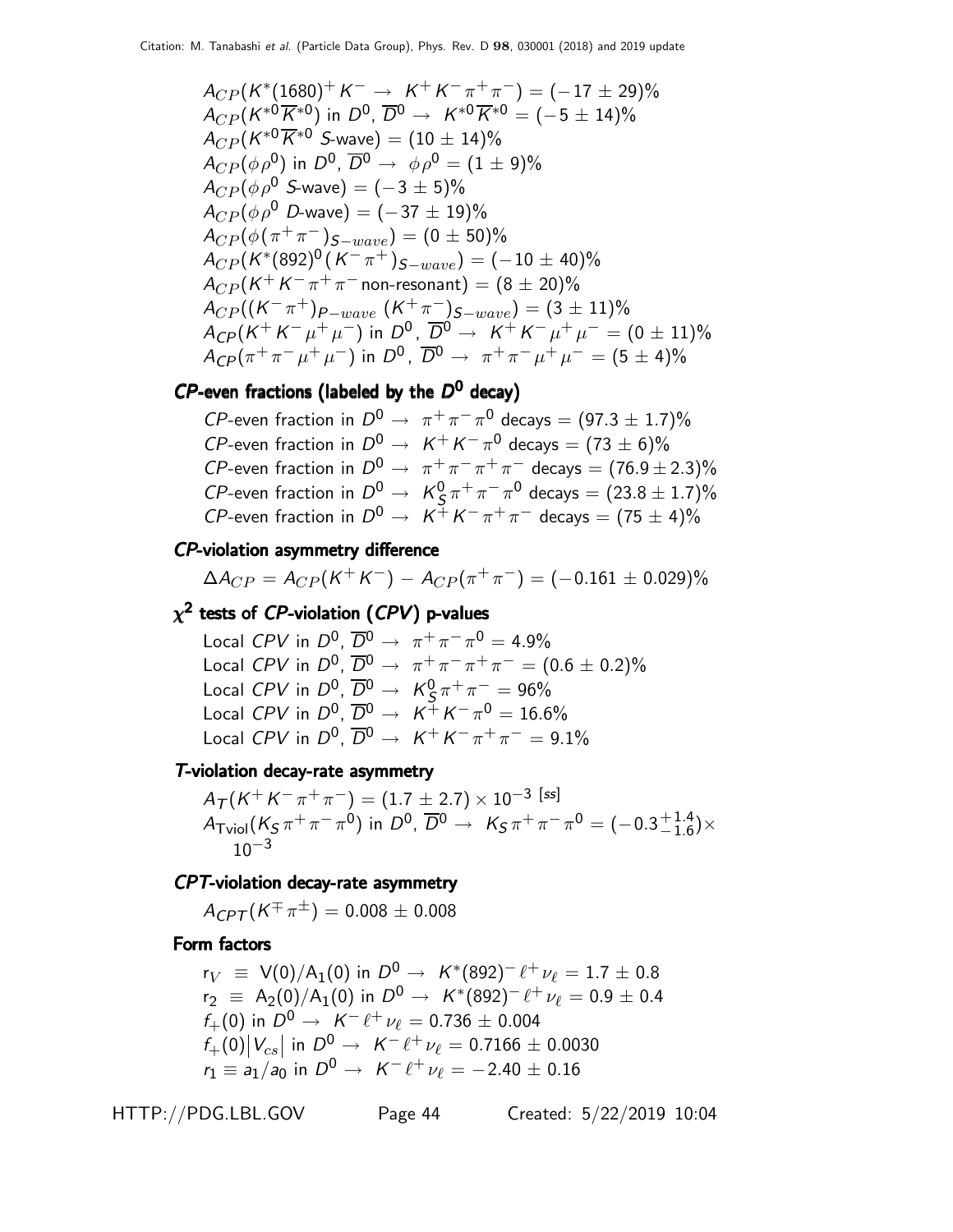$$
r_2 \equiv a_2/a_0 \text{ in } D^0 \to K^- \ell^+ \nu_\ell = 5 \pm 4
$$
  
\n $f_+(0) \text{ in } D^0 \to \pi^- \ell^+ \nu_\ell = 0.637 \pm 0.009$   
\n $f_+(0) |V_{cd}| \text{ in } D^0 \to \pi^- \ell^+ \nu_\ell = 0.1436 \pm 0.0026 \quad (S = 1.5)$   
\n $r_1 \equiv a_1/a_0 \text{ in } D^0 \to \pi^- \ell^+ \nu_\ell = -1.97 \pm 0.28 \quad (S = 1.4)$   
\n $r_2 \equiv a_1/a_0 \text{ in } D^0 \to \pi^- \ell^+ \nu_\ell = -0.2 \pm 2.2 \quad (S = 1.7)$ 

Most decay modes (other than the semileptonic modes) that involve a neutral  $K$  meson are now given as  $K^0_S$  modes, not as  $\overline{K}{}^0$  modes. Nearly always it is a  $K^0_S$  that is measured, and interference between Cabibbo-allowed and doubly Cabibbo-suppressed modes can invalidate the assumption that 2 Γ $(K_S^0)$  = Γ $(\overline{K}^0)$ .

| D <sup>0</sup> DECAY MODES                              |                    | Fraction $(\Gamma_i/\Gamma)$                |           |                                          | Scale factor $/$ p<br>Confidence leve(MeV/c) |             |     |  |  |  |  |  |
|---------------------------------------------------------|--------------------|---------------------------------------------|-----------|------------------------------------------|----------------------------------------------|-------------|-----|--|--|--|--|--|
| <b>Topological modes</b>                                |                    |                                             |           |                                          |                                              |             |     |  |  |  |  |  |
| 0-prongs                                                | [bbb]              | (15)                                        |           | $\pm 6$ )%                               |                                              |             |     |  |  |  |  |  |
| 2-prongs                                                |                    | (71)                                        |           | $\pm 6$ )%                               |                                              |             |     |  |  |  |  |  |
| 4-prongs                                                |                    | [ccc] $(14.6 \pm 0.5)$ %                    |           |                                          |                                              |             |     |  |  |  |  |  |
| 6-prongs                                                |                    | $[ddd]$ (6.5 $\pm$ 1.3 ) × 10 <sup>-4</sup> |           |                                          |                                              |             |     |  |  |  |  |  |
|                                                         |                    | Inclusive modes                             |           |                                          |                                              |             |     |  |  |  |  |  |
| $e^+$ anything                                          |                    | [eee] $(6.49 \pm 0.11)$ %                   |           |                                          |                                              |             |     |  |  |  |  |  |
| $\mu^+$ anything                                        |                    |                                             |           | $(6.8 \pm 0.6)$ %                        |                                              |             |     |  |  |  |  |  |
| $K^-$ anything                                          |                    | $(54.7 \pm 2.8)$ %                          |           |                                          |                                              | $S = 1.3$   |     |  |  |  |  |  |
| $\overline{K}{}^0$ anything $+$ K <sup>0</sup> anything |                    | (47)                                        | ± 4       | $) \%$                                   |                                              |             |     |  |  |  |  |  |
| $K^+$ anything                                          |                    | (3.4)                                       |           | $\pm$ 0.4 ) %                            |                                              |             |     |  |  |  |  |  |
| $K^*(892)^-$ anything                                   |                    | (15)                                        | $\pm$ 9   | $) \%$                                   |                                              |             |     |  |  |  |  |  |
| $\overline{K}$ <sup>*</sup> (892) <sup>0</sup> anything |                    | (9                                          |           | $\pm$ 4 ) %                              |                                              |             |     |  |  |  |  |  |
| $K^*(892)^+$ anything                                   |                    | < 3.6                                       |           | $\frac{0}{0}$                            |                                              | $CL = 90\%$ |     |  |  |  |  |  |
| $K^*(892)^0$ anything                                   |                    | $(2.8 \pm 1.3)$ %                           |           |                                          |                                              |             |     |  |  |  |  |  |
| $\eta$ anything                                         |                    | (9.5)                                       | $\pm$ 0.9 | $) \%$                                   |                                              |             |     |  |  |  |  |  |
| $\eta'$ anything                                        |                    | $(2.48 \pm 0.27)$ %                         |           |                                          |                                              |             |     |  |  |  |  |  |
| $\phi$ anything                                         |                    |                                             |           | $(1.05 \pm 0.11)$ %                      |                                              |             |     |  |  |  |  |  |
| invisibles                                              |                    | < 9.4                                       |           |                                          | $\times$ 10 $^{-5}$                          | $CL = 90\%$ |     |  |  |  |  |  |
|                                                         | Semileptonic modes |                                             |           |                                          |                                              |             |     |  |  |  |  |  |
| $K^-e^+\nu_e$                                           |                    |                                             |           | $(3.542 \pm 0.035)\%$                    |                                              | $S = 1.3$   | 867 |  |  |  |  |  |
| $K^- \mu^+ \nu_\mu$                                     |                    |                                             |           | $(3.41 \pm 0.04) \%$                     |                                              |             | 864 |  |  |  |  |  |
| $K^*(892)^- e^+ \nu_e$                                  |                    |                                             |           | $(2.15 \pm 0.16) \%$                     |                                              |             | 719 |  |  |  |  |  |
| $K^*(892)^- \mu^+ \nu_\mu$                              |                    | $(1.89 \pm 0.24) \%$                        |           |                                          |                                              |             | 714 |  |  |  |  |  |
| $K^{-} \pi^{0} e^{+} \nu_{e}$                           |                    |                                             |           | $(1.6 \tfrac{+1.3}{-0.5})\%$             |                                              |             | 861 |  |  |  |  |  |
| $\overline{K}{}^0 \pi^- e^+ \nu_e$                      |                    |                                             |           | $(2.7 \tfrac{+0.9}{-0.7})\%$             |                                              |             | 860 |  |  |  |  |  |
| $K^- \pi^+ \pi^- e^+ \nu_e$                             |                    |                                             |           | $(2.8 + \frac{1.4}{1.1}) \times 10^{-4}$ |                                              |             | 843 |  |  |  |  |  |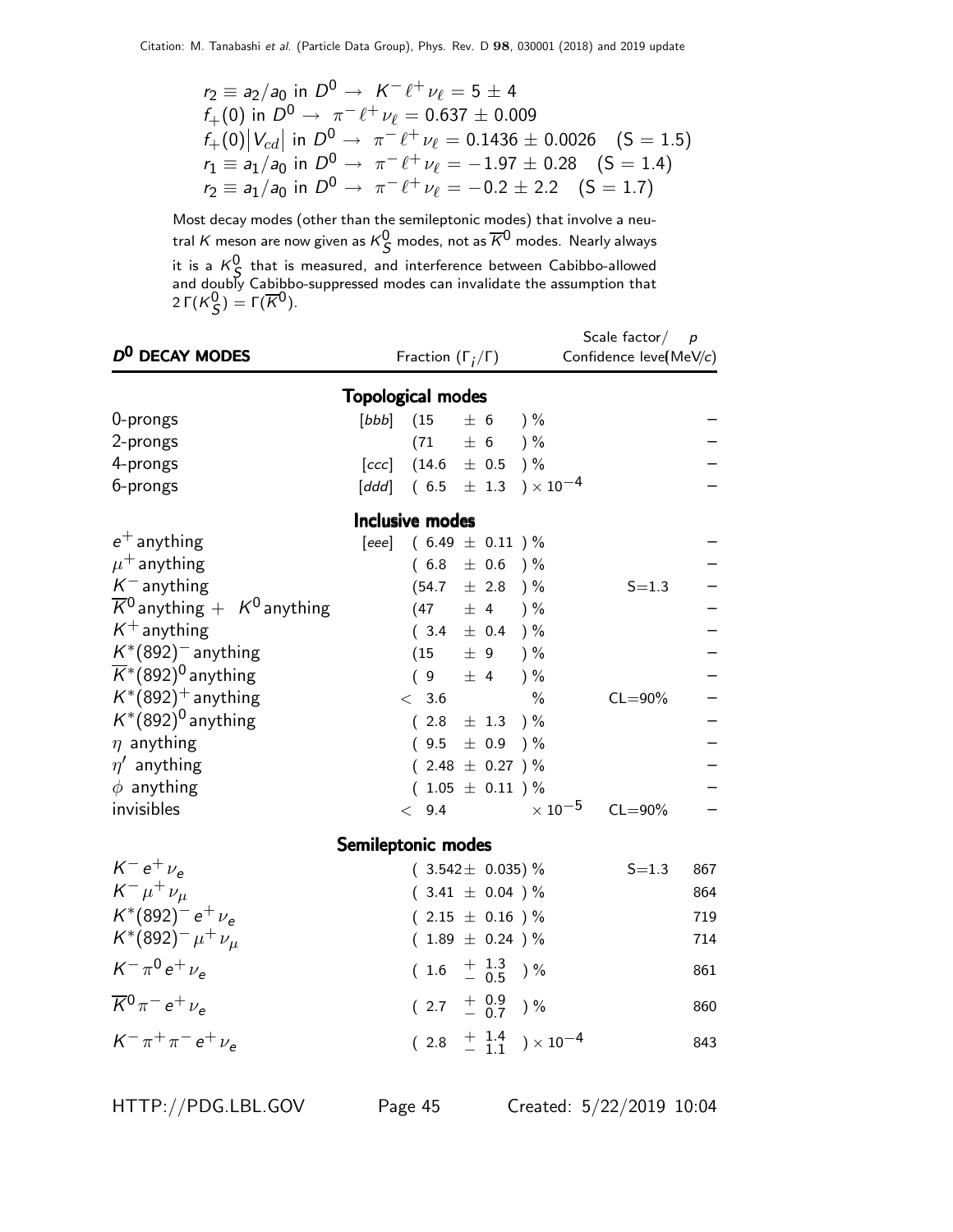| $K_1(1270)^- e^+ \nu_e$                                                 |      |                           |  | $(7.6 \tfrac{+4.0}{-3.1}) \times 10^{-4}$                           |                                                      | 498       |
|-------------------------------------------------------------------------|------|---------------------------|--|---------------------------------------------------------------------|------------------------------------------------------|-----------|
| $K^- \pi^+ \pi^- \mu^+ \nu_\mu$                                         |      | < 1.3                     |  | $\times$ 10 <sup>-3</sup>                                           | $CL = 90\%$                                          | 821       |
| $(\overline{K}^*(892)\pi)^{-} \mu^{+} \nu_{\mu}$                        |      | < 1.5                     |  | $\times$ 10 <sup>-3</sup>                                           | $CL = 90\%$                                          | 692       |
| $\pi^{-} e^{+} \nu_{e}$                                                 |      |                           |  | $(2.91 \pm 0.04) \times 10^{-3}$                                    |                                                      | 927       |
| $\pi^{-} \mu^{+} \nu_{\mu}$                                             |      |                           |  | $(2.67 \pm 0.12) \times 10^{-3}$                                    | $S = 1.3$                                            | 924       |
| $\rho^- e^+ \nu_e$                                                      |      |                           |  | $(1.77 \pm 0.16) \times 10^{-3}$                                    |                                                      | 771       |
| $a(980)^- e^+ \nu_e$ , $a^- \rightarrow \eta \pi^-$                     |      |                           |  | $(1.33 + 0.34 \over 0.30}) \times 10^{-4}$                          |                                                      |           |
| Hadronic modes with one $K$                                             |      |                           |  |                                                                     |                                                      |           |
| $K^{-}$ $\pi^{+}$                                                       |      | $(3.950 \pm 0.031)$ %     |  |                                                                     | $S = 1.2$                                            | 861       |
| $\frac{K_S^0 \pi^0}{K_L^0 \pi^0}$                                       |      | $(1.240 \pm 0.022)\%$     |  |                                                                     |                                                      | 860       |
| $K_S^0 \pi^+ \pi^-$                                                     |      |                           |  | $(10.0 \pm 0.7) \times 10^{-3}$                                     |                                                      | 860       |
|                                                                         | [tt] | $(2.80 \pm 0.18)$ %       |  |                                                                     | $S = 1.1$                                            | 842       |
| $K^0_S \rho^0$                                                          |      |                           |  | $(6.3 + \begin{array}{cc} 0.6 \\ -0.8 \end{array}) \times 10^{-3}$  |                                                      | 674       |
| $K^0_s \omega$ , $\omega \rightarrow \pi^+ \pi^-$                       |      |                           |  | $(2.0 \pm 0.6) \times 10^{-4}$                                      |                                                      | 670       |
| $K_S^0(\pi^+\pi^-)_{S-wave}$                                            |      |                           |  | $(3.3 \pm 0.8) \times 10^{-3}$                                      |                                                      | 842       |
| $K_S^0$ $f_0$ (980), $f_0 \to \pi^+ \pi^-$                              |      |                           |  | $(1.20 + \begin{array}{c} 0.40 \\ 0.23 \end{array}) \times 10^{-3}$ |                                                      | 549       |
| $K_S^0$ $f_0$ (1370), $f_0 \to \pi^+ \pi^-$                             |      |                           |  | $(2.8 + \begin{array}{cc} 0.9 \\ -1.3 \end{array}) \times 10^{-3}$  |                                                      | $\dagger$ |
| $K_S^0$ $f_2$ (1270), $f_2 \rightarrow \pi^+ \pi^-$                     |      |                           |  | $(9 + \frac{10}{6}) \times 10^{-5}$                                 |                                                      | 262       |
| $K^*(892)^- \pi^+, K^{*-} \to$<br>$K^0_S \pi^-$                         |      | $(1.64 \frac{+}{0.17})\%$ |  |                                                                     |                                                      | 711       |
| $K_0^*(1430)^-\pi^+$ , $K_0^{*-} \to$<br>$K^0_s \pi^-$                  |      |                           |  | $(2.67 + \begin{array}{c} 0.40 \\ 0.33 \end{array}) \times 10^{-3}$ |                                                      | 378       |
| $K_2^*(1430)^-\pi^+$ , $K_2^{*-} \to$<br>$K^0_s \pi^-$                  |      |                           |  | $(3.4 + \frac{1.9}{1.0}) \times 10^{-4}$                            |                                                      | 367       |
| $K^*(1680)^{-} \pi^+$ , $K^{*-} \to$<br>$K^0_S \pi^-$                   |      |                           |  | $(4.4~\pm~3.5~)\times10^{-4}$                                       |                                                      | 46        |
| $\mathit{K}^*(892)^+\pi^-,~\mathit{K}^{*+}\rightarrow$<br>$K^0_s \pi^+$ |      |                           |  | $[{\it fff}]$ (1.13 $\frac{+}{-}$ 0.60 ) $\times$ 10 <sup>-4</sup>  |                                                      | 711       |
| $K_0^*(1430)^+\pi^-$ , $K_0^{*+} \rightarrow$<br>$K^0_s \pi^+$          |      |                           |  |                                                                     | $\mathrm{[{\it fff}]} < 1.4$ $\times 10^{-5}$ CL=95% |           |
| $K_2^*(1430)^+\pi^-$ , $K_2^{*+} \rightarrow$<br>$K^0_s \pi^+$          |      | $[$ fff $] < 3.4$         |  | $\times$ 10 $^{-5}$ CL=95%                                          |                                                      |           |
| $K^0_S \pi^+ \pi^-$ nonresonant                                         |      |                           |  | $(2.5 + 6.0 + 1.6) \times 10^{-4}$                                  |                                                      | 842       |
| $K^{-} \pi^{+} \pi^{0}$                                                 |      | [tt] $(14.4 \pm 0.5)$ %   |  |                                                                     | $S = 2.0$                                            | 844       |
| $K^ \rho^+$                                                             |      | $(11.3 \pm 0.7)$ %        |  |                                                                     |                                                      | 675       |
| $K^- \rho (1700)^+$ , $\rho^+ \to \pi^+ \pi^0$                          |      |                           |  | $(8.2 \pm 1.8) \times 10^{-3}$                                      |                                                      | $\dagger$ |

HTTP://PDG.LBL.GOV Page 46 Created: 5/22/2019 10:04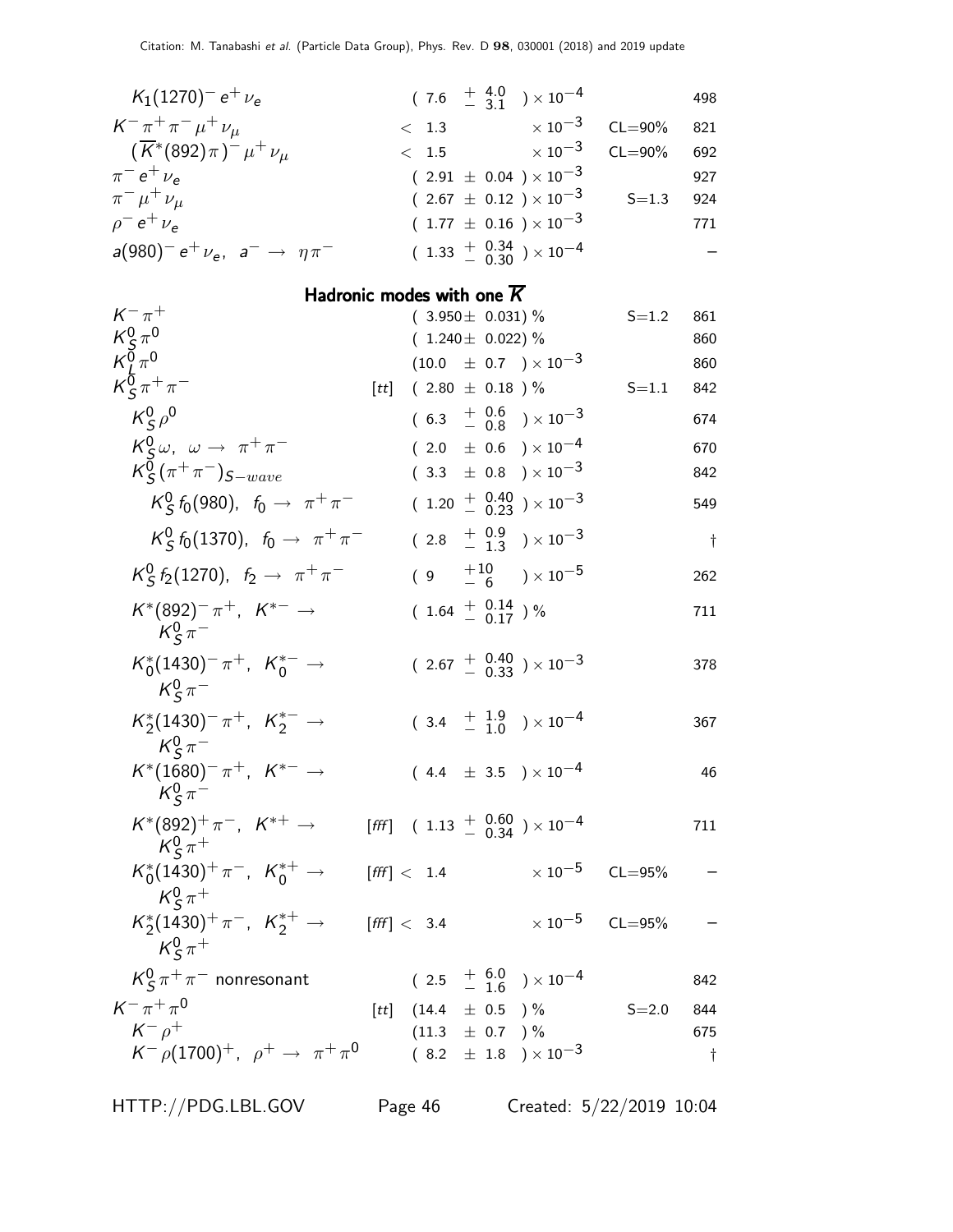| $K^*(892)^- \pi^+$ , $K^*(892)^- \rightarrow$                                                                                                                 |      | $(2.31 + \frac{0.40}{0.20})$ % |  |                                                              |           | 711 |
|---------------------------------------------------------------------------------------------------------------------------------------------------------------|------|--------------------------------|--|--------------------------------------------------------------|-----------|-----|
| $\overline{K}^*(892)^0 \pi^0$ , $\overline{K}^*(892)^0 \rightarrow$                                                                                           |      | $(1.95 \pm 0.24)$ %            |  |                                                              |           | 711 |
| $K^{-}$ $\pi^{+}$<br>$K_0^*(1430)^-\pi^+$ , $K_0^{*-} \to$<br>$K^{-} \pi^{0}$                                                                                 |      |                                |  | $(4.8 \pm 2.2) \times 10^{-3}$                               |           | 378 |
| $\overline{K}_0^*(1430)^0 \pi^0$ , $\overline{K}_0^{*0} \rightarrow$                                                                                          |      |                                |  | $(5.9 + \frac{5.0}{1.6}) \times 10^{-3}$                     |           | 379 |
| $K^- \pi^+$<br>$K^*(1680)^{-} \pi^+, K^{*-} \rightarrow$<br>$K^{-} \pi^0$                                                                                     |      |                                |  | $(1.9 \pm 0.7) \times 10^{-3}$                               |           | 46  |
| $K^-\pi^+\pi^0$ nonresonant                                                                                                                                   |      | $(1.15 + 0.60)$ %              |  |                                                              |           | 844 |
| $K_S^0 2\pi^0$                                                                                                                                                |      |                                |  | $(9.1 \pm 1.1) \times 10^{-3}$                               | $S = 2.2$ | 843 |
| $K_S^0(2\pi^0)_{S-wave}$                                                                                                                                      |      |                                |  | $(2.6 \pm 0.7) \times 10^{-3}$                               |           |     |
| $\overline{K}^*(892)^0 \pi^0$ , $\overline{K}^{*0} \rightarrow K^0_S \pi^0$                                                                                   |      |                                |  | $(8.1 \pm 0.7) \times 10^{-3}$                               |           | 711 |
| $\overline{K}^*(1430)^0 \pi^0$ , $\overline{K}^{*0} \rightarrow$<br>$K^0_S \pi^0$                                                                             |      |                                |  | $(\begin{array}{ccc} 4 & \pm 23 \end{array}) \times 10^{-5}$ |           |     |
| $\overline{K}^*(1680)^0 \pi^0$ , $\overline{K}^{*0} \rightarrow$<br>$K^0_s \pi^0$                                                                             |      |                                |  | $(1.0 \pm 0.4) \times 10^{-3}$                               |           |     |
| $K_S^0$ $f_2$ (1270), $f_2 \rightarrow 2\pi^0$                                                                                                                |      |                                |  | $(2.3 \pm 1.1) \times 10^{-4}$                               |           |     |
| $2K_{\mathsf{S}}^0$ , one $K_{\mathsf{S}}^0 \rightarrow 2\pi^0$                                                                                               |      |                                |  | $(3.2 \pm 1.1) \times 10^{-4}$                               |           |     |
| $K^{-}2\pi^{+}\pi^{-}$                                                                                                                                        | [tt] | $(8.23 \pm 0.14) \%$           |  |                                                              | $S = 1.1$ | 813 |
| $K^-\pi^+\rho^0$ total                                                                                                                                        |      | $(6.87 \pm 0.31)$ %            |  |                                                              |           | 609 |
| $K^-\pi^+\rho^0$ 3-body                                                                                                                                       |      |                                |  | $(6.1 \pm 1.6) \times 10^{-3}$                               |           | 609 |
| $(K^{-} \pi^{+})$ $S^{-} wave \rho^{0}$                                                                                                                       |      |                                |  | $(7.7 \pm 1.1) \times 10^{-4}$                               |           | 609 |
| $\overline{K}^*(892)^0 \rho^0$ , $\overline{K}^{*0}$ $\rightarrow$                                                                                            |      | $(1.01 \pm 0.05)$ %            |  |                                                              |           | 416 |
| $\overline{K^*}^{\pi^+}_{(892)^0(\pi^+\pi^-)}\,s_{-wave},$<br>$\overline{K}^*(892)^0 \rightarrow K^-\pi^+$                                                    |      |                                |  | $(1.9 \pm 0.4) \times 10^{-3}$                               |           |     |
| $(\overline{K}^*(892)^0 \rho^0)_{S-wave},$<br>$\overline{K}^*(892)^0 \rightarrow K^-\pi^+$                                                                    |      |                                |  | $(6.0 \pm 0.4) \times 10^{-3}$                               |           |     |
| $(\overline{K}^*(892)^0 \rho^0)_{P-wave}$<br>$\overline{K}^*(892)^0 \rightarrow K^-\pi^+$                                                                     |      |                                |  | $(4.96 \pm 0.25) \times 10^{-3}$                             |           |     |
| $(\overline{K}^*(892)^0 \rho^0)_{D-wave},$<br>$\overline{K}$ *(892) <sup>0</sup> → $K^- \pi^+$                                                                |      |                                |  | $(6.8 \pm 0.4) \times 10^{-3}$                               |           |     |
| $\overline{K}^*(892)^0\rho^0$ transverse,                                                                                                                     |      | $(1.2 \pm 0.4)$ %              |  |                                                              |           | 417 |
| $\overline{K}^{*0} \rightarrow K^- \pi^+ \ (\overline{K}^*(892)^0 \overline{\rho(1450)^0})$<br>$s_{-wave}$ , $\overline{K}$ *(892) <sup>0</sup> $\rightarrow$ |      |                                |  | $(5.0 \pm 1.8) \times 10^{-4}$                               |           |     |
| $K^-\pi^+$ , $\rho(1450)^0 \to$                                                                                                                               |      |                                |  |                                                              |           |     |
| $\pi^+\pi^-$                                                                                                                                                  |      |                                |  |                                                              |           |     |

HTTP://PDG.LBL.GOV Page 47 Created: 5/22/2019 10:04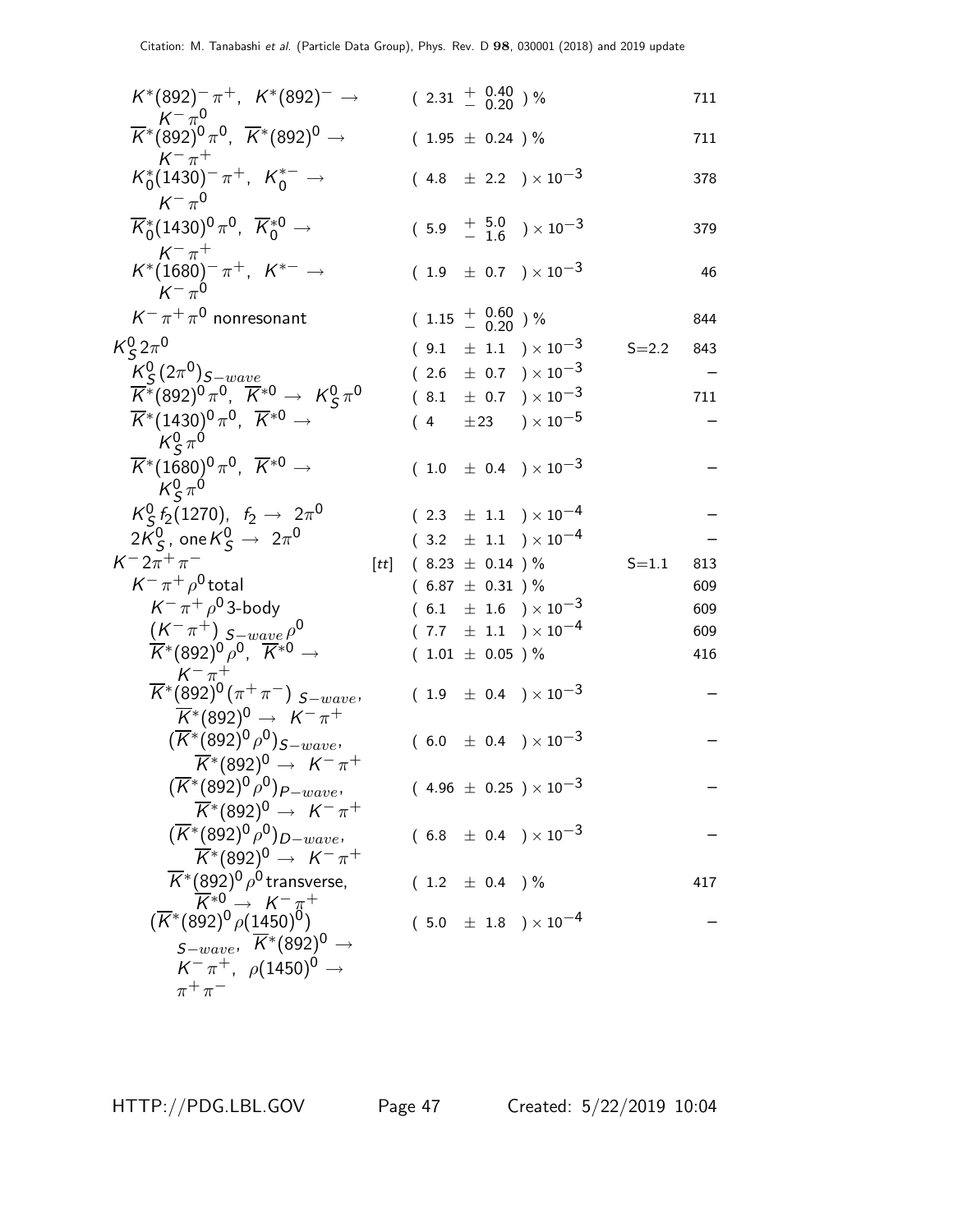$$
(\overline{K}^*(892)^0 \rho (1450)^0) \qquad (1.63 \pm 0.28) \times 10^{-3} \qquad -\frac{p-wave}{K^* \pi^+} \rho (1450)^0 \rightarrow \frac{K^* \pi^+}{K^* \pi^+} \rho (1450)^0 \rightarrow \frac{K^* \pi^+}{K^* \pi^+} \rho (1450)^0 \rightarrow \frac{K^* \pi^+}{K^* \pi^+} \rho (1450)^0 \rightarrow \frac{K^* \pi^+}{K^* \pi^+} \rho (1450)^0 \rightarrow \frac{K^* \pi^+}{K^* \pi^+} \rho (1450)^0 \rightarrow \frac{K^* \pi^+}{K^* \pi^+} \rho (1450)^0 \rightarrow \frac{K^* \pi^+}{K^* \pi^+} \rho (1260)^+ , \quad a_1^+ \rightarrow \frac{2\pi^+ \pi^- \text{total}}{K^* \pi^+ \pi^+} \rho (1260)^+ \rightarrow \frac{2\pi^+ \pi^- \text{total}}{K^* \pi^+ \pi^+} \rho (1260)^+ \rightarrow \frac{2(1260)^+ \rightarrow \frac{2(1260)^+ \rightarrow \frac{2(1260)^+ \rightarrow \frac{2(1260)^+ \rightarrow \frac{2(1260)^+ \rightarrow \frac{2(1260)^+ \rightarrow \frac{2(1260)^+ \rightarrow \frac{2(1260)^+ \rightarrow \frac{2(1260)^+ \rightarrow \frac{2(1260)^+ \rightarrow \frac{2(1260)^+ \rightarrow \frac{2(1260)^+ \rightarrow \frac{2(1260)^+ \rightarrow \frac{2(1260)^+ \rightarrow \frac{2(1260)^+ \rightarrow \frac{2(1260)^+ \rightarrow \frac{2(1260)^+ \rightarrow \frac{2(1260)^+ \rightarrow \frac{2(1260)^+ \rightarrow \frac{2(1260)^+ \rightarrow \frac{2(1260)^+ \rightarrow \frac{2(1260)^+ \rightarrow \frac{2(1260)^+ \rightarrow \frac{2(1260)^+ \rightarrow \frac{2(1260)^+ \rightarrow \frac{2(1260)^+ \rightarrow \frac{2(1260)^+ \rightarrow \frac{2(1260)^+ \rightarrow \frac{2(1260)^+ \rightarrow \frac{2(126
$$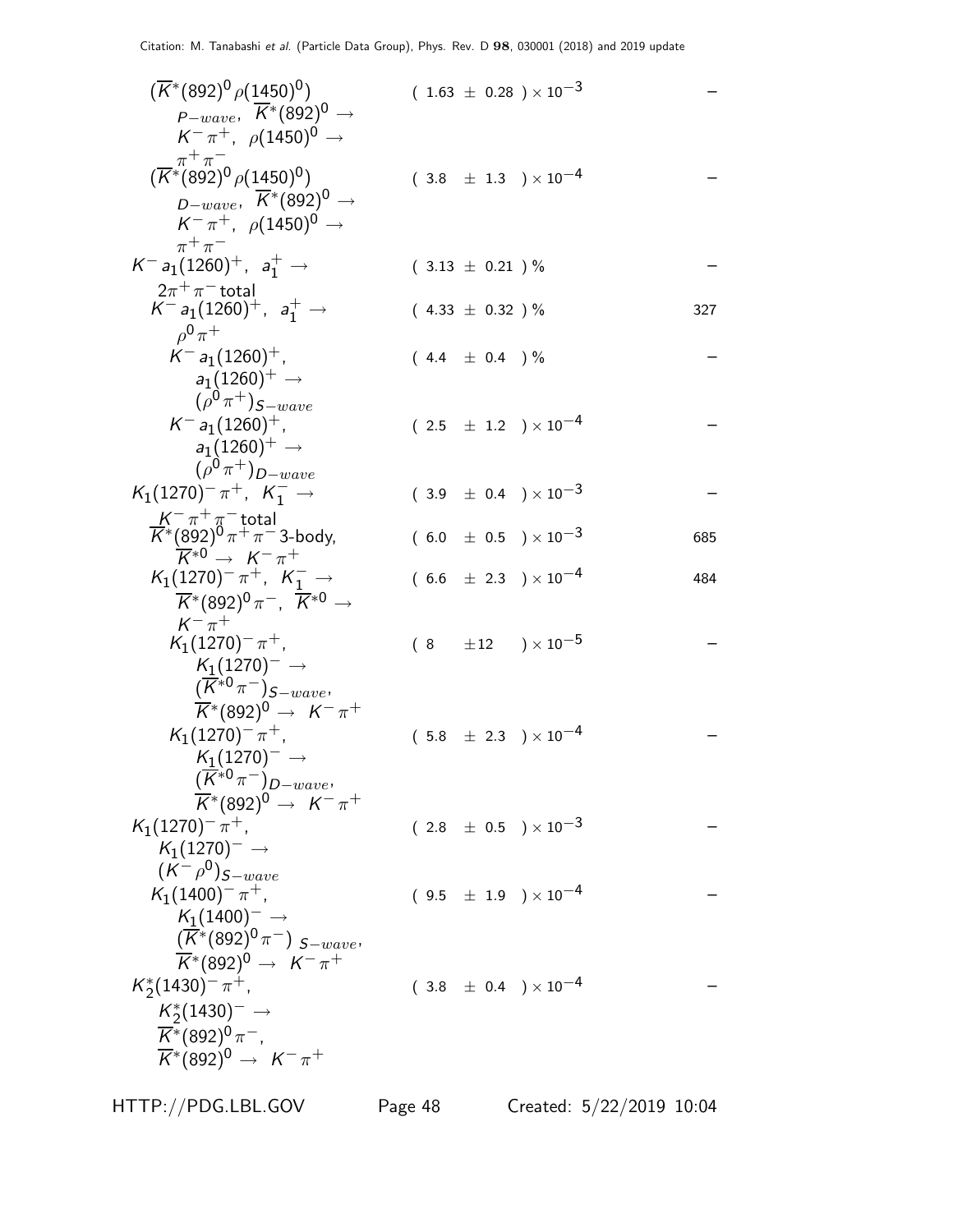| $K(1460)^{-} \pi^{+}$ , $K(1460)^{-} \rightarrow$                                                                                         |   |                     |                   | $(3.1 \pm 0.4) \times 10^{-3}$   |             |     |
|-------------------------------------------------------------------------------------------------------------------------------------------|---|---------------------|-------------------|----------------------------------|-------------|-----|
| $K^-\pi^+\pi^-$ total                                                                                                                     |   |                     |                   |                                  |             |     |
| $K^- 2\pi^+\pi^-$ nonresonant                                                                                                             |   | $(1.81 \pm 0.07)$ % |                   |                                  |             | 813 |
| $K_S^0 \pi^+ \pi^- \pi^0$<br>$[\mathit{ggg}]$                                                                                             |   | $(5.2 \pm 0.6)$ %   |                   |                                  |             | 813 |
| $K^0_s \eta$ , $\eta \rightarrow \pi^+ \pi^- \pi^0$                                                                                       |   |                     |                   | $(1.17 \pm 0.03) \times 10^{-3}$ |             | 772 |
| $K^0_s\omega$ , $\omega \rightarrow \pi^+\pi^-\pi^0$                                                                                      |   |                     |                   | $(9.9 \pm 0.6) \times 10^{-3}$   |             | 670 |
| $K^- 2\pi^+ \pi^- \pi^0$                                                                                                                  |   | $(4.3 \pm 0.4)$ %   |                   |                                  |             | 771 |
| $\overline{K}$ *(892) <sup>0</sup> $\pi$ <sup>+</sup> $\pi$ <sup>-</sup> $\pi$ <sup>0</sup> , $\overline{K}$ * <sup>0</sup> $\rightarrow$ |   |                     | 1.3 $\pm$ 0.6 ) % |                                  |             | 643 |
| $K^- \pi^+$                                                                                                                               |   |                     |                   |                                  |             |     |
| $K^-\pi^+\omega$ , $\omega \rightarrow \pi^+\pi^-\pi^0$                                                                                   |   | $(2.8 \pm 0.5)$ %   |                   |                                  |             | 605 |
| $\overline{K}^*(892)^0\omega$ , $\overline{K}^{*0} \rightarrow$                                                                           |   |                     |                   | $(6.5 \pm 3.0) \times 10^{-3}$   |             | 410 |
| $K^-\pi^+$ , $\omega \rightarrow$                                                                                                         |   |                     |                   |                                  |             |     |
| $K_S^0 \eta \pi^0 \stackrel{\pi^+}{\pi^-} \stackrel{\cdot \cdot}{\pi^0}$                                                                  |   |                     |                   |                                  |             |     |
|                                                                                                                                           |   |                     |                   | $(5.7 \pm 1.1) \times 10^{-3}$   |             | 721 |
| $K_S^0$ a <sub>0</sub> (980), $a_0 \to \eta \pi^0$                                                                                        |   |                     |                   | $(6.8 \pm 2.1) \times 10^{-3}$   |             |     |
| $\overline{K}^*(892)^0 \eta$ , $\overline{K}^{*0} \rightarrow K^0_S \pi^0$                                                                |   |                     |                   | $(1.7 \pm 0.5) \times 10^{-3}$   |             |     |
| $K_S^0 2\pi^+ 2\pi^-$                                                                                                                     |   |                     |                   | $(2.66 \pm 0.30) \times 10^{-3}$ |             | 768 |
| $K_S^0 \rho^0 \pi^+ \pi^-$ , no $K^*(892)^-$                                                                                              | ( |                     |                   | 1.1 $\pm$ 0.7 $) \times 10^{-3}$ |             |     |
| $K^*(892)^- 2\pi^+\pi^-,$                                                                                                                 |   |                     |                   | $(5 \pm 7) \times 10^{-4}$       |             | 642 |
| $K^*(892)^- \to K^0_S \pi^-$ ,                                                                                                            |   |                     |                   |                                  |             |     |
| no $\rho^0$                                                                                                                               |   |                     |                   |                                  |             |     |
| $K^*(892)^ \rho^0 \pi^+$ ,                                                                                                                |   |                     |                   | $(1.6 \pm 0.6) \times 10^{-3}$   |             | 230 |
| $K^*(892)^- \rightarrow K_S^0 \pi^-$                                                                                                      |   |                     |                   |                                  |             |     |
| $K_S^0 2\pi^+ 2\pi^-$ nonresonant                                                                                                         |   |                     |                   | $< 1.2 \times 10^{-3}$           | $CL = 90\%$ | 768 |
| $K^-3\pi^+2\pi^-$                                                                                                                         |   |                     |                   | $(2.2 \pm 0.6) \times 10^{-4}$   |             | 713 |

Fractions of some of the following modes with resonances have already appeared above as submodes of particular charged-particle modes. These nine modes below are all corrected for unseen decays of the resonances.

| $K_S^0 \eta$                                                                     | $(5.09 \pm 0.13) \times 10^{-3}$ |                     |             | 772 |
|----------------------------------------------------------------------------------|----------------------------------|---------------------|-------------|-----|
| $K_S^{\overline{0}}\omega$<br>$K_S^{\overline{0}}\eta'$ (958)                    | $(1.11 \pm 0.06)$ %              |                     |             | 670 |
|                                                                                  | $(9.49 \pm 0.32) \times 10^{-3}$ |                     |             | 565 |
| $\overline{K}$ *(892) <sup>0</sup> $\pi$ + $\pi$ <sup>-</sup> $\pi$ <sup>0</sup> | $(1.9 \pm 0.9)$ %                |                     |             | 643 |
| $K^{-} \pi^{+} \omega$                                                           | $(3.1 \pm 0.6) \%$               |                     |             | 605 |
| $\overline{K}{}^*(892)^0\omega$                                                  | $(1.1 \pm 0.5)$ %                |                     |             | 410 |
| $K^{-} \pi^{+} \eta' (958)$                                                      | $(6.43 \pm 0.34) \times 10^{-3}$ |                     |             | 479 |
| $K^0_S \eta' (958) \pi^0$                                                        | $(2.52 \pm 0.27) \times 10^{-3}$ |                     |             | 479 |
| $\overline{K}$ *(892) <sup>0</sup> $\eta$ '(958)                                 | $<$ 1.0                          | $\times$ 10 $^{-3}$ | $CL = 90\%$ | 119 |
|                                                                                  |                                  |                     |             |     |

## Hadronic modes with three  $K$ 's

|                                                                | נושטוטוווט וווטשטט זיונוו נוווככ ול ט |     |
|----------------------------------------------------------------|---------------------------------------|-----|
| $K_S^0 K^+ K^-$                                                | $(4.42 \pm 0.32) \times 10^{-3}$      | 544 |
| $K_S^0$ $a_0$ (980) <sup>0</sup> , $a_0^0 \rightarrow K^+ K^-$ | $(2.9 \pm 0.4) \times 10^{-3}$        |     |
| $K^- a_0(980)^+$ , $a_0^+ \rightarrow$                         | $(5.9 \pm 1.8) \times 10^{-4}$        |     |
| $K^+ K^0_S$                                                    |                                       |     |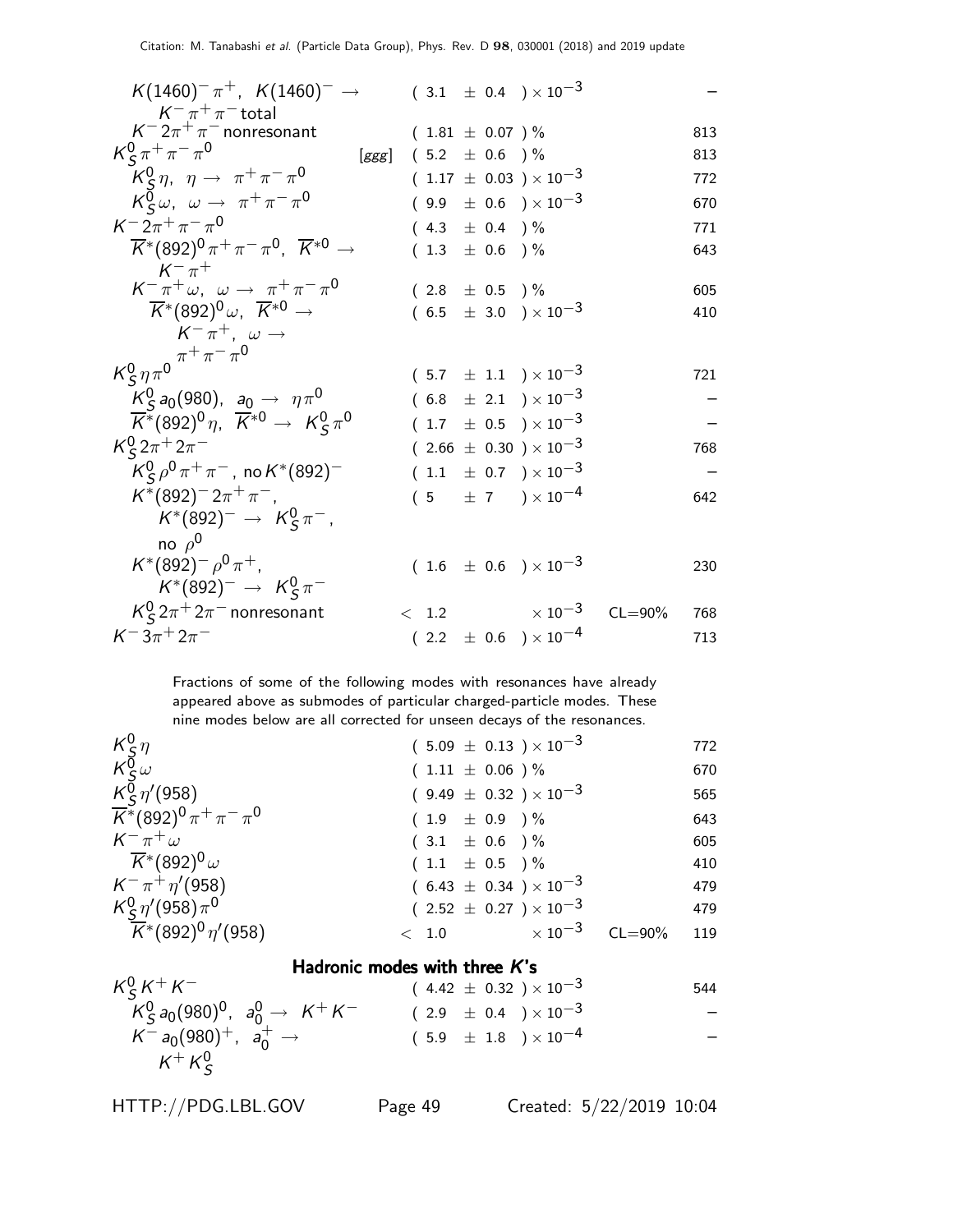| $K^+ a_0(980)^-, a_0^- \rightarrow$                               | $\langle$ 1.1                    |                     | $\times 10^{-4}$ CL=95% |            |
|-------------------------------------------------------------------|----------------------------------|---------------------|-------------------------|------------|
| $K^- K^0_S$                                                       |                                  |                     |                         |            |
| $K_S^0$ $f_0$ (980), $f_0 \to K^+ K^-$                            | $\langle 9 \rangle$              | $\times$ 10 $^{-5}$ | $CL = 95%$              |            |
| $K_S^0 \phi$ , $\phi \rightarrow K^+ K^-$                         | $(2.03 \pm 0.15) \times 10^{-3}$ |                     |                         | 520        |
| $K_S^0$ $f_0$ (1370), $f_0 \rightarrow K^+ K^-$                   | $(1.7 \pm 1.1) \times 10^{-4}$   |                     |                         |            |
| $3K_c^0$                                                          | $(7.5 \pm 0.7) \times 10^{-4}$   |                     | $S = 1.4$               | 539        |
| $K^{+}2K^{-}\pi^{+}$                                              | $(2.25 \pm 0.32) \times 10^{-4}$ |                     |                         | 434        |
| $K^+ K^- \overline{K}^*(892)^0$ , $\overline{K}^{*0} \rightarrow$ | $(4.5 \pm 1.8) \times 10^{-5}$   |                     |                         | $\ddagger$ |
| $K^{-}$ $\pi^{+}$                                                 |                                  |                     |                         |            |
| $K^-\pi^+\phi$ , $\phi \rightarrow K^+K^-$                        | $(4.1 \pm 1.7) \times 10^{-5}$   |                     |                         | 422        |
| $\phi \overline{K}^*(892)^0$ , $\phi \rightarrow K^+K^-$ ,        | $(1.08 \pm 0.21) \times 10^{-4}$ |                     |                         | $\ddagger$ |
| $\overline{K}^{*0} \rightarrow K^{-} \pi^{+}$                     |                                  |                     |                         |            |
| $K^+ 2K^- \pi^+$ nonresonant                                      | $(3.4 \pm 1.5) \times 10^{-5}$   |                     |                         | 434        |
| $2K_S^0 K^{\pm} \pi^{\mp}$                                        | $(5.9 \pm 1.3) \times 10^{-4}$   |                     |                         | 427        |
|                                                                   |                                  |                     |                         |            |
|                                                                   | <b>Pionic modes</b>              |                     |                         |            |
| $\pi$ + $\pi$ -                                                   | $(1.455 + 0.024) \times 10^{-3}$ |                     | $S - 13$                | റാറ        |

| $\pi^+\pi^-$                                              | $(1.455 \pm 0.024) \times 10^{-3}$ | $S = 1.3$ | 922 |
|-----------------------------------------------------------|------------------------------------|-----------|-----|
| $2\pi^0$                                                  | $(8.26 \pm 0.25) \times 10^{-4}$   |           | 923 |
| $\pi^{+}\pi^{-}\pi^{0}$                                   | $(1.49 \pm 0.06) \%$               | $S = 2.1$ | 907 |
| $\rho^+\pi^-$                                             | $(1.01 \pm 0.04) \%$               |           | 764 |
| $\rho^{0} \pi^{0}$                                        | $(~3.86~\pm~0.23~) \times 10^{-3}$ |           | 764 |
| $\rho^- \pi^+$                                            | $(5.15 \pm 0.25) \times 10^{-3}$   |           | 764 |
| $\rho(1450)^{+}\pi^{-}$ , $\rho^{+} \to \pi^{+}\pi^{0}$   | $(1.6 \pm 2.1) \times 10^{-5}$     |           |     |
| $\rho (1450)^0 \pi^0$ , $\rho^0 \to \pi^+ \pi^-$          | $(4.5 \pm 2.0) \times 10^{-5}$     |           |     |
| $\rho(1450)^{-} \pi^{+}$ , $\rho^{-} \to \pi^{-} \pi^{0}$ | $(2.7 \pm 0.4) \times 10^{-4}$     |           |     |
| $\rho(1700)^+ \pi^-$ , $\rho^+ \to \pi^+ \pi^0$           | $(6.1 \pm 1.5) \times 10^{-4}$     |           |     |
| $\rho(1700)^0 \pi^0$ , $\rho^0 \to \pi^+ \pi^-$           | $(7.4 \pm 1.8) \times 10^{-4}$     |           |     |
| $\rho(1700)^{-} \pi^{+}$ , $\rho^{-} \to \pi^{-} \pi^{0}$ | $(4.8 \pm 1.1) \times 10^{-4}$     |           |     |
| $f_0(980)\pi^0$ , $f_0 \to \pi^+\pi^-$                    | $(3.7 \pm 0.9) \times 10^{-5}$     |           |     |
| $f_0(500)\pi^0$ , $f_0 \to \pi^+\pi^-$                    | $(1.22 \pm 0.22) \times 10^{-4}$   |           |     |
| $f_0(1370)\pi^0$ , $f_0 \to \pi^+\pi^-$                   | $(5.5 \pm 2.1) \times 10^{-5}$     |           |     |
| $f_0(1500)\pi^0$ , $f_0 \to \pi^+\pi^-$                   | $(5.8 \pm 1.6) \times 10^{-5}$     |           |     |
| $f_0(1710)\pi^0$ , $f_0 \to \pi^+\pi^-$                   | $(4.6 \pm 1.6) \times 10^{-5}$     |           |     |
| $f_2(1270)\pi^0$ , $f_2 \to \pi^+\pi^-$                   | $(1.97 \pm 0.21) \times 10^{-4}$   |           |     |
| $\pi^+\pi^-\pi^0$ nonresonant                             | $(1.3 \pm 0.4) \times 10^{-4}$     |           | 907 |
| $3\pi^0$                                                  | $(2.0 \pm 0.5) \times 10^{-4}$     |           | 908 |
| $2\pi + 2\pi^-$                                           | $(7.56 \pm 0.20) \times 10^{-3}$   |           | 880 |
| $a_1(1260)^+ \pi^-$ , $a_1^+ \to$                         | $(4.54 \pm 0.31) \times 10^{-3}$   |           |     |
| $2\pi^+\pi^-$ total                                       |                                    |           |     |
| $a_1(1260)^+ \pi^-$ , $a_1^+ \to$                         | $(3.14 \pm 0.21) \times 10^{-3}$   |           |     |
| $\rho^0 \pi^+$ S-wave                                     |                                    |           |     |
| $a_1(1260)^+ \pi^-$ , $a_1^+ \to$                         | $(1.9 \pm 0.5) \times 10^{-4}$     |           |     |
| $\rho^0 \pi^+$ D-wave                                     |                                    |           |     |

HTTP://PDG.LBL.GOV Page 50 Created: 5/22/2019 10:04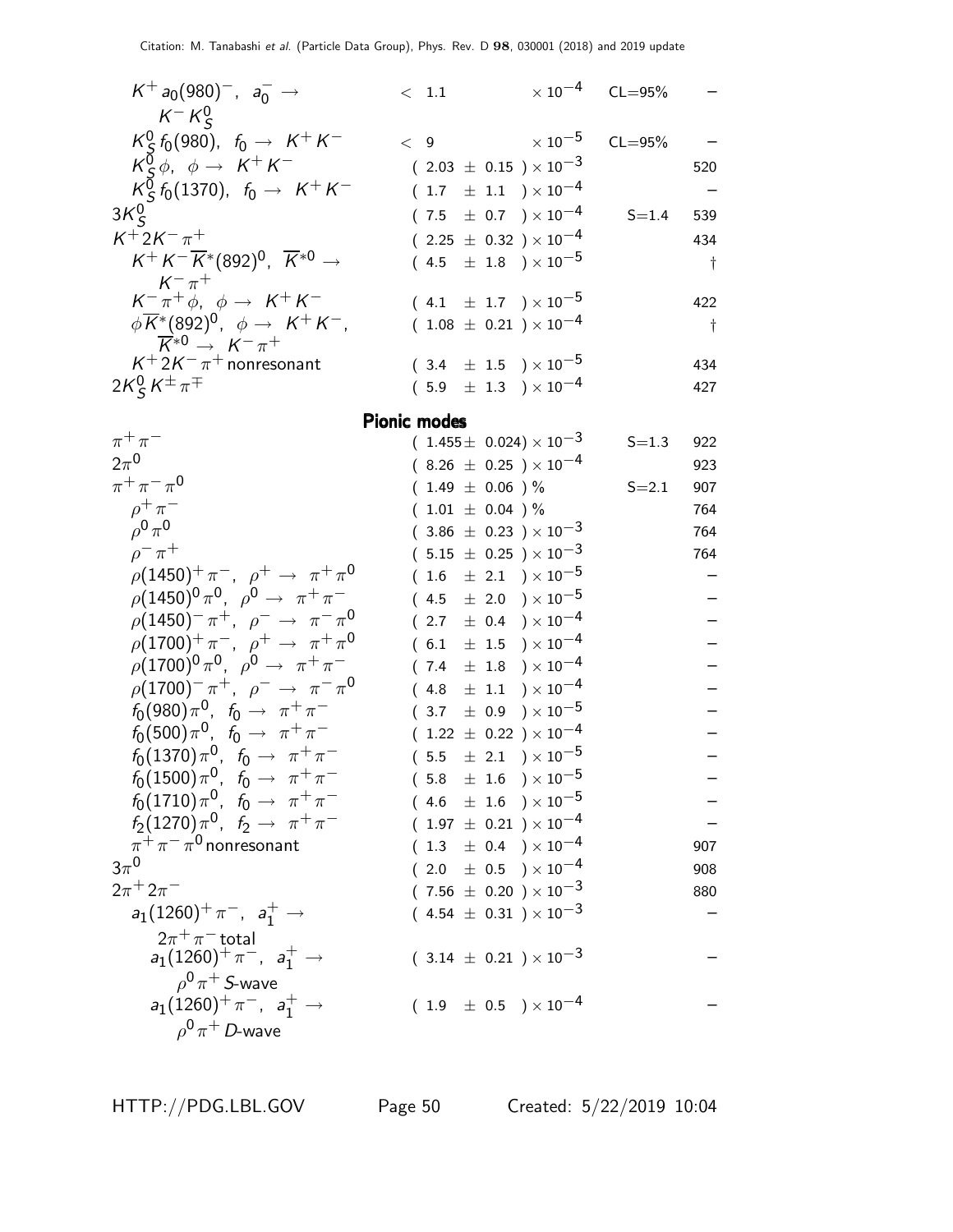| $a_1(1260)^+ \pi^-$ , $a_1^+ \to$                                       |       |  |                     | $(6.4 \pm 0.7) \times 10^{-4}$                                                               |           |     |
|-------------------------------------------------------------------------|-------|--|---------------------|----------------------------------------------------------------------------------------------|-----------|-----|
| $\sigma \pi^+$<br>$a_1(1260)^{-} \pi^{+}$ , $a_1^{-} \rightarrow$       |       |  |                     | $(2.3 \pm 0.9) \times 10^{-4}$                                                               |           |     |
| $\rho^0\pi^-$ S-wave                                                    |       |  |                     |                                                                                              |           |     |
| $a_1(1260)^{-} \pi^{+}$ , $a_1^{-} \rightarrow \sigma \pi^{-}$          |       |  |                     | $(6.1 \pm 3.4) \times 10^{-5}$                                                               |           |     |
| $\pi(1300)^{+}\pi^{-}$ , $\pi(1300)^{+} \rightarrow$                    |       |  |                     | $(5.1 \pm 2.7) \times 10^{-4}$                                                               |           |     |
| $\sigma \pi^+$<br>$\pi(1300)^{-} \pi^{+}$ , $\pi(1300)^{-} \rightarrow$ |       |  |                     | $(2.3 \pm 2.2) \times 10^{-4}$                                                               |           |     |
| $\sigma\,\pi$<br>$a_1(1640)^+ \pi^-$ , $a_1^+ \to$                      |       |  |                     | $(3.2 \pm 1.6) \times 10^{-4}$                                                               |           |     |
| $\rho^0 \pi^+$ D-wave                                                   |       |  |                     |                                                                                              |           |     |
| $a_1(1640)^+ \pi^-$ , $a_1^+ \rightarrow \sigma \pi^+$                  |       |  |                     | $(1.8 \pm 1.4) \times 10^{-4}$                                                               |           |     |
| $\pi_2(1670)^+ \pi^-$ , $\pi_2^+ \to$                                   |       |  |                     | $(2.0 \pm 0.9) \times 10^{-4}$                                                               |           |     |
| $f_2(1270)^0 \pi^+$ , $f_2^0 \rightarrow$<br>$\pi^+\pi^-$               |       |  |                     |                                                                                              |           |     |
| $\pi_2(1670)^+ \pi^-$ , $\pi_2^+ \to \sigma \pi^+$                      |       |  |                     | $(2.6 \pm 1.0) \times 10^{-4}$                                                               |           |     |
| $2\rho^0$ total                                                         |       |  |                     | $(1.85 \pm 0.13) \times 10^{-3}$                                                             |           | 518 |
| $2\rho^0$ , parallel helicities                                         |       |  |                     | $(8.3 \pm 3.2) \times 10^{-5}$                                                               |           |     |
| $2\rho^0$ , perpendicular helici-                                       |       |  |                     | $(4.8 \pm 0.6) \times 10^{-4}$                                                               |           |     |
| ties                                                                    |       |  |                     |                                                                                              |           |     |
| $2\rho^0$ , longitudinal helicities                                     |       |  |                     | $(1.27 \pm 0.10) \times 10^{-3}$                                                             |           |     |
| $2\rho(770)^0$ , <i>S</i> -wave                                         |       |  |                     | $(1.8 \pm 1.3) \times 10^{-4}$                                                               |           |     |
| $2\rho(770)^0$ , <i>P</i> -wave                                         |       |  |                     | $(5.3 \pm 1.3) \times 10^{-4}$                                                               |           |     |
| $2\rho(770)^{0}$ , <i>D</i> -wave                                       |       |  |                     | $(6.2 \pm 3.0) \times 10^{-4}$                                                               |           |     |
| Resonant $(\pi^+\pi^-)\pi^+\pi^-$                                       |       |  |                     | $(1.51 \pm 0.12) \times 10^{-3}$                                                             |           |     |
| 3-body total                                                            |       |  |                     |                                                                                              |           |     |
| $\sigma \pi^+ \pi^-$                                                    |       |  |                     | $(6.2 \pm 0.9) \times 10^{-4}$                                                               |           |     |
| $\sigma$ $\rho$ (770) <sup>0</sup>                                      |       |  |                     | $(5.0 \pm 2.5) \times 10^{-4}$                                                               |           |     |
| $f_0(980)\pi^+\pi^-, f_0 \rightarrow$<br>$\pi^+\pi^-$                   |       |  |                     | $(1.8 \pm 0.5) \times 10^{-4}$                                                               |           |     |
| $f_2(1270)\pi^+\pi^-$ , $f_2 \to$<br>$\pi^+\pi^-$                       |       |  |                     | $(3.7 \pm 0.6) \times 10^{-4}$                                                               |           |     |
| $2f_2(1270)$ , $f_2 \to \pi^+\pi^-$                                     |       |  |                     | $(1.6 \pm 1.8) \times 10^{-4}$                                                               |           |     |
| $f_0(1370)\sigma$ , $f_0 \rightarrow$                                   |       |  |                     | $(1.6 \pm 0.5) \times 10^{-3}$                                                               |           |     |
| $\pi^+ \pi^- 2\pi^0 \pi^+ \pi^-$                                        |       |  | $(1.02 \pm 0.09)$ % |                                                                                              |           | 882 |
| $\eta\pi^0$                                                             |       |  |                     | [hhh] $(6.3 \pm 0.6) \times 10^{-4}$                                                         | $S = 1.1$ | 846 |
| $\omega \pi^0$                                                          |       |  |                     | [hhh] $(1.17 \pm 0.35) \times 10^{-4}$                                                       |           | 761 |
| $\omega\eta$                                                            |       |  |                     | $(1.98 \pm 0.18) \times 10^{-3}$                                                             | $S = 1.1$ | 648 |
| $2\pi^+ 2\pi^- \pi^0$                                                   |       |  |                     | $(4.2 \pm 0.5) \times 10^{-3}$                                                               |           | 844 |
| $\eta \pi^+ \pi^-$                                                      | [hhh] |  |                     | $( \ 1.09 \ \pm \ 0.16 \ \ ) \times 10^{-3}$                                                 |           | 827 |
| $\omega \pi^+ \pi^-$                                                    | [hhh] |  |                     | $(1.6 \pm 0.5) \times 10^{-3}$                                                               |           | 738 |
| $\eta 2\pi^0$                                                           |       |  |                     | $(3.8 \pm 1.3) \times 10^{-4}$                                                               |           | 829 |
| $3\pi + 3\pi$                                                           |       |  |                     | $(\begin{array}{cc} 4.3 & \pm \end{array} \begin{array}{cc} 1.2 \end{array}) \times 10^{-4}$ |           | 795 |
| $\eta'(958)\pi^0$                                                       |       |  |                     | $(\begin{array}{cc} 9.2 & \pm \end{array} \begin{array}{cc} 1.0 \end{array}) \times 10^{-4}$ |           | 678 |

HTTP://PDG.LBL.GOV Page 51 Created: 5/22/2019 10:04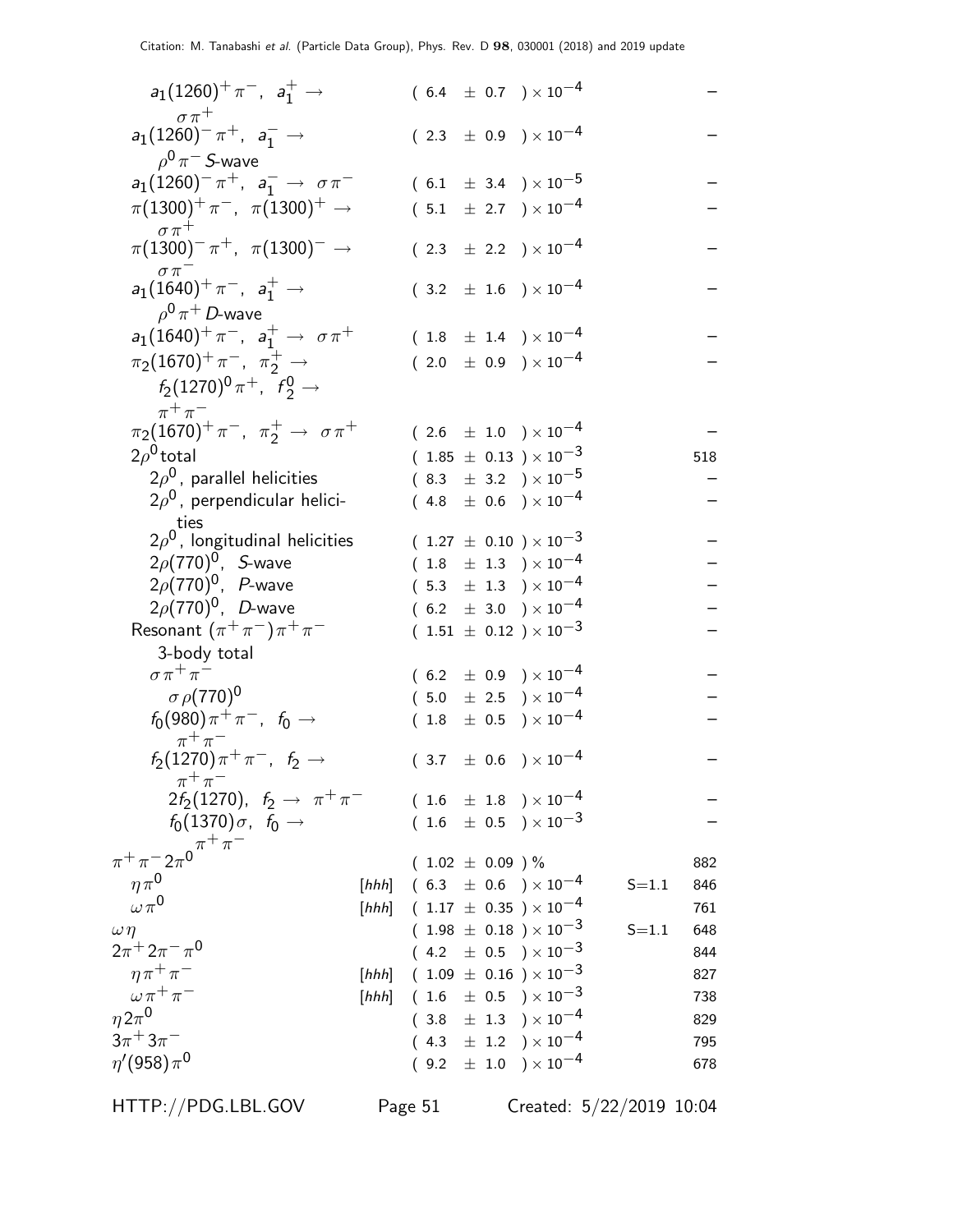| $\eta'(958)\pi^{+}\pi^{-}$ | $(4.5 \pm 1.7) \times 10^{-4}$   |           | 650 |
|----------------------------|----------------------------------|-----------|-----|
| $2\eta$                    | $(2.11 \pm 0.19) \times 10^{-3}$ | $S = 2.2$ | 754 |
| $2\eta\pi^0$               | $(7.3 \pm 2.2) \times 10^{-4}$   |           | 699 |
| 3n                         | $< 1.3$ $\times 10^{-4}$ CL=90%  |           | 421 |
| $\eta\eta^\prime(958)$     | $(1.01 \pm 0.19) \times 10^{-3}$ |           | 537 |

# Hadronic modes with a  $K\overline{K}$  pair

| $K^+ K^-$                                                                     |  |  | $(4.08 \pm 0.06) \times 10^{-3}$ | $S = 1.6$ | 791 |
|-------------------------------------------------------------------------------|--|--|----------------------------------|-----------|-----|
| $2K_S^0$                                                                      |  |  | $(1.41 \pm 0.05) \times 10^{-4}$ | $S = 1.1$ | 789 |
| $K_S^0 K^- \pi^+$                                                             |  |  | $(3.3 \pm 0.5) \times 10^{-3}$   | $S = 1.1$ | 739 |
| $\overline{K}^*(892)^0 K^0_S$ , $\overline{K}^{*0} \rightarrow$               |  |  | $(8.2 \pm 1.6) \times 10^{-5}$   |           | 608 |
| $K^{-}$ $\pi^{+}$<br>$K^*(892)^+ K^-$ , $K^{*+} \rightarrow$<br>$K_S^0 \pi^+$ |  |  | $(1.89 \pm 0.30) \times 10^{-3}$ |           |     |
| $\overline{K}^*(1410)^0 K^0_S$ , $\overline{K}^{*0}$ $\rightarrow$            |  |  | $(1.3 \pm 1.9) \times 10^{-4}$   |           |     |
| $K^{-} \pi^{+}$<br>$K^*(1410)^+ K^-$ , $K^{*+} \rightarrow$<br>$K^0_s \pi^+$  |  |  | $(3.2 \pm 1.9) \times 10^{-4}$   |           |     |
| $(K^{-}\pi^{+})_{S-wave} K_{S}^{0}$                                           |  |  | $(6.0 \pm 2.9) \times 10^{-4}$   |           | 739 |
| $(K_S^0 \pi^+)_{S-wave} K^-$                                                  |  |  | $(3.9 \pm 1.0) \times 10^{-4}$   |           | 739 |
| $a_0(980)^{-} \pi^{+}$ , $a_0^{-} \to K_S^0 K^{-}$                            |  |  | $(1.3 \pm 1.4) \times 10^{-4}$   |           |     |
| $a_0(1450)^- \pi^+$ , $a_0^ \rightarrow$                                      |  |  | $(2.5 \pm 2.0) \times 10^{-5}$   |           |     |
| $K^0_S K^-$                                                                   |  |  |                                  |           |     |
| $a_2(1320)^{-} \pi^{+}$ , $a_2^{-} \rightarrow$                               |  |  | $(5 \pm 5) \times 10^{-6}$       |           |     |
| $K^0_s K^-$                                                                   |  |  |                                  |           |     |
| $\rho(1450)^{-} \pi^{+}$ , $\rho^{-} \to K^{0}_{S} K^{-}$                     |  |  | $(4.6 \pm 2.5) \times 10^{-5}$   |           |     |
| $K_S^0 K^+ \pi^-$                                                             |  |  | $(2.17 \pm 0.34) \times 10^{-3}$ | $S = 1.1$ | 739 |
| $K^*(892)^0 K^0_S$ , $K^{*0} \rightarrow$                                     |  |  | $(1.12 \pm 0.21) \times 10^{-4}$ |           | 608 |
| $K^+\pi^-$<br>$K^*(892)^- K^+$ , $K^{*-}$ $\rightarrow$                       |  |  | $(6.2 \pm 1.0) \times 10^{-4}$   |           |     |
| $K_S^0 \pi^-$<br>$K^*(1410)^0 K_S^0$ , $K^{*0} \rightarrow$                   |  |  | $(5 \pm 8) \times 10^{-5}$       |           |     |
| $K^+\pi^+$<br>$K^*(1410)^- K^+$ , $K^{*-} \to$<br>$K_S^0 \pi^-$               |  |  | $(2.6 \pm 2.0) \times 10^{-4}$   |           |     |
| $(K^+\pi^-)_{S-wave}\,$ K $^{\sf U}_S$                                        |  |  | $(3.7 \pm 1.9) \times 10^{-4}$   |           | 739 |
| $(K_S^0 \pi^-)_{S-wave} K^+$                                                  |  |  | $(1.4 \pm 0.6) \times 10^{-4}$   |           | 739 |
| $a_0(980)^+ \pi^-$ , $a_0^+ \to K_S^0 K^+$                                    |  |  | $(6 \pm 4) \times 10^{-4}$       |           |     |
| $a_0(1450)^+ \pi^-$ , $a_0^+ \to$                                             |  |  | $(3.2 \pm 2.5) \times 10^{-5}$   |           |     |
| $K^0_s K^+$                                                                   |  |  |                                  |           |     |
| $\rho(1700)^{+}\pi^{-}$ , $\rho^{+} \to K_S^0 K^{+}$                          |  |  | $(1.1 \pm 0.6) \times 10^{-5}$   |           |     |
| $K^{+} K^{-} \pi^{0}$                                                         |  |  | $(3.42 \pm 0.14) \times 10^{-3}$ |           | 743 |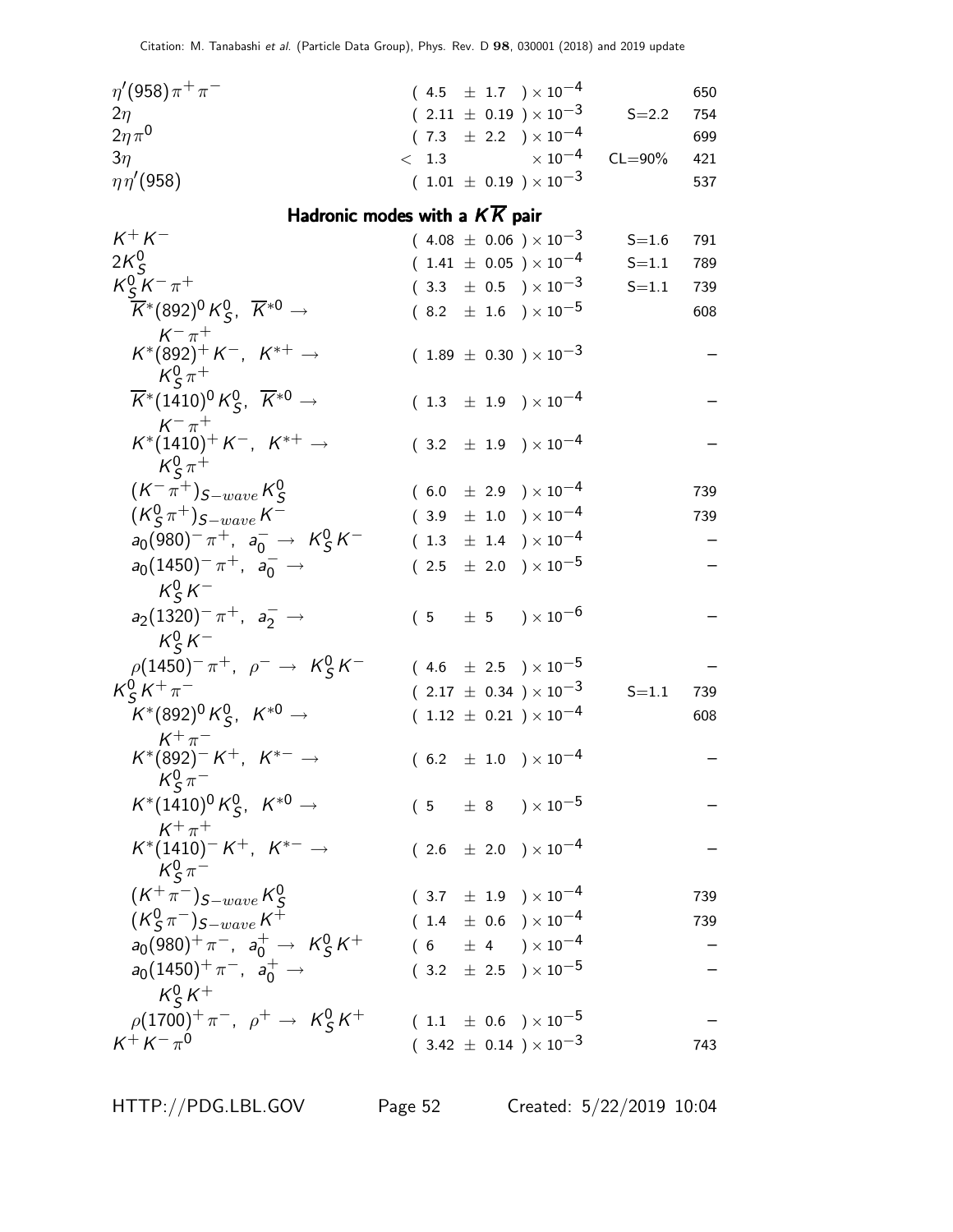| $K^*(892)^+ K^-$ , $K^*(892)^+$ $\rightarrow$<br>$K^+\pi^0$                               |       | $(1.52 \pm 0.07) \times 10^{-3}$ |             |     |
|-------------------------------------------------------------------------------------------|-------|----------------------------------|-------------|-----|
| $K^*(892)^- K^+$ , $K^*(892)^- \rightarrow$                                               |       | $(5.4 \pm 0.4) \times 10^{-4}$   |             |     |
| $(K^+\pi^0)_{S-wave}K^-$                                                                  |       | $(2.43 \pm 0.18) \times 10^{-3}$ |             | 743 |
| $(K^{-} \pi^{0})_{S-wave} K^{+}$                                                          |       | $(1.3 \pm 0.5) \times 10^{-4}$   |             | 743 |
| $f_0(980)\pi^0$ , $f_0 \rightarrow K^+K^-$                                                |       | $(3.6 \pm 0.6) \times 10^{-4}$   |             |     |
| $\phi \pi^0$ , $\phi \rightarrow K^+ K^-$                                                 |       | $(6.6 \pm 0.4) \times 10^{-4}$   |             |     |
| 2 $K^0_S\,\pi^0$                                                                          |       | $< 5.9$ $\times 10^{-4}$         |             | 740 |
| $K^+ K^- \pi^+ \pi^-$                                                                     |       | $(2.47 \pm 0.11) \times 10^{-3}$ |             | 677 |
| $\phi(\pi^+\pi^-)$ <sub>S-wave</sub> , $\phi \rightarrow$                                 |       | $(10 \t\pm 5 \t)\times 10^{-5}$  |             | 614 |
| $K^+ K^-$                                                                                 |       |                                  |             |     |
| $(\phi \rho^0)_{S-wave}, \phi \rightarrow K^+ K^-$                                        |       | $(6.9 \pm 0.6) \times 10^{-4}$   |             | 250 |
| $(\phi \rho^0)_{P-wave}, \phi \rightarrow K^+ K^-$                                        |       | $(4.0 \pm 1.9) \times 10^{-5}$   |             |     |
|                                                                                           |       |                                  |             |     |
| $(\phi \rho^0)_{D-wave}, \phi \rightarrow K^+ K^-$                                        |       | $(4.2 \pm 1.4) \times 10^{-5}$   |             |     |
| $(K^*(892)^0\overline{K}^*(892)^0)_{S-wave},$                                             |       | $(1.1 \pm 0.5) \times 10^{-4}$   |             |     |
| $K^{*0} \rightarrow K^{\pm} \pi^{\mp}$                                                    |       |                                  |             |     |
| $(K^*(892)^0\overline{K}^*(892)^0)_{P-wave}$                                              |       | $(9 \pm 4) \times 10^{-5}$       |             |     |
| $K^* \to K^{\pm} \pi^{\mp}$<br>( $K^*(892)^0 \overline{K^*(892)^0}$ ) <sub>D-wave</sub> , |       |                                  |             |     |
|                                                                                           |       | $(9.9 \pm 2.3) \times 10^{-5}$   |             |     |
| $K^* \rightarrow K^{\pm} \pi^{\mp}$                                                       |       |                                  |             |     |
| $\mathcal{K}^{*}(892)^{0}(\mathcal{K}^{-}\pi^{+})_{S-wave}$                               |       | $(1.4 \pm 0.6) \times 10^{-4}$   |             |     |
| 3-body, $K^{*0} \rightarrow K^+ \pi^-$                                                    |       |                                  |             |     |
| $K_1(1270)^+ K^-$ , $K_1^+ \rightarrow$                                                   |       | $(1.4 \pm 0.9) \times 10^{-4}$   |             |     |
| $K^{*0}\pi^+$                                                                             |       |                                  |             |     |
| $K_1(1270)^+ K^-$ , $K_1^+ \to$                                                           |       | $(1.5 \pm 0.5) \times 10^{-4}$   |             |     |
| $K^*(1430)^0 \pi^+$ , $K^{*0} \to$                                                        |       |                                  |             |     |
| $K^+\pi^-$                                                                                |       |                                  |             |     |
| $K_1(1270)^+ K^-$ , $K_1^+ \rightarrow$                                                   |       | $(2.2 \pm 0.6) \times 10^{-4}$   |             |     |
| $\rho^0 K^+$                                                                              |       |                                  |             |     |
|                                                                                           |       |                                  |             |     |
| $K_1(1270)^+ K^-$ , $K_1^+ \to$                                                           |       | $(1.5 \pm 1.2) \times 10^{-5}$   |             |     |
| $\omega(782)K^+$ , $\omega \rightarrow \pi^+\pi$                                          |       |                                  |             |     |
| $K_1(1270)^- K^+$ , $K_1^- \rightarrow$                                                   |       | $(1.3 \pm 0.4) \times 10^{-4}$   |             |     |
| $\rho^0 K^-$                                                                              |       |                                  |             |     |
| $K_1(1400)^+ K^-$ , $K_1^+ \rightarrow$                                                   |       | $(3.1 \pm 1.7) \times 10^{-4}$   |             |     |
| $K^*(892)^0 \pi^+$ , $K^{*0}$ $\rightarrow$                                               |       |                                  |             |     |
| $K^+\pi^-$                                                                                |       |                                  |             |     |
| $K_1(1680)^+ K^-$ , $K_1^+ \rightarrow$                                                   |       | $(8.9 \pm 3.2) \times 10^{-5}$   |             |     |
| $K^{*0}\pi^+$ . $K^{*0} \to K^+\pi^-$                                                     |       |                                  |             |     |
| $K^+ K^- \pi^+ \pi^-$ non-resonant                                                        |       | $(2.7 \pm 0.6) \times 10^{-4}$   |             |     |
| 2K $^0$ s $\pi^+\pi^-$                                                                    |       | $(1.22 \pm 0.23) \times 10^{-3}$ |             | 673 |
|                                                                                           |       |                                  |             |     |
| $K_S^0 K^- 2\pi^+\pi^-$                                                                   | < 1.4 | $\times$ 10 $^{-4}$              | $CL = 90\%$ | 595 |
| $K^+ K^- \pi^+ \pi^- \pi^0$                                                               |       | $(3.1 \pm 2.0) \times 10^{-3}$   |             | 600 |

HTTP://PDG.LBL.GOV Page 53 Created: 5/22/2019 10:04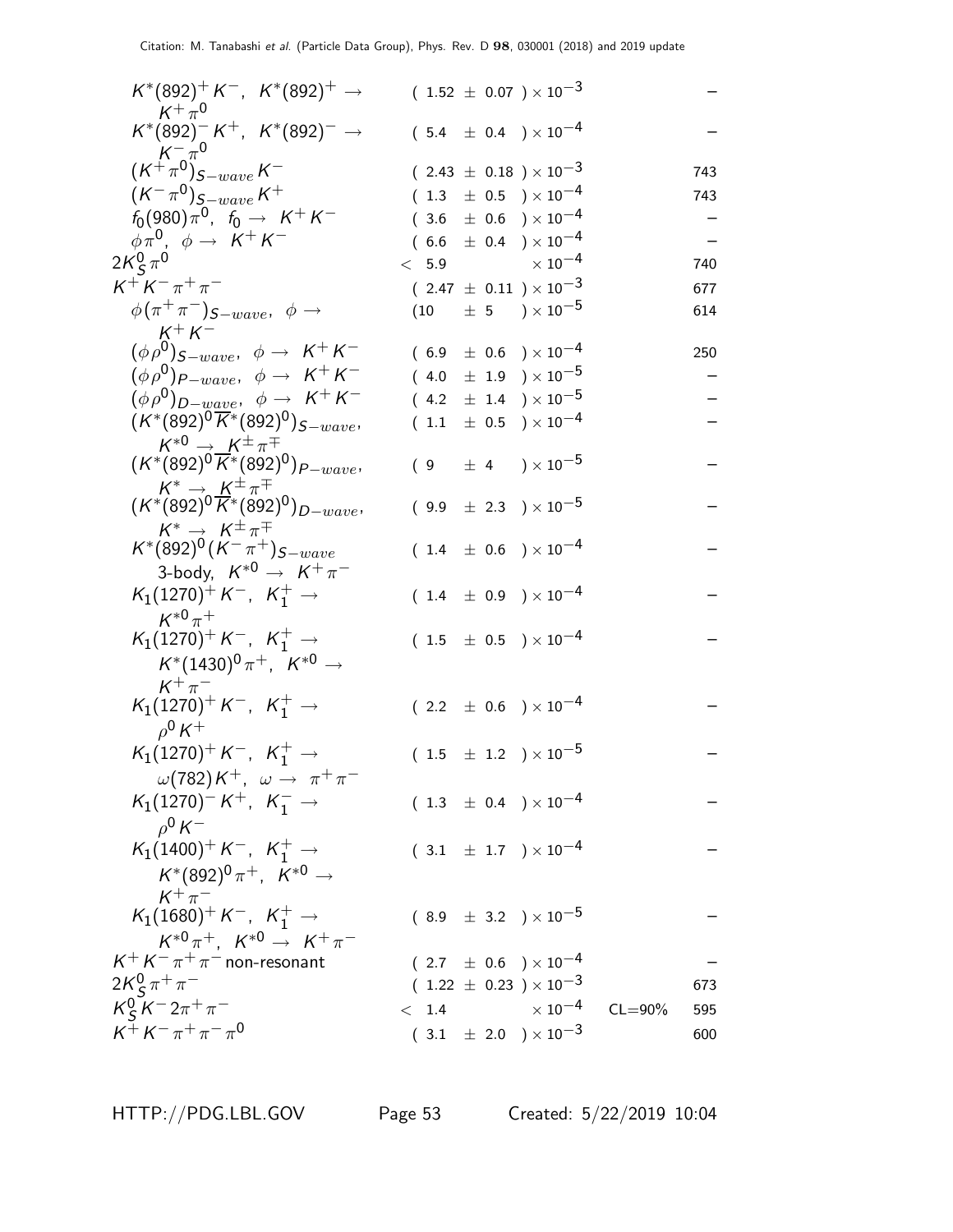Other  $K \overline{K} X$  modes. They include all decay modes of the  $\phi$ ,  $\eta$ , and  $\omega$ .

| $\phi\eta$                                                                                |                                                 |               | $(1.5 \pm 0.5) \times 10^{-4}$                                                                                                      |             | 489                      |
|-------------------------------------------------------------------------------------------|-------------------------------------------------|---------------|-------------------------------------------------------------------------------------------------------------------------------------|-------------|--------------------------|
| $\phi\omega$                                                                              |                                                 | $\langle$ 2.1 | $\times$ 10 $^{-3}$                                                                                                                 | $CL = 90\%$ | 238                      |
|                                                                                           | Radiative modes                                 |               |                                                                                                                                     |             |                          |
| $\rho^0 \gamma$<br>$\omega \gamma$<br>$\frac{\phi\gamma}{\mathsf{K}^*}$ (892) $^0\gamma$  |                                                 | < 2.4         | $(1.82 \pm 0.32) \times 10^{-5}$<br>$\times$ 10 <sup>-4</sup><br>$(2.81 \pm 0.19) \times 10^{-5}$<br>$(4.2 \pm 0.7) \times 10^{-4}$ | $CL = 90\%$ | 771<br>768<br>654<br>719 |
|                                                                                           | Doubly Cabibbo suppressed (DC) modes or         |               |                                                                                                                                     |             |                          |
|                                                                                           | $\Delta C = 2$ forbidden via mixing (C2M) modes |               |                                                                                                                                     |             |                          |
| $K^+ \ell^- \overline{\nu}_{\ell}$ via $\overline{D}{}^0$                                 |                                                 | $\langle$ 2.2 | $\times$ 10 $^{-5}$                                                                                                                 | $CL = 90\%$ |                          |
| $K^+$ or $K^*(892)^+e^ \overline{\nu}_e$ via<br>$\overline{D}^0$                          |                                                 | < 6           | $\times$ 10 $^{-5}$                                                                                                                 | $CL = 90\%$ |                          |
| $K^+\pi^-$                                                                                | DC                                              |               | $(1.50 \pm 0.07) \times 10^{-4}$                                                                                                    | $S = 3.0$   | 861                      |
| $K^+\pi^-$ via DCS                                                                        |                                                 |               | $(1.364 \pm 0.026) \times 10^{-4}$                                                                                                  |             |                          |
| $K^+\pi^-$ via $\overline{D}{}^0$                                                         |                                                 | < 1.6         | $\times$ 10 $^{-5}$                                                                                                                 | $CL = 95%$  | 861                      |
| $K_S^0 \pi^+ \pi^-$ in $D^0 \to \overline{D}{}^0$                                         | $\lt$                                           | 1.8           | $\times$ 10 <sup>-4</sup>                                                                                                           | $CL = 95%$  |                          |
| $K^*(892)^+\pi^-$ , $K^{*+}\to$<br>$K^0_s \pi^+$                                          | DC                                              |               | $(1.13 + 0.60 \n3.4) \times 10^{-4}$                                                                                                |             | 711                      |
| $K_0^*(1430)^+ \pi^-$ , $K_0^{*+} \to$<br>$K^0_s \pi^+$                                   | DC                                              | < 1.4         | $\times$ $10^{-5}$                                                                                                                  |             |                          |
| $K_2^*(1430)^+\pi^-$ , $K_2^{*+} \rightarrow$                                             | DC                                              | < 3.4         | $\times$ $10^{-5}$                                                                                                                  |             |                          |
| $K^0_s \pi^+$<br>$K^+\pi^-\pi^0$                                                          |                                                 |               |                                                                                                                                     |             |                          |
|                                                                                           | DC                                              |               | $(3.06 \pm 0.15) \times 10^{-4}$                                                                                                    |             | 844                      |
| $K^+\pi^-\pi^0$ via $\overline{D}{}^0$                                                    |                                                 |               | $(7.6 \tfrac{+0.5}{-0.6}) \times 10^{-4}$                                                                                           |             |                          |
| $K^+\pi^+2\pi^-$ via DCS                                                                  |                                                 |               | $(2.49 \pm 0.07) \times 10^{-4}$                                                                                                    |             |                          |
| $K^+\pi^+2\pi^-$<br>$K^+\pi^+2\pi^-$ via $\overline{D}{}^0$                               | DC                                              |               | $(2.65 \pm 0.06) \times 10^{-4}$                                                                                                    |             | 813                      |
| $(K^*(892)^0 \rho(770)^0)$                                                                |                                                 |               | $(7.9 \pm 3.0) \times 10^{-6}$                                                                                                      |             | 812                      |
| $S-wave$ via DCS,<br>$K^*(892)^0 \rightarrow$                                             |                                                 |               | $(2.4 \pm 0.5) \times 10^{-5}$                                                                                                      |             |                          |
| $K^+\pi^-$<br>$(K^*(892)^0 \rho(770)^0)$                                                  |                                                 |               | $(2.10 \pm 0.26) \times 10^{-5}$                                                                                                    |             |                          |
| $p_{-wave}$ via DCS,<br>$K^*(892)^0 \rightarrow$                                          |                                                 |               |                                                                                                                                     |             |                          |
| $K^+\pi^-$<br>$(K^*(892)^0 \rho(770)^0)$<br>$D-wave$ via DCS,<br>$K^*(892)^0 \rightarrow$ |                                                 |               | $(2.54 \pm 0.33) \times 10^{-5}$                                                                                                    |             |                          |
| $K^+\pi^-$                                                                                |                                                 |               |                                                                                                                                     |             |                          |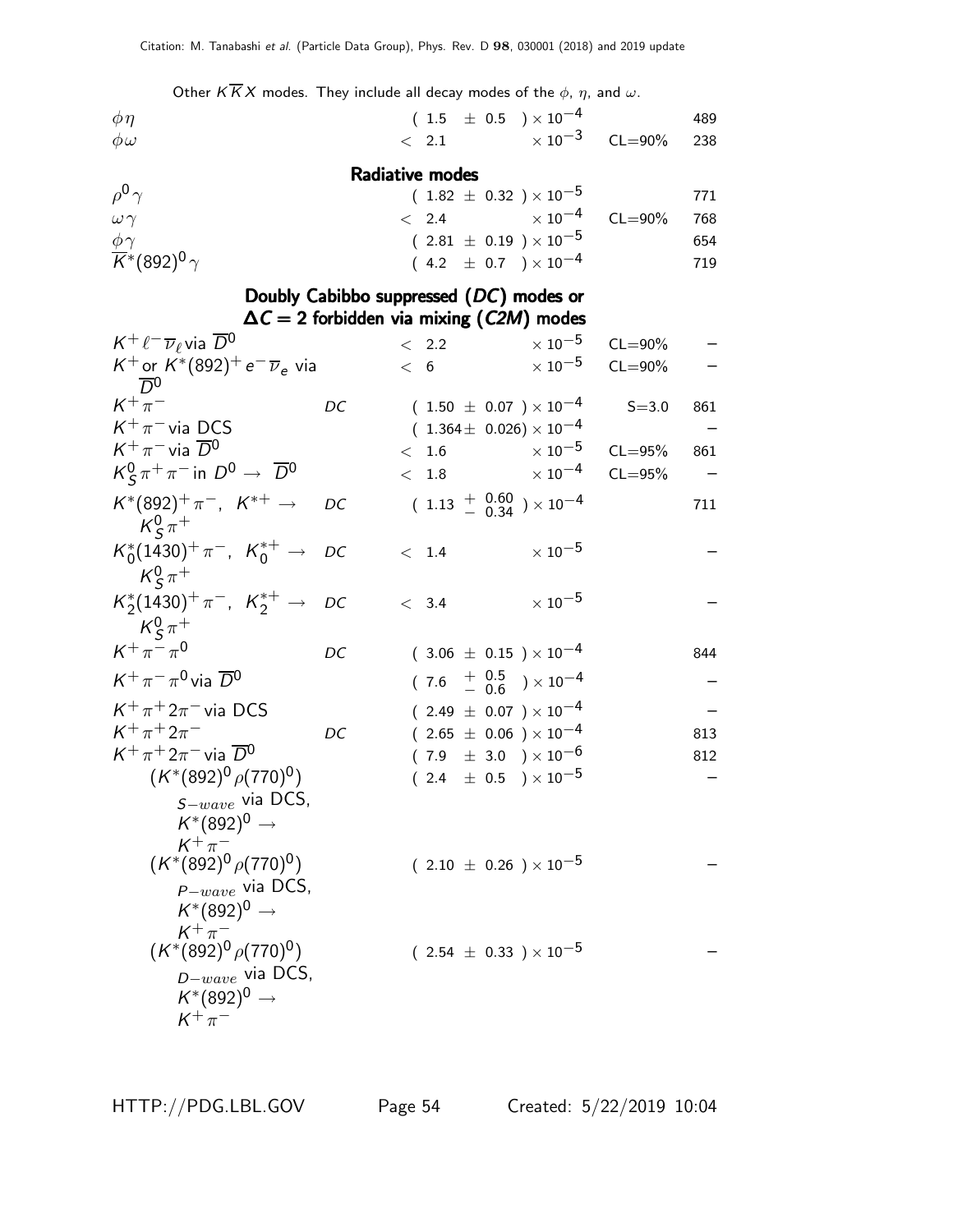| $(K^*(892)^0 \rho(1450)^0)$              |            | $(2.0 \pm 0.5) \times 10^{-5}$ |             |  |
|------------------------------------------|------------|--------------------------------|-------------|--|
| $S-wave$ via DCS,                        |            |                                |             |  |
| $K^*(892)^0 \rightarrow$                 |            |                                |             |  |
| $K^+\pi^-$ .                             |            |                                |             |  |
| $\rho$ (1450) <sup>0</sup> $\rightarrow$ |            |                                |             |  |
| $\pi^+\pi^-$                             |            |                                |             |  |
| $(K_1(1270)^+\pi^-)$                     |            | $(4.5 \pm 0.6) \times 10^{-5}$ |             |  |
| $S-wave$ via DCS,                        |            |                                |             |  |
| $K_1(1270)^+ \rightarrow$                |            |                                |             |  |
| $K^+\pi^-\pi^+$ total                    |            |                                |             |  |
| $(K_1(1400)^+\pi^-)$                     |            | $(6.6 \pm 0.7) \times 10^{-5}$ |             |  |
| $S-wave$ via DCS,                        |            |                                |             |  |
| $K_1(1400)^+ \rightarrow$                |            |                                |             |  |
| $(K^*(892)^0 \pi^+)$                     |            |                                |             |  |
| $S-wave$                                 |            |                                |             |  |
| $K^*(892)^0 \rightarrow$                 |            |                                |             |  |
| $K^+\pi^-$                               |            |                                |             |  |
| $K^+\pi^+2\pi^-$ non-resonant            |            | $(5.2 \pm 0.5) \times 10^{-5}$ |             |  |
| via DCS                                  |            |                                |             |  |
| $\mu^-$ anything via $\overline{D}{}^0$  | 4<br>$\lt$ | $\times$ 10 <sup>-4</sup>      | $CL = 90\%$ |  |

## $\Delta C = 1$  weak neutral current  $(C1)$  modes, Lepton Family number (LF) violating modes, Lepton  $(L)$  or Baryon  $(B)$  number violating modes

| $\gamma\gamma$                      | C1 | < 8.5      | $\times$ 10 <sup>-7</sup>                         | $CL = 90\%$ | 932                      |
|-------------------------------------|----|------------|---------------------------------------------------|-------------|--------------------------|
| $e^+e^-$                            | C1 | < 7.9      | $\times\,10^{-8}$                                 | $CL = 90\%$ | 932                      |
| $\mu^+ \mu^-$                       | C1 | < 6.2      | $\times$ 10 $^{-9}$                               | $CL = 90\%$ | 926                      |
| $\pi^{0} e^{+} e^{-}$               | C1 | < 4        | $\times$ 10 $^{-6}$                               | $CL = 90\%$ | 928                      |
| $\pi^{0} \mu^{+} \mu^{-}$           | C1 | < 1.8      | $\times$ 10 $^{-4}$                               | $CL = 90\%$ | 915                      |
| $\eta e^+ e^-$                      | C1 | < 3        | $\times$ 10 $^{-6}$                               | $CL = 90\%$ | 852                      |
| $\eta \mu^+ \mu^-$                  | C1 | < 5.3      | $\times$ 10 $^{-4}$                               | $CL = 90\%$ | 838                      |
| $\pi^{+}\pi^{-}e^{+}e^{-}$          | C1 | < 7        | $\times$ 10 $^{-6}$                               | $CL = 90\%$ | 922                      |
| $\rho^0 e^+ e^-$                    | C1 | $< 1.0$    | $\times$ 10 $^{-4}$                               | $CL = 90\%$ | 771                      |
| $\pi^+ \pi^- \mu^+ \mu^-$           | C1 | (9.6)      | $\pm$ 1.2 $\rightarrow$ $\times$ 10 <sup>-7</sup> |             | 894                      |
| $\pi^+ \pi^- \mu^+ \mu^-$ (non-res) |    | < 5.5      | $\times$ 10 $^{-7}$                               | $CL = 90\%$ | $\overline{\phantom{0}}$ |
| $\rho^{0} \mu^{+} \mu^{-}$          | C1 | < 2.2      | $\times$ 10 $^{-5}$                               | $CL = 90\%$ | 754                      |
| $\omega e^+ e^-$                    | C1 | < 6        | $\times$ 10 $^{-6}$                               | $CL = 90\%$ | 768                      |
| $\omega \mu^+ \mu^-$                | C1 | < 8.3      | $\times$ 10 $^{-4}$                               | $CL = 90\%$ | 751                      |
| $K^- K^+ e^+ e^-$                   | C1 | < 1.1      | $\times$ 10 $^{-5}$                               | $CL = 90\%$ | 791                      |
| $\phi e^+ e^-$                      | C1 | < 5.2      | $\times$ 10 $^{-5}$                               | $CL = 90\%$ | 654                      |
| $K^- K^+ \mu^+ \mu^-$               | C1 |            | $(1.54 \pm 0.32) \times 10^{-7}$                  |             | 710                      |
| $K^- K^+ \mu^+ \mu^-$ (non-res)     |    | < 3.3      | $\times$ 10 $^{-5}$                               | $CL = 90\%$ | $\overline{\phantom{a}}$ |
| $\phi \mu^+ \mu^-$                  | C1 | < 3.1      | $\times$ 10 $^{-5}$                               | $CL = 90\%$ | 631                      |
| $\overline{K}^0 e^+ e^-$            |    | [zz] < 2.4 | $\times$ 10 $^{-5}$                               | $CL = 90\%$ | 866                      |
| $\overline{K}{}^0\mu^+\mu^-$        |    | [zz] < 2.6 | $\times$ 10 <sup>-4</sup>                         | $CL = 90\%$ | 852                      |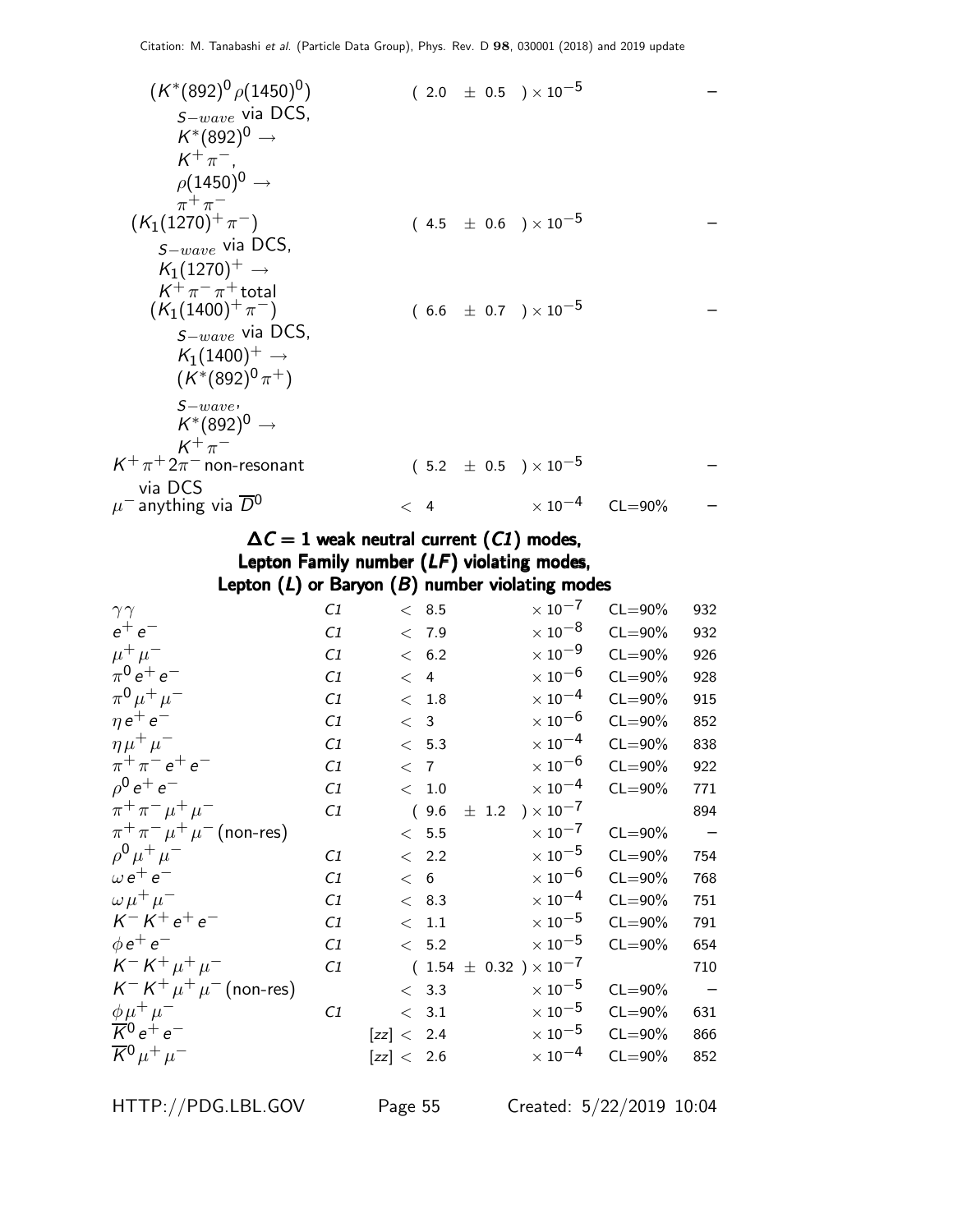| $K^{-} \pi^{+} e^{+} e^{-}$                                                                      | C1             |                | < 4.1    | $\times$ $10^{-5}$             | $CL = 90\%$ | 861 |
|--------------------------------------------------------------------------------------------------|----------------|----------------|----------|--------------------------------|-------------|-----|
| $\overline{K}$ *(892) <sup>0</sup> e <sup>+</sup> e <sup>-</sup>                                 |                | [zz] < 4.7     |          | $\times$ 10 $^{-5}$            | $CL = 90\%$ | 719 |
| $K^{-} \pi^{+} \mu^{+} \mu^{-}$                                                                  | C1             |                | < 3.59   | $\times\,10^{-4}$              | $CL = 90\%$ | 829 |
| $K^-\,\pi^+\,\mu^+\,\mu^-$ , 675 $<$                                                             |                |                |          | $(4.2 \pm 0.4) \times 10^{-6}$ |             |     |
| $m_{\mu\mu}$ < 875 MeV                                                                           |                |                |          |                                |             |     |
| $\overline{K}$ *(892) <sup>0</sup> $\mu$ <sup>+</sup> $\mu$ <sup>-</sup>                         |                | [zz] < 2.4     |          | $\times$ $10^{-5}$             | $CL = 90\%$ | 700 |
| $\pi^+ \pi^- \pi^0 \mu^+ \mu^-$                                                                  | C1             | $\lt$          | 8.1      | $\times$ $10^{-4}$             | $CL = 90\%$ | 863 |
| $\mu^{\pm} e^{\mp}$                                                                              | LF             | [hh] <         | 1.3      | $\times$ 10 $^{-8}$            | $CL = 90\%$ | 929 |
| $\pi^0 e^{\pm} \mu^{\mp}$                                                                        | LF             | [ $hh$ ] < 8.6 |          | $\times$ 10 $^{-5}$            | $CL = 90\%$ | 924 |
| $\eta e^{\pm} \mu^{\mp}$                                                                         | $L\sqrt{F}$    | [hh] < 1.0     |          | $\times\,10^{-4}$              | $CL = 90\%$ | 848 |
| $\pi^+\pi^ e^{\pm}$ $\mu^{\mp}$                                                                  | LF             | [hh] < 1.5     |          | $\times$ 10 $^{-5}$            | $CL = 90\%$ | 911 |
| $\rho^0 e^{\pm} \mu^{\mp}$                                                                       | LF             | [ $hh$ ] < 4.9 |          | $\times$ 10 $^{-5}$            | $CL = 90\%$ | 767 |
| $\omega e^{\pm} \mu^{\mp}$                                                                       | LF             | [hh] <         | 1.2      | $\times$ 10 $^{-4}$            | $CL = 90\%$ | 764 |
| $K^- K^+ e^{\pm} \mu^{\mp}$                                                                      | $L\mathcal{F}$ | [hh] <         | 1.8      | $\times$ 10 $^{-4}$            | $CL = 90\%$ | 754 |
| $\phi e^{\pm} \mu^{\mp}$                                                                         | LF             | [ $hh$ ] < 3.4 |          | $\times$ $10^{-5}$             | $CL = 90\%$ | 648 |
| $\overline{\mathcal{K}}{}^0 e^{\pm} \mu^{\mp}$                                                   | $L\sqrt{F}$    | [hh] <         | $1.0\,$  | $\times$ $10^{-4}$             | $CL = 90\%$ | 863 |
| $K^-\pi^+e^{\pm}\mu^{\mp}$                                                                       | LF             | [hh] < 5.53    |          | $\times$ 10 $^{-4}$            | $CL = 90\%$ | 848 |
| $\overline{K}$ *(892) <sup>0</sup> e <sup><math>\pm \mu</math></sup> <sup><math>\mp</math></sup> | LF             | [hh] $< 8.3$   |          | $\times$ $10^{-5}$             | $CL = 90\%$ | 714 |
| $2\pi^{-}2e^{+} + c.c.$                                                                          | L              |                | $< 1.12$ | $\times$ 10 <sup>-4</sup>      | $CL = 90\%$ | 922 |
| $2\pi^{-}2\mu^{+} +$ c.c.                                                                        | L              | $\lt$          | 2.9      | $\times$ $10^{-5}$             | $CL = 90\%$ | 894 |
| $K^{-} \pi^{-} 2e^{+} +$ c.c.                                                                    | $\mathbf{I}$   | $\lt$          | 2.06     | $\times$ 10 $^{-4}$            | $CL = 90\%$ | 861 |
| $K^{-} \pi^{-} 2\mu^{+} +$ c.c.                                                                  | L              | $\lt$          | 3.9      | $\times$ $10^{-4}$             | $CL = 90\%$ | 829 |
| $2K^{-}2e^{+}+c.c.$                                                                              | L              | $\lt$          | 1.52     | $\times$ 10 $^{-4}$            | $CL = 90\%$ | 791 |
| $2K^{-}2\mu^{+} +$ c.c.                                                                          | L              | $\lt$          | 9.4      | $\times$ $10^{-5}$             | $CL = 90\%$ | 710 |
| $\pi^{-} \pi^{-} e^{+} \mu^{+} +$ c.c.                                                           | L              | $\lt$          | 7.9      | $\times$ 10 $^{-5}$            | $CL = 90\%$ | 911 |
| $K^- \pi^- e^+ \mu^+ +$ c.c.                                                                     | $\mathcal{L}$  |                | < 2.18   | $\times$ 10 $^{-4}$            | $CL = 90\%$ | 848 |
| $2K^- e^+ \mu^+ +$ c.c.                                                                          | L              |                | < 5.7    | $\times$ 10 $^{-5}$            | $CL = 90\%$ | 754 |
| $pe^-$                                                                                           | L, B           | [iii] <        | $1.0\,$  | $\times$ $10^{-5}$             | $CL = 90\%$ | 696 |
| $\overline{\rho}e^+$                                                                             | L, B           | [jjj] <        | 1.1      | $\times$ 10 $^{-5}$            | $CL = 90\%$ | 696 |

# $D^*(2007)^0$  /(J

 $(P) = \frac{1}{2}(1^{-})$ I, J, P need confirmation.

Mass  $m = 2006.85 \pm 0.05 \text{ MeV}$  (S = 1.1)  $m_{D^{*0}} - m_{D^0} = 142.014 \pm 0.030$  MeV  $(S = 1.5)$ Full width  $\Gamma$  < 2.1 MeV,  $CL = 90\%$ 

 $\overline{D}$ <sup>\*</sup>(2007)<sup>0</sup> modes are charge conjugates of modes below.

| $D^*(2007)^0$ DECAY MODES | Fraction $(\Gamma_i/\Gamma)$ | $p$ (MeV/c) |  |  |
|---------------------------|------------------------------|-------------|--|--|
| $D^0\pi^0$                | $(64.7 \pm 0.9)$ %           | 43          |  |  |
| $D^0$                     | $(35.3 \pm 0.9)\%$           | 137         |  |  |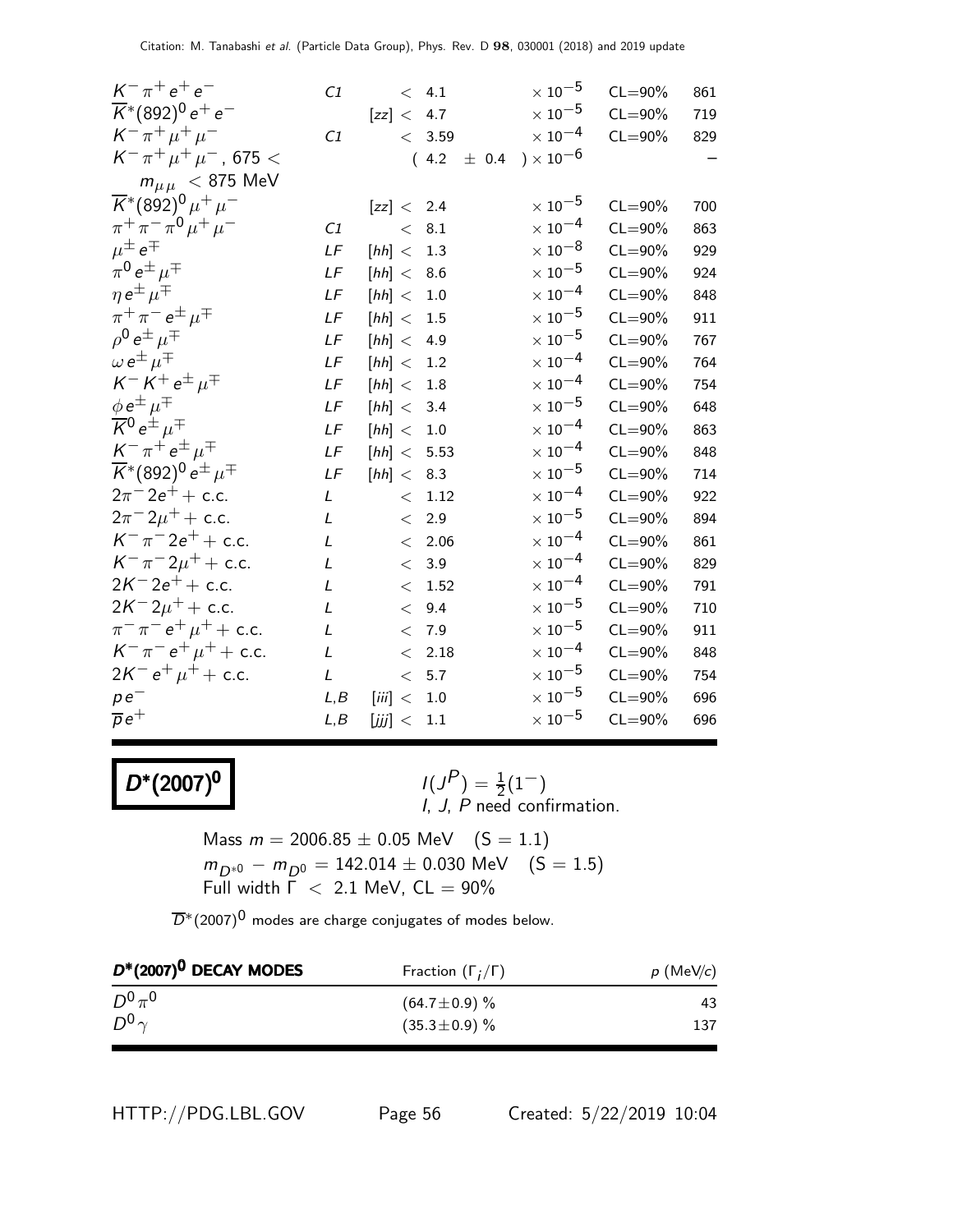$D^*(2010)^{\pm}$  |  $1(J)$  $\binom{P}{1} = \frac{1}{2}(1^{-})$ I, J, P need confirmation. Mass  $m = 2010.26 \pm 0.05$  MeV  $m_{D^*(2010)^+} - m_{D^+} = 140.603 \pm 0.015$  MeV  $m_{D^*(2010)^+}^2 - m_{D^0}^2 = 145.4257 \pm 0.0017$  MeV Full width  $\Gamma = 83.4 \pm 1.8$  keV

 $D*(2010)^-$  modes are charge conjugates of the modes below.

| $D^*(2010)^{\pm}$ DECAY MODES | Fraction $(\Gamma_i/\Gamma)$ | $p$ (MeV/c) |  |  |
|-------------------------------|------------------------------|-------------|--|--|
| $D^0\pi^+$                    | $(67.7 \pm 0.5)\%$           | 39          |  |  |
| $D^+\pi^0$                    | $(30.7 \pm 0.5)\%$           | 38          |  |  |
| $D^+\gamma$                   | $(1.6 \pm 0.4)\%$            | 136         |  |  |

| $D_0^*(2300)^0$<br>$I(J^{P}) = \frac{1}{2}(0^{+})$ |
|----------------------------------------------------|
|----------------------------------------------------|

Mass  $m = 2300 \pm 19$  MeV Full width  $Γ = 274 ± 40$  MeV

| $D_0^*(2300)^0$ DECAY MODES | Fraction $(\Gamma_i/\Gamma)$ | $p \text{ (MeV/c)}$ |
|-----------------------------|------------------------------|---------------------|
| $D^+\pi^-$                  | seen                         | 369                 |

 $D_1(2420)^0$ 

 $(P) = \frac{1}{2}(1^+)$ 

Mass  $m = 2420.8 \pm 0.5$  MeV  $(S = 1.3)$  $m_{D_1^0} - m_{D^{*+}} = 410.6 \pm 0.5 \quad (\text{S} = 1.3)$ Full width  $\Gamma = 31.7 \pm 2.5$  MeV  $(S = 3.5)$ 

 $\overline{D}_1$ (2420) $^0$  modes are charge conjugates of modes below.

| Fraction $(\Gamma_i/\Gamma)$ | $p$ (MeV/c) |  |  |
|------------------------------|-------------|--|--|
| seen                         | 353         |  |  |
| seen                         | 425         |  |  |
| not seen                     | 472         |  |  |
| not seen                     | 279         |  |  |
|                              |             |  |  |

HTTP://PDG.LBL.GOV Page 57 Created: 5/22/2019 10:04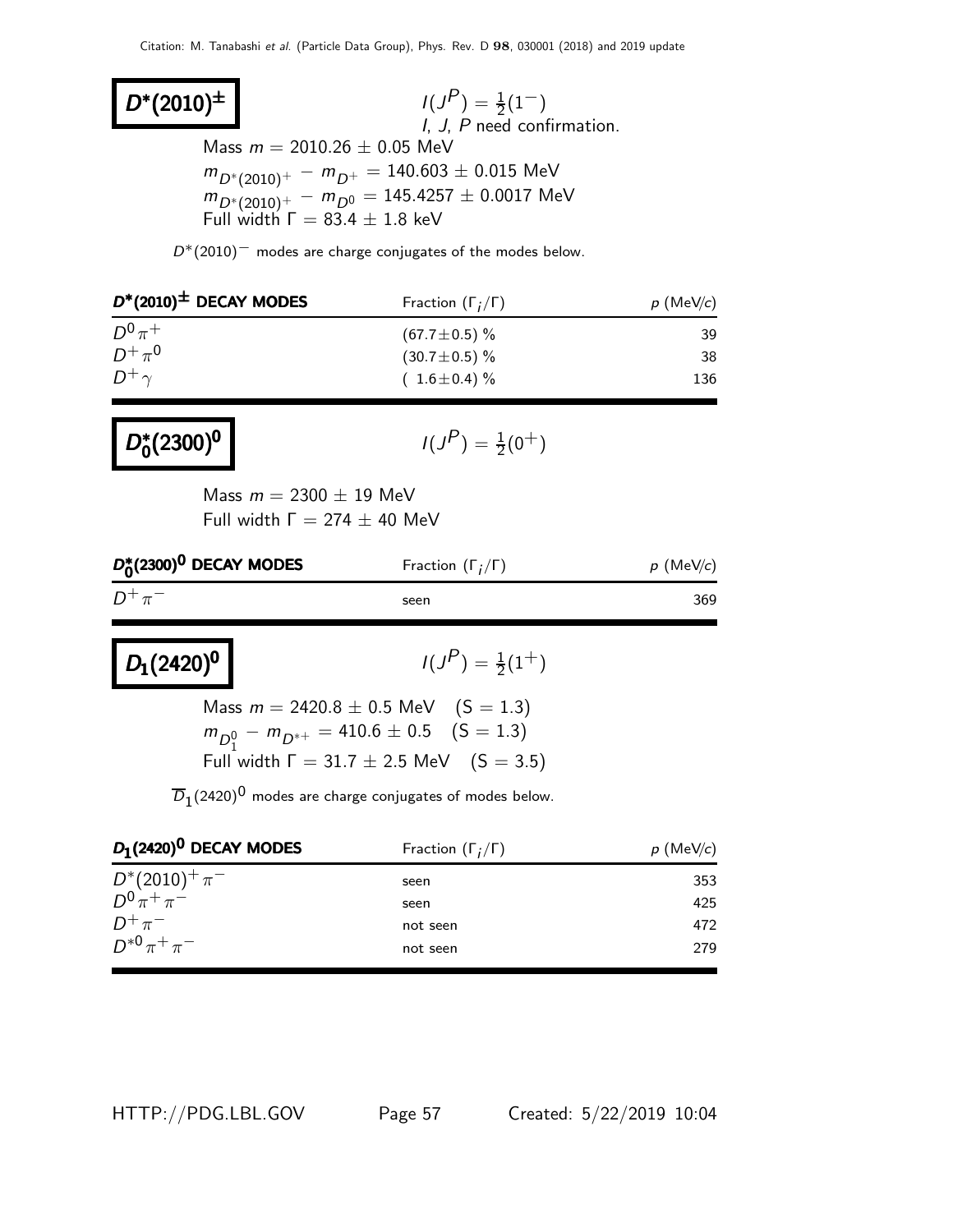$$
I(J^P) = \frac{1}{2}(2^+)
$$

 $J^{\textstyle P}=2^+$  assignment strongly favored.

Mass  $m = 2460.7 \pm 0.4$  MeV  $(S = 3.1)$  $m_{D_2^{*0}} - m_{D^+} = 591.0 \pm 0.4 \text{ MeV}$  (S = 2.9)  $m_{D_2^{*0}} - m_{D^{*+}} = 450.4 \pm 0.4 \text{ MeV}$  (S = 2.9) Full width  $Γ = 47.5 ± 1.1$  MeV  $(S = 1.8)$ 

 $\overline{D}_2^{*}(2460)^{\textstyle 0}$  modes are charge conjugates of modes below.

| $D_2^*(2460)^0$ DECAY MODES | Fraction $(\Gamma_i/\Gamma)$ | $p$ (MeV/c) |  |
|-----------------------------|------------------------------|-------------|--|
| $D^+\pi^-$                  | seen                         | 505         |  |
| $D^*(2010)^+\pi^-$          | seen                         | 389         |  |
| $D^{0}\pi^{+}\pi^{-}$       | not seen                     | 462         |  |
| $D^{*0}\pi^+\pi^-$          |                              | 324         |  |
|                             | not seen                     |             |  |

| $D_2^*(2460)^{\pm}$ | I (J |
|---------------------|------|
|---------------------|------|

D,<br>D,

 $2^*(2460)^0$ 

 $P$ ) =  $\frac{1}{2}(2^{+})$ 

 $J^{\textstyle P}=2^+$  assignment strongly favored.

Mass  $m = 2465.4 \pm 1.3$  MeV  $(S = 3.1)$  $m_{D_2^*(2460)^\pm} - m_{D_2^*(2460)^\mathrm{0}} = 2.4 \pm 1.7 \,\, \mathrm{MeV}$ Full width  $\Gamma = 46.7 \pm 1.2$  MeV

 $D_2^*(2460)^-$  modes are charge conjugates of modes below.

| $D_2^*(2460)^{\pm}$ DECAY MODES | Fraction $(\Gamma_i/\Gamma)$ | $p$ (MeV/c) |  |
|---------------------------------|------------------------------|-------------|--|
| $D^0\pi^+$                      | seen                         | 513         |  |
| $D^{*0}\pi^+$                   | seen                         | 396         |  |
| $D^+\pi^+\pi^-$                 | not seen                     | 462         |  |
| $D^{*+}\pi^+\pi^-$              | not seen                     | 326         |  |

HTTP://PDG.LBL.GOV Page 58 Created: 5/22/2019 10:04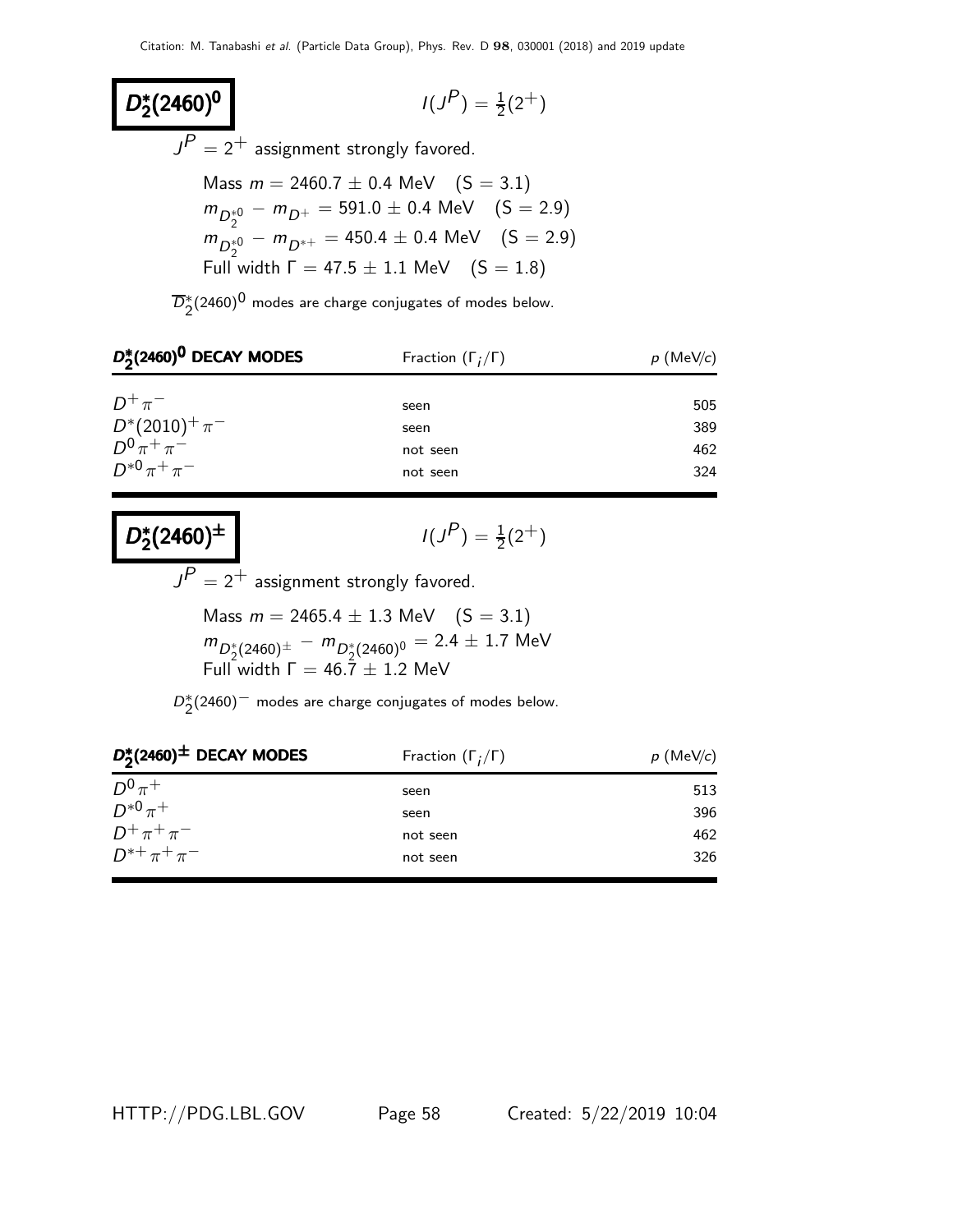# CHARMED, STRANGE MESONS  $(C = S = \pm 1)$  $D_s^+ = c\overline{s}, D_s^- = \overline{c}s$ , similarly for  $D_s^{*}$ 's

 $D_{-}^{\pm}$ s

$$
I(J^P)=0(0^-)
$$

Mass  $m = 1968.34 \pm 0.07$  MeV  $m_{D_s^{\pm}} - m_{D^{\pm}} = 98.69 \pm 0.05 \,\, {\rm MeV}$ Mean life  $\tau = (504 \pm 4) \times 10^{-15}$  s  $(S = 1.2)$  $c\tau = 151.2 \; \mu m$ 

#### CP-violating decay-rate asymmetries

 $A_{CP}(\mu^{\pm}\nu) = (5 \pm 6)\%$  $A_{CP}(\mathsf{K}^{\pm}\mathsf{K}_{\mathsf{S}}^{\mathsf{0}}$  $\binom{0}{5} = (0.08 \pm 0.26)\%$  $A_{CP}(K^+K^-\pi^\pm)=(-0.5\pm0.9)\%$  $A_{CP}(\phi \pi^{\pm}) = (-0.38 \pm 0.27)\%$  $A_{CP}(\mathsf{K}^{\pm}\mathsf{K}_{\mathsf{S}}^{\mathsf{0}}$  $(\frac{0}{5}, \pi^0) = (-2 \pm 6)\%$  $A_{CP}(2K_S^0 \pi^{\pm}) = (3 \pm 5)\%$ S  $A_{CP}(K^+K^-\pi^\pm\pi^0)=(0.0\pm 3.0)\%$  $A_{CP}(K^{\pm} K^0_S \pi^+ \pi^-) = (-6 \pm 5)\%$ S  $A_{CP}$ (K $_{\cal S}^0$  $\frac{6}{5}K^{\pm}2\pi^{\pm}$ ) =  $(4.1 \pm 2.8)\%$  $A_{CP}(\pi^{\mp}\pi^-\pi^{\pm}) = (-0.7 \pm 3.1)\%$  $A_{CP}(\pi^{\pm}\eta) = (1.1 \pm 3.1)\%$  $A_{CP}(\pi^{\pm}\,\eta') = (-0.9\pm 0.5)\%$  $A_{CP}(\eta \pi^{\pm} \pi^0) = (-1 \pm 4)\%$  $A_{CP}(\eta^{\prime}\pi^{\pm}\pi^{0})=(0\pm8)\%$  $A_{CP}(K^{\pm}\pi^0) = (-27 \pm 24)\%$  $A_{CP}(\overline{K}^0/K^0 \pi^{\pm}) = (0.4 \pm 0.5)\%$  $A_{CP}$ (K $_{\cal S}^0$  $\left(\frac{0}{5}\pi^{\pm}\right) = (3.1 \pm 2.6)\% \quad (\textsf{S}=1.7)$  $A_{CP}(K^{\pm}\pi^{+}\pi^{-}) = (4 \pm 5)\%$  $A_{CP}(K^{\pm}\eta) = (9 \pm 15)\%$  $A_{CP}(K^{\pm}\eta^{\prime}(958)) = (6 \pm 19)\%$ 

# $\mathcal{CP}$  violating asymmetries of  $\mathcal{P}\text{-odd}$  (T-odd) moments

 $A_{\mathcal{T}}(\mathcal{K}^0_S$  $\frac{0}{S}\, {\cal K}^{\pm}\, \pi^+\, \pi^-)= (-\,14\,\pm\,8)\times 10^{-3}\,\, [ss]$ 

# $D_{\bf s}^+\to \ \phi\ell^+\nu_{\ell}$  form factors

 $r_2 = 0.84 \pm 0.11$  (S = 2.4)  $r_v = 1.80 \pm 0.08$  $\Gamma_I/\Gamma_T = 0.72 \pm 0.18$ 

HTTP://PDG.LBL.GOV Page 59 Created: 5/22/2019 10:04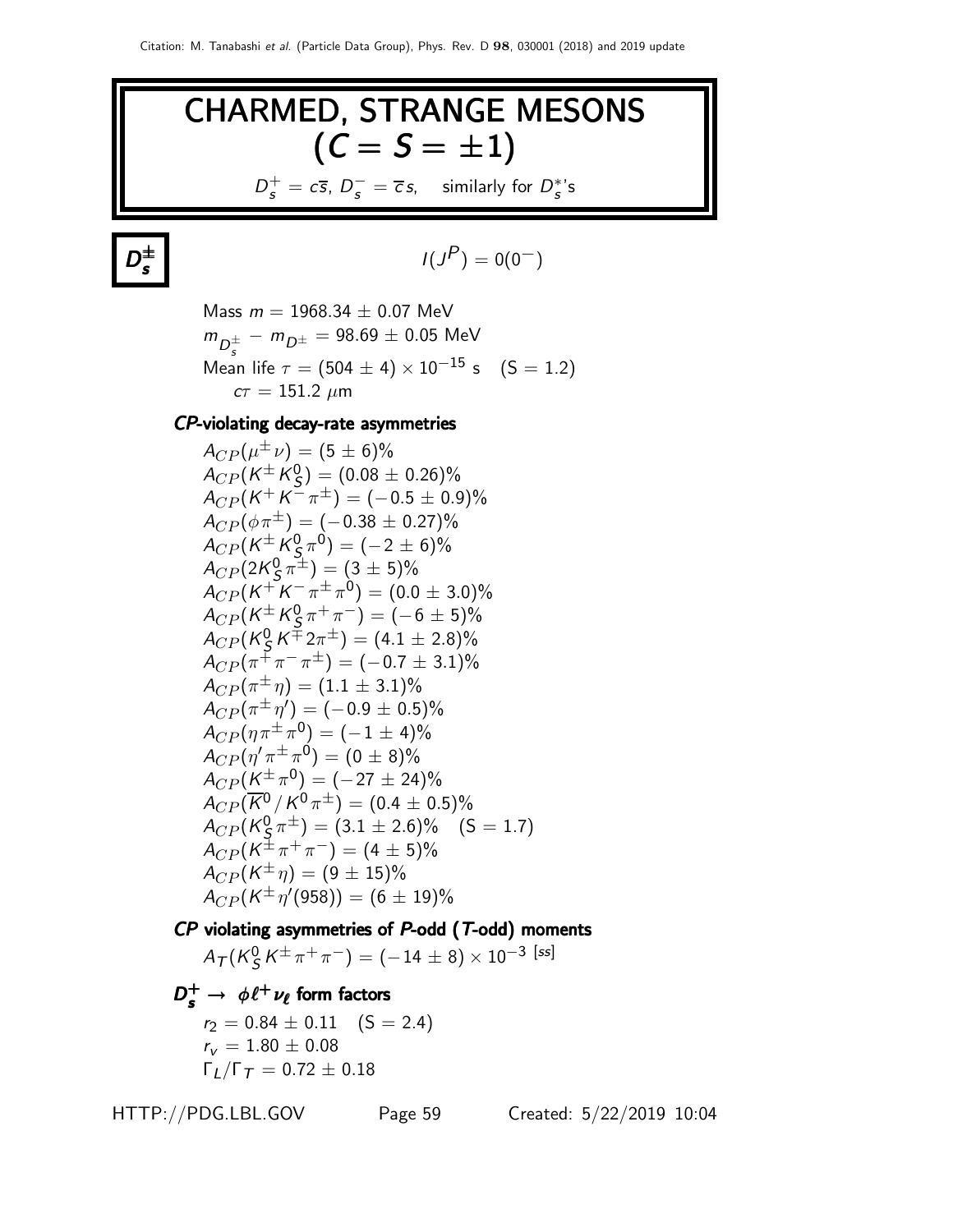Unless otherwise noted, the branching fractions for modes with a resonance in the final state include all the decay modes of the resonance.  $D_s^-$  modes are charge conjugates of the modes below.

|                                                   |                               |          |                                            |                     | Scale factor/              | $\overline{p}$ |  |
|---------------------------------------------------|-------------------------------|----------|--------------------------------------------|---------------------|----------------------------|----------------|--|
| D <sup>+</sup> DECAY MODES                        |                               |          | Fraction $(\Gamma_i/\Gamma)$               |                     | Confidence level $(MeV/c)$ |                |  |
| <b>Inclusive modes</b>                            |                               |          |                                            |                     |                            |                |  |
| $e^+$ semileptonic                                | $\left\lceil kkk\right\rceil$ |          | $(6.5 \pm 0.4)$ %                          |                     |                            |                |  |
| $\pi^+$ anything                                  |                               |          | $(119.3 \pm 1.4)$ %                        |                     |                            |                |  |
| $\pi^-$ anything                                  |                               |          | $(43.2 \pm 0.9)$ %                         |                     |                            |                |  |
| $\pi^0$ anything                                  |                               |          | $(123 \pm 7) \%$                           |                     |                            |                |  |
| $K^-$ anything                                    |                               |          | $(18.7 \pm 0.5)$ %                         |                     |                            |                |  |
| $K^+$ anything                                    |                               |          | $(28.9 \pm 0.7)$ %                         |                     |                            |                |  |
| $K_S^0$ anything                                  |                               |          | $(19.0 \pm 1.1)$ %                         |                     |                            |                |  |
| $\eta$ anything                                   | [III]                         |          | $(29.9 \pm 2.8) \%$                        |                     |                            |                |  |
| $\omega$ anything                                 |                               |          | $(6.1 \pm 1.4) \%$                         |                     |                            |                |  |
| $\eta'$ anything                                  |                               |          | [nnn] $(10.3 \pm 1.4)$ %                   |                     | $S = 1.1$                  |                |  |
| $f_0(980)$ anything, $f_0 \rightarrow \pi^+\pi^-$ |                               | $\lt$    | 1.3<br>$\%$                                |                     | $CL = 90\%$                |                |  |
| $\phi$ anything                                   |                               |          | $(15.7 \pm 1.0) \%$                        |                     |                            |                |  |
| $K^+ K^-$ anything                                |                               |          | $(15.8 \pm 0.7)$ %                         |                     |                            |                |  |
| $K_S^0 K^+$ anything                              |                               |          | 5.8 $\pm$ 0.5 ) %                          |                     |                            |                |  |
| $K_S^0 K^-$ anything                              |                               | $\left($ | 1.9 $\pm$ 0.4 ) %                          |                     |                            |                |  |
| $2K0S$ anything                                   |                               | $\left($ | 1.70 $\pm$ 0.32) %                         |                     |                            |                |  |
| $2K^+$ anything                                   |                               | $\lt$    | 2.6 $\times 10^{-3}$ CL=90%                |                     |                            |                |  |
| $2K^-$ anything                                   |                               | $\lt$    | 6 $\times 10^{-4}$ CL=90%                  |                     |                            |                |  |
|                                                   |                               |          | Leptonic and semileptonic modes            |                     |                            |                |  |
| $e^+$ $\nu_e$                                     |                               | $\lt$    | 8.3                                        | $\times$ 10 $^{-5}$ | $CL = 90\%$                | 984            |  |
| $\mu^+ \nu_\mu$                                   |                               |          | $(5.50\pm0.23)\times10^{-3}$               |                     |                            | 981            |  |
| $\tau^+ \nu_\tau$                                 |                               | $\left($ | 5.48 ± 0.23) $%$                           |                     |                            | 182            |  |
| $K^{+} K^{-} e^{+} \nu_{e}$                       |                               |          |                                            |                     |                            | 851            |  |
| $\phi e^+ \nu_e$                                  | [000]                         |          | $(2.39\pm0.16)\%$                          |                     | $S = 1.3$                  | 720            |  |
| $\phi \mu^+ \nu_\mu$                              |                               | $\left($ | $1.9 \pm 0.5$ ) $\%$                       |                     |                            | 715            |  |
| $\eta e^+ \nu_e + \eta'(958) e^+ \nu_e$           |                               |          | [ $000$ ] ( $3.03 \pm 0.24$ ) %            |                     |                            |                |  |
| $\eta e^+ \nu_e$                                  |                               |          | $[0.00]$ $(2.29 \pm 0.19)$ %               |                     |                            | 908            |  |
| $\eta'(958) e^+ \nu_e$                            |                               |          | $[000]$ ( 7.4 ± 1.4 ) $\times 10^{-3}$     |                     |                            | 751            |  |
| $\eta\mu^+\nu_\mu$                                |                               |          | $(2.4 \pm 0.5)$ %                          |                     |                            | 905            |  |
| $\eta'(958)\mu^{+}\nu_{\mu}$                      |                               |          | $1.1\ \pm0.5$ ) $\%$                       |                     |                            | 747            |  |
| $\omega e^+ \nu_{\rm e}$                          |                               |          | $[ppp] < 2.0$ $\times 10^{-3}$ CL=90%      |                     |                            | 829            |  |
| $K^0 e^+ \nu_e$                                   |                               |          | $(3.9 \pm 0.9) \times 10^{-3}$             |                     |                            | 921            |  |
| $K^*(892)^0 e^+ \nu_e$                            |                               |          | $[000]$ ( 1.8 $\pm 0.4$ ) $\times 10^{-3}$ |                     |                            | 782            |  |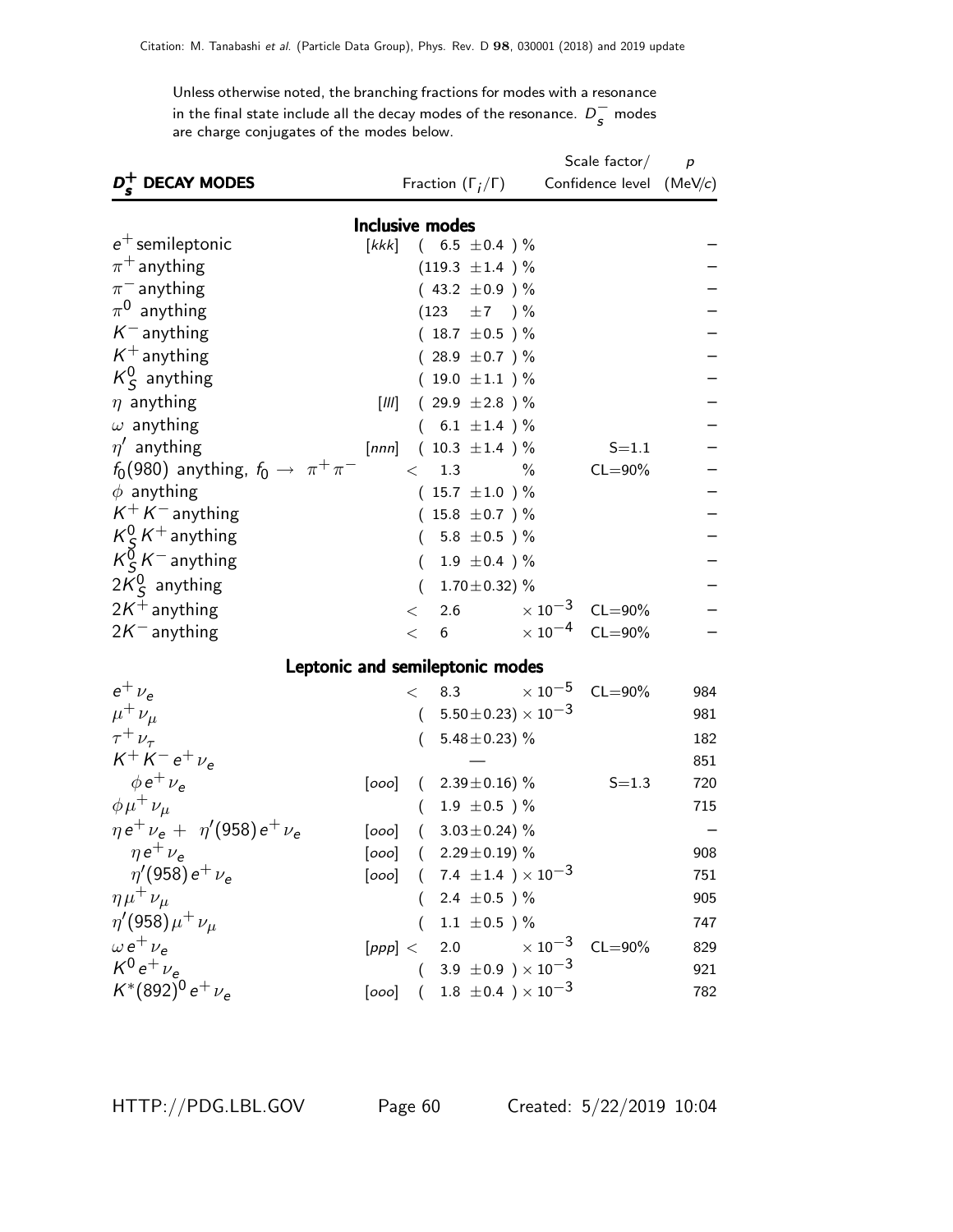# Hadronic modes with a  $K\overline{K}$  pair

| $K^+ K^0_c$                                                        |                     |          | $1.50 \pm 0.05$ ) %                              |             | 850       |
|--------------------------------------------------------------------|---------------------|----------|--------------------------------------------------|-------------|-----------|
| $K^+\overline{K^0}$                                                |                     | $\left($ | $2.95 \pm 0.14$ ) %                              |             | 850       |
| $K^{+} K^{-} \pi^{+}$                                              | [tt]                |          | $(5.45 \pm 0.17)\%$                              | $S = 1.2$   | 805       |
| $\phi \pi^+$                                                       |                     |          | [000,qqq] $(4.5 \pm 0.4)$ %                      |             | 712       |
| $\phi \pi^+$ , $\phi \rightarrow K^+ K^-$                          | $\left[ qqq\right]$ |          | $(2.27 \pm 0.08)\%$                              |             | 712       |
| $K^+\overline{K}{}^*(892)^0$ , $\overline{K}{}^{*0}$ $\rightarrow$ |                     | €        | 2.61 $\pm$ 0.09) %                               |             | 416       |
| $K^{-}$ $\pi^{+}$                                                  |                     |          |                                                  |             |           |
| $f_0(980)\pi^+$ , $f_0 \to K^+K^-$                                 |                     |          | $1.15\pm0.32)$ %                                 |             | 732       |
| $f_0(1370)\pi^+$ , $f_0 \to K^+K^-$                                |                     |          | 7 $\pm 5$ $) \times 10^{-4}$                     |             |           |
| $f_0(1710)\pi^+$ , $f_0 \to K^+K^-$                                |                     |          | 6.7 $\pm 2.9$ ) $\times 10^{-4}$                 |             | 198       |
| $K^+ \overline{K}_0^*(1430)^0$ , $\overline{K}_0^* \rightarrow$    |                     |          | $1.9 \pm 0.4$ ) $\times 10^{-3}$                 |             | 218       |
| $K^{+} K^{0}_{S} \pi^{0}$                                          |                     |          |                                                  |             |           |
|                                                                    |                     |          | $1.52 \pm 0.22$ ) %                              |             | 805       |
| $2K_{\rm S}^0 \pi^+$<br>$K^0 \overline{K}{}^0 \pi^+$               |                     |          | 7.7 $\pm$ 0.6 $\prime$ $\times$ 10 <sup>-3</sup> |             | 802       |
|                                                                    |                     |          |                                                  |             | 802       |
| $K^*(892)^+ \overline{K}{}^0$<br>$K^+ K^- \pi^+ \pi^0$             | [000]               |          | $(5.4 \pm 1.2)$ %                                |             | 683       |
|                                                                    |                     |          | $(6.3 \pm 0.6)$ %                                |             | 748       |
| $\phi \rho^+$                                                      |                     |          | [000] $(8.4 \frac{+1.9}{-2.3})\%$                |             | 401       |
| $K_S^0 K^- 2\pi^+$                                                 |                     |          | $(1.68 \pm 0.10)\%$                              |             | 744       |
| $K^*(892)^+ \overline{K}^*(892)^0$                                 | [000]               |          | $(7.2 \pm 2.6)$ %                                |             | 417       |
| $K^+ K^0_S \pi^+ \pi^-$                                            |                     |          | $(1.00 \pm 0.08)$ %                              |             | 744       |
| $K^{+} K^{-} 2\pi^{+} \pi^{-}$                                     |                     |          | $(8.7 \pm 1.5) \times 10^{-3}$                   |             | 673       |
| $\phi 2\pi^+ \pi^-$                                                | [000]               |          | $(1.21 \pm 0.16)$ %                              |             | 640       |
| $K^+ K^- \rho^0 \pi^+$ non- $\phi$                                 |                     | $\lt$    | $\times$ 10 $^{-4}$<br>2.6                       | $CL = 90\%$ | 249       |
| $\phi \rho^0 \pi^+$ , $\phi \rightarrow K^+ K^-$                   |                     |          | $(6.5 \pm 1.3) \times 10^{-3}$                   |             | 181       |
| $\phi a_1(1260)^+$ , $\phi \rightarrow$                            |                     | $\left($ | 7.5 $\pm$ 1.2 ) $\times$ 10 <sup>-3</sup>        |             | $\dagger$ |
| $K^+ K^-$ , $a_1^+ \rightarrow \rho^0 \pi^+$                       |                     |          |                                                  |             |           |
| $K^+ K^- 2\pi^+\pi^-$ nonresonant                                  |                     | $\left($ | 9 $\pm 7$ $) \times 10^{-4}$                     |             | 673       |
| $2K_S^0 2\pi^+\pi^-$                                               |                     |          | 9 $\pm 4$ ) $\times 10^{-4}$                     |             | 669       |
|                                                                    |                     |          | Hadronic modes without $K$ 's                    |             |           |
| $\pi^+\pi^0$                                                       |                     |          | $< 3.5 \times 10^{-4} \text{ CL} = 90\%$         |             | 975       |
| $2\pi^{+}\pi^{-}$                                                  |                     | $\left($ | $1.09 \pm 0.05$ ) %                              | $S = 1.1$   | 959       |
| $\rho^{0}\pi^{+}$                                                  |                     |          | $(2.0 \pm 1.2) \times 10^{-4}$                   |             | 825       |
| $\pi^+ (\pi^+ \pi^-)_{S-wave}$                                     |                     |          | [rrr] $(9.1 \pm 0.4) \times 10^{-3}$             |             | 959       |
| $f_2(1270)\pi^+$ , $f_2 \to \pi^+\pi^-$                            |                     |          | $(1.10\pm0.20)\times10^{-3}$                     |             | 559       |
| $\rho (1450)^0 \pi^+$ , $\rho^0 \rightarrow \pi^+ \pi^-$           |                     |          | $(3.0 \pm 2.0) \times 10^{-4}$                   |             | 421       |
| $\pi^+ 2\pi^0$                                                     |                     |          | 6.5 $\pm 1.3$ ) $\times 10^{-3}$                 |             | 961       |
| $2\pi^{+}\pi^{-}\pi^{0}$                                           |                     |          |                                                  |             | 935       |
| $\eta \pi^+$                                                       |                     |          | $[000]$ $(1.70 \pm 0.09)$ %                      | $S = 1.1$   | 902       |
| $\omega\pi^+$                                                      |                     |          | $[0.00]$ ( 2.4 $\pm 0.6$ ) $\times 10^{-3}$      |             | 822       |
| $3\pi + 2\pi^-$                                                    |                     |          | $(8.0\ \pm0.8\ )\times10^{-3}$                   |             | 899       |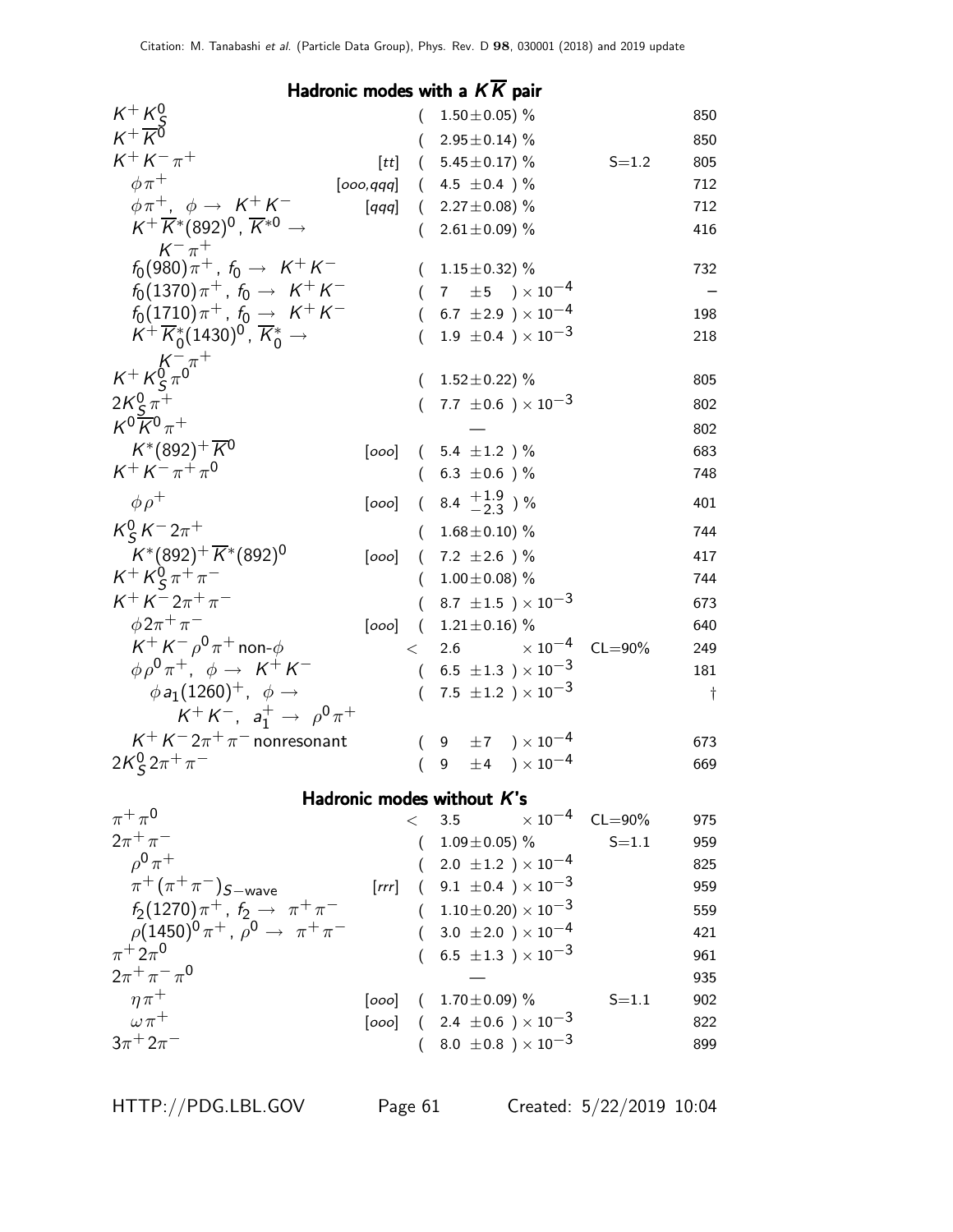| $2\pi^{+}\pi^{-}2\pi^{0}$                                                                                           |             |           |                                                                    |                            | 902 |
|---------------------------------------------------------------------------------------------------------------------|-------------|-----------|--------------------------------------------------------------------|----------------------------|-----|
| $\eta \rho^+$                                                                                                       |             |           | $[0.00]$ ( 8.9 ± 0.8 ) %                                           |                            | 724 |
| $\eta \pi^+ \pi^0$                                                                                                  |             |           | $(9.2 \pm 1.2)$ %                                                  |                            | 885 |
| $\omega \pi^+ \pi^0$                                                                                                | [000]       |           | $(2.8 \pm 0.7)$ %                                                  |                            | 802 |
| $3\pi$ <sup>+</sup> $2\pi$ <sup>-</sup> $\pi$ <sup>0</sup>                                                          |             |           | $(4.9 \pm 3.2)$ %                                                  |                            | 856 |
| $\omega 2\pi^+\pi^-$                                                                                                | [000] $\,$  |           | $(1.6 \pm 0.5)$ %                                                  |                            | 766 |
| $\eta'(958)\pi^+$                                                                                                   |             |           | [nnn,ooo] $(3.94 \pm 0.25)\%$                                      |                            | 743 |
| $3\pi$ <sup>+</sup> $2\pi$ <sup>-</sup> $2\pi$ <sup>0</sup>                                                         |             |           |                                                                    |                            | 803 |
| $\omega \eta \pi^+$                                                                                                 |             |           | $[000] < 2.13$ %                                                   | $CL = 90\%$                | 654 |
| $\eta' (958) \rho^+$                                                                                                |             |           | [nnn,000] $(5.8 \pm 1.5)$ %                                        |                            | 465 |
| $\eta'(958)\pi^{+}\pi^{0}$                                                                                          |             |           | $(5.6 \pm 0.8)$ %                                                  |                            | 720 |
| $\eta^\prime$ (958) $\pi^+\pi^0$ nonresonant                                                                        |             | $\lt$ 5.1 | $\%$                                                               | $CL = 90\%$                | 720 |
|                                                                                                                     |             |           | Modes with one or three $K$ 's                                     |                            |     |
| $K^+\pi^0$                                                                                                          |             |           | $(6.3 \pm 2.1) \times 10^{-4}$                                     |                            | 917 |
|                                                                                                                     |             |           | $1.22 \pm 0.06 \times 10^{-3}$                                     |                            | 916 |
| $\frac{K^0_S \pi^+}{K^+ \eta}$                                                                                      |             |           | $[000]$ $(1.77 \pm 0.35) \times 10^{-3}$                           |                            | 835 |
| $K^+\omega$                                                                                                         | [000] < 2.4 |           | $\times$ 10 $^{-3}$                                                | $CL = 90\%$                | 741 |
| $K^+ \eta' (958)$                                                                                                   |             |           | $[000]$ ( 1.8 $\pm 0.6$ ) $\times 10^{-3}$                         |                            | 646 |
| $K^+\pi^+\pi^-$                                                                                                     |             |           | $(6.6 \pm 0.4) \times 10^{-3}$                                     |                            | 900 |
| $K^+ \rho^0$                                                                                                        |             | $\left($  | 2.5 $\pm$ 0.4 $)\times10^{-3}$                                     |                            | 745 |
| $K^+$ $\rho$ (1450) <sup>0</sup> , $\rho$ <sup>0</sup> $\rightarrow \pi^+ \pi^-$                                    |             |           | $(7.0 \pm 2.4) \times 10^{-4}$                                     |                            |     |
| $K^*(892)^0 \pi^+$ , $K^{*0} \to$                                                                                   |             | (         | $1.42 \pm 0.24 \times 10^{-3}$                                     |                            | 775 |
| $\begin{array}{c} \mathcal{K}^+\pi^- \\ \mathcal{K}^*(1410)^0\pi^+ \, , \; \mathcal{K}^{*0}\rightarrow \end{array}$ |             | $\left($  | $1.24 \pm 0.29 \times 10^{-3}$                                     |                            |     |
| $K^+\pi^-$<br>$K^*(1430)^0 \pi^+$ , $K^{*0}$ $\rightarrow$                                                          |             | $\left($  | 5.0 $\pm$ 3.5 $\$ \times 10^{-4}                                   |                            |     |
| $K^+\pi^-\over \kappa^+\pi^-$ nonresonant                                                                           |             |           | $(1.04\pm0.34)\times10^{-3}$                                       |                            | 900 |
| $K^{0}\pi^{+}\pi^{0}$                                                                                               |             | $\left($  | $1.00 \pm 0.18$ ) %                                                |                            | 899 |
| $K_S^0 2\pi^+\pi^-$                                                                                                 |             | $\left($  | 3.0 $\pm$ 1.1 ) $\times$ 10 <sup>-3</sup>                          |                            | 870 |
| $K^+\omega\pi^0$                                                                                                    | [000] $<\,$ |           | 8.2 $\times 10^{-3}$ CL=90%                                        |                            | 684 |
| $K^+\omega\pi^+\pi^-$                                                                                               |             |           | [000] < 5.4                                                        | $\times 10^{-3}$ CL=90%    | 603 |
| $K^+\omega\eta$                                                                                                     |             |           | [000] < 7.9                                                        | $\times$ 10 $^{-3}$ CL=90% | 366 |
| $2K^{+}K^{-}$                                                                                                       |             |           | $(2.18\pm0.21)\times10^{-4}$                                       |                            | 628 |
| $\phi K^+$ , $\phi \rightarrow K^+ K^-$                                                                             |             |           | $(8.9 \pm 2.0) \times 10^{-5}$                                     |                            |     |
|                                                                                                                     |             |           |                                                                    |                            |     |
| $2K^{+}\pi^{-}$                                                                                                     |             |           | Doubly Cabibbo-suppressed modes                                    |                            |     |
| $K^+ K^*(892)^0$ , $K^{*0} \rightarrow$                                                                             |             |           | $(1.27 \pm 0.13) \times 10^{-4}$<br>$(6.0 \pm 3.4) \times 10^{-5}$ |                            | 805 |
| $K^+\pi^-$                                                                                                          |             |           |                                                                    |                            |     |
|                                                                                                                     |             |           | Baryon-antibaryon mode                                             |                            |     |
| $p\overline{n}$                                                                                                     |             |           | $(1.22 \pm 0.11) \times 10^{-3}$                                   |                            | 295 |
|                                                                                                                     |             |           |                                                                    |                            |     |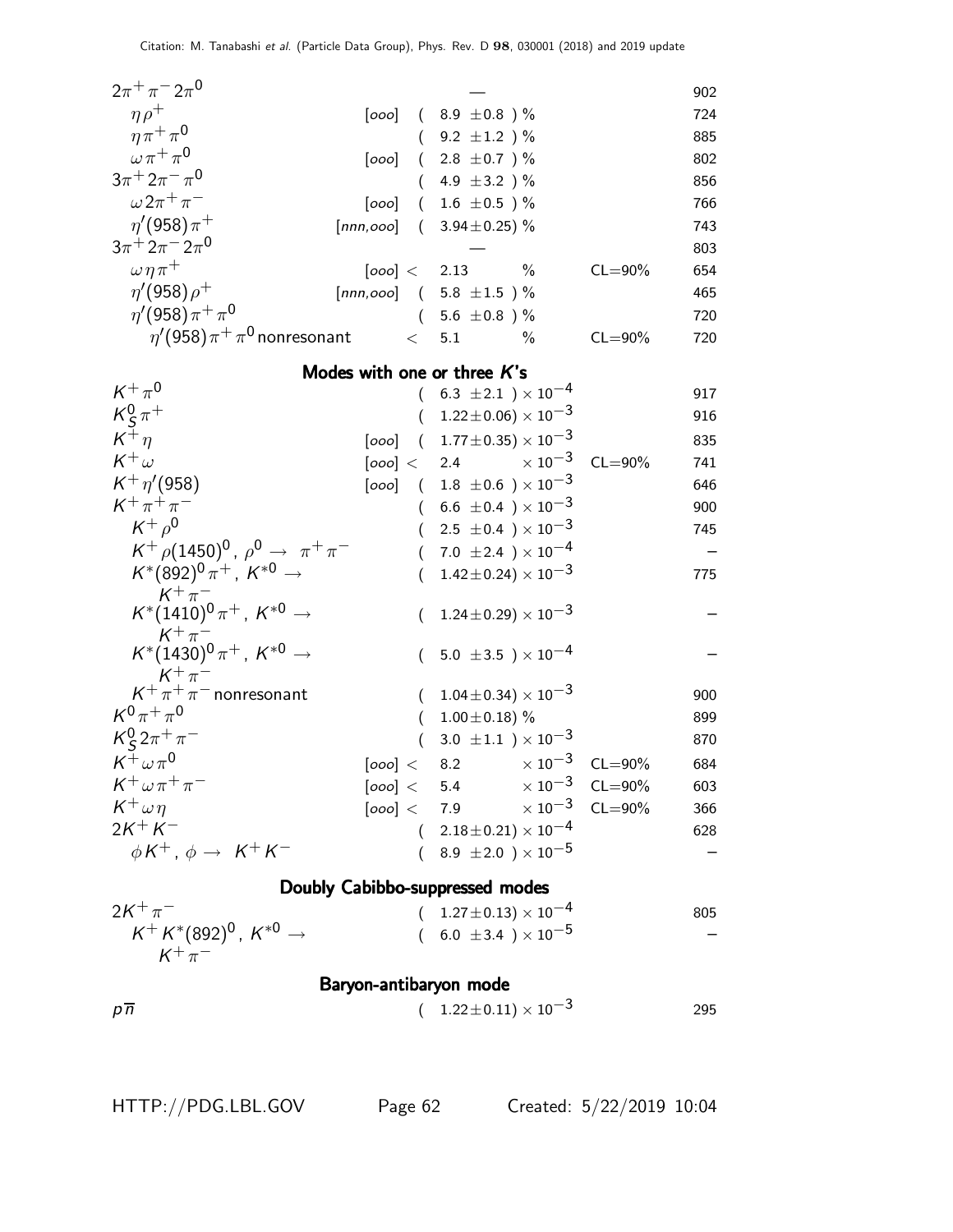### $\Delta C = 1$  weak neutral current (C1) modes, Lepton family number (LF), or Lepton number (L) violating modes

| $\pi^+ e^+ e^-$                           |               |            |                    | $[zz] < 1.3$ $\times 10^{-5}$ CL=90%     |                         | 979 |
|-------------------------------------------|---------------|------------|--------------------|------------------------------------------|-------------------------|-----|
| $\pi^+ \phi$ , $\phi \rightarrow e^+ e^-$ |               |            |                    | [yy] $(6 + \frac{8}{-4}) \times 10^{-6}$ |                         |     |
| $\pi^+ \mu^+ \mu^-$                       |               | [zz] < 4.1 |                    |                                          | $\times 10^{-7}$ CL=90% | 968 |
| $K^+e^+e^-$                               | C1            |            | < 3.7              |                                          | $\times 10^{-6}$ CL=90% | 922 |
| $K^+ \mu^+ \mu^-$                         | C1            |            | $<\phantom{00}2.1$ |                                          | $\times 10^{-5}$ CL=90% | 909 |
| $K^*(892)^+ \mu^+ \mu^-$                  | C1            | $\lt$      | 1.4                |                                          | $\times 10^{-3}$ CL=90% | 765 |
| $\pi^+ e^+ \mu^-$                         | LF            | $\lt$      | 1.2                |                                          | $\times 10^{-5}$ CL=90% | 976 |
| $\pi^+ e^- \mu^+$                         | LF            | $\lt$      | 2.0                |                                          | $\times 10^{-5}$ CL=90% | 976 |
| $K^+ e^+ \mu^-$                           | LF            | $\lt$      | 1.4                |                                          | $\times 10^{-5}$ CL=90% | 919 |
| $K^+e^-\mu^+$                             | LF            | $\lt$      | 9.7                |                                          | $\times 10^{-6}$ CL=90% | 919 |
| $\pi^{-} 2e^{+}$                          | $\mathcal{L}$ | $\lt$      | 4.1                |                                          | $\times 10^{-6}$ CL=90% | 979 |
| $\pi^{-} 2\mu^{+}$                        | $\mathcal{L}$ | $\lt$      | 1.2                |                                          | $\times 10^{-7}$ CL=90% | 968 |
| $\pi^{-} e^{+} \mu^{+}$                   | $\mathcal{L}$ | $\lt$      | 8.4                |                                          | $\times 10^{-6}$ CL=90% | 976 |
| $K^- 2e^+$                                | $\mathcal{L}$ | $\lt$      | 5.2                |                                          | $\times 10^{-6}$ CL=90% | 922 |
| $K^- 2\mu^+$                              | L             | $\lt$      | 1.3                |                                          | $\times 10^{-5}$ CL=90% | 909 |
| $K^- e^+ \mu^+$                           | $\mathbf{I}$  | $\lt$      | 6.1                |                                          | $\times 10^{-6}$ CL=90% | 919 |
| $K^*(892)^-2\mu^+$                        | $\mathbf{I}$  | $\lt$      | 1.4                |                                          | $\times 10^{-3}$ CL=90% | 765 |
|                                           |               |            |                    |                                          |                         |     |

$$
I(J^P)=0(?^?)
$$

 ${\color{black} J^P}$  is natural, width and decay modes consistent with  $1^-$  .

Mass  $m = 2112.2 \pm 0.4$  MeV  $m_{D_s^{*\pm}} - m_{D_s^{\pm}} = 143.8 \pm 0.4$  MeV Full width  $\Gamma$   $<$  1.9 MeV, CL  $=$  90%

 $D_{S}^{*-}$  modes are charge conjugates of the modes below.

| $D_{\epsilon}^{*+}$ DECAY MODES                            | Fraction $(\Gamma_i/\Gamma)$   | $p$ (MeV/c) |  |
|------------------------------------------------------------|--------------------------------|-------------|--|
|                                                            | $(93.5 \pm 0.7)$ %             | 139         |  |
| $\begin{array}{c} D_s^+ \gamma \\ D_s^+ \pi^0 \end{array}$ | $(5.8 \pm 0.7)\%$              | 48          |  |
| $D_{\epsilon}^{+}e^{+}e^{-}$                               | $(6.7 \pm 1.6) \times 10^{-3}$ | 139         |  |

HTTP://PDG.LBL.GOV Page 63 Created: 5/22/2019 10:04

 $D^{*\pm}$ s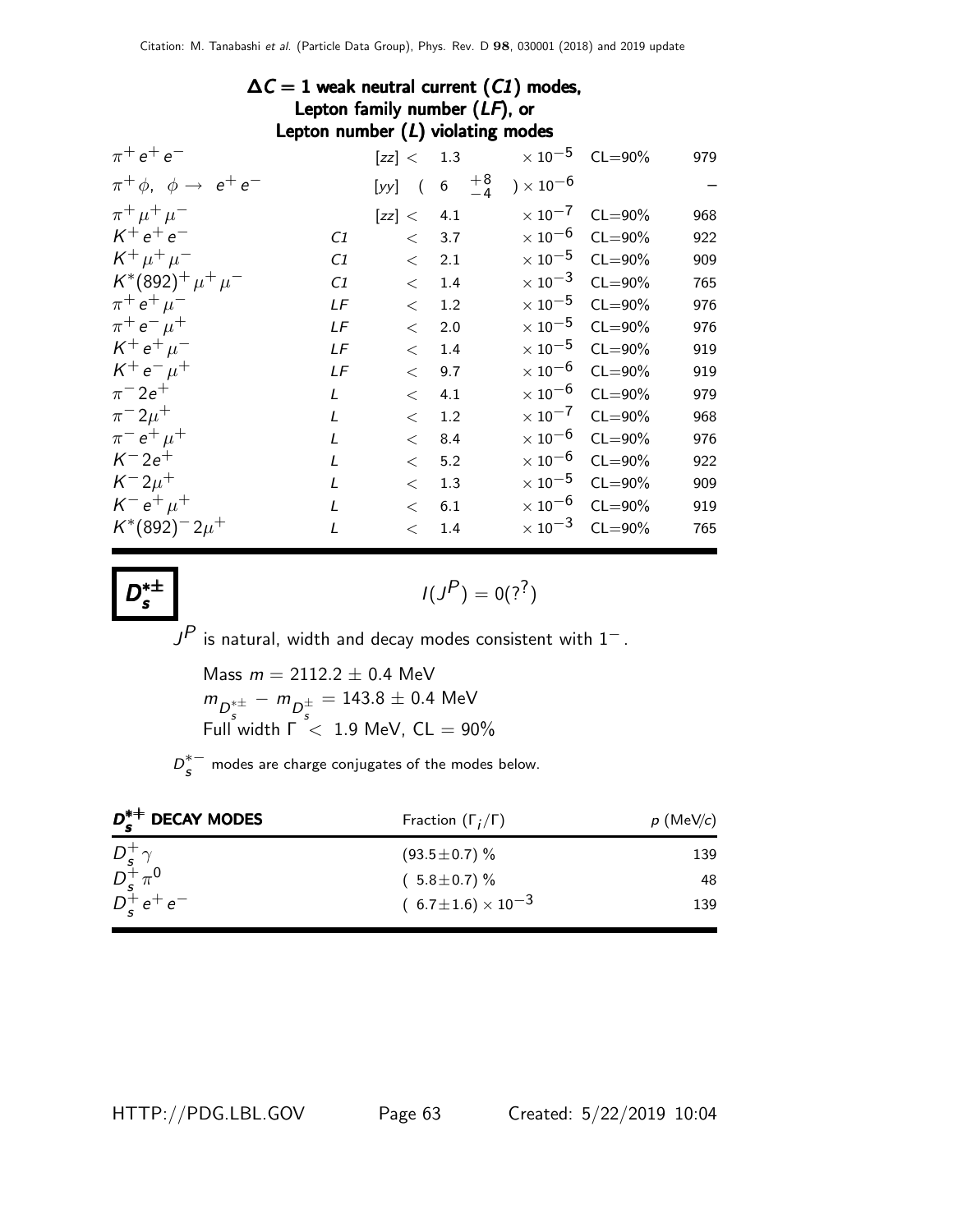D<sup>∗</sup>  $D_{s0}^*(2317)^{\pm}$ **so(2317)<sup>±</sup>**  $I(J^P) = 0(0^+)$ J, P need confirmation.  $J^{\textstyle P}$  is natural, low mass consistent with  $0^+$ . Mass  $m = 2317.8 \pm 0.5$  MeV  $m_{D_{s0}^{\ast}(2317)^{\pm}} - m_{D_{s}^{\pm}} = 349.4 \pm 0.5$  MeV

Full width  $\Gamma$   $<$  3.8 MeV, CL  $=$  95%

 $D_{s0}^{*}(2317)^{-}$  modes are charge conjugates of modes below.

| $D_{s0}^*(2317)^{\pm}$ DECAY MODES                     | Fraction $(\Gamma_i/\Gamma)$ |                           | Confidence level $(MeV/c)$ |     |
|--------------------------------------------------------|------------------------------|---------------------------|----------------------------|-----|
| $D_s^+\pi^0$                                           | $(100^{+}_{-20})$ %          |                           |                            | 298 |
| $D_s^+\gamma$                                          | $\lt$ 5                      | $\frac{0}{0}$             | 90%                        | 323 |
| $D_s^*(2112)^+\gamma$                                  | $\lt$ 6                      | $\frac{0}{0}$             | 90%                        |     |
| $D_s^+\gamma\gamma$                                    | $<$ 18                       | $\frac{0}{0}$             | 95%                        | 323 |
| $D_s^*(2112)^+\pi^0$                                   | $<$ 11                       | $\frac{0}{0}$             | 90%                        |     |
| $D_{s}^{+}\pi^{+}\pi^{-}$<br>$D_{s}^{+}\pi^{0}\pi^{0}$ | $\lt$ 4                      | $\times$ 10 <sup>-3</sup> | 90%                        | 194 |
|                                                        | not seen                     |                           |                            | 205 |

$$
\mathsf{I}(J^{\textstyle{\mathcal{P}}})= \mathsf{0}(1^+)
$$

Mass 
$$
m = 2459.5 \pm 0.6
$$
 MeV  $(S = 1.1)$   
\n $m_{D_{s1}(2460)^{\pm}} - m_{D_s^{\pm \pm}} = 347.3 \pm 0.7$  MeV  $(S = 1.2)$   
\n $m_{D_{s1}(2460)^{\pm}} - m_{D_s^{\pm}} = 491.2 \pm 0.6$  MeV  $(S = 1.1)$   
\nFull width  $\Gamma$  < 3.5 MeV, CL = 95%

 $D_{s1}(2460)^-$  modes are charge conjugates of the modes below.

| $D_{s1}(2460)^+$ DECAY MODES                            | Fraction $(\Gamma_i/\Gamma)$ | Scale factor/<br>Confidence level (MeV/c) | $\overline{p}$ |
|---------------------------------------------------------|------------------------------|-------------------------------------------|----------------|
|                                                         |                              |                                           |                |
| $D_{s}^{*+}\pi^{0}$                                     | $(48 \pm 11)^{\frac{0}{2}}$  |                                           | 297            |
| $D_s^+\gamma \atop D_s^+\pi^+\pi^-$<br>$D_s^{*+}\gamma$ | $(18 \pm 4) \%$              |                                           | 442            |
|                                                         | $(4.3 \pm 1.3)$ %            | $S = 1.1$                                 | 363            |
|                                                         | $\%$<br>< 8                  | $CL = 90\%$                               | 323            |
| $D_{s0}^*(2317)^+$ $\gamma$                             | $(3.7+$ $5.00$ %             |                                           | 138            |

HTTP://PDG.LBL.GOV Page 64 Created: 5/22/2019 10:04

 $D_{s1}(2460)^{\pm}$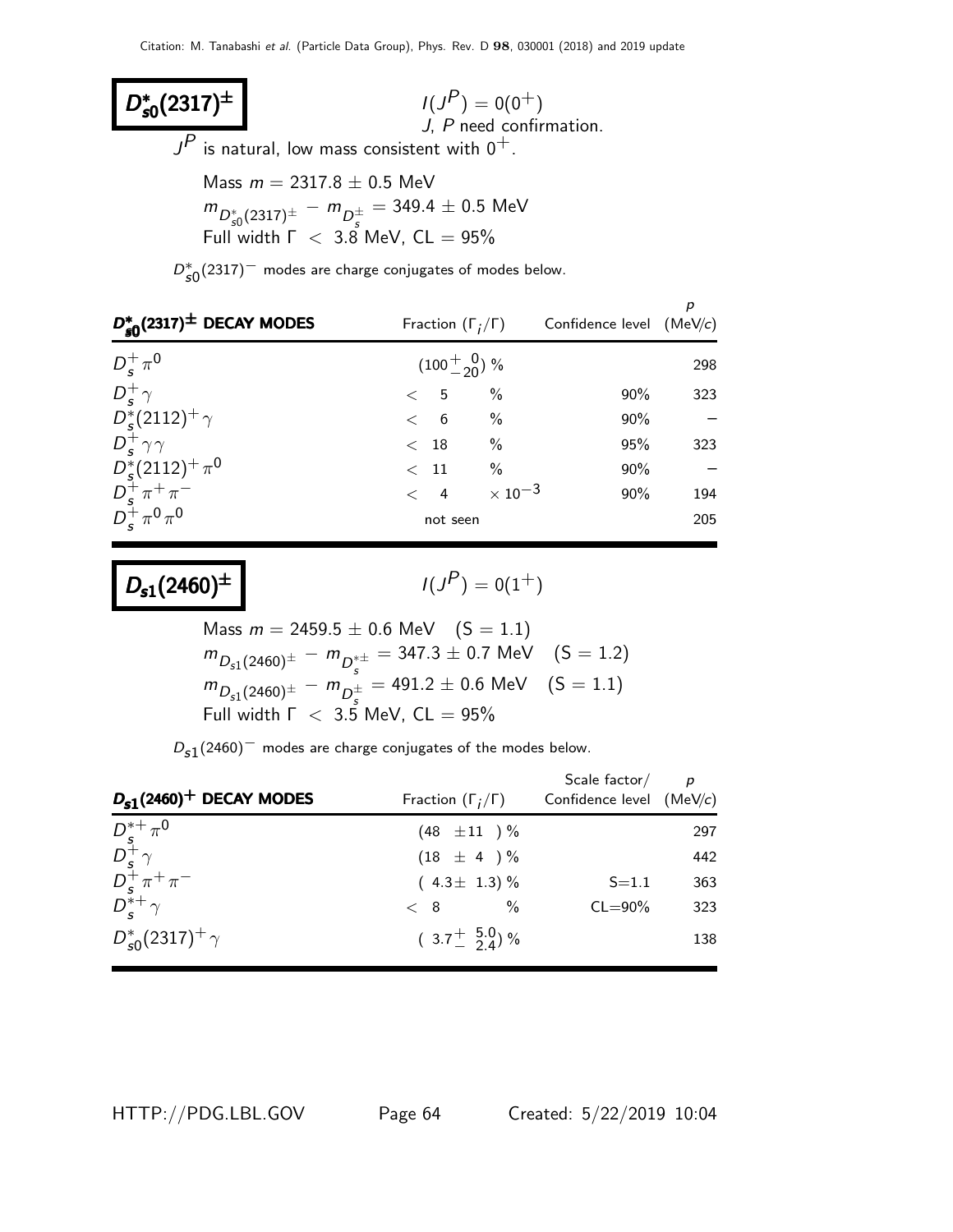# $D_{s1}(2536)^{\pm}$

 $P$ ) = 0(1<sup>+</sup>) J, P need confirmation.

Mass  $m = 2535.11 \pm 0.06$  MeV Full width  $Γ = 0.92 ± 0.05$  MeV

 $D_{s1}(2536)^-$  modes are charge conjugates of the modes below.

| $D_{s1}(2536)^+$ DECAY MODES                                             | Fraction $(\Gamma_i/\Gamma)$ | Confidence level $(MeV/c)$ |     |
|--------------------------------------------------------------------------|------------------------------|----------------------------|-----|
| $D^*(2010)^+ K^0$                                                        | $0.85 \pm 0.12$              |                            | 149 |
| $(D^*(2010)^+ K^0)_{S-wave}$                                             | $0.61 \pm 0.09$              |                            | 149 |
| $D^+\pi^- K^+$                                                           | $0.028 \pm 0.005$            |                            | 176 |
| $D^*(2007)^0 K^+$                                                        | <b>DEFINED AS 1</b>          |                            | 167 |
| $D^+ K^0$                                                                | ${<}0.34$                    | $90\%$                     | 381 |
| $D^0 K^+$                                                                | < 0.12                       | $90\%$                     | 391 |
| $\begin{array}{l}D_{s}^{*+}\gamma\\ D_{s}^{+}\pi^{+}\pi^{-} \end{array}$ | possibly seen                |                            | 388 |
|                                                                          | seen                         |                            | 437 |

#### D ∗  $s_2$ (2573)  $($

$$
I(J^P) = 0(2^+)
$$

 $J^{\!\!P}$  is natural, width and decay modes consistent with  $2^+$  .

Mass  $m = 2569.1 \pm 0.8$  MeV  $(S = 2.4)$ Full width  $Γ = 16.9 ± 0.7$  MeV

 $D_{s2}^*(2573)^-$  modes are charge conjugates of the modes below.

| $D_{\epsilon 2}^*(2573)^+$ DECAY MODES | Fraction $(\Gamma_i/\Gamma)$ | $p$ (MeV/c) |  |
|----------------------------------------|------------------------------|-------------|--|
| $D^0 K^+$                              | seen                         | 431         |  |
| $D^*(2007)^0 K^+$                      | not seen                     | 238         |  |

D<sup>∗</sup>  $D_{s1}^{*}(2700)^{\pm}$  |  $1(J)$ 

$$
I(J^{\textstyle \mathcal{P}})=0(1^-)
$$

Mass  $m = 2708.3^{+4.0}_{-3.4}$  MeV Full width  $\Gamma = 120 \pm 11$  MeV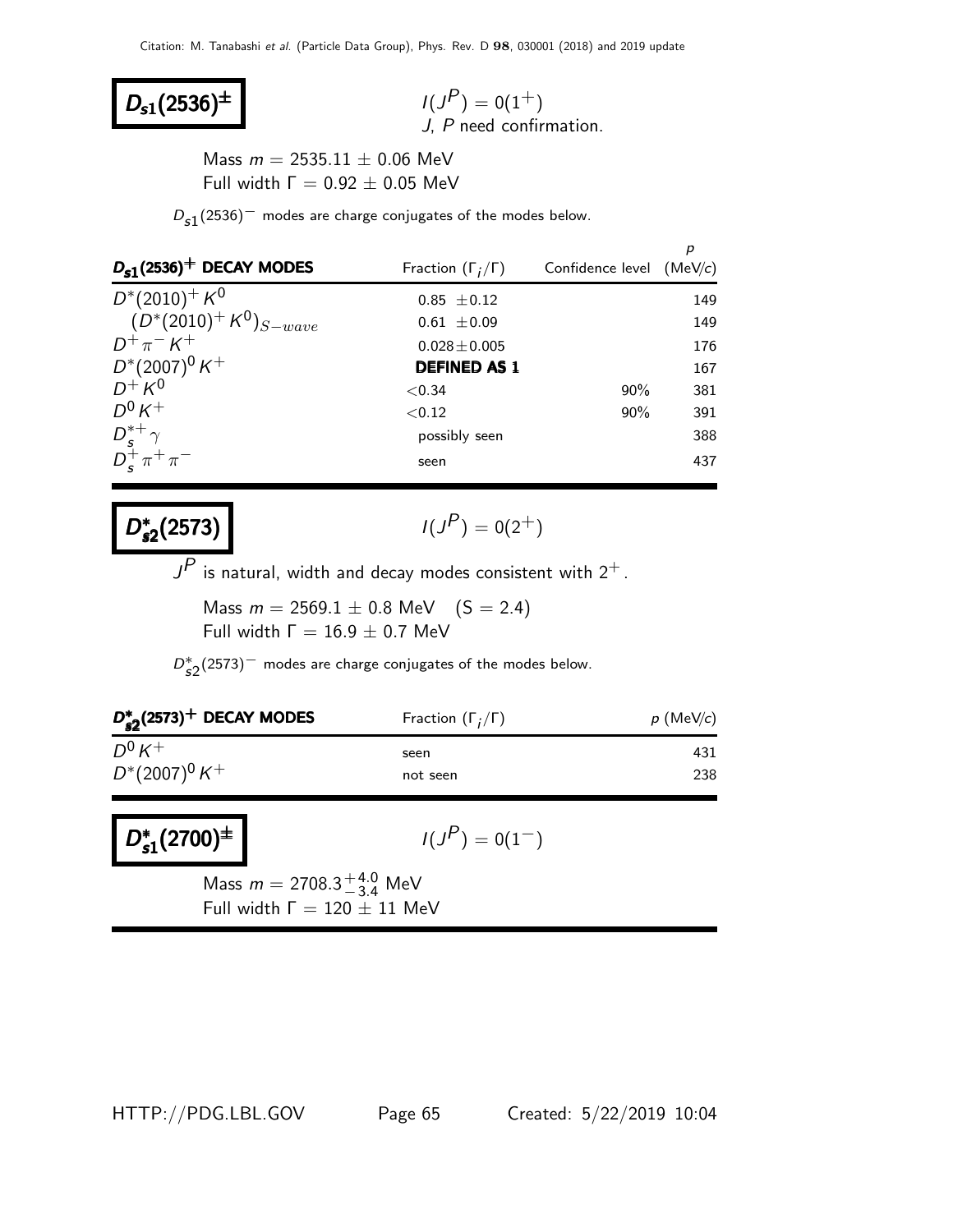

# B-particle organization

Many measurements of  $B$  decays involve admixtures of  $B$ hadrons. Previously we arbitrarily included such admixtures in the  $B^\pm$  section, but because of their importance we have created two new sections: " $B^\pm/B^0$  Admixture" for  $\varUpsilon(4S)$ results and " $B^{\pm}/B^0/B_s^0$  $\sigma_{\rm s}^{\rm 0}/b$ -baryon Admixture" for results at higher energies. Most inclusive decay branching fractions and  $\chi_b$  at high energy are found in the Admixture sections.  $B^0$ - $\overline{B}{}^0$  mixing data are found in the  $B^0$  section, while  $B^0_s$ s -  $\overline{B}_s^0$  mixing data and  $B\overline{\cdot B}$  mixing data for a  $B^0/B_s^0$  $\frac{0}{s}$  admixture are found in the  $B_s^0$  $S_{s}^{0}$  section. *CP*-violation data are found in the  $B^\pm$ ,  $B^0$ , and  $B^\pm$   $B^0$  Admixture sections.  $b$ -baryons are found near the end of the Baryon section.

The organization of the  $B$  sections is now as follows, where bullets indicate particle sections and brackets indicate reviews.

 $\bullet$   $B^{\pm}$ 

mass, mean life, CP violation, branching fractions  $\bullet$   $B^0$ 

mass, mean life,  $B^0$ - $\overline{B}{}^0$  mixing, CP violation, branching fractions

 $\bullet$   $B^{\pm}/B^0$  Admixtures

CP violation, branching fractions

 $\bullet$   $B^{\pm}/B^0/B_s^0$  $\frac{0}{s}/b$ -baryon Admixtures

mean life, production fractions, branching fractions

 $\bullet$   $B^*$ 

mass

•  $B_1(5721)^+$ 

mass

•  $B_1(5721)^0$ 

HTTP://PDG.LBL.GOV Page 66 Created: 5/22/2019 10:04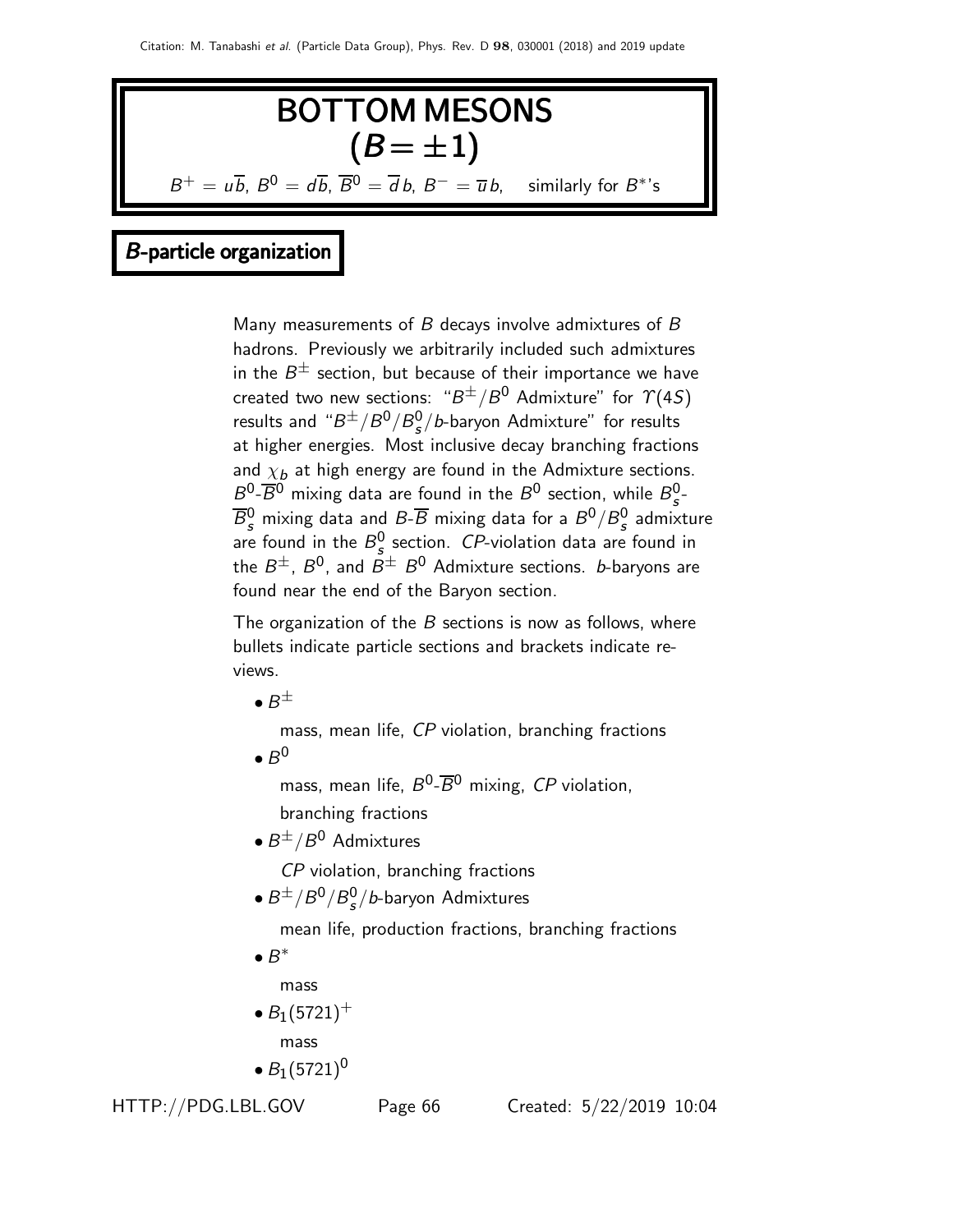mass  $\bullet B_2^*(5747)^+$ mass •  $B_2^*(5747)^0$ mass  $\bullet$   $B_J^*(5970)^+$ mass  $\bullet B_J^*(5970)^0$ mass  $\bullet$   $B_s^0$ s mass, mean life,  $B_s^0$  $\frac{0}{s}$ - $\overline{B}_{s}^{0}$  mixing, CP violation, branching fractions  $\bullet$   $B_s^*$ mass  $\bullet B_{s1}(5830)^{0}$ mass  $\bullet B_{s2}^*(5840)^0$ mass  $\bullet$   $B_c^{\pm}$ mass, mean life, branching fractions At the end of Baryon Listings:  $\bullet$   $\Lambda_b$ mass, mean life, branching fractions •  $\Lambda_b(5912)^0$ mass, mean life •  $\Lambda_b(5920)^0$ mass, mean life  $\bullet$   $\Sigma_b$ mass

 $\bullet$   $\Sigma^*_b$ 

mass

 $\bullet \equiv^0_b$  $_b^0, \equiv_b^-$ 

mass, mean life, branching fractions

 $\bullet \equiv_b' (5935)^-$ 

HTTP://PDG.LBL.GOV Page 67 Created: 5/22/2019 10:04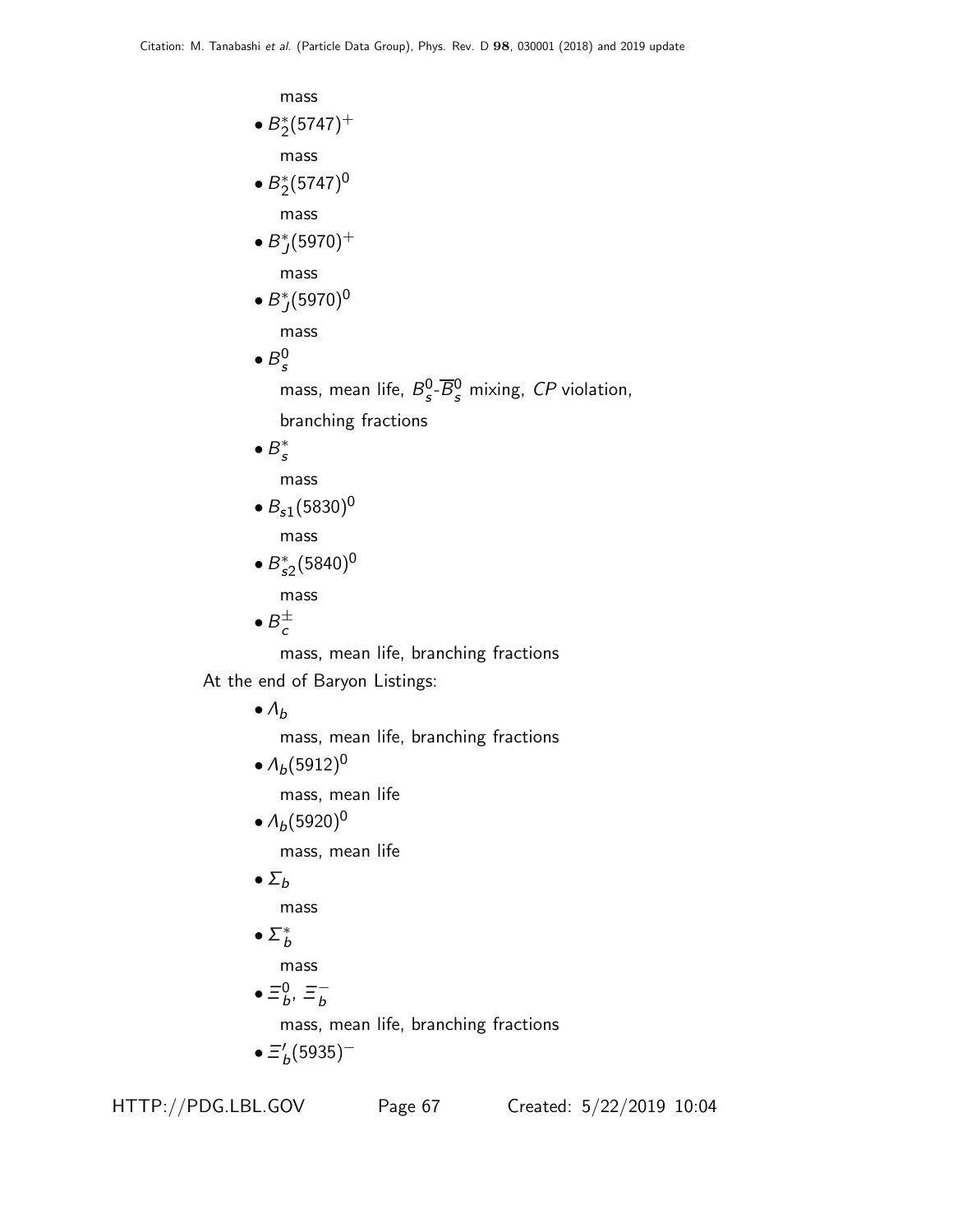mass  $\bullet \equiv_b (5945)^0$ mass  $\bullet \, \Xi^{\ast}_{b} (5955)^$ mass  $\bullet$   $\Omega_b^-$ 

mass, branching fractions

• b-baryon Admixture

mean life, branching fractions

$$
\pm \qquad I(J^P) = \frac{1}{2}(0^-)
$$

I, J, P need confirmation. Quantum numbers shown are quark-model predictions.

> Mass  $m_{B^{\pm}} = 5279.33 \pm 0.13 \text{ MeV}$ Mean life  $\tau_{B^{\pm}} = (1.638 \pm 0.004) \times 10^{-12}$  s  $c\tau = 491.1 \ \mu m$

CP violation

 $B^\pm$ 

$$
A_{CP}(B^+ \to J/\psi(1S)K^+) = (1.8 \pm 3.0) \times 10^{-3} \quad (S = 1.5)
$$
  
\n
$$
A_{CP}(B^+ \to J/\psi(1S)\pi^+) = (1.8 \pm 1.2) \times 10^{-2} \quad (S = 1.3)
$$
  
\n
$$
A_{CP}(B^+ \to J/\psi \mu^+) = -0.11 \pm 0.14
$$
  
\n
$$
A_{CP}(B^+ \to J/\psi K^*(892)^+) = -0.048 \pm 0.033
$$
  
\n
$$
A_{CP}(B^+ \to \eta_c K^+) = 0.01 \pm 0.07 \quad (S = 2.2)
$$
  
\n
$$
A_{CP}(B^+ \to \psi(2S)\pi^+) = 0.03 \pm 0.06
$$
  
\n
$$
A_{CP}(B^+ \to \psi(2S)K^*(892)^+) = 0.08 \pm 0.21
$$
  
\n
$$
A_{CP}(B^+ \to \chi_{c1}(1P)\pi^+) = 0.07 \pm 0.18
$$
  
\n
$$
A_{CP}(B^+ \to \chi_{c1}(K^+) = -0.20 \pm 0.18 \quad (S = 1.5)
$$
  
\n
$$
A_{CP}(B^+ \to \chi_{c1}K^+) = -0.009 \pm 0.033
$$
  
\n
$$
A_{CP}(B^+ \to \chi_{c1}K^*(892)^+) = 0.5 \pm 0.5
$$
  
\n
$$
A_{CP}(B^+ \to \chi_{c1}K^*(892)^+) = 0.5 \pm 0.5
$$
  
\n
$$
A_{CP}(B^+ \to \mathcal{D}^0 \ell^+ \nu_\ell) = (-0.14 \pm 0.20) \times 10^{-2}
$$
  
\n
$$
A_{CP}(B^+ \to \mathcal{D}^0 \tau^+) = -0.007 \pm 0.007
$$
  
\n
$$
A_{CP}(B^+ \to \mathcal{D}_{CP(+1)}\pi^+) = 0.017 \pm 0.026
$$
  
\n
$$
A_{CP}(B^+ \to \mathcal{D}_{CP(-1)}
$$

HTTP://PDG.LBL.GOV Page 68 Created: 5/22/2019 10:04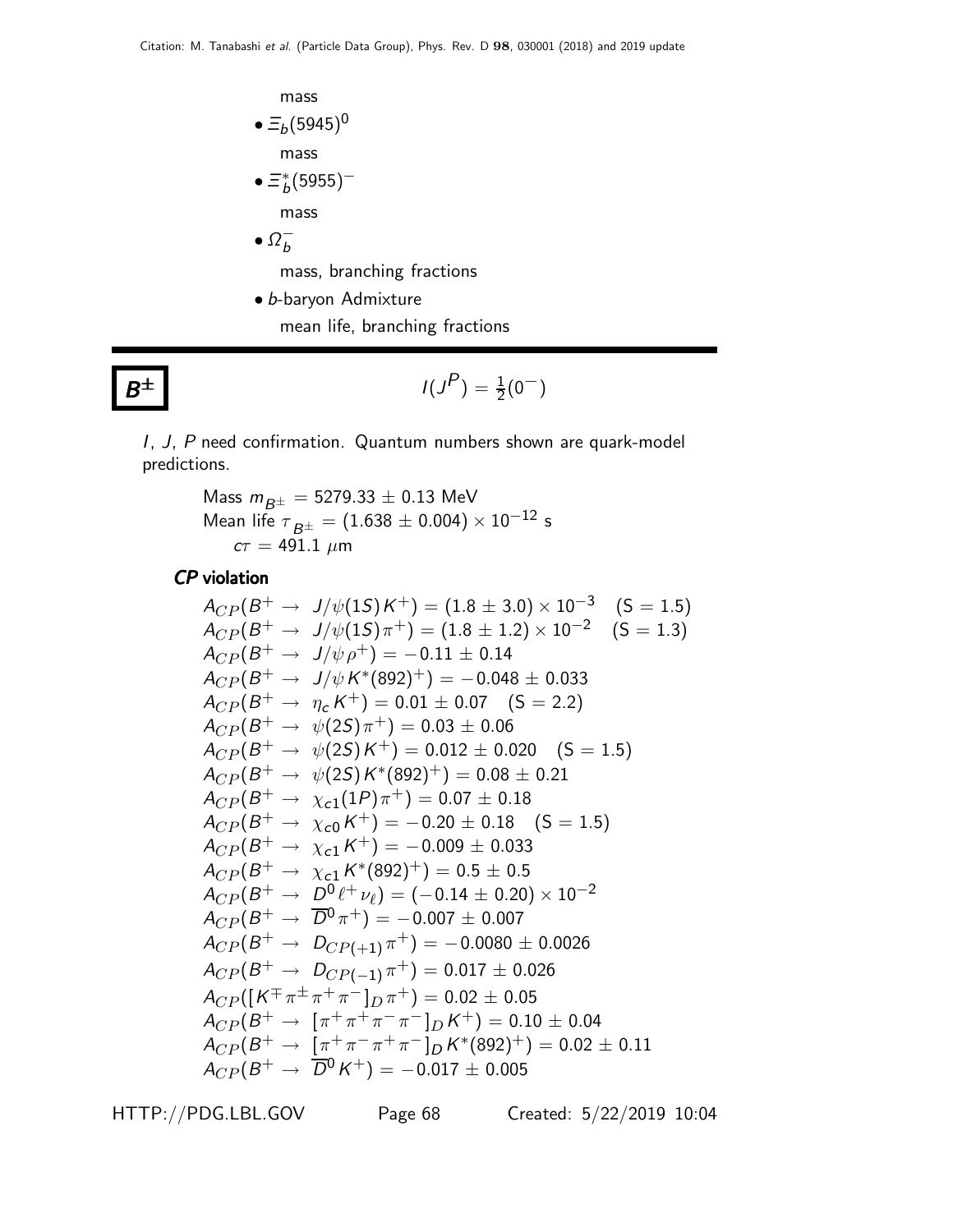ACP ([K ∓ π ± π <sup>+</sup> π <sup>−</sup> ]<sup>D</sup> K <sup>+</sup>) = <sup>−</sup>0.<sup>31</sup> <sup>±</sup> <sup>0</sup>.<sup>11</sup> ACP (B <sup>+</sup> <sup>→</sup> [<sup>π</sup> <sup>+</sup> π <sup>+</sup> π − π <sup>−</sup> ]<sup>D</sup> π <sup>+</sup>) = (−<sup>4</sup> <sup>±</sup> 8) <sup>×</sup> <sup>10</sup>−<sup>3</sup> ACP (B <sup>+</sup> <sup>→</sup> [<sup>K</sup> − π <sup>+</sup> ]<sup>D</sup> K <sup>+</sup>) = <sup>−</sup>0.<sup>58</sup> <sup>±</sup> <sup>0</sup>.<sup>21</sup> ACP (B <sup>+</sup> <sup>→</sup> [<sup>K</sup> − π <sup>+</sup> π 0 ]D K <sup>+</sup>) = 0.<sup>07</sup> <sup>±</sup> <sup>0</sup>.30 (S = 1.5) ACP (B <sup>+</sup> <sup>→</sup> [<sup>K</sup> <sup>+</sup> K − π 0 ]D K <sup>+</sup>) = 0.<sup>30</sup> <sup>±</sup> <sup>0</sup>.<sup>20</sup> ACP (B <sup>+</sup> <sup>→</sup> [<sup>π</sup> <sup>+</sup> π − π 0 ]D K <sup>+</sup>) = 0.<sup>05</sup> <sup>±</sup> <sup>0</sup>.<sup>09</sup> ACP (B <sup>+</sup> <sup>→</sup> <sup>D</sup> <sup>0</sup>K ∗ (892)+) = <sup>−</sup>0.<sup>007</sup> <sup>±</sup> <sup>0</sup>.<sup>019</sup> ACP (B <sup>+</sup> <sup>→</sup> [<sup>K</sup> − π <sup>+</sup> ]<sup>D</sup> K ∗ (892)+) = <sup>−</sup>0.<sup>75</sup> <sup>±</sup> <sup>0</sup>.<sup>16</sup> ACP (B <sup>+</sup> <sup>→</sup> [<sup>K</sup> − π <sup>+</sup> π − π <sup>+</sup> ]<sup>D</sup> K ∗ (892)+) = <sup>−</sup>0.<sup>45</sup> <sup>±</sup> <sup>0</sup>.<sup>25</sup> ACP (B <sup>+</sup> <sup>→</sup> [<sup>K</sup> − π <sup>+</sup> ]<sup>D</sup> π <sup>+</sup>) = 0.<sup>00</sup> <sup>±</sup> <sup>0</sup>.<sup>09</sup> ACP (B <sup>+</sup> <sup>→</sup> [<sup>K</sup> − π <sup>+</sup> π 0 ]D π <sup>+</sup>) = 0.<sup>35</sup> <sup>±</sup> <sup>0</sup>.<sup>16</sup> ACP (B <sup>+</sup> <sup>→</sup> [<sup>K</sup> <sup>+</sup> K − π 0 ]D π <sup>+</sup>) = <sup>−</sup>0.<sup>03</sup> <sup>±</sup> <sup>0</sup>.<sup>04</sup> ACP (B <sup>+</sup> <sup>→</sup> [<sup>π</sup> <sup>+</sup> π − π 0 ]D π <sup>+</sup>) = <sup>−</sup>0.<sup>016</sup> <sup>±</sup> <sup>0</sup>.<sup>020</sup> ACP (B <sup>+</sup> <sup>→</sup> [<sup>K</sup> − π + ] (<sup>D</sup> <sup>π</sup>) π <sup>+</sup>) = <sup>−</sup>0.<sup>09</sup> <sup>±</sup> <sup>0</sup>.<sup>27</sup> ACP (B <sup>+</sup> <sup>→</sup> [<sup>K</sup> − π + ] (<sup>D</sup> <sup>γ</sup>) π <sup>+</sup>) = <sup>−</sup>0.<sup>7</sup> <sup>±</sup> <sup>0</sup>.<sup>6</sup> ACP (B <sup>+</sup> <sup>→</sup> [<sup>K</sup> − π + ] (<sup>D</sup> <sup>π</sup>)K <sup>+</sup>) = 0.<sup>8</sup> <sup>±</sup> <sup>0</sup>.<sup>4</sup> ACP (B <sup>+</sup> <sup>→</sup> [<sup>K</sup> − π + ] (<sup>D</sup> <sup>γ</sup>)K <sup>+</sup>) = 0.<sup>4</sup> <sup>±</sup> <sup>1</sup>.<sup>0</sup> ACP (B <sup>+</sup> <sup>→</sup> [<sup>π</sup> <sup>+</sup> π − π 0 ]D K <sup>+</sup>) = <sup>−</sup>0.<sup>02</sup> <sup>±</sup> <sup>0</sup>.<sup>15</sup> ACP (B <sup>+</sup> <sup>→</sup> [<sup>K</sup> 0 S K <sup>+</sup> π <sup>−</sup> ]<sup>D</sup> K <sup>+</sup>) = 0.<sup>04</sup> <sup>±</sup> <sup>0</sup>.<sup>09</sup> ACP (B <sup>+</sup> <sup>→</sup> [<sup>K</sup> 0 S K − π <sup>+</sup> ]<sup>D</sup> K <sup>+</sup>) = 0.<sup>23</sup> <sup>±</sup> <sup>0</sup>.<sup>13</sup> ACP (B <sup>+</sup> <sup>→</sup> [<sup>K</sup> 0 S K − π <sup>+</sup> ]<sup>D</sup> π <sup>+</sup>) = <sup>−</sup>0.<sup>052</sup> <sup>±</sup> <sup>0</sup>.<sup>034</sup> ACP (B <sup>+</sup> <sup>→</sup> [<sup>K</sup> 0 S K <sup>+</sup> π <sup>−</sup> ]<sup>D</sup> π <sup>+</sup>) = <sup>−</sup>0.<sup>025</sup> <sup>±</sup> <sup>0</sup>.<sup>026</sup> ACP (B <sup>+</sup> <sup>→</sup> [<sup>K</sup> ∗ (892)− K <sup>+</sup> ]<sup>D</sup> K <sup>+</sup>) = 0.<sup>03</sup> <sup>±</sup> <sup>0</sup>.<sup>11</sup> ACP (B <sup>+</sup> <sup>→</sup> [<sup>K</sup> ∗ (892)<sup>+</sup> K <sup>−</sup> ]<sup>D</sup> K <sup>+</sup>) = 0.<sup>34</sup> <sup>±</sup> <sup>0</sup>.<sup>21</sup> ACP (B <sup>+</sup> <sup>→</sup> [<sup>K</sup> ∗ (892)<sup>+</sup> K <sup>−</sup> ]<sup>D</sup> π <sup>+</sup>) = <sup>−</sup>0.<sup>05</sup> <sup>±</sup> <sup>0</sup>.<sup>05</sup> ACP (B <sup>+</sup> <sup>→</sup> [<sup>K</sup> ∗ (892)− K <sup>+</sup> ]<sup>D</sup> π <sup>+</sup>) = <sup>−</sup>0.<sup>012</sup> <sup>±</sup> <sup>0</sup>.<sup>030</sup> ACP (B <sup>+</sup> <sup>→</sup> <sup>D</sup>CP(+ 1)<sup>K</sup> <sup>+</sup> CP ) <sup>+</sup> CP(+ 1)<sup>+</sup> ACP(B <sup>+</sup> D CP(+ 1)K CP )<sup>+</sup> CP(+ 1)= 0.<sup>120</sup> <sup>±</sup> <sup>0</sup>.014 (S = 1.4) AADS(B <sup>+</sup> <sup>→</sup> D K <sup>+</sup>) = <sup>−</sup>0.<sup>40</sup> <sup>±</sup> <sup>0</sup>.<sup>06</sup> AADS(B <sup>+</sup> <sup>→</sup> <sup>D</sup> <sup>π</sup> <sup>+</sup>) = 0.<sup>100</sup> <sup>±</sup> <sup>0</sup>.<sup>032</sup> AADS(B <sup>+</sup> <sup>→</sup> [<sup>K</sup> − π <sup>+</sup> ]<sup>D</sup> K <sup>+</sup> π − π <sup>+</sup>) = <sup>−</sup>0.<sup>33</sup> <sup>±</sup> <sup>0</sup>.<sup>35</sup> AADS(B <sup>+</sup> <sup>→</sup> [<sup>K</sup> − π <sup>+</sup> ]<sup>D</sup> π <sup>+</sup> π − π <sup>+</sup>) = <sup>−</sup>0.<sup>01</sup> <sup>±</sup> <sup>0</sup>.<sup>09</sup> ACP (B <sup>+</sup> <sup>→</sup> <sup>D</sup>CP(−1)<sup>K</sup> <sup>+</sup>) = <sup>−</sup>0.<sup>10</sup> <sup>±</sup> <sup>0</sup>.<sup>07</sup> ACP (B <sup>+</sup> <sup>→</sup> [<sup>K</sup> <sup>+</sup> K <sup>−</sup> ]<sup>D</sup> K <sup>+</sup> π − π <sup>+</sup>) = <sup>−</sup>0.<sup>04</sup> <sup>±</sup> <sup>0</sup>.<sup>06</sup> ACP (B <sup>+</sup> <sup>→</sup> [<sup>π</sup> <sup>+</sup> π <sup>−</sup> ]<sup>D</sup> K <sup>+</sup> π − π <sup>+</sup>) = <sup>−</sup>0.<sup>05</sup> <sup>±</sup> <sup>0</sup>.<sup>10</sup> ACP (B <sup>+</sup> <sup>→</sup> [<sup>K</sup> − π <sup>+</sup> ]<sup>D</sup> K <sup>+</sup> π − π <sup>+</sup>) = 0.<sup>013</sup> <sup>±</sup> <sup>0</sup>.<sup>023</sup> ACP (B <sup>+</sup> <sup>→</sup> [<sup>K</sup> <sup>+</sup> K <sup>−</sup> ]<sup>D</sup> π <sup>+</sup> π − π <sup>+</sup>) = <sup>−</sup>0.<sup>019</sup> <sup>±</sup> <sup>0</sup>.<sup>015</sup> ACP (B <sup>+</sup> <sup>→</sup> [<sup>π</sup> <sup>+</sup> π <sup>−</sup> ]<sup>D</sup> π <sup>+</sup> π − π <sup>+</sup>) = <sup>−</sup>0.<sup>013</sup> <sup>±</sup> <sup>0</sup>.<sup>019</sup> ACP (B <sup>+</sup> <sup>→</sup> [<sup>K</sup> − π <sup>+</sup> ]<sup>D</sup> π <sup>+</sup> π − π <sup>+</sup>) = <sup>−</sup>0.<sup>002</sup> <sup>±</sup> <sup>0</sup>.<sup>011</sup> ACP (B <sup>+</sup> <sup>→</sup> <sup>D</sup> <sup>∗</sup><sup>0</sup> π <sup>+</sup>) = 0.<sup>0010</sup> <sup>±</sup> <sup>0</sup>.<sup>0028</sup> ACP (B <sup>+</sup> <sup>→</sup> (D<sup>∗</sup> CP(+1)) 0 π <sup>+</sup>) = 0.<sup>016</sup> <sup>±</sup> <sup>0</sup>.010 (S = 1.2) ACP (B <sup>+</sup> <sup>→</sup> (D<sup>∗</sup> CP(−1)) 0 π <sup>+</sup>) = <sup>−</sup>0.<sup>09</sup> <sup>±</sup> <sup>0</sup>.<sup>05</sup>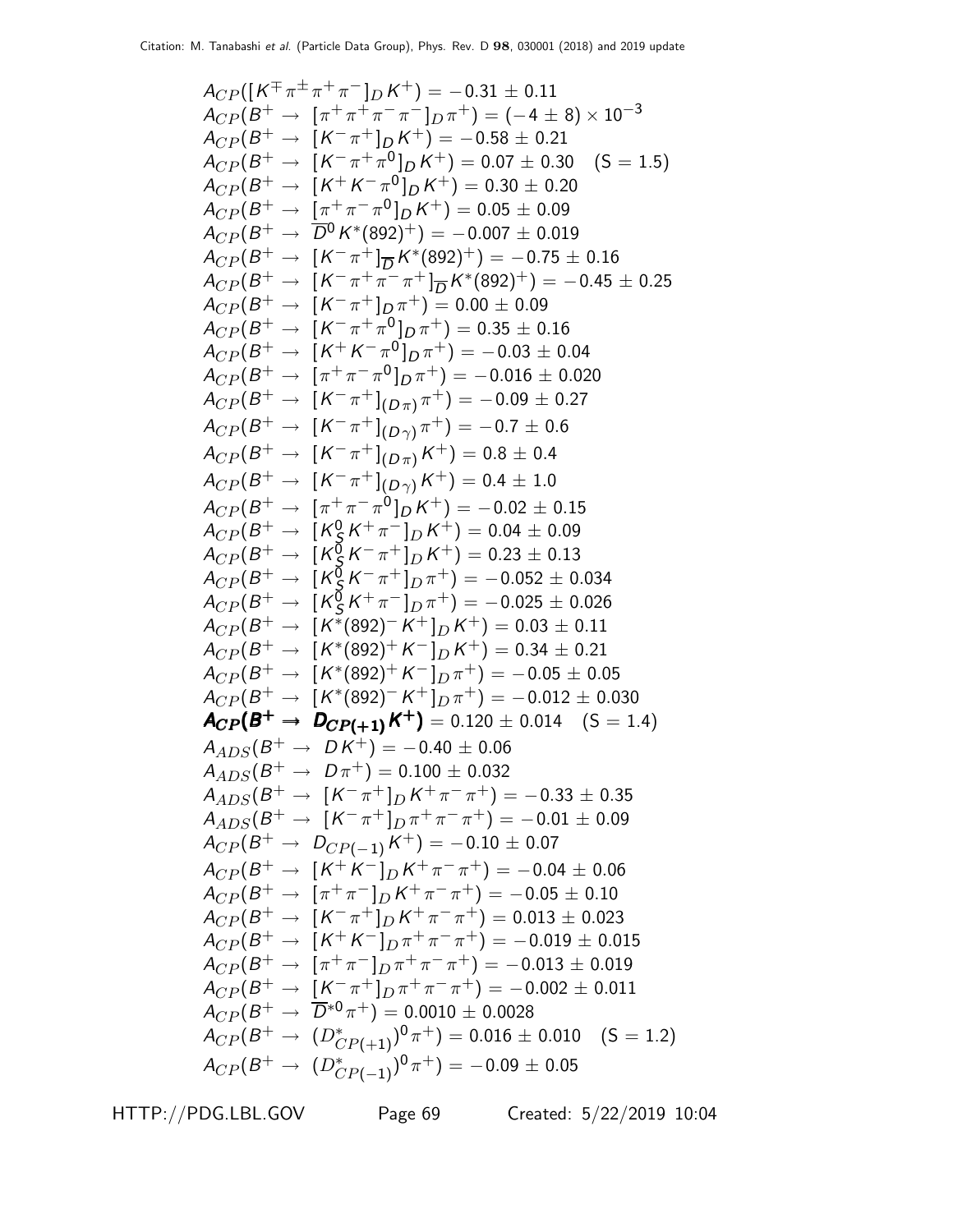$$
A_{CP}(B^+ \to D^{*0} K^+) = -0.001 \pm 0.011 (S = 1.1)
$$
  
\n
$$
A_{CP}(B^+ \to D^{*0}_{CP(+1)} K^+) = -0.11 \pm 0.08 (S = 2.7)
$$
  
\n
$$
A_{CP}(B^+ \to D^{*}_{CP(-1)} K^+) = 0.07 \pm 0.10
$$
  
\n
$$
A_{CP}(B^+ \to D^{*}_{CP(-1)} K^*(892)^+) = 0.08 \pm 0.06
$$
  
\n
$$
A_{CP}(B^+ \to D^{*0}_{CP(-1)} K^*(892)^+) = -0.23 \pm 0.22
$$
  
\n
$$
A_{CP}(B^+ \to D^{*0}_{S}) = 0.0 \pm 0.4
$$
  
\n
$$
A_{CP}(B^+ \to D^{*0}_{S}) = 0.0 \pm 0.4
$$
  
\n
$$
A_{CP}(B^+ \to D^{*+} D^{*0}) = -0.15 \pm 0.11
$$
  
\n
$$
A_{CP}(B^+ \to D^{*+} D^{*0}) = 0.13 \pm 0.18
$$
  
\n
$$
A_{CP}(B^+ \to D^{*} D^{0}) = 0.016 \pm 0.025
$$
  
\n
$$
A_{CP}(B^+ \to K^0_S \pi^+) = -0.017 \pm 0.016
$$
  
\n
$$
A_{CP}(B^+ \to K^0_S \pi^+) = 0.003 \pm 0.021
$$
  
\n
$$
A_{CP}(B^+ \to \eta' K^*(892)^+) = -0.26 \pm 0.27
$$
  
\n
$$
A_{CP}(B^+ \to \eta' K^*(892)^+) = 0.05 \pm 0.13
$$
  
\n
$$
A_{CP}(B^+ \to \eta' K^*(892)^+) = 0.05 \pm 0.13
$$
  
\n
$$
A_{CP}(B^+ \to \eta' K^*(892)^+) = 0.05 \pm 0.13
$$
  
\n
$$
A_{CP}(B^+ \to \eta' K^*(892)^+) = 0.05 \pm 0
$$

HTTP://PDG.LBL.GOV Page 70 Created: 5/22/2019 10:04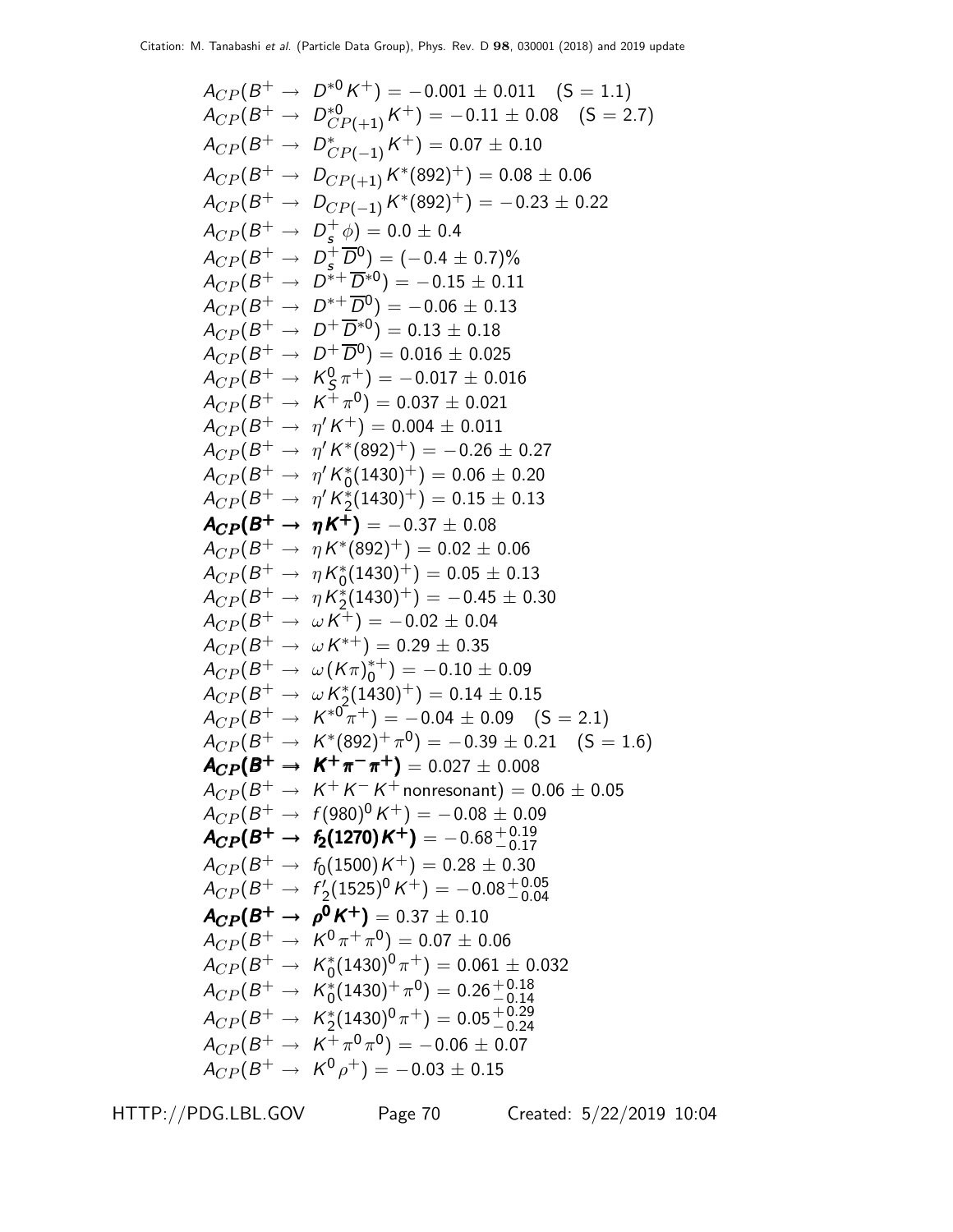ACP (B <sup>+</sup> <sup>→</sup> <sup>K</sup> <sup>∗</sup><sup>+</sup> π <sup>+</sup> π <sup>−</sup>) = 0.07 ± 0.08 ACP (B <sup>+</sup> <sup>→</sup> <sup>ρ</sup> <sup>0</sup>K ∗ (892)+) = 0.<sup>31</sup> <sup>±</sup> <sup>0</sup>.<sup>13</sup> ACP (B <sup>+</sup> <sup>→</sup> <sup>K</sup> ∗ (892)<sup>+</sup> <sup>f</sup>0(980)) = <sup>−</sup>0.<sup>15</sup> <sup>±</sup> <sup>0</sup>.<sup>12</sup> ACP (B <sup>+</sup> <sup>→</sup> <sup>a</sup> + 1 K 0 ) = 0.12 ± 0.11 ACP (B <sup>+</sup> <sup>→</sup> <sup>b</sup> + 1 K 0 ) = −0.03 ± 0.15 ACP (B <sup>+</sup> <sup>→</sup> <sup>K</sup> ∗ (892)<sup>0</sup> ρ <sup>+</sup>) = <sup>−</sup>0.<sup>01</sup> <sup>±</sup> <sup>0</sup>.<sup>16</sup> ACP (B <sup>+</sup> <sup>→</sup> <sup>b</sup> 0 1 K <sup>+</sup>) = <sup>−</sup>0.<sup>46</sup> <sup>±</sup> <sup>0</sup>.<sup>20</sup> ACP (B <sup>+</sup> <sup>→</sup> <sup>K</sup> <sup>0</sup>K <sup>+</sup>) = 0.<sup>04</sup> <sup>±</sup> <sup>0</sup>.<sup>14</sup> ACP (B <sup>+</sup> <sup>→</sup> <sup>K</sup> 0 S K <sup>+</sup>) = <sup>−</sup>0.<sup>21</sup> <sup>±</sup> <sup>0</sup>.<sup>14</sup> ACP (B <sup>+</sup> <sup>→</sup> <sup>K</sup> <sup>+</sup> K 0 S K 0 S ) = 0.025 ± 0.031 ACP (B <sup>+</sup> <sup>→</sup> <sup>K</sup> <sup>+</sup> K − π <sup>+</sup> CP ) <sup>+</sup> <sup>+</sup> <sup>−</sup> <sup>+</sup> ACP(B<sup>+</sup> K <sup>+</sup> K π <sup>+</sup> <sup>+</sup> ) <sup>=</sup> <sup>−</sup>0.<sup>122</sup> <sup>±</sup> <sup>0</sup>.<sup>021</sup> ACP (B <sup>+</sup> <sup>→</sup> <sup>K</sup> <sup>+</sup> K − K <sup>+</sup> ACP(B ) <sup>+</sup><sup>→</sup> <sup>K</sup> <sup>+</sup>K −K <sup>+</sup>ACP(B <sup>+</sup> K <sup>+</sup> K +) <sup>+</sup>K <sup>+</sup>K <sup>+</sup>) <sup>=</sup> <sup>−</sup>0.<sup>033</sup> <sup>±</sup> <sup>0</sup>.<sup>008</sup> ACP (B <sup>+</sup> <sup>→</sup> <sup>φ</sup><sup>K</sup> <sup>+</sup>) = 0.<sup>024</sup> <sup>±</sup> <sup>0</sup>.028 (S = 2.3) ACP (B <sup>+</sup> <sup>→</sup> <sup>X</sup>0(1550)<sup>K</sup> <sup>+</sup>) = <sup>−</sup>0.<sup>04</sup> <sup>±</sup> <sup>0</sup>.<sup>07</sup> ACP (B <sup>+</sup> <sup>→</sup> <sup>K</sup> <sup>∗</sup><sup>+</sup> K <sup>+</sup> K <sup>−</sup>) = 0.11 ± 0.09 ACP (B <sup>+</sup> <sup>→</sup> <sup>φ</sup><sup>K</sup> ∗ (892)+) = <sup>−</sup>0.<sup>01</sup> <sup>±</sup> <sup>0</sup>.<sup>08</sup> ACP (B <sup>+</sup> <sup>→</sup> <sup>φ</sup>(Kπ) ∗+ 0 ) = 0.04 ± 0.16 ACP (B <sup>+</sup> <sup>→</sup> <sup>φ</sup>K1(1270)+) = 0.<sup>15</sup> <sup>±</sup> <sup>0</sup>.<sup>20</sup> ACP (B <sup>+</sup> <sup>→</sup> <sup>φ</sup><sup>K</sup> ∗ 2 (1430)+) = <sup>−</sup>0.<sup>23</sup> <sup>±</sup> <sup>0</sup>.<sup>20</sup> ACP (B <sup>+</sup> <sup>→</sup> <sup>K</sup> <sup>+</sup> φφ) = <sup>−</sup>0.<sup>10</sup> <sup>±</sup> <sup>0</sup>.<sup>08</sup> ACP (B <sup>+</sup> <sup>→</sup> <sup>K</sup> <sup>+</sup>[φφ]η<sup>c</sup> ) = 0.09 ± 0.10 ACP (B <sup>+</sup> <sup>→</sup> <sup>K</sup> ∗ (892)<sup>+</sup> <sup>γ</sup>) = 0.<sup>014</sup> <sup>±</sup> <sup>0</sup>.<sup>018</sup> ACP (B <sup>+</sup> <sup>→</sup> <sup>X</sup><sup>s</sup> <sup>γ</sup>) = 0.<sup>028</sup> <sup>±</sup> <sup>0</sup>.<sup>019</sup> ACP (B <sup>+</sup> <sup>→</sup> <sup>η</sup><sup>K</sup> <sup>+</sup> <sup>γ</sup>) = <sup>−</sup>0.<sup>12</sup> <sup>±</sup> <sup>0</sup>.<sup>07</sup> ACP (B <sup>+</sup> <sup>→</sup> <sup>φ</sup><sup>K</sup> <sup>+</sup> <sup>γ</sup>) = <sup>−</sup>0.<sup>13</sup> <sup>±</sup> <sup>0</sup>.11 (S = 1.1) ACP (B <sup>+</sup> <sup>→</sup> <sup>ρ</sup> <sup>+</sup> <sup>γ</sup>) = <sup>−</sup>0.<sup>11</sup> <sup>±</sup> <sup>0</sup>.<sup>33</sup> ACP (B <sup>+</sup> <sup>→</sup> <sup>π</sup> <sup>+</sup> π 0 ) = 0.03 ± 0.04 ACP (B <sup>+</sup> <sup>→</sup> <sup>π</sup> <sup>+</sup> π − π <sup>+</sup> ACP(B ) <sup>+</sup><sup>→</sup> <sup>π</sup> <sup>+</sup>π −π <sup>+</sup>ACP(B<sup>+</sup> π <sup>+</sup>π π ) <sup>+</sup>π <sup>+</sup>π π ) = 0.057 ± 0.013 ACP (B <sup>+</sup> <sup>→</sup> <sup>ρ</sup> 0 π <sup>+</sup>) = 0.18+ 0.<sup>09</sup> −0.17 ACP (B <sup>+</sup> <sup>→</sup> <sup>f</sup>2(1270)<sup>π</sup> <sup>+</sup>) = 0.<sup>41</sup> <sup>±</sup> <sup>0</sup>.<sup>30</sup> ACP (B <sup>+</sup> <sup>→</sup> <sup>ρ</sup> 0 (1450)π <sup>+</sup>) = <sup>−</sup>0.<sup>1</sup> + 0.4 −0.5 ACP (B <sup>+</sup> <sup>→</sup> <sup>f</sup>0(1370)<sup>π</sup> <sup>+</sup> CP ) <sup>+</sup>→0+ACP(<sup>B</sup> <sup>+</sup> f <sup>0</sup>(1370)π CP )+0= 0.<sup>72</sup> <sup>±</sup> <sup>0</sup>.<sup>22</sup> ACP (B <sup>+</sup> <sup>→</sup> <sup>π</sup> <sup>+</sup> π − π <sup>+</sup> nonresonant) = <sup>−</sup>0.14+ 0.<sup>23</sup> −0.16 ACP (B <sup>+</sup> <sup>→</sup> <sup>ρ</sup> <sup>+</sup> π 0 ) = 0.02 ± 0.11 ACP (B <sup>+</sup> <sup>→</sup> <sup>ρ</sup> <sup>+</sup> ρ 0 ) = −0.05 ± 0.05 ACP (B <sup>+</sup> <sup>→</sup> ωπ+) = <sup>−</sup>0.<sup>04</sup> <sup>±</sup> <sup>0</sup>.<sup>06</sup> ACP (B <sup>+</sup> <sup>→</sup> ωρ+) = <sup>−</sup>0.<sup>20</sup> <sup>±</sup> <sup>0</sup>.<sup>09</sup> ACP (B <sup>+</sup> <sup>→</sup> ηπ+) = <sup>−</sup>0.<sup>14</sup> <sup>±</sup> <sup>0</sup>.07 (S = 1.4) ACP (B <sup>+</sup> <sup>→</sup> ηρ+) = 0.<sup>11</sup> <sup>±</sup> <sup>0</sup>.<sup>11</sup> ACP (B <sup>+</sup> <sup>→</sup> <sup>η</sup> ′ π <sup>+</sup>) = 0.<sup>06</sup> <sup>±</sup> <sup>0</sup>.<sup>16</sup> ACP (B <sup>+</sup> <sup>→</sup> <sup>η</sup> ′ ρ <sup>+</sup>) = 0.<sup>26</sup> <sup>±</sup> <sup>0</sup>.<sup>17</sup>

HTTP://PDG.LBL.GOV Page 71 Created: 5/22/2019 10:04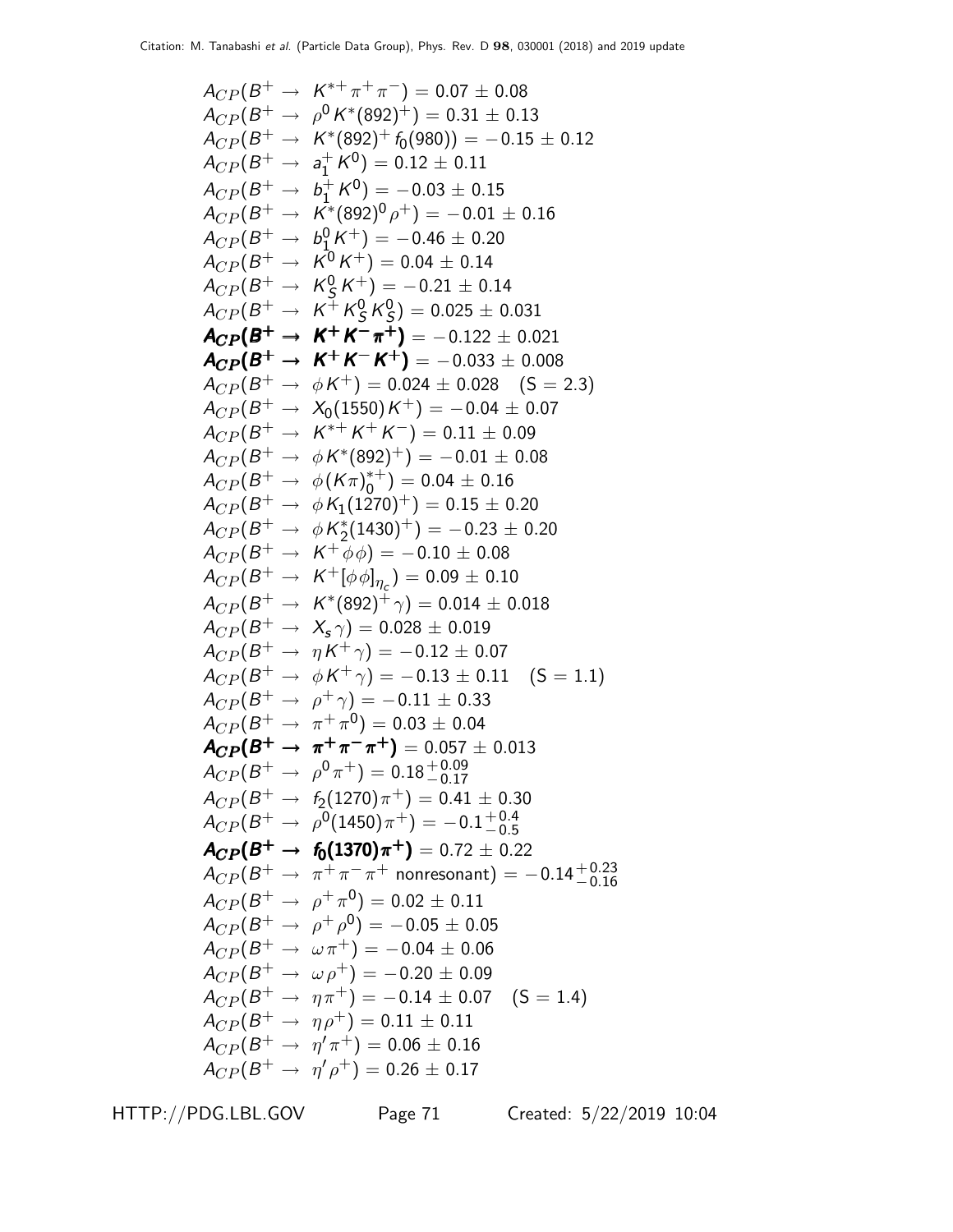$$
A_{CP}(B^+ \rightarrow b_1^0 \pi^+) = 0.05 \pm 0.16
$$
  
\n
$$
A_{CP}(B^+ \rightarrow p\overline{p}\pi^+) = 0.00 \pm 0.04
$$
  
\n
$$
A_{CP}(B^+ \rightarrow p\overline{p}K^+) = 0.00 \pm 0.04
$$
 (S = 2.2)  
\n
$$
A_{CP}(B^+ \rightarrow p\overline{p}K^*(892)^+) = 0.21 \pm 0.16
$$
 (S = 1.4)  
\n
$$
A_{CP}(B^+ \rightarrow p\overline{A}\gamma) = 0.17 \pm 0.17
$$
  
\n
$$
A_{CP}(B^+ \rightarrow p\overline{A}\pi^0) = 0.01 \pm 0.17
$$
  
\n
$$
A_{CP}(B^+ \rightarrow K^+ \ell^+ \ell^-) = -0.02 \pm 0.08
$$
  
\n
$$
A_{CP}(B^+ \rightarrow K^+ \ell^+ \ell^-) = 0.14 \pm 0.14
$$
  
\n
$$
A_{CP}(B^+ \rightarrow K^+ \mu^+ \mu^-) = 0.011 \pm 0.017
$$
  
\n
$$
A_{CP}(B^+ \rightarrow K^* \mu^+ \mu^-) = -0.11 \pm 0.12
$$
  
\n
$$
A_{CP}(B^+ \rightarrow K^* \ell^+ \ell^-) = -0.09 \pm 0.14
$$
  
\n
$$
A_{CP}(B^+ \rightarrow K^* \mu^+ \mu^-) = -0.12 \pm 0.23
$$
  
\n
$$
A_{CP}(B^+ \rightarrow K^* \mu^+ \mu^-) = -0.12 \pm 0.24
$$
  
\n
$$
\gamma = (71.1^{+4.6}_{-5.3})^{\circ}
$$
  
\n
$$
r_B(B^+ \rightarrow D^0 K^+) = (129.6^{+5.0}_{-6.0})^{\circ}
$$
  
\n
$$
r_B(B^+ \rightarrow D^0 K^{*+}) = (129.6^{+18.0}_{-6.0})^{\circ}
$$
  
\n
$$
r_B(B^+ \rightarrow D^0 K^{*+}) = (98^{+18.0}_{-37.
$$

 $B^-$  modes are charge conjugates of the modes below. Modes which do not identify the charge state of the B are listed in the  $B^{\pm}/B^0$  ADMIXTURE section.

The branching fractions listed below assume 50%  $B^0\overline{B}^0$  and 50%  $B^+$   $B^$ production at the  $\Upsilon(4S)$ . We have attempted to bring older measurements up to date by rescaling their assumed  $\Upsilon(4S)$  production ratio to 50:50 and their assumed  $D,~D_{\bm{s}},~D^*$ , and  $\psi$  branching ratios to current values whenever this would affect our averages and best limits significantly.

Indentation is used to indicate a subchannel of a previous reaction. All resonant subchannels have been corrected for resonance branching fractions to the final state so the sum of the subchannel branching fractions can exceed that of the final state.

For inclusive branching fractions, e.g.,  $B \to D^{\pm}X$ , the values usually are multiplicities, not branching fractions. They can be greater than one.

| $B^+$ DECAY MODES                                                                  | Fraction $(\Gamma_i/\Gamma)$    | Scale factor $/p$<br>Confidence level (MeV/c) |
|------------------------------------------------------------------------------------|---------------------------------|-----------------------------------------------|
|                                                                                    | Semileptonic and leptonic modes |                                               |
|                                                                                    | [sss] $(10.99 \pm 0.28)$ %      |                                               |
|                                                                                    | $(10.8 \pm 0.4)$ %              |                                               |
| $\begin{array}{c} \ell^+\nu_\ell X\\ e^+\nu_e X_c\\ D\ell^+\nu_\ell X \end{array}$ | $(9.7 \pm 0.7)$ %               |                                               |
| HTTP://PDG.LBL.GOV                                                                 | Page 72                         | Created: 5/22/2019 10:04                      |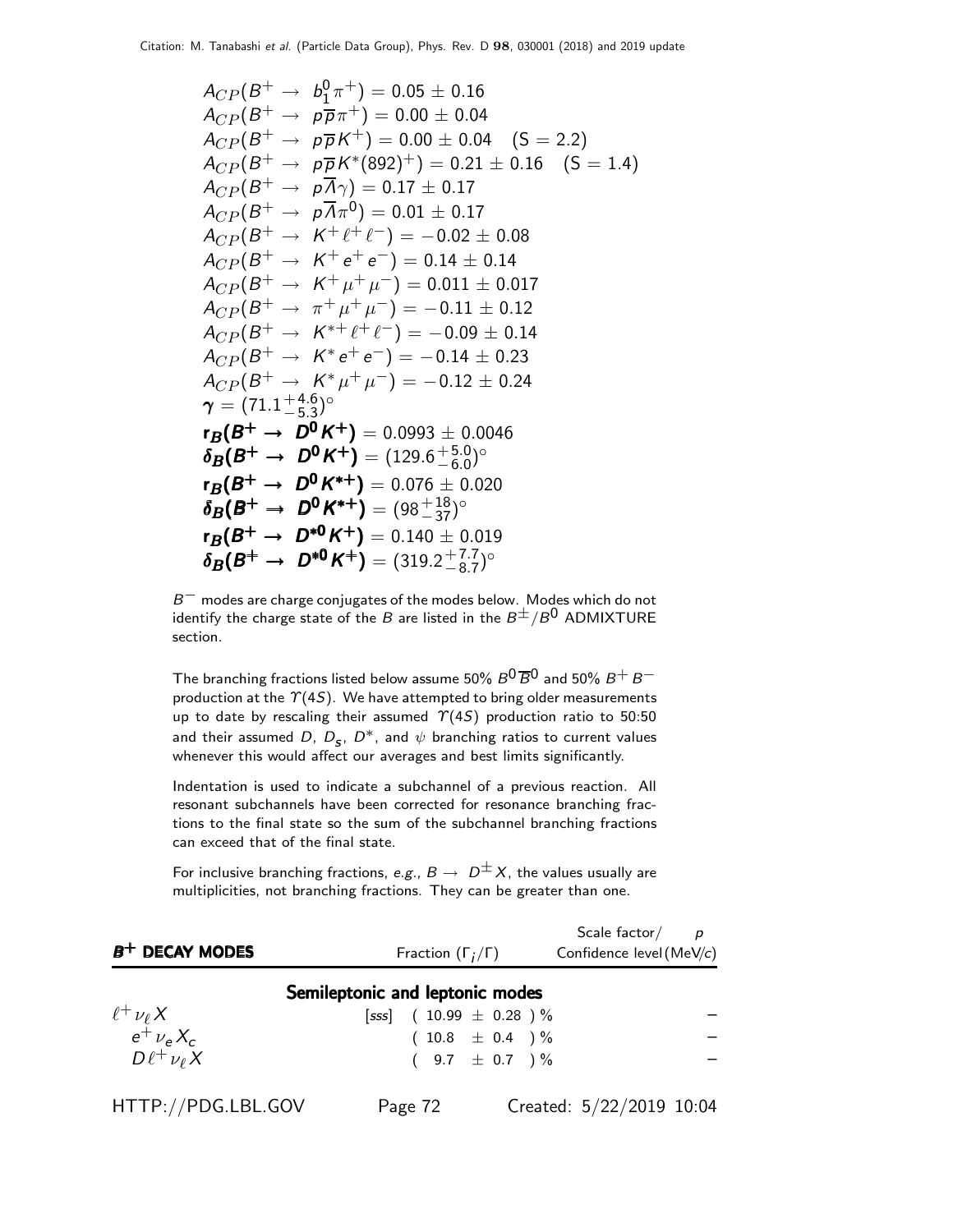| $\overline{D}{}^0\ell^+\nu_\ell$                                                                        | [SSS] |          | $(2.35 \pm 0.09) \%$     |                    |                                                                 |                            | 2310 |
|---------------------------------------------------------------------------------------------------------|-------|----------|--------------------------|--------------------|-----------------------------------------------------------------|----------------------------|------|
| $\overline{D}{}^0\tau^+\nu_\tau$                                                                        |       |          |                          |                    | $(7.7 \pm 2.5) \times 10^{-3}$                                  |                            | 1911 |
| $\overline{D}^*(2007)^0 \, \ell^+ \, \nu_\ell$                                                          | [sss] |          | $(5.66 \pm 0.22)$ %      |                    |                                                                 |                            | 2258 |
| $\overline{D}^*(2007)^0 \tau^+ \nu_{\tau}$                                                              |       | $\left($ |                          | $1.88 \pm 0.20$ )% |                                                                 |                            | 1839 |
| $D^{-} \pi^{+} \ell^{+} \nu_{\ell}$                                                                     |       |          |                          |                    | 4.4 $\pm$ 0.4 $) \times 10^{-3}$                                |                            | 2306 |
| $\overline{D}_0^*(2420)^0 \ell^+ \nu_\ell, \ \overline{D}_0^{*0} \rightarrow$                           |       |          |                          |                    | 2.5 $\pm$ 0.5 $\times$ 10 <sup>-3</sup>                         |                            |      |
| $\overline{D}^+_{2}(2460)^0 \ell^+ \nu_{\ell}, \ \ \overline{D}^{*0}_{2} \rightarrow$                   |       |          |                          |                    | $(1.53 \pm 0.16) \times 10^{-3}$                                |                            | 2065 |
| $D^{-\pi^{+}}$<br>$D^{(*)}$ n $\pi \ell^{+} \nu_{\ell}$ (n $\geq 1$ )                                   |       |          | $(1.86 \pm 0.26)$ %      |                    |                                                                 |                            |      |
| $D^{*-}\pi^+\ell^+\nu_{\ell}$                                                                           |       |          |                          |                    | $(6.0 \pm 0.4) \times 10^{-3}$                                  |                            | 2254 |
| $\overline{D}_1(2420)^0 \ell^+ \nu_\ell, \ \overline{D}_1^0 \rightarrow$                                |       | (        |                          |                    | 3.03 $\pm$ 0.20 $) \times 10^{-3}$                              |                            | 2084 |
| $\overline{D}'_1(2430)^0 \ell^+ \nu_\ell, \ \ \overline{D}'_1^0 \rightarrow$                            |       |          |                          |                    | $(2.7 \pm 0.6) \times 10^{-3}$                                  |                            |      |
| $\frac{D^{*-}\pi^+}{D_2^*(2460)^0\ell^+\, \nu_\ell,}$<br>$\overline{D}_2^{*0} \rightarrow D^{*-} \pi^+$ |       |          |                          |                    | $(1.01 \pm 0.24) \times 10^{-3}$ S=2.0                          |                            | 2065 |
| $\overline{D}^0 \pi^+ \pi^- \ell^+ \nu_\ell$                                                            |       |          |                          |                    | $1.7\phantom{0} \pm \phantom{0} 0.4\phantom{0} )\times 10^{-3}$ |                            | 2301 |
| $\overline{D}^{*0}\pi^+\pi^-\ell^+\nu_\ell$                                                             |       |          |                          |                    | $(8 \pm 5) \times 10^{-4}$                                      |                            | 2248 |
| $D_{s}^{(*)-} K^{+} \ell^{+} \nu_{\ell}$                                                                |       | €        |                          |                    | 6.1 $\pm$ 1.0 $) \times 10^{-4}$                                |                            |      |
| $D_{s}^{-} K^{+} \ell^{+} \nu_{\ell}$                                                                   |       | (        |                          |                    | 3.0 $\frac{+}{-}$ $\frac{1.4}{1.2}$ $\times 10^{-4}$            |                            | 2242 |
| $D_{c}^{*-} K^{+} \ell^{+} \nu_{\ell}$                                                                  |       | (        |                          |                    | 2.9 $\pm$ 1.9 $) \times 10^{-4}$                                |                            | 2185 |
| $\pi^0 \ell^{\pm} \nu_{\ell}$                                                                           |       |          |                          |                    | 7.80 $\pm$ 0.27 $) \times 10^{-5}$                              |                            | 2638 |
| $\eta \ell^+ \nu_\ell$                                                                                  |       | $\left($ |                          |                    | 3.9 $\pm$ 0.5 $\right) \times 10^{-5}$                          |                            | 2611 |
| $\eta' \ell^+ \nu_\ell$                                                                                 |       |          |                          |                    | 2.3 $\pm$ 0.8 $\right) \times 10^{-5}$                          |                            | 2553 |
| $\omega \ell^+ \nu_\ell$                                                                                | [sss] |          |                          |                    | $(1.19 \pm 0.09) \times 10^{-4}$                                |                            | 2582 |
| $\rho^0 \ell^+ \nu_\ell$                                                                                | [sss] |          |                          |                    | $(1.58 \pm 0.11) \times 10^{-4}$                                |                            | 2583 |
| $p\overline{p}\ell^+\nu_\ell$                                                                           |       |          |                          |                    | $(5.8 \tfrac{+}{2} 3.6 \t) \times 10^{-6}$                      |                            | 2467 |
| $p\overline{p}\mu^+\nu_\mu$                                                                             |       | $\lt$    |                          |                    | 8.5 $\times 10^{-6}$ CL=90%                                     |                            | 2446 |
| $p\overline{p}e^+\nu_e$                                                                                 |       |          |                          |                    | $(8.2 + \frac{4.0}{3.3}) \times 10^{-6}$                        |                            | 2467 |
| $e^+$ $\nu_e$                                                                                           |       |          |                          |                    | $< 9.8$ $\times 10^{-7}$ CL=90%                                 |                            | 2640 |
| $\mu^+ \nu_\mu$                                                                                         |       |          |                          |                    | $2.90 \times 10^{-07}$ to $1.07 \times 10^{-06}$ CL=90%         |                            | 2639 |
| $\tau^+ \nu_\tau$                                                                                       |       |          |                          |                    | $(1.09 \pm 0.24) \times 10^{-4}$ S=1.2                          |                            | 2341 |
| $\ell^+\nu_\ell\gamma$                                                                                  |       |          | < 3.0                    |                    | $\times$ 10 $^{-6}$ CL=90%                                      |                            | 2640 |
| $e^{\pm}$ $\nu_e \gamma$                                                                                |       |          | < 4.3                    |                    |                                                                 | $\times$ 10 $^{-6}$ CL=90% | 2640 |
| $\mu^+ \nu_\mu \gamma$                                                                                  |       |          | < 3.4                    |                    |                                                                 | $\times 10^{-6}$ CL=90%    | 2639 |
|                                                                                                         |       |          | <b>Inclusive modes</b>   |                    |                                                                 |                            |      |
| $D^0 X$                                                                                                 |       |          | $(8.6 \pm 0.7)$ %        |                    |                                                                 |                            |      |
| $\overline{D}{}^0 X$                                                                                    |       | (        | 79 $\pm$ 4 $\frac{1}{6}$ |                    |                                                                 |                            |      |
| $D^+X$                                                                                                  |       |          | $(2.5 \pm 0.5)$ %        |                    |                                                                 |                            |      |
| $D^- X$                                                                                                 |       |          |                          | 9.9 $\pm$ 1.2 ) %  |                                                                 |                            |      |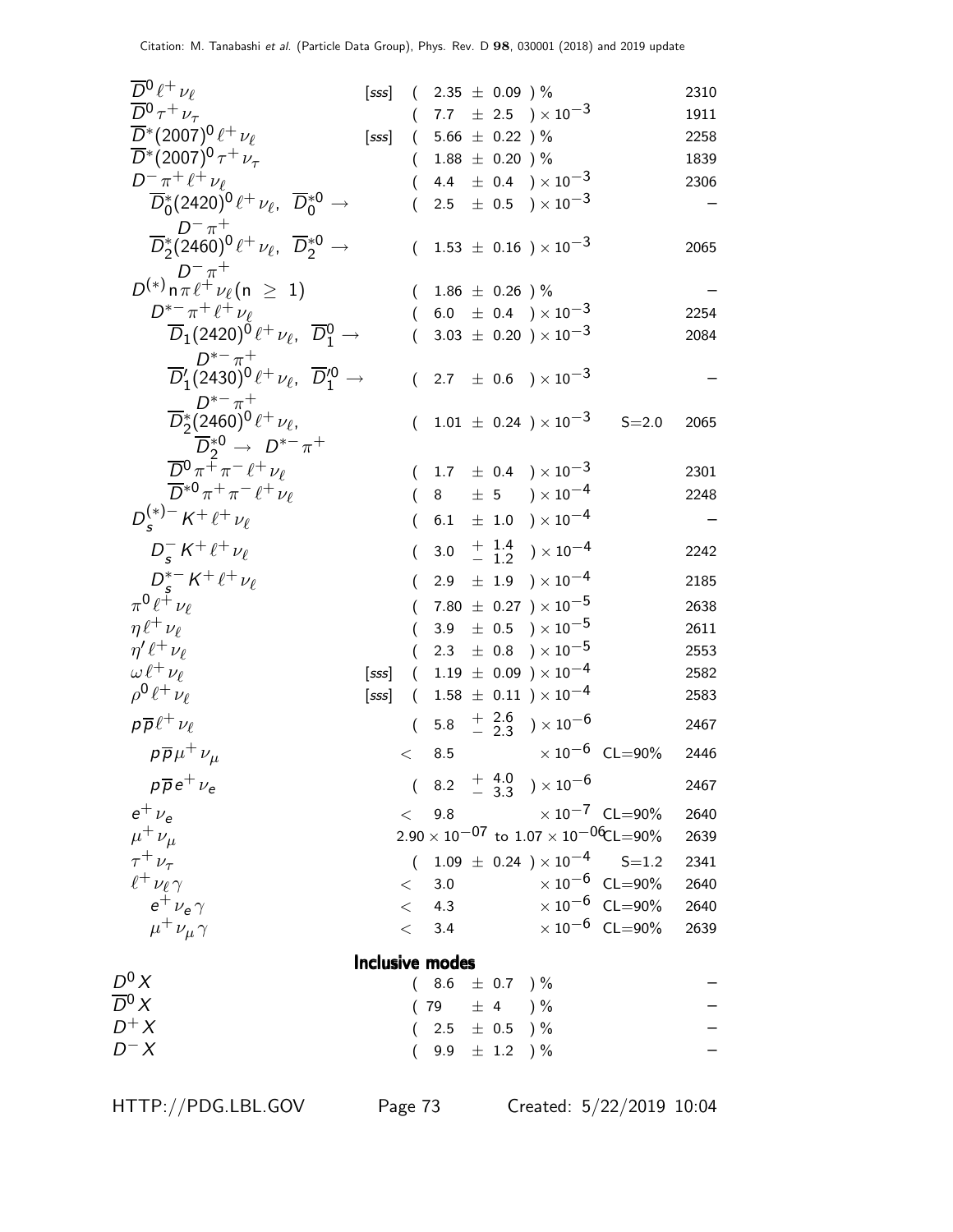| $D_s^+ X$                                                                                  |                           |          | $(7.9 \tfrac{+1.4}{-1.3})\%$                             |  |                                                                |                         |      |
|--------------------------------------------------------------------------------------------|---------------------------|----------|----------------------------------------------------------|--|----------------------------------------------------------------|-------------------------|------|
| $D_{s}^{-}X$                                                                               |                           |          | $(1.10 + \begin{array}{c} 0.40 \\ - 0.32 \end{array})$ % |  |                                                                |                         |      |
| $\Lambda_c^+ X$                                                                            |                           |          | $(2.1 + \frac{0.9}{0.6})\%$                              |  |                                                                |                         |      |
| $\overline{\Lambda}_{c}^{-} X$                                                             |                           | $\left($ | 2.8 $\frac{+}{-}$ $\frac{1.1}{0.9}$ ) %                  |  |                                                                |                         |      |
| $\overline{c}X$                                                                            |                           |          | $(97 \pm 4) \%$                                          |  |                                                                |                         |      |
| c X                                                                                        |                           |          | $(23.4 + \frac{2.2}{1.8})\%$                             |  |                                                                |                         |      |
| $c/\overline{c}X$                                                                          |                           |          | $(120 \pm 6) \%$                                         |  |                                                                |                         |      |
|                                                                                            | D, $D^*$ , or $D_s$ modes |          |                                                          |  |                                                                |                         |      |
| $\overline{D}{}^0\pi^+$                                                                    |                           |          |                                                          |  | $(4.68 \pm 0.13) \times 10^{-3}$                               |                         |      |
|                                                                                            |                           |          |                                                          |  | [ <i>ttt</i> ] ( 2.05 $\pm$ 0.18 ) $\times$ 10 <sup>-3</sup>   |                         | 2308 |
| $D_{C P(+1)} \pi^+$                                                                        |                           |          |                                                          |  |                                                                |                         |      |
| $D_{C P(-1)} \pi^+$                                                                        | [ttt]                     |          |                                                          |  | $(2.0 \pm 0.4) \times 10^{-3}$                                 |                         |      |
| $\overline{D}{}^0 \rho^+$<br>$\overline{D}{}^0 K^+$                                        |                           |          | $(1.34 \pm 0.18)$ %                                      |  |                                                                |                         | 2237 |
|                                                                                            |                           |          |                                                          |  | $(3.63 \pm 0.12) \times 10^{-4}$                               |                         | 2281 |
| $D_{CP(+1)}K^+$                                                                            | [ttt]                     |          |                                                          |  | $(1.80 \pm 0.07) \times 10^{-4}$                               |                         |      |
| $D_{CP(-1)}K^{+}$                                                                          | [ttt]                     |          |                                                          |  | $(1.96 \pm 0.18) \times 10^{-4}$                               |                         |      |
| $D^0 K^+$                                                                                  |                           |          |                                                          |  | $(3.57 \pm 0.35) \times 10^{-6}$                               |                         | 2281 |
| $[K^{-}\pi^{+}]_{D}K^{+}$                                                                  | [uuu] < 2.8               |          |                                                          |  |                                                                | $\times 10^{-7}$ CL=90% |      |
| $[K^+\pi^-]_D K^+$                                                                         | [uuu] < 1.5               |          |                                                          |  |                                                                | $\times 10^{-5}$ CL=90% |      |
| $[K^-\pi^+\pi^0]_D K^+$                                                                    |                           |          | seen                                                     |  |                                                                |                         |      |
| $[K^+\pi^-\pi^0]_D K^+$                                                                    |                           |          | seen                                                     |  |                                                                |                         |      |
| $[K^-\pi^+\pi^+\pi^-]_D K^+$                                                               |                           |          | seen                                                     |  |                                                                |                         |      |
| $[K^+\pi^-\pi^+\pi^-]_D K^+$                                                               |                           |          | seen                                                     |  |                                                                |                         |      |
| $[K^-\pi^+]_{D}\pi^+$                                                                      | [uuu]                     |          |                                                          |  | $(6.3 \pm 1.1) \times 10^{-7}$                                 |                         |      |
| $[K^+\pi^-]_{D}\pi^+$                                                                      |                           |          |                                                          |  | $(1.78 \pm 0.32) \times 10^{-4}$                               |                         |      |
| $[K^-\pi^+\pi^0]_{D}\pi^+$                                                                 |                           |          | seen                                                     |  |                                                                |                         |      |
| $[K^+\pi^-\pi^0]_{D}\pi^+$                                                                 |                           |          | seen                                                     |  |                                                                |                         |      |
| $[K^-\pi^+\pi^+\pi^-]_D\pi^+$                                                              |                           |          | seen                                                     |  |                                                                |                         |      |
| $\left[K^{+}\pi^{-}\pi^{+}\pi^{-}\right]_{D}\pi^{+}$<br>$[\pi^{+}\pi^{-}\pi^{0}]_{D}K^{-}$ |                           |          | seen                                                     |  |                                                                |                         |      |
| $\left[ K_S^0 K^+\pi^- \right]_D K^+$                                                      |                           |          |                                                          |  | $(\phantom{-}4.6\phantom{0} \pm~0.9\phantom{0})\times 10^{-6}$ |                         |      |
|                                                                                            |                           |          | seen                                                     |  |                                                                |                         |      |
| $\left[ K_S^0 K^- \pi^+ \right]_D K^+$                                                     |                           |          | seen                                                     |  |                                                                |                         |      |
| $\left[ K^*(892)^+ K^- \right]_D K^+$                                                      |                           |          | seen                                                     |  |                                                                |                         |      |
| $[K_S^0 K^- \pi^+]_D \pi^+$                                                                |                           |          | seen                                                     |  |                                                                |                         |      |
| $\left[K^*(892)^+K^-\right]_D\pi^+$                                                        |                           |          | seen                                                     |  |                                                                |                         |      |
| $[K_S^0 K^+\pi^-]_D \pi^+$                                                                 |                           |          | seen                                                     |  |                                                                |                         |      |
| $\left[ K^*(892)^- K^+ \right]_{D} \pi^+$<br>$\overline{D}{}^0 K^*(892)^+$                 |                           |          | seen                                                     |  |                                                                |                         |      |
|                                                                                            |                           |          |                                                          |  | $(5.3 \pm 0.4) \times 10^{-4}$                                 |                         | 2213 |
| $D_{CP(-1)} K^*(892)^+$                                                                    | [ttt]                     | $\left($ |                                                          |  | $2.7 \pm 0.8$ $) \times 10^{-4}$                               |                         |      |
| $D_{CP(+1)} K^*(892)^+$                                                                    |                           |          |                                                          |  | [ <i>ttt</i> ] ( $6.2 \pm 0.7$ ) $\times 10^{-4}$              |                         |      |

HTTP://PDG.LBL.GOV Page 74 Created: 5/22/2019 10:04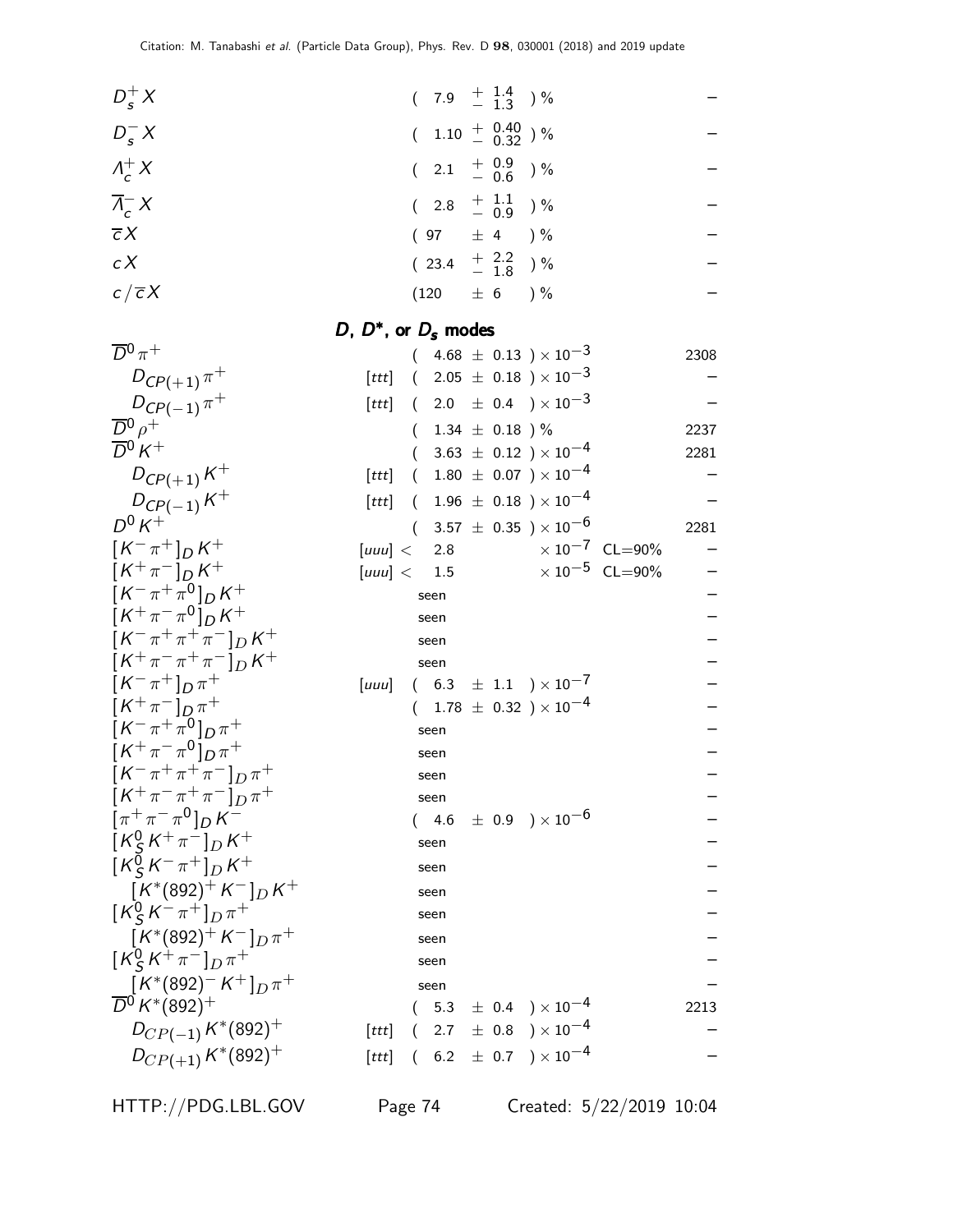| $D^0 K^*(892)^+$                                                                                                |                |                |                    | $3.1 \pm 1.6$ $) \times 10^{-6}$                                       |                            | 2213 |
|-----------------------------------------------------------------------------------------------------------------|----------------|----------------|--------------------|------------------------------------------------------------------------|----------------------------|------|
| $\overline{D}{}^0 K^+ \pi^+ \pi^-$                                                                              |                |                |                    | 5.2 $\pm$ 2.1 $) \times 10^{-4}$                                       |                            | 2237 |
| $\overline{D}^0 K^+ \overline{K}^0$                                                                             |                |                |                    | $5.5 \pm 1.6$ $) \times 10^{-4}$                                       |                            | 2189 |
| $\overline{D}{}^0 K^+ \overline{K}{}^* (892)^0$                                                                 |                |                |                    | 7.5 $\pm$ 1.7 $\right) \times 10^{-4}$                                 |                            | 2072 |
| $\overline{D}{}^0\pi^+\pi^+\pi^-$                                                                               |                | 5.6            |                    | $\pm$ 2.1 $\rightarrow$ $\times 10^{-3}$                               | $S = 3.6$                  | 2289 |
| $\overline{D}{}^0 \pi^+ \pi^+ \pi^-$ nonresonant                                                                |                | 5 <sub>5</sub> |                    | $\pm$ 4 $\rightarrow$ $\times$ 10 <sup>-3</sup>                        |                            | 2289 |
| $\overline{D}{}^0 \pi^+ \rho^0$                                                                                 |                | 4.2            |                    | $\pm$ 3.0 $\right) \times 10^{-3}$                                     |                            | 2208 |
| $\overline{D}{}^0$ a <sub>1</sub> (1260) <sup>+</sup>                                                           |                | $4 \quad$      |                    | $\pm$ 4 $\rightarrow$ $\times$ 10 <sup>-3</sup>                        |                            | 2123 |
| $\overline{D}{}^0\omega\pi^+$                                                                                   |                | 4.1            |                    | $\pm$ 0.9 $\mathrm{)}\times10^{-3}$                                    |                            | 2206 |
| $D^*(2010)^{-} \pi^+ \pi^+$                                                                                     |                |                |                    | $1.35 \pm 0.22$ ) × $10^{-3}$                                          |                            | 2247 |
| $D^*(2010)^{-} K^+\pi^+$                                                                                        |                |                |                    | 8.2 $\pm$ 1.4 $\rightarrow$ $\times 10^{-5}$                           |                            | 2206 |
| $\overline{D}_1(2420)^0 \pi^+$ , $\overline{D}_1^0 \rightarrow$                                                 |                |                |                    | 5.2 $\pm$ 2.2 $) \times 10^{-4}$                                       |                            | 2081 |
| $D^*(2010)^{-} \pi^+$                                                                                           |                |                |                    |                                                                        |                            |      |
| $D^- \pi^+ \pi^+$                                                                                               |                |                |                    | $(1.07 \pm 0.05) \times 10^{-3}$                                       |                            | 2299 |
| $D^- K^+ \pi^+$                                                                                                 | $\left($       |                |                    | 7.7 $\pm$ 0.5 $\rightarrow$ 10 <sup>-5</sup>                           |                            | 2260 |
| $D_0^*(2300)^0 K^+$ , $D_0^{*0} \rightarrow$                                                                    | (              |                |                    | 6.1 $\pm$ 2.4 $\rightarrow$ $\times 10^{-6}$                           |                            |      |
| $D^{-} \pi^{+}$<br>$D_{2}^{*}(2460)^{0} K^{+}$ , $D_{2}^{*0} \rightarrow$                                       |                |                |                    | $(2.32 \pm 0.23) \times 10^{-5}$                                       |                            |      |
| $D^{-} \pi^{+}$<br>$D_{1}^{*}(2760)^{0} K^{+}$ , $D_{1}^{*0} \rightarrow$                                       |                |                |                    |                                                                        |                            |      |
|                                                                                                                 | (              |                |                    | 3.6 $\pm$ 1.2 $)\times 10^{-6}$                                        |                            |      |
| $D^+ \kappa^{D^- \pi^+}$                                                                                        | $\lt$          |                | 2.9                |                                                                        | $\times$ 10 $^{-6}$ CL=90% | 2278 |
| $D^{+} K^{+} \pi^{-}$                                                                                           | $\left($       |                |                    | 5.6 $\pm$ 1.1 $) \times 10^{-6}$                                       |                            | 2260 |
| $D_2^*(2460)^0 K^+$ , $D_2^{*0} \rightarrow$                                                                    | $\lt$          | 6.3            |                    | $\times$ 10 <sup>-7</sup> CL=90%                                       |                            |      |
| $D^+\, \boldsymbol{K}^{D^+\, \pi^-}$                                                                            | $\lt$          | 4.9            |                    |                                                                        | $\times 10^{-7}$ CL=90%    | 2211 |
| $D^+\overline{K}{}^{*0}$                                                                                        | $\lt$          |                |                    | 1.4 $\times 10^{-6}$ CL=90%                                            |                            | 2211 |
| $\overline{D}^*(2007)^0 \pi^+$                                                                                  | $\left($       |                |                    | 4.90 $\pm$ 0.17 $) \times 10^{-3}$                                     |                            | 2256 |
| $\overline{D}_{CP(+1)}^{*0} \pi^+$                                                                              | $[vvv]$ (      |                |                    | 2.7 $\pm$ 0.6 $\right) \times 10^{-3}$                                 |                            |      |
| $D_{CP(-1)}^{*0} \pi^+$                                                                                         | [vvv]          |                |                    | $(\phantom{-}2.4\phantom{0}\pm\phantom{0}0.9\phantom{0})\times10^{-3}$ |                            |      |
| $\overline{D}^*(2007)^0 \omega \pi^+$                                                                           |                |                |                    | $(4.5 \pm 1.2) \times 10^{-3}$                                         |                            | 2149 |
| $\overline{D}^*(2007)^0 \rho^+$                                                                                 |                |                |                    | $(9.8 \pm 1.7) \times 10^{-3}$                                         |                            | 2181 |
| $\overline{D}^*(2007)^0 K^+$                                                                                    |                |                |                    | $3.97 \; + \; 0.31 \atop - \; 0.28 \;$ ) $\times \; 10^{-4}$           |                            | 2227 |
|                                                                                                                 |                |                |                    | [ <i>vvv</i> ] ( 2.60 $\pm$ 0.33 ) $\times$ 10 <sup>-4</sup>           |                            |      |
| $\frac{\overline{D}_{CP(+1)}^{*0}K^+}{\overline{D}_{CP(-1)}^{*0}K^+}$                                           | [vv]           |                |                    | $(2.19 \pm 0.30) \times 10^{-4}$                                       |                            |      |
| $D^*(2007)^0 K^+$                                                                                               | $\overline{ }$ |                |                    | 7.8 $\pm$ 2.2 $\rightarrow \times 10^{-6}$                             |                            | 2227 |
| $\overline{D}^*(2007)^0 K^*(892)^+$                                                                             | (              |                |                    | 8.1 $\pm$ 1.4 $) \times 10^{-4}$                                       |                            | 2156 |
| $\overline{D}^*(2007)^0 K^+ \overline{K}^0$                                                                     | $\,<\,$        | 1.06           |                    |                                                                        | $\times 10^{-3}$ CL=90%    | 2132 |
| $\overline{D}^*(2007)^0 K^+ \overline{K}^*(892)^0$                                                              | €              |                |                    | $1.5 \pm 0.4$ $) \times 10^{-3}$                                       |                            | 2009 |
| $\overline{D}^*(2007)^0 \pi^+ \pi^+ \pi^-$                                                                      |                |                | $1.03 \pm 0.12$ )% |                                                                        |                            | 2236 |
| $\overline{D}^*(2007)^0 a_1(1260)^+$                                                                            |                |                | $1.9 \pm 0.5$ ) %  |                                                                        |                            | 2063 |
| $\overline{D}$ *(2007) <sup>0</sup> $\pi$ <sup>-</sup> $\pi$ <sup>+</sup> $\pi$ <sup>+</sup> $\pi$ <sup>0</sup> |                |                | $1.8 \pm 0.4$ ) %  |                                                                        |                            | 2219 |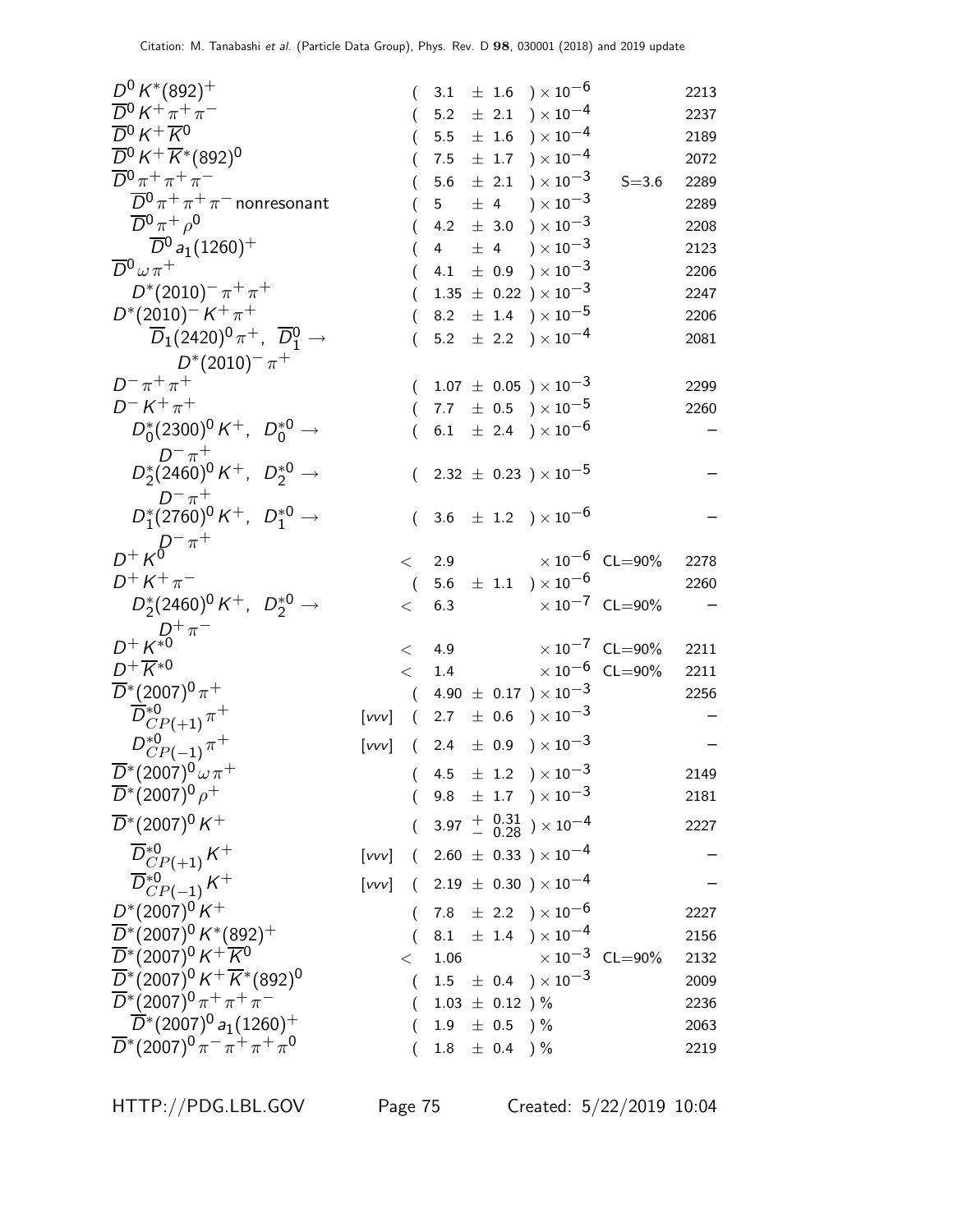| $\overline{D}^{*0}3\pi$ <sup>+</sup> 2 $\pi$ <sup>-</sup>                                                          | $\left($ |           |                   | 5.7 $\pm$ 1.2 $) \times 10^{-3}$                     |                                  | 2196 |
|--------------------------------------------------------------------------------------------------------------------|----------|-----------|-------------------|------------------------------------------------------|----------------------------------|------|
| $D^*(2010)^+ \pi^0$                                                                                                | $\lt$    | 3.6       |                   | $\times$ 10 $^{-6}$                                  |                                  | 2255 |
| $D^*(2010)^+ K^0$                                                                                                  | $\lt$    |           |                   | 9.0 $\times 10^{-6}$ CL=90%                          |                                  | 2225 |
| $D^*(2010)^{-} \pi^+ \pi^+ \pi^0$                                                                                  | (        |           | $1.5 \pm 0.7$ ) % |                                                      |                                  | 2235 |
| $D^*(2010)^{-} \pi^+ \pi^+ \pi^+ \pi^-$                                                                            |          | $2.6\,$   |                   | $\pm$ 0.4 $\mathrm{)}\times10^{-3}$                  |                                  | 2217 |
| $\overline{D}^{**0}\pi^+$<br>[xxx]                                                                                 | $\left($ | 5.7       |                   | $\pm$ 1.2 $\right) \times 10^{-3}$                   |                                  |      |
| $\overline{D}_1^*(2420)^0 \pi^+$                                                                                   |          |           |                   | $1.5\ \pm\ 0.6\ \rangle \times 10^{-3}$              | $S = 1.3$                        | 2082 |
| $\overline{D}_1(2420)^0 \pi^+ \times B(\overline{D}^0_1 \rightarrow$<br>$\overline{D}{}^0 \pi^+ \pi^-$             | (        |           |                   | 2.5 $\frac{+}{-}$ $\frac{1.6}{1.4}$ $\times 10^{-4}$ | $S = 3.9$                        | 2082 |
| $\overline{D}_1(2420)^0 \pi^+ \times B(\overline{D}^0_1 \rightarrow$                                               |          |           |                   | $(2.2 \pm 1.0) \times 10^{-4}$                       |                                  | 2082 |
| $\overline{D}{}^0 \pi^+ \pi^-$ (nonresonant))<br>$\overline{D}_2^*(2462)^0 \pi^+$                                  |          |           |                   | $3.56 \pm 0.24$ ) $\times 10^{-4}$                   |                                  |      |
| $\times$ B( $\overline{D}_2^*(2462)^0 \rightarrow D^-\pi^+)$                                                       |          |           |                   |                                                      |                                  |      |
| $\overline{D}_2^*(2462)^0 \pi^+ \times B(\overline{D}_2^{*0} \rightarrow$                                          |          |           |                   | $(2.2 \pm 1.0) \times 10^{-4}$                       |                                  |      |
| $\overline{D}{}^0 \pi^- \pi^+)$<br>$\overline{D}_2^*(2462)^0 \pi^+ \times B(\overline{D}_2^{*0} \rightarrow$       | $\lt$    | 1.7       |                   |                                                      | $\times 10^{-4}$ CL=90%          |      |
| $\overline{D}{}^0 \pi^- \pi^+$ (nonresonant))                                                                      |          |           |                   |                                                      |                                  |      |
| $\overline{D}_2^*(2462)^0 \pi^+ \times B(\overline{D}_2^{*0} \rightarrow$                                          |          |           |                   | $(2.2 \pm 1.1) \times 10^{-4}$                       |                                  |      |
| $D^*(2010)^{-} \pi^{+}$<br>$\overline{D}_0^*(2400)^0 \pi^+$                                                        |          |           |                   | $(6.4 \pm 1.4) \times 10^{-4}$                       |                                  | 2136 |
| $\times$ B( $\overline{D}_0^*(2400)^0 \rightarrow D^-\pi^+)$                                                       |          |           |                   |                                                      |                                  |      |
| $\overline{D}_1(2421)^0 \pi^+$                                                                                     |          |           |                   | $6.8 \pm 1.5$ $\times 10^{-4}$                       |                                  |      |
| $\times$ B( $\overline{D}_1$ (2421) <sup>0</sup> $\rightarrow$ $D^{*-}\pi^+$ )<br>$\overline{D}_2^*(2462)^0 \pi^+$ | (        |           |                   | $1.8 \pm 0.5$ $) \times 10^{-4}$                     |                                  |      |
| $\times$ B( $\overline{D}_2^*(2462)^0$ $\rightarrow$ $D^{*-}\pi^+$ )                                               |          |           |                   |                                                      |                                  |      |
| $\overline{D}'_1(2427)^0 \pi^+$                                                                                    |          |           |                   | $(5.0 \pm 1.2) \times 10^{-4}$                       |                                  |      |
| $\times$ B( $\overline{D}'_1(2427)^0 \rightarrow D^{*-}\pi^+$ )                                                    |          |           |                   |                                                      |                                  |      |
| $\overline{D}_1(2420)^{0} \pi^+ \times B(\overline{D}^0_1 \rightarrow$                                             | $\lt$    | 6         |                   |                                                      | $\times 10^{-6}$ CL=90%          | 2082 |
| $\overline{D}^{*0}\pi^{+}\pi^{-}$                                                                                  |          |           |                   |                                                      |                                  |      |
| $\overline{D}_1^*(2420)^0 \rho^+$                                                                                  | $\lt$    | $1.4\,$   |                   |                                                      | $\times 10^{-3}$ CL=90%          | 1996 |
| $\overline{D}_2^*(2460)^0 \pi^+$                                                                                   | $\lt$    | 1.3       |                   |                                                      | $\times 10^{-3}$ CL=90%          | 2063 |
| $\overline{D}_2^*(2460)^0 \pi^+ \times B(\overline{D}_2^{*0} \rightarrow$                                          |          | $\lt$ 2.2 |                   |                                                      | $\times 10^{-5}$ CL=90%          | 2063 |
| $\overline{D}^{*0}\pi^+\pi^-$                                                                                      |          |           |                   |                                                      |                                  |      |
| $\overline{D}_1^*(2680)^0 \pi^+, \ \overline{D}_1^*(2680)^0 \to$                                                   |          |           |                   | $(8.4 \pm 2.1) \times 10^{-5}$                       |                                  |      |
| $\frac{D^-\pi^+}{D_3^*(2760)^0\pi^+}$                                                                              |          |           |                   | $(1.00 \pm 0.22) \times 10^{-5}$                     |                                  |      |
| $\overline{D}_3^*(2760)^0 \pi^+ \to D^- \pi^+$                                                                     |          |           |                   |                                                      |                                  |      |
| $\overline{D}_2^*(3000)^0 \pi^+,$                                                                                  |          |           |                   | 2.0 $\pm$ 1.4 $\rightarrow$ $\times 10^{-6}$         |                                  |      |
| $\overline{D}_2^*(3000)^0 \pi^+ \to D^- \pi^+$                                                                     |          |           |                   |                                                      |                                  |      |
| $\overline{D}_2^*(2460)^0 \rho^+$                                                                                  | $\lt$    | 4.7       |                   |                                                      | $\times$ 10 <sup>-3</sup> CL=90% | 1977 |
| $\overline{D}^{\overline{0}} D^+_{\overline{s}}$                                                                   | $\left($ |           |                   | 9.0 $\pm$ 0.9 $) \times 10^{-3}$                     |                                  | 1815 |
|                                                                                                                    |          |           |                   |                                                      |                                  |      |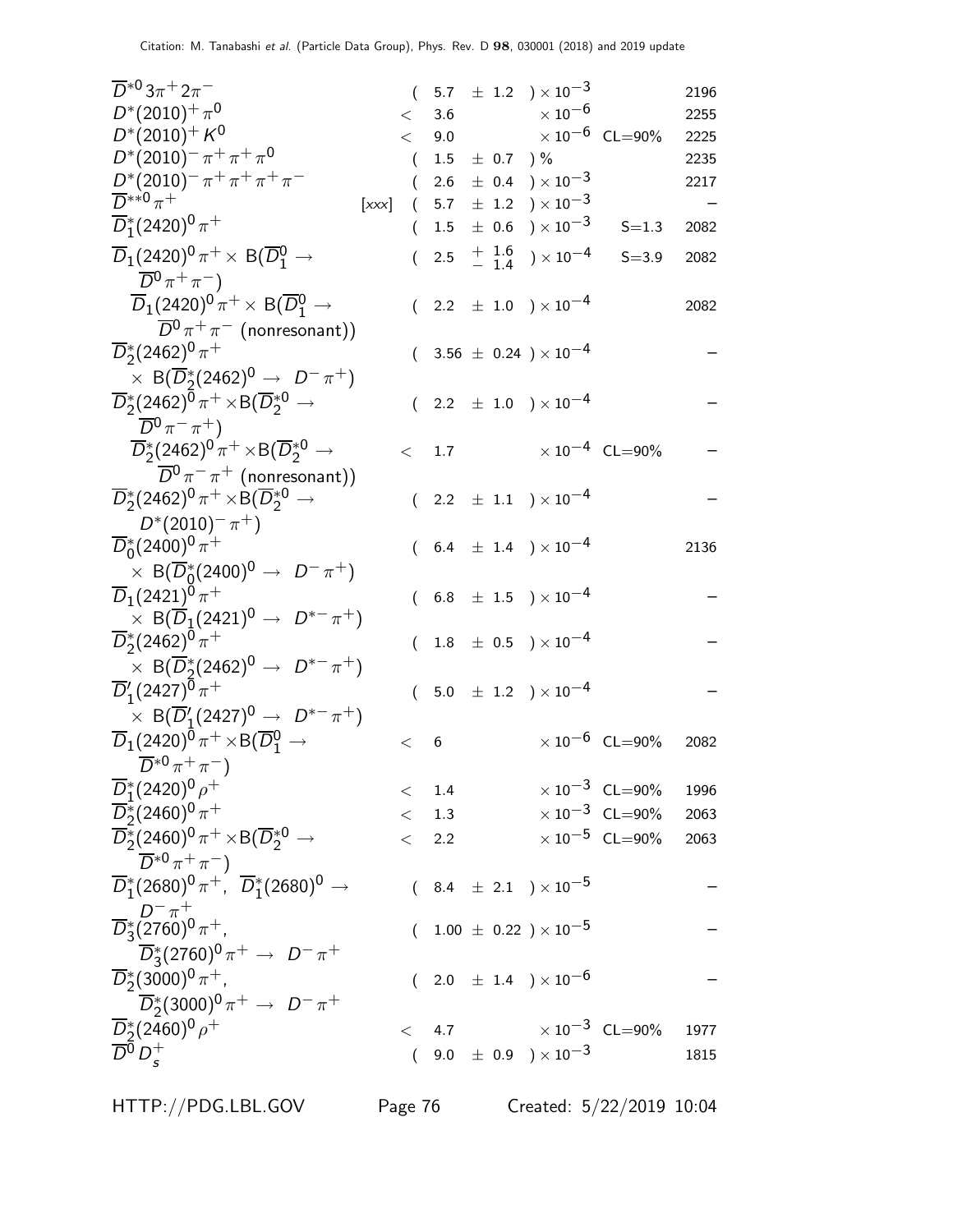| $D_{s0}^*(2317)^+ \overline{D}^0$ , $D_{s0}^{*+} \rightarrow$<br>$D_{\epsilon}^{+} \pi^{0}$                                                                 |     |                     |  | $(7.9 + \frac{1.5}{1.3}) \times 10^{-4}$  |                                  | 1605 |
|-------------------------------------------------------------------------------------------------------------------------------------------------------------|-----|---------------------|--|-------------------------------------------|----------------------------------|------|
| $D_{s0}(2317)^{+}$ $\overline{D}{}^{0}$ $\times$                                                                                                            |     | $<$ 7.6             |  |                                           | $\times$ 10 <sup>-4</sup> CL=90% | 1605 |
| $B(D_{s0}(2317)^{+} \rightarrow D_{s}^{*+}\gamma)$<br>$D_{s0}(2317)^{+}\overline{D}^{*}(2007)^{0}$ ×<br>$B(D_{s0}(2317)^{+} \rightarrow D_{s}^{+} \pi^{0})$ |     |                     |  | $(9 \pm 7) \times 10^{-4}$                |                                  | 1511 |
| $D_{sJ}(2457)^+\overline{D}{}^0$                                                                                                                            |     |                     |  | $(3.1 + \frac{1.0}{0.9}) \times 10^{-3}$  |                                  |      |
| $D_{s,J}(2457)^{+} \overline{D}{}^{0} \times$                                                                                                               |     |                     |  | $(4.6 \tfrac{+1.3}{-1.1}) \times 10^{-4}$ |                                  |      |
| $B(D_{sJ}(2457)^{+} \rightarrow D_{s}^{+}\gamma)$<br>$D_{s,J}(2457)^{+}$ $\overline{D}{}^{0}$ $\times$<br>$B(D_{s,I}(2457)^{+} \rightarrow$                 |     | < 2.2               |  |                                           | $\times 10^{-4}$ CL=90%          |      |
| $D_{c}^{+}\pi^{+}\pi^{-}$<br>$D_{s,J}(2457)^{+}$ $\overline{D}{}^{0}$ $\times$                                                                              |     | < 2.7               |  |                                           | $\times 10^{-4}$ CL=90%          |      |
| $B(D_{sJ}(2457)^+ \rightarrow D_s^+\pi^0)$<br>$D_{sJ}(2457)^{+} \overline{D}{}^{0}$ ×                                                                       |     | < 9.8               |  |                                           | $\times 10^{-4}$ CL=90%          |      |
| $B(D_{sJ}(2457)^{+} \rightarrow D_{s}^{*+}\gamma)$<br>$D_{sJ}(2457)^{+} \overline{D}^{*}(2007)^{0}$                                                         |     | $(1.20 \pm 0.30)$ % |  |                                           |                                  |      |
| $D_{s,J}(2457)^{+} \overline{D}{}^{*}(2007)^{0}$ $\times$                                                                                                   |     |                     |  | $(1.4 + \frac{0.7}{0.6}) \times 10^{-3}$  |                                  |      |
| $B(D_{sJ}(2457)^{+} \rightarrow D_{s}^{+}\gamma)$<br>$\overline{D}{}^0$ $D_{s1}(2536)^+$ $\times$<br>$B(D_{s1}(2536)^+\to$                                  |     |                     |  | $(4.0 \pm 1.0) \times 10^{-4}$            |                                  | 1447 |
| $D^*(2007)^0 K^+$ +<br>$D^*(2010)^+ K^0$<br>$\overline{D}{}^0 D_{s1}(2536)^+$ ×<br>$B(D_{s1}(2536)^+ \rightarrow$<br>$D^*(2007)^0 K^+)$                     |     |                     |  | $(2.2 \pm 0.7) \times 10^{-4}$            |                                  | 1447 |
| $\overline{D}^*(2007)^0 D_{s1}(2536)^+$ $\times$<br>$B(D_{s1}(2536)^+\rightarrow$                                                                           | (   |                     |  | $5.5$ $\pm$ $1.6$ $)\times10^{-4}$        |                                  | 1339 |
| $D^*(2007)^0 K^+)$<br>$\overline{D}{}^0$ D <sub>s1</sub> (2536) <sup>+</sup> $\times$<br>$B(D_{s1}(2536)^+\rightarrow D^{*+}K^0)$                           |     |                     |  | $(2.3 \pm 1.1) \times 10^{-4}$            |                                  | 1447 |
| $\overline{D}{}^0$ $D_{s,J}(2700)^+$ $\times$<br>$B(D_{sJ}(2700)^+ \rightarrow D^0 K^+)$                                                                    |     |                     |  | $(5.6 \pm 1.8) \times 10^{-4}$ S=1.7      |                                  |      |
| $\overline{D}^{*0} D_{s1}(2536)^{+}$ , $D_{s1}^{+} \rightarrow$                                                                                             |     |                     |  | $(3.9 \pm 2.6) \times 10^{-4}$            |                                  | 1339 |
| $D^{*+} K^0$<br>$\overline{D}^0 \overset{\nu}{D}_{sJ} (2573)^+$ , $D_{sJ}^+ \rightarrow$                                                                    |     |                     |  | $(8 + 15) \times 10^{-6}$                 |                                  |      |
| $D^0 K^+$<br>$\overline{D}^{*0} D_{sJ}$ (2573), $D_{sJ}^+ \rightarrow$                                                                                      |     | $\langle 2 \rangle$ |  |                                           | $\times$ 10 <sup>-4</sup> CL=90% | 1306 |
| $D^0 K^+$<br>$\overline{D}^*(2007)^0 D_{sJ}(2573)$ , $D_{sJ}^+ \to$<br>$D^0 K^+$                                                                            | < 5 |                     |  |                                           | $\times 10^{-4}$ CL=90% 1306     |      |
|                                                                                                                                                             |     |                     |  |                                           |                                  |      |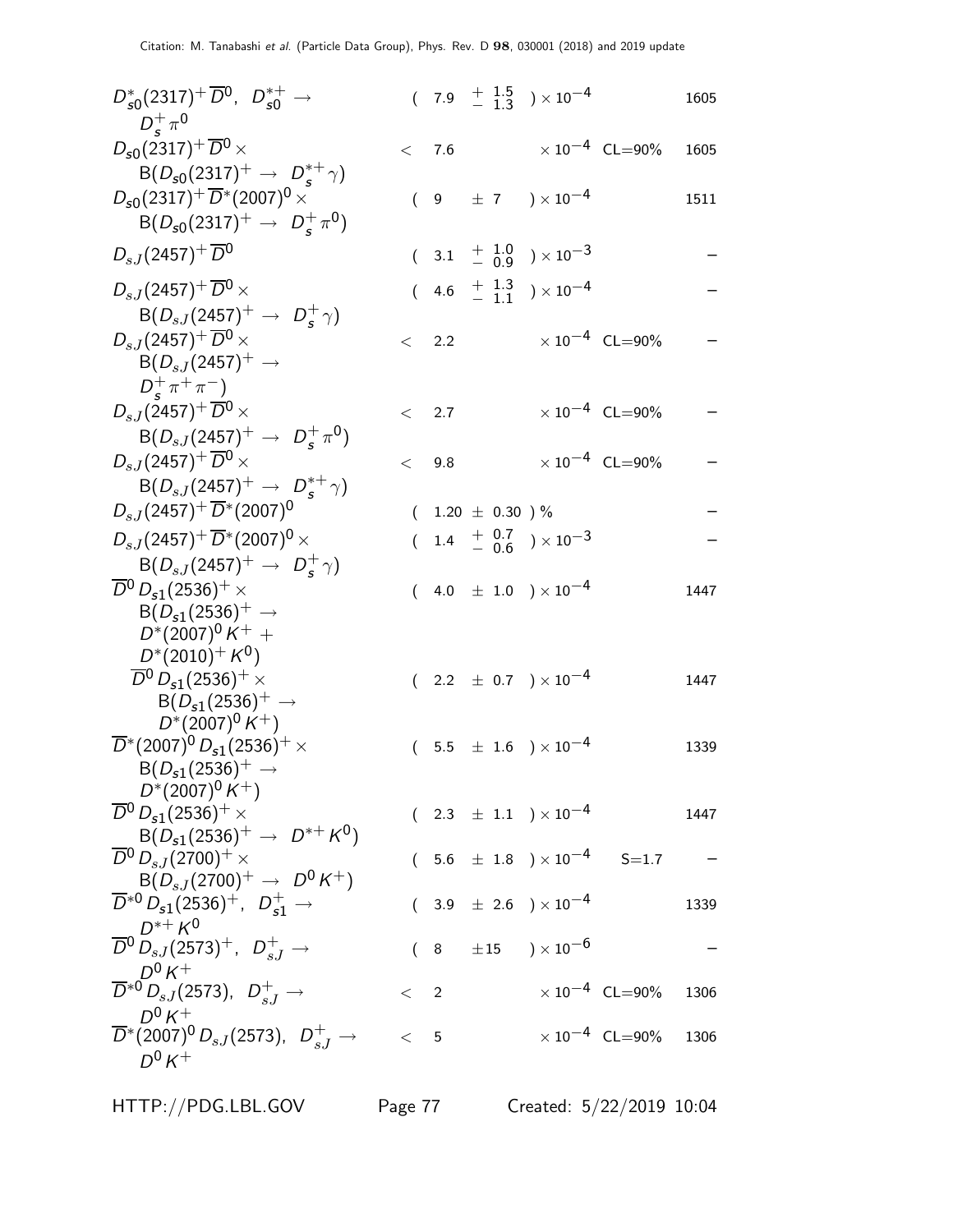| $\overline{D}{}^0 D_s^{*+}$                                                                                                                    | €                |                 |                             | 7.6 $\pm$ 1.6 $) \times 10^{-3}$                  |                                  | 1734 |
|------------------------------------------------------------------------------------------------------------------------------------------------|------------------|-----------------|-----------------------------|---------------------------------------------------|----------------------------------|------|
| $\overline{D}^*(2007)^0 D_c^+$                                                                                                                 |                  |                 |                             | 8.2 $\pm$ 1.7 $\right) \times 10^{-3}$            |                                  | 1737 |
| $\overline{D}^*(2007)^0 D_s^{*+}$                                                                                                              | €                |                 | $1.71 \pm 0.24$ )%          |                                                   |                                  | 1651 |
| $D^{(*)+} \overline{D}^{**0}$                                                                                                                  | $\overline{(\ }$ |                 | 2.7 $\pm$ 1.2 $\frac{1}{2}$ |                                                   |                                  |      |
| $\overline{D}$ *(2007) <sup>0</sup> D*(2010) <sup>+</sup>                                                                                      |                  |                 |                             | 8.1 $\pm$ 1.7 $) \times 10^{-4}$                  |                                  | 1713 |
| $\overline{D}{}^0 D^* (2010)^+$ +                                                                                                              | <                | 1.30            |                             | $\%$                                              | $CL = 90\%$                      | 1792 |
| $\overline{D}^*(2007)^0 D^+$                                                                                                                   |                  |                 |                             |                                                   |                                  |      |
| $\overline{D}{}^0 D^* (2010)^+$                                                                                                                |                  |                 |                             | 3.9 $\pm$ 0.5 $\times 10^{-4}$                    |                                  | 1792 |
| $\overline{D}{}^0 D^+$                                                                                                                         |                  | 3.8             |                             | $\pm$ 0.4 ) $\times$ 10 <sup>-4</sup>             |                                  | 1866 |
| $\overline{D}{}^0 D^+ K^0$                                                                                                                     |                  |                 |                             | $1.55 \pm 0.21$ ) $\times 10^{-3}$                |                                  | 1571 |
| $D^+ \overline{D}^*(2007)^0$                                                                                                                   |                  | 6.3             |                             | $\pm$ 1.7 $\rightarrow$ $\times$ 10 <sup>-4</sup> |                                  | 1791 |
| $\overline{D}^*(2007)^0 D^+ K^0$                                                                                                               |                  | 2.1             |                             | $\pm$ 0.5 $\mathrm{)}\times10^{-3}$               |                                  | 1475 |
| $\overline{D}{}^0\, D^*(2010)^+$ K $^0$                                                                                                        |                  | 3.8             |                             | $\pm$ 0.4 $\rightarrow \times 10^{-3}$            |                                  | 1476 |
| $\overline{D}^*(2007)^0\,D^*(2010)^+\,K^0$                                                                                                     |                  | 9.2             |                             | $\pm$ 1.2 $\rightarrow \times 10^{-3}$            |                                  | 1362 |
| $\overline{D}{}^0\,D^0\,K^+$                                                                                                                   |                  |                 |                             | $1.45 \pm 0.33$ $) \times 10^{-3}$                | $S = 2.6$                        | 1577 |
| $\overline{D}^*(2007)^0 D^0 K^+$                                                                                                               |                  |                 |                             | $2.26 \pm 0.23$ ) × $10^{-3}$                     |                                  | 1481 |
| $\overline{D}{}^0$ D <sup>*</sup> (2007) <sup>0</sup> K <sup>+</sup>                                                                           |                  |                 |                             | 6.3 $\pm$ 0.5 $\times$ 10 <sup>-3</sup>           |                                  | 1481 |
| $\overline{D}^*($ 2007) $^0$ $D^*($ 2007) $^0$ $K^+$                                                                                           |                  |                 | $1.12 \pm 0.13$ )%          |                                                   |                                  | 1368 |
| $D^{-} D^{+} K^{+}$                                                                                                                            |                  | 2.2             |                             | $\pm$ 0.7 $\rightarrow$ $\times$ 10 <sup>-4</sup> |                                  | 1571 |
| $D^- D^*(2010)^+ K^+$                                                                                                                          |                  |                 |                             | 6.3 $\pm$ 1.1 $) \times 10^{-4}$                  |                                  | 1475 |
| $D^*(2010)^- D^+ K^+$                                                                                                                          |                  | 6.0             |                             | $\pm$ 1.3 $\rightarrow$ $\times$ 10 <sup>-4</sup> |                                  | 1475 |
| $D^*(2010)^- D^*(2010)^+ K^+$                                                                                                                  |                  |                 |                             | $1.32 \pm 0.18$ ) $\times 10^{-3}$                |                                  | 1363 |
| $(\overline{D} + \overline{D}^*) (D + D^*) K$                                                                                                  |                  |                 | 4.05 $\pm$ 0.30 ) %         |                                                   |                                  |      |
|                                                                                                                                                |                  |                 |                             | $1.6 \pm 0.5$ ) $\times 10^{-5}$                  |                                  | 2270 |
|                                                                                                                                                | $\,<\,$          | 2.6             |                             |                                                   | $\times 10^{-4}$ CL=90%          | 2215 |
| $D_s^+ \pi^0$<br>$D_s^{*+} \pi^0$<br>$D_s^{*+} \eta$<br>$D_s^{*+} \rho^0$<br>$D_s^{*+} \rho^0$<br>$D_s^{*+} \rho^0$                            | $<\,$            | 4               |                             |                                                   | $\times 10^{-4}$ CL=90%          | 2235 |
|                                                                                                                                                | $<\,$            | 6               |                             |                                                   | $\times 10^{-4}$ CL=90%          | 2178 |
|                                                                                                                                                | $\,<\,$          | $3.0\,$         |                             |                                                   | $\times 10^{-4}$ CL=90%          | 2197 |
|                                                                                                                                                | $\,<$            | 4               |                             |                                                   | $\times 10^{-4}$ CL=90%          | 2138 |
| $D_s^+\omega$                                                                                                                                  | $\lt$            | 4               |                             |                                                   | $\times$ 10 <sup>-4</sup> CL=90% | 2195 |
| $D_s^{*+}\omega$                                                                                                                               | $<\,$            | $6\phantom{1}6$ |                             |                                                   | $\times$ 10 <sup>-4</sup> CL=90% | 2136 |
| $D_s^+ a_1(1260)^0$                                                                                                                            | $<\,$            | $1.8\,$         |                             |                                                   | $\times$ 10 <sup>-3</sup> CL=90% | 2079 |
| $D_s^{*+} a_1(1260)^0$                                                                                                                         | $\,<\,$          | 1.3             |                             |                                                   | $\times 10^{-3}$ CL=90%          | 2015 |
|                                                                                                                                                | $\overline{(\ }$ | 7.2             |                             | $\pm$ 1.1 $\rightarrow \times 10^{-6}$            |                                  | 2149 |
|                                                                                                                                                | $<\,$            | 4.2             |                             |                                                   | $\times 10^{-7}$ CL=90%          | 2141 |
|                                                                                                                                                | $<\,$            | $1.2\,$         |                             |                                                   | $\times 10^{-5}$ CL=90%          | 2079 |
|                                                                                                                                                | $\,<$            | $8\phantom{1}$  |                             |                                                   | $\times 10^{-4}$ CL=90%          | 2242 |
|                                                                                                                                                | $\,<$            | 9               |                             |                                                   | $\times$ 10 <sup>-4</sup> CL=90% | 2185 |
| $D_s^+ K^+ K^-$<br>$D_s^+ K^+ K^-$<br>$D_s^+ \phi$<br>$D_s^+ K^0$<br>$D_s^+ K^* (892)^0$<br>$D_s^+ K^{*0}$<br>$D_s^+ + \overline{K}^* (992)^0$ | $\,<$            | 4.4             |                             |                                                   | $\times 10^{-6}$ CL=90%          | 2172 |
|                                                                                                                                                | $<\,$            | $3.5\,$         |                             |                                                   | $\times 10^{-6}$ CL=90%          | 2172 |
| $D_s^{*+}\overline{K}^*(892)^0$                                                                                                                | $\,<$            | 3.5             |                             |                                                   | $\times$ 10 <sup>-4</sup> CL=90% | 2112 |
|                                                                                                                                                |                  |                 |                             |                                                   |                                  |      |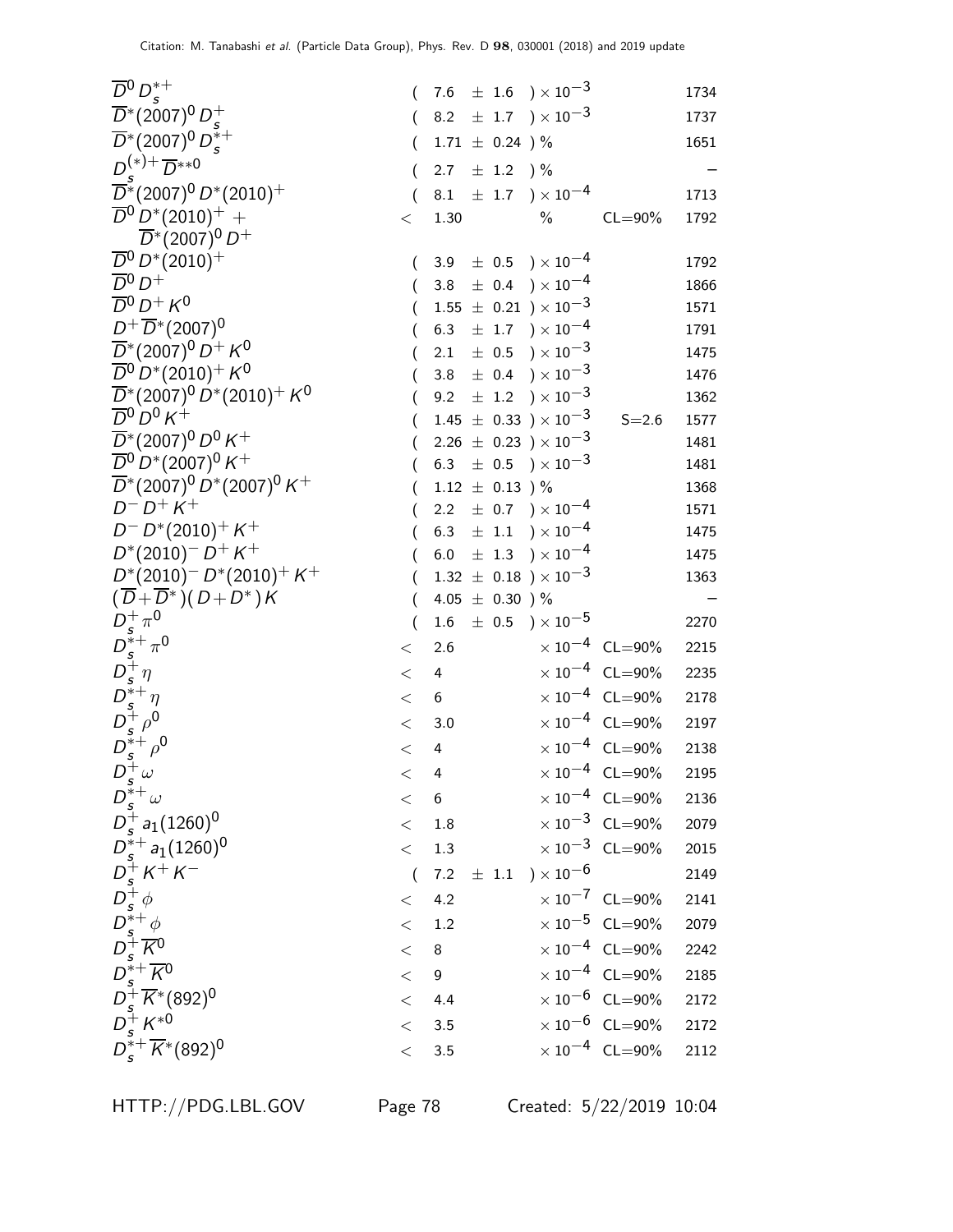| $D_{s}^{-} \pi^{+} K^{+}$                                                    |          |                 |               | $(1.80 \pm 0.22) \times 10^{-4}$                            |                                  | 2222 |
|------------------------------------------------------------------------------|----------|-----------------|---------------|-------------------------------------------------------------|----------------------------------|------|
| $D_{s}^{*-} \pi^{+} K^{+}$                                                   | $\left($ |                 |               | $1.45 \pm 0.24$ ) × $10^{-4}$                               |                                  | 2164 |
| $D_{s}^{-} \pi^{+} K^{*}(892)^{+}$                                           | $\lt$    | 5               |               | $\times$ 10 <sup>-3</sup> CL=90%                            |                                  | 2138 |
| $D_{s}^{*-} \pi^{+} K^{*}(892)^{+}$                                          | $\lt$    |                 |               | 7 $\times 10^{-3}$ CL=90%                                   |                                  | 2076 |
| $D_{s}^{-} K^{+} K^{+}$                                                      | $\left($ |                 |               | 9.7 $\pm$ 2.1 $) \times 10^{-6}$                            |                                  | 2149 |
| $D_{s}^{*-} K^{+} K^{+}$                                                     | $\lt$    |                 |               | 1.5 $\times 10^{-5}$ CL=90%                                 |                                  | 2088 |
|                                                                              |          |                 |               |                                                             |                                  |      |
| Charmonium modes                                                             |          |                 |               |                                                             |                                  |      |
| $\eta_c K^+$                                                                 | $\left($ |                 |               | $1.09 \pm 0.09$ ) $\times 10^{-3}$                          | $S = 1.1$                        | 1751 |
| $\eta_c K^+$ , $\eta_c \rightarrow K^0_S K^\mp \pi^\pm$                      | $\left($ |                 |               | 2.7 $\pm$ 0.6 $\rightarrow$ 10 <sup>-5</sup>                |                                  |      |
| $\eta_c K^*(892)^+$                                                          | $\left($ | 1.0             |               | $^{+}_{-}$ $^{0.5}_{0.4}$ ) $\times$ 10 <sup>-3</sup>       |                                  | 1646 |
| $\eta_c K^+\pi^+\pi^-$                                                       | $\,<\,$  |                 |               | 3.9 $\times 10^{-4}$ CL=90%                                 |                                  | 1684 |
| $\eta_c K^+ \omega(782)$                                                     | $\lt$    | 5.3             |               |                                                             | $\times 10^{-4}$ CL=90%          | 1475 |
| $\eta_c K^+ \eta$                                                            |          |                 |               | $<$ 2.2 $\times 10^{-4}$ CL=90%                             |                                  | 1588 |
| $\eta_c K^+\pi^0$                                                            |          |                 |               | $< 6.2$ $\times 10^{-5}$ CL=90%                             |                                  | 1723 |
| $\eta_c(2S)K^+$                                                              | $\left($ |                 |               | 4.4 $\pm$ 1.0 $) \times 10^{-4}$                            |                                  | 1320 |
| $\eta_c(2S)K^+$ , $\eta_c \to p\overline{p}$                                 | $\left($ | 3.5             |               | $\pm$ 0.8 $\mathrm{)}\times10^{-8}$                         |                                  |      |
| $\eta_c(2S)K^+$ , $\eta_c \rightarrow$                                       | $\left($ |                 | 3.4 $\pm$ 2.3 | $) \times 10^{-6}$                                          |                                  |      |
| $K^0_S K^\mp \pi^\pm$                                                        |          |                 |               |                                                             |                                  |      |
| $h_c(1P)K^+$ , $h_c \rightarrow J/\psi \pi^+ \pi^-$                          |          | < 3.4           |               |                                                             | $\times 10^{-6}$ CL=90%          | 1401 |
| $X(3730)^0 K^+$ , $X^0 \to \eta_c \eta$                                      |          | < 4.6           |               |                                                             | $\times 10^{-5}$ CL=90%          |      |
| $X(3730)^0 K^+$ , $X^0 \to \eta_c \pi^0$                                     |          |                 |               |                                                             | $\times 10^{-6}$ CL=90%          |      |
| $\chi_{c1}(3872)K^+$                                                         | $\lt$    | 2.6             |               |                                                             | $\times 10^{-4}$ CL=90%          | 1141 |
| $\chi_{c1}(3872)K^+$ , $\chi_{c1} \rightarrow p\overline{p}$                 | $\lt$    | $5\overline{)}$ |               |                                                             | $\times$ 10 <sup>-9</sup> CL=95% |      |
| $\chi_{c1}(3872)K^+$ , $\chi_{c1} \rightarrow$                               | $\left($ |                 |               | 8.6 $\pm$ 0.8 $) \times 10^{-6}$                            |                                  | 1141 |
| $J/\psi \pi^+ \pi^-$                                                         |          |                 |               |                                                             |                                  |      |
| $\chi_{c1}(3872)K^+$ , $\chi_{c1} \rightarrow$                               | $\left($ |                 |               | 2.1 $\pm$ 0.4 $\rightarrow$ $\times$ 10 <sup>-6</sup> S=1.1 |                                  | 1141 |
| $J/\psi\gamma$                                                               |          |                 |               |                                                             |                                  |      |
| $\chi_{c1}(3872)K^+$ , $\chi_{c1} \rightarrow$                               |          |                 |               | $(4 \pm 4) \times 10^{-6}$ S=2.5                            |                                  | 1141 |
| $\psi(2S)\gamma$                                                             |          |                 |               |                                                             | $\times 10^{-6}$ CL=90% 1141     |      |
| $\chi_{c1}(3872)K^+$ , $\chi_{c1} \rightarrow$                               |          | $<$ 7.7         |               |                                                             |                                  |      |
| $J/\psi(1S)\eta$<br>$\chi_{c1}(3872)K^+$ , $\chi_{c1} \rightarrow$           |          | < 6.0           |               |                                                             | $\times$ 10 <sup>-5</sup> CL=90% | 1141 |
| $D^0\overline{D}^{0'}$                                                       |          |                 |               |                                                             |                                  |      |
| $\chi_{c1}(3872)K^+$ , $\chi_{c1} \rightarrow$                               |          | < 4.0           |               |                                                             | $\times$ 10 <sup>-5</sup> CL=90% | 1141 |
| $D^+D^-$                                                                     |          |                 |               |                                                             |                                  |      |
| $\chi_{c1}(3872)K^+$ , $\chi_{c1} \rightarrow$<br>$D^0\overline{D}{}^0\pi^0$ |          |                 |               | $(1.0 \pm 0.4) \times 10^{-4}$                              |                                  | 1141 |
| $\chi_{c1}$ (3872) $K^+$ , $\chi_{c1} \rightarrow$                           |          |                 |               | $(8.5 \pm 2.6) \times 10^{-5}$ S=1.4                        |                                  | 1141 |
| $\chi_{c1}(3872)^{0} K^{+}$ , $\chi_{c1}^{0} \rightarrow$                    |          | < 3.0           |               |                                                             | $\times$ 10 $^{-5}$ CL=90%       |      |
| $\eta_c \pi^+ \pi^-$                                                         |          |                 |               |                                                             |                                  |      |
| $\chi_{c1}(3872)^{0} K^{+}$ , $\chi_{c1}^{0} \rightarrow$                    |          | < 6.9           |               |                                                             | $\times$ 10 <sup>-5</sup> CL=90% |      |
| $\eta_c\omega(782)$                                                          |          |                 |               |                                                             |                                  |      |
|                                                                              |          |                 |               |                                                             |                                  |      |

HTTP://PDG.LBL.GOV Page 79 Created: 5/22/2019 10:04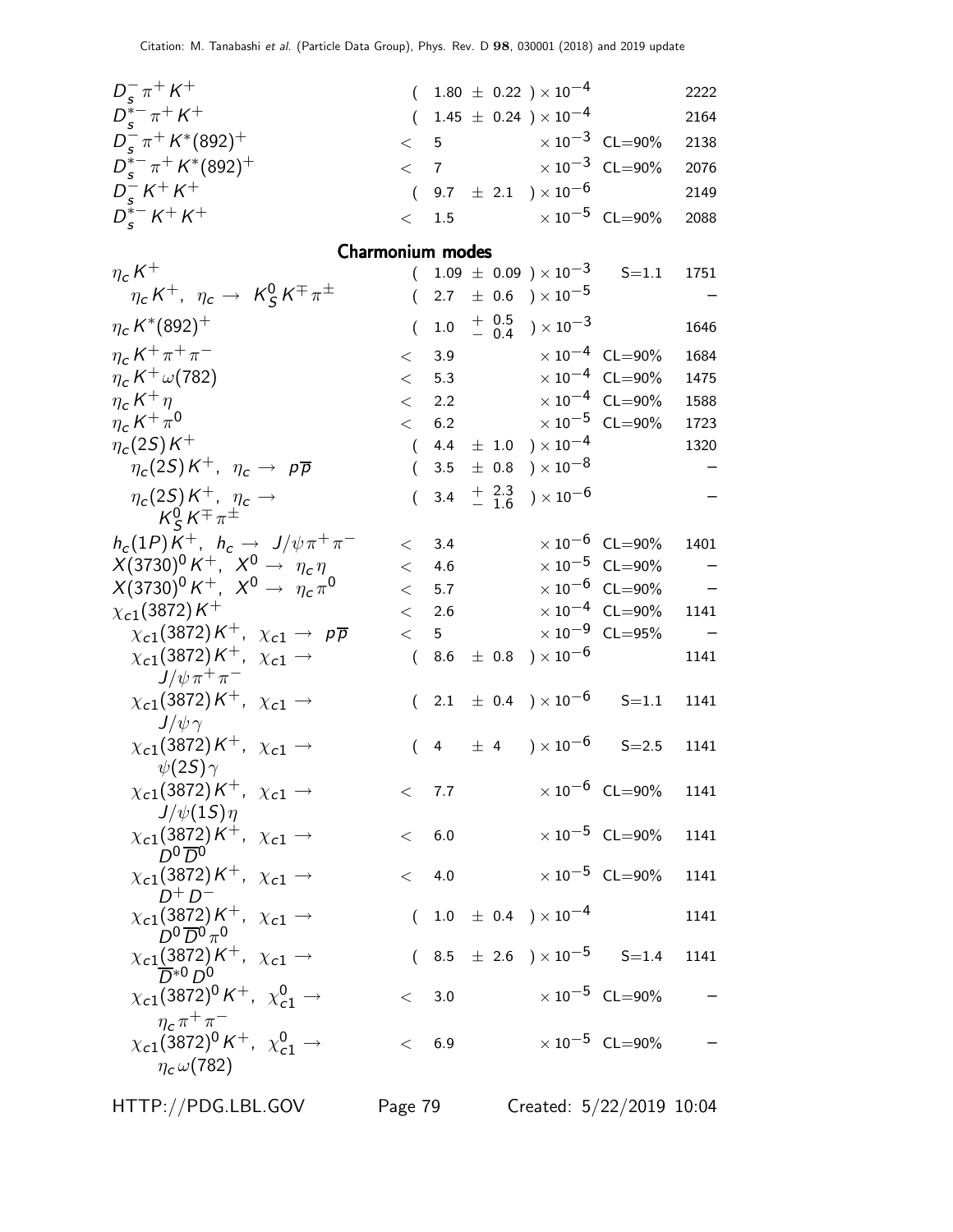| $\chi_{c1}(3872)K^+$ , $\chi_{c1} \rightarrow$                  |          | < 1.5          |               |                                      | $\times 10^{-6}$ CL=90%          |      |
|-----------------------------------------------------------------|----------|----------------|---------------|--------------------------------------|----------------------------------|------|
| $\chi_{c1}(1P)\pi^{+}\pi^{-}$                                   |          |                |               |                                      |                                  |      |
| $X(3915)K^+$                                                    | <        | 2.8            |               |                                      | $\times 10^{-4}$ CL=90%          | 1103 |
| $X(3915)^{0} K^{+}$ , $X^{0} \rightarrow \eta_{c} \eta$         | $\lt$    | 4.7            |               |                                      | $\times$ 10 <sup>-5</sup> CL=90% |      |
| $X(3915)^0 K^+$ , $X^0 \rightarrow \eta_c \pi^0$                | $\lt$    | 1.7            |               |                                      | $\times$ 10 <sup>-5</sup> CL=90% |      |
| $X(4014)^0 K^+$ , $X^0 \to \eta_c \eta$                         | $\lt$    | 3.9            |               |                                      | $\times 10^{-5}$ CL=90%          |      |
| $X(4014)^0 K^+$ , $X^0 \rightarrow \eta_c \pi^0$                | $\,<\,$  | 1.2            |               |                                      | $\times$ 10 <sup>-5</sup> CL=90% |      |
| $Z_c(3900)^0 K^+$ , $Z_c^0 \rightarrow$                         | $\lt$    | 4.7            |               |                                      | $\times$ 10 <sup>-5</sup> CL=90% |      |
| $\eta_c \pi^+ \pi^-$                                            |          |                |               |                                      |                                  |      |
| $X(4020)^0 K^+$ , $X^0 \to$                                     | $\,<\,$  | $1.6\,$        |               |                                      | $\times 10^{-5}$ CL=90%          |      |
| $\eta_c \pi^+ \pi^-$                                            |          |                |               |                                      |                                  |      |
| $\chi_{c1}(3872) K^{*}(892)^{+}$ , $\chi_{c1} \rightarrow$      | $\,<\,$  | 4.8            |               |                                      | $\times 10^{-6}$ CL=90%          | 939  |
| $J/\psi\gamma$                                                  |          |                |               |                                      |                                  |      |
| $\chi_{c1}(3872)K^{*}(892)^{+}$ , $\chi_{c1} \rightarrow$       | $\lt$    | 2.8            |               |                                      | $\times 10^{-5}$ CL=90%          | 939  |
| $\psi(2S)\gamma$                                                |          |                |               |                                      |                                  |      |
| $\chi_{c1}(3872)^+ K^0$ , $\chi_{c1}^+ \rightarrow$<br>[yyy] <  |          | 6.1            |               |                                      | $\times 10^{-6}$ CL=90%          |      |
| $J/\psi(1S)\pi^{+}\pi^{0}$                                      |          |                |               |                                      |                                  |      |
| $\chi_{c1}($ 3872) $K^0\pi^+$ , $\chi_{c1}\rightarrow$          | $\left($ |                |               | $1.06 \pm 0.31$ ) × 10 <sup>-5</sup> |                                  |      |
| $J/\psi(1S)\pi^{+}\pi^{-}$                                      |          |                |               |                                      |                                  |      |
| $Z_c(4430)^+ K^0$ , $Z_c^+ \to J/\psi \pi^+$                    | $\lt$    | 1.5            |               |                                      | $\times 10^{-5}$ CL=95%          |      |
| $Z_c(4430)^+ K^0$ , $Z_c^+ \rightarrow$                         | $\lt$    | 4.7            |               |                                      | $\times$ $10^{-5}$ $\,$ CL=95%   |      |
| $\psi(2S)\pi^+$                                                 |          |                |               |                                      |                                  |      |
| $\psi(4260)^{0}K^{+}$ , $\psi^{0} \rightarrow$                  |          |                |               |                                      | $\times 10^{-5}$ CL=95%          |      |
| $J/\psi \pi^+ \pi^-$                                            | $\lt$    | 2.9            |               |                                      |                                  |      |
| $X(3915)K^+$ , $X \rightarrow J/\psi \gamma$                    |          |                |               |                                      | $\times 10^{-5}$ CL=90%          |      |
| $X(3930)^{\mathbb{O}} K^+$ , $X^{\mathbb{O}} \to J/\psi \gamma$ | $\lt$    | 1.4            |               |                                      | $\times 10^{-6}$ CL=90%          |      |
| $J/\psi(1S)K^+$                                                 | $\lt$    | 2.5            |               |                                      |                                  |      |
| $J/\psi(1S)K^0\pi^+$                                            | $\left($ |                |               | $1.010 \pm 0.028 \times 10^{-3}$     |                                  | 1684 |
|                                                                 |          |                |               | $(1.14 \pm 0.11) \times 10^{-3}$     |                                  | 1651 |
| $J/\psi(1S)\,K^+\,\pi^+\,\pi^-$                                 | $\left($ |                |               | 8.1 $\pm$ 1.3 $) \times 10^{-4}$     | $S = 2.5$                        | 1612 |
| $J/\psi(1S)K^+K^-K^+$                                           |          |                |               | $3.37 \pm 0.29$ $) \times 10^{-5}$   |                                  | 1252 |
| $X(3915)K^+$ , $X \rightarrow p\overline{p}$                    |          |                |               | 7.1 $\times 10^{-8}$ CL=95%          |                                  |      |
| $J/\psi(15)K^*(892)^+$                                          | $\left($ |                |               | $1.43 \pm 0.08$ ) $\times 10^{-3}$   |                                  | 1571 |
| $J/\psi(1S)K(1270)^+$                                           | (        |                |               | $1.8 \pm 0.5$ $) \times 10^{-3}$     |                                  | 1390 |
| $J/\psi(1S)K(1400)^+$                                           | $\lt$    | 5              |               |                                      | $\times 10^{-4}$ CL=90%          | 1308 |
| $J/\psi(1S)\eta K^+$                                            | $\left($ |                |               | $1.24 \pm 0.14$ ) $\times 10^{-4}$   |                                  | 1510 |
| $\chi_{c1-odd}$ (3872) K <sup>+</sup> ,                         | $\,<\,$  | 3.8            |               |                                      | $\times$ 10 $^{-6}$ CL=90%       |      |
| $\chi_{c1-odd} \rightarrow J/\psi \eta$                         |          |                |               |                                      |                                  |      |
| $\psi(4160)K^+$ , $\psi \rightarrow J/\psi \eta$                | $\lt$    | 7.4            |               |                                      | $\times 10^{-6}$ CL=90%          |      |
| $J/\psi(1S)\eta' K^+$                                           | $\lt$    |                |               | 8.8 $\times 10^{-5}$ CL=90%          |                                  | 1273 |
| $J/\psi(1S)\phi K^+$                                            | $\left($ |                |               | 5.0 $\pm$ 0.4 $) \times 10^{-5}$     |                                  | 1227 |
| $J/\psi(1S) K_1(1650)$ , $K_1 \to$<br>$\phi K^+$                | $\left($ | $6\overline{}$ | $^{+10}_{-6}$ | ) $\times$ $10^{-6}$                 |                                  |      |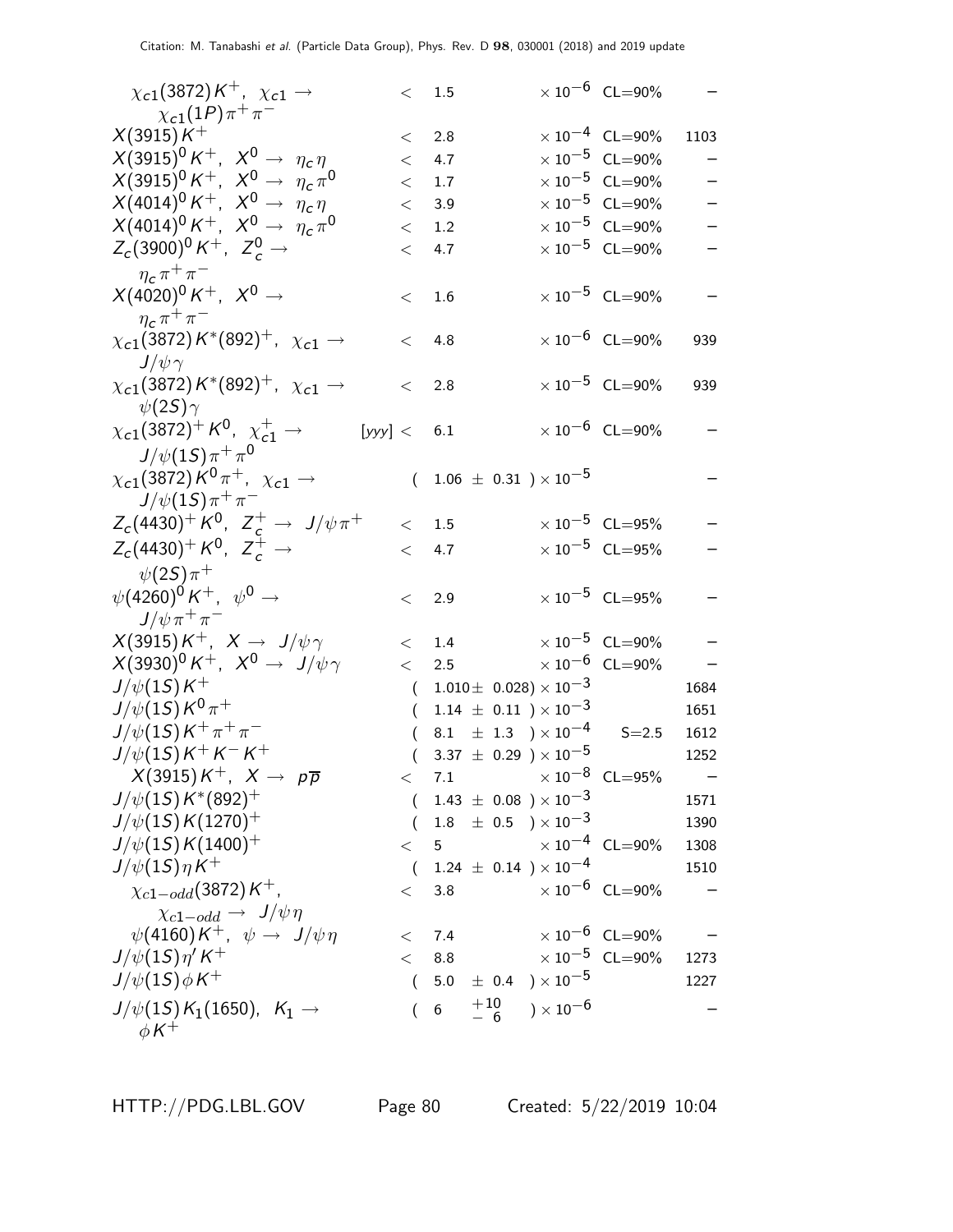| $J/\psi(1S) K^*(1680)^+$ , $K^* \to$<br>$\phi K^+$                 |          |                |         | $(3.4 \frac{+}{2} 1.9 \frac{0}{2}) \times 10^{-6}$                    |                                  |      |
|--------------------------------------------------------------------|----------|----------------|---------|-----------------------------------------------------------------------|----------------------------------|------|
| $J/\psi(1S) K^*_{2}(1980)$ , $K^*_{2} \rightarrow$<br>$\phi K^+$   |          |                |         | $(1.5 \tfrac{+0.9}{-0.5}) \times 10^{-6}$                             |                                  |      |
| $J/\psi(1S)K(1830)^+$ ,<br>$K(1830)^+\rightarrow \phi K^+$         |          |                |         | $(1.3 \tfrac{+1.3}{-1.1}) \times 10^{-6}$                             |                                  |      |
| $\chi_{c1}(4140)K^+$ , $\chi_{c1} \rightarrow$<br>$J/\psi(1S)\phi$ |          |                |         | $(10 \pm 4) \times 10^{-6}$                                           |                                  |      |
| $\chi_{c1}(4274)K^+$ , $\chi_{c1} \rightarrow$<br>$J/\psi(1S)\phi$ |          |                |         | $(3.6 \tfrac{+}{-} 2.2 \t) \times 10^{-6}$                            |                                  |      |
| $\chi_{c0}(4500)K^+$ , $\chi_c^0 \rightarrow$<br>$J/\psi(1S)\phi$  |          |                |         | $(3.3 + \frac{2.1}{1.7}) \times 10^{-6}$                              |                                  |      |
| $\chi_{c0}(4700)K^+$ , $\chi_{c0} \rightarrow$<br>$J/\psi(1S)\phi$ |          |                |         | $(6 \t+\tfrac{5}{4})\times 10^{-6}$                                   |                                  |      |
| $J/\psi(1S)\omega K^+$                                             |          |                |         | $(3.20 + \begin{array}{c} 0.60 \\ - 0.32 \end{array}) \times 10^{-4}$ |                                  | 1388 |
| $\chi_{c1}(3872)K^+$ , $\chi_{c1} \rightarrow$<br>$J/\psi \omega$  |          |                |         | $(6.0 \pm 2.2) \times 10^{-6}$                                        |                                  | 1141 |
| $X(3915)K^+$ , $X \to J/\psi \omega$                               |          |                |         | $(3.0 + \frac{0.9}{0.7}) \times 10^{-5}$                              |                                  | 1103 |
| $J/\psi(1S)\pi^+$                                                  | $\left($ |                |         | 3.88 $\pm$ 0.12 $) \times 10^{-5}$                                    |                                  | 1728 |
| $J/\psi(1S)\pi^+\pi^+\pi^+\pi^-\pi^-$                              | $\left($ |                |         | $1.17 \pm 0.13$ ) × $10^{-5}$                                         |                                  | 1635 |
| $\psi(2S)\pi^+\pi^+\pi^-$                                          | $\left($ |                |         | $1.9 \pm 0.4$ ) $\times 10^{-5}$                                      |                                  | 1304 |
| $J/\psi(1S)\rho^+$                                                 | $\left($ | 5.0            |         | $\pm$ 0.8 ) $\times$ 10 <sup>-5</sup>                                 |                                  | 1611 |
| $J/\psi(1S)\pi^+\pi^0$ nonresonant                                 | $\lt$    |                |         | 7.3 $\times 10^{-6}$ CL=90%                                           |                                  | 1717 |
| $J/\psi(1S) a_1(1260)^+$                                           | $\lt$    |                |         | 1.2 $\times 10^{-3}$ CL=90%                                           |                                  | 1415 |
| $J/\psi(1S) \rho \overline{\rho} \pi^+$                            | $\lt$    |                |         | 5.0 $\times 10^{-7}$ CL=90%                                           |                                  | 643  |
| $J/\psi(1S)pA$                                                     | $\left($ |                |         | $1.18 \pm 0.31$ ) $\times 10^{-5}$                                    |                                  | 567  |
| $J/\psi(1S)\overline{\Sigma}^0 p$                                  | $\lt$    |                |         | 1.1 $\times 10^{-5}$ CL=90%                                           |                                  |      |
| $J/\psi(1S)D^+$                                                    | $\lt$    |                |         | 1.2 $\times 10^{-4}$ CL=90%                                           |                                  | 871  |
| $J/\psi(1S)\overline{D}{}^0\pi^+$                                  | $\lt$    | 2.5            |         |                                                                       | $\times 10^{-5}$ CL=90%          | 665  |
| $\psi(2S)\pi^+$                                                    |          |                |         | $(2.44 \pm 0.30) \times 10^{-5}$                                      |                                  | 1347 |
| $\psi(2S)K^+$                                                      |          |                |         | $6.21~\pm~0.22~)\times10^{-4}$                                        |                                  | 1284 |
| $\psi(2S)K^*(892)^+$                                               | $\left($ |                |         | 6.7 $\pm$ 1.4 $\rightarrow$ $\times 10^{-4}$                          | $S = 1.3$                        | 1116 |
| $\psi(2S)K^{+}\pi^{+}\pi^{-}$                                      |          |                |         | 4.3 $\pm$ 0.5 $\right) \times 10^{-4}$                                |                                  | 1179 |
| $\psi(2S)\phi(1020)K^+$                                            | (        | 4.0            |         | $\pm$ 0.7 $\mathrm{)}\times10^{-6}$                                   |                                  | 417  |
| $\psi(3770)K^+$                                                    |          | 4.9            |         | $\pm$ 1.3 $\mathrm{)}\times10^{-4}$                                   |                                  | 1218 |
| $\psi$ (3770) $K + \psi \rightarrow D^0 \overline{D}{}^0$          |          |                |         | $1.5 \pm 0.5$ ) $\times 10^{-4}$                                      | $S = 1.4$                        | 1218 |
| $\psi(3770)K + , \psi \to D^+D^-$                                  |          | 9.4            |         | $\pm$ 3.5 $\times$ 10 <sup>-5</sup>                                   |                                  | 1218 |
| $\psi(3770)K^+$ , $\psi \rightarrow p\overline{p}$                 | $\,<\,$  | $\overline{2}$ |         |                                                                       | $\times 10^{-7}$ CL=95%          |      |
| $\psi(4040)K^+$                                                    | $\lt$    | 1.3            |         |                                                                       | $\times$ 10 <sup>-4</sup> CL=90% | 1003 |
| $\psi(4160)K^+$                                                    | $\left($ |                |         | 5.1 $\pm$ 2.7 $\right) \times 10^{-4}$                                |                                  | 868  |
| $\psi(4160)K^+$ , $\psi \rightarrow \overline{D}^0 D^0$            | (        | 8              | $\pm$ 5 | ) $\times\,10^{-5}$                                                   |                                  |      |

HTTP://PDG.LBL.GOV Page 81 Created: 5/22/2019 10:04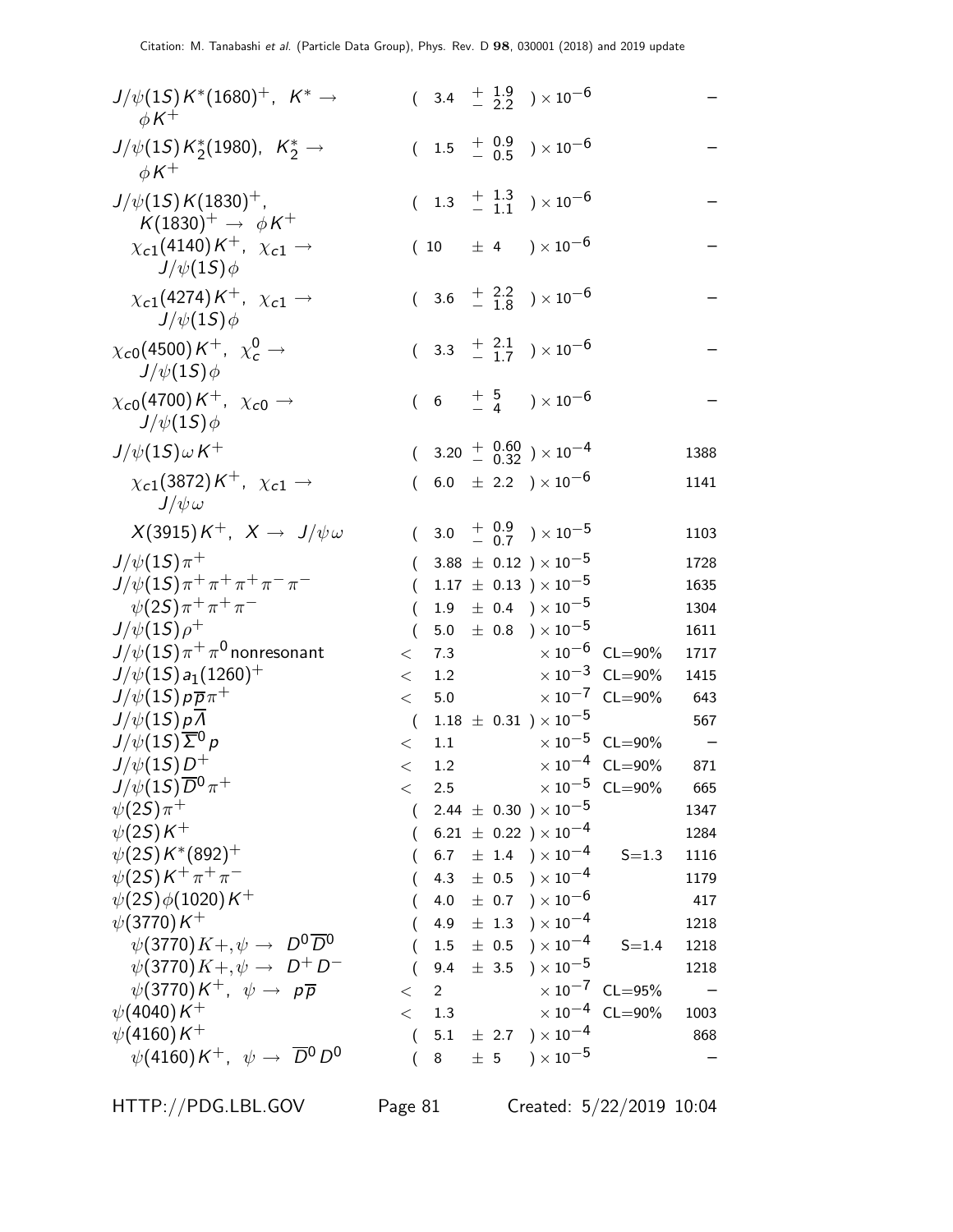| $\chi_{c0}\pi^+$ , $\chi_{c0}\to \pi^+\pi^-$                     | $<$ 1            | $\times$ 10 <sup>-7</sup> CL=90%                                       |                                  | 1531 |
|------------------------------------------------------------------|------------------|------------------------------------------------------------------------|----------------------------------|------|
| $\chi_{c0}K^+$                                                   |                  | $(1.49 \frac{+}{0.14}) \times 10^{-4}$                                 |                                  | 1478 |
| $\chi_{c0}\,K^*(892)^+$                                          | $\lt$            | $\times$ 10 <sup>-4</sup> CL=90%<br>2.1                                |                                  | 1341 |
| $\chi_{c1}(1P)\pi^{+}$                                           | $\left($         | 2.2 $\pm$ 0.5 $\right) \times 10^{-5}$                                 |                                  | 1468 |
| $\chi_{c1}(1P)K^+$                                               | $\left($         | 4.84 $\pm$ 0.23 ) $\times$ 10 <sup>-4</sup>                            |                                  | 1412 |
| $\chi_{c1}(1P)K^{*}(892)^{+}$                                    |                  | 3.0 $\pm$ 0.6 $)\times 10^{-4}$                                        | $S = 1.1$                        | 1265 |
| $\chi_{c1}(1P)K^{0} \pi^{+}$                                     |                  | 5.8 $\pm$ 0.4 $) \times 10^{-4}$                                       |                                  | 1370 |
| $\chi_{c1}(1P)\,K^+\,\pi^0$                                      | $\left($         | 3.29 $\pm$ 0.35 $\times$ 10 <sup>-4</sup>                              |                                  | 1373 |
| $\chi_{c1}(1P)K^+\pi^+\pi^-$                                     | (                | 3.74 $\pm$ 0.30 $) \times 10^{-4}$                                     |                                  | 1319 |
| $\chi_{c1}(2P)K^+$ , $\chi_{c1}(2P) \rightarrow$                 | $\lt$            | 1.1 $\times 10^{-5}$ CL=90%                                            |                                  |      |
| $\pi^{+}\pi^{-}\chi_{c1}(1P)$                                    |                  |                                                                        |                                  |      |
| $\chi_{c2}\,K^+$                                                 |                  | $(1.1 \pm 0.4) \times 10^{-5}$                                         |                                  | 1379 |
| $\chi_{c2}\,K^*(892)^+$                                          | $\lt$            | 1.2 $\times 10^{-4}$ CL=90%                                            |                                  | 1228 |
| $\chi_{c2} K^{0} \pi^{+}$                                        | $\left($         | $1.16 \pm 0.25$ ) × $10^{-4}$                                          |                                  | 1336 |
| $\chi_{c2} K^+\pi^0$                                             | $\lt$            | $\times$ 10 $^{-5}$ CL=90%<br>6.2                                      |                                  | 1339 |
| $\chi_{c2} K^+ \pi^+ \pi^-$                                      | $\left($         | 1.34 $\pm$ 0.19 $) \times 10^{-4}$                                     |                                  | 1284 |
| $\chi_{c2}(3930)\pi^+$ , $\chi_{c2} \to \pi^+\pi^-$              | $\lt$            | $\times$ 10 <sup>-7</sup> CL=90%<br>$1 \quad$                          |                                  | 1437 |
| $h_c(1P)K^+$                                                     | $\lt$            | 3.8                                                                    | $\times$ 10 <sup>-5</sup> CL=90% | 1401 |
| $h_c(1P)K^+$ , $h_c \rightarrow p\overline{p}$                   | $\lt$            | 6.4                                                                    | $\times 10^{-8}$ CL=95%          |      |
|                                                                  |                  | K or $K^*$ modes                                                       |                                  |      |
| $K^0\pi^+$                                                       |                  | $2.37 \pm 0.08$ ) × $10^{-5}$                                          |                                  | 2614 |
|                                                                  |                  |                                                                        |                                  |      |
| $K^+\pi^0$                                                       |                  |                                                                        |                                  | 2615 |
| $\eta^{\prime} K^{+}$                                            | €                | $(1.29 \pm 0.05) \times 10^{-5}$<br>7.06 $\pm$ 0.25 $) \times 10^{-5}$ |                                  | 2528 |
| $\eta^{\prime}$ K <sup>*</sup> (892) <sup>+</sup>                | $\left($         | 4.8 $\frac{+1.8}{-1.6}$ ) × 10 <sup>-6</sup>                           |                                  | 2472 |
|                                                                  |                  |                                                                        |                                  |      |
| $\eta' K_0^*(1430)^+$                                            | $\left($         | 5.2 $\pm$ 2.1 $) \times 10^{-6}$                                       |                                  |      |
| $\eta^{\prime} K_2^*(1430)^+$                                    | (                | 2.8 $\pm$ 0.5 $\times 10^{-5}$                                         |                                  | 2346 |
| $\eta K^+$                                                       |                  | 2.4 $\pm$ 0.4 $) \times 10^{-6}$                                       | $S = 1.7$                        | 2588 |
| $\eta K^{*}(892)^{+}$                                            | $\left($         | $1.93 \pm 0.16$ ) $\times 10^{-5}$                                     |                                  | 2534 |
| $\eta K_0^*(1430)^+$                                             |                  | $1.8 \pm 0.4$ $) \times 10^{-5}$                                       |                                  |      |
| $\eta K_2^*(1430)^+$                                             | $\left($         | $9.1 \pm 3.0$ $) \times 10^{-6}$                                       |                                  | 2414 |
| $\eta(1295)K^+\times B(\eta(1295)\rightarrow$                    | $\overline{(\ }$ | 2.9 $\frac{+}{-}$ $\frac{0.8}{0.7}$ $\times 10^{-6}$                   |                                  | 2455 |
| $\eta \pi \pi$ )                                                 | $\lt$            |                                                                        |                                  |      |
| $\eta(1405)K^+\times B(\eta(1405)\rightarrow$                    |                  | 1.3                                                                    | $\times 10^{-6}$ CL=90%          | 2425 |
| $\eta \pi \pi$ )                                                 | $\lt$            |                                                                        |                                  | 2425 |
| $\eta(1405)\,$ K $^+\times$ B $(\eta(1405)\rightarrow$<br>$K^*K$ |                  | 1.2                                                                    | $\times 10^{-6}$ CL=90%          |      |
|                                                                  |                  |                                                                        |                                  |      |
| $\eta(1475)K^+\times B(\eta(1475)\rightarrow$                    |                  | $(1.38 \frac{+}{-0.18}) \times 10^{-5}$                                |                                  | 2407 |
| $K^*K$                                                           |                  |                                                                        |                                  |      |
| $f_1(1285)K^+$                                                   | $\,<\,$          | 2.0                                                                    | $\times 10^{-6}$ CL=90%          | 2458 |
| $f_1(1420)K^+\times B(f_1(1420)\rightarrow$<br>$\eta \pi \pi$ )  | $\lt$            | 2.9                                                                    | $\times 10^{-6}$ CL=90%          | 2420 |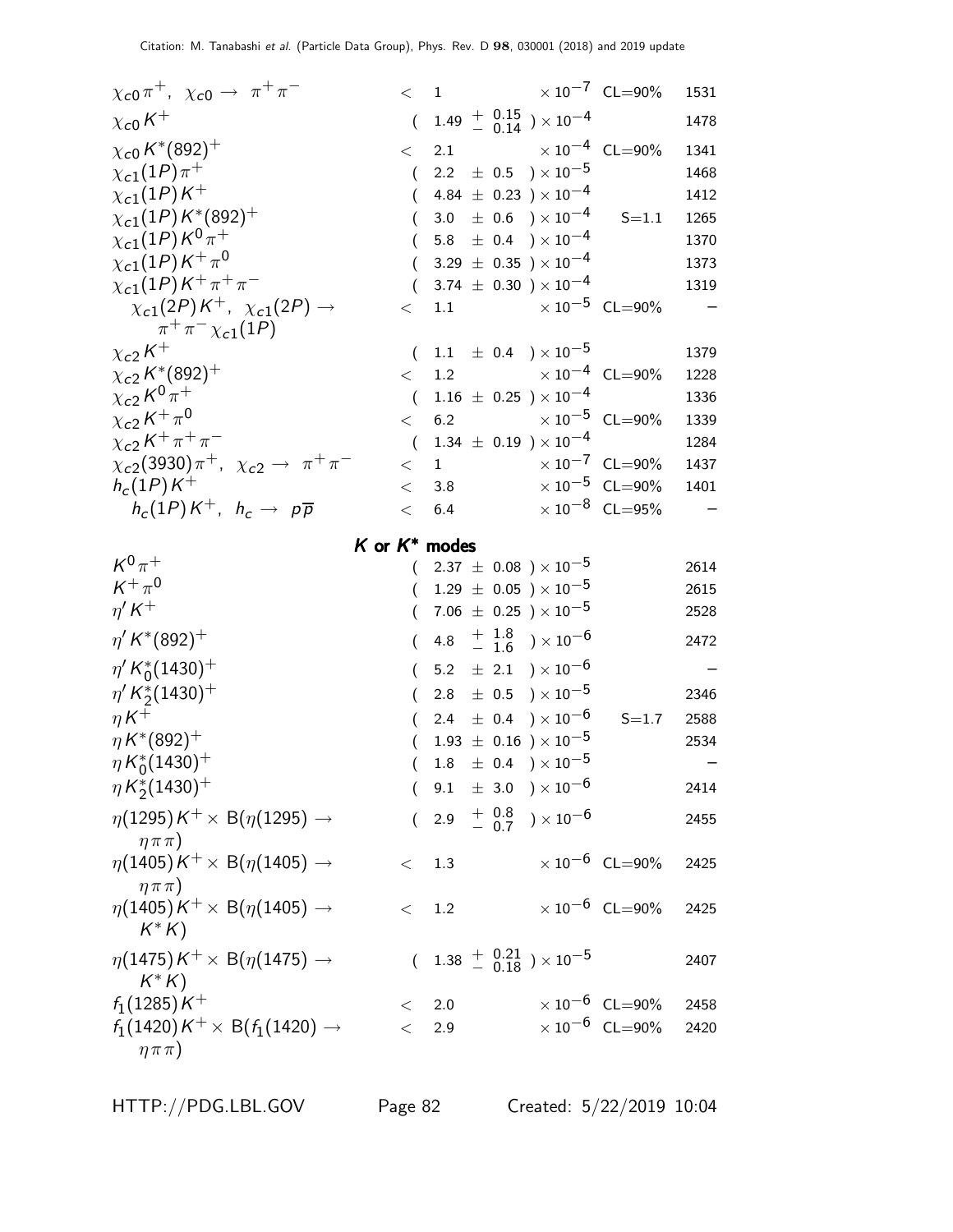| $f_1(1420)K^+\times B(f_1(1420)\rightarrow$<br>$K^*K$              |          | < 4.1          |  |                                                      | $\times 10^{-6}$ CL=90%                     | 2420 |
|--------------------------------------------------------------------|----------|----------------|--|------------------------------------------------------|---------------------------------------------|------|
| $\phi(1680)K^+\times B(\phi(1680)\rightarrow$<br>$K^*K$            | $\lt$    | 3.4            |  |                                                      | $\times 10^{-6}$ CL=90%                     | 2344 |
| $f_0(1500)K^+$                                                     |          |                |  | $(3.7 \pm 2.2) \times 10^{-6}$                       |                                             | 2398 |
| $\omega K^+$                                                       | (        | 6.5            |  | $\pm$ 0.4 ) $\times$ $10^{-6}$                       |                                             | 2558 |
| $\omega K^{*}(892)^{+}$                                            | $\lt$    | 7.4            |  | $\times$ 10 $^{-6}$ CL=90%                           |                                             | 2503 |
| $\omega(K\pi)_{0}^{*+}$                                            | $\left($ |                |  | $2.8 \pm 0.4$ $) \times 10^{-5}$                     |                                             |      |
| $\omega K_0^*(1430)^+$                                             |          | 2.4            |  | $\pm$ 0.5 ) $\times$ 10 $^{-5}$                      |                                             |      |
| $\omega K_2^*(1430)^+$                                             |          | 2.1            |  | $\pm$ 0.4 $\mathrm{)}\times10^{-5}$                  |                                             | 2380 |
| $a_0(980)^+ K^0 \times B(a_0(980)^+ \rightarrow$<br>$\eta \pi^+$ ) | $\lt$    | 3.9            |  |                                                      | $\times$ 10 <sup>-6</sup> CL=90%            |      |
| $a_0(980)^0 K^+ \times B(a_0(980)^0 \rightarrow$<br>$\eta \pi^0$ ) | $\lt$    | 2.5            |  |                                                      | $\times 10^{-6}$ CL=90%                     |      |
| $K^*(892)^0\pi^+$                                                  | $\left($ |                |  | $1.01 \pm 0.08$ ) × 10 <sup>-5</sup>                 |                                             | 2562 |
| $K^*(892)^{+}\pi^0$                                                |          |                |  | $(6.8 \pm 0.9) \times 10^{-6}$                       |                                             | 2563 |
| $K^+\pi^-\pi^+$                                                    |          |                |  | $5.10 \pm 0.29$ ) × 10 <sup>-5</sup>                 |                                             | 2609 |
| $K^+\pi^-\pi^+$ nonresonant                                        | $\left($ |                |  | $1.63$ + $0.21$ $\rightarrow$ $10^{-5}$              |                                             | 2609 |
| $\omega(782)K^+$                                                   | €        | $6\overline{}$ |  | $\pm$ 9 ) $\times$ 10 <sup>-6</sup>                  |                                             | 2558 |
| $K^+ f_0(980) \times B(f_0(980) \rightarrow$<br>$\pi^+\pi^-$       | $\left($ |                |  | 9.4 $\frac{+}{-}$ $\frac{1.0}{1.2}$ $\times 10^{-6}$ |                                             | 2522 |
| $f_2(1270)^0 K^+$                                                  | $\left($ |                |  | $1.07 \pm 0.27$ ) $\times 10^{-6}$                   |                                             |      |
| $f_0(1370)^0 K^+ \times$                                           | $\lt$    | 1.07           |  | $\times$ 10 $^{-5}$ CL=90%                           |                                             |      |
| $B(f_0(1370)^0 \to \pi^+\pi^-)$                                    |          |                |  |                                                      |                                             |      |
| $\rho^0(1450)K^+\times$                                            | $\,<\,$  | 1.17           |  |                                                      | $\times 10^{-5}$ CL=90%                     |      |
| $B(\rho^0(1450) \to \pi^+\pi^-)$                                   |          |                |  |                                                      |                                             |      |
| $f'_{2}(1525)K^{+}\times$                                          | $\,<\,$  | 3.4            |  |                                                      | $\times 10^{-6}$ CL=90%                     | 2392 |
| $B(f'_2(1525) \to \pi^+\pi^-)$                                     |          |                |  |                                                      |                                             |      |
| $K^+\rho^0$                                                        | $\left($ |                |  | 3.7 $\pm$ 0.5 $\times 10^{-6}$                       |                                             | 2559 |
| $K_0^*(1430)^0 \pi^+$                                              |          |                |  |                                                      | $(3.9 \tfrac{+}{0.5}) \times 10^{-5}$ S=1.4 | 2445 |
| $K_0^*(1430)^+\pi^0$                                               |          |                |  | $(1.19 \frac{+}{0.20}) \times 10^{-5}$               |                                             |      |
| $K_2^*(1430)^0 \pi^+$                                              |          |                |  | $(5.6 \tfrac{+}{-} \tfrac{2.2}{1.5}) \times 10^{-6}$ |                                             | 2445 |
| $K^*(1410)^0 \pi^+$                                                | $\lt$    | 4.5            |  | $\times$ 10 $^{-5}$ CL=90%                           |                                             | 2448 |
| $K^*(1680)^0 \pi^+$                                                | $\lt$    | 1.2            |  | $\times$ 10 $^{-5}$ CL=90%                           |                                             | 2358 |
| $K^+ \pi^0 \pi^0$                                                  | $\left($ |                |  | $1.62 \pm 0.19$ ) $\times 10^{-5}$                   |                                             | 2610 |
| $f_0(980)K^+\times B(f_0\to \pi^0\pi^0)$                           | $\left($ |                |  | 2.8 $\pm$ 0.8 $) \times 10^{-6}$                     |                                             | 2522 |
| $K^{-} \pi^{+} \pi^{+}$                                            | $\lt$    | 4.6            |  |                                                      | $\times 10^{-8}$ CL=90%                     | 2609 |
| $K^-\pi^+\pi^+$ nonresonant                                        | $\lt$    | 5.6            |  |                                                      | $\times$ 10 <sup>-5</sup> CL=90%            | 2609 |
| $K_1(1270)^0 \pi^+$                                                | $\lt$    | 4.0            |  |                                                      | $\times 10^{-5}$ CL=90%                     | 2484 |
| $\frac{K_1(1400)^0}{K^0\pi^+\pi^0}$                                | $\lt$    | 3.9            |  |                                                      | $\times 10^{-5}$ CL=90%                     | 2451 |
|                                                                    | $\lt$    | 6.6            |  |                                                      | $\times$ 10 <sup>-5</sup> CL=90%            | 2609 |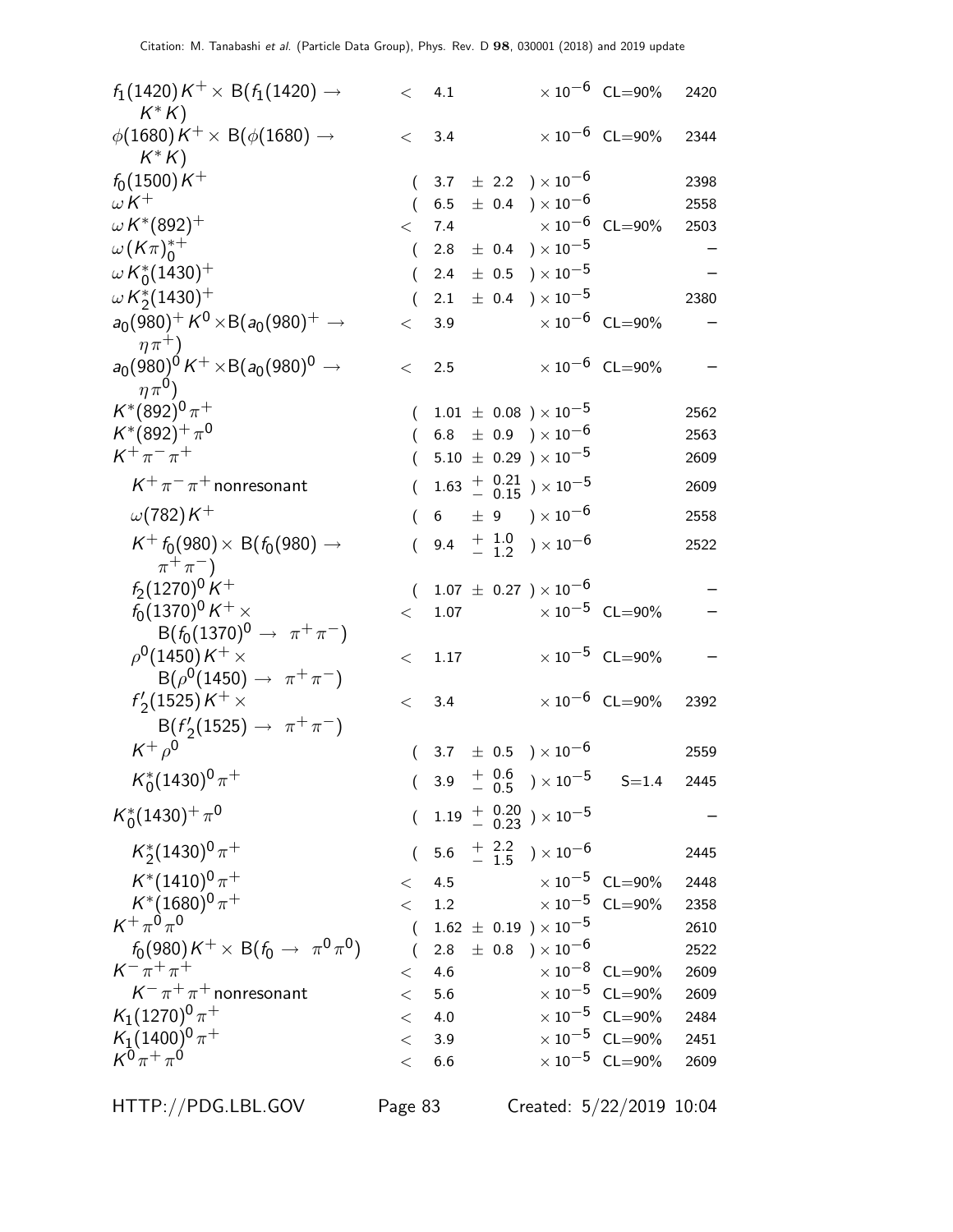| $K^0\rho^+$                                                                | $\left($         | 7.3  |  | $^{+\hspace{+0.4em}1.0}_{-\hspace{+0.4em}1.2}$ ) $\times\hspace{1.4em}10^{-6}$ |                                          | 2558 |
|----------------------------------------------------------------------------|------------------|------|--|--------------------------------------------------------------------------------|------------------------------------------|------|
| $K^*(892)^+\pi^+\pi^-$                                                     | (                | 7.5  |  | $\pm$ 1.0 $\$ \times 10^{-5}                                                   |                                          | 2557 |
| $K^*(892)^+$ $\rho^0$                                                      |                  | 4.6  |  | $\pm$ 1.1 $\rightarrow$ $\times 10^{-6}$                                       |                                          | 2504 |
| $K^*(892)^+ f_0(980)$                                                      |                  | 4.2  |  | $\pm$ 0.7 $\rightarrow$ $\times 10^{-6}$                                       |                                          | 2466 |
| $a_1^+ K^0$                                                                |                  | 3.5  |  | $\pm$ 0.7 ) $\times$ 10 <sup>-5</sup>                                          |                                          |      |
| $b_1^+ K^0 \times B(b_1^+ \rightarrow \omega \pi^+)$                       |                  | 9.6  |  | $\pm$ 1.9 $\rightarrow$ $\times 10^{-6}$                                       |                                          |      |
| $K^*(892)^0 \rho^+$                                                        |                  | 9.2  |  | $\pm$ 1.5 $\times$ 10 <sup>-6</sup>                                            |                                          | 2504 |
| $K_1(1400)^+$ $\rho^0$                                                     | $\,<\,$          | 7.8  |  |                                                                                | $\times$ 10 $^{-4}~$ CL=90%              | 2388 |
| $K_2^*(1430)^+$ $\rho^0$                                                   | $\lt$            | 1.5  |  |                                                                                | $\times 10^{-3}$ CL=90%                  | 2381 |
| $b_1^0 K^+ \times B(b_1^0 \rightarrow \omega \pi^0)$                       | $\overline{(}$   |      |  | 9.1 $\pm$ 2.0 $) \times 10^{-6}$                                               |                                          |      |
| $b_1^+ K^{*0} \times B(b_1^+ \to \omega \pi^+)$                            | $\,<\,$          | 5.9  |  |                                                                                | $\times$ 10 $^{-6}$ CL=90%               |      |
| $b_1^0 K^{*+} \times B(b_1^0 \to \omega \pi^0)$                            | $\lt$            | 6.7  |  |                                                                                | $\times$ 10 $^{-6}$ CL=90%               |      |
| $K^+\overline{K}{}^0$                                                      | $\overline{(\ }$ |      |  |                                                                                | $1.31 \pm 0.17$ $) \times 10^{-6}$ S=1.2 | 2593 |
| $\overline{K}{}^0 K^+\pi^0$                                                | $\lt$            | 2.4  |  |                                                                                | $\times 10^{-5}$ CL=90%                  | 2578 |
| $K^+ K^0_S K^0_S$                                                          | $\left($         |      |  | $1.05 \pm 0.04$ ) $\times 10^{-5}$                                             |                                          | 2521 |
| $f_0(980)K^+$ , $f_0 \to K^0_S K^0_S$                                      | (                |      |  | $1.47 \pm 0.33$ ) × $10^{-5}$                                                  |                                          |      |
| $f_0(1710)K^+$ , $f_0 \to K^0_S K^0_S$                                     | (                | 4.8  |  | $^{+}_{-}$ 4.0 ) $\times$ 10 <sup>-7</sup>                                     |                                          |      |
| $K^+ K^0_S K^0_S$ nonresonant                                              | $\overline{(}$   | 2.0  |  | $\pm$ 0.4 ) $\times$ 10 <sup>-5</sup>                                          |                                          | 2521 |
| $K_S^0 K_S^0 \pi^+$                                                        | $\lt$            | 5.1  |  |                                                                                | $\times$ 10 $^{-7}$ CL=90%               | 2577 |
| $K^{+} K^{-} \pi^{+}$                                                      | $\overline{(}$   |      |  | 5.2 $\pm$ 0.4 $)\times 10^{-6}$                                                |                                          | 2578 |
| $K^+ K^- \pi^+$ nonresonant                                                | $\,<\,$          | 7.5  |  |                                                                                | $\times 10^{-5}$ CL=90%                  | 2578 |
| $K^{+}\overline{K}^{*}(892)^{0}$                                           | $\lt$            | 1.1  |  |                                                                                | $\times 10^{-6}$ CL=90%                  | 2540 |
| $K^+ \overline{K}{}^*_{0} (1430)^0$                                        | $\lt$            | 2.2  |  |                                                                                | $\times 10^{-6}$ CL=90%                  | 2421 |
| $K^{+}K^{+}\pi^{-}$                                                        | $\,<\,$          | 1.1  |  |                                                                                | $\times$ 10 $^{-8}$ CL=90%               | 2578 |
| $K^+ K^+ \pi^-$ nonresonant                                                | $\lt$            | 8.79 |  |                                                                                | $\times 10^{-5}$ CL=90%                  | 2578 |
| $f'_{2}(1525)K^{+}$                                                        | $\left($         | 1.8  |  | $\pm$ 0.5 $\$ \times 10^{-6}                                                   | $S = 1.1$                                | 2392 |
| $K^{*+}\pi^+K^-$                                                           | $\lt$            | 1.18 |  |                                                                                | $\times 10^{-5}$ CL=90%                  | 2524 |
| $K^*(892)^+ K^*(892)^0$                                                    | $\overline{(}$   |      |  | 9.1 $\pm$ 2.9 $) \times 10^{-7}$                                               |                                          | 2485 |
| $K^{*+} K^+ \pi^-$                                                         | $\,<\,$          | 6.1  |  |                                                                                | $\times$ 10 <sup>-6</sup> CL=90%         | 2524 |
| $K^{+} K^{-} K^{+}$                                                        |                  |      |  | $(3.40 \pm 0.14) \times 10^{-5}$                                               | $S = 1.4$                                | 2523 |
| $K^+ \phi$                                                                 |                  |      |  | 8.8 $\frac{+}{-}$ 0.7 $\rightarrow$ 10 <sup>-6</sup>                           | $S = 1.1$                                | 2516 |
| $f_0(980)K^+\times \mathsf{B}(f_0(980)\to$<br>$K^+ K^-$                    | $\left($         |      |  | 9.4 $\pm$ 3.2 $) \times 10^{-6}$                                               |                                          | 2522 |
| $a_2(1320)K^+\times$                                                       | $\lt$            | 1.1  |  |                                                                                | $\times$ 10 $^{-6}$ CL=90%               | 2449 |
| $B(a_2(1320) \to K^+K^-)$<br>$X_0(1550)K^+\times$                          |                  |      |  | $(4.3 \pm 0.7) \times 10^{-6}$                                                 |                                          |      |
| $B(X_0(1550) \to K^+K^-)$<br>$\phi(1680)K^+\times B(\phi(1680)\rightarrow$ | $<$ 8            |      |  |                                                                                | $\times$ 10 <sup>-7</sup> CL=90%         | 2344 |
| $K^+K^-$<br>$f_0(1710)K^+\times B(f_0(1710)\rightarrow$<br>$K^{+} K^{-}$   |                  |      |  | $(1.1 \pm 0.6) \times 10^{-6}$                                                 |                                          | 2336 |

HTTP://PDG.LBL.GOV Page 84 Created: 5/22/2019 10:04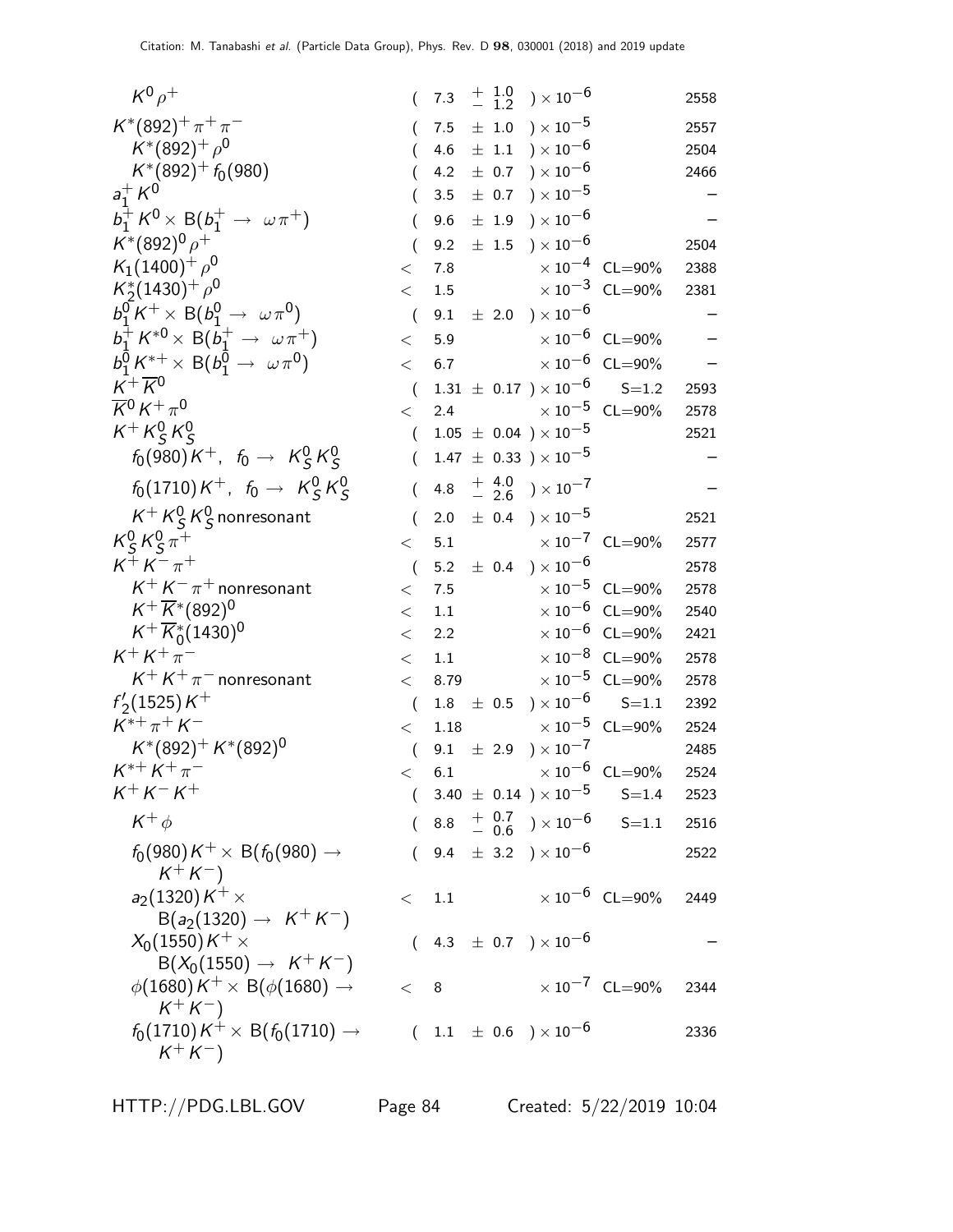| $K^+ K^- K^+$ nonresonant                     | $\left($         | 2.38       |  |                  | $^{+~~0.28}_{-~~0.50}$ ) $\times\,10^{-5}$                                       |                                                             | 2523 |  |  |
|-----------------------------------------------|------------------|------------|--|------------------|----------------------------------------------------------------------------------|-------------------------------------------------------------|------|--|--|
| $K^*(892)^+ K^+ K^-$                          | (                | 3.6        |  |                  | $\pm$ 0.5 $\mathrm{)}\times10^{-5}$                                              |                                                             | 2466 |  |  |
| $K^*(892)^+ \phi$                             |                  | 10.0       |  | $\pm$ 2.0        | $)\times10^{-6}$                                                                 | $S = 1.7$                                                   | 2460 |  |  |
| $\phi(K\pi)_0^{*+}$                           |                  | 8.3        |  |                  | $\pm$ 1.6 $\$ x 10^{-6}                                                          |                                                             |      |  |  |
| $\phi K_1(1270)^+$                            | (                | 6.1        |  | $\pm$ 1.9        | ) $\times$ 10 <sup>-6</sup>                                                      |                                                             | 2375 |  |  |
| $\phi K_1(1400)^+$                            | $\lt$            | 3.2        |  |                  |                                                                                  | $\times 10^{-6}$ CL=90%                                     | 2339 |  |  |
| $\phi\,K^*(1410)^+$                           | $\lt$            | 4.3        |  |                  |                                                                                  | $\times$ 10 <sup>-6</sup> CL=90%                            |      |  |  |
| $\phi K_0^*(1430)^+$                          | $\left($         | 7.0        |  |                  | $\pm$ 1.6 $\$ \times 10^{-6}                                                     |                                                             |      |  |  |
| $\phi\,K^\ast_2(1430)^+$                      | (                | 8.4        |  | $\pm$ 2.1        | ) $\times$ 10 $^{-6}$                                                            |                                                             | 2333 |  |  |
| $\phi K_2^*(1770)^+$                          | $\lt$            | 1.50       |  |                  |                                                                                  | $\times 10^{-5}$ CL=90%                                     |      |  |  |
| $\phi K_2^*(1820)^+$                          | $\,<\,$          | 1.63       |  |                  |                                                                                  | $\times 10^{-5}$ CL=90%                                     |      |  |  |
| $a_1^+ K^{*0}$                                | $\lt$            | 3.6        |  |                  |                                                                                  | $\times 10^{-6}$ CL=90%                                     |      |  |  |
| $K^+\phi\phi$                                 | $\overline{(}$   | 5.0        |  |                  | $\pm$ 1.2 $\rightarrow \times 10^{-6}$                                           | $S = 2.3$                                                   | 2306 |  |  |
| $\eta' \eta' K^+$<br>$\omega \phi K^+$        | $\lt$            | 2.5        |  |                  |                                                                                  | $\times 10^{-5}$ CL=90%<br>$\times$ 10 <sup>-6</sup> CL=90% | 2338 |  |  |
| $X(1812)K^+\times B(X\rightarrow \omega\phi)$ | $\lt$<br>$\lt$   | 1.9<br>3.2 |  |                  |                                                                                  | $\times 10^{-7}$ CL=90%                                     | 2374 |  |  |
| $K^*(892)^+$ $\gamma$                         | (                |            |  |                  | $3.92 \pm 0.22$ ) $\times 10^{-5}$                                               | $S = 1.7$                                                   | 2564 |  |  |
| $K_1(1270)^+$ $\gamma$                        | $\left($         | 4.4        |  |                  | ${+\phantom{0}0.7\atop-\phantom{0}0.6\phantom{0}}0.7\phantom{0000}\times10^{-5}$ |                                                             | 2486 |  |  |
| $\eta K^+ \gamma$                             | (                | 7.9        |  |                  | $\pm$ 0.9 ) $\times$ 10 <sup>-6</sup>                                            |                                                             | 2588 |  |  |
| $\eta' K^+ \gamma$                            | (                | 2.9        |  | $+ 1.0$<br>- 0.9 | ) $\times$ $10^{-6}$                                                             |                                                             | 2528 |  |  |
| $\phi K^+ \gamma$                             | (                | 2.7        |  |                  | $\pm$ 0.4 ) $\times$ 10 <sup>-6</sup>                                            | $S = 1.2$                                                   | 2516 |  |  |
| $K^+\pi^-\pi^+\gamma$                         |                  |            |  |                  | $2.58 \pm 0.15$ ) $\times 10^{-5}$                                               | $S = 1.3$                                                   | 2609 |  |  |
| $K^*(892)^0 \pi^+ \gamma$                     |                  |            |  |                  | 2.33 $\pm$ 0.12 $) \times 10^{-5}$                                               |                                                             | 2562 |  |  |
| $K^+ \rho^0 \gamma$                           | $\overline{(\ }$ | 8.2        |  |                  | $\pm$ 0.9 ) $\times$ 10 $^{-6}$                                                  |                                                             | 2559 |  |  |
| $(K^+\pi^-)_{\rm NR}\pi^+\gamma$              | $\left($         | 9.9        |  | $+$ 1.7<br>- 2.0 | ) $\times$ $10^{-6}$                                                             |                                                             | 2609 |  |  |
| $K^0\pi^+\pi^0\gamma$                         | (                | 4.6        |  |                  | $\pm$ 0.5 $\mathrm{)}\times10^{-5}$                                              |                                                             | 2609 |  |  |
| $K_1(1400)^+$ $\gamma$                        | (                | $10\,$     |  | $+$ 5<br>- 4     | ) $\times$ 10 $^{-6}$                                                            |                                                             | 2453 |  |  |
| $K^*(1410)^+$ $\gamma$                        |                  |            |  |                  | $(2.7 + \frac{0.8}{0.6}) \times 10^{-5}$                                         |                                                             |      |  |  |
| $K_0^*(1430)^0 \pi^+ \gamma$                  |                  |            |  |                  | $(1.32 \frac{+}{0.32}) \times 10^{-6}$                                           |                                                             | 2445 |  |  |
| $K_{2}^{*}(1430)^{+}\gamma$                   | (                |            |  |                  | 1.4 $\pm$ 0.4 $\right) \times 10^{-5}$                                           |                                                             | 2447 |  |  |
| $K^*(1680)^+\gamma$                           | $\overline{(\ }$ |            |  |                  | 6.7 $\frac{+}{-}$ $\frac{1.7}{1.4}$ $\times 10^{-5}$                             |                                                             | 2360 |  |  |
| $K_3^*(1780)^+$ $\gamma$                      | $\lt$            | 3.9        |  |                  | $\times$ 10 $^{-5}$ CL=90%                                                       |                                                             | 2341 |  |  |
| $K_{4}^{*}(2045)^{+}\gamma$                   | $\lt$            | 9.9        |  |                  | $\times$ 10 $^{-3}$ CL=90%                                                       |                                                             | 2244 |  |  |
| Light unflavored meson modes                  |                  |            |  |                  |                                                                                  |                                                             |      |  |  |

| $\rho^+$ $\gamma$   | $(9.8 \pm 2.5) \times 10^{-7}$                                         | 2583           |
|---------------------|------------------------------------------------------------------------|----------------|
| $\pi^+\pi^0$        | $(\phantom{-}5.5\phantom{0}\pm\phantom{0}0.4\phantom{0})\times10^{-6}$ | $S = 1.2$ 2636 |
| $\pi^+ \pi^+ \pi^-$ | $(1.52 \pm 0.14) \times 10^{-5}$                                       | 2630           |
| $0^0 \pi^+$         | $(8.3 \pm 1.2) \times 10^{-6}$                                         | 2581           |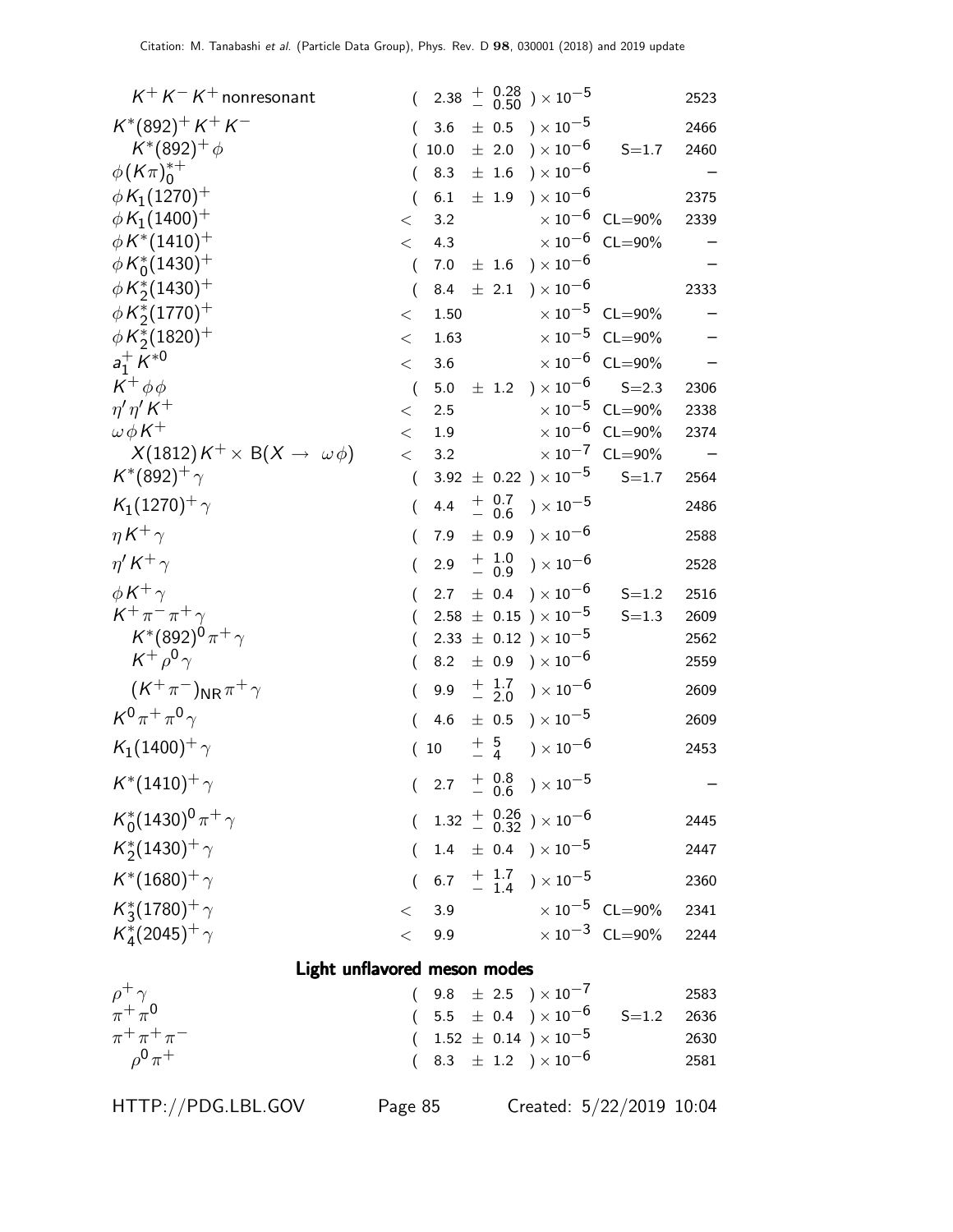| $\pi^+$ f <sub>0</sub> (980), f <sub>0</sub> $\to \pi^+ \pi^-$ | $\lt$            | $1.5\,$ |                  |                                       | $\times$ $10^{-6}$ $\,$ CL=90%   | 2545 |
|----------------------------------------------------------------|------------------|---------|------------------|---------------------------------------|----------------------------------|------|
| $\pi$ <sup>+</sup> $f_2$ (1270)                                | $\overline{(\ }$ | 1.6     | $+$ 0.7<br>- 0.4 | ) $\times$ 10 $^{-6}$                 |                                  | 2484 |
| $\rho (1450)^0 \pi^+$ , $\rho^0 \to \pi^+ \pi^-$               | $\overline{(}$   | 1.4     | $+ 0.6$<br>- 0.9 | ) $\times$ 10 $^{-6}$                 |                                  | 2434 |
| $f_0(1370)\pi^+$ , $f_0 \to \pi^+\pi^-$                        | $\lt$            | 4.0     |                  |                                       | $\times 10^{-6}$ CL=90%          | 2460 |
| $f_0(500)\pi^+$ , $f_0 \to \pi^+\pi^-$                         | $\lt$            | 4.1     |                  |                                       | $\times$ $10^{-6}$ $\,$ CL=90%   |      |
| $\pi^+\pi^-\pi^+$ nonresonant                                  | $\overline{(}$   | 5.3     | $+$ 1.5<br>- 1.1 | ) $\times$ 10 $^{-6}$                 |                                  | 2630 |
| $\pi^+\,\pi^0\,\pi^0$                                          | $\,<\,$          | 8.9     |                  |                                       | $\times 10^{-4}$ CL=90%          | 2631 |
| $\rho^+\pi^0$                                                  | $\overline{(}$   |         |                  | $1.09 \pm 0.14$ ) $\times 10^{-5}$    |                                  | 2581 |
| $\pi^{+}\pi^{-}\pi^{+}\pi^{0}$                                 | $\lt$            | 4.0     |                  |                                       | $\times 10^{-3}$ CL=90%          | 2622 |
| $\rho^+$ $\rho^0$                                              | $\overline{(\ }$ |         |                  | 2.40 $\pm$ 0.19 $) \times 10^{-5}$    |                                  | 2523 |
| $\rho^+ f_0(980)$ , $f_0 \to \pi^+ \pi^-$                      | $\,<\,$          | 2.0     |                  |                                       | $\times$ $10^{-6}$ $\,$ CL=90%   | 2486 |
| $a_1(1260)^{+}\pi^0$                                           | (                | 2.6     |                  | $\pm$ 0.7 ) $\times$ 10 <sup>-5</sup> |                                  | 2494 |
| $a_1(1260)^0 \pi^+$                                            | (                | 2.0     | ± 0.6            | ) $\times$ 10 $^{-5}$                 |                                  | 2494 |
| $\omega \pi^+$                                                 | (                | 6.9     | $\pm$ 0.5        | $) \times 10^{-6}$                    |                                  | 2580 |
| $\omega \rho^+$                                                |                  |         |                  | $1.59 \pm 0.21$ ) $\times 10^{-5}$    |                                  | 2522 |
| $\eta\pi^+$                                                    | (                |         |                  | 4.02 $\pm$ 0.27 $) \times 10^{-6}$    |                                  | 2609 |
| $\eta \rho^+$                                                  | (                | $7.0\,$ |                  | $\pm$ 2.9 ) $\times 10^{-6}$          | $S = 2.8$                        | 2553 |
| $\eta^{\prime}\pi^+$                                           |                  | 2.7     | $\pm$ 0.9        | $\chi 10^{-6}$                        | $S = 1.9$                        | 2551 |
| $\eta' \rho^+$                                                 | (                | 9.7     | $\pm$ 2.2        | $\chi 10^{-6}$                        |                                  | 2492 |
| $\phi \pi^+$                                                   | $\,<\,$          | 1.5     |                  | $\times$ 10 <sup>-7</sup>             | $CL = 90\%$                      | 2539 |
| $\phi \rho^+$                                                  | $\,<\,$          | 3.0     |                  | $\times$ $10^{-6}$                    | $CL = 90\%$                      | 2480 |
| $a_0(980)^0 \pi^+$ , $a_0^0 \rightarrow \eta \pi^0$            | $\,<\,$          | 5.8     |                  | $\times$ 10 $^{-6}$                   | $CL = 90\%$                      |      |
| $a_0(980)^+ \pi^0$ , $a_0^+ \rightarrow \eta \pi^+$            | $\,<\,$          | 1.4     |                  |                                       | $\times$ 10 <sup>-6</sup> CL=90% |      |
| $\pi^{+}\pi^{+}\pi^{+}\pi^{-}\pi^{-}$                          | $\,<\,$          | 8.6     |                  | $\times$ $10^{-4}$                    | $CL = 90\%$                      | 2608 |
| $\rho^0$ a <sub>1</sub> (1260) <sup>+</sup>                    | $\,<\,$          | 6.2     |                  | $\times$ $10^{-4}$                    | $CL = 90\%$                      | 2433 |
| $\rho^0$ a <sub>2</sub> (1320) <sup>+</sup>                    | $\lt$            | 7.2     |                  |                                       | $\times$ 10 <sup>-4</sup> CL=90% | 2411 |
| $b_1^0 \pi^+$ , $b_1^0 \to \omega \pi^0$                       | $\overline{(}$   | 6.7     | $\pm$ 2.0        | ) $\times$ 10 $^{-6}$                 |                                  |      |
| $b_1^+ \pi^0$ , $b_1^+ \to \omega \pi^+$                       | <                | 3.3     |                  |                                       | $\times$ 10 <sup>-6</sup> CL=90% |      |
| $\pi^+ \pi^+ \pi^+ \pi^- \pi^- \pi^0$                          | $\,<\,$          | 6.3     |                  |                                       | $\times$ 10 <sup>-3</sup> CL=90% | 2592 |
| $b_1^+ \rho^0$ , $b_1^+ \to \omega \pi^+$                      | $\,<\,$          | 5.2     |                  |                                       | $\times 10^{-6}$ CL=90%          |      |
| $a_1(1260)^+ a_1(1260)^0$                                      | $\,<\,$          | 1.3     |                  | $\%$                                  | $CL = 90\%$                      | 2336 |
| $b_1^0 \rho^+$ , $b_1^0 \to \omega \pi^0$                      | $\,<\,$          | 3.3     |                  |                                       | $\times 10^{-6}$ CL=90%          |      |

## Charged particle  $(h^{\pm})$  modes

$$
h^{\pm} = K^{\pm} \text{ or } \pi^{\pm}
$$
\n
$$
h^{\pm} \pi^{0}
$$
\n
$$
(1.6 + 0.7) \times 10^{-5}
$$
\n
$$
\omega h^{\pm}
$$
\n
$$
(1.38 + 0.27) \times 10^{-5}
$$
\n
$$
\omega h^{\pm}
$$
\n
$$
h^{\pm} X^{0} \text{ (Familon)}
$$
\n
$$
K^{\pm} X^{0}, X^{0} \to \mu^{\pm} \mu^{-}
$$
\n
$$
\omega h^{\pm}
$$
\n
$$
(1.38 + 0.27) \times 10^{-5}
$$
\n
$$
\omega 10^{-5} \text{ CL} = 90\% \text{ CL} = 90\% \text{ CL} = 90\% \text{ CL} = 90\% \text{ CL} = 95\% \text{ CL} = 95\% \text{ CL} = 95\% \text{ CL} = 95\% \text{ CL} = 95\% \text{ CL} = 95\% \text{ CL} = 95\% \text{ CL} = 95\% \text{ CL} = 95\% \text{ CL} = 95\% \text{ CL} = 95\% \text{ CL} = 95\% \text{ CL} = 95\% \text{ CL} = 95\% \text{ CL} = 95\% \text{ CL} = 95\% \text{ CL} = 95\% \text{ CL} = 95\% \text{ CL} = 95\% \text{ CL} = 95\% \text{ CL} = 95\% \text{ CL} = 95\% \text{ CL} = 95\% \text{ CL} = 95\% \text{ CL} = 95\% \text{ CL} = 95\% \text{ CL} = 95\% \text{ CL} = 95\% \text{ CL} = 95\% \text{ CL} = 95\% \text{ CL} = 95\% \text{ CL} = 95\% \text{ CL} = 95\% \text{ CL} = 95\% \text{ CL} = 95\% \text{ CL} = 95\% \text{ CL} = 95\% \text{ CL} = 95\% \text{ CL} = 95\% \text{ CL} = 95\% \text{ CL} = 95\% \text{ CL} = 95\% \text{ CL} = 95
$$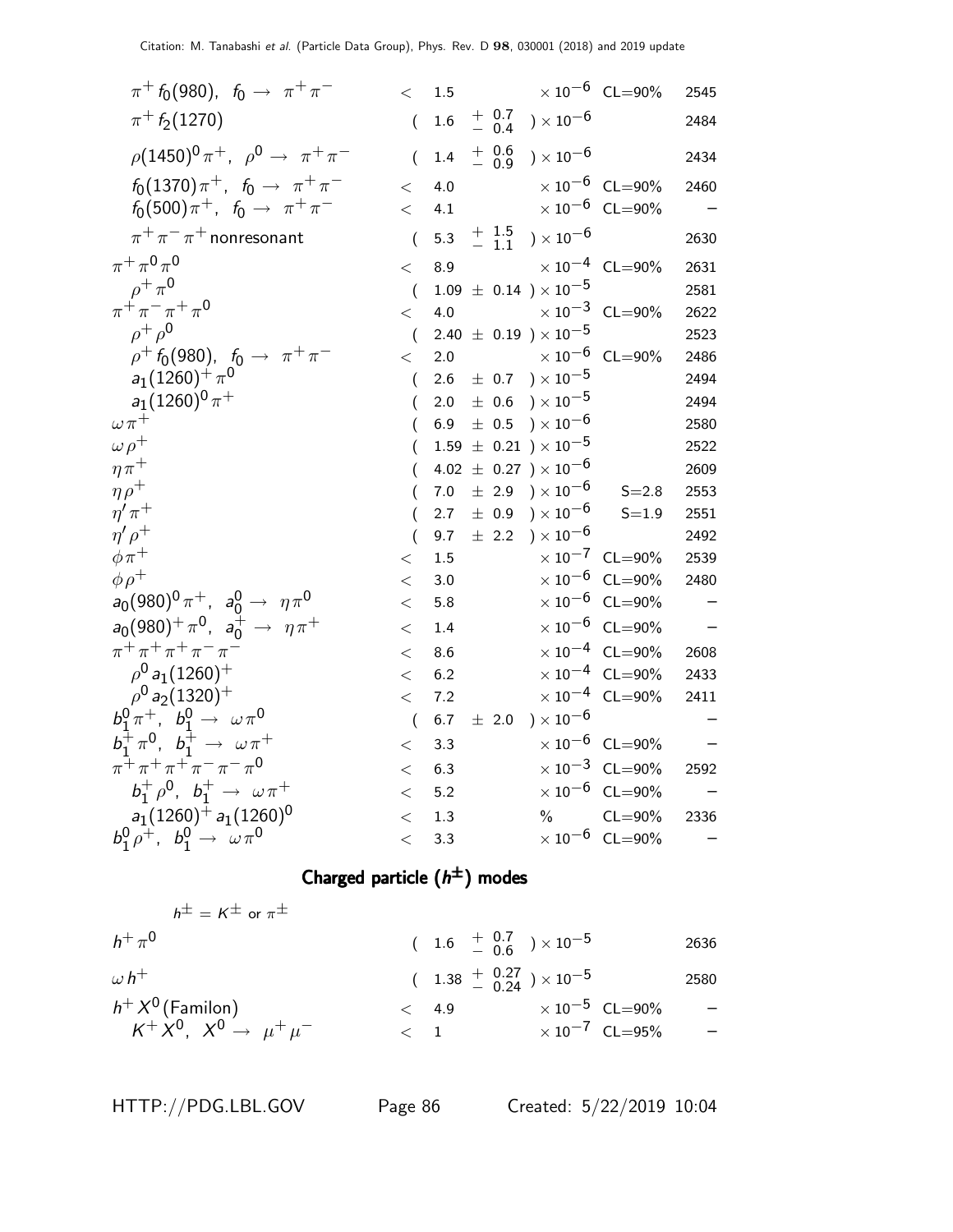Baryon modes

| $p\overline{p}\pi^+$                                             | $\left($         |         |                    | $1.62 \pm 0.20$ ) $\times 10^{-6}$                                               |                                  | 2439                     |
|------------------------------------------------------------------|------------------|---------|--------------------|----------------------------------------------------------------------------------|----------------------------------|--------------------------|
| $p\overline{p}\pi$ <sup>+</sup> nonresonant                      | $\lt$            | 5.3     |                    | $\times$ 10 $^{-5}$ CL=90%                                                       |                                  | 2439                     |
| $p\overline{p}K^+$                                               | $\left($         |         |                    | 5.9 $\pm$ 0.5 $\times 10^{-6}$                                                   | $S = 1.5$                        | 2348                     |
| $\Theta(1710)^{++}$ $\overline{p}$ , $\Theta^{++}$ $\rightarrow$ | [zzz] <          | 9.1     |                    |                                                                                  | $\times 10^{-8}$ CL=90%          |                          |
| $pK^+$                                                           |                  |         |                    |                                                                                  |                                  |                          |
| $f_J(2220)K^+$ , $f_J \rightarrow p\overline{p}$                 | [zzz] <          | 4.1     |                    |                                                                                  | $\times 10^{-7}$ CL=90%          | 2135                     |
| p(A(1520))                                                       | $\left($         | 3.1     |                    | $\pm$ 0.6 $\mathrm{)} \times 10^{-7}$                                            |                                  | 2322                     |
| $p\overline{p}K^+$ nonresonant                                   | $\,<\,$          | 8.9     |                    |                                                                                  | $\times 10^{-5}$ CL=90%          | 2348                     |
| $p\overline{p}K^{*}(892)^{+}$                                    | $\overline{(\ }$ | 3.6     | $+$ 0.8<br>$-$ 0.7 | ) $\times$ 10 $^{-6}$                                                            |                                  | 2215                     |
| $f_J(2220)K^{*+}$ , $f_J \rightarrow p\overline{p}$              | $\lt$            | 7.7     |                    |                                                                                  | $\times 10^{-7}$ CL=90%          | 2059                     |
| $p\Lambda$                                                       | $\left($         | 2.4     | $+ 1.0$<br>- 0.9   | ) $\times\,10^{-7}$                                                              |                                  | 2430                     |
| $p\overline{\Lambda}\gamma$                                      |                  | 2.4     | $+ 0.5 - 0.4$      | ) $\times$ 10 $^{-6}$                                                            |                                  | 2430                     |
| $p\overline{\Lambda}\pi^0$                                       | (                | 3.0     |                    | ${+\phantom{0}0.7\atop-\phantom{0}0.6\phantom{0}}0.7\phantom{0000}\times10^{-6}$ |                                  | 2402                     |
| $p\overline{\Sigma}$ (1385) <sup>0</sup>                         | $\lt$            | 4.7     |                    |                                                                                  | $\times 10^{-7}$ CL=90%          | 2362                     |
| $\Delta^+ \overline{\Lambda}$                                    | $\,<\,$          | 8.2     |                    |                                                                                  | $\times 10^{-7}$ CL=90%          | $\overline{\phantom{0}}$ |
| $p\overline{\Sigma}\gamma$                                       | $\,<$            | 4.6     |                    |                                                                                  | $\times\,10^{-6}$ CL=90%         | 2413                     |
| $p\overline{\Lambda}\pi^+\pi^-$                                  | $\left($         |         |                    | $1.13 \pm 0.13$ ) $\times 10^{-5}$                                               |                                  | 2367                     |
| $p\overline{\Lambda}\pi^+\pi^-$ nonresonant                      | €                | 5.9     |                    | $\pm$ 1.1 $\times$ 10 <sup>-6</sup>                                              |                                  | 2367                     |
| $p\overline{\Lambda}\rho^0$ , $\rho^0 \rightarrow \pi^+\pi^-$    |                  | 4.8     | $\pm$ 0.9          | $) \times 10^{-6}$                                                               |                                  | 2214                     |
| $p \Lambda f_2(1270)$ , $f_2 \to \pi^+ \pi^-$                    |                  | 2.0     | $\pm$ 0.8          | ) $\times$ 10 $^{-6}$                                                            |                                  | 2026                     |
| $p\overline{\Lambda}K^+K^-$                                      |                  | 4.1     | $\pm$ 0.7          | ) $\times 10^{-6}$                                                               |                                  | 2132                     |
| $p\bar{A}\phi$                                                   |                  | 8.0     | $\pm$ 2.2          | ) $\times$ $10^{-7}$                                                             |                                  | 2119                     |
| $\overline{p} \Lambda K^+ K^-$                                   | $\left($         | 3.7     |                    | $\pm$ 0.6 ) $\times$ 10 <sup>-6</sup>                                            |                                  | 2132                     |
| $\Lambda \overline{\Lambda} \pi^+$                               | $\lt$            | 9.4     |                    |                                                                                  | $\times 10^{-7}$ CL=90%          | 2358                     |
| $\overline{\Lambda\Lambda K^+}$                                  | $\left($         | 3.4     |                    | $\pm$ 0.6 $\mathrm{)}\times10^{-6}$                                              |                                  | 2251                     |
| $\Lambda \overline{\Lambda} K^{*+}$                              | $\left($         | 2.2     | $+$ 1.2<br>- 0.9   | ) $\times$ 10 $^{-6}$                                                            |                                  | 2098                     |
| $\Lambda(1520)\overline{\Lambda}K^+$                             | $\left($         | 2.2     |                    | $\pm$ 0.7 ) $\times$ 10 $^{-6}$                                                  |                                  | 2126                     |
| $\overline{\Lambda(1520)K^+}$                                    | $\,<\,$          | 2.08    |                    | $\times$ 10 <sup>-6</sup>                                                        |                                  | 2126                     |
| $\Delta^0 p$                                                     | $\,<\,$          | 1.38    |                    |                                                                                  | $\times$ 10 <sup>-6</sup> CL=90% | 2403                     |
| $\Delta^{++}$ $\overline{p}$                                     | $\,<\,$          | 1.4     |                    |                                                                                  | $\times$ 10 <sup>-7</sup> CL=90% | 2403                     |
| $D^+ p \overline{p}$                                             | $\lt$            | $1.5\,$ |                    |                                                                                  | $\times$ 10 <sup>-5</sup> CL=90% | 1860                     |
| $D^*(2010)^+ p\overline{p}$                                      | $\lt$            | $1.5\,$ |                    |                                                                                  | $\times$ 10 <sup>-5</sup> CL=90% | 1786                     |
| $\overline{D}{}^0$ $p\overline{p}\pi^+$                          |                  |         |                    | 3.72 $\pm$ 0.27 $) \times 10^{-4}$                                               |                                  | 1789                     |
| $\overline{D}^{*0}p\overline{p}\pi^+$                            |                  |         |                    | 3.73 $\pm$ 0.32 $) \times 10^{-4}$                                               |                                  | 1709                     |
| $D^- p \overline{p} \pi^+ \pi^-$                                 |                  |         |                    | $1.66 \pm 0.30$ ) $\times 10^{-4}$                                               |                                  | 1705                     |
| $D^{*-} p \overline{p} \pi^+ \pi^-$                              |                  |         |                    | $1.86 \pm 0.25$ ) × $10^{-4}$                                                    |                                  | 1621                     |
| $p\overline{A^0}\overline{D^0}$                                  |                  |         |                    | $1.43 \pm 0.32$ ) × $10^{-5}$                                                    |                                  |                          |
| $p\overline{A}^0\overline{D}$ *(2007) <sup>0</sup>               | $\,<\,$          | 5       |                    |                                                                                  | $\times 10^{-5}$ CL=90%          |                          |
| $\overline{\Lambda}_c^- p \pi^+$                                 | $\left($         |         |                    | 2.3 $\pm$ 0.4 $\mathrm{)}\times10^{-4}$                                          | $S = 2.2$                        | 1980                     |
| $\overline{\Lambda}_c^- \Delta(1232)^{++}$                       | $\lt$            | 1.9     |                    |                                                                                  | $\times$ 10 <sup>-5</sup> CL=90% | 1928                     |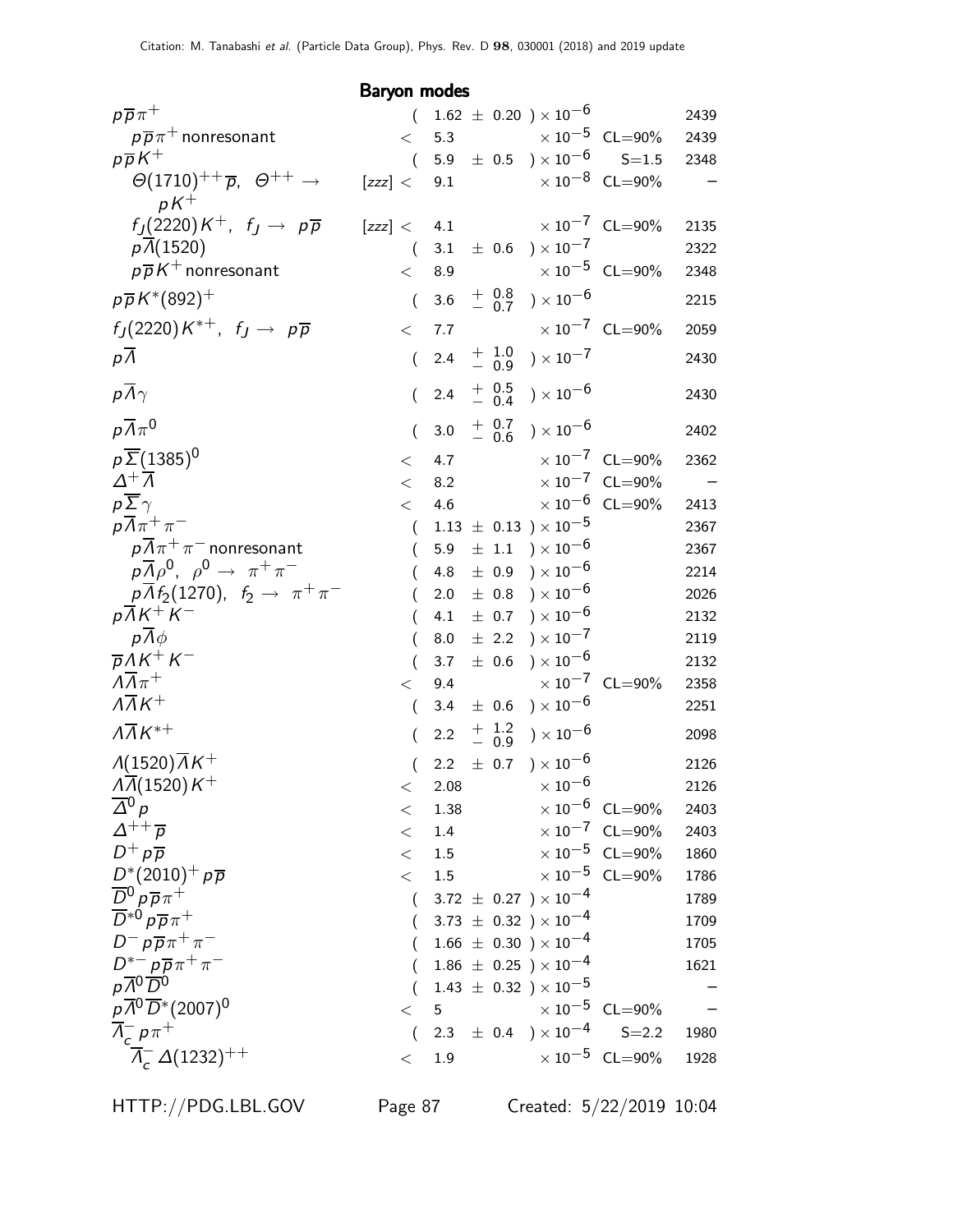| $\Lambda_c^- \Delta_X (1600)^{++}$                                                                                                                                                                                                                                           |       |  | $(4.7 \pm 1.0) \times 10^{-5}$          |             |      |
|------------------------------------------------------------------------------------------------------------------------------------------------------------------------------------------------------------------------------------------------------------------------------|-------|--|-----------------------------------------|-------------|------|
| $\Lambda_c^- \Delta_X (2420)^{++}$                                                                                                                                                                                                                                           |       |  | $(3.7 \pm 0.8) \times 10^{-5}$          |             |      |
| $(\Lambda_c^- p)_s \pi^+$                                                                                                                                                                                                                                                    |       |  | [aaaa] $(3.1 \pm 0.7) \times 10^{-5}$   |             |      |
| $\overline{\Sigma}_c(2520)^{0} p$                                                                                                                                                                                                                                            |       |  | $< 3$ $\times 10^{-6}$ CL=90%           |             | 1904 |
| $\overline{\Sigma}_c(2800)^0 p$                                                                                                                                                                                                                                              |       |  | $(2.6 \pm 0.9) \times 10^{-5}$          |             |      |
| $\Lambda_c^- p \pi^+ \pi^0$                                                                                                                                                                                                                                                  |       |  | $1.8 \pm 0.6$ ) $\times 10^{-3}$        |             | 1935 |
| $\overline{\Lambda}_c^- p \pi^+ \pi^+ \pi^-$                                                                                                                                                                                                                                 |       |  | $(2.2 \pm 0.7) \times 10^{-3}$          |             | 1880 |
| $\overline{\Lambda}_c^- p \pi^+ \pi^+ \pi^- \pi^0$                                                                                                                                                                                                                           | $\lt$ |  | 1.34 $\%$                               | $CL = 90\%$ | 1823 |
| $\Lambda^+_c \Lambda^-_c K^+$                                                                                                                                                                                                                                                |       |  | 4.9 $\pm$ 0.7 $) \times 10^{-4}$        |             |      |
| $\Xi_c(2930)\Lambda_c^+$ , $\Xi_c \to K^+\Lambda_c^-$                                                                                                                                                                                                                        |       |  | $1.7 \pm 0.5$ ) $\times 10^{-4}$        |             |      |
| $\overline{\Sigma}_c(2455)^{0} p$                                                                                                                                                                                                                                            |       |  | 2.9 $\pm$ 0.7 $)\times 10^{-5}$         |             | 1938 |
| $\overline{\Sigma}_c(2455)^0 p \pi^0$                                                                                                                                                                                                                                        |       |  | 3.5 $\pm$ 1.1 $) \times 10^{-4}$        |             | 1896 |
| $\overline{\Sigma}_c (2455)^0 p \pi^- \pi^+$                                                                                                                                                                                                                                 |       |  | 3.5 $\pm$ 1.1 $) \times 10^{-4}$        |             | 1845 |
| $\sum_{c} (2455)^{--} p \pi^+ \pi^+$                                                                                                                                                                                                                                         |       |  | $(2.37 \pm 0.20) \times 10^{-4}$        |             | 1845 |
| $\overline{\Lambda}_c(2593)^{-}/\overline{\Lambda}_c(2625)^{-} p \pi^{+}$                                                                                                                                                                                                    | $\lt$ |  | 1.9 $\times 10^{-4}$ CL=90%             |             |      |
|                                                                                                                                                                                                                                                                              |       |  | $(9.5 \pm 2.3) \times 10^{-4}$          |             | 1144 |
|                                                                                                                                                                                                                                                                              |       |  | $1.76 \pm 0.29$ ) × 10 <sup>-5</sup>    |             | 1144 |
|                                                                                                                                                                                                                                                                              |       |  | $1.14 \pm 0.26$ ) × $10^{-5}$           |             | 1144 |
| $\overline{\Xi_0^0} A_c^+$<br>$\overline{\Xi_0^0} A_c^+$ , $\overline{\Xi_0^0} \rightarrow \overline{\Xi^+} \pi^-$<br>$\overline{\Xi_0^0} A_c^+$ , $\overline{\Xi_0^0} \rightarrow AK^+ \pi^-$<br>$\overline{\Xi_0^0} A_c^+$ , $\overline{\Xi_0^0} \rightarrow pK^-K^-\pi^+$ |       |  | $5.5\ \pm\ 1.9\ \rangle \times 10^{-6}$ |             |      |
|                                                                                                                                                                                                                                                                              |       |  |                                         |             |      |

Lepton Family number  $(LF)$  or Lepton number  $(L)$  or Baryon number  $(B)$ violating modes, or/and  $\Delta B = 1$  weak neutral current ( $B1$ ) modes

| $\pi$ <sup>+</sup> $\ell$ <sup>+</sup> $\ell$ <sup>-</sup> | B1 |          | $\langle 4.9$  |                                                                           | $\times 10^{-8}$ CL=90%          | 2638 |
|------------------------------------------------------------|----|----------|----------------|---------------------------------------------------------------------------|----------------------------------|------|
| $\pi^+ e^+ e^-$                                            | B1 |          |                | $< 8.0 \times 10^{-8} \text{ CL} = 90\%$                                  |                                  | 2638 |
| $\pi^+ \mu^+ \mu^-$                                        | B1 |          |                | $(1.76 \pm 0.23) \times 10^{-8}$                                          |                                  | 2634 |
| $\pi^+ \nu \overline{\nu}$                                 | B1 | $\lt$    |                | 1.4 $\times 10^{-5}$ CL=90%                                               |                                  | 2638 |
| $K^+ \ell^+ \ell^-$                                        | B1 |          |                | [sss] $(4.51 \pm 0.23) \times 10^{-7}$                                    | $S = 1.1$                        | 2617 |
| $K^+e^+e^-$                                                | B1 |          |                | $(5.5 \pm 0.7) \times 10^{-7}$                                            |                                  | 2617 |
| $K^+ \mu^+ \mu^-$                                          | B1 |          |                | $(4.41 \pm 0.23) \times 10^{-7}$ S=1.2                                    |                                  | 2612 |
| $\mathsf{K}^+\mu^+\mu^-$ nonreso-                          | B1 |          |                | $(4.37 \pm 0.27) \times 10^{-7}$                                          |                                  | 2612 |
| nant                                                       |    |          |                |                                                                           |                                  |      |
| $K^+ \tau^+ \tau^-$                                        | B1 |          | $\langle$ 2.25 |                                                                           | $\times$ 10 <sup>-3</sup> CL=90% | 1687 |
| $K^+\overline{\nu}\nu$                                     | B1 | $\lt$    |                | 1.6 $\times 10^{-5}$ CL=90%                                               |                                  | 2617 |
| $\rho^+ \nu \overline{\nu}$                                | B1 | $\lt$    |                | 3.0 $\times 10^{-5}$ CL=90%                                               |                                  | 2583 |
| $K^*(892)^+ \ell^+ \ell^-$                                 | B1 |          |                | [sss] $(1.01 \pm 0.11) \times 10^{-6}$                                    | $S = 1.1$                        | 2564 |
| $K^*(892)^+ e^+ e^-$                                       | B1 | $\left($ |                | $1.55 \begin{array}{c} + & 0.40 \\ - & 0.31 \end{array}$ $\times 10^{-6}$ |                                  | 2564 |
| $K^*(892)^+ \mu^+ \mu^-$                                   | B1 |          |                | $(9.6 \pm 1.0) \times 10^{-7}$                                            |                                  | 2560 |
| $K^*(892)^+ \nu \overline{\nu}$                            | B1 | $\lt$    |                | 4.0 $\times 10^{-5}$ CL=90%                                               |                                  | 2564 |
| $K^+ \pi^+ \pi^- \mu^+ \mu^-$                              | B1 | $\left($ |                | 4.3 $\pm$ 0.4 $\sqrt{2}$ $\times 10^{-7}$                                 |                                  | 2593 |
| $\phi K^+ \mu^+ \mu^-$                                     | B1 | $\left($ |                | 7.9 $\frac{+}{-}$ $\frac{2.1}{1.7}$ $\times 10^{-8}$                      |                                  | 2490 |
| $\pi^+ e^+ \mu^-$                                          | LF |          | < 6.4          |                                                                           | $\times 10^{-3}$ CL=90%          | 2637 |
| $\pi^+ e^- \mu^+$                                          | LF |          | $<$ 6.4        |                                                                           | $\times 10^{-3}$ CL=90%          | 2637 |
|                                                            |    |          |                |                                                                           |                                  |      |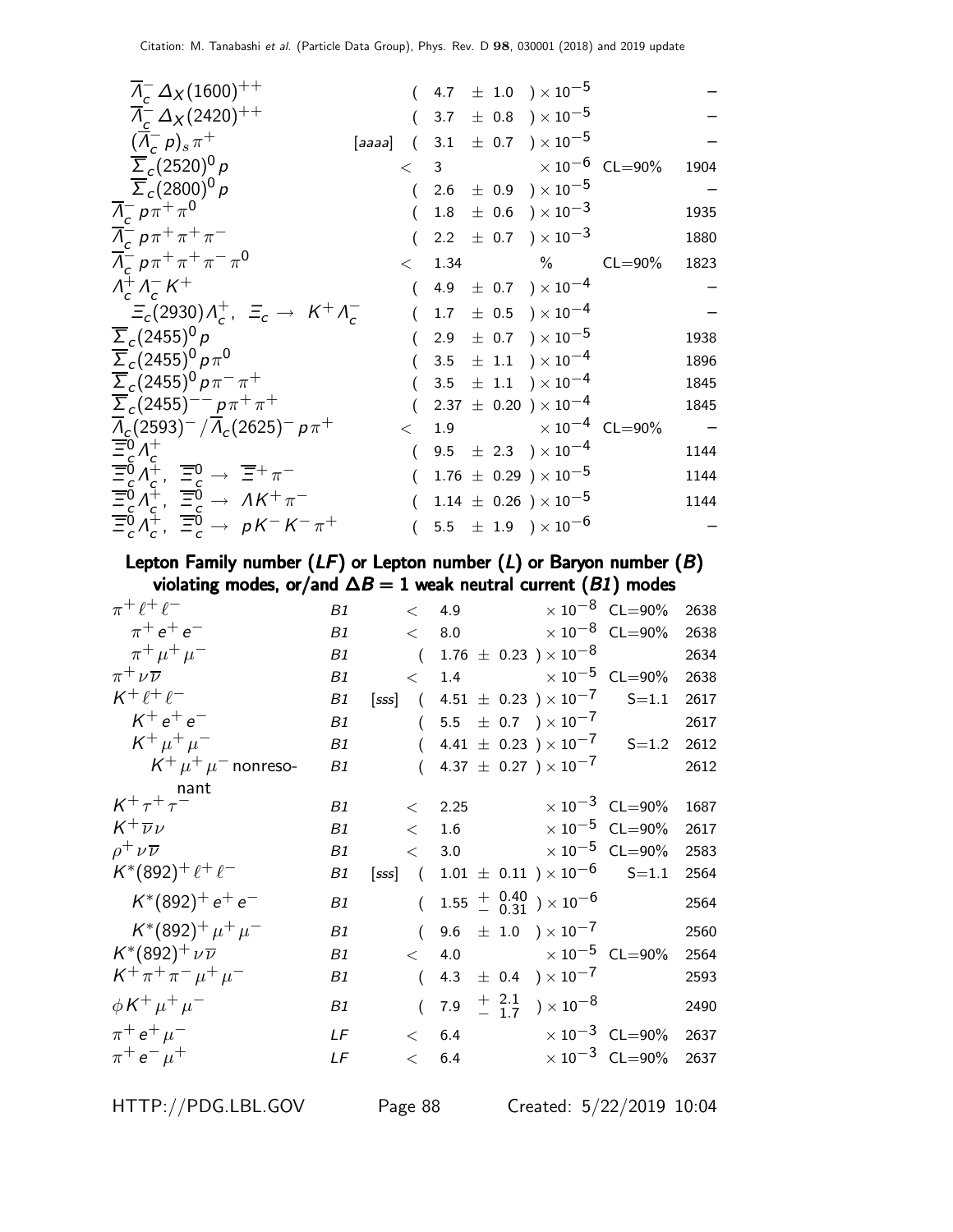| $\pi^+ e^{\pm} \mu^{\mp}$                                   | LF            | $<\,$ | 1.7             |                     | $\times 10^{-7}$ CL=90%          | 2637 |
|-------------------------------------------------------------|---------------|-------|-----------------|---------------------|----------------------------------|------|
| $\pi^{+} e^{+} \tau^{-}$                                    | LF            | $\,<$ | 7.4             | $\times\,10^{-5}$   | $CL = 90\%$                      | 2338 |
| $\pi^+$ e <sup>-</sup> $\tau^+$                             | LF            | $\,<$ | 2.0             |                     | $\times$ 10 <sup>-5</sup> CL=90% | 2338 |
| $\pi^+ e^{\pm} \tau^{\mp}$                                  | LF            | $<\,$ | 7.5             |                     | $\times$ 10 <sup>-5</sup> CL=90% | 2338 |
| $\pi^+\,\mu^+\,\tau^-$                                      | LF            | $<\,$ | 6.2             |                     | $\times$ 10 <sup>-5</sup> CL=90% | 2333 |
| $\pi^{+}\mu^{-}\tau^{+}$                                    | LF            | $<\,$ | 4.5             |                     | $\times$ 10 <sup>-5</sup> CL=90% | 2333 |
| $\pi^+ \mu^{\pm} \tau^{\mp}$                                | LF            | $<\,$ | 7.2             | $\times$ 10 $^{-5}$ | $CL = 90\%$                      | 2333 |
| $K^+ e^+ \mu^-$                                             | $L\digamma$   | $\,<$ | 9.1             | $\times$ 10 $^{-8}$ | $CL = 90\%$                      | 2615 |
| $K^+ e^- \mu^+$                                             | LF            | $<\,$ | 1.3             |                     | $\times$ 10 <sup>-7</sup> CL=90% | 2615 |
| $K^+ e^{\pm} \mu^{\mp}$                                     | LF            | $<\,$ | 9.1             |                     | $\times$ 10 <sup>-8</sup> CL=90% | 2615 |
| $K^+ e^+ \tau^-$                                            | LF            | $\,<$ | 4.3             |                     | $\times$ 10 <sup>-5</sup> CL=90% | 2312 |
| $K^{+}e^{-}\tau^{+}$                                        | LF            | $<\,$ | 1.5             | $\times$ 10 $^{-5}$ | $CL = 90\%$                      | 2312 |
| $K^+ e^{\pm} \tau^{\mp}$                                    | LF            | $\,<$ | 3.0             | $\times$ 10 $^{-5}$ | $CL = 90\%$                      | 2312 |
| $K^+ \mu^+ \tau^-$                                          | LF            | $<\,$ | 4.5             |                     | $\times$ $10^{-5}$ $\,$ CL=90%   | 2298 |
| $K^+\, \mu^-\, \tau^+$                                      | LF            | $\,<$ | 2.8             |                     | $\times$ 10 <sup>-5</sup> CL=90% | 2298 |
| $K^+\mu^{\pm}\tau^{\mp}$                                    | $L\digamma$   | $\,<$ | 4.8             |                     | $\times$ 10 <sup>-5</sup> CL=90% | 2298 |
| $K^*(892)^+ e^+ \mu^-$                                      | LF            | $<\,$ | 1.3             | $\times$ 10 $^{-6}$ | $CL = 90\%$                      | 2563 |
| $K^*(892)^+e^- \mu^+$                                       | LF            | $\,<$ | 9.9             | $\times$ 10 $^{-7}$ | $CL = 90\%$                      | 2563 |
| $K^*(892)^+ e^{\pm} \mu^{\mp}$                              | LF            | $<\,$ | 1.4             |                     | $\times$ 10 $^{-6}$ CL=90%       | 2563 |
| $\pi^-$ e <sup>+</sup> e <sup>+</sup>                       | L             | $<\,$ | 2.3             |                     | $\times$ 10 <sup>-8</sup> CL=90% | 2638 |
| $\pi^{-} \mu^{+} \mu^{+}$                                   | L             | $\,<$ | 4.0             |                     | $\times$ 10 <sup>-9</sup> CL=95% | 2634 |
| $\pi^- e^+ \mu^+$                                           | L             | $<\,$ | 1.5             | $\times$ 10 $^{-7}$ | $CL = 90\%$                      | 2637 |
| $\rho^- e^+ e^+$                                            | L             | $<\,$ | 1.7             | $\times$ 10 $^{-7}$ | $CL = 90\%$                      | 2583 |
| $\rho^- \mu^+ \mu^+$                                        | L             | $<\,$ | 4.2             |                     | $\times$ 10 <sup>-7</sup> CL=90% | 2578 |
| $e^+ \mu^+$<br>$\rho^-$                                     | L             | $<\,$ | 4.7             |                     | $\times$ 10 <sup>-7</sup> CL=90% | 2582 |
| $K^- e^+ e^+$                                               | L             | $\,<$ | 3.0             |                     | $\times$ 10 <sup>-8</sup> CL=90% | 2617 |
| $K^- \mu^+ \mu^+$                                           | L             | $<\,$ | 4.1             |                     | $\times$ 10 <sup>-8</sup> CL=90% | 2612 |
| $K^- e^+ \mu^+$                                             | L             | $<\,$ | 1.6             | $\times\,10^{-7}$   | $CL = 90\%$                      | 2615 |
| $K^*(892)^- e^+ e^+$                                        | L             | $<\,$ | 4.0             |                     | $\times 10^{-7}$ CL=90%          | 2564 |
| $K^*(892)^-\mu^+\mu^+$                                      | L             | $\,<$ | 5.9             |                     | $\times$ $10^{-7}$ $\,$ CL=90%   | 2560 |
| $K^*(892)^- e^+ \mu^+$                                      | L             | $\lt$ | 3.0             |                     | $\times 10^{-7}$ CL=90%          | 2563 |
| $D^- e^+ e^+$                                               | L             | $<\,$ | 2.6             |                     | $\times 10^{-6}$ CL=90%          | 2309 |
| $D^- e^+ \mu^+$                                             | L             | $\lt$ | $1.8\,$         |                     | $\times$ 10 <sup>-6</sup> CL=90% | 2307 |
| $D^{-} \mu^{+} \mu^{+}$                                     | L             | $\lt$ | 6.9             |                     | $\times 10^{-7}$ CL=95%          | 2303 |
| $D^{*-} \mu^+ \mu^+$                                        | L             | $\lt$ | 2.4             |                     | $\times 10^{-6}$ CL=95%          | 2251 |
|                                                             | L             | $\lt$ | 5.8             |                     | $\times 10^{-7}$ CL=95%          | 2267 |
| $\frac{D_s^-}{D^0} \mu^+ \mu^+ \over D^0 \pi^- \mu^+ \mu^+$ | $\mathcal{L}$ | $<\,$ | $1.5\,$         |                     | $\times$ 10 <sup>-6</sup> CL=95% | 2295 |
| $\Lambda^{0}$ $\mu^{+}$                                     | L, B          | $\lt$ | $6\phantom{.}6$ |                     | $\times 10^{-8}$ CL=90%          |      |
| $\Lambda^{0}e^{+}$                                          | L, B          | $\lt$ | 3.2             |                     | $\times$ 10 <sup>-8</sup> CL=90% |      |
| $\overline{\Lambda}{}^0\mu^+$                               | L, B          | $\lt$ | 6               |                     | $\times$ 10 <sup>-8</sup> CL=90% |      |
| $\overline{\Lambda}{}^0 e^+$                                | L, B          | $\lt$ | $\bf 8$         |                     | $\times$ 10 <sup>-8</sup> CL=90% |      |
|                                                             |               |       |                 |                     |                                  |      |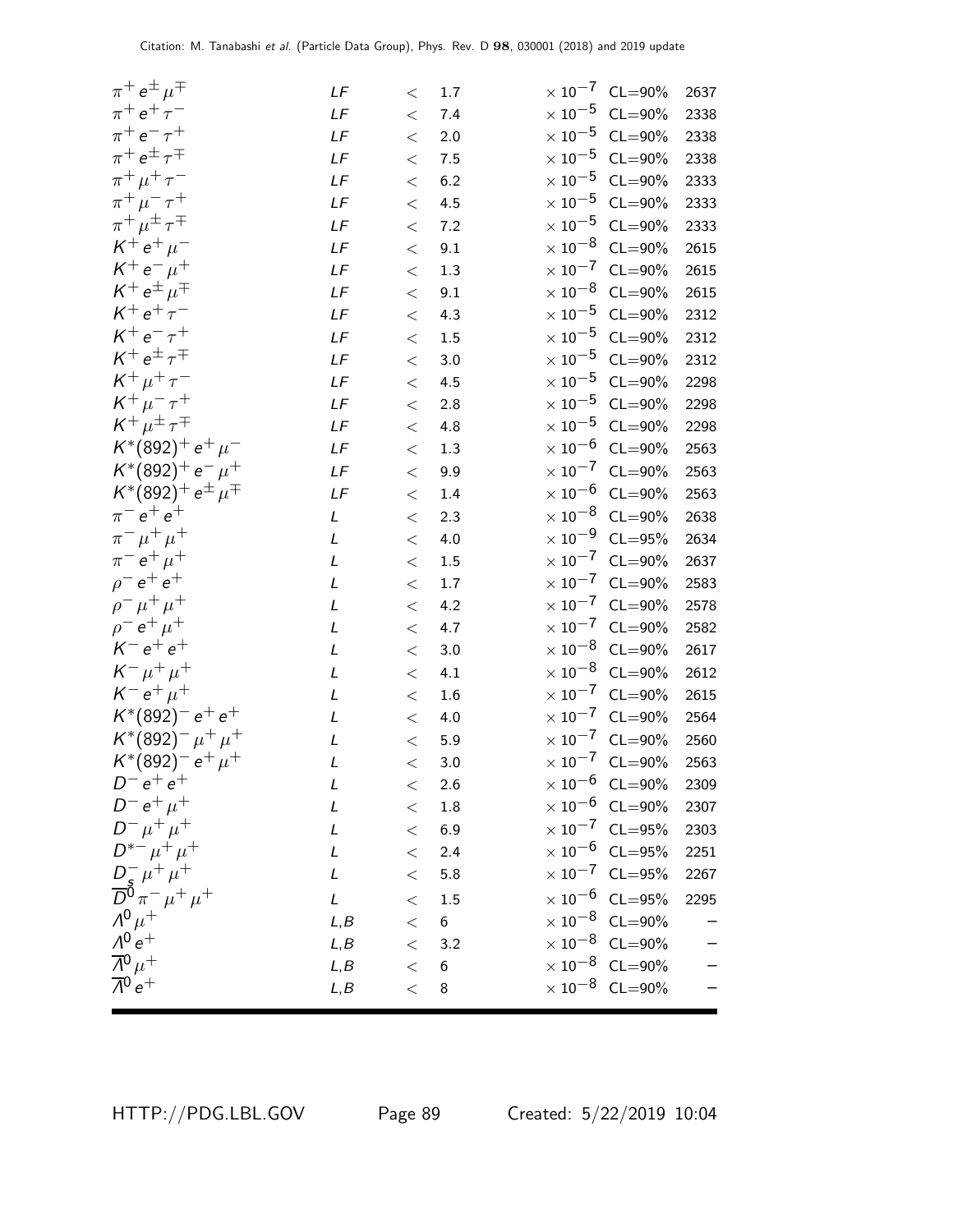$B<sup>0</sup>$ 

**0** 
$$
I(J^P) = \frac{1}{2}(0^-)
$$

I, J, P need confirmation. Quantum numbers shown are quark-model predictions.

> Mass  $m_{B^0} = 5279.64 \pm 0.13$  MeV  $m_{B^0}-m_{B^\pm}=0.31\pm0.06$  MeV Mean life  $\tau_{B^0} = (1.519 \pm 0.004) \times 10^{-12}$  s  $c\tau = 455.4 \; \mu m$  $\tau_{B+}/\tau_{B0} = 1.076 \pm 0.004$  (direct measurements)

## $B^0$ - $\overline{B}{}^0$  mixing parameters

$$
\chi_d = 0.1858 \pm 0.0011
$$
\n
$$
\Delta m_{B^0} = m_{B_H^0} - m_{B_L^0} = (0.5065 \pm 0.0019) \times 10^{12} \hbar s^{-1}
$$
\n
$$
= (3.334 \pm 0.013) \times 10^{-10} \text{ MeV}
$$
\n
$$
x_d = \Delta m_{B^0} / \Gamma_{B^0} = 0.769 \pm 0.004
$$
\n
$$
\text{Re}(\lambda_{CP} / |\lambda_{CP}|) \text{ Re}(z) = 0.047 \pm 0.022
$$
\n
$$
\Delta \Gamma \text{ Re}(z) = -0.007 \pm 0.004
$$
\n
$$
\text{Re}(z) = (-4 \pm 4) \times 10^{-2} \quad (\text{S} = 1.4)
$$
\n
$$
\text{Im}(z) = (-0.8 \pm 0.4) \times 10^{-2}
$$

CP violation parameters

$$
Re(\epsilon_{B0})/(1+|\epsilon_{B0}|^2) = (-0.5 \pm 0.4) \times 10^{-3}
$$
\n
$$
A_{T/CP}(B^0 \leftrightarrow \overline{B}^0) = 0.005 \pm 0.018
$$
\n
$$
A_{CP}(B^0 \to D^*(2010)^+ D^-) = 0.037 \pm 0.034
$$
\n
$$
A_{CP}(B^0 \to [K^+\pi^-]_D K^*(892)^0) = -0.03 \pm 0.04
$$
\n
$$
R_d^+ = \Gamma(B^0 \to [\pi^+ K^-]_D K^{*0}) / \Gamma(B^0 \to [\pi^- K^+]_D K^{*0}) =
$$
\n
$$
0.06 \pm 0.032
$$
\n
$$
R_d^- = \Gamma(\overline{B^0} \to [\pi^- K^+]_D K^{*0}) / \Gamma(\overline{B^0} \to [\pi^+ K^-]_D K^{*0}) =
$$
\n
$$
0.06 \pm 0.032
$$
\n
$$
A_{CP}(B^0 \to K^+\pi^-) = -0.083 \pm 0.004
$$
\n
$$
A_{CP}(B^0 \to \eta' K^*(892)^0) = -0.07 \pm 0.18
$$
\n
$$
A_{CP}(B^0 \to \eta' K^*(1430)^0) = -0.19 \pm 0.17
$$
\n
$$
A_{CP}(B^0 \to \eta' K^*(1430)^0) = 0.14 \pm 0.18
$$
\n
$$
A_{CP}(B^0 \to \eta K^*(892)^0) = 0.19 \pm 0.05
$$
\n
$$
A_{CP}(B^0 \to \eta K^*(1430)^0) = 0.06 \pm 0.13
$$
\n
$$
A_{CP}(B^0 \to \eta K^*(1430)^0) = -0.07 \pm 0.19
$$
\n
$$
A_{CP}(B^0 \to \eta K^*(1430)^0) = -0.07 \pm 0.19
$$
\n
$$
A_{CP}(B^0 \to \omega K^*(1430)^0) = -0.07 \pm 0.19
$$
\n
$$
A_{CP}(B^0 \
$$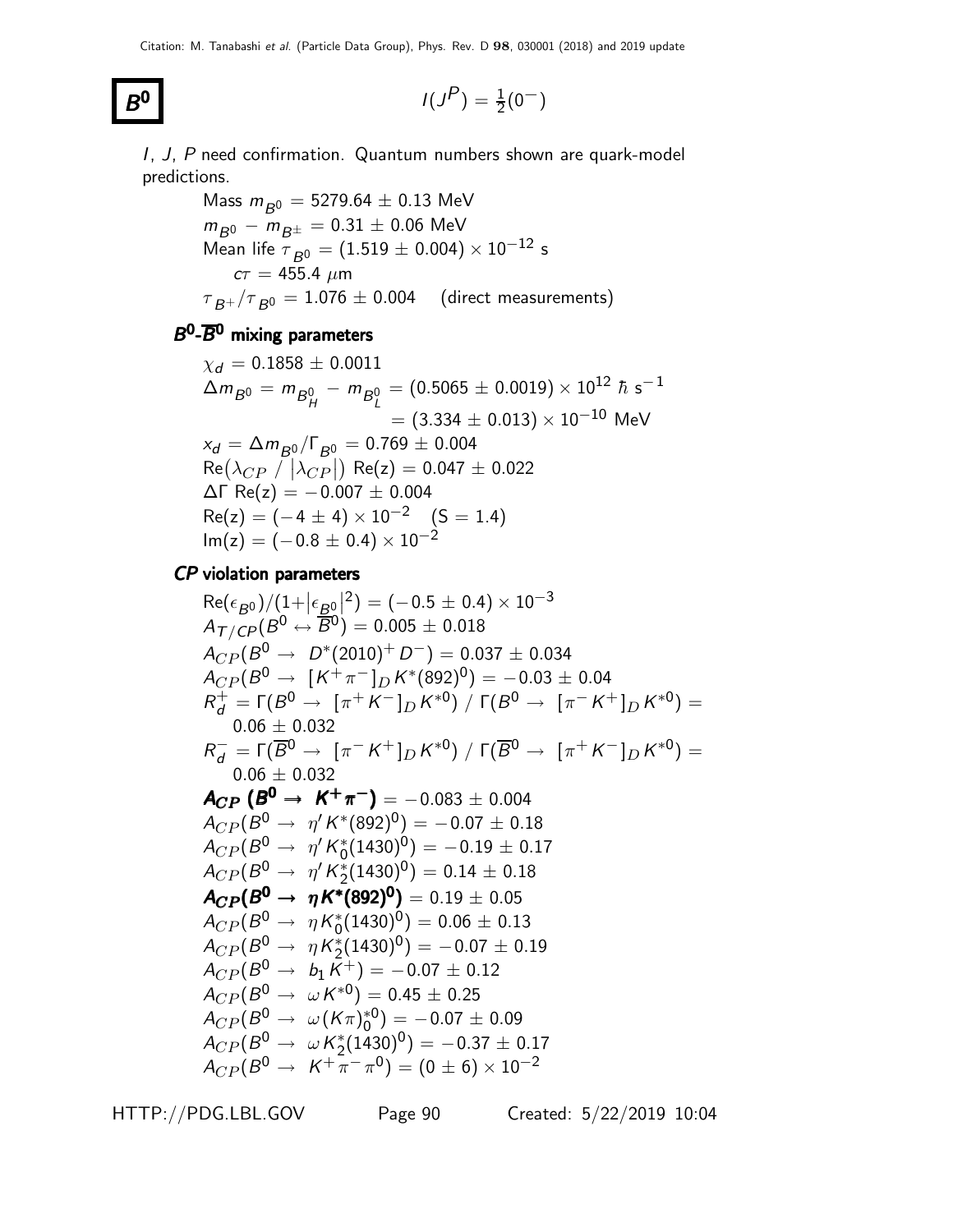$$
A_{CP}(B^{0} \rightarrow \rho K^{+}) = 0.20 \pm 0.11
$$
  
\n
$$
A_{CP}(B^{0} \rightarrow \rho(1450)^{-} K^{+}) = -0.10 \pm 0.33
$$
  
\n
$$
A_{CP}(B^{0} \rightarrow \rho(1700)^{-} K^{+}) = -0.4 \pm 0.6
$$
  
\n
$$
A_{CP}(B^{0} \rightarrow K^{+}\pi^{-}\pi^{-}) = -0.01 \pm 0.05
$$
  
\n
$$
A_{CP}(B^{0} \rightarrow K^{0} \pi^{+}\pi^{-}) = -0.02 \pm 0.04
$$
  
\n
$$
A_{CP}(B^{0} \rightarrow K^{*} (692)^{+}\pi^{-}) = -0.22 \pm 0.04
$$
  
\n
$$
A_{CP}(B^{0} \rightarrow K^{*}(1430)^{+}\pi^{-}) = -0.29 \pm 0.24
$$
  
\n
$$
A_{CP}(B^{0} \rightarrow K^{*}(1680)^{+}\pi^{-}) = -0.29 \pm 0.24
$$
  
\n
$$
A_{CP}(B^{0} \rightarrow K^{*}(1680)^{+}\pi^{-}) = -0.07 \pm 0.14
$$
  
\n
$$
A_{CP}(B^{0} \rightarrow K^{*}(982)^{0}\pi^{0}) = -0.15 \pm 0.11
$$
  
\n
$$
A_{CP}(B^{0} \rightarrow K^{*}(892)^{0}\pi^{0}) = -0.15 \pm 0.13
$$
  
\n
$$
A_{CP}(B^{0} \rightarrow K^{*}(892)^{0}\pi^{0}) = -0.05 \pm 0.07 \pm 0.05
$$
  
\n
$$
A_{CP}(B^{0} \rightarrow K^{*}(892)^{0}\pi^{0}) = -0.06 \pm 0.9
$$
  
\n
$$
A_{CP}(B^{0} \rightarrow K^{*}(892)^{0}\pi^{0}) = -0.06 \pm 0.04
$$
  
\n
$$
A_{CP}(B^{0} \rightarrow K^{*}(892)^{0}\pi^{0}) = 0.00 \pm 0.04
$$
  
\n
$$
A_{CP}(B^{0} \rightarrow K^{*}(892)^{0}\pi^{0
$$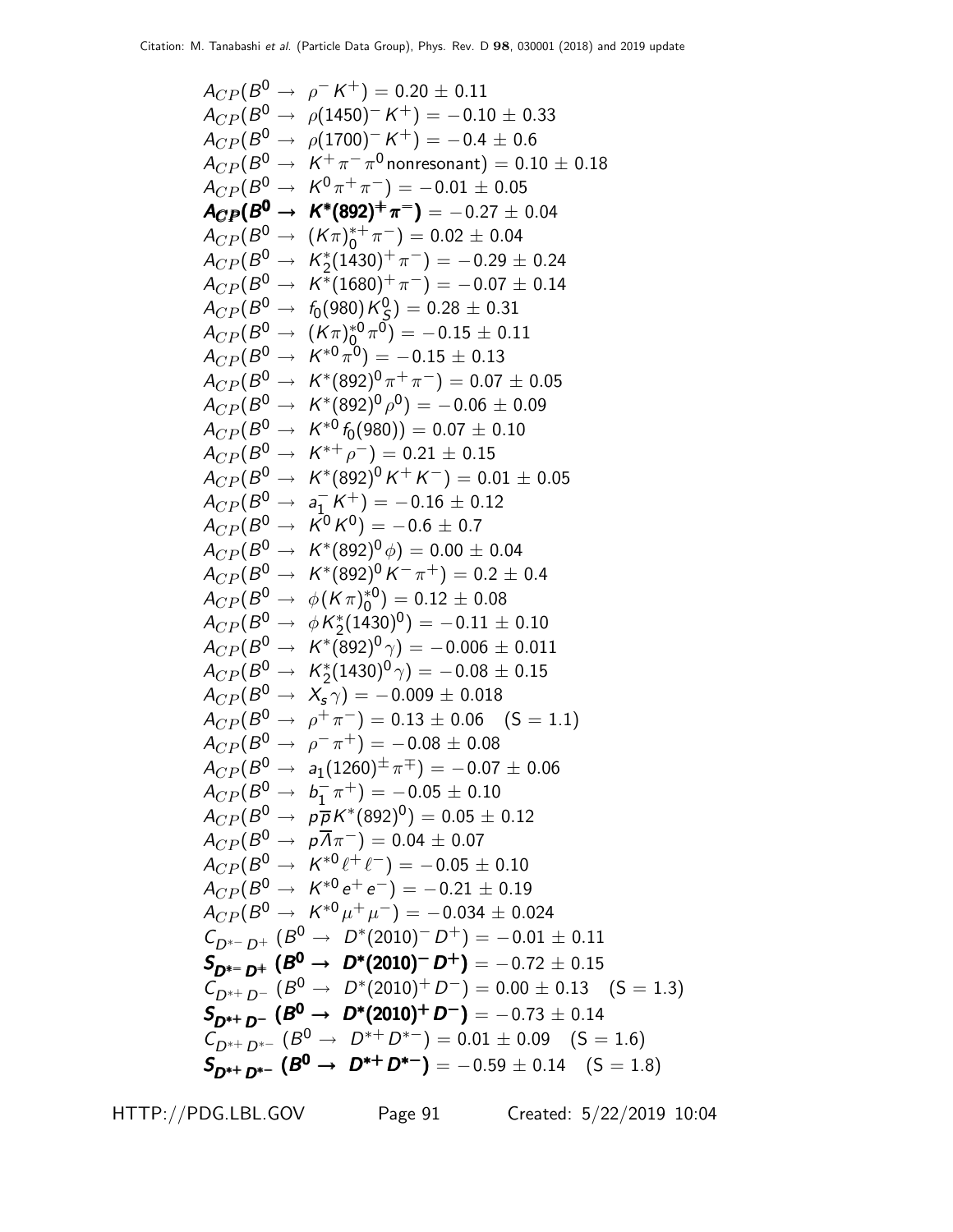$C_+$   $(B^0 \rightarrow D^{*+} D^{*-}) = 0.00 \pm 0.10$   $(S = 1.6)$  $S_+$  ( $B^0 \rightarrow D^{*+}D^{*-}$ ) = -0.73  $\pm$  0.09  $C_{-}$   $(B^{0} \rightarrow D^{*+} D^{*-}) = 0.19 \pm 0.31$  $S_{-} (B^{0} \rightarrow D^{*+} D^{*-}) = 0.1 \pm 1.6 \quad (S = 3.5)$  $C (B^0 \rightarrow D^*(2010)^+ D^*(2010)^- K^0_S)$  $S_{\rm S}^{0}$ ) = 0.01  $\pm$  0.29  $S\ (B^0\ \rightarrow\ D^*(2010)^+\ D^*(2010)^-\ K^0_S)$  $\binom{0}{5}$  = 0.1  $\pm$  0.4  $C_{D^+ D^-}$   $(B^0 \rightarrow D^+ D^-) = -0.22 \pm 0.24$   $(S = 2.5)$  $S_{D^+D^-}$  (B<sup>0</sup>  $\rightarrow$  D<sup>+</sup>D<sup>-</sup>) = -0.76<sup>+0.15</sup> (S = 1.2)  $\mathcal{C}_{J/\psi(1S)\pi^0}\ (B^0\to\ J/\psi(1S)\pi^0)=0.03\pm0.17\quad(\rm S=1.5)$  $S_{J/\psi(1S)\pi^0}$  ( $B^0 \to J/\psi(1S)\pi^0$ ) = -0.88  $\pm$  0.32 (S = 2.2)  $C(B^0 \to J/\psi(15))\rho^0$  = -0.06  $\pm$  0.06  $\textit{S}(B^0 \rightarrow \hspace{1mm}$   $\textit{J}/\psi(1S)\rho^0) = 0.66 {+0.16 \atop -0.12}$  $-0.12$  $C_{D_{CP}^{(*)}h^0}$   $(B^0 \rightarrow D_{CP}^{(*)}h^0) = -0.02 \pm 0.08$  $S_{D^{(*)}_{CP}h^0}$   $(B^0 \rightarrow D^{(*)}_{CP}h^0)$  $S_{D_{CP}^{(*)}\,h^0}$  ( $B^0\to D_{CP}^{(*)}\,h^0) = -0.66\pm0.12$  $C_{K^0\pi^0}$  ( $B^0 \rightarrow K^0\pi^0$ ) = 0.00 ± 0.13 (S = 1.4)  $S_{K^0\pi^0}$  ( $B^0 \to K^0\pi^0$ ) = 0.58  $\pm$  0.17  $C_{\eta'(958) K^0_S}^{\qquad \qquad \ \ \, \cdot}$  (B<sup>0</sup>  $\rightarrow \eta'(958) K^0_S$ S  $S(S) = -0.04 \pm 0.20$  (S = 2.5)  $\mathcal{S}_{\eta^\prime(958)\,K^0_\mathcal{S}}\,(B^0\to~\eta^\prime(958)\,K^0_\mathcal{S}$ S  $S(S) = 0.43 \pm 0.17$   $(S = 1.5)$  $C_{\eta' K^0}$   $(B^0 \rightarrow \eta' K^0) = -0.06 \pm 0.04$  $S_{\eta' K^0}$  ( $B^0 \to \eta' K^0$ ) = 0.63  $\pm$  0.06  $C_{\omega K^0_S}$   $(B^0 \rightarrow \omega K^0_S)$ S  $S^{(0)}_{\mathcal{S}}=0.0\pm0.4$   $(S=3.0)$  $S_{\omega\,K^0_S}$   $(B^0\to\ \omega\,K^0_S$ S  $S^{0}(S) = 0.70 \pm 0.21$  $C(B^0 \rightarrow K_S^0)$  $\left( \frac{0}{5} \pi^0 \pi^0 \right) = -0.21 \pm 0.20$  $S(B^0\rightarrow K^0_S)$  $\left( \frac{0}{S}\pi^{0}\pi^{0}\right) =0.89\substack{+0.27\-0.30}$  $-0.30$  $C_{\rho^0 K^0_S}$  (B<sup>0</sup>  $\rightarrow \rho^0 K^0_S$ S  $S^{0}$ ) =  $-0.04 \pm 0.20$  $S_{\rho^0 K^0_S}$   $(B^0 \to \rho^0 K^0_S)$ S  $S^{(0)}_5$ ) = 0.50 $^{+0.17}_{-0.21}$  $C_{f_0 K_S^0}$  (B<sup>0</sup>  $\rightarrow f_0(980) K_S^0$ S  $S^{0}(S) = 0.29 \pm 0.20$  $\mathsf{S}_{\mathsf{f}_0\mathsf{K}^0_\mathsf{S}}\left( B^0\to\ \mathsf{f}_0(980)\mathsf{K}^0_\mathsf{S}\right)$ S S S S  $S_{f_0K^0_S}$  ( $B^0 \rightarrow f_0(980)K^0_S$ ) =  $-0.50 \pm 0.16$  $\mathcal{S}_{\mathnormal{f}_2\,\mathnormal{K}^0_S}$   $(\mathnormal{B}^0\rightarrow \mathnormal{f}_2(1270)\mathnormal{K}^0_S)$ S  $\binom{0}{5}$  =  $-0.5 \pm 0.5$  $C_{f_2 K_S^0}$  ( $B^0 \to f_2(1270) K_S^0$ S  $_{\rm S}^{0}$ ) = 0.3  $\pm$  0.4  $\mathcal{S}_{f_\chi K^0_S}$   $(B^0\to\ f_\chi(1300)K^0_S$ S  $S^{0}$ ) =  $-0.2 \pm 0.5$  $C_{f_x K_S^0}$  ( $B^0 \to f_x(1300) K_S^0$ S  $S^{0}(S) = 0.13 \pm 0.35$  $S_{K^0 \pi^+ \pi^-}$   $(B^0 \rightarrow K^0 \pi^+ \pi^-$ nonresonant) =  $-0.01 \pm 0.33$  $C_{K^0 \pi^+ \pi^-}$   $(B^0 \to K^0 \pi^+ \pi^-$  nonresonant) =  $0.01 \pm 0.26$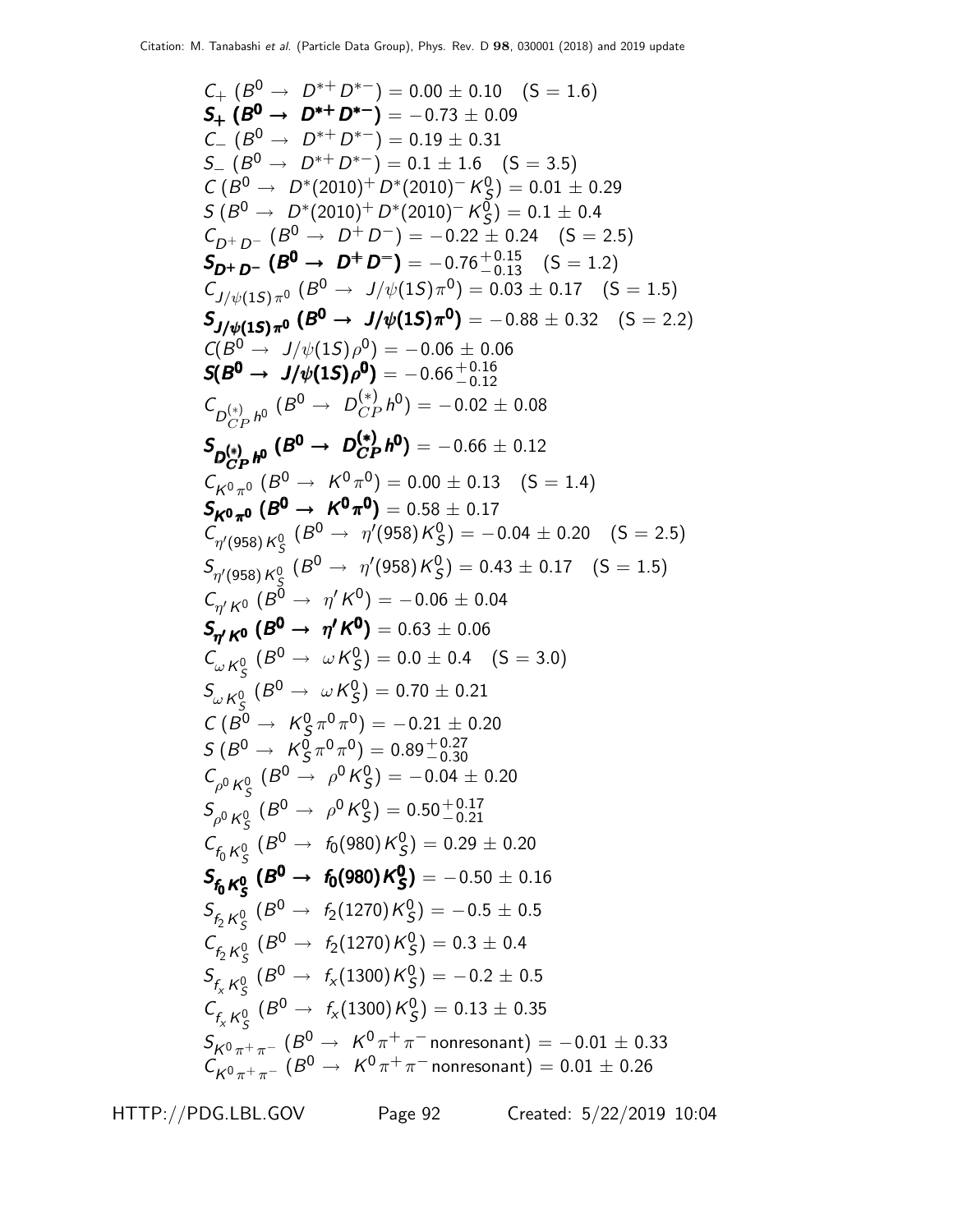$$
C_{K_{S}^{0} K_{S}^{0}} (B^{0} \rightarrow K_{S}^{0} K_{S}^{0}) = 0.0 \pm 0.4 \quad (5 = 1.4)
$$
\n
$$
S_{K_{S}^{0} K_{S}^{0}} (B^{0} \rightarrow K_{S}^{0} K_{S}^{0}) = -0.8 \pm 0.5
$$
\n
$$
C_{K^{+} K^{-} K_{S}^{0}} (B^{0} \rightarrow K^{+} K^{-} K_{S}^{0} \text{ nonresonant}) = 0.06 \pm 0.08
$$
\n
$$
S_{K^{+} K^{-} K_{S}^{0}} (B^{0} \rightarrow K^{+} K^{-} K_{S}^{0} \text{ nonresonant}) = -0.66 \pm 0.11
$$
\n
$$
C_{K^{+} K^{-} K_{S}^{0}} (B^{0} \rightarrow K^{+} K^{-} K_{S}^{0} \text{ inclusive}) = 0.01 \pm 0.09
$$
\n
$$
S_{K^{+} K^{-} K_{S}^{0}} (B^{0} \rightarrow K^{+} K^{-} K_{S}^{0} \text{ inclusive}) = -0.65 \pm 0.12
$$
\n
$$
C_{\phi K_{S}^{0}} (B^{0} \rightarrow \phi K_{S}^{0}) = 0.01 \pm 0.14
$$
\n
$$
S_{K_{S}^{0} K_{S}^{0}} (B^{0} \rightarrow K_{S}^{0} K_{S}^{0}) = 0.5 \pm 0.14
$$
\n
$$
S_{K_{S}^{0} K_{S}^{0}} (B^{0} \rightarrow K_{S}^{0} K_{S}^{0}) = -0.23 \pm 0.14
$$
\n
$$
S_{K_{S}^{0} K_{S}^{0}} (B^{0} \rightarrow K_{S}^{0} K_{S}^{0}) = -0.36 \pm 0.5
$$
\n
$$
K_{S}^{0} \rightarrow \gamma (B^{0} \rightarrow K_{S}^{0} \pi^{0} \gamma) = -0.36 \pm 0.6
$$
\n
$$
C_{K_{S}^{0} \pi^{+} \gamma^{-}} (B^{0} \rightarrow K_{S}^{0} \pi^{0} \gamma) = -0.39 \pm 0.20
$$
\n
$$
S_{K_{S}^{0} \pi^{+} \gamma^{-}} (B^{0
$$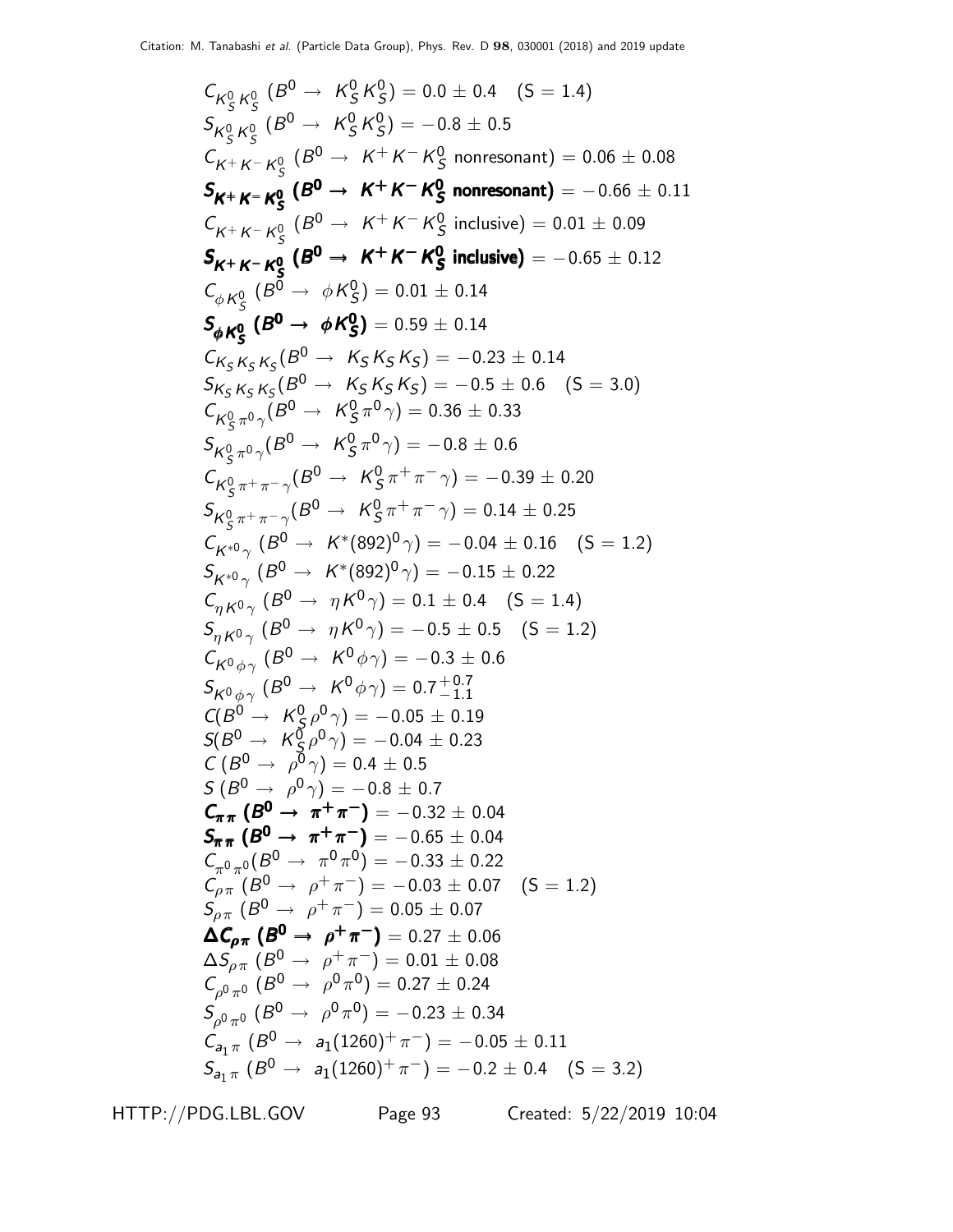ΔC<sub>aj</sub> **F** (B<sup>0</sup> → a<sub>1</sub>(1260)<sup>+</sup>π<sup>-</sup>) = 0.43 ± 0.14 (S = 1.3)  
\nΔS<sub>ajπ</sub> (B<sup>0</sup> → a<sub>1</sub>(1260)<sup>+</sup>π<sup>-</sup>) = -0.11 ± 0.12  
\nC (B<sup>0</sup> → b<sub>1</sub> K<sup>+</sup>) = -0.22 ± 0.24  
\nΔC (B<sup>0</sup> → b<sub>1</sub> K<sup>+</sup>) = -1.04 ± 0.24  
\nC<sub>ρρρ</sub> (β<sup>0</sup> → ρ<sub>ρ</sub>ρ<sup>0</sup>) = 0.2 ± 0.9  
\nS<sub>ρρρ</sub> (β<sup>0</sup> → ρ<sub>ρ</sub>ρ<sup>0</sup>) = 0.3 ± 0.7  
\nC<sub>ρρ</sub> (β<sup>0</sup> → ρ<sub>ρ</sub>ρ<sup>0</sup>) = 0.0 ± 0.09  
\nS<sub>ρρ</sub> (β<sup>0</sup> → ρ<sub>ρ</sub>ρ<sup>0</sup>) = 0.01 ± 0.13  
\n|λ | (B<sup>0</sup> → ψ<sub>γ</sub>μ<sup>0</sup> + β<sup>-</sup>) = -0.14 ± 0.13  
\n|λ | (B<sup>0</sup> → ψ<sub>γ</sub>μ<sub>κ</sub> + (892)<sup>0</sup>) 
$$
0.25
$$
, CL = 95%  
\ncos 2β (B<sup>0</sup> → ρ<sub>γ</sub>μ<sub>κ</sub> + (892)<sup>0</sup>) = 1.7<sup>-0.7</sup><sub>-0.7</sub><sup>-0</sup><sub>0</sub><sup>-0.625</sup>  
\n(S<sub>+</sub> + S<sub>−</sub>)/2 (B<sup>0</sup> → D<sup>-π</sup> +) = -0.039 ± 0.011  
\n(S<sub>-</sub> - S<sub>+</sub>)/2 (B<sup>0</sup> → D<sup>-π</sup> +) = -0.038 ± 0.011  
\n(S<sub>-</sub> + S<sub>-</sub>)/2 (B<sup>0</sup> → D<sup>-π</sup>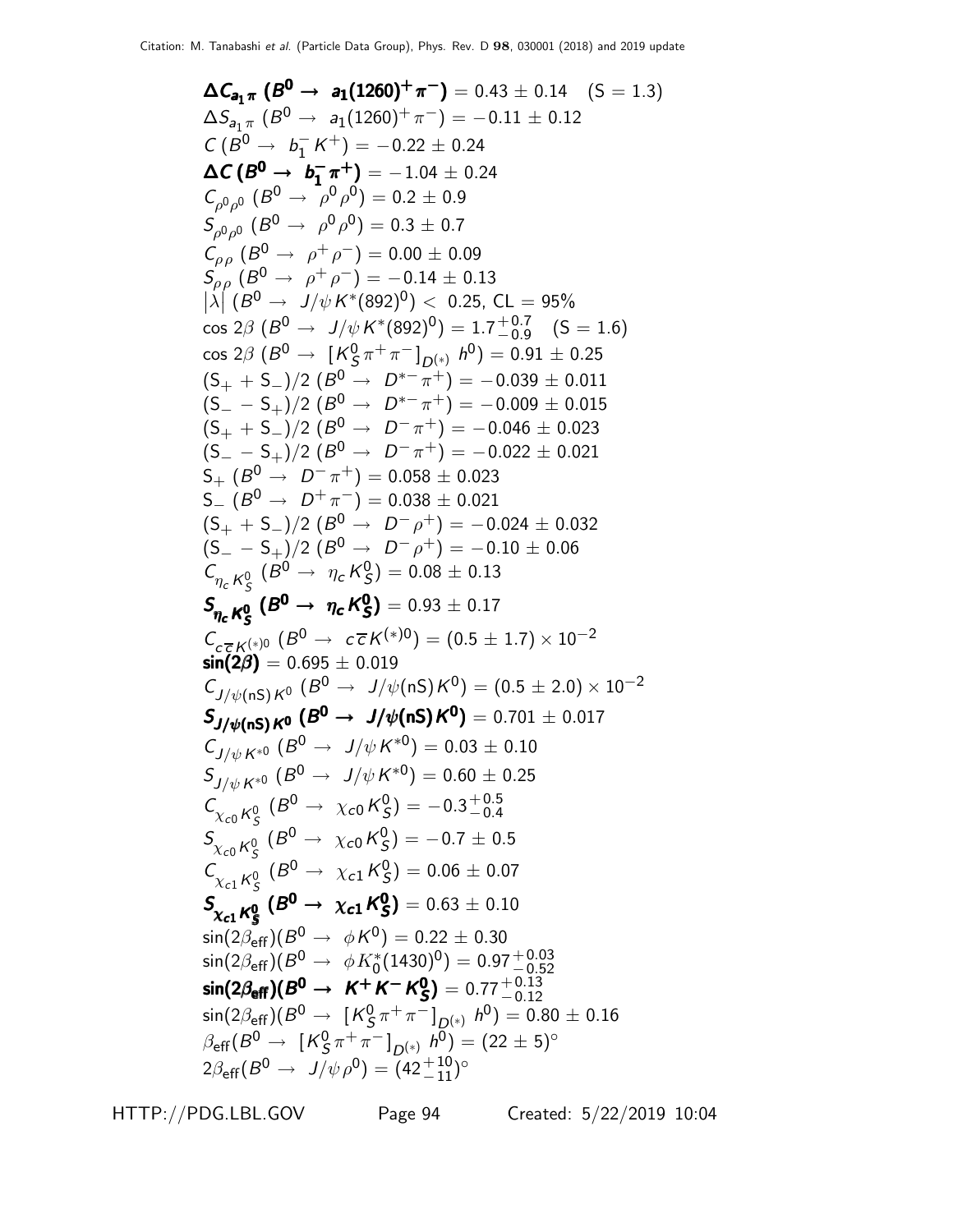$$
|\lambda| (B^0 \to [K_S^0 \pi^+ \pi^-]_{D^{(*)}} h^0) = 1.01 \pm 0.08
$$
  
\n
$$
|\sin(2\beta + \gamma)| > 0.40, CL = 90\%
$$
  
\n
$$
2 \beta + \gamma = (83 \pm 60)^\circ
$$
  
\n
$$
\alpha = (84.9^{+5.1}_{-4.5})^\circ
$$
  
\n
$$
\times_{+} (B^0 \to D K^{*0}) = 0.04 \pm 0.17
$$
  
\n
$$
\times_{-} (B^0 \to D K^{*0}) = -0.16 \pm 0.14
$$
  
\n
$$
y_+(B^0 \to D K^{*0}) = -0.68 \pm 0.22
$$
  
\n
$$
y_-(B^0 \to D K^{*0}) = 0.20 \pm 0.25 \quad (S = 1.2)
$$
  
\n
$$
r_{B0}(B^0 \to D K^{*0}) = 0.220^{+0.041}_{-0.047}
$$
  
\n
$$
\delta_{B0}(B^0 \to D K^{*0}) = (194^{+30}_{-22})^\circ
$$

 $\overline{B}^0$  modes are charge conjugates of the modes below. Reactions indicate the weak decay vertex and do not include mixing. Modes which do not identify the charge state of the B are listed in the  $B^{\pm}/B^0$  ADMIXTURE section.

The branching fractions listed below assume 50%  $B^0\overline{B}{}^0$  and 50%  $B^+$   $B^$ production at the  $\Upsilon(4S)$ . We have attempted to bring older measurements up to date by rescaling their assumed  $\Upsilon(4S)$  production ratio to 50:50 and their assumed  $D,~D_{\bm{s}},~D^*$ , and  $\psi$  branching ratios to current values whenever this would affect our averages and best limits significantly.

Indentation is used to indicate a subchannel of a previous reaction. All resonant subchannels have been corrected for resonance branching fractions to the final state so the sum of the subchannel branching fractions can exceed that of the final state.

For inclusive branching fractions, e.g.,  $B \to D^{\pm}X$ , the values usually are multiplicities, not branching fractions. They can be greater than one.

|                                                                                      |                              |                                         | Scale factor $/p$          |      |
|--------------------------------------------------------------------------------------|------------------------------|-----------------------------------------|----------------------------|------|
| B <sup>0</sup> DECAY MODES                                                           | Fraction $(\Gamma_i/\Gamma)$ |                                         | Confidence level $(MeV/c)$ |      |
| $\ell^+ \nu_\ell X$                                                                  |                              | [sss] $(10.33 \pm 0.28)$ %              |                            |      |
| $e^{\mu} \nu_e X_c$                                                                  |                              | $(10.1 \pm 0.4)$ %                      |                            |      |
| $D\ell^+\nu_\ell X$                                                                  |                              | $(9.4 \pm 0.9)$ %                       |                            |      |
| $D^-\ell^+\nu_\ell$                                                                  | [sss]                        | $(2.31 \pm 0.10)\%$                     |                            | 2309 |
| $D^{-} \tau^{+} \nu_{\tau}$                                                          |                              | $1.08 \pm 0.23$ ) %                     |                            | 1909 |
| $D^*(2010)^- \ell^+ \nu_\ell$                                                        | [sss]                        | $(5.05 \pm 0.14)\%$                     |                            | 2257 |
| $D^{*}(2010)^{-} \tau^{+} \nu_{\tau}$                                                |                              | $1.57\pm 0.10$ ) %                      | $S = 1.1$                  | 1838 |
| $\overline{D}{}^0 \pi^- \ell^+ \nu_\ell$                                             |                              | 4.1 $\pm$ 0.5 $\times$ 10 <sup>-3</sup> |                            | 2308 |
| $D_0^*(2300)^- \ell^+ \nu_{\ell}$ , $D_0^{*-} \rightarrow$<br>$\overline{D}^0 \pi^-$ |                              | $(3.0 \pm 1.2) \times 10^{-3}$          | $S = 1.8$                  |      |
| $D_2^*(2460)^- \ell^+ \nu_\ell$ , $D_2^{*-} \rightarrow$<br>$\overline{D}{}^0 \pi^-$ |                              | $1.21 \pm 0.33 \times 10^{-3}$ S=1.8    |                            | 2065 |
| $\overline{D}^{(*)}$ n $\pi \ell^+ \nu_\ell$ (n $\geq 1$ )                           |                              | $2.3 \pm 0.5$ )%                        |                            |      |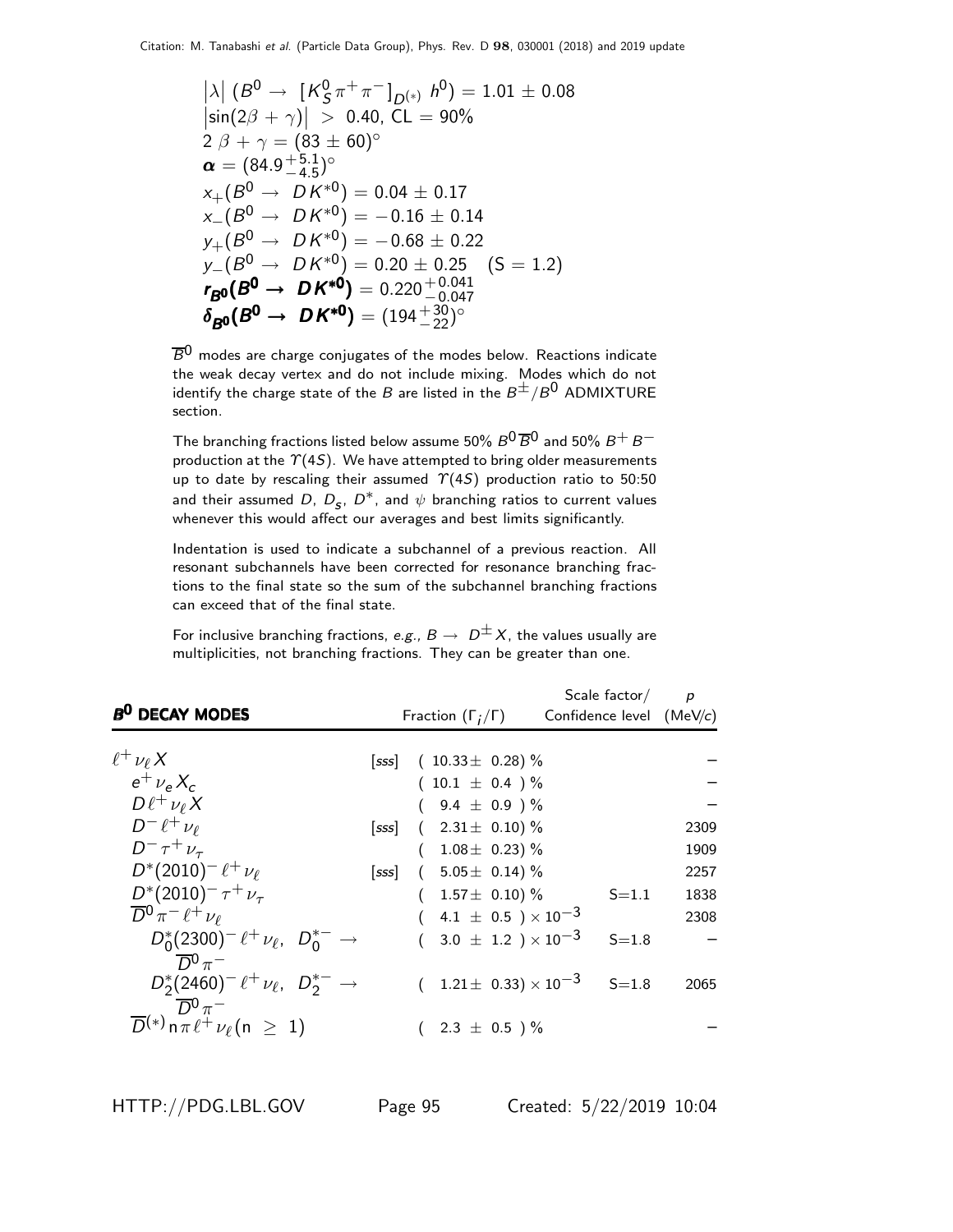| $\overline{D}^{*0}\pi^{-}\ell^{+}\nu_{\ell}$                    |                 |                                       |      |                                                                    | $(5.8 \pm 0.8) \times 10^{-3}$ S=1.4 | 2256         |
|-----------------------------------------------------------------|-----------------|---------------------------------------|------|--------------------------------------------------------------------|--------------------------------------|--------------|
| $D_1(2420)^{-} \ell^+ \nu_{\ell}$ , $D_1^{-} \rightarrow$       |                 |                                       |      | $(2.80 \pm 0.28) \times 10^{-3}$                                   |                                      |              |
| $\overline{D}^{*0} \pi^-$                                       |                 |                                       |      |                                                                    |                                      |              |
| $D'_1(2430)^- \ell^+ \nu_\ell, \ \ D'_1^{\prime -} \rightarrow$ |                 |                                       |      | $(3.1 \pm 0.9) \times 10^{-3}$                                     |                                      |              |
| $\overline{D}^{*0}\pi^-$                                        |                 |                                       |      |                                                                    |                                      |              |
| $D_2^*(2460)^- \ell^+ \nu_\ell$ , $D_2^{*-} \rightarrow$        |                 |                                       |      | $(6.8 \pm 1.2) \times 10^{-4}$                                     |                                      | 2065         |
| $\overline{D}^{*0}\pi^-$                                        |                 |                                       |      |                                                                    |                                      |              |
| $D^{-} \pi^{+} \pi^{-} \ell^{+} \nu_{\ell}$                     |                 |                                       |      | $(1.3 \pm 0.5) \times 10^{-3}$                                     |                                      | 2299         |
| $D^{*-}\pi^+\pi^- \ell^+\nu_{\ell}$                             |                 |                                       |      | $(1.4 \pm 0.5) \times 10^{-3}$                                     |                                      | 2247         |
| $\rho^- \ell^+ \nu_\ell$                                        |                 |                                       |      | [sss] $(2.94 \pm 0.21) \times 10^{-4}$                             |                                      | 2583         |
| $\pi^{-} \ell^{+} \nu_{\ell}$                                   |                 |                                       |      | [sss] $(1.50 \pm 0.06) \times 10^{-4}$                             |                                      | 2638         |
| $\pi^{-} \tau^{+} \nu_{\tau}$                                   |                 |                                       |      |                                                                    | $<$ 2.5 $\times 10^{-4}$ CL=90%      | 2339         |
|                                                                 | Inclusive modes |                                       |      |                                                                    |                                      |              |
| $K^{\pm} X$                                                     |                 | $(78 \pm 8)$ %                        |      |                                                                    |                                      |              |
| $D^0 X$                                                         |                 | $(8.1 \pm 1.5)$ %                     |      |                                                                    |                                      |              |
| $\overline{D}{}^0 X$                                            |                 | $(47.4 \pm 2.8) \%$                   |      |                                                                    |                                      |              |
| $D^+X$                                                          |                 | $< 3.9$ %                             |      |                                                                    | $CL = 90\%$                          |              |
| $D^- X$                                                         |                 | $(36.9 \pm 3.3)$ %                    |      |                                                                    |                                      |              |
| $D_{\rm s}^{+}X$                                                |                 | $(10.3 \frac{+}{-} 2.1_{-} 8)$ %      |      |                                                                    |                                      |              |
|                                                                 | < 2.6           |                                       | $\%$ |                                                                    | $CL = 90\%$                          |              |
| $\begin{array}{c}D_s^- X\\ \Lambda_c^+ X\end{array}$            | < 3.1           |                                       | $\%$ |                                                                    | $CL = 90\%$                          |              |
| $\overline{\Lambda}_{c}^{-} X$                                  |                 | $(5.0 \frac{+}{-} \frac{2.1}{1.5})$ % |      |                                                                    |                                      |              |
| $\overline{c}X$                                                 |                 | $(95 \pm 5) \%$                       |      |                                                                    |                                      |              |
| c X                                                             |                 | $(24.6 \pm 3.1) \%$                   |      |                                                                    |                                      |              |
| $\overline{c}/cX$                                               |                 | $(119 + 6)$ %                         |      |                                                                    |                                      |              |
|                                                                 |                 |                                       |      |                                                                    |                                      |              |
| D, $D^*$ , or $D_s$ modes<br>$D^{-} \pi^{+}$                    |                 |                                       |      |                                                                    |                                      |              |
| $D^ \rho^+$                                                     |                 |                                       |      | $(2.52 \pm 0.13) \times 10^{-3}$<br>$(7.6 \pm 1.2) \times 10^{-3}$ | $S = 1.1$                            | 2306         |
| D <sup>-</sup> K $^0$ $\pi^+$                                   |                 |                                       |      | $(4.9 \pm 0.9) \times 10^{-4}$                                     |                                      | 2235<br>2259 |
| $D^- K^*(892)^+$                                                |                 |                                       |      | 4.5 $\pm$ 0.7 ) $\times$ 10 <sup>-4</sup>                          |                                      | 2211         |
| $D^- \omega \pi^+$                                              |                 |                                       |      | $2.8 \pm 0.6$ ) $\times 10^{-3}$                                   |                                      | 2204         |
| $D-K^+$                                                         |                 |                                       |      | $1.86 \pm 0.20 \times 10^{-4}$                                     |                                      | 2279         |
| $D^- K^+ \pi^+ \pi^-$                                           |                 |                                       |      | $3.5 \pm 0.8$ ) × $10^{-4}$                                        |                                      | 2236         |
| $D^- K^+ \overline{K}{}^0$                                      | $\lt$           | 3.1                                   |      |                                                                    | $\times 10^{-4}$ CL=90%              | 2188         |
| $D^- K^+ \overline{K}^*(892)^0$                                 |                 |                                       |      | $8.8 \pm 1.9$ $\times 10^{-4}$                                     |                                      | 2070         |
| $\overline{D}{}^0 \pi^+ \pi^-$                                  |                 |                                       |      | $8.8 \pm 0.5$ ) $\times 10^{-4}$                                   |                                      | 2301         |
| $D^*(2010)^- \pi^+$                                             |                 |                                       |      | $2.74\pm 0.13 \times 10^{-3}$                                      |                                      | 2255         |
| $\overline{D}^0 K^+ K^-$                                        |                 |                                       |      | $5.9 \pm 0.5$ ) $\times 10^{-5}$                                   |                                      | 2191         |
| $D^{-} \pi^{+} \pi^{+} \pi^{-}$                                 |                 |                                       |      | $6.0 \pm 0.7$ ) $\times 10^{-3}$                                   | $S = 1.1$                            | 2287         |
| $(D^{-}\pi^{+}\pi^{+}\pi^{-})$ nonresonant                      |                 |                                       |      | $3.9 \pm 1.9$ ) $\times 10^{-3}$                                   |                                      | 2287         |
| $D^{-} \pi^{+} \rho^{0}$                                        |                 |                                       |      | $1.1 \pm 1.0$ $) \times 10^{-3}$                                   |                                      | 2206         |
| $D^-$ a <sub>1</sub> (1260) <sup>+</sup>                        |                 |                                       |      | $6.0 \pm 3.3$ ) $\times 10^{-3}$                                   |                                      | 2121         |
|                                                                 |                 |                                       |      |                                                                    |                                      |              |

HTTP://PDG.LBL.GOV Page 96 Created: 5/22/2019 10:04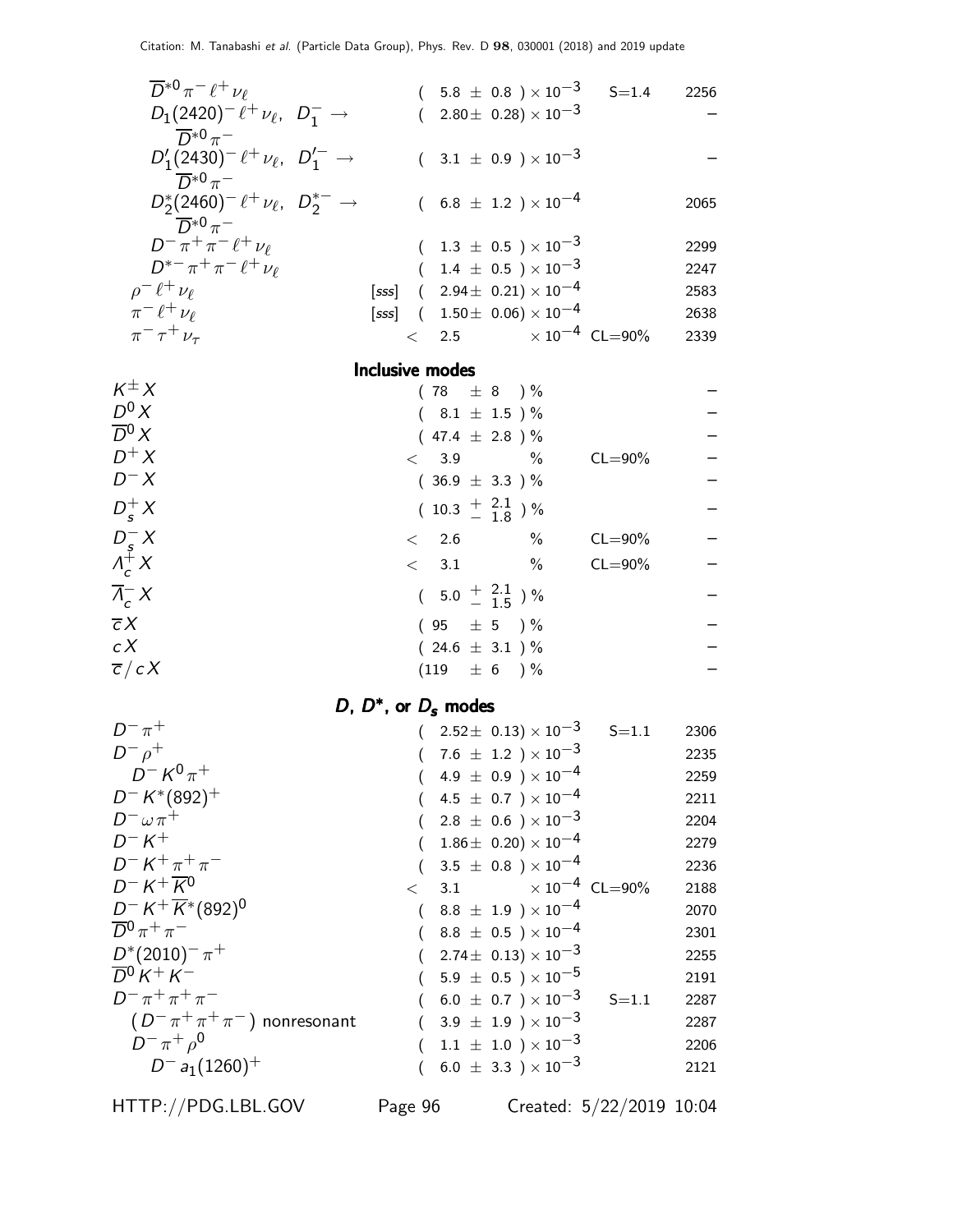| $D^{*}(2010)^{-} \pi^{+} \pi^{0}$                                                         |          |         | $(1.5 \pm 0.5) \%$                                               |                             | 2248 |
|-------------------------------------------------------------------------------------------|----------|---------|------------------------------------------------------------------|-----------------------------|------|
| $D^*(2010)^ \rho^+$                                                                       |          |         | $(6.8 \pm 0.9) \times 10^{-3}$                                   |                             | 2180 |
| $D^*(2010)^{-}K^+$                                                                        |          |         | $(2.12 \pm 0.15) \times 10^{-4}$                                 |                             | 2226 |
| $D^*(2010)^- K^0 \pi^+$                                                                   |          |         | $(3.0 \pm 0.8) \times 10^{-4}$                                   |                             | 2205 |
| $D^*(2010)^- K^*(892)^+$                                                                  |          |         | $(3.3 \pm 0.6) \times 10^{-4}$                                   |                             | 2155 |
| $D^*(2010)^{-} K^+ \overline{K}{}^{0}$                                                    |          |         | $< 4.7 \times 10^{-4} \text{ CL} = 90\%$                         |                             | 2131 |
| $D^*(2010)^- K^+ \overline{K}{}^*(892)^0$                                                 |          |         | $(1.29 \pm 0.33) \times 10^{-3}$                                 |                             | 2007 |
| $D^*(2010)^- \pi^+ \pi^+ \pi^-$                                                           |          |         | $(7.21 \pm 0.29) \times 10^{-3}$                                 |                             | 2235 |
| $(D^*(2010)^{-} \pi^{+} \pi^{+} \pi^{-})$ non-                                            |          |         | $0.0 \pm 2.5$ ) $\times 10^{-3}$                                 |                             | 2235 |
| resonant<br>$D^*(2010)^{-} \pi^{+} \rho^0$                                                |          |         |                                                                  |                             |      |
| $D^*(2010)^-$ a <sub>1</sub> (1260) <sup>+</sup>                                          |          |         | $(5.7 \pm 3.2) \times 10^{-3}$<br>$(1.30 \pm 0.27)\%$            |                             | 2150 |
| $\overline{D}_1(2420)^0 \pi^- \pi^+$ , $\overline{D}_1^0 \rightarrow$                     |          |         | $1.47\pm\ 0.35) \times 10^{-4}$                                  |                             | 2061 |
| $D^{*-} \pi^+$                                                                            |          |         |                                                                  |                             |      |
| $D^*(2010)^- K^+\pi^-\pi^+$                                                               |          |         | $(4.7 \pm 0.4) \times 10^{-4}$                                   |                             | 2181 |
| $D^*(2010)^-\pi^+\pi^+\pi^-\pi^0$                                                         |          |         | $(1.76 \pm 0.27)\%$                                              |                             | 2218 |
| $D^{*-}3\pi^+2\pi^-$                                                                      |          |         | $(4.7 \pm 0.9) \times 10^{-3}$                                   |                             | 2195 |
| $D^{*}(2010)^{-} \omega \pi^{+}$                                                          |          |         | $(2.46\pm 0.18)\times 10^{-3}$                                   | $S = 1.2$                   | 2148 |
| $\overline{D}_1(2430)^0 \omega$ , $\overline{D}{}^0_1 \rightarrow$                        |          |         |                                                                  |                             |      |
| $D^{*-} \pi^+$                                                                            |          |         | $(2.7 + \begin{array}{c} 0.8 \\ 0.4 \end{array}) \times 10^{-4}$ |                             | 1992 |
| $D^{*-} \rho (1450)^+$ , $\rho^+ \to \omega \pi^+$                                        |          |         | $(1.07 \frac{+}{0.34}) \times 10^{-3}$                           |                             |      |
| $\overline{D}_1(2420)^0 \omega$ , $\overline{D}_1^0 \rightarrow$                          | $\left($ |         | $7.0~\pm~2.2~)\times10^{-5}$                                     |                             | 1995 |
| $D^{*-} \pi^+$<br>$\overline{D}_2^*(2460)^0 \omega$ , $\overline{D}_2^0 \rightarrow$      |          |         | $(4.0 \pm 1.4) \times 10^{-5}$                                   |                             | 1975 |
| $D^{*-}\pi^+$                                                                             |          |         |                                                                  | $\times$ 10 $^{-5}$ CL=90%  |      |
| $D^{*-}b_1(1235)^+$ , $b_1^+ \rightarrow$                                                 | $<$ 7    |         |                                                                  |                             |      |
| $\overline{D}^{**-\frac{\omega\pi^+}{\pi^+}}$                                             |          |         | $[xxx]$ ( 1.9 $\pm$ 0.9 ) $\times$ 10 <sup>-3</sup>              |                             |      |
| $D_1(2420)^{-} \pi^{+}$ , $D_1^{-} \rightarrow$                                           |          |         | $(9.9 \frac{+}{2} \frac{2.0}{2.5}) \times 10^{-5}$               |                             |      |
|                                                                                           |          |         |                                                                  |                             |      |
| $D^{-} \pi^{+} \pi^{-}$<br>$D_1(2420)^{-} \pi^{+}$ , $D_1^{-} \to$                        |          | $<$ 3.3 |                                                                  | $\times$ $10^{-5}\,$ CL=90% |      |
| $\frac{D^{\ast -} \pi^+ \pi^-}{D_2^{\ast} (2460)^{-} \pi^+ , (D_2^{\ast})^-} \rightarrow$ |          |         | $(2.38 \pm 0.16) \times 10^{-4}$                                 |                             |      |
| $D^0\pi^-$                                                                                |          |         |                                                                  |                             | 2062 |
| $\overline{D}_0^*(2400)^- \pi^+, (D_0^*)^- \to$                                           |          |         | $(7.6 \pm 0.8) \times 10^{-5}$                                   |                             | 2090 |
| $D^0\pi^-$                                                                                |          |         |                                                                  |                             |      |
| $D_2^*(2460)^-\pi^+$ , $(D_2^*)^- \to$                                                    |          |         | $<$ 2.4 $\times 10^{-5}$ CL=90%                                  |                             |      |
| $D^{*-}\pi^+\pi^-$<br>$\overline{D}_2^*(2460)^ \rho^+$                                    |          |         | $< 4.9 \times 10^{-3} \text{ CL} = 90\%$                         |                             |      |
| $D^{\overline{0}}\overline{D}{}^{\overline{0}}$                                           |          |         |                                                                  |                             | 1974 |
| $D^{*0}\overline{D}^0$                                                                    |          |         | $(1.4 \pm 0.7) \times 10^{-5}$                                   |                             | 1868 |
|                                                                                           |          |         | $<$ 2.9 $\times 10^{-4}$ CL=90%                                  |                             | 1794 |
| $D^-D^+$                                                                                  |          |         | $(2.11 \pm 0.18) \times 10^{-4}$                                 |                             | 1864 |
| $D^{\pm} D^{*\mp}$ ( <i>CP</i> -averaged)                                                 |          |         | $(6.1 \pm 0.6) \times 10^{-4}$                                   |                             |      |
| $D^{-} D_{s}^{+}$                                                                         |          |         | $(7.2 \pm 0.8) \times 10^{-3}$                                   |                             | 1812 |
| HTTP://PDG.LBL.GOV                                                                        | Page 97  |         |                                                                  | Created: 5/22/2019 10:04    |      |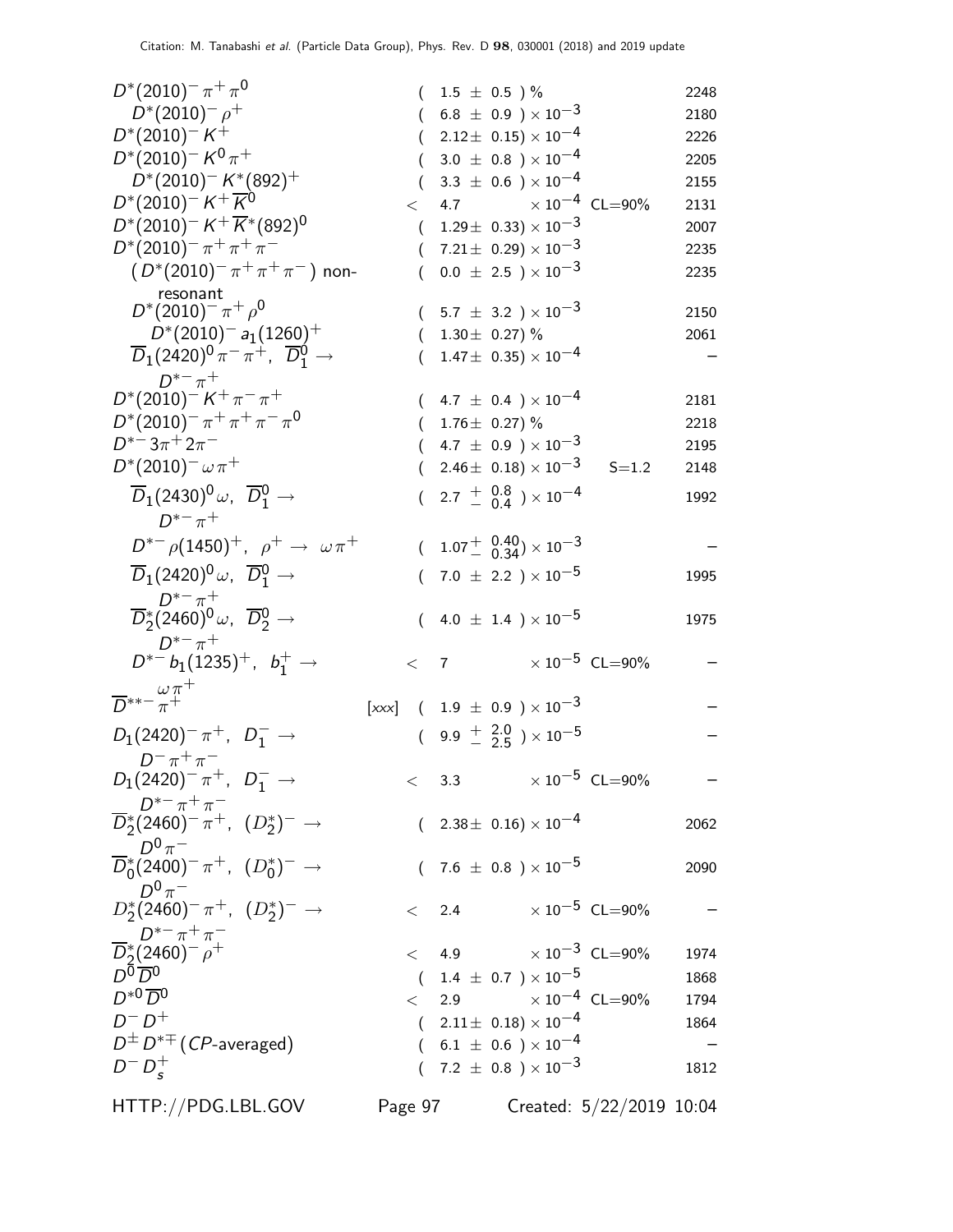| $D^*(2010)^{-} D_{\rm s}^{+}$                                                        |           | $(8.0 \pm 1.1) \times 10^{-3}$                     |                                  | 1735 |
|--------------------------------------------------------------------------------------|-----------|----------------------------------------------------|----------------------------------|------|
| $D^{-} D_{s}^{*+}$                                                                   |           | $(7.4 \pm 1.6) \times 10^{-3}$                     |                                  | 1732 |
| $D^*(2010)^- D_{\rm c}^{*+}$                                                         | (         | $1.77 \pm 0.14$ ) %                                |                                  | 1649 |
| $D_{s0}(2317)^{-}K^{+}$ , $D_{s0}^{-} \rightarrow$<br>$D_{\rm s}^{-} \pi^{0}$        |           | $(4.2 \pm 1.4) \times 10^{-5}$                     |                                  | 2097 |
| $D_{s0}(2317)^{-} \pi^{+}$ , $D_{s0}^{-} \rightarrow$<br>$D_{\rm s}^{-} \pi^{0}$     | $\lt$ 2.5 |                                                    | $\times 10^{-5}$ CL=90%          | 2128 |
| $D_{sJ}(2457)^{-}K^{+}$ , $D_{sJ}^{-} \rightarrow$<br>$D_{\rm s}^{-} \pi^{0}$        | < 9.4     |                                                    | $\times 10^{-6}$ CL=90%          |      |
| $D_{sJ}(2457)^{-} \pi^{+}$ , $D_{sJ}^{-} \to$                                        | $\lt$     | 4.0                                                | $\times$ 10 $^{-6}$ CL=90%       |      |
| $D_s^- \pi^0$<br>$D_s^- \bar{D_s^+}$<br>$D_s^* - D_s^+$                              |           | < 3.6                                              | $\times$ 10 $^{-5}$ CL=90%       | 1759 |
|                                                                                      |           | $<$ 1.3 $\times 10^{-4}$ CL=90%                    |                                  | 1674 |
| $D_{s}^{*-}D_{s}^{*+}$                                                               |           | $<$ 2.4 $\times 10^{-4}$ CL=90%                    |                                  | 1583 |
| $D_{s0}^*(2317)^+ D^-$ , $D_{s0}^{*+} \rightarrow$<br>$D_{\rm c}^{+} \pi^{0}$        |           | $(1.05 \pm 0.16) \times 10^{-3}$ S=1.1             |                                  | 1602 |
| $D_{s0}(2317)^+ D^-$ , $D_{s0}^+ \rightarrow$<br>$D_{\epsilon}^{*+}\gamma$           |           | < 9.5                                              | $\times$ 10 $^{-4}~$ CL $=$ 90%  |      |
| $D_{s0}(2317)^{+} D^{*}(2010)^{-}$ ,<br>$D_{\rm c0}^+ \rightarrow D_{\rm s}^+ \pi^0$ |           | $(1.5 \pm 0.6) \times 10^{-3}$                     |                                  | 1509 |
| $D_{sJ}(2457)^+D^-$                                                                  |           | $(3.5 \pm 1.1) \times 10^{-3}$                     |                                  |      |
| $D_{sJ}(2457)^+ D^-$ , $D_{sJ}^+ \to$<br>$D_{\epsilon}^{+}\gamma$                    |           | $(6.5 \frac{+}{-} \frac{1.7}{1.4}) \times 10^{-4}$ |                                  |      |
| $D_{sJ}(2457)^+ D^-$ , $D_{sJ}^+ \rightarrow$<br>$D_{\rm c}^{*+}\gamma$              | < 6.0     |                                                    | $\times$ 10 <sup>-4</sup> CL=90% |      |
| $D_{sJ}(2457)^+ D^-$ , $D_{sJ}^+ \rightarrow$<br>$D_{\rm c}^{+}\pi^{+}\pi^{-}$       | $\lt$     | 2.0                                                | $\times$ 10 <sup>-4</sup> CL=90% |      |
| $D_{sJ}(2457)^+ D^-$ , $D_{sJ}^+ \rightarrow$                                        |           | $< 3.6 \times 10^{-4} \text{ CL} = 90\%$           |                                  |      |
| $D_{\epsilon}^{+} \pi^{0}$<br>$D^*(2010)^{-} D_{s,J}(2457)^{+}$                      |           | $(9.3 \pm 2.2) \times 10^{-3}$                     |                                  |      |
| $D_{s,J}(2457)^+ D^*(2010)$ , $D_{s,J}^+$ $\rightarrow$                              |           | $(2.3 \frac{+}{0.9}) \times 10^{-3}$               |                                  |      |
| $D^+_{\sigma}$                                                                       |           |                                                    |                                  |      |
| $D^{-} D_{s1}(2536)^{+}$ , $D_{s1}^{+} \rightarrow$<br>$D^{*0} K^+ + D^{*+} K^0$     |           | $(2.8 \pm 0.7) \times 10^{-4}$                     |                                  | 1444 |
| $D^{-} D_{s1}(2536)^{+}$ , $D_{s1}^{+} \rightarrow$                                  |           | $(1.7 \pm 0.6) \times 10^{-4}$                     |                                  | 1444 |
| $D^{*0} K^+$<br>$D^{-} D_{s1}(2536)^{+}$ , $D_{s1}^{+} \rightarrow$<br>$D^{*+} K^0$  |           | $(2.6 \pm 1.1) \times 10^{-4}$                     |                                  | 1444 |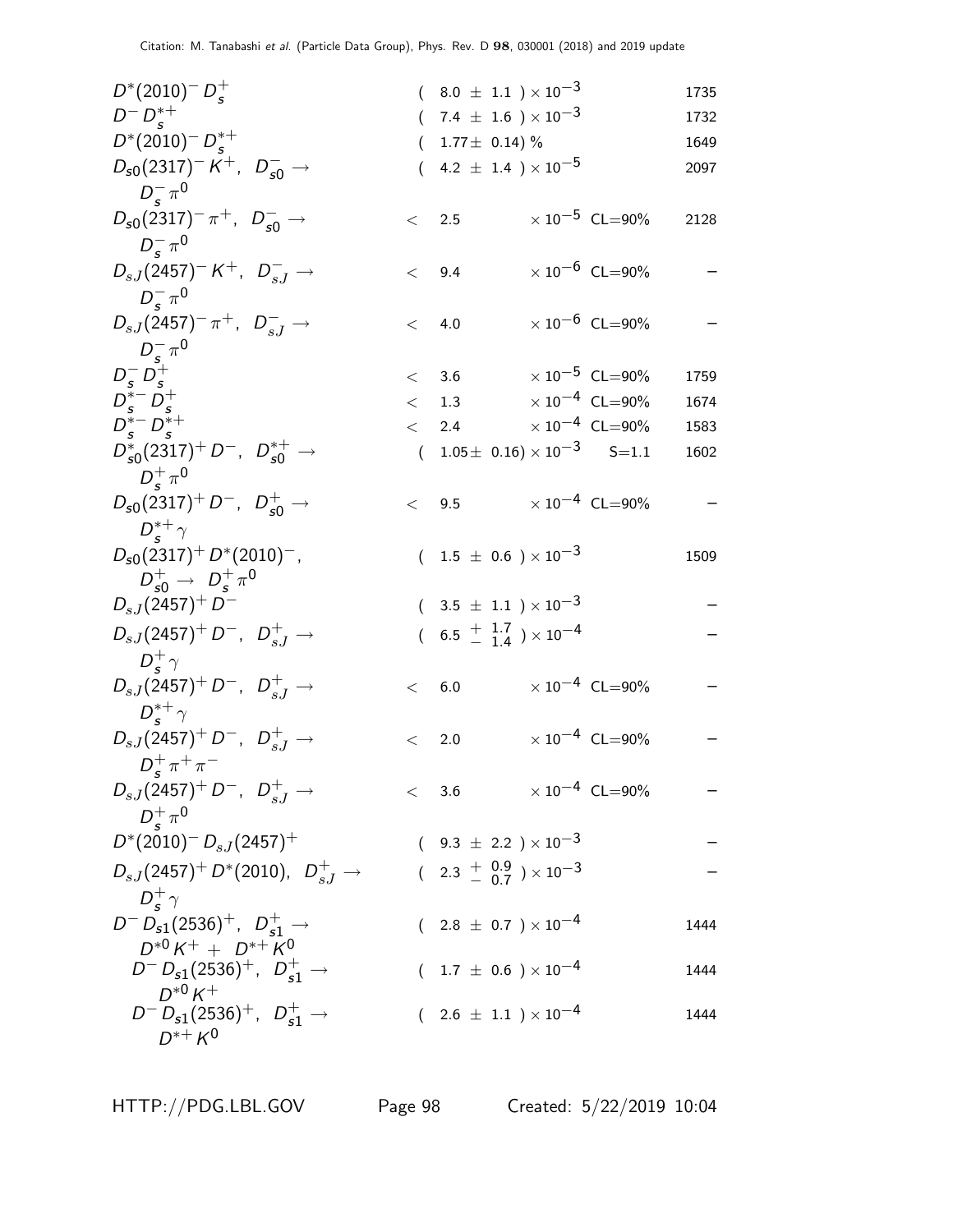| $D^*(2010)^{-} D_{s1}(2536)^{+}$ ,                                 |         | $(5.0 \pm 1.4) \times 10^{-4}$                     |                         | 1336 |
|--------------------------------------------------------------------|---------|----------------------------------------------------|-------------------------|------|
| $D_{c1}^+$ $\rightarrow$ $D^{*0}K^+ + D^{*+}K^0$                   |         |                                                    |                         |      |
| $D^*(2010)^{-} D_{s1}(2536)^{+}$ ,<br>$D_{c1}^+ \to D^{*0} K^+$    |         | $(3.3 \pm 1.1) \times 10^{-4}$                     |                         | 1336 |
| $D^{*-}D_{s1}(2536)^+$ , $D_{s1}^+$ $\rightarrow$                  |         | $(5.0 \pm 1.7) \times 10^{-4}$                     |                         | 1336 |
| $D^{*+} K^0$                                                       |         |                                                    |                         |      |
| $D^{-} D_{sJ}(2573)^{+}$ , $D_{sJ}^{+} \rightarrow$<br>$D^0 K^+$   |         | $(3.4 \pm 1.8) \times 10^{-5}$                     |                         | 1414 |
| $D^*(2010)^{-} D_{sJ}(2573)^{+}$ ,                                 | $\lt$ 2 |                                                    | $\times 10^{-4}$ CL=90% | 1304 |
| $D_{s,I}^{+} \to D^{0}K^{+}$                                       |         |                                                    |                         |      |
| $D^- D_{sJ}(2700)^+$ , $D_{sJ}^+$ $\rightarrow$                    |         | $(7.1 \pm 1.2) \times 10^{-4}$                     |                         |      |
| $D^0 K^+$                                                          |         |                                                    |                         |      |
| $D^+\pi^-$                                                         |         | $(7.4 \pm 1.3) \times 10^{-7}$                     |                         | 2306 |
| $D_s^+\pi^-$                                                       |         | $(2.16\pm 0.26)\times 10^{-5}$                     |                         | 2270 |
|                                                                    |         | $(2.1 \pm 0.4) \times 10^{-5}$ S=1.4               |                         | 2215 |
|                                                                    |         | $<$ 2.4 $\times 10^{-5}$ CL=90%                    |                         | 2197 |
| $D_{s}^{*+}\pi^{-}$<br>$D_{s}^{+}\rho^{-}$<br>$D_{s}^{*+}\rho^{-}$ |         | $(4.1 \pm 1.3) \times 10^{-5}$                     |                         | 2138 |
| $D_{s}^{+}a_{0}^{-}$<br>$D_{s}^{*+}a_{0}^{-}$                      |         | $<$ 1.9 $\times 10^{-5}$ CL=90%                    |                         |      |
|                                                                    |         | $<$ 3.6 $\times 10^{-5}$ CL=90%                    |                         |      |
| $D_s^+ a_1(1260)^-$                                                | $\lt$   | 2.1 $\times 10^{-3}$ CL=90%                        |                         | 2080 |
| $D_s^{*+} a_1(1260)^-$                                             |         |                                                    | $\times 10^{-3}$ CL=90% | 2015 |
|                                                                    |         | < 1.9                                              | $\times 10^{-4}$ CL=90% |      |
| $D_s^+ a_2^-$<br>$D_s^{*+} a_2^-$                                  |         | < 2.0                                              | $\times 10^{-4}$ CL=90% |      |
| $D_s^- K^+$                                                        |         | $(2.7 \pm 0.5) \times 10^{-5}$                     | $S = 2.7$               | 2242 |
| $D_{s}^{*-} K^{+}$                                                 |         | $(2.19\pm 0.30)\times 10^{-5}$                     |                         | 2185 |
| $D_{\rm c}^- K^*(892)^+$                                           |         | $(3.5 \pm 1.0) \times 10^{-5}$                     |                         | 2172 |
| $D_{s}^{*-} K^{*}(892)^{+}$                                        |         | $(3.2 \frac{+}{-} \frac{1.5}{1.3}) \times 10^{-5}$ |                         | 2112 |
|                                                                    |         |                                                    |                         |      |
| $D_{s}^{-} \pi^{+} K^{0}$                                          |         | $(9.7 \pm 1.4) \times 10^{-5}$                     |                         | 2222 |
| $D_{s}^{*-} \pi^{+} K^{0}$                                         | $\,<\,$ | 1.10                                               | $\times 10^{-4}$ CL=90% | 2164 |
| $D_{s}^{-} K^{+} \pi^{+} \pi^{-}$                                  |         | $(1.7 \pm 0.5) \times 10^{-4}$                     |                         | 2198 |
| $D_{s}^{-} \pi^{+} K^{*}(892)^{0}$                                 | $\lt$   | $\times$ 10 $^{-3}$ CL=90%<br>3.0                  |                         | 2138 |
| $\frac{D_5^{\ast -} \pi^+}{D_0^6 K^0} K^{\ast} (892)^0$            |         | $<$ 1.6 $\times 10^{-3}$ CL=90%                    |                         | 2076 |
|                                                                    |         | $(5.2 \pm 0.7) \times 10^{-5}$                     |                         | 2280 |
| $\overline{D}^0 K^+\pi^-$                                          |         | $(8.8 \pm 1.7) \times 10^{-5}$                     |                         | 2261 |
| $\overline{D}{}^0 K^*(892)^0$                                      |         | $(4.5 \pm 0.6) \times 10^{-5}$                     |                         | 2213 |
| $\overline{D}{}^0 K^*(1410)^0$                                     |         | $< 6.7$ $\times 10^{-5}$ CL=90%                    |                         | 2062 |
| $\overline{D}{}^0 K_0^*(1430)^0$                                   |         | $(7 \pm 7) \times 10^{-6}$                         |                         | 2058 |
| $\overline{D}{}^0 K_2^*(1430)^0$                                   |         | $(2.1 \pm 0.9) \times 10^{-5}$                     |                         | 2057 |
| $D_0^*(2300)^- K^+$ , $D_0^{*-} \to$                               |         | $(1.9 \pm 0.9) \times 10^{-5}$                     |                         |      |
| $\overline{D}{}^0\pi^-$                                            |         |                                                    |                         |      |

HTTP://PDG.LBL.GOV Page 99 Created: 5/22/2019 10:04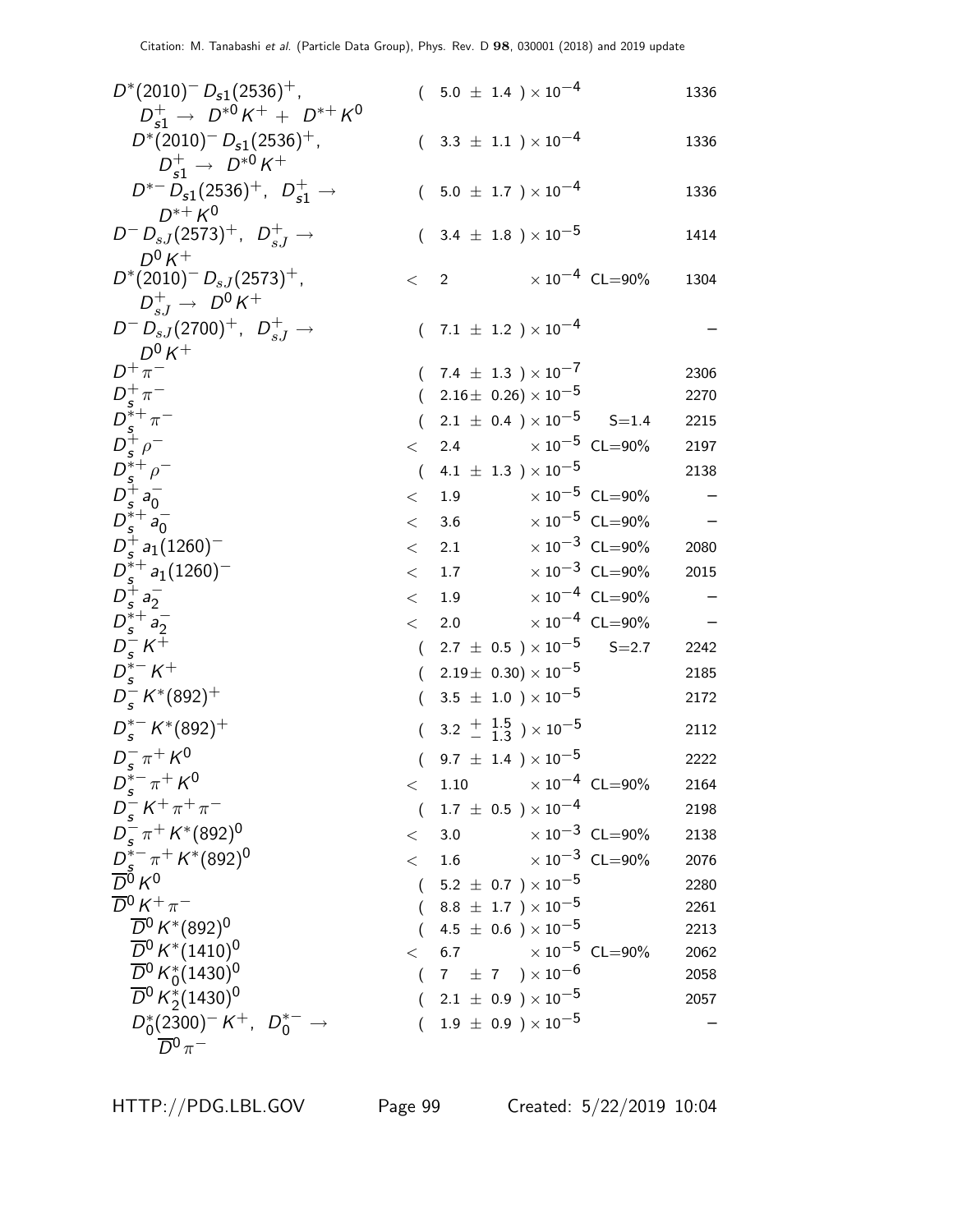| $D_{2}^{*}(2460)^{-}K^{+}$ , $D_{2}^{*-} \rightarrow$<br>$\overline{D}{}^0 \pi^-$ |          | $(2.03 \pm 0.35) \times 10^{-5}$                                       |                                | 2029 |
|-----------------------------------------------------------------------------------|----------|------------------------------------------------------------------------|--------------------------------|------|
| $D_3^*(2760)^- K^+$ , $D_3^{*-} \rightarrow$                                      | $\,<\,$  | 1.0                                                                    | $\times 10^{-6}$ CL=90%        |      |
| $\overline{D}^0 \overline{N}^0 \pi^-$ nonresonant                                 |          |                                                                        |                                |      |
| $\overline{D}{}^0\pi^0$                                                           | $\lt$    | 3.7 $\times 10^{-5}$ CL=90%                                            |                                | 2261 |
| $\overline{D}{}^0\rho^0$                                                          | $\left($ | $2.63 \pm 0.14 \times 10^{-4}$                                         |                                | 2308 |
| $\overline{D}{}^0f_2$                                                             | €        | $3.21 \pm 0.21 \times 10^{-4}$                                         |                                | 2237 |
| $\overline{D}{}^0\eta$                                                            | $\left($ | $1.56\pm~0.21)\times10^{-4}$                                           |                                |      |
| $\overline{D}{}^0\eta'$                                                           |          | $2.36\pm 0.32 \times 10^{-4}$                                          | $S = 2.5$                      | 2274 |
| $\overline{D}{}^0\omega$                                                          | $\left($ | $1.38\pm 0.16 \times 10^{-4}$                                          | $S = 1.3$                      | 2198 |
|                                                                                   | $\left($ | $2.54 \pm 0.16 \times 10^{-4}$                                         |                                | 2235 |
| $D^0\phi$                                                                         | $\lt$    | 2.3 $\times 10^{-6}$ CL=95%                                            |                                | 2183 |
| $D^{0} K^{+} \pi^{-}$                                                             | $\left($ | 5.3 $\pm$ 3.2 $) \times 10^{-6}$                                       |                                | 2261 |
| $D^0 K^*(892)^0$                                                                  |          | $2.2 \begin{array}{c} + & 0.9 \\ - & 1.0 \end{array}$ $\times 10^{-6}$ |                                | 2213 |
| $\overline{D}^{*0}$ $\gamma$                                                      | $\lt$    | $\times$ 10 <sup>-5</sup> CL=90%<br>2.5                                |                                | 2258 |
| $\overline{D}^*(2007)^0 \pi^0$                                                    | $\left($ | 2.2 $\pm$ 0.6 $\times$ 10 $^{-4}$                                      | $S = 2.6$                      | 2256 |
| $\overline{D}^*(2007)^0 \rho^0$                                                   | $\lt$    | 5.1                                                                    | $\times$ $10^{-4}$ $\,$ CL=90% | 2182 |
| $\overline{D}^*(2007)^0 \eta$                                                     | $\left($ | $2.3 \pm 0.6$ ) $\times 10^{-4}$                                       | $S = 2.8$                      | 2220 |
| $\overline{D}^*(2007)^0 \eta'$                                                    | $\left($ | $1.40 \pm 0.22 \times 10^{-4}$                                         |                                | 2141 |
| $\overline{D}^*(2007)^0 \pi^+ \pi^-$                                              |          | 6.2 $\pm$ 2.2 ) $\times$ 10 <sup>-4</sup>                              |                                | 2249 |
| $\overline{D}^*(2007)^0 K^0$                                                      | $\left($ | 3.6 $\pm$ 1.2 $) \times 10^{-5}$                                       |                                | 2227 |
| $\overline{D}^*(2007)^0 K^*(892)^0$                                               | $\lt$    | 6.9 $\times 10^{-5}$ CL=90%                                            |                                | 2157 |
| $D^*(2007)^0 K^*(892)^0$                                                          | $\lt$    | 4.0                                                                    | $\times$ $10^{-5}\,$ CL=90%    | 2157 |
| $D^*(2007)^0 \pi^+ \pi^+ \pi^- \pi^-$                                             | $\left($ | $2.7 \pm 0.5$ ) $\times 10^{-3}$                                       |                                | 2219 |
| $D^*(2010)^+ D^*(2010)^-$                                                         |          | $8.0 \pm 0.6$ ) $\times 10^{-4}$                                       |                                | 1711 |
| $\overline{D}^*(2007)^0\,\omega$                                                  |          | $3.6 \pm 1.1$ ) $\times 10^{-4}$                                       | $S = 3.1$                      | 2180 |
| $D^*(2010)^+D^-$                                                                  | $\left($ | $6.1~\pm~1.5~$ ) $\times\,10^{-4}$                                     | $S = 1.6$                      | 1790 |
| $D^*(2007)^0 \overline{D}^*(2007)^0$                                              | $\lt$    | 9                                                                      | $\times 10^{-5}$ CL=90%        | 1715 |
| $D^{-} D^{0} K^{+}$                                                               | $\left($ | $1.07\pm\ 0.11)\times 10^{-3}$                                         |                                | 1574 |
| $D^- D^*(2007)^0 K^+$                                                             | $\left($ | 3.5 $\pm$ 0.4 $) \times 10^{-3}$                                       |                                | 1478 |
| $D^*(2010)^- D^0 K^+$                                                             |          | $(2.47 \pm 0.21) \times 10^{-3}$                                       |                                | 1479 |
| $D^*(2010)^- D^*(2007)^0 K^+$                                                     |          | $1.06 \pm 0.09$ ) %                                                    |                                | 1366 |
| $D^{-} D^{+} K^{0}$                                                               |          | $7.5~\pm~1.7~$ ) $\times\,10^{-4}$                                     |                                | 1568 |
| $D^*(2010)^{-} D^{+} K^0 +$                                                       |          | $6.4~\pm~0.5~$ $)\times10^{-3}$                                        |                                | 1473 |
| $D^- D^*(2010)^+ K^0$                                                             |          |                                                                        |                                |      |
| $D^*(2010)^- D^*(2010)^+ K^0$                                                     |          | 8.1 $\pm$ 0.7 $\times$ 10 $^{-3}$                                      |                                | 1360 |
| $D^{*-}D_{s1}(2536)^+$ , $D_{s1}^+ \rightarrow$                                   |          | 8.0 $\pm$ 2.4 ) $\times$ $10^{-4}$                                     |                                | 1336 |
| $D^{\ast +}$ K <sup>0</sup>                                                       |          |                                                                        |                                |      |
| $\overline{D}{}^0 D^0 K^0$                                                        |          | $(2.7 \pm 1.1) \times 10^{-4}$                                         |                                | 1574 |
| $\overline{D}{}^0 D^* (2007)^0 K^0 +$                                             |          | $1.1~\pm~0.5~$ ) $\times\,10^{-3}$                                     |                                | 1478 |
| $\overline{D}^*(2007)^0 D^0 K^0$                                                  |          |                                                                        |                                |      |
| $\overline{D}^*(2007)^0 D^*(2007)^0 K^0$                                          |          | 2.4 $\pm$ 0.9 $) \times 10^{-3}$                                       |                                | 1365 |
| $(D+D^*)(D+D^*)K$                                                                 |          | 3.68 $\pm$ 0.26) %                                                     |                                |      |
|                                                                                   |          |                                                                        |                                |      |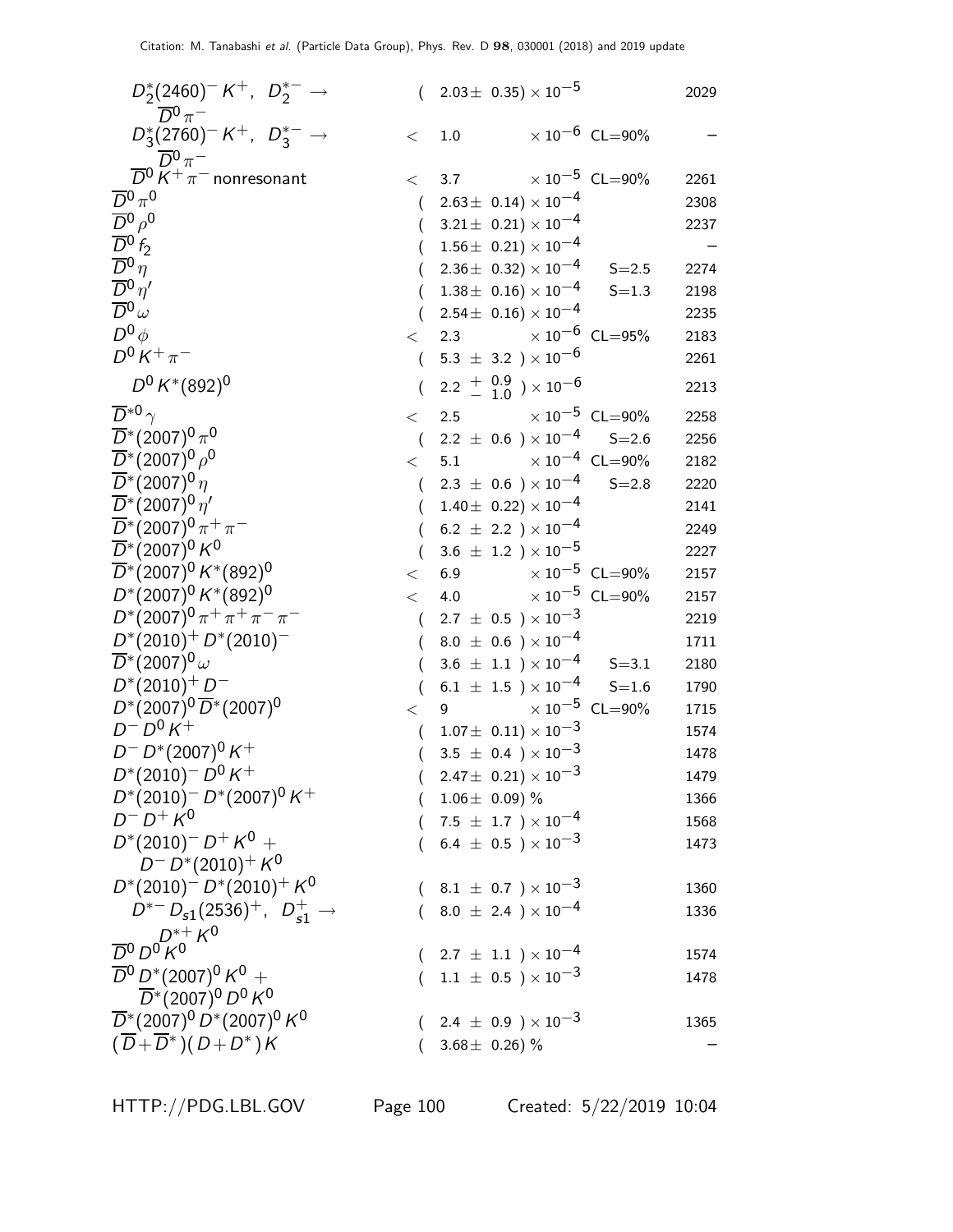Charmonium modes

| $\eta_c K^0$                                                       |                  | $7.9$ $\pm$ $1.2$ $)\times10^{-4}$                                   | 1751         |
|--------------------------------------------------------------------|------------------|----------------------------------------------------------------------|--------------|
| $\eta_c(1S)K^+\pi^-$                                               |                  | $(5.7 \pm 0.7) \times 10^{-4}$                                       | 1722         |
| $\eta_c(1S) K^+\pi^-$ (NR)                                         | $\left($         | $5.9~\pm~1.3~$ ) $\times\,10^{-5}$                                   |              |
| $X(4100)^-K^+$ , $X^- \rightarrow$                                 | $\left($         | $1.9 \pm 0.9$ ) $\times 10^{-5}$                                     |              |
| $\eta_c \pi$                                                       |                  |                                                                      |              |
| $\eta_c(1S) K^*(1410)^0$                                           |                  | $1.8~\pm~1.4~$ ) $\times\,10^{-4}$                                   | 1395         |
| $\eta_c(1S) K_0^*(1430)^0$                                         |                  | $(1.6 \pm 0.4) \times 10^{-4}$                                       | 1388         |
| $\eta_c(1S) K_2^*(1430)^0$                                         | $\left($         | 4.7 $\frac{+}{-}$ $\frac{2.2}{2.6}$ $\times 10^{-5}$                 | 1387         |
| $\eta_c(1S)K^*(1680)^0$                                            | $\left($         | 3 $\pm$ 4 $\rightarrow$ $\times$ 10 <sup>-5</sup>                    | 1166         |
| $\eta_c(1S) K_0^*(1950)^0$                                         | $\overline{(\ }$ | 4.2 $\frac{+}{-}$ $\frac{2.8}{4.0}$ $\times 10^{-5}$                 |              |
| $\eta_c\,K^*(892)^0\\ \eta_c(2S)\,K^{*0}$                          | $\left($         | $5.2 \pm 0.8$ $) \times 10^{-4}$ S=1.5                               | 1646         |
|                                                                    |                  | $< 3.9 \times 10^{-4} \text{ CL} = 90\%$                             | 1159         |
| $h_c(1P)\,K^{*0}$                                                  | $\lt$            | $\times 10^{-4}$ CL=90%<br>$\overline{4}$                            | 1253         |
| $J/\psi(1S)K^0$                                                    |                  | $(8.73 \pm 0.32) \times 10^{-4}$                                     | 1683         |
| $J/\psi(1S)K^{+}\pi^{-}$                                           | $\left($         | $1.15\pm~0.05)\times10^{-3}$                                         | 1652         |
| $J/\psi(1S)K^*(892)^0$                                             | $\left($         | $1.27 \pm\;\, 0.05) \times 10^{-3}$                                  | 1571         |
| $J/\psi(1S)\eta K_S^0$                                             | $\left($         | 5.4 $\pm$ 0.9 $) \times 10^{-5}$                                     | 1508         |
| $J/\psi(1S)\eta^{\prime}K_{S}^{0}$                                 | $\lt$            | 2.5 $\times 10^{-5}$ CL=90%                                          | 1271         |
| $J/\psi(1S)\phi K^0$                                               | $\left($         | 4.9 $\pm$ 1.0 $) \times 10^{-5}$<br>$S = 1.3$                        | 1224         |
| $J/\psi(1S)\omega K^0$                                             | $\left($         | 2.3 $\pm$ 0.4 $\times$ 10 <sup>-4</sup>                              | 1386         |
| $\chi_{c1}(3872) K^0$ , $\chi_{c1} \rightarrow$                    | $\left($         | 6.0 $\pm$ 3.2 ) $\times$ 10 <sup>-6</sup>                            | 1140         |
| $J/\psi \omega$                                                    |                  |                                                                      |              |
| $X(3915), X \rightarrow J/\psi \omega$<br>$J/\psi(1S) K(1270)^{0}$ |                  | $(2.1 \pm 0.9) \times 10^{-5}$<br>$1.3~\pm~0.5~$ ) $\times\,10^{-3}$ | 1102         |
| $J/\psi(15)\pi^{0}$                                                | (<br>$\left($    | $1.66 \pm 0.10 \times 10^{-5}$                                       | 1391<br>1728 |
| $J/\psi(1S)\eta$                                                   | $\left($         | $1.08 \pm 0.23 \times 10^{-5}$<br>$S = 1.5$                          | 1673         |
| $J/\psi(1S)\pi^{+}\pi^{-}$                                         | $\left($         | $3.96\pm 0.17 \times 10^{-5}$                                        | 1716         |
| $J/\psi(1S)\pi^+\pi^-$ nonresonant                                 | $\lt$            | 1.2 $\times 10^{-5}$ CL=90%                                          | 1716         |
| $J/\psi(15) f_0(500)$ , $f_0 \to \pi \pi$                          | $\overline{(\ }$ | $8.0 \begin{array}{c} + 1.1 \\ - 0.9 \end{array}$ ) $\times 10^{-6}$ |              |
| $J/\psi(1S) f_2$                                                   |                  | $(3.3 \pm 0.5) \times 10^{-6}$ S=1.5                                 |              |
| $J/\psi(1S)\rho^0$                                                 |                  | $(2.55 \frac{+}{0.16}) \times 10^{-5}$                               | 1612         |
| $J/\psi(1S) f_0(980)$ , $f_0 \to$                                  | $<\quad1.1$      | $\times$ 10 $^{-6}$ CL=90%                                           |              |
| $\pi^+\pi^-$                                                       |                  |                                                                      |              |
| $J/\psi(1S)\rho(1450)^{0}$ , $\rho^{0} \rightarrow$                |                  | $(2.9 + \frac{1.6}{0.7}) \times 10^{-6}$                             |              |
| $J/\psi \rho (1700)^0$ , $\rho^0 \to \pi^+ \pi^-$                  |                  | $(2.0 \pm 1.3) \times 10^{-6}$                                       |              |
| $J/\psi(1S)\omega$                                                 |                  | $(1.8 \frac{+}{-} 0.7) \times 10^{-5}$                               | 1609         |
| $J/\psi(1S)K^{+}K^{-}$                                             |                  | $(2.51 \pm 0.35) \times 10^{-6}$                                     | 1533         |
| $J/\psi(1S) a_0(980)$ , $a_0 \to$                                  |                  | $(4.7 \pm 3.4) \times 10^{-7}$                                       |              |
| $K^+ K^-$                                                          |                  |                                                                      |              |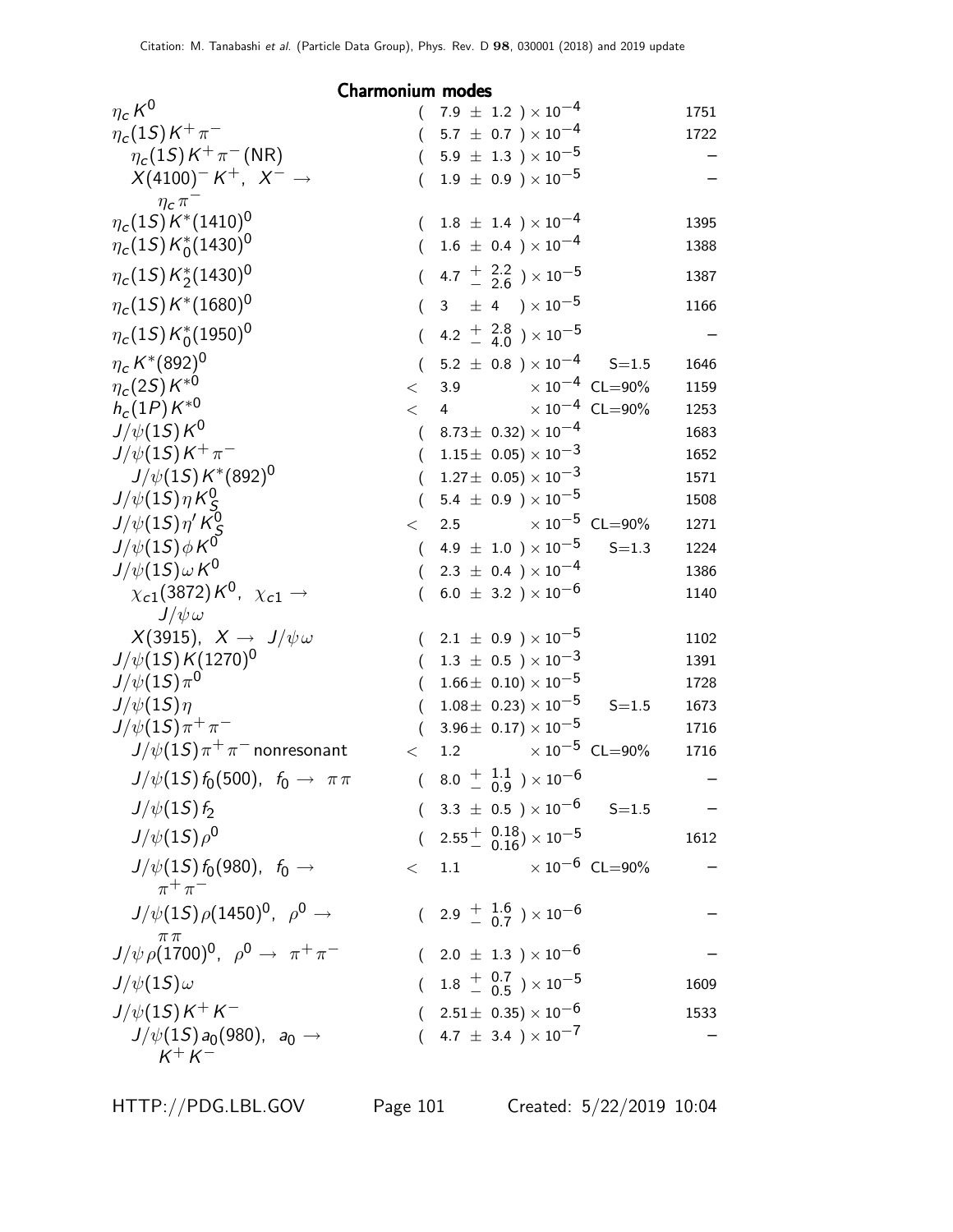| $J/\psi(1S)\phi$                                                            |          |           | $< 1.9 \times 10^{-7} \text{ CL} = 90\%$           |                                  | 1520 |
|-----------------------------------------------------------------------------|----------|-----------|----------------------------------------------------|----------------------------------|------|
| $J/\psi(1S)\eta'(958)$                                                      |          |           | $(7.6 \pm 2.4) \times 10^{-6}$                     |                                  | 1546 |
| $J/\psi(1S)K^0\pi^+\pi^-$                                                   |          |           | $(4.4 \pm 0.4) \times 10^{-4}$                     |                                  | 1611 |
| $J/\psi(1S)K^0K^-\pi^+ +$ c.c.                                              |          |           | $<$ 2.1 $\times 10^{-5}$ CL=90%                    |                                  | 1467 |
| $J/\psi(1S)K^0K^+K^-$                                                       |          |           | $(2.5 \pm 0.7) \times 10^{-5}$                     | $S = 1.8$                        | 1249 |
| $J/\psi(1S) K^{0} \rho^{0}$                                                 |          |           | $(5.4 \pm 3.0) \times 10^{-4}$                     |                                  | 1390 |
| $J/\psi(1S) K^*(892)^+\pi^-$                                                |          |           | $(8 \pm 4) \times 10^{-4}$                         |                                  | 1514 |
| $J/\psi(1S)\pi^+\pi^-\pi^+\pi^-$                                            |          |           | $(1.43 \pm 0.12) \times 10^{-5}$                   |                                  | 1670 |
| $J/\psi(1S) f_1(1285)$                                                      | $\left($ |           | 8.2 $\pm$ 2.1 $) \times 10^{-6}$                   |                                  | 1385 |
| $J/\psi(1S) K^{*}(892)^{0} \pi^{+} \pi^{-}$                                 |          |           | $(6.6 \pm 2.2) \times 10^{-4}$                     |                                  | 1447 |
| $\chi_{c1}(3872)^-K^+$                                                      |          |           | $< 5$ $\times 10^{-4}$ CL=90%                      |                                  |      |
| $\chi_{c1}(3872)^{-}K^{+}$ ,                                                |          |           | [yyy] < 4.2 $\times 10^{-6}$ CL=90%                |                                  |      |
| $\chi_{c1}(3872)^-\rightarrow$                                              |          |           |                                                    |                                  |      |
| $J/\psi(1S)\pi^{-}\pi^{0}$                                                  |          |           |                                                    |                                  |      |
| $\chi_{c1}(3872) K^0$ , $\chi_{c1} \rightarrow$                             |          |           | $(4.3 \pm 1.3) \times 10^{-6}$                     |                                  | 1140 |
| $J/\psi \pi^+ \pi^-$                                                        |          |           |                                                    |                                  |      |
| $\chi_{c1}(3872) K^0$ , $\chi_{c1} \rightarrow J/\psi \gamma$               |          | $\lt$ 2.4 |                                                    | $\times 10^{-6}$ CL=90%          | 1140 |
| $\chi_{c1}(3872)$ K* $(892)^0$ , $\chi_{c1} \rightarrow$                    | $\lt$    | 2.8       |                                                    | $\times$ 10 <sup>-6</sup> CL=90% | 940  |
| $J/\psi\gamma$                                                              |          |           |                                                    |                                  |      |
| $\chi_{c1}(3872) K^0$ , $\chi_{c1} \rightarrow \psi(2S)\gamma$              |          | < 6.62    |                                                    | $\times 10^{-6}$ CL=90%          | 1140 |
|                                                                             |          |           |                                                    | $\times$ 10 <sup>-6</sup> CL=90% |      |
| $\chi_{c1}(3872) K^{*}(892)^{0}$ , $\chi_{c1} \rightarrow$                  | $\lt$    | 4.4       |                                                    |                                  | 940  |
| $\psi(2\mathcal{S})\gamma$                                                  |          |           |                                                    |                                  |      |
| $\chi_{c1}(3872) K^0$ , $\chi_{c1} \rightarrow$<br>$D^0\overline{D}^0\pi^0$ |          |           | $(1.7 \pm 0.8) \times 10^{-4}$                     |                                  | 1140 |
| $\chi_{c1}(3872) K^0$ , $\chi_{c1} \to \overline{D}^{*0} D^0$               |          |           | $(1.2 \pm 0.4) \times 10^{-4}$                     |                                  | 1140 |
| $\chi_{c1}(3872)K^+\pi^-, \chi_{c1} \rightarrow$                            |          |           | $(7.9 \pm 1.4) \times 10^{-6}$                     |                                  |      |
| $J/\psi \pi^+ \pi^-$                                                        |          |           |                                                    |                                  |      |
| $\chi_{c1}(3872) K^{*}(892)^{0}$ , $\chi_{c1} \rightarrow$                  |          |           | $(4.0 \pm 1.5) \times 10^{-6}$                     |                                  |      |
| $J/\psi\,\pi^+\,\pi^-$                                                      |          |           |                                                    |                                  |      |
|                                                                             |          |           |                                                    |                                  |      |
| $Z_c(4430)^{\pm} K^{\mp}$ , $Z_c^{\pm} \rightarrow$                         |          |           | $(6.0 + \frac{3.0}{2.4}) \times 10^{-5}$           |                                  | 583  |
| $\psi(2\mathcal{S})\pi^{\pm}$                                               |          |           |                                                    |                                  |      |
| $Z_c(4430)^{\pm} K^{\mp}$ , $Z_c^{\pm} \rightarrow$                         |          |           | $(5.4 \frac{+}{-} \frac{4.0}{1.2}) \times 10^{-6}$ |                                  | 583  |
| $J/\psi \pi^{\pm}$                                                          |          |           |                                                    |                                  |      |
| $Z_c(3900)^{\pm} K^{\mp}$ , $Z_c^{\pm} \rightarrow$                         |          |           | $< 9$ $\times 10^{-7}$                             |                                  |      |
|                                                                             |          |           |                                                    |                                  |      |
| $J/\psi\pi^{\pm}$                                                           |          |           |                                                    |                                  |      |
| $Z_c(4200)^{\pm} K^{\mp}$ , $X^{\pm} \rightarrow$                           |          |           | $(2.2 \frac{+}{0.8}) \times 10^{-5}$               |                                  |      |
| $J/\psi \pi^{\pm}$                                                          |          |           |                                                    |                                  |      |
| $J/\psi(1S)p\overline{p}$                                                   |          |           | $< 5.2$ $\times 10^{-7}$ CL=90%                    |                                  | 862  |
| $J/\psi(1S)\gamma$                                                          |          |           | $<$ 1.5 $\times 10^{-6}$ CL=90%                    |                                  | 1732 |
| $J/\psi(15)\overline{D}^0$                                                  |          |           | $< 1.3 \times 10^{-5}$ CL=90%                      |                                  | 877  |
| $\psi(2S)\pi^0$                                                             |          |           | $(1.17\pm 0.19)\times 10^{-5}$                     |                                  | 1348 |
| $\psi(2S)K^0$                                                               |          |           | $(5.8 \pm 0.5)\times 10^{-4}$                      |                                  | 1283 |
| $\psi(3770) K^0$ , $\psi \rightarrow \overline{D}{}^0 D^0$                  |          |           | $<$ 1.23 $\times 10^{-4}$ CL=90%                   |                                  | 1217 |
|                                                                             |          |           |                                                    |                                  |      |
| HTTP://PDG.LBL.GOV                                                          | Page 102 |           |                                                    | Created: 5/22/2019 10:04         |      |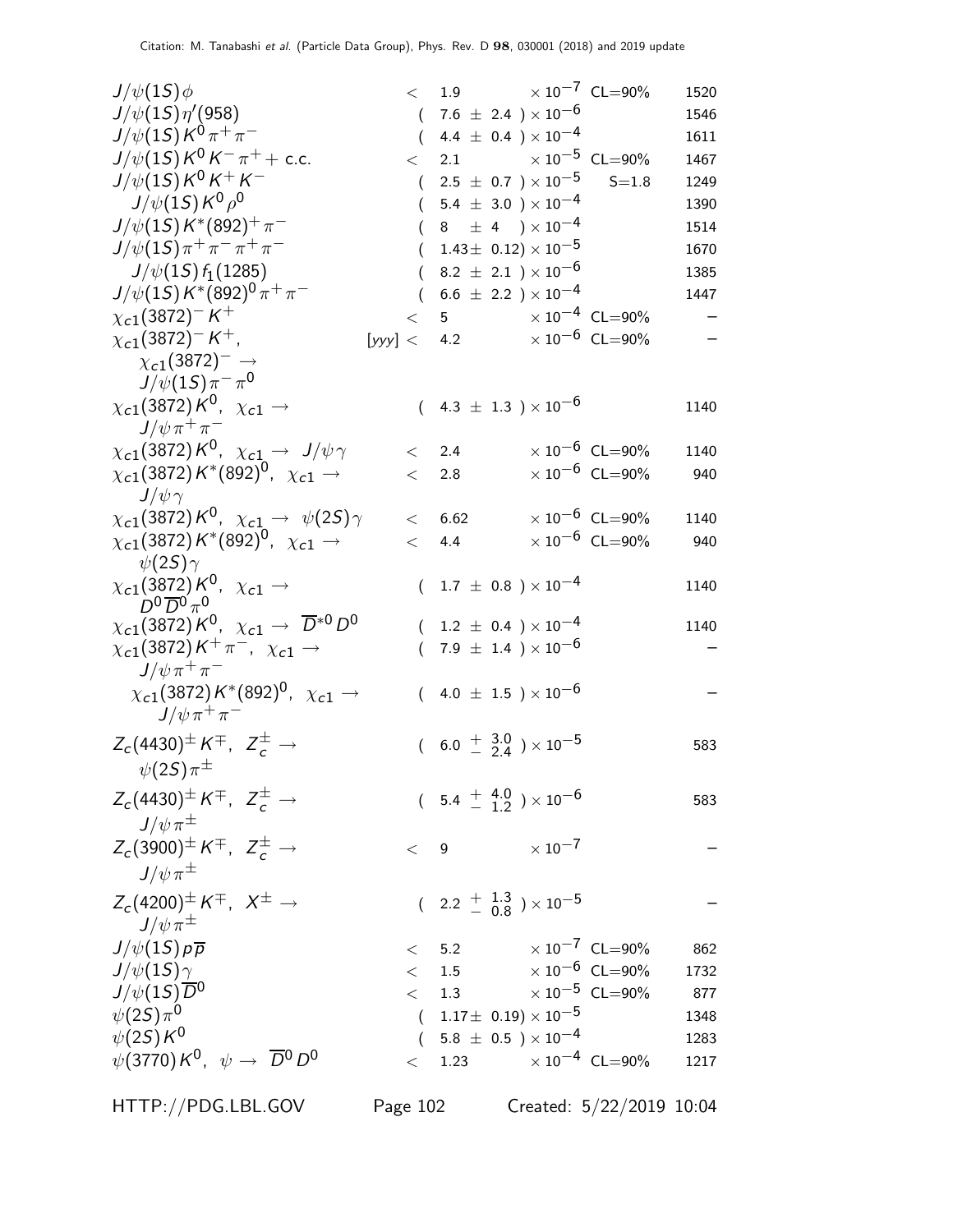| $\psi(3770) K^0$ , $\psi \to D^- D^+$<br>$\psi(2S)\pi^{+}\pi^{-}$<br>$\psi(2S)K^{+}\pi^{-}$<br>$\psi(2S) K^*(892)^0$<br>$\chi_{c0}K^0$<br>$\chi_{c0}\,K^*({892})^0$                                                                                                                                                                                                                                          |                                                          | $<$ 1.88 $\times 10^{-4}$ CL=90%<br>$2.22 \pm 0.35 \times 10^{-5}$<br>$(5.8 \pm 0.4) \times 10^{-4}$<br>$5.9 \pm 0.4$ ) $\times 10^{-4}$<br>$1.11^{+}_{-}$ $^{0.24}_{0.21}$ ) $\times$ 10 <sup>-6</sup><br>$1.7 \pm 0.4$ ) $\times 10^{-4}$                                                                                                                                                             |                                               | 1217<br>1331<br>1239<br>1116<br>1477<br>1342         |
|--------------------------------------------------------------------------------------------------------------------------------------------------------------------------------------------------------------------------------------------------------------------------------------------------------------------------------------------------------------------------------------------------------------|----------------------------------------------------------|---------------------------------------------------------------------------------------------------------------------------------------------------------------------------------------------------------------------------------------------------------------------------------------------------------------------------------------------------------------------------------------------------------|-----------------------------------------------|------------------------------------------------------|
| $\chi_{c1} \pi^0$<br>$\chi_{c1}K^0$<br>$\chi_{c1}\pi^-K^+$<br>$\chi_{c1} K^{*}(892)^{0}$<br>$X(4051)^-K^+$ , $X^- \rightarrow$<br>$\chi_{c1} \pi^-$<br>$X(4248)$ <sup>-</sup> K <sup>+</sup> , $X^ \rightarrow$                                                                                                                                                                                              | $\left($                                                 | $1.12 \pm 0.28 \times 10^{-5}$<br>$3.93\pm 0.27)\times 10^{-4}$<br>$4.97\pm 0.30 \times 10^{-4}$<br>$2.38 \pm 0.19 \times 10^{-4}$<br>$3.0 + 4.0$ $) \times 10^{-5}$<br>$(4.0 + {}^{20.0}_{-1.0}) \times 10^{-5}$                                                                                                                                                                                       | $S = 1.2$                                     | 1468<br>1411<br>1371<br>1265                         |
| $\chi_{c1} \pi$<br>$\chi_{c1} \pi^+ \pi^- K^0$<br>$\chi_{c1}\pi^-\pi^0\,K^+$<br>$\chi_{c2}K^0$<br>$\chi_{c2}\,K^*(892)^0$<br>$\chi_{c2}\pi^ K^+$<br>$\chi_{c2} \pi^+ \pi^- K^0$<br>$\chi_{c2}\pi^-\pi^0\,K^+$<br>$\psi(4660) K^0$ , $\psi \rightarrow A_c^+ A_c^-$                                                                                                                                           | $\lt$<br>$\left($<br>$\left($<br>$\lt$<br>$\lt$<br>$\lt$ | $(3.2 \pm 0.5) \times 10^{-4}$<br>$(3.5 \pm 0.6) \times 10^{-4}$<br>$\times$ 10 $^{-5}$ CL=90%<br>1.5<br>4.9 $\pm$ 1.2 $)\times10^{-5}$<br>7.2 $\pm$ 1.0 $\times$ 10 <sup>-5</sup><br>$\times$ 10 <sup>-4</sup> CL=90%<br>1.70<br>7.4 $\times 10^{-5}$ CL=90%<br>2.3                                                                                                                                    | $S = 1.1$<br>$\times$ 10 <sup>-4</sup> CL=90% | 1318<br>1321<br>1379<br>1228<br>1338<br>1282<br>1286 |
| $K^+\pi^-$<br>$K^0\pi^0$<br>$\eta^{\prime} K^{0}$<br>$\eta' K^{*}(892)^{0}$<br>$\eta' K_0^*(1430)^0$<br>$\eta' K_2^*(1430)^0$<br>$\eta K^0$                                                                                                                                                                                                                                                                  | K or $K^*$ modes<br>$\left($                             | $1.96\pm\ 0.05) \times 10^{-5}$<br>$(9.9 \pm 0.5)\times 10^{-6}$<br>$6.6 \pm 0.4$ ) $\times 10^{-5}$<br>$2.8 \pm 0.6$ ) $\times 10^{-6}$<br>$6.3 \pm 1.6$ ) $\times 10^{-6}$<br>$1.37 \pm 0.32 \times 10^{-5}$                                                                                                                                                                                          | $S = 1.4$                                     | 2615<br>2615<br>2528<br>2472<br>2346<br>2346         |
| $\eta K^{*}(892)^{0}$<br>$\eta K_0^*(1430)^0$<br>$\eta K_2^*(1430)^0$<br>$W^{0}$<br>$a_0(980)^0 K^0$ , $a_0^0 \rightarrow \eta \pi^0$<br>$b_1^0 K^0$ , $b_1^0 \rightarrow \omega \pi^0$<br>$a_0(980)^{\pm} K^{\mp}$ , $a_0^{\pm} \to \eta \pi^{\pm}$<br>$b_1^- K^+$ , $b_1^- \to \omega \pi^-$<br>$b_1^{\bar0} K^{*0}$ , $b_1^{\bar0} \rightarrow \omega \pi^0$<br>$b_1^- K^{*+}$ , $b_1^- \to \omega \pi^-$ |                                                          | $(1.23 \frac{+}{0.24}) \times 10^{-6}$<br>$(1.59\pm 0.10)\times 10^{-5}$<br>$1.10\pm~0.22)\times10^{-5}$<br>$(9.6 \pm 2.1) \times 10^{-6}$<br>4.8 $\pm$ 0.4 $)\times10^{-6}$<br>$\times$ 10 $^{-6}$ CL=90%<br>$<$ 7.8<br>$<$ 7.8 $\times 10^{-6}$ CL=90%<br>$<$ 1.9 $\times 10^{-6}$ CL=90%<br>$(7.4 \pm 1.4) \times 10^{-6}$<br>$\times$ 10 $^{-6}$ CL=90%<br>< 8.0<br>$<$ 5.0 $\times 10^{-6}$ CL=90% |                                               | 2587<br>2534<br>2415<br>2414<br>2557                 |
| $a_0(1450)^{\pm}$ $K^{\mp}$ , $a_0^{\pm} \rightarrow \eta \pi^{\pm}$                                                                                                                                                                                                                                                                                                                                         |                                                          | $< 3.1 \times 10^{-6}$ CL=90%                                                                                                                                                                                                                                                                                                                                                                           |                                               |                                                      |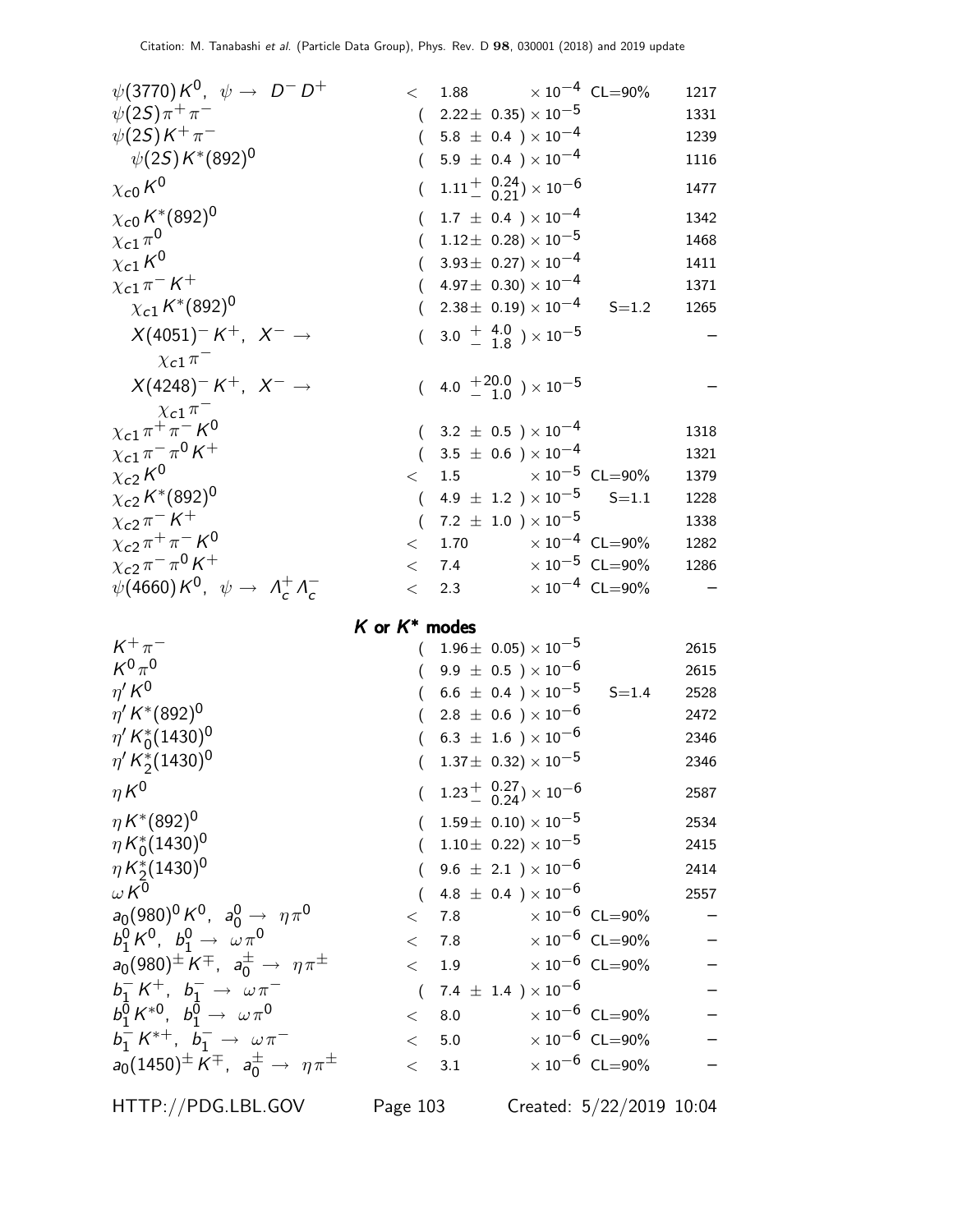| $K^0_S X^0$ (Familon)                                                              |          | $< 5.3 \times 10^{-5}$ CL=90%                                       |                         |      |
|------------------------------------------------------------------------------------|----------|---------------------------------------------------------------------|-------------------------|------|
| $\omega K^{*}(892)^{0}$                                                            | $\left($ | $2.0 \pm 0.5$ ) $\times 10^{-6}$                                    |                         | 2503 |
| $\omega(K\pi)_0^{*0}$                                                              | $\left($ | $1.84\pm\ 0.25) \times 10^{-5}$                                     |                         |      |
| $\omega K_0^*(1430)^0$                                                             | (        | $1.60 \pm 0.34 \times 10^{-5}$                                      |                         | 2380 |
| $\omega K_2^*(1430)^0$                                                             |          | $1.01 \pm 0.23 \times 10^{-5}$                                      |                         | 2380 |
| $\omega K^+\pi^-$ nonresonant                                                      |          | $5.1 \pm 1.0$ ) $\times 10^{-6}$                                    |                         | 2542 |
| $K^+\pi^-\pi^0$                                                                    | $\left($ | $3.78 \pm 0.32 \times 10^{-5}$                                      |                         | 2609 |
| $K^+\rho^-$                                                                        |          | $(7.0 \pm 0.9) \times 10^{-6}$                                      |                         | 2559 |
| $K^+$ $\rho$ (1450) <sup>-1</sup>                                                  | €        | 2.4 $\pm$ 1.2 $)\times10^{-6}$                                      |                         |      |
| $K^+$ $\rho$ (1700) <sup>-1</sup>                                                  |          | 6 $\pm$ 7 $) \times 10^{-7}$                                        |                         |      |
| $(K^+\pi^-\pi^0)$ nonresonant                                                      |          | $(2.8 \pm 0.6) \times 10^{-6}$                                      |                         | 2609 |
| $(K\pi)_0^{*+}\pi^-$ , $(K\pi)_0^{*+} \to$                                         |          | 3.4 $\pm$ 0.5 $\times$ 10 <sup>-5</sup>                             |                         |      |
| $K^{+}_{0}\pi^{0}_{0}$<br>$(K\pi)^{*0}_{0}\pi^{0}$ , $(K\pi)^{*0}_{0} \rightarrow$ |          | $(8.6 \pm 1.7) \times 10^{-6}$                                      |                         |      |
| $K^+\pi^-$<br>$K_2^*(1430)^0 \pi^0$                                                | $\lt$    | 4.0                                                                 | $\times 10^{-6}$ CL=90% | 2445 |
| $K^{*}(1680)^{0}\pi^{0}$                                                           |          | $<$ 7.5                                                             | $\times 10^{-6}$ CL=90% | 2358 |
| $K_{x}^{*0}\pi^{0}$                                                                |          | [ <i>bbaa</i> ] ( $6.1 \pm 1.6$ ) $\times 10^{-6}$                  |                         |      |
| $K^{0}\pi^{+}\pi^{-}$                                                              |          | $(4.94 \pm 0.18) \times 10^{-5}$                                    |                         | 2609 |
| $K^0 \pi^+ \pi^-$ nonresonant                                                      |          | $(1.39 - \begin{array}{c} 0.26 \\ 0.18 \end{array}) \times 10^{-5}$ | $S = 1.6$               | 2609 |
| $K^0\rho^0$                                                                        |          | $(3.4 \pm 1.1) \times 10^{-6}$                                      | $S = 2.3$               | 2558 |
| $K^*(892)^+\pi^-$                                                                  |          | $7.5~\pm~0.4~$ $)\times10^{-6}$                                     |                         | 2563 |
| $K_0^*(1430)^+\pi^-$                                                               |          | 3.3 $\pm$ 0.7 ) $\times$ 10 <sup>-5</sup>                           | $S = 2.0$               |      |
| $K^{*+}_{r} \pi^{-}$                                                               |          | [ <i>bbaa</i> ] (5.1 $\pm$ 1.6 ) × 10 <sup>-6</sup>                 |                         |      |
| $K^*(1410)^+ \pi^-$ , $K^{*+} \to$<br>$K^0 \pi^+$                                  | $\lt$    | 3.8 $\times 10^{-6}$ CL=90%                                         |                         |      |
| $(K \pi)_0^{*+} \pi^-$ , $(K \pi)_0^{*+} \to$                                      | $\left($ | $1.62\pm$ 0.13) $\times\,10^{-5}$                                   |                         |      |
| $K^0\pi^+$<br>$f_0(980) K^0$ , $f_0 \to \pi^+ \pi^-$                               |          | $(8.1 \pm 0.8) \times 10^{-6}$                                      | $S = 1.3$               | 2522 |
| $K^0 f_0(500)$                                                                     |          | $(1.6 \frac{+}{-} 1.6^{+}) \times 10^{-7}$                          |                         |      |
| $K^0 f_0(1500)$                                                                    |          | $(1.3 \pm 0.8) \times 10^{-6}$                                      |                         | 2397 |
| $f_2(1270)K^0$                                                                     |          | $(2.7 \frac{+}{-} \frac{1.3}{1.2}) \times 10^{-6}$                  |                         | 2459 |
| $f_{x}(1300) K0, f_{x} \rightarrow \pi^{+} \pi^{-}$                                |          | $(1.8 \pm 0.7) \times 10^{-6}$                                      |                         |      |
| $K^*(892)^0 \pi^0$                                                                 |          | $(3.3 \pm 0.6) \times 10^{-6}$                                      |                         | 2563 |
| $K_2^*(1430)^+\pi^-$                                                               |          | $3.65\pm~\,0.34) \times 10^{-6}$                                    |                         | 2445 |
| $K^*(1680)^+ \pi^-$                                                                |          | $(1.41 \pm 0.10) \times 10^{-5}$                                    |                         | 2358 |
| $K^+\pi^-\pi^+\pi^-$                                                               |          | [ccaa] < 2.3 $\times 10^{-4}$ CL=90%                                |                         | 2600 |
| $\rho^0 K^+ \pi^-$                                                                 |          | $(2.8 \pm 0.7) \times 10^{-6}$                                      |                         | 2543 |
| $f_0(980) K^+\pi^-$ , $f_0 \to \pi\pi$                                             |          | $(1.4 \frac{+}{0.5}) \times 10^{-6}$                                |                         | 2506 |
| $K^+\pi^-\pi^+\pi^-$ nonresonant                                                   | $\lt$    | 2.1                                                                 | $\times 10^{-6}$ CL=90% | 2600 |
| $K^*(892)^0 \pi^+ \pi^-$                                                           |          | $(5.5 \pm 0.5) \times 10^{-5}$                                      |                         | 2557 |

HTTP://PDG.LBL.GOV Page 104 Created: 5/22/2019 10:04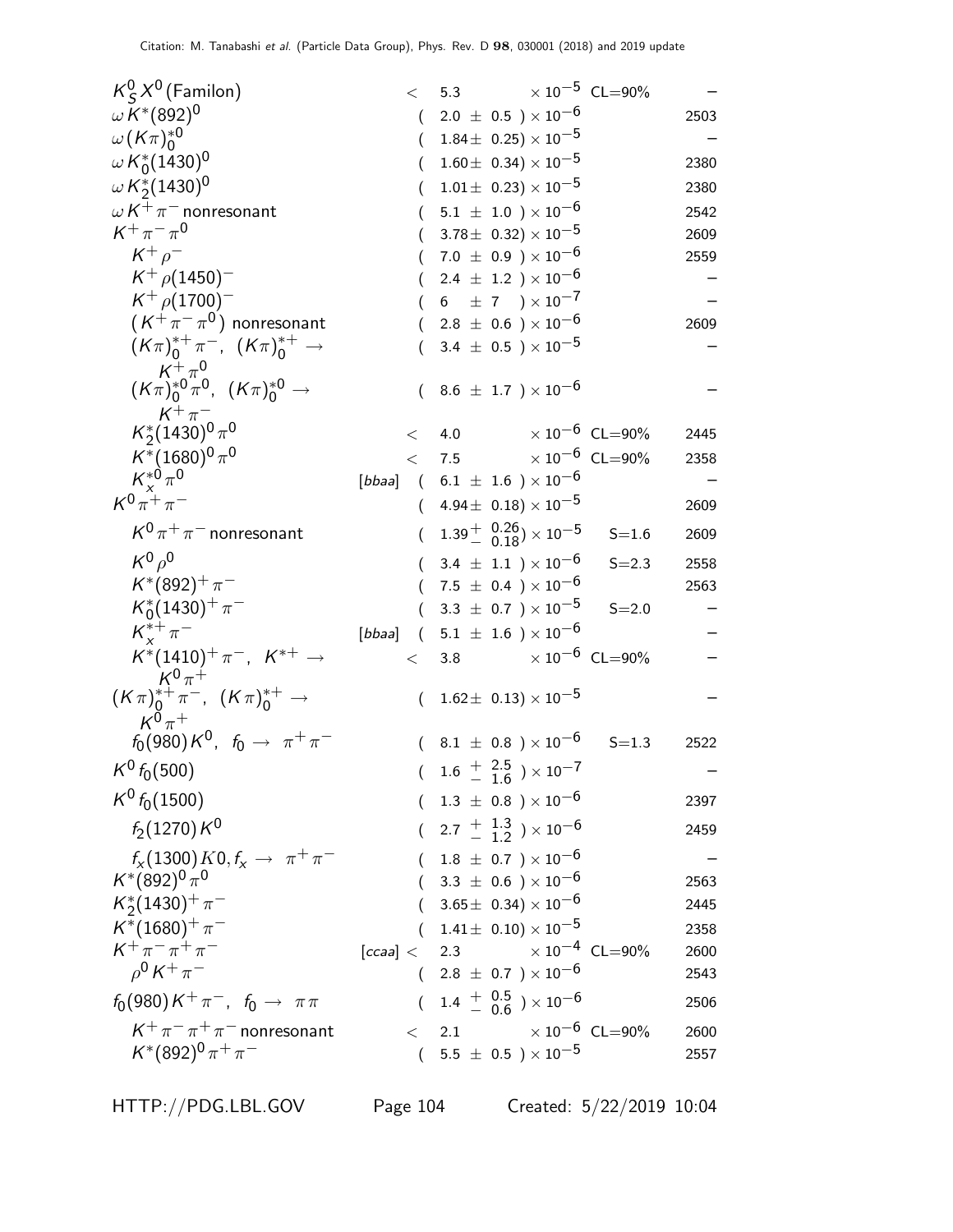| $K^*(892)^0 \rho^0$                                                                                  |                  | $(3.9 \pm 1.3) \times 10^{-6}$ S=1.9                                    |                             | 2504 |
|------------------------------------------------------------------------------------------------------|------------------|-------------------------------------------------------------------------|-----------------------------|------|
| $K^*(892)^0 f_0(980)$ , $f_0 \to \pi \pi$                                                            |                  | $(3.9 \frac{+}{-} 2.1 \over 1.8) \times 10^{-6}$ S=3.9                  |                             | 2466 |
| $K_1(1270)^{+}\pi^-$                                                                                 | $\lt$            | 3.0 $\times 10^{-5}$ CL=90%                                             |                             | 2484 |
| $K_1(1400)^+\pi^-$                                                                                   | $\lt$            | 2.7                                                                     | $\times$ $10^{-5}\,$ CL=90% | 2451 |
| $a_1(1260)^-K^+$                                                                                     |                  | [ccaa] $(1.6 \pm 0.4) \times 10^{-5}$                                   |                             | 2471 |
| $K^*(892)^+$ $\rho^-$                                                                                | $\left($         | $1.03\pm 0.26 \times 10^{-5}$                                           |                             | 2504 |
| $K_0^*(1430)^+$ $\rho^-$                                                                             |                  | $2.8 \pm 1.2$ ) $\times 10^{-5}$                                        |                             |      |
| $K_1(1400)^0 \rho^0$                                                                                 | $\lt$            | $\times$ 10 <sup>-3</sup> CL=90%<br>3.0                                 |                             | 2388 |
| $K_0^*(1430)^0 \rho^0$                                                                               | $\left($         | $2.7 \pm 0.6$ ) $\times 10^{-5}$                                        |                             | 2381 |
| $K_0^*(1430)^0 f_0(980)$ , $f_0 \to \pi \pi$                                                         | $\left($         | $2.7 \pm 0.9$ ) $\times 10^{-6}$                                        |                             |      |
| $K_2^*(1430)^0 f_0(980)$ , $f_0 \to \pi \pi$                                                         |                  | 8.6 $\pm$ 2.0 ) $\times$ 10 <sup>-6</sup>                               |                             |      |
| $K^+K^-$<br>$K^0 \overline{K}{}^0$                                                                   |                  | 7.8 $\pm$ 1.5 $\times$ 10 <sup>-8</sup>                                 |                             | 2593 |
| $K^0 K^- \pi^+$                                                                                      |                  | $1.21 \pm 0.16 \times 10^{-6}$                                          |                             | 2592 |
| $K^{*}(892)^{\pm} K^{\mp}$                                                                           | $\left($         | $6.2 \pm 0.7$ ) $\times 10^{-6}$<br>$< 4 \times 10^{-7}$ CL=90%         |                             | 2578 |
| $\overline{K}^{*0}K^0 + K^{*0}\overline{K}^0$                                                        | $\lt$            | 9.6 $\times 10^{-7}$ CL=90%                                             |                             | 2540 |
| $K^+ K^- \pi^0$                                                                                      | $\overline{ }$   | $2.2 \pm 0.6$ ) × $10^{-6}$                                             |                             | 2579 |
| $K_S^0 K_S^0 \pi^0$                                                                                  | $\lt$            | $\times$ 10 $^{-7}$ CL=90%<br>$9^{\circ}$                               |                             | 2578 |
|                                                                                                      | $\lt$            | 1.0 $\times 10^{-6}$ CL=90%                                             |                             | 2515 |
| $\begin{array}{c} K_S^{\vec{0}} K_S^{\vec{0}} \eta \\ K_S^{\vec{0}} K_S^{\vec{0}} \eta' \end{array}$ | $\lt$            | 2.0                                                                     | $\times$ $10^{-6}\,$ CL=90% | 2453 |
| $K^{\bar{0}}K^{\bar{+}}K^-$                                                                          |                  | $(2.67 \pm 0.11) \times 10^{-5}$                                        |                             | 2522 |
| $K^0\phi$                                                                                            | $\left($         | 7.3 $\pm$ 0.7 ) $\times$ 10 <sup>-6</sup>                               |                             | 2516 |
| $f_0(980)K^0$ , $f_0 \to K^+K^-$                                                                     | $\overline{(\ }$ | 7.0 $\frac{+}{-}$ $\frac{3.5}{3.0}$ $\times 10^{-6}$                    |                             |      |
| $f_0(1500) K^0$                                                                                      | $\left($         | $1.3 \begin{array}{c} +0.7 \\ -0.5 \end{array}$ $\times 10^{-5}$        |                             | 2397 |
| $f'_2(1525)^0 K^0$                                                                                   | $\left($         | $3\quad \frac{+}{-}\quad \frac{5}{4} \quad \frac{5}{10} \times 10^{-7}$ |                             |      |
| $f_0(1710)K^0$ , $f_0 \to K^+K^-$                                                                    |                  | 4.4 $\pm$ 0.9 $) \times 10^{-6}$                                        |                             |      |
| $K^0 K^+ K^-$ nonresonant                                                                            |                  | 3.3 $\pm$ 1.0 $\times$ 10 <sup>-5</sup>                                 |                             | 2522 |
| $K_S^0 K_S^0 K_S^0$                                                                                  |                  | $6.0 \pm 0.5$ ) $\times 10^{-6}$                                        | $S = 1.1$                   | 2521 |
| $f_0(980)K^0$ , $f_0 \rightarrow K_S^0K_S^0$                                                         |                  | $(2.7 \pm 1.8) \times 10^{-6}$                                          |                             |      |
| $f_0(1710)K^0$ , $f_0 \rightarrow K_S^0 K_S^0$                                                       |                  | $(5.0 + \frac{5.0}{2.6}) \times 10^{-7}$                                |                             |      |
| $f_2(2010) K^0$ , $f_2 \rightarrow K_S^0 K_S^0$                                                      |                  | $(5 \pm 6) \times 10^{-7}$                                              |                             |      |
| $K_S^0 K_S^0 K_S^0$ nonresonant                                                                      |                  | $(1.33\pm 0.31)\times 10^{-5}$                                          |                             | 2521 |
| $K_S^0 K_S^0 K_I^0$                                                                                  | $\lt$            | $\times$ 10 $^{-5}~$ CL $=$ 90%<br>1.6                                  |                             | 2521 |
| $K^*(892)^0 K^+ K^-$                                                                                 |                  | $(2.75 \pm 0.26) \times 10^{-5}$                                        |                             | 2467 |
| $K^*(892)^0 \phi$                                                                                    | $\left($         | $1.00\pm\;$ 0.05) $\times\;$ 10 $^{-5}$                                 |                             | 2460 |
| $K^+ K^- \pi^+ \pi^-$ nonresonant                                                                    |                  | $<$ 7.17 $\times 10^{-5}$ CL=90%                                        |                             | 2559 |
| $K^*(892)^0 K^- \pi^+$                                                                               |                  | $4.5~\pm~1.3~$ $)\times10^{-6}$                                         |                             | 2524 |
| $K^*(892)^0 \overline{K}^*(892)^0$                                                                   |                  | $8 \pm 5$ $\times 10^{-7}$ S=2.2                                        |                             | 2485 |
| $K^+ K^+ \pi^- \pi^-$ nonresonant                                                                    |                  | $\times$ 10 $^{-6}$ CL=90%<br>< 6.0                                     |                             | 2559 |
| $K^*(892)^0 K^+\pi^-$                                                                                | $\lt$            | 2.2                                                                     | $\times 10^{-6}$ CL=90%     | 2524 |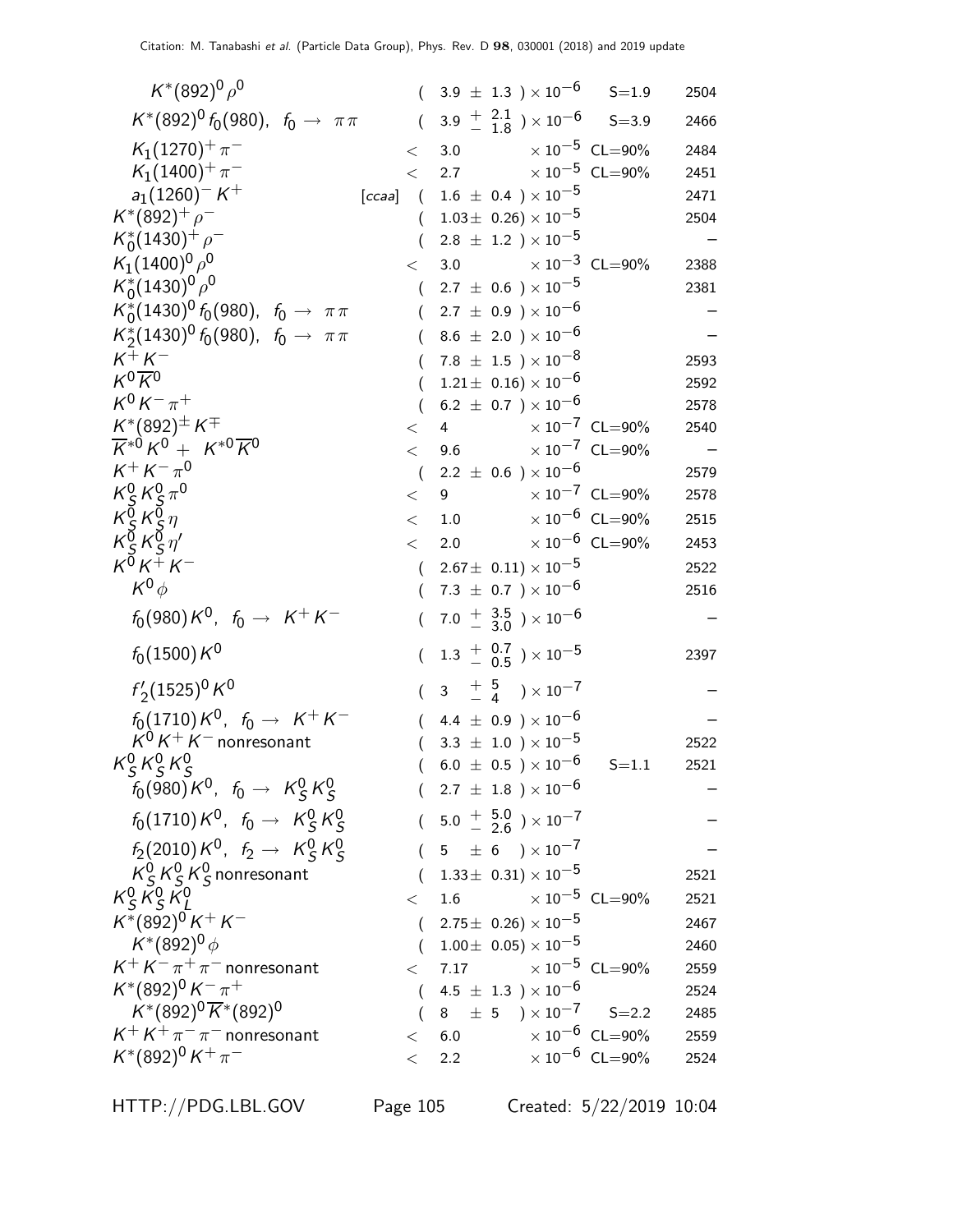| $K^*(892)^0 K^*(892)^0$                                             | $\,<\,$          | $\overline{2}$                                                            | $\times 10^{-7}$ CL=90%                                | 2485                     |
|---------------------------------------------------------------------|------------------|---------------------------------------------------------------------------|--------------------------------------------------------|--------------------------|
| $K^*(892)^+ K^*(892)^-$                                             | $\lt$            | 2.0                                                                       | $\times$ 10 <sup>-6</sup> CL=90%                       | 2485                     |
| $K_1(1400)^0 \phi$                                                  | $\lt$            | 5.0                                                                       | $\times\,10^{-3}$ CL=90%                               | 2339                     |
| $\phi$ (K $\pi$ ) <sup>*0</sup>                                     | $\overline{a}$   | 4.3 $\pm$ 0.4 $) \times 10^{-6}$                                          |                                                        |                          |
| $\phi$ (K $\pi$ ) <sup>*0</sup> (1.60 $<$ m $_K$ $<$ 2.15)ddaa] $<$ |                  | 1.7                                                                       | $\times$ 10 <sup>-6</sup> CL=90%                       |                          |
| $K_0^*(1430)^0 K^- \pi^+$                                           | $\,<\,$          | 3.18                                                                      | $\times 10^{-5}$ CL=90%                                | 2403                     |
| $K_0^*(1430)^0 \overline{K}^*(892)^0$                               | $\lt$            | 3.3                                                                       | $\times 10^{-6}$ CL=90%                                | 2360                     |
| $K_0^*(1430)^0 \overline{K}_0^*(1430)^0$                            | $\lt$            | 8.4                                                                       | $\times$ $10^{-6}\,$ CL=90%                            | 2222                     |
| $K_0^*(1430)^0 \phi$                                                | $\overline{(}$   | $3.9 \pm 0.8$ ) $\times 10^{-6}$                                          |                                                        | 2333                     |
| $K_0^*(1430)^0 K^*(892)^0$                                          | $<\,$            | 1.7                                                                       | $\times 10^{-6}$ CL=90%                                | 2360                     |
| $K_0^*(1430)^0 K_0^*(1430)^0$                                       | $\lt$            | 4.7                                                                       | $\times 10^{-6}$ CL=90%                                | 2222                     |
| $K^*(1680)^0 \phi$                                                  | $\lt$            | 3.5                                                                       | $\times 10^{-6}$ CL=90%                                | 2238                     |
| $K^*(1780)^0 \phi$                                                  | $<\,$            | 2.7                                                                       | $\times 10^{-6}$ CL=90%                                | $\overline{\phantom{0}}$ |
| $K^*(2045)^0 \phi$                                                  | $\lt$            | 1.53                                                                      | $\times 10^{-5}$ CL=90%                                |                          |
| $K_2^*(1430)^0 \rho^0$                                              | $\lt$            | 1.1                                                                       | $\times 10^{-3}$ CL=90%                                | 2381                     |
| $K_2^*(1430)^0 \phi$                                                | $\left($         | $6.8 \pm 0.9$ ) $\times 10^{-6}$                                          | $S = 1.2$                                              | 2333                     |
| $K^{\overline{0}}\phi\phi$                                          |                  | 4.5 $\pm$ 0.9 ) $\times$ 10 <sup>-6</sup>                                 |                                                        | 2305                     |
| $\eta' \eta' K^0$                                                   | $\lt$            | 3.1                                                                       | $\times$ $10^{-5}\,$ CL=90%                            | 2337                     |
| $\eta K^0 \gamma$                                                   | $\left($         | 7.6 $\pm$ 1.8 ) $\times$ 10 <sup>-6</sup>                                 |                                                        | 2587                     |
| $\eta' K^0 \gamma$                                                  | $\lt$            | 6.4                                                                       | $\times 10^{-6}$ CL=90%                                | 2528                     |
| $K^0 \phi \gamma$                                                   | $\left($         | $2.7 \pm 0.7$ ) $\times 10^{-6}$                                          |                                                        | 2516                     |
| $K^+\pi^-\gamma$                                                    | $\left($         | 4.6 $\pm$ 1.4 ) $\times$ 10 <sup>-6</sup>                                 |                                                        | 2615                     |
| $K^*(892)^0 \gamma$                                                 | $\overline{(\ }$ | $4.18 \pm 0.25 \times 10^{-5}$                                            | $S = 2.1$                                              | 2565                     |
| $K^*(1410)\gamma$                                                   | $\lt$            | 1.3                                                                       | $\times 10^{-4}$ CL=90%                                | 2451                     |
| $K^+\pi^-\gamma$ nonresonant                                        | $\lt$            | 2.6                                                                       | $\times 10^{-6}$ CL=90%                                | 2615                     |
| $K^*(892)^0 X(214)$ , $X \to$                                       |                  | [eeaa] < 2.26 $\times 10^{-8}$ CL=90%                                     |                                                        |                          |
| $\mu^+ \mu^-$                                                       |                  |                                                                           |                                                        |                          |
| $K^0\pi^+\pi^-\gamma$                                               | $\left($         | $1.99\pm 0.18 \times 10^{-5}$                                             |                                                        | 2609                     |
| $K^+\pi^-\pi^0\gamma$                                               | $\left($         | 4.1 $\pm$ 0.4 $) \times 10^{-5}$                                          |                                                        | 2609                     |
| $K_1(1270)^0 \gamma$                                                | $\lt$            | 5.8 $\times 10^{-5}$ CL=90%                                               |                                                        | 2486                     |
| $K_1(1400)^0 \gamma$                                                | $\lt$            | 1.2                                                                       | $\times 10^{-5}$ CL=90%                                | 2454                     |
| $K_2^*(1430)^0 \gamma$                                              |                  | $(1.24 \pm 0.24) \times 10^{-5}$                                          |                                                        | 2447                     |
| $K^*(1680)^0 \gamma$                                                |                  | < 2.0                                                                     | $\times 10^{-3}$ CL=90%<br>$\times$ $10^{-5}\,$ CL=90% | 2360                     |
| $K_3^*(1780)^0 \gamma$                                              |                  | < 8.3                                                                     |                                                        | 2341                     |
| $K_{4}^{*}(2045)^{0}\gamma$                                         | $\lt$            | 4.3                                                                       | $\times 10^{-3}$ CL=90%                                | 2244                     |
| Light unflavored meson modes                                        |                  |                                                                           |                                                        |                          |
| $\rho^0 \gamma$                                                     |                  | $(8.6 \pm 1.5) \times 10^{-7}$                                            |                                                        | 2583                     |
| $ho^0 X(214), X \to \mu^+ \mu^-$                                    |                  | $\left[ {eea a} \right] < \quad 1.73 \qquad \qquad \times 10^{-8}$ CL=90% |                                                        |                          |
|                                                                     |                  |                                                                           |                                                        |                          |

 $\omega \gamma$  (4.4  $^{+1.8}_{-1.6}$ )  $\frac{+}{-}$  1.6 ) × 10<sup>-7</sup> 2582  $\phi \gamma$  < 1.0  $\times 10^{-7}$  CL=90% 2541 − (  $5.12 \pm 0.19$ )  $\times 10^{-6}$  2636  $(1.59\pm 0.26)\times 10^{-6}$  S=1.4 2636

 $\pi^+\pi$ 

 $\pi^0\pi^0$ 

HTTP://PDG.LBL.GOV Page 106 Created: 5/22/2019 10:04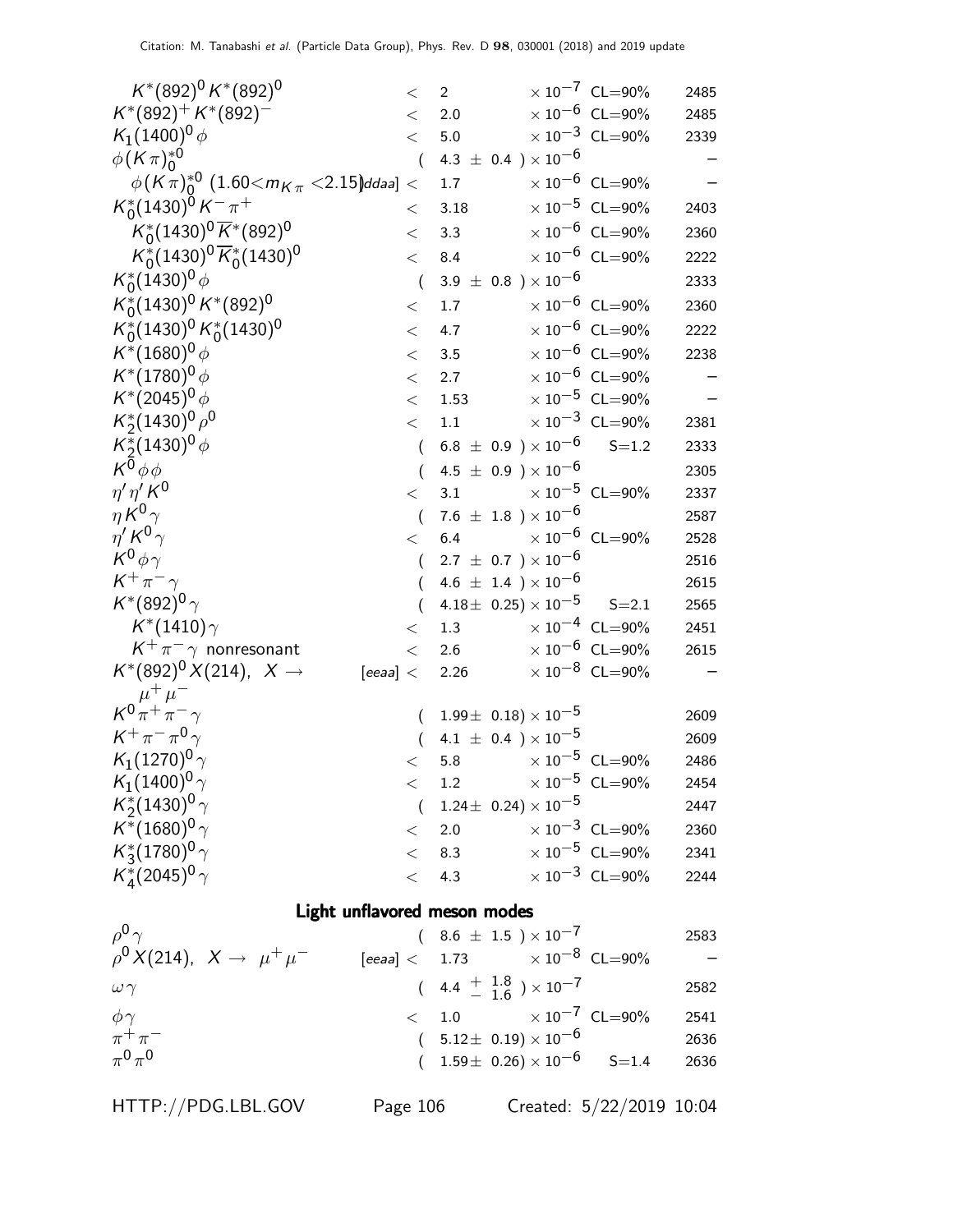| $\eta\pi^0$                                                                            |      |                  | $(4.1 \pm 1.7) \times 10^{-7}$                       |  |                                  | 2610 |
|----------------------------------------------------------------------------------------|------|------------------|------------------------------------------------------|--|----------------------------------|------|
| $\eta\eta$                                                                             |      | $<$ 1.0          |                                                      |  | $\times 10^{-6}$ CL=90%          | 2582 |
| $\eta' \pi^0$                                                                          |      | $\left($         | $1.2~\pm~0.6~$ ) $\times\,10^{-6}$                   |  | $S = 1.7$                        | 2551 |
| $\eta' \eta'$                                                                          |      | $\lt$            | 1.7                                                  |  | $\times 10^{-6}$ CL=90%          | 2460 |
| $\eta' \eta$                                                                           |      | $\lt$            | 1.2                                                  |  | $\times 10^{-6}$ CL=90%          | 2523 |
| $\eta' \rho^0$                                                                         |      | $\lt$            | 1.3                                                  |  | $\times 10^{-6}$ CL=90%          | 2492 |
| $\eta' f_0(980)$ , $f_0 \to \pi^+ \pi^-$                                               |      | $\lt$            | 9                                                    |  | $\times$ 10 <sup>-7</sup> CL=90% | 2454 |
| $\eta \rho^0$                                                                          |      | $\lt$            | 1.5                                                  |  | $\times 10^{-6}$ CL=90%          | 2553 |
| $\eta\,f_0(980),~f_0\rightarrow~\pi^+\pi^-$                                            |      | $\lt$            | $\overline{4}$                                       |  | $\times$ $10^{-7}$ $\,$ CL=90%   | 2516 |
| $\omega \eta$                                                                          |      | $\overline{(\ }$ | 9.4 $\frac{+}{-}$ $\frac{4.0}{3.1}$ $\times 10^{-7}$ |  |                                  | 2552 |
| $\omega \eta'$                                                                         |      |                  | $1.0^{+}$ $\frac{0.5}{0.4}$ $\times 10^{-6}$         |  |                                  | 2491 |
| $\omega \rho^0$                                                                        |      | $\lt$            | 1.6 $\times 10^{-6}$ CL=90%                          |  |                                  | 2522 |
| $\omega f_0(980)$ , $f_0 \to \pi^+ \pi^-$                                              |      | $\lt$            | 1.5                                                  |  | $\times$ $10^{-6}$ CL=90%        | 2485 |
| $\omega \, \omega$                                                                     |      | $\sqrt{ }$       | $1.2 \pm 0.4$ ) $\times 10^{-6}$                     |  |                                  | 2521 |
| $\phi \pi^0$                                                                           |      | $\lt$            | 1.5                                                  |  | $\times$ 10 <sup>-7</sup> CL=90% | 2540 |
| $\phi\eta$                                                                             |      | $\lt$            | $5\overline{)}$                                      |  | $\times\,10^{-7}$ CL=90%         | 2511 |
| $\phi \eta'$                                                                           |      | $\lt$            | 5 <sup>5</sup>                                       |  | $\times$ $10^{-7}$ CL=90%        | 2448 |
| $\phi \pi^+ \pi^-$                                                                     |      | $\sqrt{ }$       | $1.8 \pm 0.5$ ) $\times 10^{-7}$                     |  |                                  | 2533 |
| $\phi \rho^0$                                                                          |      | $\,<\,$          | 3.3                                                  |  | $\times 10^{-7}$ CL=90%          | 2480 |
| $\phi f_0(980)$ , $f_0 \to \pi^+ \pi^-$                                                |      | $\lt$            | $3.8\,$                                              |  | $\times 10^{-7}$ CL=90%          | 2441 |
| $\phi\omega$                                                                           |      | $\,<\,$          | $7\overline{ }$                                      |  | $\times 10^{-7}$ CL=90%          | 2479 |
| $\phi \phi$                                                                            |      | $\,<\,$          | 2.8                                                  |  | $\times 10^{-8}$ CL=90%          | 2435 |
| $a_0(980)^{\pm} \pi^{\mp}$ , $a_0^{\pm} \rightarrow \eta \pi^{\pm}$                    |      | $\lt$            | 3.1                                                  |  | $\times 10^{-6}$ CL=90%          |      |
| $a_0(1450)^{\pm} \pi^{\mp}$ , $a_0^{\pm} \rightarrow \eta \pi^{\pm}$                   |      | $<\,$            | 2.3                                                  |  | $\times 10^{-6}$ CL=90%          |      |
| $\pi^{+}\pi^{-}\pi^{0}$                                                                |      | $\lt$            | 7.2                                                  |  | $\times$ $10^{-4}$ CL=90%        | 2631 |
| $\rho^0 \pi^0$                                                                         |      | $\left($         | $2.0 \pm 0.5$ ) $\times 10^{-6}$                     |  |                                  | 2581 |
| $\rho^{\mp} \pi^{\pm}$                                                                 | [hh] | $\sqrt{2}$       | 2.30 $\pm$ 0.23) $\times$ 10 <sup>-5</sup>           |  |                                  | 2581 |
| $\pi^{+}\pi^{-}\pi^{+}\pi^{-}$                                                         |      | $\lt$            | 1.12                                                 |  | $\times$ 10 $^{-5}$ CL=90%       | 2621 |
| $\rho^{0} \pi^{+} \pi^{-}$                                                             |      |                  | < 8.8                                                |  | $\times$ $10^{-6}\,$ CL=90%      | 2575 |
| $\rho^0 \rho^0$                                                                        |      |                  | $(9.6 \pm 1.5) \times 10^{-7}$                       |  |                                  | 2523 |
| $f_0(980)\pi^+\pi^-$ , $f_0 \to$                                                       |      |                  | $< 3.0 \times 10^{-6} \text{ CL} = 90\%$             |  |                                  |      |
| $\begin{array}{c}\pi^+\pi^-\\ \rho^0\,f_0(980),\;\; f_0\,\to\;\;\pi^+\pi^-\end{array}$ |      |                  | $(7.8 \pm 2.5) \times 10^{-7}$                       |  |                                  | 2486 |
| $f_0(980) f_0(980)$ , $f_0 \rightarrow$                                                |      |                  | $< 1.9$ $\times 10^{-7}$ CL=90%                      |  |                                  | 2447 |
| $\pi^+ \pi^-$ , $f_0 \to \pi^+ \pi^-$                                                  |      |                  |                                                      |  |                                  |      |
| $f_0(980) f_0(980)$ , $f_0 \rightarrow \pi^+ \pi^-$ ,                                  |      |                  | $\langle$ 2.3                                        |  | $\times$ 10 $^{-7}$ CL=90%       | 2447 |
| $f_0 \rightarrow K^+ K^-$                                                              |      |                  |                                                      |  |                                  |      |
| $a_1(1260)^{\pm} \pi^{\pm}$                                                            |      |                  | [hh] $(2.6 \pm 0.5) \times 10^{-5}$ S=1.9            |  |                                  | 2494 |
| $a_2(1320)^{\mp} \pi^{\pm}$                                                            |      |                  | [hh] < $6.3$ $\times 10^{-6}$ CL=90%                 |  |                                  | 2473 |
| $\pi^{+}\pi^{-}\pi^{0}\pi^{0}$                                                         |      |                  | $< 3.1 \times 10^{-3} \text{ CL} = 90\%$             |  |                                  | 2622 |
| $\rho^+ \rho^-$                                                                        |      |                  | $(2.77\pm\ 0.19)\times 10^{-5}$                      |  |                                  | 2523 |
| $a_1(1260)^0 \pi^0$<br>$\omega \pi^0$                                                  |      |                  | $<$ 1.1 $\times 10^{-3}$ CL=90%                      |  |                                  | 2495 |
|                                                                                        |      |                  | < 5                                                  |  | $\times 10^{-7}$ CL=90%          | 2580 |

HTTP://PDG.LBL.GOV Page 107 Created: 5/22/2019 10:04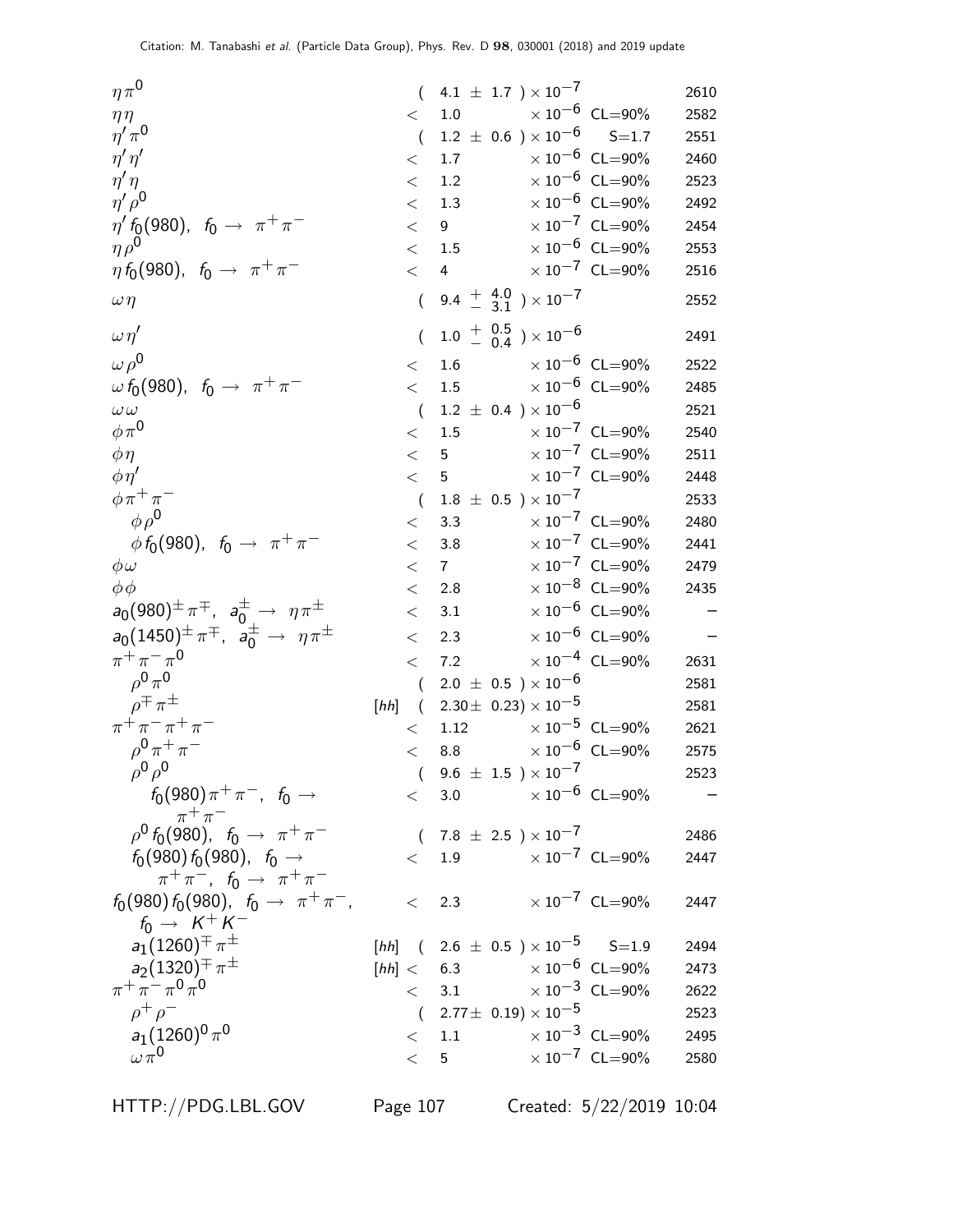| $\pi^{+}\pi^{+}\pi^{-}\pi^{-}\pi^{0}$                                      | $\lt$            | 9.0                                                                     | $\times 10^{-3}$ CL=90%          | 2609                     |
|----------------------------------------------------------------------------|------------------|-------------------------------------------------------------------------|----------------------------------|--------------------------|
| $a_1(1260)^+$ $\rho^-$                                                     | $\lt$            | 6.1                                                                     | $\times 10^{-5}$ CL=90%          | 2433                     |
| $a_1(1260)^0\rho^0$                                                        | $\lt$            | 2.4 $\times 10^{-3}$ CL=90%                                             |                                  | 2433                     |
| $b_1^{\pm} \pi^{\pm}$ , $b_1^{\pm} \rightarrow \omega \pi^{\mp}$           | $\overline{(\ }$ | $1.09\pm 0.15 \times 10^{-5}$                                           |                                  |                          |
| $b_1^0 \pi^0$ , $b_1^0 \to \omega \pi^0$                                   | $\lt$            | 1.9                                                                     | $\times$ 10 $^{-6}$ CL=90%       |                          |
| $b_1^- \rho^+, b_1^- \to \omega \pi^-$                                     | $\lt$            | 1.4 $\times 10^{-6}$ CL=90%                                             |                                  |                          |
| $b_1^0 \rho^0$ , $b_1^0 \rightarrow \omega \pi^0$                          | $\lt$            | 3.4                                                                     | $\times 10^{-6}$ CL=90%          |                          |
| $\pi^+ \pi^+ \pi^+ \pi^- \pi^- \pi^-$                                      | $\lt$            | 3.0                                                                     | $\times 10^{-3}$ CL=90%          | 2592                     |
| $a_1(1260)^+ a_1(1260)^-, a_1^+ \rightarrow$                               | $\sqrt{ }$       | $1.18\pm 0.31 \times 10^{-5}$                                           |                                  | 2336                     |
| $2\pi^+\pi^-$ , $a_1^- \to 2\pi^-\pi^+$                                    |                  |                                                                         |                                  |                          |
| $\pi^+ \pi^+ \pi^+ \pi^- \pi^- \pi^- \pi^0$                                | $\lt$            | 1.1                                                                     | $\%$ CL=90%                      | 2572                     |
|                                                                            |                  |                                                                         |                                  |                          |
| <b>Baryon modes</b>                                                        |                  |                                                                         |                                  |                          |
| $p\overline{p}$<br>$p\overline{p}\pi^+\pi^-$                               |                  | $(1.25 \pm 0.32) \times 10^{-8}$<br>$2.87 \pm 0.19 \times 10^{-6}$      |                                  | 2467                     |
| $p\overline{p}K^{+}\pi^{-}$                                                |                  | $6.3 \pm 0.5$ ) $\times 10^{-6}$                                        |                                  | 2406<br>2306             |
| $p\overline{p}K^0$                                                         | $\left($         | $2.66 \pm 0.32 \times 10^{-6}$                                          |                                  | 2347                     |
| $\Theta(1540)^+\overline{p}$ , $\Theta^+ \rightarrow pK^0_S$<br>[ffaa] $<$ |                  | 5 <sub>5</sub>                                                          | $\times$ 10 $^{-8}$ CL=90%       | 2318                     |
| $f_I(2220)K^0$ , $f_J \rightarrow p\overline{p}$                           | $\lt$            | 4.5 $\times 10^{-7}$ CL=90%                                             |                                  | 2135                     |
| $p\overline{p}K^*(892)^0$                                                  |                  |                                                                         |                                  |                          |
|                                                                            | $\overline{(\ }$ | $1.24 + {0.28 \choose 0.25} \times 10^{-6}$                             |                                  | 2216                     |
| $f_J(2220)K_0^*, f_J \rightarrow p\overline{p}$                            | $\lt$            | 1.5 $\times 10^{-7}$ CL=90%                                             |                                  | $\overline{\phantom{m}}$ |
| $p\overline{p}K^+K^-$                                                      | $\left($         | $1.21 \pm 0.32 \times 10^{-7}$                                          |                                  | 2179                     |
| $p p \overline{p} \overline{p}$                                            | $\lt$            | $2.0\,$                                                                 | $\times\,10^{-7}$ CL=90%         | 1735                     |
| $p\overline{\Lambda}\pi^-$                                                 | $\left($         | $3.14 \pm 0.29 \times 10^{-6}$                                          |                                  | 2401                     |
| $p\overline{\Lambda}\pi^{-}\gamma$                                         | $\lt$            | 6.5                                                                     | $\times$ 10 <sup>-7</sup> CL=90% | 2401                     |
| $p\Sigma(1385)^-$<br>$\Delta^0\overline{\Lambda}$                          | $\lt$            | 2.6 $\times 10^{-7}$ CL=90%<br>$< 9.3 \times 10^{-7} \text{ CL} = 90\%$ |                                  | 2363                     |
| $pAK^-$                                                                    | $\lt$            | 8.2                                                                     | $\times\,10^{-7}$ CL=90%         | 2364                     |
| $p\overline{AD}^-$                                                         |                  | $(2.5 \pm 0.4) \times 10^{-5}$                                          |                                  | 2308<br>1765             |
| $p\overline{\Lambda}D^{*-}$                                                |                  | $(3.4 \pm 0.8) \times 10^{-5}$                                          |                                  | 1685                     |
|                                                                            |                  | < 3.8                                                                   | $\times 10^{-6}$ CL=90%          | 2383                     |
| $\frac{\rho}{\Lambda} \frac{\overline{\Sigma}^0}{\Lambda} \pi^-$           |                  | $< 3.2 \times 10^{-7}$ CL=90%                                           |                                  | 2392                     |
| $\overline{\Lambda}$ AK <sup>0</sup>                                       |                  | $(4.8 + 1.0 / 0.9) \times 10^{-6}$                                      |                                  | 2250                     |
| $\overline{\Lambda}$ AK <sup>*0</sup>                                      |                  | $(2.5 + 0.9 \n0.8) \times 10^{-6}$                                      |                                  | 2098                     |
| $\overline{A}AD^0$                                                         |                  | $1.00^{+}$ $\frac{0.30}{0.26}$ $\times 10^{-5}$                         |                                  | 1661                     |
| $D^0\Sigma^0\overline{\Lambda}+$ c.c.                                      |                  | $<$ 3.1 $\times 10^{-5}$ CL=90%                                         |                                  | 1611                     |
| $\Delta^{0}\overline{\Delta}^{0}$                                          | $\lt$            | 1.5                                                                     | $\times 10^{-3}$ CL=90%          | 2335                     |
| $\frac{\varDelta^{++}\overline{\varDelta}^{--}}{D^0\,p\,\overline{p}}$     | $\lt$            | 1.1 $\times 10^{-4}$ CL=90%                                             |                                  | 2335                     |
|                                                                            | $\left($         | $1.04\pm\,$ 0.07) $\times\,10^{-4}$                                     |                                  | 1863                     |
|                                                                            | (                | $2.8~\pm~0.9~$ $)\times10^{-5}$                                         |                                  | 1710                     |
| $\frac{D_s^-}{D^*}(2007)^0 p\overline{p}$                                  |                  | $(9.9 \pm 1.1) \times 10^{-5}$                                          |                                  | 1788                     |
|                                                                            |                  |                                                                         |                                  |                          |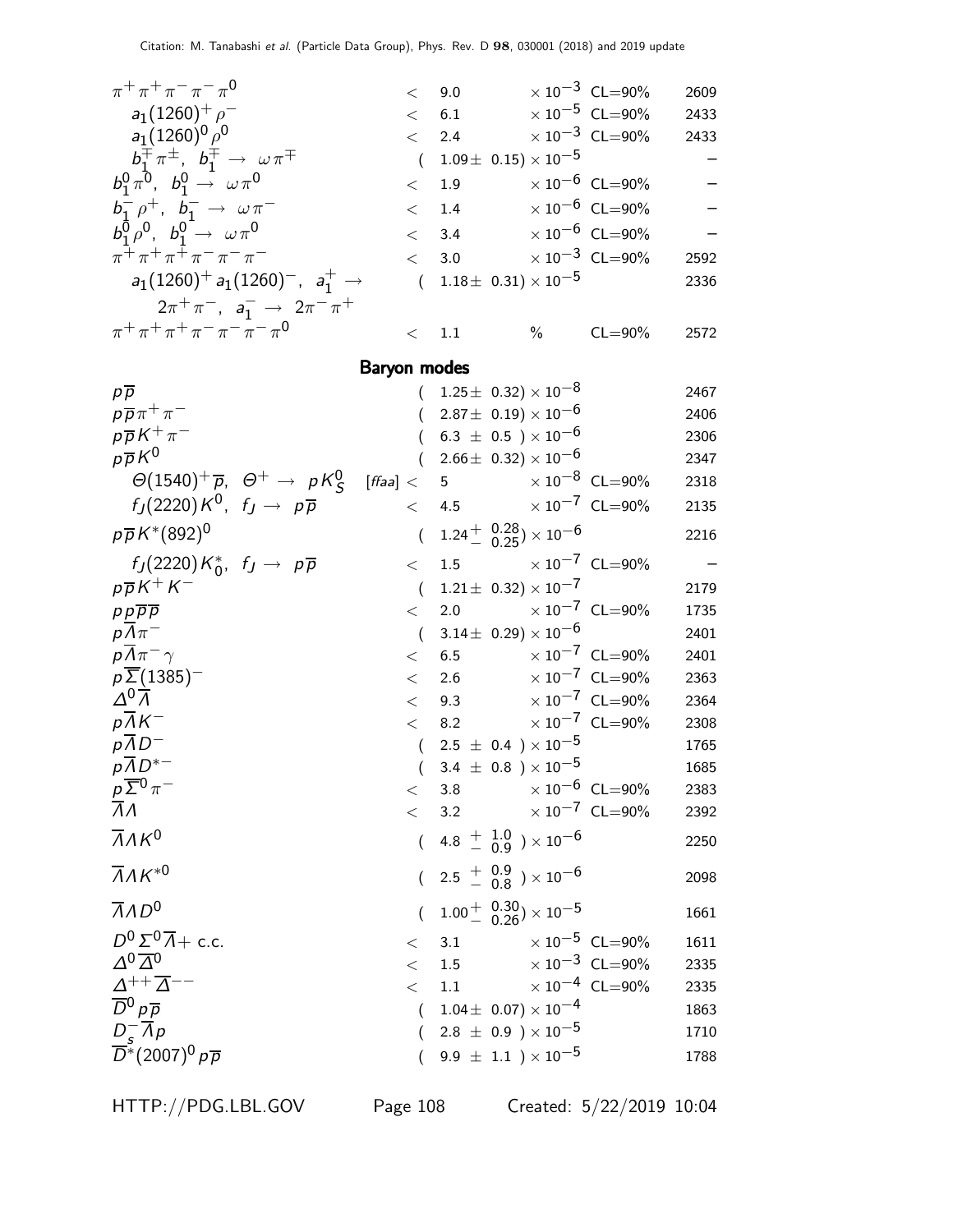| $D^{*}(2010)^{-} p \overline{n}$                                                                                                                                                                                                                                                                                                                                                                                                                               |                  | $(1.4 \pm 0.4) \times 10^{-3}$              |                           | 1785 |
|----------------------------------------------------------------------------------------------------------------------------------------------------------------------------------------------------------------------------------------------------------------------------------------------------------------------------------------------------------------------------------------------------------------------------------------------------------------|------------------|---------------------------------------------|---------------------------|------|
| $D^- p \overline{p} \pi^+$                                                                                                                                                                                                                                                                                                                                                                                                                                     |                  | $(3.32 \pm 0.31) \times 10^{-4}$            |                           | 1786 |
| $D^{*}(2010)^{-} p \overline{p} \pi^{+}$                                                                                                                                                                                                                                                                                                                                                                                                                       | $\left($         | 4.7 $\pm$ 0.5 $\times$ 10 $^{-4}$           | $S = 1.2$                 | 1708 |
| $\overline{D}{}^0 \rho \overline{\rho} \pi^+ \pi^-$                                                                                                                                                                                                                                                                                                                                                                                                            | $\left($         | $3.0 \pm 0.5$ ) $\times 10^{-4}$            |                           | 1708 |
| $\overline{D}^{*0} p \overline{p} \pi^+ \pi^-$                                                                                                                                                                                                                                                                                                                                                                                                                 | $\left($         | $1.9 \pm 0.5$ ) $\times 10^{-4}$            |                           | 1623 |
| $\Theta_c \overline{p} \pi^+$ , $\Theta_c \rightarrow D^- p$                                                                                                                                                                                                                                                                                                                                                                                                   | $\lt$            | 9 $\times 10^{-6}$ CL=90%                   |                           |      |
| $\Theta_c \overline{p} \pi^+, \ \Theta_c \rightarrow \ D^{*-} p$                                                                                                                                                                                                                                                                                                                                                                                               | $\lt$            | 1.4 $\times 10^{-5}$ CL=90%                 |                           |      |
| $\overline{\Sigma}_{c}^{--} \Delta^{++}$                                                                                                                                                                                                                                                                                                                                                                                                                       | $\lt$            | $8 \overline{3}$                            | $\times$ $10^{-4}$ CL=90% | 1839 |
| $\frac{\overline{\Lambda}_c^{\scriptscriptstyle C}}{\overline{\Lambda}_c^{\scriptscriptstyle C}} p \pi^+ \pi^-$<br>$\frac{\overline{\Lambda}_c^{\scriptscriptstyle C}}{\overline{\Lambda}_c^{\scriptscriptstyle C}} p \pi^0$                                                                                                                                                                                                                                   | $\left($         | $1.02\pm\phantom{0}0.14) \times 10^{-3}$    | $S = 1.3$                 | 1934 |
|                                                                                                                                                                                                                                                                                                                                                                                                                                                                |                  | $(1.54\pm 0.18)\times 10^{-5}$              |                           | 2021 |
|                                                                                                                                                                                                                                                                                                                                                                                                                                                                | $\overline{(}$   | $1.55\pm 0.19 \times 10^{-4}$               |                           | 1982 |
| $\Sigma_c(2455)^- p$                                                                                                                                                                                                                                                                                                                                                                                                                                           | $\lt$            | 2.4 $\times 10^{-5}$                        |                           |      |
| $\overline{\Lambda}_{c}^{-} p \pi^{+} \pi^{-} \pi^{0}$                                                                                                                                                                                                                                                                                                                                                                                                         |                  | $< 5.07 \times 10^{-3} \text{ CL} = 90\%$   |                           | 1883 |
| $\overline{\Lambda}_c^- p \pi^+ \pi^- \pi^+ \pi^-$                                                                                                                                                                                                                                                                                                                                                                                                             | $\lt$            | 2.74 $\times 10^{-3}$ CL=90%                |                           | 1821 |
| $\overline{\Lambda}_{c}^{-} p \pi^{+} \pi^{-}$ (nonresonant)                                                                                                                                                                                                                                                                                                                                                                                                   | $\left($         | $5.5 \pm 1.0$ $\times 10^{-4}$ S=1.3        |                           | 1934 |
| $\overline{\Sigma}_c (2520)^{--} p \pi^+$                                                                                                                                                                                                                                                                                                                                                                                                                      | $\overline{(\ }$ | $1.02 \pm 0.18 \times 10^{-4}$              |                           | 1860 |
| $\overline{\Sigma}_c(2520)^0 p \pi^-$                                                                                                                                                                                                                                                                                                                                                                                                                          | $\lt$            | 3.1 $\times 10^{-5}$ CL=90%                 |                           | 1860 |
| $\overline{\Sigma}_c(2455)^0 p \pi^-$                                                                                                                                                                                                                                                                                                                                                                                                                          |                  | $(1.08\pm 0.16)\times 10^{-4}$              |                           | 1895 |
| $\overline{\Sigma}_c(2455)^0 N^0$ , $N^0 \rightarrow$                                                                                                                                                                                                                                                                                                                                                                                                          |                  | $(6.4 \pm 1.7) \times 10^{-5}$              |                           |      |
| $p\pi^-$                                                                                                                                                                                                                                                                                                                                                                                                                                                       |                  |                                             |                           |      |
| $\overline{\Sigma}_c (2455)^{--} p \pi^+$                                                                                                                                                                                                                                                                                                                                                                                                                      |                  | $(1.83 \pm 0.24) \times 10^{-4}$            |                           | 1895 |
| $\Lambda_c^- p K^+ \pi^-$                                                                                                                                                                                                                                                                                                                                                                                                                                      |                  | $(3.4 \pm 0.7) \times 10^{-5}$              |                           |      |
| $\overline{\Sigma}_c(2455)^{--} pK^+$ , $\overline{\Sigma}_c^{--} \rightarrow$                                                                                                                                                                                                                                                                                                                                                                                 | $\left($         | 8.8 $\pm$ 2.5 ) $\times$ 10 <sup>-6</sup>   |                           | 1754 |
| $\Lambda_c^- \pi^-$                                                                                                                                                                                                                                                                                                                                                                                                                                            |                  |                                             |                           |      |
| $\Lambda_c^- p K^*(892)^0$                                                                                                                                                                                                                                                                                                                                                                                                                                     |                  | $<$ 2.42 $\times 10^{-5}$ CL=90%            |                           |      |
| $\Lambda_c^- p K^+ K^-$                                                                                                                                                                                                                                                                                                                                                                                                                                        |                  | $(2.0 \pm 0.4) \times 10^{-5}$              |                           |      |
| $\Lambda_c^- p\phi$                                                                                                                                                                                                                                                                                                                                                                                                                                            | $\lt$            | 1.0 $\times 10^{-5}$ CL=90%                 |                           |      |
| $\Lambda_c^- p \overline{p} p$                                                                                                                                                                                                                                                                                                                                                                                                                                 | $\lt$            | 2.8 $\times 10^{-6}$                        |                           |      |
| $\overline{\Lambda}_{c}^{-} \Lambda K^{+}$                                                                                                                                                                                                                                                                                                                                                                                                                     | $\left($         | $4.8 \pm 1.1$ $\times 10^{-5}$              |                           | 1767 |
| $\overline{\Lambda}_{c}^{-} \Lambda_{c}^{+}$                                                                                                                                                                                                                                                                                                                                                                                                                   | $\lt$            | 1.6 $\times 10^{-5}$ CL=95%                 |                           | 1319 |
|                                                                                                                                                                                                                                                                                                                                                                                                                                                                | $\lt$            | $\times$ 10 <sup>-4</sup> CL=90%<br>$1.1\,$ |                           |      |
|                                                                                                                                                                                                                                                                                                                                                                                                                                                                |                  | $(1.8 \pm 1.8) \times 10^{-5}$ S=2.2        |                           | 1147 |
|                                                                                                                                                                                                                                                                                                                                                                                                                                                                |                  | $(4.0 \pm 0.9) \times 10^{-4}$              |                           |      |
| $\frac{\overline{\Lambda}_c(2593)^{-}}{\overline{\Xi}_c^{-}} \overline{\Lambda}_c^{+}, \frac{\overline{\Xi}_c^{-}}{\overline{\Xi}_c^{-}} \rightarrow \frac{\overline{\Xi}^{+}}{\overline{\Xi}^{+}} \pi^{-} \pi^{-}$<br>$\frac{\Lambda_c^{+}}{\overline{\Xi}_c} \overline{\Lambda}_c^{-} K^0$<br>$\frac{\overline{\Xi}_c(2930)^{-}}{\overline{\Xi}_c(2930)^{-}} \Lambda_c^{+}, \frac{\overline{\Xi}_c^{-}}{\overline{\Xi}_c^{-}} \rightarrow \Lambda_c^{-} K^0$ |                  | $(2.4 \pm 0.6) \times 10^{-4}$              |                           |      |
|                                                                                                                                                                                                                                                                                                                                                                                                                                                                |                  |                                             |                           |      |

Lepton Family number  $(LF)$  or Lepton number  $(L)$  or Baryon number  $(B)$ violating modes, or/and  $\Delta B=1$  weak neutral current  $(B1)$  modes

| $\gamma\gamma$       | B1   | $\langle$ 3.2 |               | $\times 10^{-7}$ CL=90%                      | 2640 |
|----------------------|------|---------------|---------------|----------------------------------------------|------|
| $e^+e^-$             | B1   | < 8.3         |               | $\times$ 10 $^{-8}$ CL=90%                   | 2640 |
| $e^+e^-\gamma$       | B1.  |               | $\langle$ 1.2 | $\times$ 10 $^{-7}~$ CL=90%                  | 2640 |
| $\mu^+ \mu^-$        | B1 — |               |               | $(1.4 \frac{+}{-1.4}) \times 10^{-10}$ S=1.9 | 2638 |
| $\mu^+ \mu^- \gamma$ | B1 — |               |               | $< 1.6 \times 10^{-7}$ CL=90% 2638           |      |
| HTTP://PDG.LBL.GOV   |      | Page 109      |               | Created: 5/22/2019 10:04                     |      |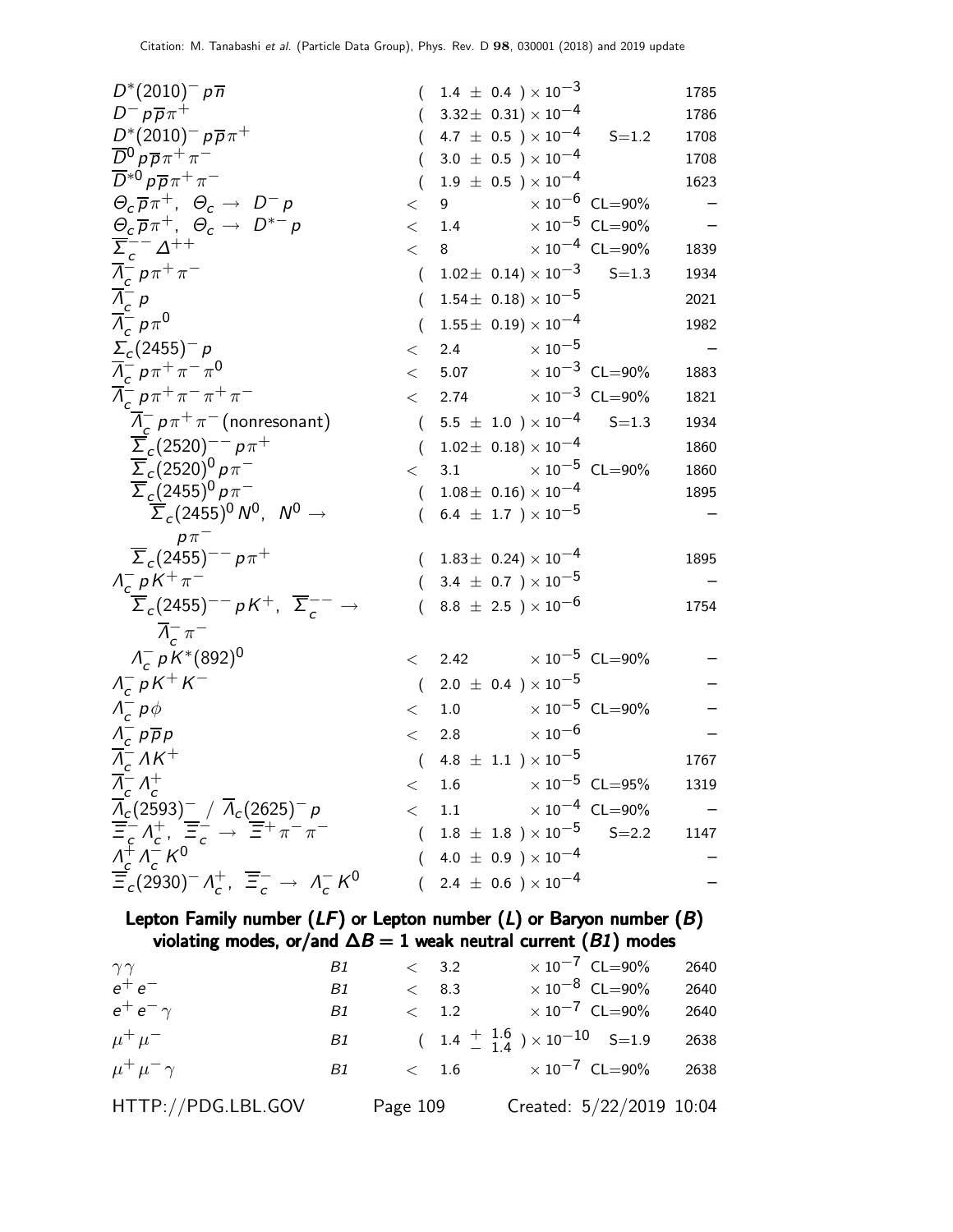| $\mu^+ \mu^- \mu^+ \mu^-$                                                  | B1   | $\lt$            | 6.9              | $\times$ 10 $^{-10}$ CL $=$ 95%                                    | 2629 |
|----------------------------------------------------------------------------|------|------------------|------------------|--------------------------------------------------------------------|------|
| $SP, S \rightarrow \mu^+ \mu^-,$                                           |      | $B1$ [ggaa] $<$  | 6.0              | $\times$ 10 $^{-10}$ CL $=$ 95%                                    |      |
| $P \rightarrow \mu^+ \mu^-$                                                |      |                  |                  |                                                                    |      |
| $\tau^+\tau^-$                                                             | B1   | $\lt$            | 2.1              | $\times$ 10 <sup>-3</sup> CL=95%                                   | 1952 |
| $\pi^0 \ell^+ \ell^-$                                                      | B1   | $\lt$            | 5.3              | $\times$ 10 <sup>-8</sup> CL=90%                                   | 2638 |
| $\pi^{0} e^{+} e^{-}$                                                      | B1   | $\,<\,$          | 8.4              | $\times$ 10 <sup>-8</sup> CL=90%                                   | 2638 |
| $\pi^{0} \mu^{+} \mu^{-}$                                                  | B1   | $\lt$            | 6.9              | $\times$ 10 <sup>-8</sup> CL=90%                                   | 2634 |
| $\eta \ell^+ \ell^-$                                                       | B1   | $\lt$            | 6.4              | $\times$ 10 <sup>-8</sup> CL=90%                                   | 2611 |
| $\eta e^+ e^-$                                                             | B1   | $\,<$            | 1.08             | $\times$ 10 <sup>-7</sup> CL=90%                                   | 2611 |
| $\eta \mu^+ \mu^-$                                                         | B1   | $\,<\,$          | 1.12             | $\times 10^{-7}$ CL=90%                                            | 2607 |
| $\pi^0\nu\overline{\nu}$                                                   | B1   | $\lt$            | $\boldsymbol{9}$ | $\times\,10^{-6}$ CL=90%                                           | 2638 |
| $K^0\ell^+\ell^-$                                                          | B1   | [sss]            |                  | $(3.1 \pm 0.8 \pm 0.7) \times 10^{-7}$                             | 2616 |
| $K^0 e^+ e^-$                                                              | B1   | $\overline{(\ }$ |                  | $1.6 \begin{array}{c} + 1.0 \\ - 0.8 \end{array}$ $\times 10^{-7}$ | 2616 |
| $K^{0}\mu^{+}\mu^{-}$                                                      | B1   | $\overline{(\ }$ |                  | 3.39 ± 0.34) $\times$ 10 <sup>-7</sup>                             | 2612 |
| $K^0\nu\overline{\nu}$                                                     | B1   | $\lt$            | 2.6              | $\times$ 10 $^{-5}$ CL=90%                                         | 2616 |
| $\rho^0 \nu \overline{\nu}$                                                | B1   | $\,<\,$          | 4.0              | $\times 10^{-5}$ CL=90%                                            | 2583 |
| $K^*(892)^0 \, \ell^+ \, \ell^-$                                           | B1   |                  |                  | [sss] $(9.9 \frac{+}{1.1}) \times 10^{-7}$                         | 2565 |
| $K^*(892)^0 e^+ e^-$                                                       | B1   | $\overline{(\ }$ |                  | $1.03^{+}_{-}$ $0.19$ $\times 10^{-6}$                             | 2565 |
| $K^*(892)^0 \mu^+ \mu^-$                                                   | B1   | $\left($         |                  | 9.4 $\pm$ 0.5 $) \times 10^{-7}$                                   | 2560 |
| $\pi^+ \pi^- \mu^+ \mu^-$                                                  | B1   | $\overline{(}$   |                  | $2.1 \pm 0.5$ ) $\times 10^{-8}$                                   | 2626 |
| $K^{*}(892)^{0} \nu \overline{\nu}$                                        | B1   | $\lt$            | $1.8\,$          | $\times 10^{-5}$ CL=90%                                            | 2565 |
| invisible                                                                  | B1   | $\,<\,$          | 2.4              | $\times$ 10 <sup>-5</sup> CL=90%                                   |      |
| $\nu\overline{\nu}\gamma$                                                  | B1   | $\lt$            | 1.7              | $\times 10^{-5}$ CL=90%                                            | 2640 |
| $\phi \nu \overline{\nu}$                                                  | B1   | $<\,$            | 1.27             | $\times$ 10 <sup>-4</sup> CL=90%                                   | 2541 |
| $e^{\pm}$ $\mu^{\mp}$                                                      | LF   | [hh] <           | $1.0\,$          | $\times$ 10 <sup>-9</sup> CL=90%                                   | 2639 |
| $\pi^0 e^{\pm} \mu^{\mp}$                                                  | LF   | $\lt$            | $1.4\,$          | $\times 10^{-7}$ CL=90%                                            | 2637 |
| $K^0 e^{\pm} \mu^{\mp}$                                                    | LF   | $\,<\,$          | 2.7              | $\times$ 10 <sup>-7</sup> CL=90%                                   | 2615 |
| $K^*(892)^0 e^+ \mu^-$                                                     | LF   | $\lt$            | 1.6              | $\times 10^{-7}$ CL=90%                                            | 2563 |
| $K^*(892)^0 e^- \mu^+$                                                     | LF   | $<\,$            | 1.2              | $\times$ $10^{-7}$ $\,$ CL=90%                                     | 2563 |
| $K^*(892)^0 e^{\pm} \mu^{\mp}$                                             | LF   |                  | $\rm < -1.8$     | $\times 10^{-7}$ CL=90%                                            | 2563 |
| $e^{\pm} \tau^{\mp}$                                                       |      | $LF$ [hh] < 2.8  |                  | $\times$ $10^{-5}\,$ CL=90%                                        | 2341 |
|                                                                            | LF   | [hh] < 2.2       |                  | $\times$ 10 <sup>-5</sup> CL=90%                                   | 2339 |
|                                                                            | L, B |                  | $\rm < -1.4$     | $\times 10^{-6}$ CL=90%                                            | 2143 |
| $\mu^{\pm} \tau^{\mp}$<br>$\Lambda_c^{\pm} \mu^-$<br>$\Lambda_c^{\pm} e^-$ | L, B | $\lt$            | $\overline{4}$   | $\times$ $10^{-6}\,$ CL=90%                                        | 2145 |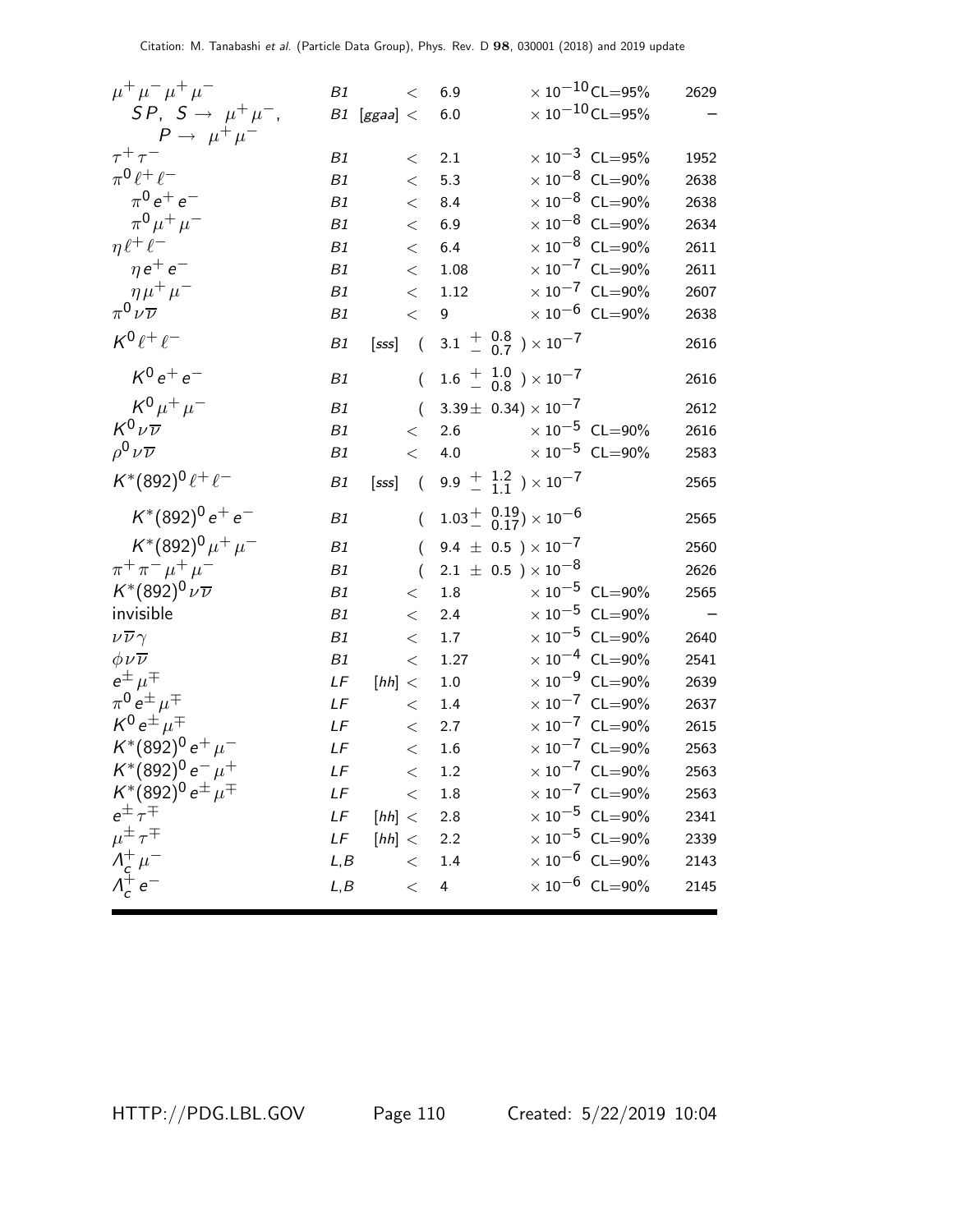# $B^{\pm}/B^0$  ADMIXTURE

### CP violation

 $A_{CP} (B \to K^{*}(892) \gamma) = -0.003 \pm 0.011$  $A_{CP}(B \rightarrow s\gamma) = 0.015 \pm 0.011$  $A_{CP}(B \to (s+d)\gamma) = 0.010 \pm 0.031$  $A_{CP}(B \to X_s \ell^+ \ell^-) = 0.04 \pm 0.11$  $A_{CP} (B \to~X_{\sf s} \, \ell^+ \, \ell^-)~(1.0 <{\sf q}^2 < 6.0~{\sf GeV}^2/{\sf c}^4) = -\,0.06 \pm 0.22$  $A_{CP}(B\rightarrow~X_s\ell^+\ell^-)~(10.1 < \mathsf{q}^2 < 12.9$  or  $\mathsf{q}^2 > 14.2~\mathsf{GeV}^2/\mathsf{c}^4)$  $= 0.19 + 0.18$  $A_{CP} (B \rightarrow~\mathit{K}^* \, e^+ \, e^-) = -\,0.18 \pm 0.15$  $A_{CP} (B \to~K^* \mu^+ \mu^-) = -0.03 \pm 0.13$  $A_{CP}(B \to K^* \ell^+ \ell^-) = -0.04 \pm 0.07$  $A_{CP}(B \to \eta \text{ anything}) = -0.13^{+0.04}_{-0.05}$  $\Delta A_{CP}(X_s\gamma) = A_{CP}(B^{\pm} \rightarrow X_s\gamma) - A_{CP}(B^{0} \rightarrow X_s\gamma) =$  $0.041 + 0.023$  $\overline{A}_{CP}(B\to X_s\gamma) = (A_{CP}(B^+\to X_s\gamma) + A_{CP}(B^0\to$  $(X_s \gamma))/2 = 0.009 \pm 0.012$  $\Delta A_{CP}(B\to~K^*\gamma)=A_{CP}(B^+\to~K^{*+}\gamma)-A_{CP}(B^0\to~% \gamma)$  $\mathcal{K}^{*0}\gamma) = 0.024\pm0.028$  $\overline{A}_{CP}(B\to~K^*\gamma)=(A_{CP}(B^+\to~K^{*+}\gamma)+A_{CP}(B^0\to~\gamma)$  $({\sf K}^{*0}\gamma))/2 = -0.001 \pm 0.014$ 

The branching fraction measurements are for an admixture of B mesons at the  $\Upsilon(4S)$ . The values quoted assume that B( $\Upsilon(4S) \rightarrow B\overline{B}$ ) = 100%.

For inclusive branching fractions, e.g.,  $B \to D^{\pm}$  anything, the treatment of multiple D's in the final state must be defined. One possibility would be to count the number of events with one-or-more  $D$ 's and divide by the total number of  $B$ 's. Another possibility would be to count the total number of  $D$ 's and divide by the total number of  $B$ 's, which is the definition of average multiplicity. The two definitions are identical if only one  $D$  is allowed in the final state. Even though the "one-or-more" definition seems sensible, for practical reasons inclusive branching fractions are almost always measured using the multiplicity definition. For heavy final state particles, authors call their results inclusive branching fractions while for light particles some authors call their results multiplicities. In the B sections, we list all results as inclusive branching fractions, adopting a multiplicity definition. This means that inclusive branching fractions can exceed 100% and that inclusive partial widths can exceed total widths, just as inclusive cross sections can exceed total cross section.

B modes are charge conjugates of the modes below. Reactions indicate the weak decay vertex and do not include mixing.

HTTP://PDG.LBL.GOV Page 111 Created: 5/22/2019 10:04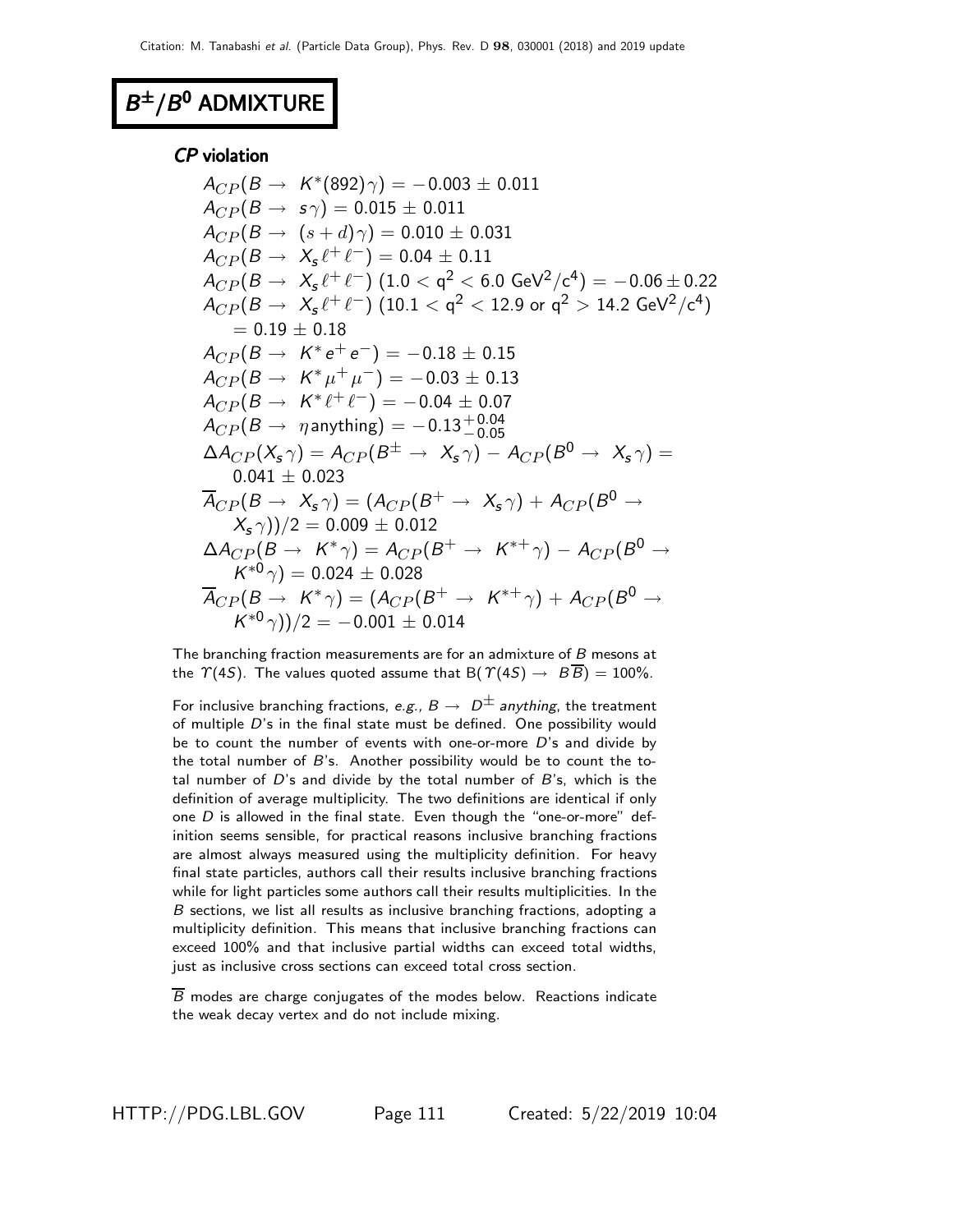| <b>B DECAY MODES</b>                            |                                 |                  | Fraction $(\Gamma_i/\Gamma)$                |                     |                                                    | Scale factor/<br>Confidence level (MeV/c) | $\boldsymbol{p}$ |
|-------------------------------------------------|---------------------------------|------------------|---------------------------------------------|---------------------|----------------------------------------------------|-------------------------------------------|------------------|
|                                                 |                                 |                  |                                             |                     |                                                    |                                           |                  |
|                                                 | Semileptonic and leptonic modes |                  |                                             |                     |                                                    |                                           |                  |
| $\ell^+ \nu_\ell$ anything                      | [sss,hhaa]                      | $\left($         | $10.86 \pm 0.16$ )%                         |                     |                                                    |                                           |                  |
| $D^- \ell^+ \nu_\ell$ anything                  | [sss]                           | $\left($         | 2.8 $\pm$ 0.9 ) %                           |                     |                                                    |                                           |                  |
| $\overline{D}{}^0\ell^+\nu_\ell$ anything       | [sss]                           | $\left($         | $7.3$ $\pm$ $1.5$ $)\,\%$                   |                     |                                                    |                                           |                  |
| $\overline{D}\ell^+\nu_\ell$                    |                                 |                  |                                             | 2.42 $\pm$ 0.12 ) % |                                                    |                                           | 2310             |
| $D^{*-}\ell^+\nu_\ell$ anything                 | [iiaa]                          | $\overline{(\ }$ |                                             |                     | 6.7 $\pm$ 1.3 $) \times 10^{-3}$                   |                                           |                  |
| $D^* \ell^+ \nu_\ell$                           | [jjaa]                          | $\left($         | 4.95 $\pm$ 0.11 ) %                         |                     |                                                    |                                           | 2257             |
| $\overline{D}^{**}\ell^+\nu_{\ell}$             | [sss,kkaa]                      | $\overline{(\ }$ | 2.7 $\pm$ 0.7 $\frac{1}{2}$                 |                     |                                                    |                                           |                  |
| $D_1(2420)\ell^+\nu_\ell$ anything              |                                 | $\overline{(\ }$ |                                             |                     | 3.8 $\pm$ 1.3 $) \times 10^{-3}$                   | $S = 2.4$                                 |                  |
| $D\pi \ell^+ \nu_\ell$ anything +               |                                 |                  |                                             | 2.6 $\pm$ 0.5 ) %   |                                                    | $S = 1.5$                                 |                  |
| $D^* \pi \ell^+ \nu_\ell$ anything              |                                 |                  |                                             |                     |                                                    |                                           |                  |
| $D\pi \ell^+ \nu_\ell$ anything                 |                                 |                  |                                             | $1.5 \pm 0.6$ ) %   |                                                    |                                           |                  |
| $D^* \pi \ell^+ \nu_\ell$ anything              |                                 |                  |                                             | $1.9 \pm 0.4$ ) %   |                                                    |                                           |                  |
| $\overline{D}_2^*(2460)\ell^+\nu_\ell$ anything |                                 |                  |                                             |                     | 4.4 $\pm$ 1.6 $) \times 10^{-3}$                   |                                           |                  |
| $D^{*-}\pi^+\ell^+\nu_\ell$ anything            |                                 |                  |                                             | $1.00 \pm 0.34$ )%  |                                                    |                                           |                  |
| $\overline{D}\pi^+\pi^-\ell^+\nu_\ell$          |                                 |                  |                                             |                     | $1.62 \pm 0.32$ ) × $10^{-3}$                      |                                           | 2301             |
| $\overline{D}^* \pi^+ \pi^- \ell^+ \nu_\ell$    |                                 |                  | 9.4                                         |                     | $\pm$ 3.2 ) $\times$ 10 <sup>-4</sup>              |                                           | 2247             |
| $D_{s}^{-} \ell^{+} \nu_{\ell}$ anything        | [sss] <                         |                  | $\overline{7}$                              |                     |                                                    | $\times 10^{-3}$ CL=90%                   |                  |
| $D_{s}^{-} \ell^{+} \nu_{\ell} K^{+}$ anything  | [sss] <                         |                  | 5                                           |                     |                                                    | $\times 10^{-3}$ CL=90%                   |                  |
| $D_{s}^{-} \ell^{+} \nu_{\ell} K^{0}$ anything  | [sss] <                         |                  | $\overline{7}$                              |                     |                                                    | $\times 10^{-3}$ CL=90%                   |                  |
| $X_c \ell^+ \nu_\ell$                           |                                 | $\left($         | $10.65 \pm 0.16$ )%                         |                     |                                                    |                                           |                  |
| $X_{\mu}\ell^+\nu_{\ell}$                       |                                 |                  |                                             |                     | $2.13 \pm 0.30$ ) × $10^{-3}$                      |                                           |                  |
| $K^+ \ell^+ \nu_\ell$ anything                  | [sss]                           | $\left($         |                                             | 6.3 $\pm$ 0.6 ) %   |                                                    |                                           |                  |
| $K^-\ell^+\nu_\ell$ anything                    | [sss]                           | (                |                                             |                     | 10 $\pm$ 4 $\rightarrow$ $\times$ 10 <sup>-3</sup> |                                           |                  |
| $K^0/\overline{K}{}^0\ell^+\nu_\ell$ anything   | [sss]                           |                  | 4.6 $\pm$ 0.5 $\frac{1}{6}$                 |                     |                                                    |                                           |                  |
| $\overline{D}\tau^+\nu_\tau$                    |                                 |                  |                                             |                     | 9.9 $\pm$ 1.2 $) \times 10^{-3}$                   |                                           | 1911             |
| $D^* \tau^+ \nu_{\tau}$                         |                                 |                  |                                             | $1.50 \pm 0.08$ )%  |                                                    |                                           | 1838             |
|                                                 | D, $D^*$ , or $D_s$ modes       |                  |                                             |                     |                                                    |                                           |                  |
| $D^{\pm}$ anything                              |                                 |                  |                                             |                     |                                                    |                                           |                  |
| $D^0$ / $\overline{D}{}^0$ anything             |                                 | (                | 23.1 $\pm$ 1.2 $\frac{1}{6}$                |                     |                                                    |                                           |                  |
| $D^*(2010)^{\pm}$ anything                      |                                 |                  | 61.5                                        | $\pm$ 2.9           | $)$ %                                              | $S = 1.3$                                 |                  |
| $D^*(2007)^0$ anything                          |                                 |                  | 22.5 $\pm$ 1.5 $\frac{1}{2}$                |                     |                                                    |                                           |                  |
|                                                 |                                 |                  | 26.0                                        | $\pm$ 2.7 ) %       |                                                    |                                           |                  |
| $D_{\epsilon}^{\pm}$ anything                   | [hh]                            |                  | 8.3                                         | $\pm$ 0.8 )%        |                                                    |                                           |                  |
| $D_s^{*\pm}$ anything                           |                                 |                  | 6.3                                         | $\pm$ 1.0           | $)$ %                                              |                                           |                  |
| $D_{\epsilon}^{*\pm} \overline{D}^{(*)}$        |                                 |                  | 3.4                                         | $\pm$ 0.6           | $)$ %                                              |                                           |                  |
| $\overline{D}D_{s0}(2317)$                      |                                 |                  | seen                                        |                     |                                                    |                                           | 1605             |
| $\overline{D}D_{sJ}(2457)$                      |                                 |                  | seen                                        |                     |                                                    |                                           |                  |
| $D^{(*)}\overline{D}^{(*)}K^0 +$                | $[hh, llaa]$ (                  |                  | $7.1 \quad {+ 2.7 \atop - \;1.7} \quad$ ) % |                     |                                                    |                                           |                  |
| $D^{(*)}\overline{D}^{(*)}K^{\pm}$              |                                 |                  |                                             |                     |                                                    |                                           |                  |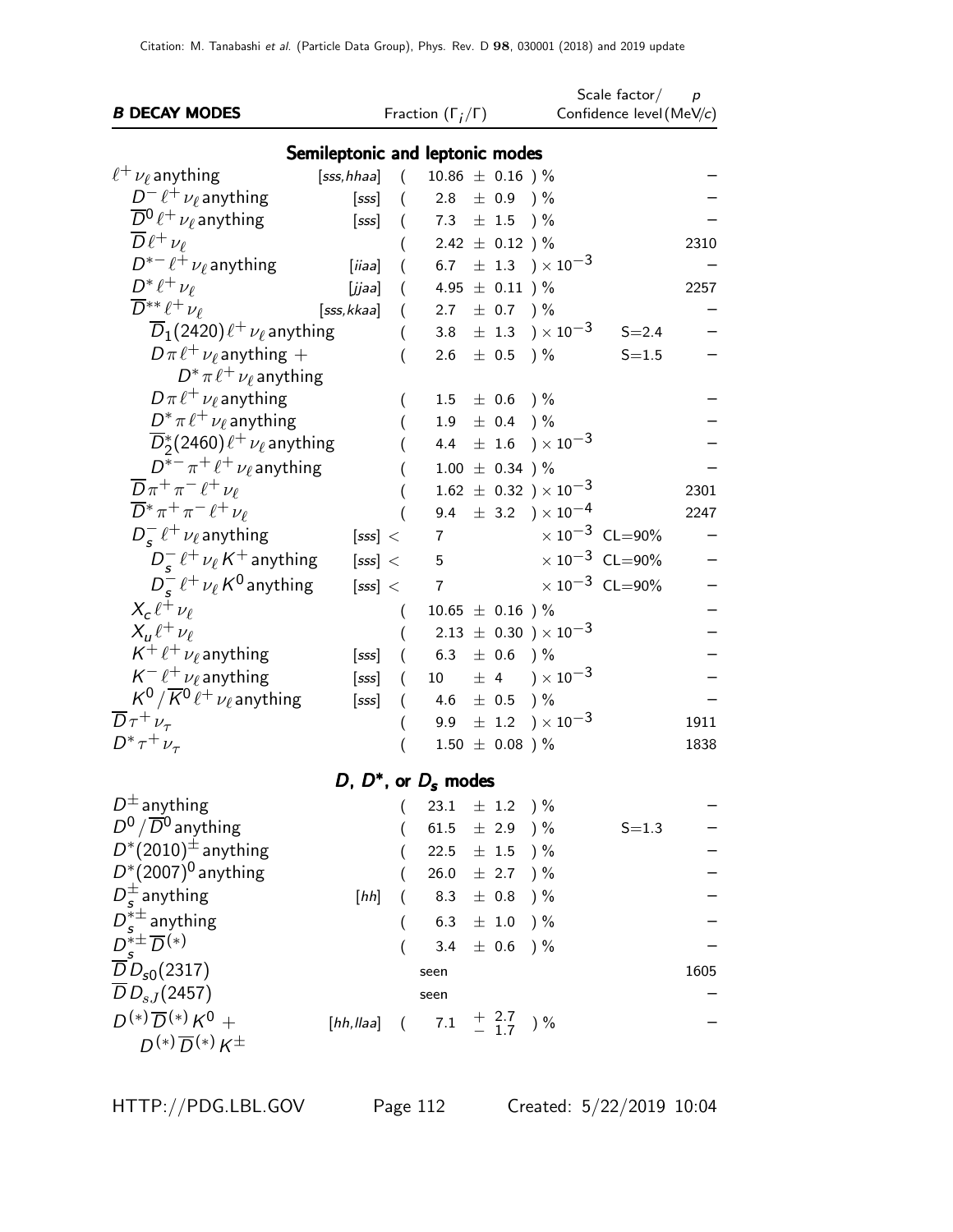| $b \rightarrow c\overline{c}s$                                             | (                |                         |                    | 22 $\pm$ 4 $\frac{9}{6}$           |                                  |      |
|----------------------------------------------------------------------------|------------------|-------------------------|--------------------|------------------------------------|----------------------------------|------|
| $D_{s}^{(*)}\overline{D}^{(*)}$                                            | $[hh, llaa]$ (   | 3.9                     |                    | $\pm$ 0.4 ) %                      |                                  |      |
| $D^* D^* (2010)^{\pm}$                                                     | [hh] <           | 5.9                     |                    |                                    | $\times 10^{-3}$ CL=90%          | 1711 |
| $DD^*(2010)^{\pm} + D^*D^{\pm}$                                            | [hh] <           | 5.5                     |                    |                                    | $\times$ 10 <sup>-3</sup> CL=90% |      |
| $DD^{\pm}$                                                                 | [hh] <           | 3.1                     |                    |                                    | $\times$ 10 <sup>-3</sup> CL=90% | 1866 |
| $D_{\rm s}$ <sup>(*)±</sup> $\overline{D}$ <sup>(*)</sup> $X(n\pi^{\pm})$  | $[hh, llaa]$ (   |                         |                    | 9 $\frac{+}{-}$ 5 ) %              |                                  |      |
| $D^*(2010)\gamma$                                                          | $\,<\,$          | 1.1                     |                    |                                    | $\times$ 10 $^{-3}$ CL=90%       | 2257 |
| $D_{s}^{+}\pi^{-}$ , $D_{s}^{*+}\pi^{-}$ , $D_{s}^{+}\rho^{-}$ ,           | [hh] <           | $4 \quad$               |                    |                                    | $\times 10^{-4}$ CL=90%          |      |
| $D_s^{*+} \rho^-$ , $D_s^+ \pi^0$ , $D_s^{*+} \pi^0$ ,                     |                  |                         |                    |                                    |                                  |      |
| $D_s^+ \eta$ , $D_s^{*+} \eta$ , $D_s^+ \rho^0$ ,                          |                  |                         |                    |                                    |                                  |      |
| $D_{s}^{*+}\rho^{0}$ , $D_{s}^{+}\omega$ , $D_{s}^{*+}\omega$              |                  |                         |                    |                                    |                                  |      |
| $D_{s1}(2536)^+$ anything                                                  | $\,<\,$          | 9.5                     |                    |                                    | $\times$ 10 <sup>-3</sup> CL=90% |      |
|                                                                            |                  |                         |                    |                                    |                                  |      |
|                                                                            | Charmonium modes |                         |                    |                                    |                                  |      |
| $J/\psi(1S)$ anything                                                      |                  |                         |                    | 1.094 $\pm$ 0.032) %               | $S = 1.1$                        |      |
| $J/\psi(1S)$ (direct) anything                                             |                  |                         |                    | 7.8 $\pm$ 0.4 $) \times 10^{-3}$   | $S = 1.1$                        |      |
| $\psi(2S)$ anything                                                        |                  |                         |                    | $3.07 \pm 0.21$ ) $\times 10^{-3}$ |                                  |      |
| $\chi_{c1}(1P)$ anything                                                   |                  |                         |                    | 3.55 $\pm$ 0.27 $) \times 10^{-3}$ | $S = 1.3$                        |      |
| $\chi_{c1}(1P)$ (direct) anything                                          |                  |                         |                    | $3.08 \pm 0.19$ ) $\times 10^{-3}$ |                                  |      |
| $\chi_{c2}(1P)$ anything                                                   |                  |                         |                    | $10.0 \pm 1.7$ $) \times 10^{-4}$  | $S = 1.6$                        |      |
| $\chi_{c2}(1P)$ (direct) anything                                          | $\left($         |                         |                    | $7.5$ $\pm$ 1.1 $)\times10^{-4}$   |                                  |      |
| $\eta_c(1S)$ anything                                                      | $\lt$            | 9                       |                    |                                    | $\times$ 10 <sup>-3</sup> CL=90% |      |
| $K\chi_{c1}(3872)$ , $\chi_{c1} \rightarrow$<br>$D^0\overline{D}{}^0\pi^0$ | $\left($         |                         |                    | $1.2 \pm 0.4$ ) $\times 10^{-4}$   |                                  | 1141 |
| $K\chi_{c1}(3872)$ , $\chi_{c1} \rightarrow$<br>$D^{*0}D^0$                | $\left($         |                         |                    | 8.0 $\pm$ 2.2 $) \times 10^{-5}$   |                                  | 1141 |
| $KX(3940), X \to D^{*0}D^0$                                                |                  | $\lt$                   |                    |                                    | 6.7 $\times 10^{-5}$ CL=90%      | 1084 |
| $KX(3915)$ , $X \to \omega J/\psi$ [nnaa] (7.1 ± 3.4 ) × 10 <sup>-5</sup>  |                  |                         |                    |                                    |                                  | 1103 |
|                                                                            |                  |                         |                    |                                    |                                  |      |
| $K^{\pm}$ anything                                                         |                  | $K$ or $K^*$ modes      |                    |                                    |                                  |      |
| $K^+$ anything                                                             |                  | [hh] $(78.9 \pm 2.5)$ % | ± 5                |                                    |                                  |      |
| $K^-$ anything                                                             |                  | 66<br>13                | ± 4                | ) %<br>) %                         |                                  |      |
| $K^0/\overline{K}{}^0$ anything                                            | [hh]             | 64                      | ± 4                | ) %                                |                                  |      |
| $K^*(892)^{\pm}$ anything                                                  |                  | 18                      | ± 6                | $)$ %                              |                                  |      |
| $K^{*}(892)^{0}/\overline{K}^{*}(892)^{0}$ anything [hh]                   |                  | 14.6                    | $\pm$ 2.6          | $)$ %                              |                                  |      |
| $K^*(892)\gamma$                                                           |                  | 4.2                     | $\pm$ 0.6          | ) $\times$ 10 $^{-5}$              |                                  | 2565 |
|                                                                            |                  |                         |                    |                                    |                                  |      |
| $\eta K \gamma$                                                            | (                | 8.5                     | $+$ 1.8<br>$-$ 1.6 | ) $\times$ 10 $^{-6}$              |                                  | 2588 |
| $K_1(1400)\gamma$                                                          | $<\,$            | 1.27                    |                    |                                    | $\times$ 10 <sup>-4</sup> CL=90% | 2454 |
| $K_2^*(1430)\gamma$                                                        | $\overline{(}$   | $1.7\,$                 | $+ 0.6$<br>- 0.5   | ) $\times$ 10 $^{-5}$              |                                  | 2447 |
| $K_2(1770)\gamma$                                                          | $\,<\,$          | 1.2                     |                    |                                    | $\times 10^{-3}$ CL=90%          | 2342 |
| $K_3^*(1780)\gamma$                                                        | $\,<$            | 3.7                     |                    |                                    | $\times$ 10 <sup>-5</sup> CL=90% | 2341 |
|                                                                            |                  |                         |                    |                                    |                                  |      |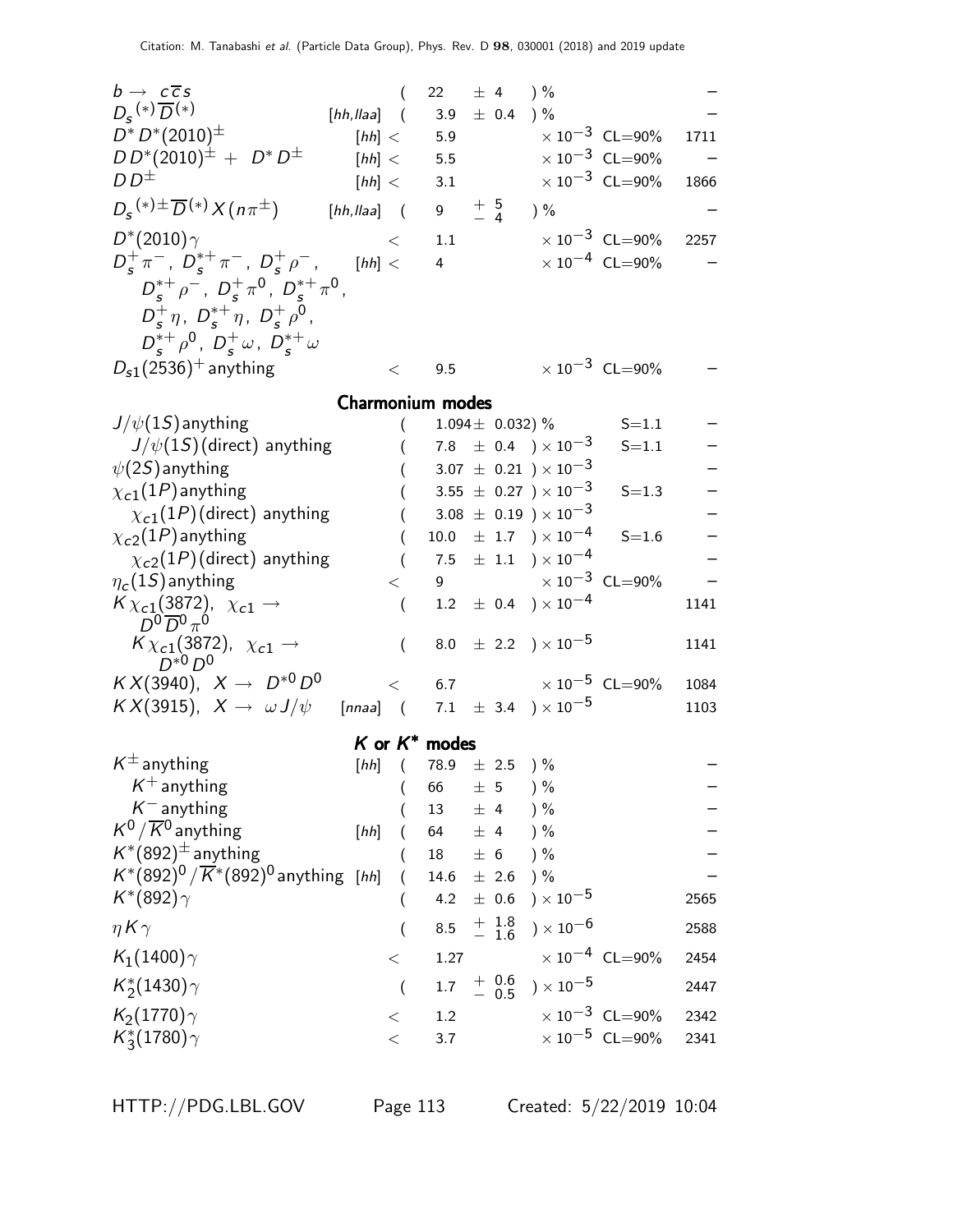| $\lt$ |     |      |                                                                                                                                                                                                                                                                                                                                                            | 2244                                                                                       |
|-------|-----|------|------------------------------------------------------------------------------------------------------------------------------------------------------------------------------------------------------------------------------------------------------------------------------------------------------------------------------------------------------------|--------------------------------------------------------------------------------------------|
|       |     |      |                                                                                                                                                                                                                                                                                                                                                            | 2528                                                                                       |
|       | 4.1 |      |                                                                                                                                                                                                                                                                                                                                                            | 2472                                                                                       |
| $\lt$ |     |      |                                                                                                                                                                                                                                                                                                                                                            | 2588                                                                                       |
|       |     |      |                                                                                                                                                                                                                                                                                                                                                            | 2534                                                                                       |
|       |     |      |                                                                                                                                                                                                                                                                                                                                                            | 2306                                                                                       |
|       |     |      |                                                                                                                                                                                                                                                                                                                                                            |                                                                                            |
|       |     |      |                                                                                                                                                                                                                                                                                                                                                            |                                                                                            |
| $\lt$ | 6.8 | $\%$ | $CL = 90\%$                                                                                                                                                                                                                                                                                                                                                |                                                                                            |
|       |     |      |                                                                                                                                                                                                                                                                                                                                                            |                                                                                            |
|       |     |      |                                                                                                                                                                                                                                                                                                                                                            |                                                                                            |
| $\lt$ |     |      |                                                                                                                                                                                                                                                                                                                                                            |                                                                                            |
|       |     |      |                                                                                                                                                                                                                                                                                                                                                            |                                                                                            |
|       |     |      | 8.3 $\pm$ 1.1 $) \times 10^{-5}$<br>$\pm$ 1.1 $)\times 10^{-6}$<br>$1.8 \pm 0.5$ ) $\times 10^{-5}$<br>2.3 $\pm$ 0.9 $) \times 10^{-6}$<br>3.49 $\pm$ 0.19 ) $\times$ 10 <sup>-4</sup><br>9.2 $\pm$ 3.0 $) \times 10^{-6}$<br>2.6 $\frac{+}{-}$ 0.5 $\rightarrow$ 10 <sup>-4</sup><br>4.2 $\pm$ 0.9 $) \times 10^{-4}$<br>$1.9 \pm 0.7$ $) \times 10^{-4}$ | 1.0 $\times 10^{-3}$ CL=90%<br>5.2 $\times 10^{-6}$ CL=90%<br>1.87 $\times 10^{-4}$ CL=90% |

### Light unflavored meson modes

| $\rho\gamma$              |                            |    |                          | $1.39 \pm 0.25$ ) $\times 10^{-6}$ | $S = 1.2$   | 2583 |
|---------------------------|----------------------------|----|--------------------------|------------------------------------|-------------|------|
| $\rho/\omega\gamma$       |                            |    |                          | $1.30 \pm 0.23$ ) $\times 10^{-6}$ | $S = 1.2$   |      |
| $\pi^{\pm}$ anything      | [hh,ooaa] (358 $\pm$ 7 ) % |    |                          |                                    |             |      |
| $\pi^0$ anything          |                            |    | 235 $\pm 11$ ) %         |                                    |             |      |
| $\eta$ anything           |                            |    | $17.6 \pm 1.6$ ) %       |                                    |             |      |
| $\rho^0$ anything         |                            |    | 21 $\pm$ 5 $\frac{1}{6}$ |                                    |             |      |
| $\omega$ anything         | $\,<\,$                    | 81 |                          | $\%$                               | $CL = 90\%$ |      |
| $\phi$ anything           |                            |    | 3.43 $\pm$ 0.12 ) %      |                                    |             |      |
| $\phi K^{*}(892)$         |                            |    |                          | 2.2 $\times 10^{-5}$ CL=90%        |             | 2460 |
| $\pi^+$ gluon (charmless) |                            |    |                          | 3.7 $\pm$ 0.8 $) \times 10^{-4}$   |             |      |

# Baryon modes

| $\Lambda_c^+$ / $\overline{\Lambda}_c^-$ anything                                                                       |              | 3.6 $\pm$ 0.4 ) %                                    |                                  |  |
|-------------------------------------------------------------------------------------------------------------------------|--------------|------------------------------------------------------|----------------------------------|--|
| $\Lambda_c^+$ anything                                                                                                  | $\lt$ 1.3    |                                                      | $\%$ CL=90%                      |  |
| $\overline{\Lambda}_{c}^{-}$ anything                                                                                   | $<$ 7        |                                                      | $\%$ CL=90%                      |  |
| $\overline{A}_{c}^{-} \ell^{+}$ anything                                                                                | $\lt$ $\sim$ | 9                                                    | $\times$ 10 <sup>-4</sup> CL=90% |  |
| $\overline{\Lambda}_{c}^{-}$ e <sup>+</sup> anything                                                                    | $\lt$ $\sim$ | 1.8 $\times 10^{-3}$ CL=90%                          |                                  |  |
| $\overline{\Lambda}_{c}^{-}$ $\mu^{+}$ anything                                                                         |              | $\epsilon$ - 1.4 $\times 10^{-3}$ CL=90%             |                                  |  |
| $\overline{A}_{c}^{-} p$ anything                                                                                       |              | 2.04 $\pm$ 0.33 ) %                                  |                                  |  |
|                                                                                                                         |              | $<$ 8 $\times 10^{-4}$ CL=90% 2021                   |                                  |  |
| $\frac{\overline{A}_c^-}{\overline{\Sigma}_c^-}$ anything                                                               |              | 3.3 $\pm$ 1.7 $\right) \times 10^{-3}$               |                                  |  |
|                                                                                                                         |              | $<$ 8 $\times 10^{-3}$ CL=90%                        |                                  |  |
| $\frac{\overline{\Sigma}_c^-}{\overline{\Sigma}_c^0}$ anything<br>$\frac{\overline{\Sigma}_c^0}{\Sigma_c^0}$ anything   |              | 3.7 $\pm$ 1.7 $) \times 10^{-3}$                     |                                  |  |
|                                                                                                                         | $\lt$        | 1.2 $\times 10^{-3}$ CL=90% 1938                     |                                  |  |
| $\overline{\Sigma}_{c}^{6} N(N = p \text{ or } n)$<br>$\Xi_{c}^{0}$ anything, $\Xi_{c}^{0} \rightarrow \Xi^{-} \pi^{+}$ |              | $1.93 \pm 0.30$ $) \times 10^{-4}$ S=1.1             |                                  |  |
| $\Xi_c^+$ , $\Xi_c^+$ $\to$ $\Xi^- \pi^+ \pi^+$                                                                         |              | 4.5 $\frac{+}{-}$ $\frac{1.3}{1.2}$ $\times 10^{-4}$ |                                  |  |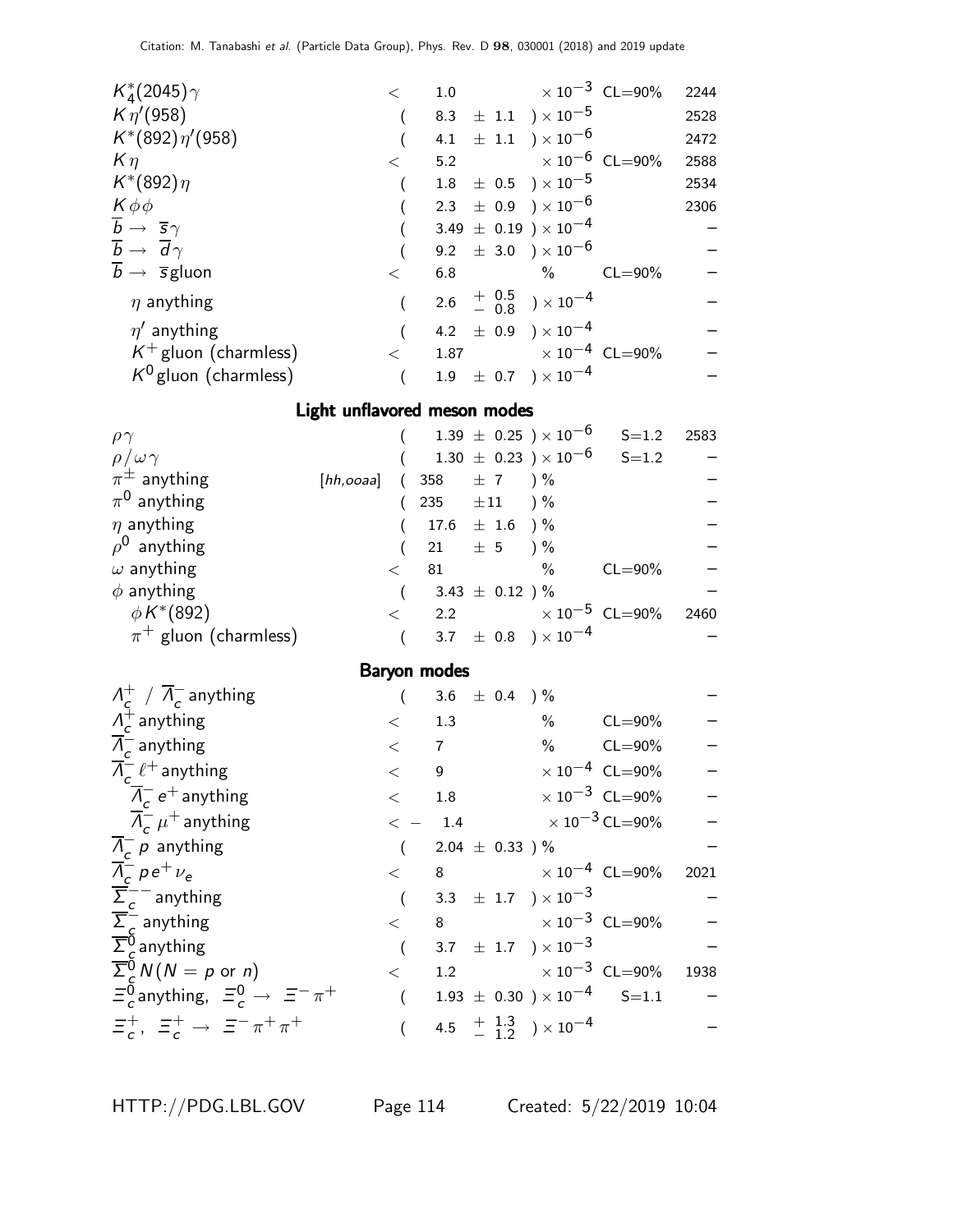| $p/\overline{p}$ anything                          |          |         | [hh] $(8.0 \pm 0.4)$ %    |  |                                     |  |
|----------------------------------------------------|----------|---------|---------------------------|--|-------------------------------------|--|
| $p/\overline{p}$ (direct) anything                 |          |         | [hh] $(5.5 \pm 0.5)$ %    |  |                                     |  |
| $\overline{p}e^+\nu_e$ anything                    |          | $\lt$   |                           |  | 5.9 $\times 10^{-4}$ CL=90%         |  |
| $\Lambda/\Lambda$ anything                         | $[hh]$ ( |         | 4.0 $\pm$ 0.5 $)\%$       |  |                                     |  |
| $\Lambda$ anything                                 |          |         | seen                      |  |                                     |  |
| $\overline{\Lambda}$ anything                      |          |         | seen                      |  |                                     |  |
| $\overline{\Xi}^-/\overline{\Xi}{}^+$ anything     |          |         |                           |  | [hh] $(2.7 \pm 0.6) \times 10^{-3}$ |  |
| baryons anything                                   |          |         | $6.8$ $\pm$ $0.6$ $)\,\%$ |  |                                     |  |
| $p\overline{p}$ anything                           |          |         | $2.47 \pm 0.23$ ) $\%$    |  |                                     |  |
| $\sqrt{\overline{p}}/\overline{\Lambda}p$ anything |          |         | [hh] $(2.5 \pm 0.4)$ %    |  |                                     |  |
| $\Lambda \overline{\Lambda}$ anything              |          | $\prec$ |                           |  | 5 $\times 10^{-3}$ CL=90%           |  |
|                                                    |          |         |                           |  |                                     |  |

## Lepton Family number (LF) violating modes or  $\Delta B = 1$  weak neutral current  $(B1)$  modes

| $se^+e^-$<br>B1                    |           |                  | 6.7 $\pm$ 1.7 $) \times 10^{-6}$         | $S = 2.0$                        |      |
|------------------------------------|-----------|------------------|------------------------------------------|----------------------------------|------|
| $\sigma \mu^+ \mu^-$<br>B1         |           |                  | 4.3 $\pm$ 1.0 $) \times 10^{-6}$         |                                  |      |
| $s\ell^+\ell^-$<br>B1              | $[sss]$ ( |                  | 5.8 $\pm$ 1.3 $) \times 10^{-6}$ S=1.8   |                                  |      |
| $\pi \ell^+ \ell^-$<br>B1          | $\lt$     | 5.9              | $\times$ 10 $^{-8}$ CL=90%               |                                  | 2638 |
| $\pi e^+e^-$<br>B1                 | $\lt$     |                  | 1.10 $\times 10^{-7}$ CL=90%             |                                  | 2638 |
| $\pi \mu^+ \mu^-$<br>B1            | $\lt$     |                  | 5.0 $\times 10^{-8}$ CL=90%              |                                  | 2634 |
| $K e^+ e^-$<br>B1                  |           |                  | $4.4 \pm 0.6$ ) $\times\,10^{-7}$        |                                  | 2617 |
| $K^*(892) e^+ e^-$<br>B1           |           |                  | $1.19 \pm 0.20$ $) \times 10^{-6}$ S=1.2 |                                  | 2565 |
| $K \mu^+ \mu^-$<br>B1              |           |                  | 4.4 $\pm$ 0.4 $) \times 10^{-7}$         |                                  | 2612 |
| $K^*(892)\mu^+\mu^-$<br>B1         |           |                  | $1.06 \pm 0.09$ ) $\times 10^{-6}$       |                                  | 2560 |
| $K\ell^+\ell^-$<br>B1              |           |                  | 4.8 $\pm$ 0.4 $) \times 10^{-7}$         |                                  | 2617 |
| $K^*(892)\ell^+\ell^-$<br>B1       |           |                  | $1.05 \pm 0.10$ ) $\times 10^{-6}$       |                                  | 2565 |
| $K\nu\overline{\nu}$<br>B1         | $\lt$     | $1.6\phantom{0}$ | $\times$ 10 $^{-5}$ CL=90%               |                                  | 2617 |
| $K^* \nu \overline{\nu}$<br>B1     | $\,<\,$   | 2.7              |                                          | $\times 10^{-5}$ CL=90%          |      |
| $\pi \nu \overline{\nu}$<br>B1     | $\,<\,$   | 8                |                                          | $\times$ 10 <sup>-6</sup> CL=90% | 2638 |
| $\rho\nu\overline{\nu}$<br>B1      | $\,<\,$   | 2.8              |                                          | $\times$ 10 <sup>-5</sup> CL=90% | 2583 |
| $se^{\pm}$ $\mu^{\mp}$<br>LF       | [hh] <    | 2.2              |                                          | $\times$ 10 <sup>-5</sup> CL=90% |      |
| $\pi e^{\pm} \mu^{\mp}$<br>LF      | $\lt$     | 9.2              |                                          | $\times$ 10 <sup>-8</sup> CL=90% | 2637 |
| $\rho e^{\pm} \mu^{\mp}$<br>LF     | $\lt$     | 3.2              |                                          | $\times$ 10 <sup>-6</sup> CL=90% | 2582 |
| $K e^{\pm} \mu^{\mp}$<br>LF        | $\lt$     | 3.8              |                                          | $\times$ 10 <sup>-8</sup> CL=90% | 2616 |
| $K^*(892) e^{\pm} \mu^{\mp}$<br>LF | $\,<$     | 5.1              |                                          | $\times$ 10 <sup>-7</sup> CL=90% | 2563 |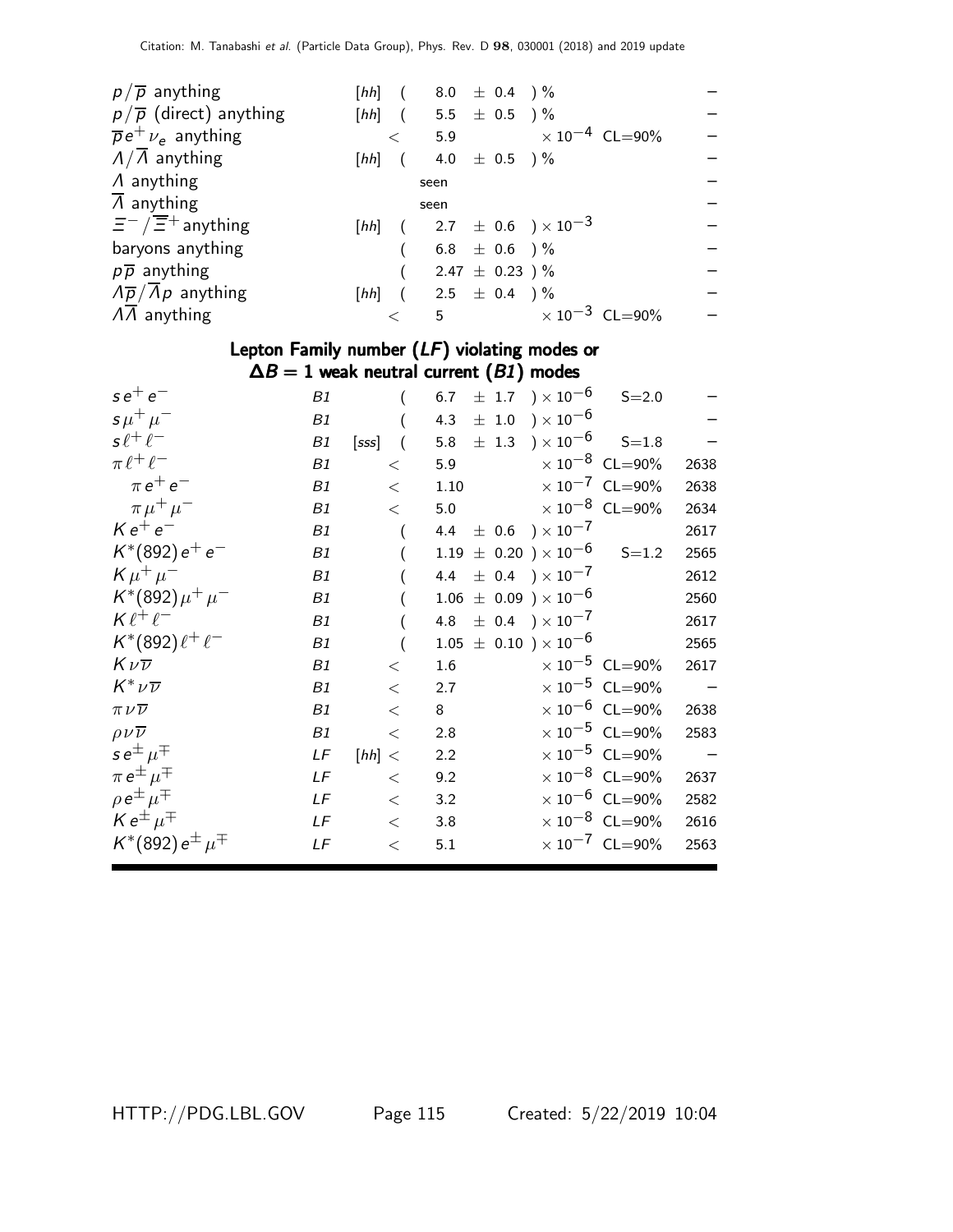#### $B^{\pm}/B^0/B_s^0$  $B^{\pm}/B^0/B_s^0/b$ -baryon ADMIXTURE

These measurements are for an admixture of bottom particles at high energy (LHC, LEP, Tevatron,  $Sp\overline{p}S$ ).

Mean life  $\tau = (1.5662 \pm 0.0029) \times 10^{-12}$  s Mean life  $\tau = (1.72 \pm 0.10) \times 10^{-12}$  s Charged b-hadron admixture Mean life  $\tau = (1.58 \pm 0.14) \times 10^{-12}$  s Neutral b-hadron admixture  $\tau$ charged b−hadron $/\tau$ neutral b−hadron  $= 1.09 \pm 0.13$ 

 $\left| \Delta{\tau}_b \right|/{\tau}_{b,\overline{b}} = -0.001 \pm 0.014$  $\textsf{Re}(\epsilon_{\pmb{b}})\bigm/ (1+|\epsilon_{\pmb{b}}|)$  $(2^2) = (-1.3 \pm 0.4) \times 10^{-3}$ 

The branching fraction measurements are for an admixture of B mesons and baryons at energies above the  $\Upsilon(4S)$ . Only the highest energy results (LHC, LEP, Tevatron,  $Sp\overline{p}S$ ) are used in the branching fraction averages. In the following, we assume that the production fractions are the same at the LHC, LEP, and at the Tevatron.

For inclusive branching fractions, e.g.,  $B \rightarrow D^{\pm}$  anything, the values usually are multiplicities, not branching fractions. They can be greater than one.

The modes below are listed for a  $\overline{b}$  initial state. *b* modes are their charge conjugates. Reactions indicate the weak decay vertex and do not include mixing.

|                            |                              | Scale factor $\sqrt{}$   |  |
|----------------------------|------------------------------|--------------------------|--|
| $\overline{b}$ DECAY MODES | Fraction $(\Gamma_i/\Gamma)$ | Confidence level (MeV/c) |  |
|                            |                              |                          |  |

### PRODUCTION FRACTIONS

The production fractions for weakly decaying b-hadrons at high energy have been calculated from the best values of mean lives, mixing parameters, and branching fractions in this edition by the Heavy Flavor Averaging Group (HFLAV) as described in the note " $B^0$ - $\overline{B}^0$  Mixing" in the  $B^0$ Particle Listings. The production fractions in b-hadronic Z decay or  $p\overline{p}$ collisions at the Tevatron are also listed at the end of the section. Values assume

$$
B(\overline{b} \rightarrow B^+) = B(\overline{b} \rightarrow B^0)
$$
  
 
$$
B(\overline{b} \rightarrow B^+) + B(\overline{b} \rightarrow B^0) + B(\overline{b} \rightarrow B^0_s) + B(b \rightarrow b\text{-baryon}) = 100\%.
$$

The correlation coefficients between production fractions are also reported:

 $\textit{cor}(B_{\frac{5}{3}}^0, b\text{-baryon}) = -0.260$  $\text{cor}(B^0_{\sf s},\ B^{\pm} = B^0) = -0.136$  $cor(b$ -baryon,  $B^{\pm} = B^0$ ) = -0.922.

HTTP://PDG.LBL.GOV Page 116 Created: 5/22/2019 10:04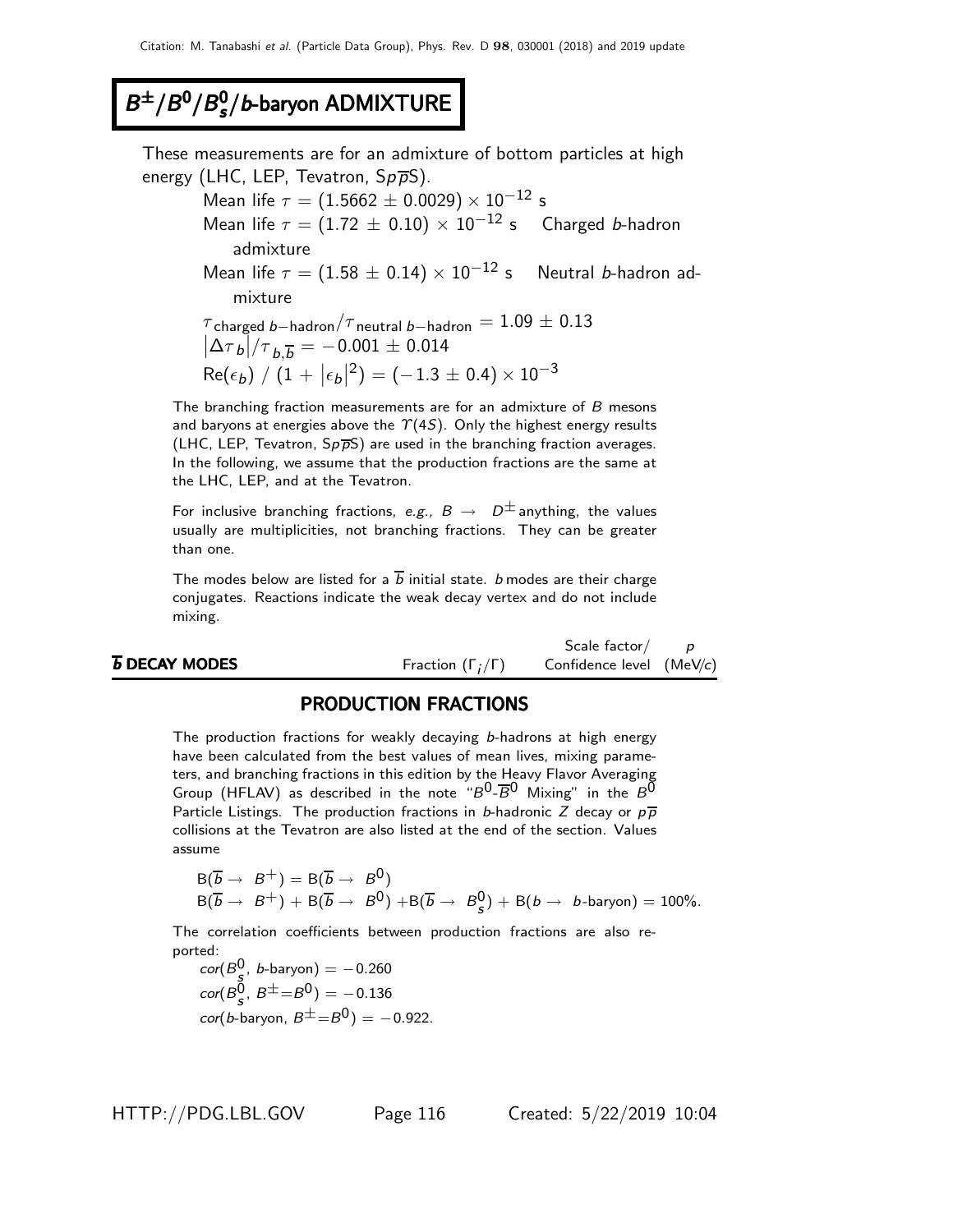The notation for production fractions varies in the literature  $(f_d, d_{B^0},$  $f( b \to \ \overline{B}{}^0)$ , Br $( b \to \ \overline{B}{}^0)$ ). We use our own branching fraction notation here,  $B(\overline{b} \rightarrow B^0)$ .

Note these production fractions are b-hadronization fractions, not the conventional branching fractions of b-quark to a B-hadron, which may have considerable dependence on the initial and final state kinematic and production environment.

| $B^+$         | $(40.5 \pm 0.6)$ %  |  |
|---------------|---------------------|--|
| $B^0$         | $(40.5 \pm 0.6)$ %  |  |
| $B_{\rm c}^0$ | $(10.3 \pm 0.5) \%$ |  |
| b-baryon      | $(8.8 \pm 1.2)$ %   |  |

### DECAY MODES

### Semileptonic and leptonic modes

| $\nu$ anything                                                                                |             | $(23.1 \pm 1.5) \%$          |                                                    |                         |  |
|-----------------------------------------------------------------------------------------------|-------------|------------------------------|----------------------------------------------------|-------------------------|--|
| $\ell^+ \nu_\ell$ anything                                                                    | [sss]       | $(10.69 \pm 0.22)\%$         |                                                    |                         |  |
| $e^+$ $\nu_e$ anything                                                                        |             | $(10.86 \pm 0.35)\%$         |                                                    |                         |  |
| $\mu^+ \nu_\mu$ anything                                                                      |             | $(10.95 \frac{+}{0} 0.29)$ % |                                                    |                         |  |
| $D^- \ell^+ \nu_\ell$ anything                                                                | [sss]       | $(2.2 \pm 0.4) \%$           |                                                    | $S = 1.9$               |  |
| $D^-\,\pi^+\,\ell^+\,\nu_\ell$ anything                                                       |             |                              | $(4.9 \pm 1.9) \times 10^{-3}$                     |                         |  |
| $D^- \pi^- \ell^+ \nu_\ell$ anything                                                          |             |                              | $2.6 \pm 1.6$ ) $\times 10^{-3}$                   |                         |  |
| $\overline{D}{}^0\ell^+\nu_\ell$ anything                                                     | [sss]       | $(6.79 \pm 0.34)\%$          |                                                    |                         |  |
| $\overline{D}{}^0 \pi^- \ell^+ \nu_\ell$ anything                                             |             | $(1.07 \pm 0.27)\%$          |                                                    |                         |  |
| $\overline{D}{}^0 \pi^+ \ell^+ \nu_\ell$ anything                                             |             |                              | $($ 2.3 $\pm$ 1.6 $)\times10^{-3}$                 |                         |  |
| $D^{*-} \ell^+ \nu_\ell$ anything                                                             | [sss]       | $(2.75 \pm 0.19)$ %          |                                                    |                         |  |
| $D^{\ast -} \pi^- \, \ell^+ \, \nu_\ell$ anything                                             |             |                              | $(6\pm7)\times10^{-4}$                             |                         |  |
| $D^{*-}\pi^+\ell^+\nu_\ell$ anything                                                          |             |                              | $4.8~\pm~1.0~$ ) $\times\,10^{-3}$                 |                         |  |
| $\overline{D}{}^0_i \ell^+ \nu_\ell$ anything $\times$                                        | [sss, ppaa] |                              | $(2.6 \pm 0.9) \times 10^{-3}$                     |                         |  |
| $B(\overline{D}_{i}^{0} \rightarrow D^{*+}\pi^{-})$                                           |             |                              |                                                    |                         |  |
| $D_i^-\ell^+\nu_\ell$ anything $\times$ [sss, ppaa] (7.0 $\pm$ 2.3) $\times$ 10 <sup>-3</sup> |             |                              |                                                    |                         |  |
| $B(D^{-}_{i} \to D^{0}\pi^{-})$                                                               |             |                              |                                                    |                         |  |
| $\overline{D}_2^*(2460)^0 \ell^+ \nu_\ell$ anything                                           |             | $\langle$ 1.4                |                                                    | $\times 10^{-3}$ CL=90% |  |
| $\times$ B( $\overline{D}_2^*(2460)^0 \rightarrow$                                            |             |                              |                                                    |                         |  |
| $D^{*-}\pi^+$                                                                                 |             |                              |                                                    |                         |  |
|                                                                                               |             |                              |                                                    |                         |  |
| $D_{2}^{*}(2460)^{-}$ $\ell^{+}$ $\nu_{\ell}$ anything                                        |             |                              | $(4.2 \frac{+}{-} \frac{1.5}{1.8}) \times 10^{-3}$ |                         |  |
| $\times$ B( $D_{2}^{*}(2460)^{-}$ $\rightarrow$                                               |             |                              |                                                    |                         |  |
| $D^{0}\pi^{-}$ )                                                                              |             |                              |                                                    |                         |  |
| $\overline{D}_2^*(2460)^0 \, \ell^+ \, \nu_\ell$ anything                                     |             |                              | $(1.6 \pm 0.8) \times 10^{-3}$                     |                         |  |
| $\times$ B( $\overline{D}_2^*(2460)^0 \rightarrow$                                            |             |                              |                                                    |                         |  |
| $D^{-} \pi^{+}$ )                                                                             |             |                              |                                                    |                         |  |
|                                                                                               |             |                              |                                                    |                         |  |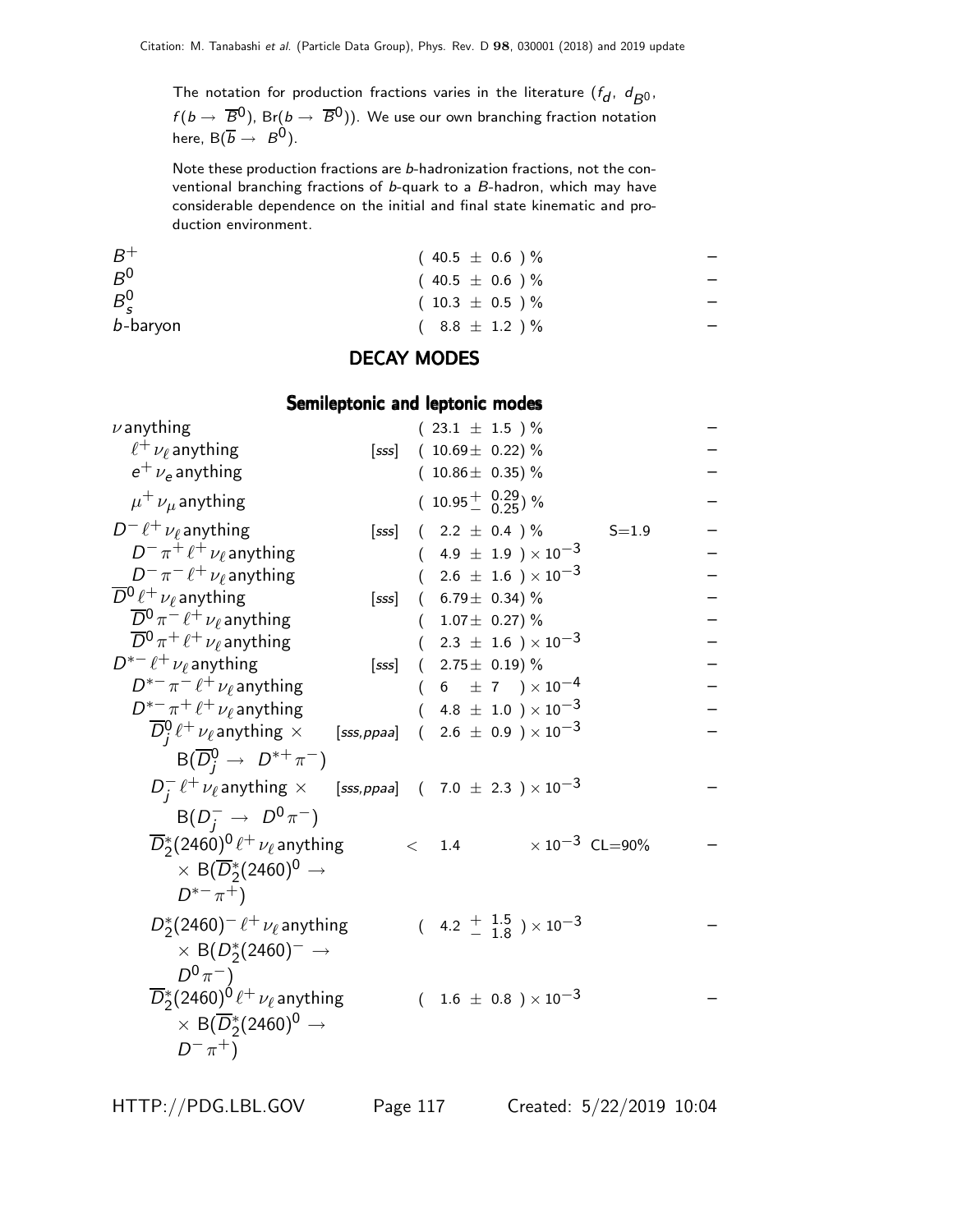| Citation: M. Tanabashi et al. (Particle Data Group), Phys. Rev. D 98, 030001 (2018) and 2019 update |          |                                        |                                                        |  |
|-----------------------------------------------------------------------------------------------------|----------|----------------------------------------|--------------------------------------------------------|--|
| charmless $\ell \overline{\nu}_{\ell}$                                                              |          |                                        | [sss] $(1.7 \pm 0.5) \times 10^{-3}$                   |  |
| $\tau^+ \nu_\tau$ anything                                                                          |          | $(2.41 \pm 0.23)\%$                    |                                                        |  |
| $D^{*-} \tau \nu_{\tau}$ anything                                                                   |          |                                        | $(9 \pm 4) \times 10^{-3}$                             |  |
| $\overline{c} \rightarrow \ell^- \overline{\nu}_\ell$ anything<br>[sss]                             |          | $(8.02 \pm 0.19)\%$                    |                                                        |  |
| $c \rightarrow \ell^+ \nu$ anything                                                                 |          |                                        | $(1.6 \pm \begin{array}{c} 0.4 \\ -0.5 \end{array})$ % |  |
| Charmed meson and baryon modes                                                                      |          |                                        |                                                        |  |
| $\overline{D}{}^0$ anything                                                                         |          | $(58.7 \pm 2.8) \%$                    |                                                        |  |
| $D^0 D_s^{\pm}$ anything                                                                            |          | [hh] $(9.1 \frac{+}{2} 3.0^{\circ})\%$ |                                                        |  |
| $D^{\pm} D_{s}^{\pm}$ anything                                                                      |          |                                        | [hh] $(4.0 \frac{+}{-} \frac{2.3}{1.8})\%$             |  |
| $\overline{D}{}^0$ $D^0$ anything                                                                   |          |                                        | [hh] $(5.1 \frac{+}{-} \frac{2.0}{1.8})\%$             |  |
| $D^0 D^{\pm}$ anything                                                                              |          |                                        | [hh] $(2.7 \frac{+}{1.6})\%$                           |  |
| $D^{\pm} D^{\mp}$ anything                                                                          |          |                                        | $[hh] < 9$ $\times 10^{-3}$ CL=90%                     |  |
| $D^-$ anything                                                                                      |          | $(22.7 \pm 1.6)$ %                     |                                                        |  |
| $D^*(2010)^+$ anything                                                                              |          | $(17.3 \pm 2.0) \%$                    |                                                        |  |
| $D_1(2420)^0$ anything                                                                              |          | $(5.0 \pm 1.5) \%$                     |                                                        |  |
| $D^*(2010)^{\pm} D_s^{\pm}$ anything                                                                |          |                                        | [hh] $(3.3 \frac{+}{1} \frac{1.6}{1.3})\%$             |  |
| $D^0 D^*(2010)^{\pm}$ anything                                                                      |          |                                        | [hh] $(3.0 \frac{+}{0.0})\%$                           |  |
| $D^*(2010)^{\pm}$ $D^{\mp}$ anything                                                                |          |                                        | [hh] $(2.5 \frac{+}{1.2})\%$                           |  |
| $D^*(2010)^{\pm} D^*(2010)^{\mp}$ anything [hh] ( 1.2 $\pm$ 0.4 )%                                  |          |                                        |                                                        |  |
| $\overline{D}$ D anything                                                                           |          |                                        | $(10 \tfrac{+11}{-10})\%$                              |  |
| $D_2^*(2460)^0$ anything                                                                            |          | $(4.7 \pm 2.7) \%$                     |                                                        |  |
| $D_s^-$ anything                                                                                    |          | $(14.7 \pm 2.1) \%$                    |                                                        |  |
| $D_{s}^{+}$ anything                                                                                |          | $(10.1 \pm 3.1)$ %                     |                                                        |  |
| $\Lambda_c^+$ anything                                                                              |          | $(7.7 \pm 1.1) \%$                     |                                                        |  |
| $\overline{c}/c$ anything                                                                           |          | [ooaa] $(116.2 \pm 3.2)$ %             |                                                        |  |
| <b>Charmonium modes</b>                                                                             |          |                                        |                                                        |  |
| $J/\psi(1S)$ anything                                                                               |          | $(1.16 \pm 0.10)\%$                    |                                                        |  |
| $\psi(2S)$ anything                                                                                 |          |                                        | $2.86 \pm 0.28 \times 10^{-3}$                         |  |
| $\chi_{c0}(1P)$ anything                                                                            |          |                                        | $1.5 \pm 0.6$ )%                                       |  |
| $\chi_{c1}(1P)$ anything                                                                            |          |                                        | $1.4 \pm 0.4$ )%                                       |  |
| $\chi_{c2}(1P)$ anything                                                                            |          |                                        | $(6.2 \pm 2.9) \times 10^{-3}$                         |  |
| $\chi_c(2P)$ anything, $\chi_c \to \phi \phi$                                                       | $\lt$    |                                        | 2.8 $\times 10^{-7}$ CL=95%                            |  |
| $\eta_c(1S)$ anything                                                                               | $\left($ |                                        | 4.5 $\pm$ 1.9 ) %                                      |  |
| $\eta_c(2S)$ anything, $\eta_c \to \phi \phi$                                                       |          |                                        | $(3.2~\pm~1.7~)\times10^{-6}$                          |  |
| $\chi_{c1}(3872)$ anything, $\chi_{c1} \rightarrow$<br>$\phi\phi$                                   | $\lt$    |                                        | 4.5 $\times 10^{-7}$ CL=95%                            |  |

 $X(3915)$  anything,  $X \to \phi \phi$  < 3.1  $\times 10^{-7}$  CL=95% –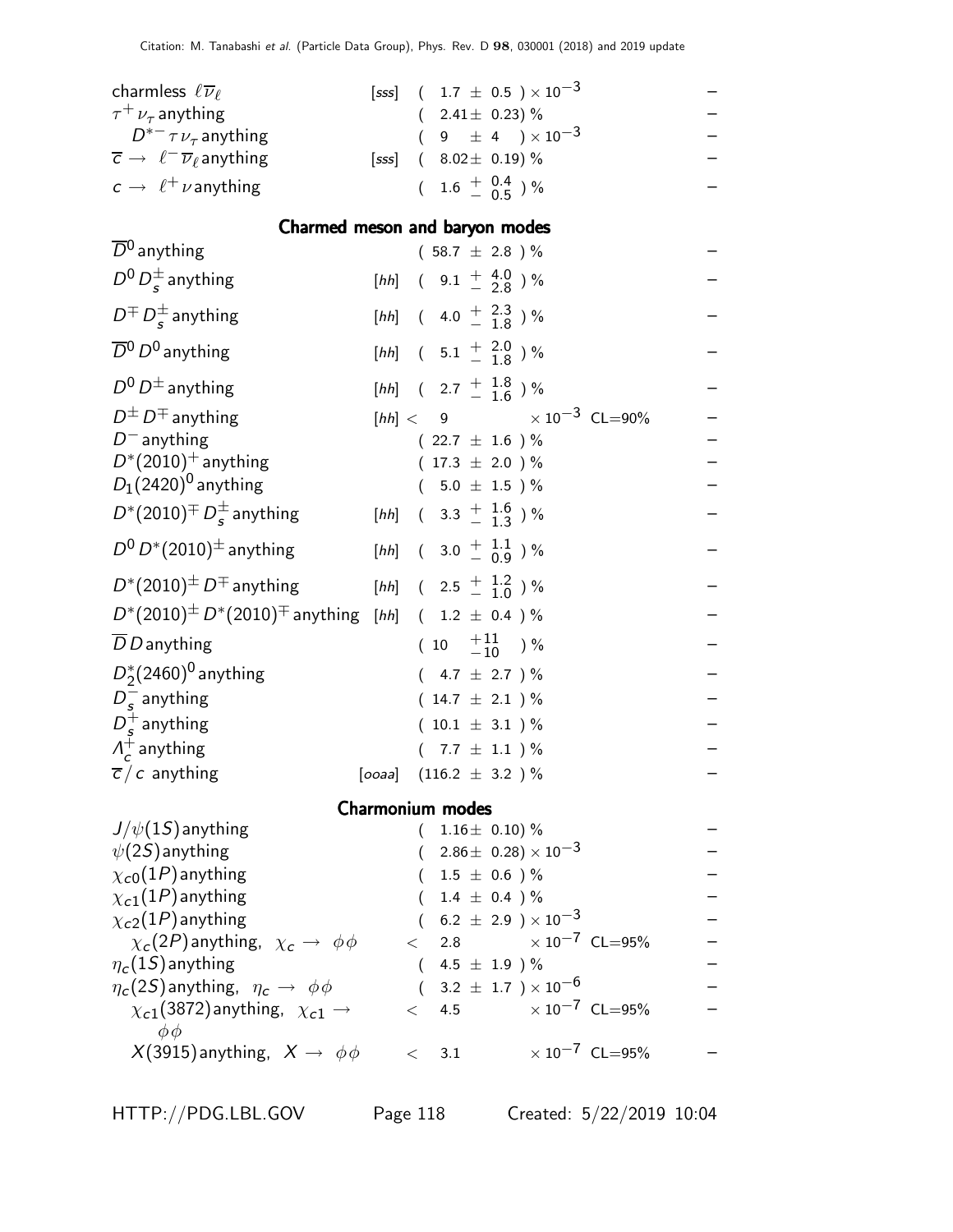|                                            |                                       | K or $K^*$ modes                                                                    |             |
|--------------------------------------------|---------------------------------------|-------------------------------------------------------------------------------------|-------------|
| $\overline{s}\gamma$                       |                                       | $(3.1 \pm 1.1) \times 10^{-4}$                                                      |             |
| $\overline{\overline{S}}\overline{\nu}\nu$ |                                       | $< 6.4 \times 10^{-4} \text{ CL} = 90\%$<br>B1                                      |             |
| $K^{\pm}$ anything                         |                                       | $(74 \pm 6) \%$                                                                     |             |
| $K^0_S$ anything                           |                                       | $(29.0 \pm 2.9)$ %                                                                  |             |
|                                            |                                       | <b>Pion modes</b>                                                                   |             |
| $\pi^{\pm}$ anything                       |                                       | $(397 \pm 21)$ %                                                                    |             |
| $\pi^0$ anything                           |                                       | [ooaa] $(278 \pm 60)$ %                                                             |             |
| $\phi$ anything                            |                                       | $(2.82 \pm 0.23)\%$                                                                 |             |
|                                            |                                       | <b>Baryon modes</b>                                                                 |             |
| $p/\overline{p}$ anything                  |                                       | $(13.1 \pm 1.1)$ %                                                                  |             |
| $\Lambda/\Lambda$ anything                 |                                       | $(5.9 \pm 0.6)$ %                                                                   |             |
| b-baryon anything                          |                                       | $(10.2 \pm 2.8) \%$                                                                 |             |
|                                            |                                       | Other modes                                                                         |             |
| charged anything                           |                                       | [ooaa] $(497 \pm 7)$ %                                                              |             |
|                                            |                                       |                                                                                     |             |
| hadron $^+$ hadron $^-$                    |                                       | $(1.7 \frac{+}{0.7}) \times 10^{-5}$                                                |             |
| charmless                                  |                                       | $(7 \pm 21) \times 10^{-3}$                                                         |             |
|                                            |                                       | $\Delta B = 1$ weak neutral current (B1) modes                                      |             |
| $\mu^+ \mu^-$ anything                     |                                       | $< 3.2 \times 10^{-4} \text{ CL} = 90\%$<br>B1                                      |             |
|                                            |                                       |                                                                                     |             |
|                                            |                                       | $I(J^{P})=\frac{1}{2}(1^{-})$<br>I, J, P need confirmation.                         |             |
|                                            |                                       |                                                                                     |             |
|                                            |                                       | Quantum numbers shown are quark-model predictions.                                  |             |
|                                            |                                       | Mass $m_{B^*} = 5324.70 \pm 0.22$ MeV                                               |             |
|                                            |                                       | $m_{B^*} - m_R = 45.22 \pm 0.21$ MeV<br>$m_{R^{*+}} - m_{R^+} = 45.37 \pm 0.21$ MeV |             |
|                                            |                                       |                                                                                     |             |
| <b>B* DECAY MODES</b>                      |                                       | Fraction $(\Gamma_i/\Gamma)$                                                        | $p$ (MeV/c) |
| $B\gamma$                                  |                                       | seen                                                                                | 45          |
|                                            |                                       |                                                                                     |             |
|                                            |                                       | $I(J^{P})=\frac{1}{2}(1^{+})$                                                       |             |
| $B_1(5721)^+$                              |                                       | I, J, P need confirmation.                                                          |             |
|                                            |                                       |                                                                                     |             |
|                                            | Mass $m = 5725.9^{+2.5}_{-2.7}$ MeV   |                                                                                     |             |
|                                            |                                       | $m_{B_1^+} - m_{B^{*0}} = 401.2^{+2.4}_{-2.7}$ MeV                                  |             |
|                                            |                                       | Full width $\Gamma = 31 \pm 6$ MeV $(S = 1.1)$                                      |             |
|                                            | $B_1$ (5721) <sup>+</sup> DECAY MODES | Fraction $(\Gamma_i/\Gamma)$                                                        | $p$ (MeV/c) |
| $B^{*0}\pi^+$                              |                                       | seen                                                                                | 363         |

HTTP://PDG.LBL.GOV Page 119 Created: 5/22/2019 10:04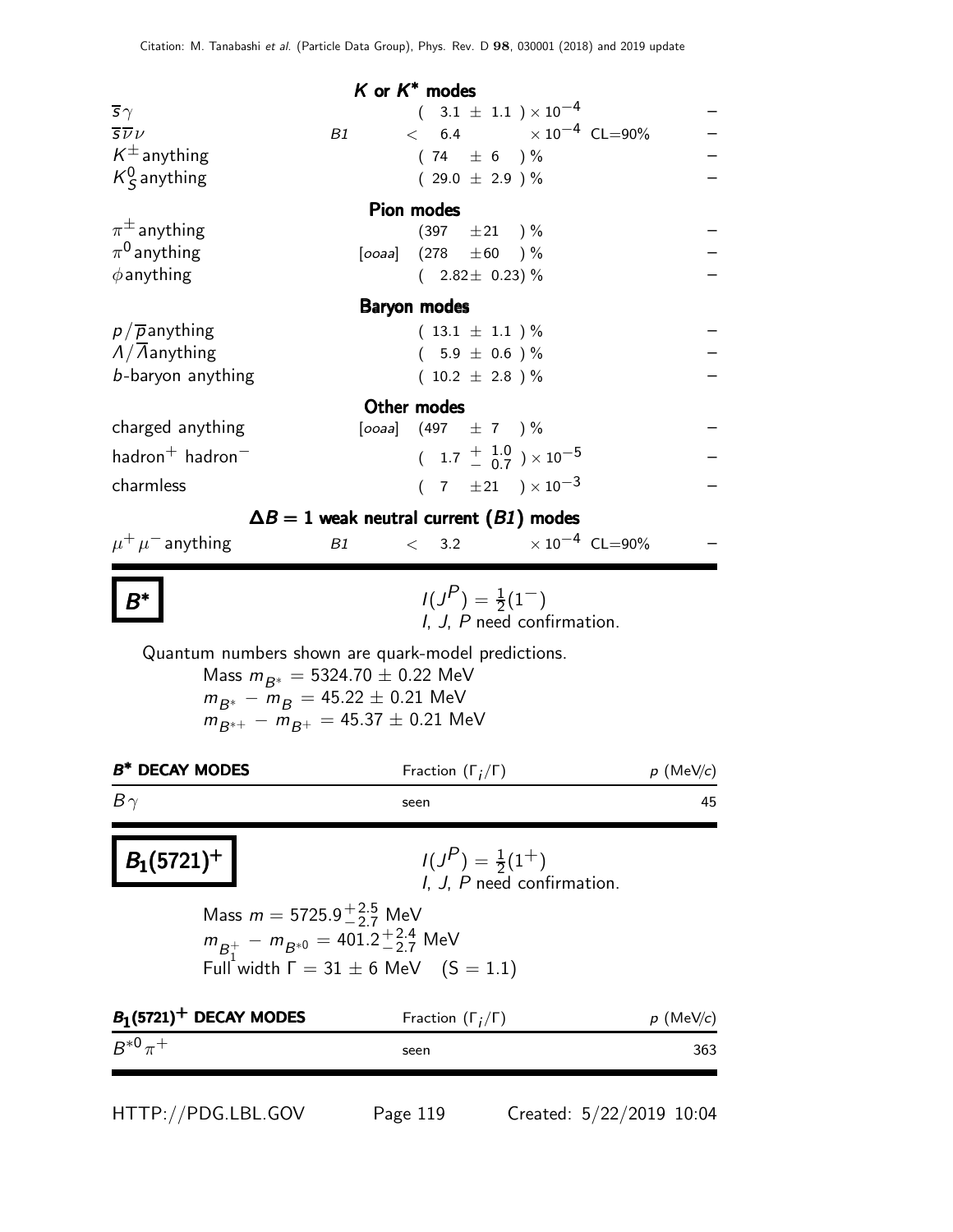| $B_1(5721)^0$               |                                         | $I(J^P) = \frac{1}{2}(1^+)$                                                                                                                                                                                                  | I, J, P need confirmation. |                     |
|-----------------------------|-----------------------------------------|------------------------------------------------------------------------------------------------------------------------------------------------------------------------------------------------------------------------------|----------------------------|---------------------|
|                             |                                         | $B_1(5721)^0$ MASS = 5726.1 $\pm$ 1.3 MeV (S = 1.2)<br>$m_{B_1^0} - m_{B_1^+} = 446.7 \pm 1.3$ MeV (S = 1.2)<br>$m_{B_1^0} - m_{B^{*+}} = 401.4 \pm 1.2$ MeV (S = 1.2)<br>Full width $\Gamma = 27.5 \pm 3.4$ MeV $(S = 1.1)$ |                            |                     |
|                             | $B_1$ (5721) <sup>0</sup> DECAY MODES   | Fraction $(\Gamma_i/\Gamma)$                                                                                                                                                                                                 |                            | $p \text{ (MeV/c)}$ |
| $B^{*+}\pi^-$               |                                         | seen                                                                                                                                                                                                                         |                            | 363                 |
| $B_2^*(5747)^+$             |                                         | $I(J^{P}) = \frac{1}{2}(2^{+})$                                                                                                                                                                                              | I. J. P need confirmation. |                     |
|                             | Mass $m = 5737.2 \pm 0.7$ MeV           | $m_{B_2^{*+}} - m_{B^0} = 457.5 \pm 0.7$ MeV<br>Full width $\Gamma = 20 \pm 5$ MeV $(S = 2.2)$                                                                                                                               |                            |                     |
|                             | $B_2^*(5747)^+$ DECAY MODES             | Fraction $(\Gamma_i/\Gamma)$                                                                                                                                                                                                 |                            | $p \text{ (MeV/c)}$ |
| $B^0\pi^+$<br>$B^{*0}\pi^+$ |                                         | seen<br>seen                                                                                                                                                                                                                 |                            | 418<br>374          |
| $B_2^*(5747)^0$             |                                         | $I(J^{P}) = \frac{1}{2}(2^{+})$                                                                                                                                                                                              | I, J, P need confirmation. |                     |
|                             | Full width $\Gamma = 24.2 \pm 1.7$ MeV  | $B_2^*(5747)^0$ MASS = 5739.5 $\pm$ 0.7 MeV (S = 1.4)<br>$m_{B_2^{*0}} - m_{B_1^0} = 13.4 \pm 1.4$ MeV (S = 1.3)<br>$m_{B_2^{*0}} - m_{B^+} = 460.2 \pm 0.6$ MeV (S = 1.4)                                                   |                            |                     |
|                             | $B^*_2$ (5747) <sup>0</sup> DECAY MODES | Fraction $(\Gamma_i/\Gamma)$                                                                                                                                                                                                 |                            | $p$ (MeV/c)         |
| $B^+\pi^-$<br>$B^{*+}\pi^-$ |                                         | seen<br>seen                                                                                                                                                                                                                 |                            | 421<br>376          |
| $B_J(5970)^+$               |                                         | $I(J^P) = \frac{1}{2}(?^?)$                                                                                                                                                                                                  | I, J, P need confirmation. |                     |
|                             | Mass $m = 5964 \pm 5$ MeV               | $m_{B_J(5970)^+} - m_{B^0} = 685 \pm 5$ MeV<br>Full width $\Gamma = 62 \pm 20$ MeV                                                                                                                                           |                            |                     |
|                             | HTTP://PDG.LBL.GOV                      | Page 120                                                                                                                                                                                                                     | Created: 5/22/2019 10:04   |                     |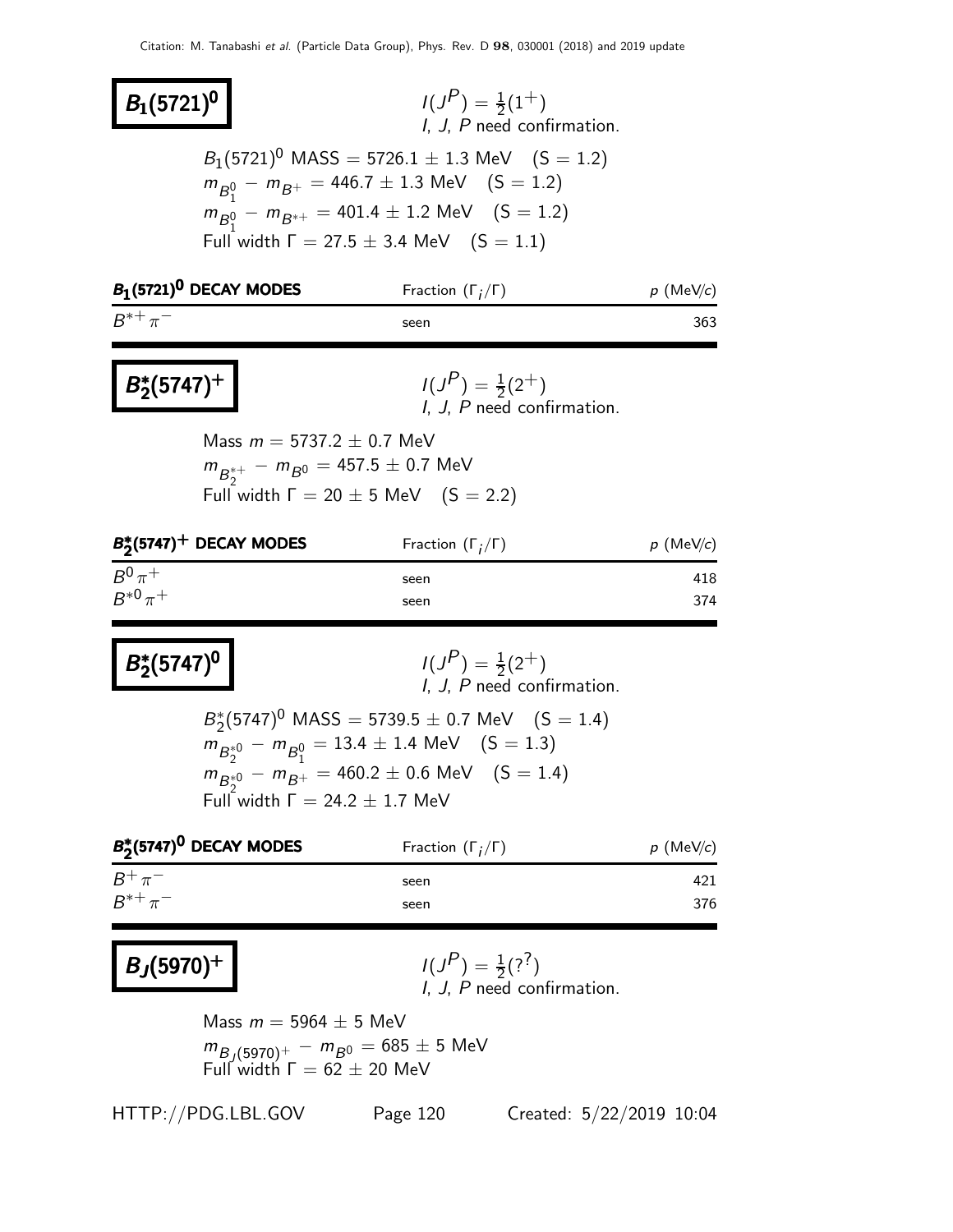| $B_J$ (5970) <sup>+</sup> DECAY MODES                                                                           | Fraction $(\Gamma_i/\Gamma)$                                  | $p$ (MeV/c) |
|-----------------------------------------------------------------------------------------------------------------|---------------------------------------------------------------|-------------|
| $B^0\pi^+$<br>$B^{*0} \pi^+$                                                                                    | possibly seen<br>seen                                         | 632<br>591  |
| $B_J(5970)^0$                                                                                                   | $I(J^{P}) = \frac{1}{2}(?^{?})$<br>I, J, P need confirmation. |             |
| Mass $m = 5971 \pm 5$ MeV<br>$m_{B_1(5970)^0} - m_{B^+} = 691 \pm 5$ MeV<br>Full width $\Gamma = 81 \pm 12$ MeV |                                                               |             |
| $B_I$ (5970) <sup>0</sup> DECAY MODES                                                                           | Fraction $(\Gamma_i/\Gamma)$                                  | $p$ (MeV/c) |
| $B^+\pi^-$                                                                                                      | possibly seen                                                 | 638         |
| $B^{*+}\pi^-$                                                                                                   | seen                                                          | 596         |

# BOTTOM, STRANGE MESONS  $(B = \pm 1, S = \mp 1)$

 $B_s^0 = s\overline{b}$ ,  $\overline{B}_s^0 = \overline{s}b$ , similarly for  $B_s^*$ 's

 $B^0$ s

$$
I(J^P)=0(0^-)
$$

I, J, P need confirmation. Quantum numbers shown are quark-model predictions.

Mass 
$$
m_{B_s^0}
$$
 = 5366.88 ± 0.17 MeV  
\n $m_{B_s^0} - m_B$  = 87.40 ± 0.18 MeV  
\nMean life  $\tau$  = (1.510 ± 0.004) × 10<sup>-12</sup> s  
\n $c\tau$  = 452.7  $\mu$ m  
\n $\Delta\Gamma_{B_s^0}$  =  $\Gamma_{B_{sL}^0}$  -  $\Gamma_{B_{sH}^0}$  = (0.090 ± 0.005) × 10<sup>12</sup> s<sup>-1</sup>

#### $B_{\rm c}^0$  $B_s^0$ - $\overline{B}_s^0$  mixing parameters

$$
\Delta m_{B_s^0} = m_{B_{sH}^0} - m_{B_{sL}^0} = (17.757 \pm 0.021) \times 10^{12} \hbar \text{ s}^{-1}
$$
  
= (1.1688 \pm 0.0014) \times 10^{-8} MeV  

$$
x_s = \Delta m_{B_s^0} / \Gamma_{B_s^0} = 26.81 \pm 0.08
$$

$$
\chi_s = 0.499308 \pm 0.000004
$$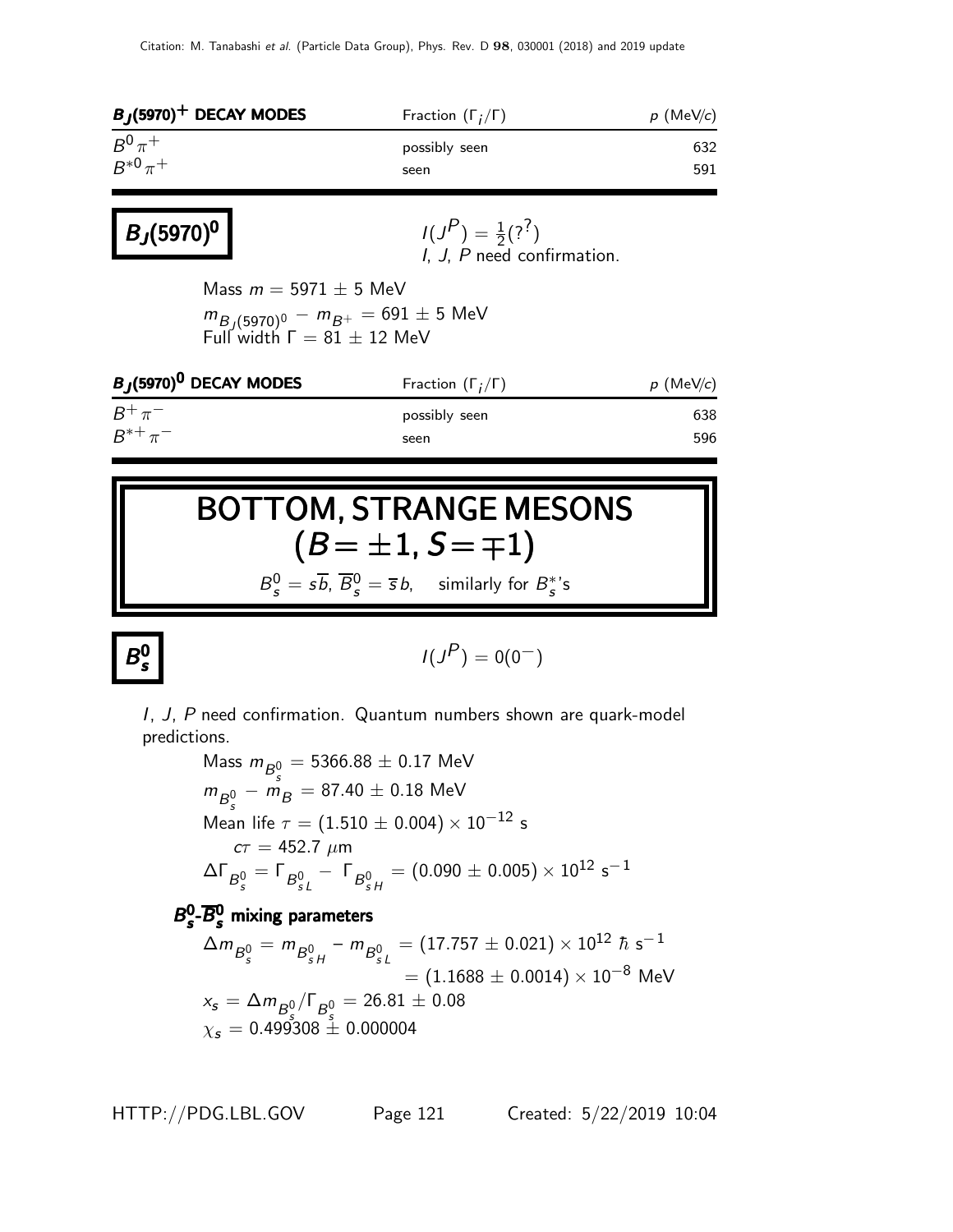#### CP violation parameters in  $B_{\rm s}^0$ s

$$
Re(\epsilon_{B_s^0}) / (1 + |\epsilon_{B_s^0}|^2) = (-0.15 \pm 0.70) \times 10^{-3}
$$
  
\n
$$
C_{KK} (B_s^0 \rightarrow K^+ K^-) = 0.14 \pm 0.11
$$
  
\n
$$
S_{KK} (B_s^0 \rightarrow K^+ K^-) = 0.30 \pm 0.13
$$
  
\n
$$
r_B (B_s^0 \rightarrow D_s^{\pm} K^{\pm}) = 0.37^{+0.10}_{-0.09}
$$
  
\n
$$
\delta_B (B_s^0 \rightarrow D_s^{\pm} K^{\mp}) = (358 \pm 14)^{\circ}
$$
  
\n*CP* Violation phase  $\beta_s = (1.1 \pm 1.6) \times 10^{-2}$  rad  
\n $|\lambda| (B_s^0 \rightarrow J/\psi(1S)\phi) = 0.964 \pm 0.020$   
\n $|\lambda| = 1.002 \pm 0.017$   
\nA, *CP* violation parameter = -0.75  $\pm$  0.12  
\nC, *CP* violation parameter = 0.19  $\pm$  0.06  
\nS, *CP* violation parameter = 0.17  $\pm$  0.06  
\n $A_{CP}^L (B_s \rightarrow J/\psi \overline{K}^*(892)^0) = -0.05 \pm 0.06$   
\n $A_{CP}^L (B_s \rightarrow J/\psi \overline{K}^*(892)^0) = 0.17 \pm 0.15$   
\n $A_{CP}^L (B_s \rightarrow J/\psi \overline{K}^*(892)^0) = -0.05 \pm 0.10$   
\n**ACP**( $B_s^0 \rightarrow \pi^+ K^-$ ) = 0.221  $\pm$  0.015  
\n $A_{CP} (B_s^0 \rightarrow \pi^+ K^-) = 0.221 \pm 0.015$   
\n $A_{CP} (B_s^0 \rightarrow [\pi^+ K^-]_D K^*(892)^0) = -0.04 \pm 0.07$   
\n $A_{CP} (B_s^0 \rightarrow [\pi^+ K^-]_D K^*(892)^0) = -0.01 \$ 

These branching fractions all scale with  $\mathsf{B}(\overline{b}\rightarrow\ B^0_S).$ 

The branching fraction  $\mathsf{B}(B_{S}^{0} \to D_{S}^{-}\ell^{+}\nu_{\ell}$ anything) is not a pure measurement since the measured product branching fraction  ${\sf B}(\overline{b}\to~B_{\cal S}^0)\times$  ${\sf B}(B_{\cal S}^0\to~D_{\cal S}^- \ell^+\nu_\ell$ anything) was used to determine  ${\sf B}(\overline{b}\to~B_{\cal S}^0)$ , as described in the note on " $B^{\mathsf{0}}\text{-}\overline{B}{}^{\mathsf{0}}$  Mixing"

For inclusive branching fractions, e.g.,  $B \rightarrow D^{\pm}$  anything, the values usually are multiplicities, not branching fractions. They can be greater than one.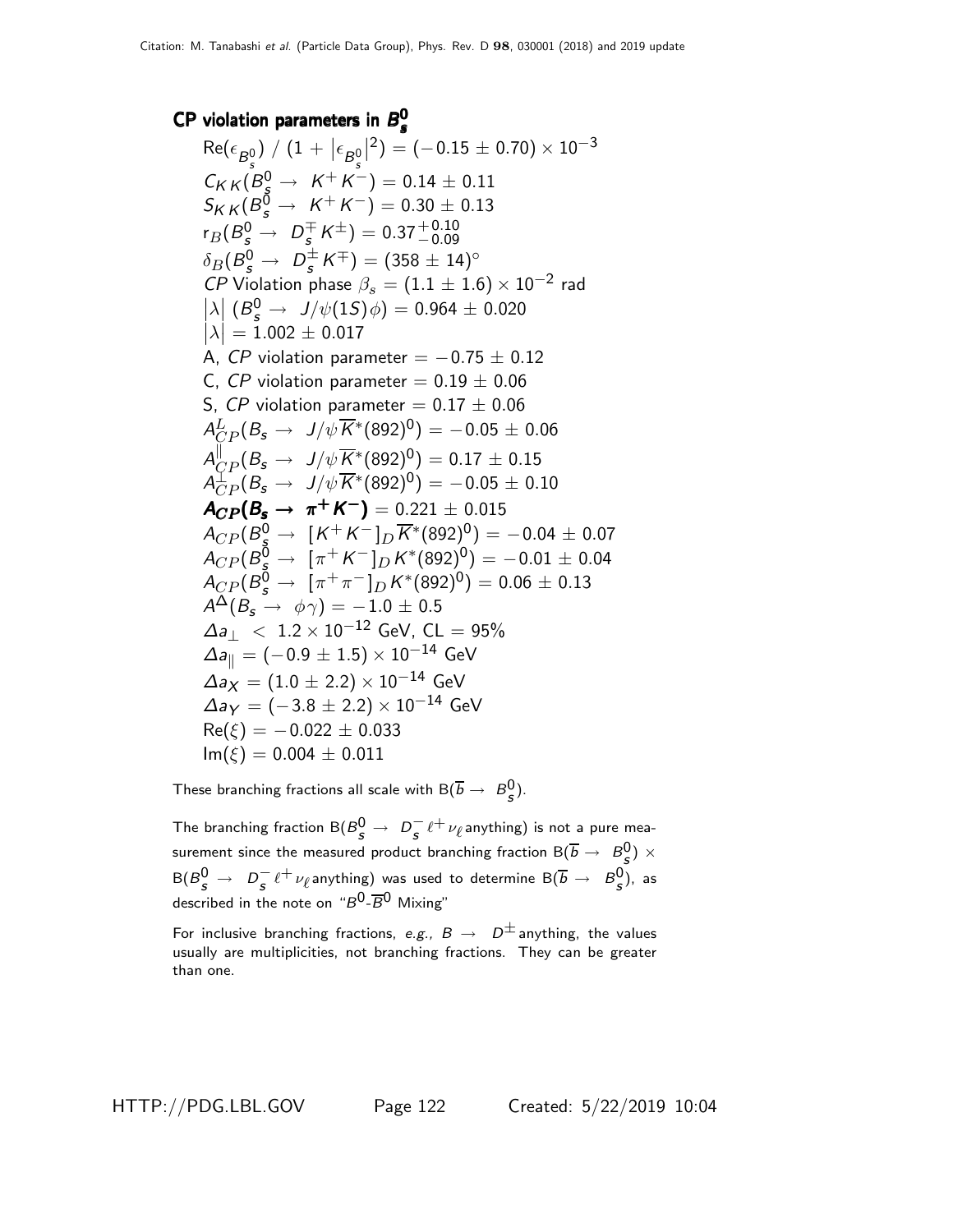| $B_s^0$ DECAY MODES                                                                                                                                | Fraction $(\Gamma_i/\Gamma)$               | Scale factor $/$ p<br>Confidence level (MeV/c)     |              |
|----------------------------------------------------------------------------------------------------------------------------------------------------|--------------------------------------------|----------------------------------------------------|--------------|
| $D_s^-$ anything                                                                                                                                   | (93)<br>$\pm 25$ )%                        |                                                    |              |
| $\ell \nu_{\ell} X$                                                                                                                                | $(9.6 \pm 0.8)$ %                          |                                                    |              |
| $e^{\dagger} \nu X^{-}$                                                                                                                            | $(9.1 \pm 0.8)$ %                          |                                                    |              |
| $\mu^+ \nu X^-$                                                                                                                                    | $(10.2 \pm 1.0) \%$                        |                                                    |              |
| $D_{s}^{-} \ell^{+} \nu_{\ell}$ anything                                                                                                           | $(8.1 \pm 1.3) \%$<br>$\left[ qqaa\right]$ |                                                    |              |
| $D_{\epsilon}^{*-} \ell^+ \nu_{\ell}$ anything                                                                                                     | $(5.4 \pm 1.1) \%$                         |                                                    |              |
| $D_{s1}(2536)^{-} \mu^{+} \nu_{\mu}$ , $D_{s1}^{-} \rightarrow$<br>$D^{*-}K^0_S$                                                                   | $(2.6 \pm 0.7) \times 10^{-3}$             |                                                    |              |
| $D_{s1}(2536)^{-} X \mu^{+} \nu$ , $D_{s1}^{-} \rightarrow$<br>$\overline{D}{}^0 K^+$                                                              | $(4.4 \pm 1.3) \times 10^{-3}$             |                                                    |              |
| $D_{s2}(2573)^{-} X \mu^{+} \nu$ , $D_{s2}^{-} \rightarrow$<br>$\overline{D}{}^0 K^+$                                                              | $(2.7 \pm 1.0) \times 10^{-3}$             |                                                    |              |
| $D_{s}^{-} \pi^{+}$                                                                                                                                | $(3.00 \pm 0.23) \times 10^{-3}$           |                                                    | 2320         |
| $D_{\rm s}^{-}$ $\rho^{+}$                                                                                                                         | $(6.9 \pm 1.4) \times 10^{-3}$             |                                                    | 2249         |
| $D_{c}^{-} \pi^{+} \pi^{+} \pi^{-}$                                                                                                                | $(6.1 \pm 1.0) \times 10^{-3}$             |                                                    | 2301         |
| $D_{s1}(2536)^{-} \pi^{+}$ , $D_{s1}^{-}$ $\rightarrow$<br>$D_s^{\dagger} \kappa^{\dagger}$<br>$D_s^{\dagger} \kappa^{\dagger}$<br>$D_s^{\dagger}$ | $(2.5 \pm 0.8) \times 10^{-5}$             |                                                    |              |
|                                                                                                                                                    | $(2.27 \pm 0.19) \times 10^{-4}$           |                                                    | 2293         |
| $D_s^- K^+ \pi^+ \pi^-$                                                                                                                            | $(3.2 \pm 0.6) \times 10^{-4}$             |                                                    | 2249         |
| $D_s^{\dagger} D_s^-$                                                                                                                              | $(4.4 \pm 0.5) \times 10^{-3}$             |                                                    | 1824         |
| $D_{s}^{-}D^{+}$                                                                                                                                   | $(2.8 \pm 0.5) \times 10^{-4}$             |                                                    | 1875         |
| $D^+D^-$                                                                                                                                           | $(2.2 \pm 0.6) \times 10^{-4}$             |                                                    | 1925         |
| $D^0\overline{D}{}^0$                                                                                                                              | $(1.9 \pm 0.5) \times 10^{-4}$             |                                                    | 1930         |
| $D_{s}^{*-} \pi^{+}$                                                                                                                               | $(2.0 \pm 0.5) \times 10^{-3}$             |                                                    | 2265         |
| $D_s^{*\mp} K^{\pm}$                                                                                                                               | $(1.33\pm 0.35)\times 10^{-4}$             |                                                    |              |
| $D_{\epsilon}^{*-}\rho^+$                                                                                                                          | $(9.6 \pm 2.1) \times 10^{-3}$             |                                                    | 2191         |
| $D_s^{*+}D_s^- + D_s^{*-}D_s^+$                                                                                                                    | $(1.37\pm 0.16)\%$                         |                                                    | 1742         |
| $D_{s}^{s+}D_{s}^{s-}$<br>$D_{s}^{(*)+}D_{s}^{(*)-}$<br>$\overline{D}_{s}^{s0}\overline{K}^{0}$                                                    | $(1.44 \pm 0.20)\%$                        | $S = 1.1$                                          | 1655         |
|                                                                                                                                                    | $(4.5 \pm 1.4) \%$                         |                                                    |              |
|                                                                                                                                                    | $(2.8 \pm 1.1) \times 10^{-4}$             |                                                    | 2278         |
| $\overline{D}{}^0 \overline{K}{}^0$                                                                                                                | $(4.3 \pm 0.9) \times 10^{-4}$             |                                                    | 2330         |
| $\overline{D}{}^0 K^- \pi^+$                                                                                                                       | $(1.04\pm 0.13)\times 10^{-3}$             |                                                    | 2312         |
| $\overline{D}{}^0 \overline{K}{}^*(892)^0$                                                                                                         | $(4.4 \pm 0.6) \times 10^{-4}$             |                                                    | 2264         |
| $\overline{D}^0 \overline{K}$ *(1410)                                                                                                              | $(3.9 \pm 3.5) \times 10^{-4}$             |                                                    | 2117         |
| $\overline{D}{}^0\overline{K}_0^*(1430)$                                                                                                           | $(3.0 \pm 0.7) \times 10^{-4}$             |                                                    | 2113         |
| $\overline{D}^0 \overline{K}_2^*(1430)$                                                                                                            | $(1.1 \pm 0.4) \times 10^{-4}$             |                                                    | 2113         |
| $\overline{D}^0 \overline{K}$ *(1680)<br>$\overline{D}^0 \overline{K}{}^*_{0}(1950)$                                                               | < 7.8<br>1.1<br>$\lt$                      | $\times 10^{-5}$ CL=90%<br>$\times 10^{-4}$ CL=90% | 1997<br>1890 |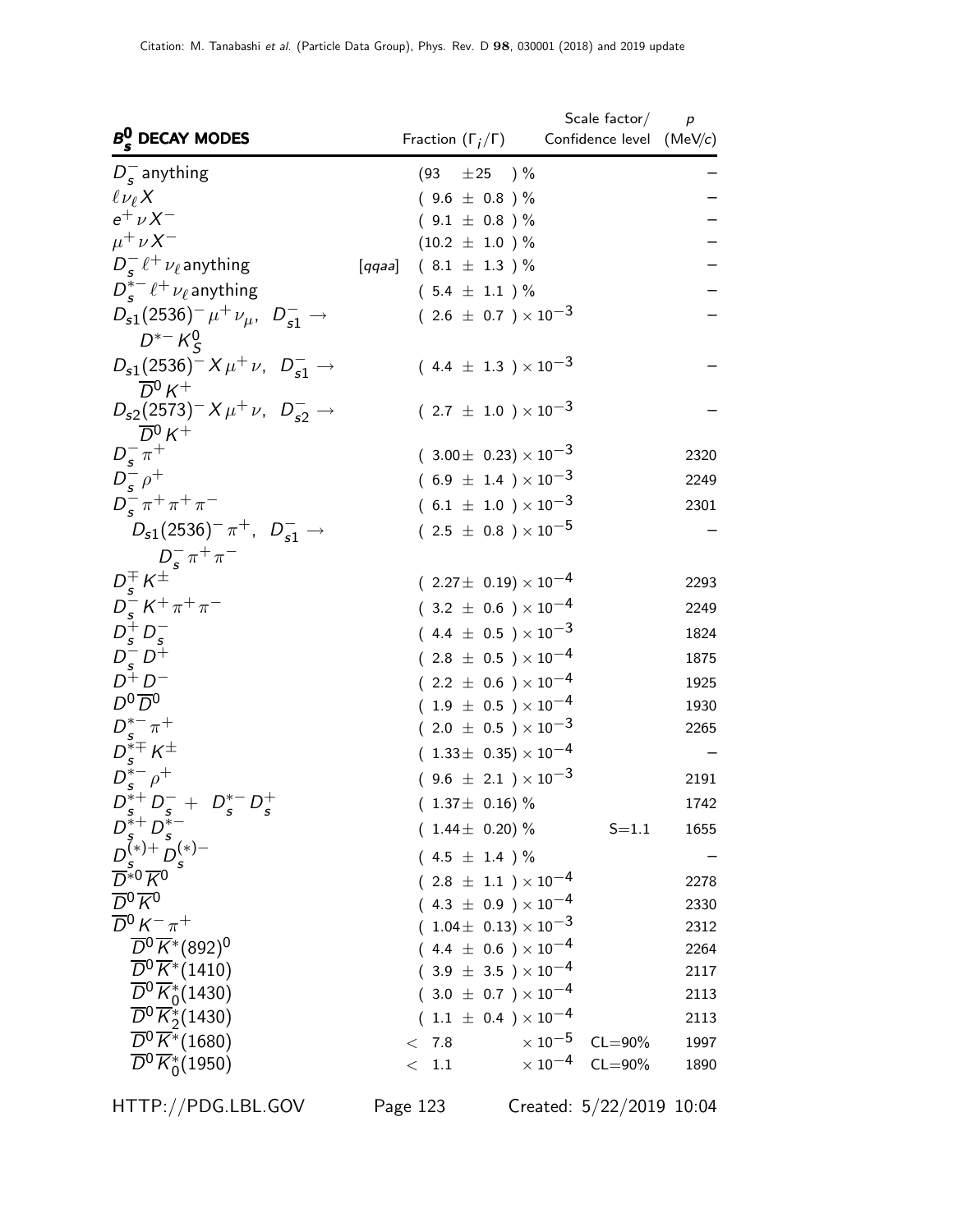| $\overline{D}{}^0\overline{K}{}^*_3(1780)$                             | $< 2.6$ $\times 10^{-5}$ CL=90%                                     |             | 1971 |
|------------------------------------------------------------------------|---------------------------------------------------------------------|-------------|------|
| $\overline{D}{}^0\overline{K}{}^*_4(2045)$                             | $< 3.1$ $\times 10^{-5}$                                            | $CL = 90\%$ | 1837 |
| $\overline{D}{}^0 K^-\pi^+$ (non-resonant)                             | $(\phantom{-}2.1~\pm~0.8~)\times10^{-4}$                            |             | 2312 |
| $D_{s2}^*(2573)^-\pi^+$ , $D_{s2}^*\to$                                | $(2.6 \pm 0.4) \times 10^{-4}$                                      |             |      |
| $\overline{D}{}^0 K^-$                                                 |                                                                     |             |      |
| $D_{s1}^*(2700)^{-} \pi^+$ , $D_{s1}^* \to$                            | $(1.6 \pm 0.8) \times 10^{-5}$                                      |             |      |
| $\overline{D}{}^0 K^-$                                                 |                                                                     |             |      |
| $D_{s1}^*(2860)^{-} \pi^+$ , $D_{s1}^* \to$                            | $(5 \pm 4) \times 10^{-5}$                                          |             |      |
| $\overline{D}{}^0 K^-$                                                 |                                                                     |             |      |
| $D_{s3}^*(2860)^-\pi^+$ , $D_{s3}^*\to$<br>$\overline{D}{}^0 K^-$      | $(2.2 \pm 0.6) \times 10^{-5}$                                      |             |      |
| $\overline{D}{}^0 K^+ K^-$                                             | $(5.5 \pm 0.8) \times 10^{-5}$                                      |             | 2243 |
| $\overline{D}{}^0 f_0(980)$                                            | $< 3.1 \times 10^{-6}$                                              | $CL = 90\%$ | 2242 |
| $\overline{D}{}^0\phi$                                                 | $(3.0 \pm 0.5) \times 10^{-5}$                                      |             | 2235 |
| $\overline{D}^{*0} \phi$                                               | $(3.7 \pm 0.6) \times 10^{-5}$                                      |             | 2178 |
| $D^{*\mp}\pi^{\pm}$                                                    | $< 6.1$ $\times 10^{-6}$                                            | $CL = 90\%$ |      |
| $\eta_c$ $\phi$                                                        | $(5.0 \pm 0.9) \times 10^{-4}$                                      |             | 1663 |
| $\eta_c \pi^+ \pi^-$                                                   | $(1.8 \pm 0.7) \times 10^{-4}$                                      |             | 1840 |
| $J/\psi(1S)\phi$                                                       | $(1.08\pm 0.08)\times 10^{-3}$                                      |             | 1588 |
| $J/\psi(1S)\phi\phi$                                                   | $(1.24 \frac{+}{0.19}) \times 10^{-5}$                              |             | 764  |
| $J/\psi(15)\pi^{0}$                                                    | $< 1.2 \times 10^{-3}$                                              | $CL = 90\%$ | 1787 |
| $J/\psi(1S)\eta$                                                       | $(4.0 \pm 0.7) \times 10^{-4}$                                      | $S = 1.4$   | 1733 |
| $J/\psi(15)K_S^0$                                                      | $(1.88 \pm 0.15) \times 10^{-5}$                                    |             | 1743 |
| $J/\psi(1S)\overline{K}^*(892)^0$                                      | $(4.1 \pm 0.4) \times 10^{-5}$                                      |             | 1637 |
| $J/\psi(1S)\eta'$                                                      | $(3.3 \pm 0.4) \times 10^{-4}$                                      |             | 1612 |
| $J/\psi(1S)\pi^{+}\pi^{-}$                                             | $(2.09 \pm 0.23) \times 10^{-4}$                                    | $S = 1.3$   | 1775 |
| $J/\psi(1S) f_0(500)$ , $f_0 \to$                                      | $< 4$ $\times 10^{-6}$ CL=90%                                       |             |      |
| $\pi^+\pi^-$<br>$J/\psi(15)\rho$ , $\rho \rightarrow \pi^+\pi^-$       | $< 4 \times 10^{-6}$ CL=90%                                         |             |      |
| $J/\psi(1S) f_0(980)$ , $f_0 \to$                                      | $(1.28\pm\ 0.18)\times 10^{-4}$                                     | $S = 1.7$   |      |
| $\pi^+\pi^-$                                                           |                                                                     |             |      |
| $J/\psi(1S) \, f_2(1270), \; \; f_2 \rightarrow$                       | $(1.1 \pm 0.4) \times 10^{-6}$                                      |             |      |
| $\pi^+\pi^-$<br>$J/\psi(1S) f_2(1270)_0$ , $f_2 \to$                   | $(7.5 \pm 1.8) \times 10^{-7}$                                      |             |      |
| $\pi^+\pi^-$<br>$J/\psi(1S) f_2(1270)_{\parallel}$ , $f_2 \rightarrow$ | $(1.09\pm 0.34)\times 10^{-6}$                                      |             |      |
| $\pi^+\pi^-$                                                           |                                                                     |             |      |
| $J/\psi(1S) f_2(1270)_\perp$ , $f_2 \to$<br>$\pi^+\pi^-$               | $(1.3 \pm 0.8) \times 10^{-6}$                                      |             |      |
| $J/\psi(1S) f_0(1370)$ , $f_0 \rightarrow$<br>$\pi^+\pi^-$             | $(4.5 \frac{+}{-} \frac{0.7}{4.0}) \times 10^{-5}$                  |             |      |
| $J/\psi(1S) f_0(1500)$ , $f_0 \to$                                     | $(2.11 + \begin{array}{c} 0.40 \\ 0.29 \end{array}) \times 10^{-5}$ |             |      |
| $\pi^+\pi^-$<br>$J/\psi(1S) f'_2(1525)_0$ , $f'_2 \rightarrow$         | $(1.07\pm 0.24)\times 10^{-6}$                                      |             |      |
| $\pi^+\pi^-$                                                           |                                                                     |             |      |

HTTP://PDG.LBL.GOV Page 124 Created: 5/22/2019 10:04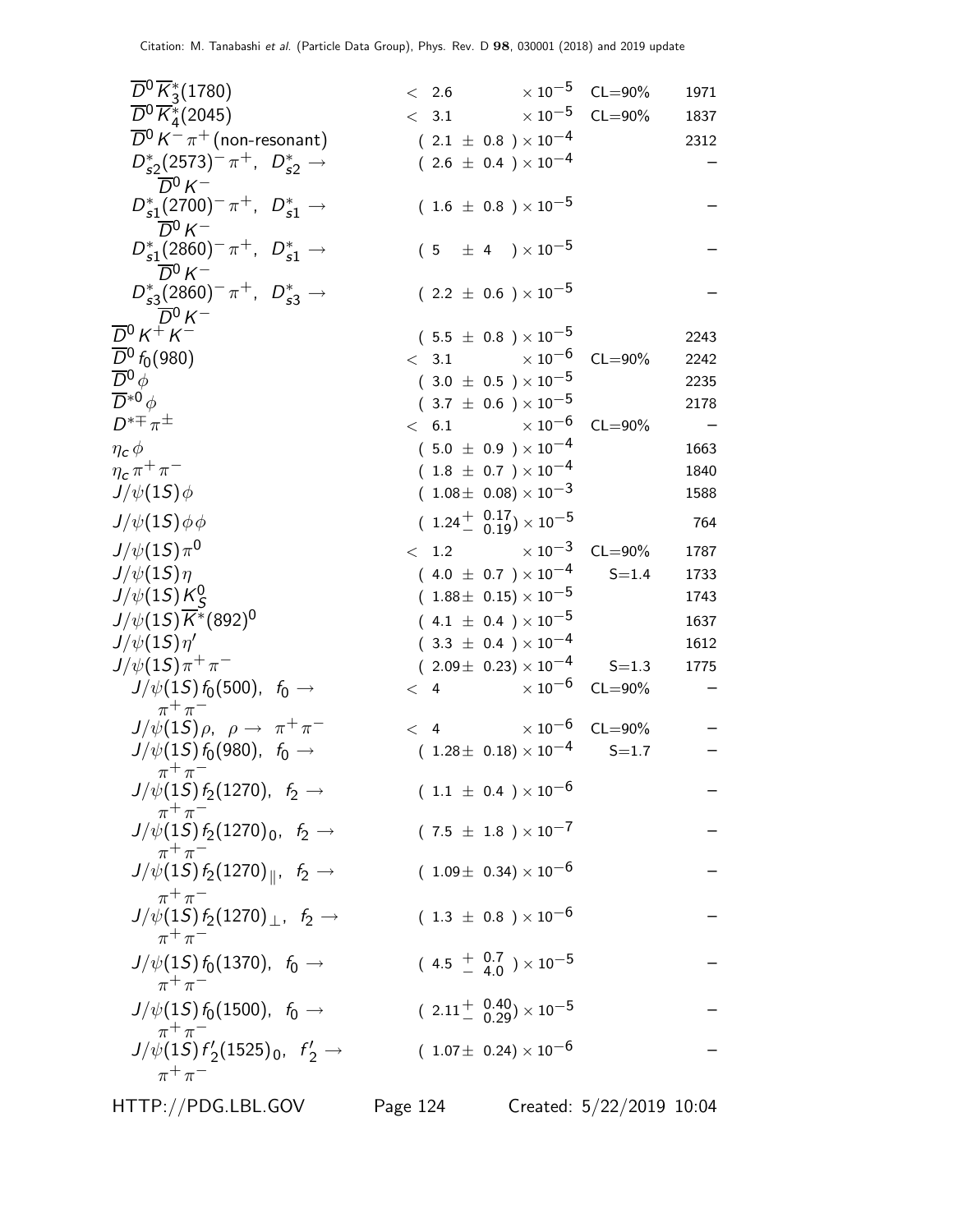| $J/\psi(1S) f'_2(1525)_{\parallel}$ , $f'_2 \rightarrow$                             | $(1.3 \frac{+}{-} 2.7 \overline{)0.9}) \times 10^{-7}$ |             |      |
|--------------------------------------------------------------------------------------|--------------------------------------------------------|-------------|------|
| $\pi^+\pi^-$<br>$J/\psi(1S) f'_2(1525)_{\perp}$ , $f'_2 \rightarrow$<br>$\pi^+\pi^-$ | $(5 \pm 4) \times 10^{-7}$                             |             |      |
| $J/\psi(1S) f_0(1790)$ , $f_0 \to$<br>$\pi^+\pi^-$                                   | $(5.0 \tfrac{+11.0}{-11.}) \times 10^{-6}$             |             |      |
| $J/\psi(1S)\pi^+\pi^-$ (nonresonant)                                                 | $(1.8 \frac{+}{-} 0.4) \times 10^{-5}$                 |             | 1775 |
| $J/\psi(1S)\overline{K}^0\pi^+\pi^-$                                                 | $\times$ 10 $^{-5}$<br>< 4.4                           | $CL = 90%$  | 1675 |
| $J/\psi(1S)K^{+}K^{-}$                                                               | $(7.9 \pm 0.7) \times 10^{-4}$                         |             | 1601 |
| $J/\psi(1S)K^0K^-\pi^+ +$ c.c.                                                       | $(9.3 \pm 1.3) \times 10^{-4}$                         |             | 1538 |
| $J/\psi(1S)\overline{K}^0 K^+ K^-$                                                   | $< 1.2 \times 10^{-5}$                                 | $CL = 90\%$ | 1333 |
| $J/\psi(1S) f'_2(1525)$                                                              | $(2.6 \pm 0.6) \times 10^{-4}$                         |             | 1304 |
| $J/\psi(1S)p\overline{p}$                                                            | $\times$ 10 $^{-6}$<br>< 4.8                           | $CL = 90\%$ | 982  |
| $J/\psi(1S)\gamma$                                                                   | $\times$ $10^{-6}$<br>< 7.3                            | $CL = 90\%$ | 1790 |
| $J/\psi(1S)\pi^+\pi^-\pi^+\pi^-$                                                     | $(7.8 \pm 1.0) \times 10^{-5}$                         |             | 1731 |
| $J/\psi(1S) f_1(1285)$                                                               | $(7.0 \pm 1.4) \times 10^{-5}$                         |             | 1460 |
| $\psi(2S)\eta$                                                                       | $(3.3 \pm 0.9) \times 10^{-4}$                         |             | 1338 |
| $\psi(2S)\eta'$                                                                      | $(1.29 \pm 0.35) \times 10^{-4}$                       |             | 1158 |
| $\psi(2S)\pi^{+}\pi^{-}$                                                             | $(7.1 \pm 1.3) \times 10^{-5}$                         |             | 1397 |
| $\psi(2S)\phi$                                                                       | $(5.4 \pm 0.6) \times 10^{-4}$                         |             | 1120 |
| $\psi(2S)K^{-}\pi^{+}$                                                               | $(3.1 \pm 0.4) \times 10^{-5}$                         |             | 1310 |
| $\psi(2S)\overline{K}^*(892)^0$                                                      | $(3.3 \pm 0.5) \times 10^{-5}$                         |             | 1196 |
| $\chi_{c1}\phi$                                                                      | $(2.04 \pm 0.30) \times 10^{-4}$                       |             | 1274 |
| $\pi^+\pi^-$                                                                         | $(6.8 \pm 0.8) \times 10^{-7}$                         |             | 2680 |
| $\pi^0\pi^0$                                                                         | $\times$ 10 <sup>-4</sup><br>$\langle$ 2.1             | $CL = 90\%$ | 2680 |
| $\eta \pi^0$                                                                         | $\times$ 10 <sup>-3</sup><br>< 1.0                     | $CL = 90\%$ | 2654 |
| $\eta\eta$                                                                           | $\times$ 10 $^{-3}$<br>< 1.5                           | $CL = 90\%$ | 2627 |
| $\rho^0 \rho^0$                                                                      | $\times$ 10 $^{-4}$<br>< 3.20                          | $CL = 90\%$ | 2569 |
| $\eta' \eta'$                                                                        | $(3.3 \pm 0.7) \times 10^{-5}$                         |             | 2507 |
| $\eta' \phi$                                                                         | $< 8.2 \times 10^{-7}$                                 | $CL = 90\%$ | 2495 |
| $\phi f_0(980)$ , $f_0(980) \rightarrow \pi^+\pi^-$                                  | $(1.12 \pm 0.21) \times 10^{-6}$                       |             |      |
| $\phi f_2(1270)$ , $f_2(1270) \rightarrow$<br>$\pi^+\pi^-$                           | $(6.1 + \frac{1.8}{1.5}) \times 10^{-7}$               |             |      |
| $\phi \rho^0$                                                                        | $(2.7 \pm 0.8) \times 10^{-7}$                         |             | 2526 |
| $\phi\pi^+\pi^-$                                                                     | $(3.5 \pm 0.5) \times 10^{-6}$                         |             | 2579 |
| $\phi\phi$                                                                           | $(1.87\pm 0.15)\times 10^{-5}$                         |             | 2482 |
| $\phi \phi \phi$                                                                     | $(2.2 \pm 0.7) \times 10^{-6}$                         |             | 2165 |
| $\pi^+ K^-$                                                                          | $(5.6 \pm 0.6) \times 10^{-6}$                         |             | 2659 |
| $K^+ \, K^-$                                                                         | $(2.54\pm 0.17)\times 10^{-5}$                         |             | 2638 |
| $K^0\overline{K}{}^0$                                                                | $(2.0 \pm 0.6) \times 10^{-5}$                         |             | 2637 |
| $K^{0}\pi^{+}\pi^{-}$                                                                | $(9.4 \pm 2.1) \times 10^{-6}$                         |             | 2653 |
| $K^0 K^{\pm} \pi^{\mp}$                                                              | $(8.4 \pm 0.9) \times 10^{-5}$                         |             | 2622 |
| $K^*(892)^- \pi^+$                                                                   | $(2.9 \pm 1.1) \times 10^{-6}$                         |             | 2607 |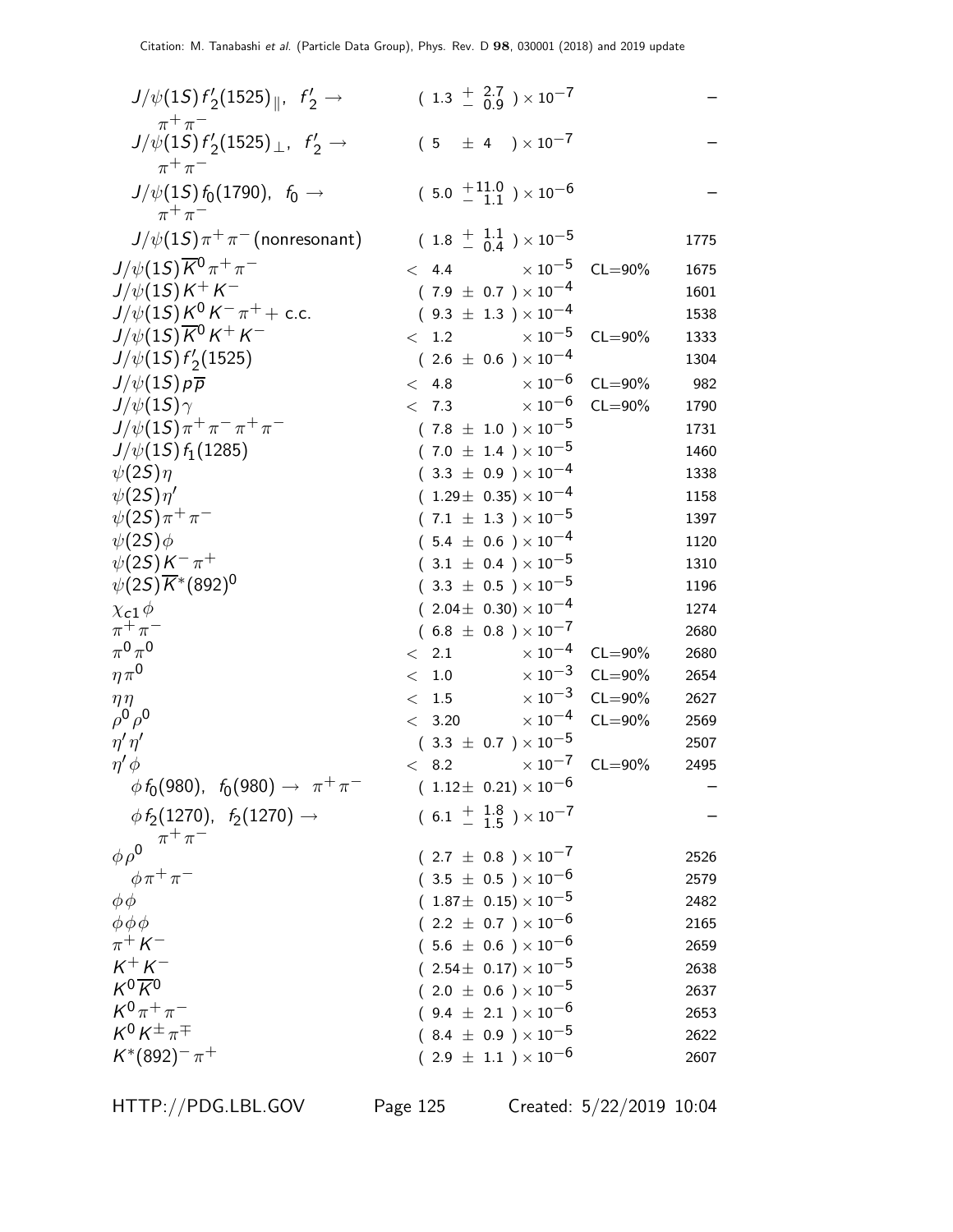| $K^*(892)^{\pm} K^{\mp}$                                             | $(1.12 \pm 0.22) \times 10^{-5}$ |  | 2585 |
|----------------------------------------------------------------------|----------------------------------|--|------|
| $K_S^0 \overline{K}$ <sup>*</sup> (892) <sup>0</sup> + c.c.          | $(1.6 \pm 0.4) \times 10^{-5}$   |  | 2585 |
| $K^{\overline{0}}K^+K^-$                                             | $(1.3 \pm 0.6) \times 10^{-6}$   |  | 2568 |
| $\overline{K}$ *(892) <sup>0</sup> $\rho$ <sup>0</sup>               | $< 7.67$ $\times 10^{-4}$ CL=90% |  | 2550 |
| $\overline{K}$ *(892) <sup>0</sup> K <sup>*</sup> (892) <sup>0</sup> | $(1.11 \pm 0.27) \times 10^{-5}$ |  | 2531 |
| $\phi K^*(892)^0$                                                    | $(1.14 \pm 0.30) \times 10^{-6}$ |  | 2507 |
| $p\overline{p}$                                                      | $< 1.5 \times 10^{-8}$ CL=90%    |  | 2514 |
| $p\overline{p}K^+K^-$                                                | $(4.5 \pm 0.5) \times 10^{-6}$   |  | 2231 |
| $p\overline{p}K^{+}\pi^{-}$                                          | $(1.39\pm 0.26)\times 10^{-6}$   |  | 2355 |
| $p\overline{p}\pi^+\pi^-$                                            | $(4.3 \pm 2.0) \times 10^{-7}$   |  | 2454 |
| $pAK^-$ + c.c.                                                       | $(5.5 \pm 1.0) \times 10^{-6}$   |  | 2358 |
| $\Lambda_c^- \Lambda \pi^+$                                          | $(3.6 \pm 1.6) \times 10^{-4}$   |  |      |
| $\Lambda_c^- \Lambda_c^+$                                            | $< 8.0$ $\times 10^{-5}$ CL=95%  |  |      |
|                                                                      |                                  |  |      |

### Lepton Family number (LF) violating modes or  $\Delta B = 1$  weak neutral current  $(B1)$  modes

| $\gamma\gamma$                                                           | B1 |                     | $< 3.1 \times 10^{-6}$ CL=90%            |                                  | 2683 |
|--------------------------------------------------------------------------|----|---------------------|------------------------------------------|----------------------------------|------|
| $\phi\gamma$                                                             | B1 |                     | $(3.4 \pm 0.4) \times 10^{-5}$           |                                  | 2587 |
| $\mu^+ \mu^-$                                                            | B1 |                     | $(3.0 \pm 0.4) \times 10^{-9}$           |                                  | 2681 |
| $e^+e^-$                                                                 | B1 | $~<~2.8$            | $\times$ 10 <sup>-7</sup> CL=90%         |                                  | 2683 |
| $\tau^+\tau^-$                                                           | B1 | < 6.8               | $\times 10^{-3}$ CL=95%                  |                                  | 2011 |
| $\mu^+ \mu^- \mu^+ \mu^-$                                                | B1 | $\langle$ 2.5       |                                          | $\times$ 10 <sup>-9</sup> CL=95% | 2673 |
| $SP, S \rightarrow \mu^+ \mu^-,$                                         |    | $B1$ [ggaa] $<$ 2.2 |                                          | $\times 10^{-9}$ CL=95%          |      |
| $P \rightarrow \mu^+ \mu^-$                                              |    |                     |                                          |                                  |      |
| $\phi(1020)\mu^{+}\mu^{-}$                                               | B1 |                     | $(8.2 \pm 1.2) \times 10^{-7}$           |                                  | 2582 |
| $\overline{K}$ *(892) <sup>0</sup> $\mu$ <sup>+</sup> $\mu$ <sup>-</sup> |    |                     | $(2.9 \pm 1.1) \times 10^{-8}$           |                                  | 2605 |
| $\pi^+ \pi^- \mu^+ \mu^-$                                                | B1 |                     | $(8.4 \pm 1.7) \times 10^{-8}$           |                                  | 2670 |
| $\phi \nu \overline{\nu}$                                                | B1 |                     | $< 5.4 \times 10^{-3} \text{ CL} = 90\%$ |                                  | 2587 |
| $e^{\pm}$ $\mu^{\mp}$                                                    | LF |                     | $[hh] < 5.4$ $\times 10^{-9}$ CL=90%     |                                  | 2682 |



$$
I(J^P) = 0(1^-)
$$

I, J, P need confirmation. Quantum numbers shown are quark-model predictions.

Mass  $m = 5415.4^{+1.8}_{-1.5}$  MeV  $(S = 2.9)$  $m_{B_s^*} - m_{B_s} = 48.6^{+1.8}_{-1.5}$  MeV  $(S = 2.9)$ 

| $B_{\epsilon}^*$ DECAY MODES | Fraction $(\Gamma_i/\Gamma)$ | $p$ (MeV/c) |
|------------------------------|------------------------------|-------------|
| $B_{\rm s} \gamma$           | seen                         | 48          |

HTTP://PDG.LBL.GOV Page 126 Created: 5/22/2019 10:04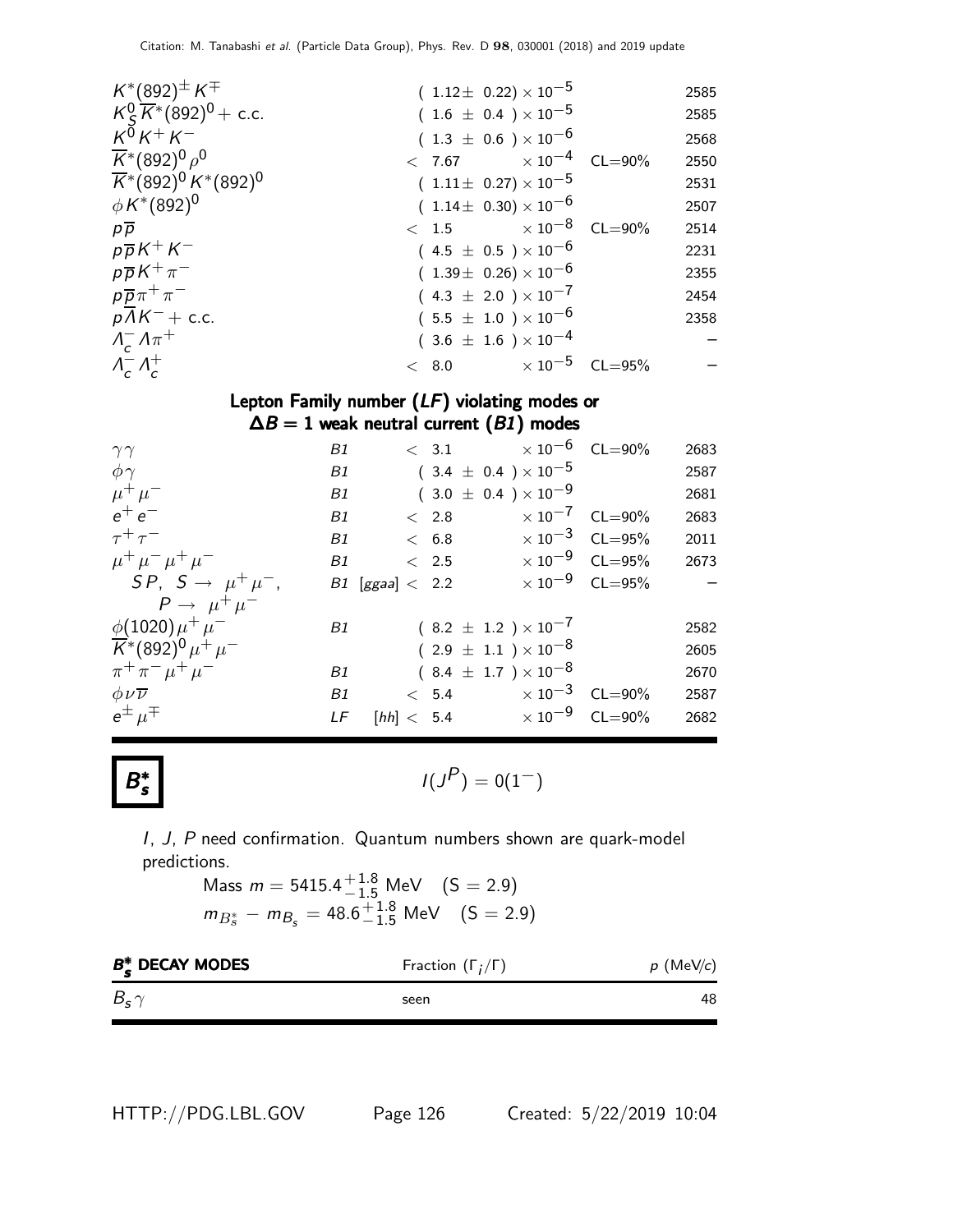# $B_{s1}(5830)^{0}$

 $P$ ) = 0(1<sup>+</sup>) I, J, P need confirmation.

Mass  $m = 5828.70 \pm 0.20$  MeV  $m_{B_{0}^{0}} - m_{B^{*+}} = 504.00 \pm 0.17$  MeV Full width  $\Gamma = 0.5 \pm 0.4$  MeV

| $B_{s1}$ (5830) <sup>0</sup> DECAY MODES | Fraction $(\Gamma_i/\Gamma)$ | $p$ (MeV/c) |
|------------------------------------------|------------------------------|-------------|
| $B^{*+} K^-$                             | seen                         |             |

#### B ∗  $B_{s2}^*(5840)^0$

$$
I(JP) = 0(2+)
$$
  
I, J, P need confirmation.

Mass  $m = 5839.85 \pm 0.12$  MeV  $m_{B^{*0}_{52}} - m_{B^{+}} = 560.53 \pm 0.14$  MeV Full width  $Γ = 1.49 \pm 0.27$  MeV

| $B_{c2}^*(5840)^0$ DECAY MODES | Fraction $(\Gamma_i/\Gamma)$ | $p$ (MeV/c) |  |  |
|--------------------------------|------------------------------|-------------|--|--|
| $B^+ K^-$                      | <b>DEFINED AS 1</b>          | 252         |  |  |
| $R^{*+} K^-$                   | $0.093 \pm 0.018$            | 141         |  |  |
| $B^0 K_S^0$<br>$B^{*0} K_S^0$  | $0.43 \pm 0.11$              | 245         |  |  |
|                                | $0.04 \pm 0.04$              |             |  |  |

HTTP://PDG.LBL.GOV Page 127 Created: 5/22/2019 10:04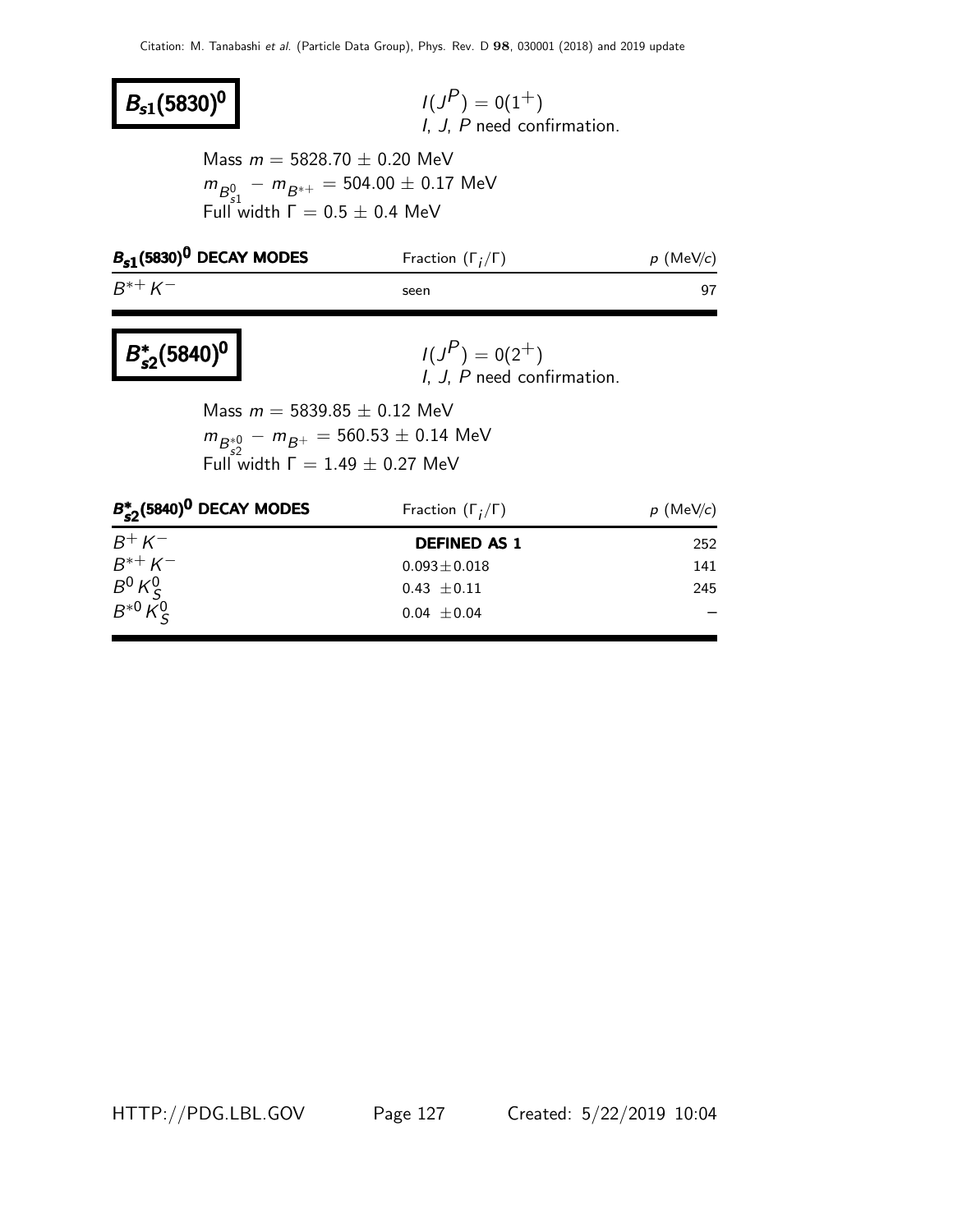# BOTTOM, CHARMED MESONS  $(B = C = \pm 1)$  $B_c^+ = c\overline{b}$ ,  $B_c^- = \overline{c}b$ , similarly for  $B_c^*$ 's

 $B^+$ c

$$
I(JP) = 0(0-)
$$
  
*I, J, P* need confirmation.

Quantum numbers shown are quark-model predicitions.

Mass  $m = 6274.9 \pm 0.8$  MeV Mean life  $\tau = (0.510 \pm 0.009) \times 10^{-12}$  s

 $B_{\cal C}^-$  modes are charge conjugates of the modes below.

| $B_{c}^{+}$ DECAY MODES $\times$ B( $\overline{b} \rightarrow B_{c}$ ) | Fraction $(\Gamma_i/\Gamma)$ | Confidence level $(MeV/c)$ |  |
|------------------------------------------------------------------------|------------------------------|----------------------------|--|

The following quantities are not pure branching ratios; rather the fraction  $\Gamma_j/\Gamma \times B(b \to B_c)$ .

| $J/\psi(1S)\ell^+\nu_\ell$ anything   |          | $(8.1 \pm 1.2) \times 10^{-5}$            |     |      |
|---------------------------------------|----------|-------------------------------------------|-----|------|
| $J/\psi(1S)\pi^+$                     | seen     |                                           |     | 2371 |
| $J/\psi(1S)K^+$                       | seen     |                                           |     | 2341 |
| $J/\psi(1S)\pi^+\pi^+\pi^-$           | seen     |                                           |     | 2350 |
| $J/\psi(1S) a_1(1260)$                | < 1.2    | $\times$ 10 <sup>-3</sup>                 | 90% | 2169 |
| $J/\psi(1S)K^+K^-\pi^+$               | seen     |                                           |     | 2203 |
| $J/\psi(1S)\pi^+\pi^+\pi^+\pi^-\pi^-$ | seen     |                                           |     | 2309 |
| $\psi(2S)\pi^+$                       | seen     |                                           |     | 2052 |
| $J/\psi(1S)D^0K^+$                    | seen     |                                           |     | 1539 |
| $J/\psi(1S) D^*(2007)^0 K^+$          | seen     |                                           |     | 1412 |
| $J/\psi(1S)D^*(2010)^+K^{*0}$         | seen     |                                           |     | 920  |
| $J/\psi(1S)D^+K^{*0}$                 | seen     |                                           |     | 1123 |
| $J/\psi(1S)D_{\rm c}^+$               | seen     |                                           |     | 1822 |
| $J/\psi(15)D^{*+}$                    | seen     |                                           |     | 1728 |
| $J/\psi(1S) p \overline{p} \pi^+$     | seen     |                                           |     | 1792 |
| $\chi^0_{\sigma} \pi^+$               |          | $(2.4 \frac{+0.9}{-0.8}) \times 10^{-5}$  |     | 2205 |
| $p\overline{p}\pi^+$                  | not seen |                                           |     | 2970 |
| $D^0 K^+$                             |          | $(3.8 \tfrac{+1.2}{-1.0}) \times 10^{-7}$ |     | 2837 |
| $D^0\pi^+$                            | < 1.6    | $\times$ 10 <sup>-7</sup>                 | 95% | 2858 |
| $D^{*0}\pi^+$                         | < 4      | $\times$ 10 <sup>-7</sup>                 | 95% | 2815 |
| $D^{*0}K^+$                           | < 4      | $\times$ 10 <sup>-7</sup>                 | 95% | 2793 |
| $D_s^+\overline{D}{}^0$               | < 1.4    | $\times$ 10 <sup>-7</sup>                 | 90% | 2484 |
|                                       |          |                                           |     |      |

HTTP://PDG.LBL.GOV Page 128 Created: 5/22/2019 10:04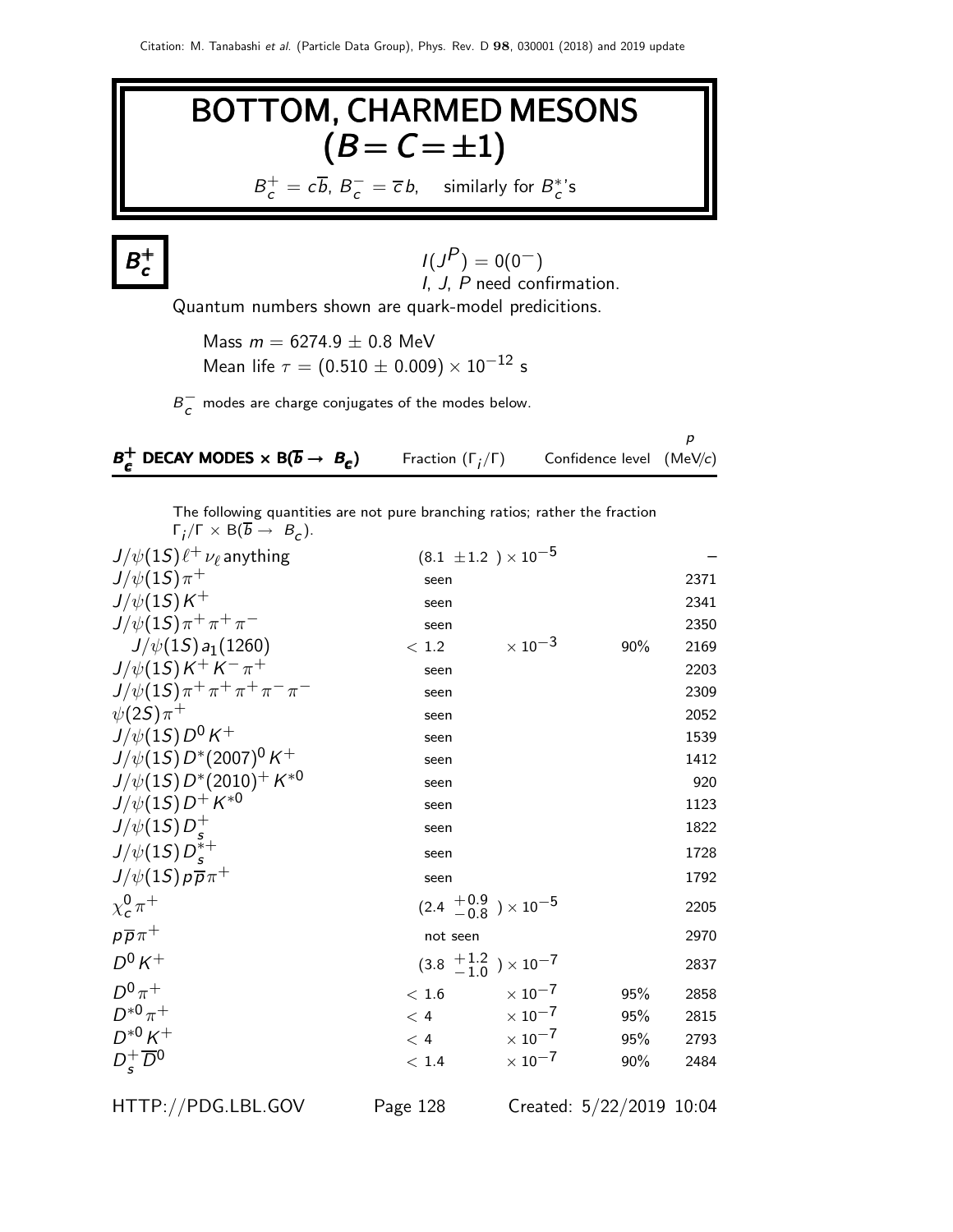| $D_s^+ D^0$                                                                                              | < 6                                     | $\times$ 10 $^{-8}$       | 90% | 2484 |
|----------------------------------------------------------------------------------------------------------|-----------------------------------------|---------------------------|-----|------|
| $D^+\overline{D}^0$                                                                                      | $<$ 3.0                                 | $\times$ 10 <sup>-6</sup> | 90% | 2521 |
| $D^+D^0$                                                                                                 | < 1.9                                   | $\times$ 10 $^{-6}$       | 90% | 2521 |
| $D^*(2010)^+ \overline{D}{}^0$                                                                           | < 6.2                                   | $\times$ 10 <sup>-3</sup> | 90% | 2467 |
| $D_s^{*+}\overline{D}{}^*(2007)^0$                                                                       | < 1.7                                   | $\times$ 10 $^{-6}$       | 90% | 2366 |
| $D_{s}^{*+}D^{*}(2007)^{0}$                                                                              | $<$ 3.1                                 | $\times$ 10 <sup>-6</sup> | 90% | 2366 |
| $D^*(2010)^+ \overline{D}^*(2007)^0$                                                                     | < 1.0                                   | $\times$ 10 $^{-4}$       | 90% | 2410 |
| $D^*(2010)^+ D^*(2007)^0$                                                                                | < 2.0                                   | $\times$ 10 $^{-5}$       | 90% | 2410 |
| $D^{+} K^{*0}$                                                                                           | < 0.20                                  | $\times$ 10 $^{-6}$       | 90% | 2783 |
| $D^+\overline{K}^{*0}$                                                                                   | < 0.16                                  | $\times$ 10 $^{-6}$       | 90% | 2783 |
|                                                                                                          | < 0.28                                  | $\times$ 10 $^{-6}$       | 90% | 2751 |
| $\begin{array}{l} D_s^+ \, K^{\ast 0} \\ D_s^+ \, \overline{K}^{\ast 0} \\ D_s^+ \, \phi \\ \end{array}$ | < 0.4                                   | $\times$ 10 <sup>-6</sup> | 90% | 2751 |
|                                                                                                          | < 0.32                                  | $\times$ 10 $^{-6}$       | 90% | 2727 |
| $K^+ K^0$                                                                                                | < 4.6                                   | $\times$ 10 <sup>-7</sup> | 90% | 3098 |
| $B_s^0 \pi^+ / B(\overline{b} \rightarrow B_s)$                                                          | $(2.37^{+0.37}_{-0.35}) \times 10^{-3}$ |                           |     |      |

# $c\overline{c}$  MESONS (including possibly non- $q\overline{q}$  states)

 $\eta_c(1S)$ 

 $G(J^{PC}) = 0^+(0^{-+})$ 

Mass  $m = 2983.9 \pm 0.5$  MeV  $(S = 1.3)$ Full width  $\Gamma = 31.9 \pm 0.7$  MeV

| $\eta_c(1S)$ DECAY MODES                       | Fraction $(\Gamma_i/\Gamma)$         |                           | Confidence level $(MeV/c)$ | p    |
|------------------------------------------------|--------------------------------------|---------------------------|----------------------------|------|
|                                                | Decays involving hadronic resonances |                           |                            |      |
| $\eta'(958)\pi\pi$                             | $(4.1 \pm 1.7) \%$                   |                           |                            | 1323 |
| $\rho \rho$                                    | $(1.8 \pm 0.5)$ %                    |                           |                            | 1275 |
| $K^*(892)^0 K^- \pi^+ +$ c.c.                  | $(2.0 \pm 0.7)$ %                    |                           |                            | 1278 |
| $K^*(892)\overline{K}^*(892)$                  | $(.7.1 \pm 1.3) \times 10^{-3}$      |                           |                            | 1196 |
| $K^*(892)^0 \overline{K}^*(892)^0 \pi^+ \pi^-$ | $(1.1 \pm 0.5)$ %                    |                           |                            | 1073 |
| $\phi K^+ K^-$                                 | $(2.9 \pm 1.4) \times 10^{-3}$       |                           |                            | 1104 |
| $\phi \phi$                                    | $(1.79 \pm 0.20) \times 10^{-3}$     |                           |                            | 1089 |
| $\phi 2(\pi^+\pi^-)$                           | $\lt$ 4                              | $\times$ 10 <sup>-3</sup> | $90\%$                     | 1251 |
| $a_0(980)\pi$                                  | $\langle$ 2                          | $\%$                      | $90\%$                     | 1327 |
| $a_2(1320)\pi$                                 | $\langle$ 2                          | $\frac{0}{0}$             | $90\%$                     | 1197 |
| $K^*(892)\overline{K}$ + c.c.                  | < 1.28                               | $\%$                      | $90\%$                     | 1310 |
| $f_2(1270)\eta$                                | $\langle$ 1.1                        | $\%$                      | $90\%$                     | 1145 |
| $\omega\,\omega$                               | $\langle$ 3.1                        | $\times$ 10 <sup>-3</sup> | $90\%$                     | 1270 |

HTTP://PDG.LBL.GOV Page 129 Created: 5/22/2019 10:04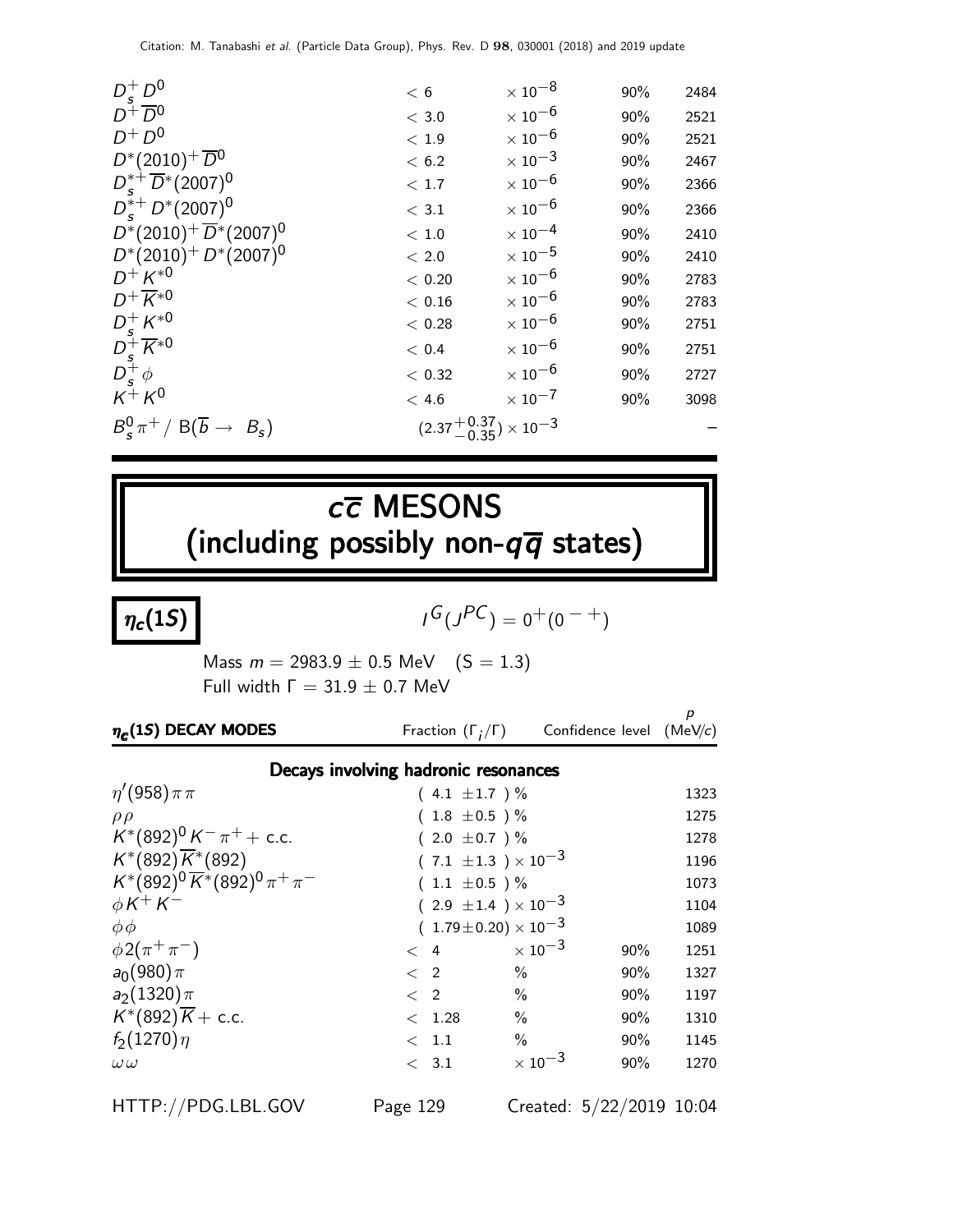| $\omega\,\phi$                             | $\lt$ 2.5                                   | $\times$ 10 <sup>-4</sup>                                          | 90% | 1185       |
|--------------------------------------------|---------------------------------------------|--------------------------------------------------------------------|-----|------------|
| $f_2(1270) f_2(1270)$                      |                                             | $(9.8 \pm 2.5) \times 10^{-3}$                                     |     | 774        |
| $f_2(1270) f'_2(1525)$                     |                                             | $(9.8 \pm 3.2) \times 10^{-3}$                                     |     | 513        |
| $f_0(980)\eta$                             | seen                                        |                                                                    |     | 1264       |
| $f_0(1500)\eta$                            | seen                                        |                                                                    |     | 1025       |
| $f_0(2200)\eta$                            | seen                                        |                                                                    |     | 498        |
| $a_0(980)\pi$                              | seen                                        |                                                                    |     | 1327       |
| $a_0(1320)\pi$                             | seen                                        |                                                                    |     |            |
| $a_0(1450)\pi$                             | seen                                        |                                                                    |     | 1123       |
| $a_0(1950)\pi$                             | seen                                        |                                                                    |     | 860        |
| $K_0^*(1430)\overline{K}$                  | seen                                        |                                                                    |     |            |
| $K_2^*(1430)\overline{K}$                  | seen                                        |                                                                    |     |            |
| $K_0^*(1950)\overline{K}$                  | seen                                        |                                                                    |     |            |
|                                            | Decays into stable hadrons                  |                                                                    |     |            |
| $K\overline{K}\pi$                         |                                             | $(7.3 \pm 0.5)$ %                                                  |     | 1381       |
| $K\overline{K}\eta$                        |                                             | $(1.36 \pm 0.16)$ %                                                |     | 1265       |
| $\eta \pi^+ \pi^-$                         |                                             | $(1.7 \pm 0.5)$ %                                                  |     | 1428       |
| $\eta 2(\pi^+\pi^-)$                       |                                             | $(4.4 \pm 1.3) \%$                                                 |     | 1386       |
| $K^+ K^- \pi^+ \pi^-$                      |                                             | $(6.9 \pm 1.1) \times 10^{-3}$                                     |     | 1345       |
| $K^+ K^- \pi^+ \pi^- \pi^0$                |                                             | $(3.5 \pm 0.6)$ %                                                  |     | 1304       |
| $K^0 K^- \pi^+ \pi^- \pi^+ + c.c.$         |                                             | $(5.6 \pm 1.5)$ %                                                  |     |            |
| $K^+ K^- 2(\pi^+ \pi^-)$                   |                                             | $(7.5 \pm 2.4) \times 10^{-3}$                                     |     | 1254       |
| $2(K^+K^-)$                                |                                             | $(1.47 \pm 0.31) \times 10^{-3}$                                   |     | 1055       |
| $\pi^{+}\pi^{-}\pi^{0}$                    | < 5                                         | $\times$ $10^{-4}$                                                 | 90% | 1476       |
| $\pi^+ \pi^- \pi^0 \pi^0$                  |                                             | $(4.7 \pm 1.0) \%$                                                 |     | 1460       |
| $2(\pi^{+}\pi^{-})$                        |                                             | $(9.7 \pm 1.2) \times 10^{-3}$                                     |     | 1459       |
| $2(\pi^+\pi^-\pi^0)$                       |                                             | $(17.4 \pm 3.3)$ %                                                 |     | 1409       |
| $3(\pi^{+}\pi^{-})$                        |                                             | $(1.8 \pm 0.4) \%$                                                 |     | 1407       |
| $p\overline{p}$<br>$p\overline{p}\pi^0$    |                                             | $(1.51\pm0.16)\times10^{-3}$                                       |     | 1160       |
| $\overline{\Lambda}$                       |                                             | $(3.6 \pm 1.3) \times 10^{-3}$<br>$(1.09 \pm 0.24) \times 10^{-3}$ |     | 1101       |
| $K^+\overline{p}A+$ c.c.                   |                                             | $(2.5 \pm 0.4) \times 10^{-3}$                                     |     | 991<br>772 |
| $\overline{\Lambda}(1520)$ $\Lambda+$ c.c. |                                             | $(3.1 \pm 1.3) \times 10^{-3}$                                     |     | 693        |
| $\Sigma^+\overline{\Sigma}^-$              |                                             | $(2.1 \pm 0.6) \times 10^{-3}$                                     |     | 901        |
| $\overline{\Xi}$ - $\overline{\Xi}$ +      |                                             | $(9.0 \pm 2.6) \times 10^{-4}$                                     |     | 692        |
| $\pi^+\pi^-p\overline{p}$                  |                                             | $(5.3 \pm 1.8) \times 10^{-3}$                                     |     | 1027       |
|                                            |                                             |                                                                    |     |            |
|                                            | Radiative decays                            |                                                                    |     |            |
| $\gamma\gamma$                             |                                             | $(1.57 \pm 0.12) \times 10^{-4}$                                   |     | 1492       |
|                                            | Charge conjugation $(C)$ , Parity $(P)$ ,   |                                                                    |     |            |
|                                            | Lepton family number $(LF)$ violating modes |                                                                    |     |            |
| $\pi^+\pi^-$                               | $P, CP \leq 1.1$                            | $\times$ 10 $^{-4}$                                                | 90% | 1485       |
| $\pi^0\pi^0$                               | $P, CP \leq 4$                              | $\times$ 10 $^{-5}$                                                | 90% | 1486       |
|                                            |                                             |                                                                    |     |            |

HTTP://PDG.LBL.GOV Page 130 Created: 5/22/2019 10:04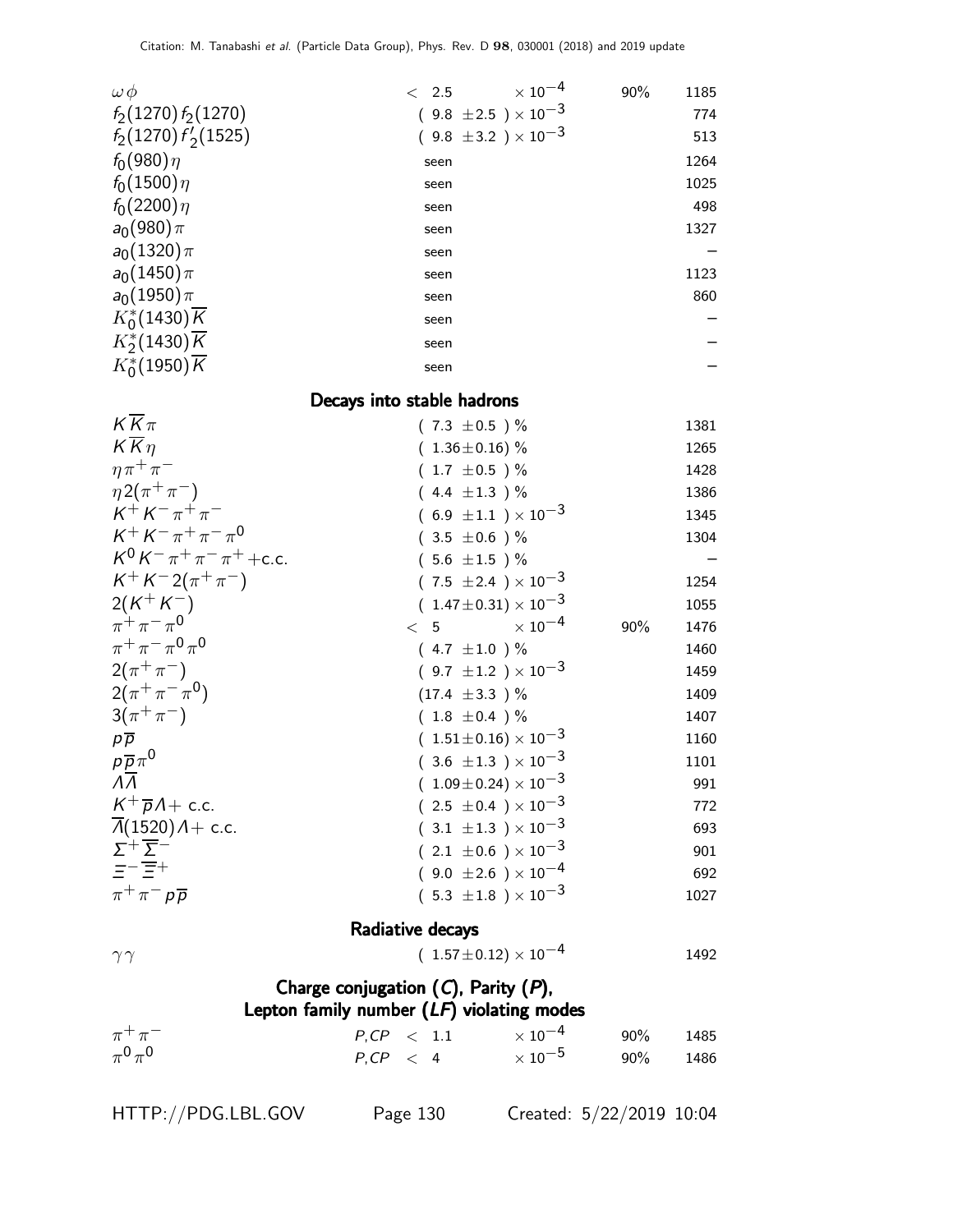| $K^+ K^-$     | P.CP < 6        |  | $\times$ 10 $^{-4}$ 90% 1408 |  |
|---------------|-----------------|--|------------------------------|--|
| $K_S^0 K_S^0$ | $P.CP \leq 3.1$ |  | $\times$ 10 $^{-4}$ 90% 1407 |  |

$$
J/\psi(1S)
$$

$$
I^G(J^{PC}) = 0^-(1^{--})
$$

Mass  $m = 3096.900 \pm 0.006$  MeV Full width  $\Gamma = 92.9 \pm 2.8$  keV  $(S = 1.1)$  $\Gamma_{ee}=5.53\pm0.10$  keV  $\Gamma_{ee}~<~$  5.4 eV, CL  $=$   $90\%$ 

| $J/\psi(1S)$ DECAY MODES                                                        | Fraction $(\Gamma_i/\Gamma)$                               |  |  |                                                                     | Scale factor $/$ p<br>Confidence level (MeV/c) |      |  |  |  |  |  |  |
|---------------------------------------------------------------------------------|------------------------------------------------------------|--|--|---------------------------------------------------------------------|------------------------------------------------|------|--|--|--|--|--|--|
| hadrons                                                                         | $(87.7 \pm 0.5)$ %                                         |  |  |                                                                     |                                                |      |  |  |  |  |  |  |
| virtual $\gamma \rightarrow$ hadrons                                            | $(13.50 \pm 0.30)$ %                                       |  |  |                                                                     |                                                |      |  |  |  |  |  |  |
| ggg                                                                             | $(64.1 \pm 1.0) \%$                                        |  |  |                                                                     |                                                |      |  |  |  |  |  |  |
| $\gamma$ gg                                                                     | $(8.8 \pm 1.1)$ %                                          |  |  |                                                                     |                                                |      |  |  |  |  |  |  |
| $e^+e^-$                                                                        | $(5.971 \pm 0.032)$ %                                      |  |  |                                                                     |                                                | 1548 |  |  |  |  |  |  |
| $e^+e^-\gamma$                                                                  | [ <i>rraa</i> ] (8.8 $\pm$ 1.4 ) $\times$ 10 <sup>-3</sup> |  |  |                                                                     |                                                | 1548 |  |  |  |  |  |  |
| $\mu^+ \mu^-$                                                                   | $(5.961 \pm 0.033)$ %                                      |  |  |                                                                     |                                                | 1545 |  |  |  |  |  |  |
| Decays involving hadronic resonances                                            |                                                            |  |  |                                                                     |                                                |      |  |  |  |  |  |  |
| $\rho \pi$                                                                      | $(1.69 \pm 0.15) \%$                                       |  |  |                                                                     | $S = 2.4$                                      | 1448 |  |  |  |  |  |  |
| $\rho^0 \pi^0$                                                                  |                                                            |  |  | $(5.6 \pm 0.7) \times 10^{-3}$                                      |                                                | 1448 |  |  |  |  |  |  |
| $\rho(770)^{\pm} K^{\pm} K_S^0$                                                 |                                                            |  |  | $(1.9 \pm 0.4) \times 10^{-3}$                                      |                                                |      |  |  |  |  |  |  |
| $\rho(1450)\pi \to \pi^+\pi^-\pi^0$                                             |                                                            |  |  | $(2.3 \pm 0.7) \times 10^{-3}$                                      |                                                |      |  |  |  |  |  |  |
| $\rho(1450)^{\pm} \pi^{\mp} \rightarrow K_S^0 K^{\pm} \pi^{\mp}$                |                                                            |  |  | $(3.5 \pm 0.6) \times 10^{-4}$                                      |                                                |      |  |  |  |  |  |  |
| $\rho (1450)^0 \pi^0 \rightarrow K^+ K^- \pi^0$                                 |                                                            |  |  | $(2.0 \pm 0.5) \times 10^{-4}$                                      |                                                |      |  |  |  |  |  |  |
| $\rho(1450)\eta'(958) \rightarrow$                                              |                                                            |  |  | $(3.3 \pm 0.7) \times 10^{-6}$                                      |                                                |      |  |  |  |  |  |  |
| $\pi^{+}\pi^{-}\eta'$ (958)                                                     |                                                            |  |  |                                                                     |                                                |      |  |  |  |  |  |  |
| $\rho(1700)\pi \to \pi^+\pi^-\pi^0$                                             |                                                            |  |  | $(1.7 \pm 1.1) \times 10^{-4}$                                      |                                                |      |  |  |  |  |  |  |
| $\rho(2150)\pi \to \pi^+\pi^-\pi^0$                                             |                                                            |  |  | $(8\quad \pm 40\quad )\times 10^{-6}$                               |                                                |      |  |  |  |  |  |  |
| $a_2(1320)\rho$                                                                 | $(1.09 \pm 0.22) \%$                                       |  |  |                                                                     |                                                | 1124 |  |  |  |  |  |  |
| $\omega \pi^+ \pi^+ \pi^- \pi^-$                                                |                                                            |  |  | $(8.5 \pm 3.4) \times 10^{-3}$                                      |                                                | 1392 |  |  |  |  |  |  |
| $\omega \pi^+ \pi^- \pi^0$                                                      |                                                            |  |  | $(4.0 \pm 0.7) \times 10^{-3}$                                      |                                                | 1418 |  |  |  |  |  |  |
| $\omega \pi^+ \pi^-$                                                            |                                                            |  |  | $(7.2 \pm 1.0) \times 10^{-3}$                                      |                                                | 1435 |  |  |  |  |  |  |
| $\omega f_2(1270)$                                                              |                                                            |  |  | $(4.3 \pm 0.6) \times 10^{-3}$                                      |                                                | 1142 |  |  |  |  |  |  |
| $K^*(892)^0 \overline{K}^*(892)^0$                                              |                                                            |  |  | $(2.3 \pm 0.6) \times 10^{-4}$                                      |                                                | 1266 |  |  |  |  |  |  |
| $K^*(892)^\pm K^*(892)^\mp$                                                     |                                                            |  |  | $(1.00 + \begin{array}{c} 0.22 \\ 0.40 \end{array}) \times 10^{-3}$ |                                                | 1266 |  |  |  |  |  |  |
| $K^*(892)^\pm K^*(700)^\mp$                                                     |                                                            |  |  | $(1.1 + \frac{1.0}{0.6}) \times 10^{-3}$                            |                                                |      |  |  |  |  |  |  |
| $K_S^0 \pi^- K^*(892)^+ +$ c.c.                                                 |                                                            |  |  | $(2.0 \pm 0.5) \times 10^{-3}$                                      |                                                | 1342 |  |  |  |  |  |  |
| $K_S^0 \pi^- K^*(892)^+ + \text{c.c.} \rightarrow$<br>$K_S^0 K_S^0 \pi^+ \pi^-$ |                                                            |  |  | $(6.7 \pm 2.2) \times 10^{-4}$                                      |                                                |      |  |  |  |  |  |  |
| $K_S^0 K^*(892)^0 \to \gamma K_S^0 K_S^0$                                       |                                                            |  |  | $(6.3 + \begin{array}{cc} 0.6 \\ -0.5 \end{array}) \times 10^{-6}$  |                                                |      |  |  |  |  |  |  |
| HTTP://PDG.LBL.GOV                                                              | Page 131                                                   |  |  |                                                                     | Created: 5/22/2019 10:04                       |      |  |  |  |  |  |  |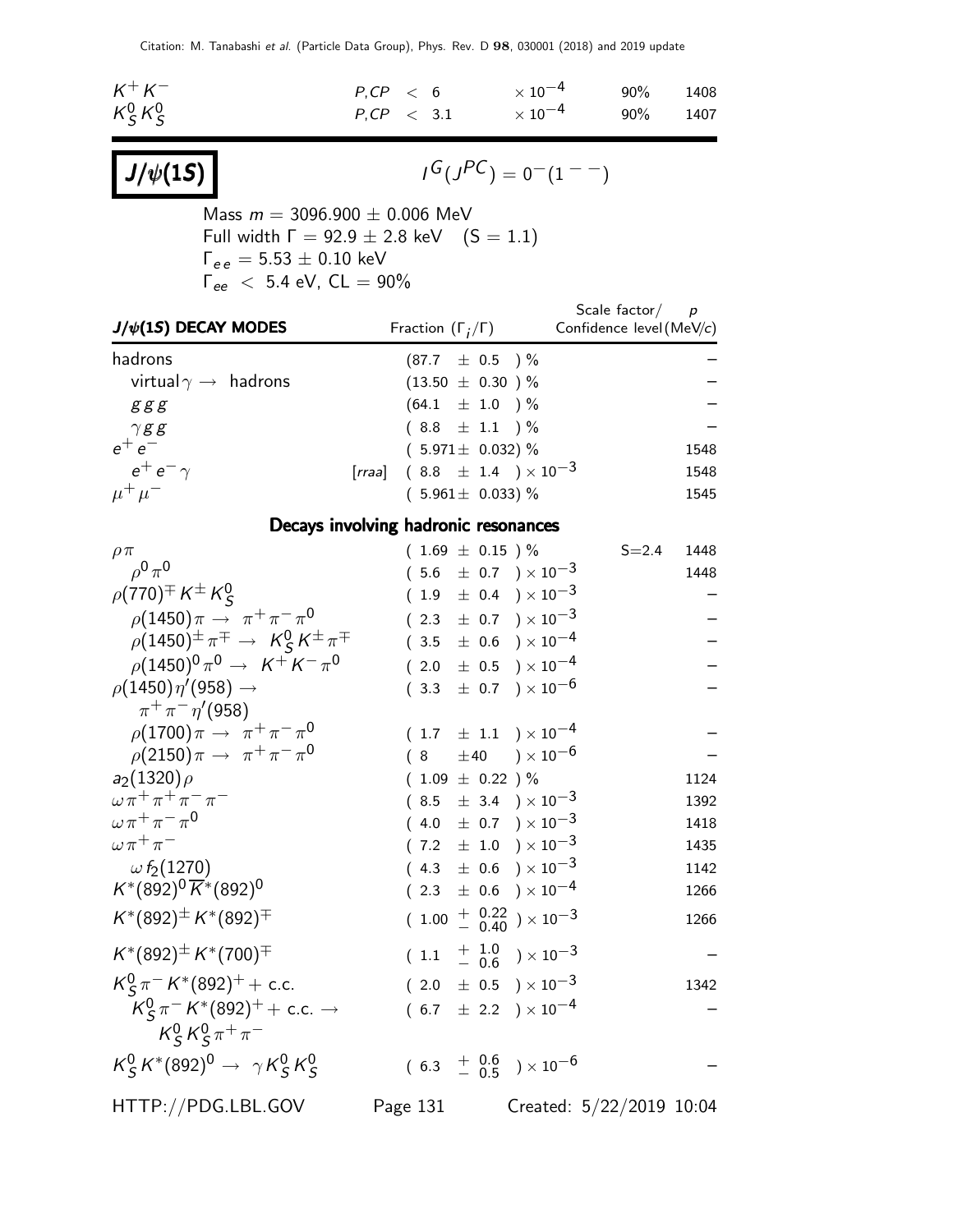| $\eta K^{*}(892)^{0} \overline{K}^{*}(892)^{0}$                                                                      |      |  |  | $(1.15 \pm 0.26) \times 10^{-3}$             | 1003 |
|----------------------------------------------------------------------------------------------------------------------|------|--|--|----------------------------------------------|------|
| $\eta^{\prime}\,{\mathsf K}^{*\pm}\,{\mathsf K}^{\mp}$                                                               |      |  |  | $(1.48 \pm 0.13) \times 10^{-3}$             |      |
| $\eta' K^{*0} \overline{K}{}^0$ + c.c.                                                                               |      |  |  | $(1.66 \pm 0.21) \times 10^{-3}$             | 1000 |
| $\eta' h_1(1415) \to \eta' K^* \overline{K} + \text{c.c.}$                                                           |      |  |  | $(2.16 \pm 0.31) \times 10^{-4}$             |      |
| $\eta' h_1(1415) \to \eta' K^{*\pm} K^{\mp}$                                                                         |      |  |  | $(1.51 \pm 0.23) \times 10^{-4}$             |      |
| $K^*(1410)\overline{K}$ + c.c $\rightarrow$                                                                          |      |  |  | $(4.9 \pm 2.8) \times 10^{-5}$               |      |
| $K^{\pm} K^{\mp} \pi^0$                                                                                              |      |  |  |                                              |      |
| $K^*(1410)K + \text{c.c.} \rightarrow$                                                                               |      |  |  | $(8 \pm 6) \times 10^{-5}$                   |      |
| $K_S^0 K^{\pm} \pi^{\mp}$                                                                                            |      |  |  |                                              |      |
| $K_2^*(1430)\overline{K}$ + c.c. $\rightarrow$                                                                       |      |  |  | $(7.5 \pm 3.5) \times 10^{-5}$               |      |
| $K^{\pm} K^{\mp} \pi^0$                                                                                              |      |  |  |                                              |      |
| $K_2^*(1430)K + \text{c.c.} \rightarrow$                                                                             |      |  |  | $(4.0 \pm 1.0) \times 10^{-4}$               |      |
| $K_S^0 K^{\pm} \pi^{\mp}$                                                                                            |      |  |  |                                              |      |
| $K^*(892)^0 \overline{K}_2^*(1430)^0$ + c.c.                                                                         |      |  |  | $(4.66 \pm 0.31) \times 10^{-3}$             | 1012 |
| $K^*(892)^+ K^*_2(1430)^- +$ c.c.                                                                                    |      |  |  | $(3.4 \pm 2.9) \times 10^{-3}$               | 1012 |
| $K^*(892)^+ K^*_2(1430)^- +$ c.c. $\rightarrow$                                                                      |      |  |  | $(4 \pm 4) \times 10^{-4}$                   |      |
| $K^*(892)^+ K_S^0 \pi^- +$ c.c.                                                                                      |      |  |  |                                              |      |
| $K^*(892)^0 \overline{K}_2(1770)^0$ + c.c. $\rightarrow$                                                             |      |  |  | $(6.9 \pm 0.9) \times 10^{-4}$               |      |
| $K^*(892)^0 K^- \pi^+ +$ c.c.                                                                                        |      |  |  |                                              |      |
| $\omega K^*(892)\overline{K}+$ c.c.                                                                                  |      |  |  | $(6.1 \pm 0.9) \times 10^{-3}$               | 1097 |
| $\overline{K}K^*(892) + c.c. \rightarrow$                                                                            |      |  |  | $(5.0 \pm 0.5) \times 10^{-3}$               |      |
| $K_S^0 K^{\pm} \pi^{\mp}$                                                                                            |      |  |  |                                              |      |
| $K^+ K^*(892)^-$ + c.c.                                                                                              |      |  |  | $(5.0 \pm 0.4) \times 10^{-3}$               | 1373 |
| $K^+ K^*(892)^- +$ c.c. $\rightarrow$                                                                                |      |  |  | $(1.98 \pm 0.21) \times 10^{-3}$             |      |
| $K^+ K^- \pi^0$                                                                                                      |      |  |  |                                              |      |
| $K^+ K^*(892)^- +$ c.c. $\rightarrow$                                                                                |      |  |  | $(3.0 \pm 0.4) \times 10^{-3}$               |      |
| $K^0 K^{\pm} \pi^{\mp} +$ c.c.                                                                                       |      |  |  |                                              |      |
| $K^0 \overline{K}{}^* (892)^0$ + c.c.                                                                                |      |  |  | $(4.2 \pm 0.4) \times 10^{-3}$               | 1373 |
| $K^0 \overline{K}{}^*(892)^0$ + c.c. $\rightarrow$                                                                   |      |  |  | $(3.2 \pm 0.4) \times 10^{-3}$               |      |
| $K^0 K^{\pm} \pi^{\mp} +$ c.c.                                                                                       |      |  |  |                                              |      |
| $K_1(1400)^{\pm} K^{\mp}$<br>$\overline{K}$ <sup>*</sup> (892) <sup>0</sup> K <sup>+</sup> $\pi$ <sup>-</sup> + c.c. |      |  |  | $(3.8 \pm 1.4) \times 10^{-3}$               | 1170 |
| $K^{*}(892)^{\pm} K^{\mp} \pi^{0}$                                                                                   |      |  |  | $(7.7 \pm 1.6) \times 10^{-3}$               | 1343 |
| $K^*(892)^0 K^0_S \pi^0$                                                                                             |      |  |  | $(4.1 \pm 1.3) \times 10^{-3}$               | 1344 |
|                                                                                                                      |      |  |  | $(6 \pm 4) \times 10^{-4}$                   | 1343 |
| $\omega \pi^0 \pi^0$                                                                                                 |      |  |  | $(3.4 \pm 0.8) \times 10^{-3}$               | 1436 |
| $\omega \pi^0 \eta$                                                                                                  |      |  |  | $(3.4 \pm 1.7) \times 10^{-4}$               | 1363 |
| $b_1(1235)^{\pm} \pi^{\mp}$                                                                                          |      |  |  | [hh] $(3.0 \pm 0.5) \times 10^{-3}$          | 1300 |
| $\omega K^{\pm} K^0_S \pi^{\mp}$                                                                                     |      |  |  | [ <i>hh</i> ] $(3.4 \pm 0.5) \times 10^{-3}$ | 1210 |
| $b_1(1235)^0 \pi^0$                                                                                                  |      |  |  | $(2.3 \pm 0.6) \times 10^{-3}$               | 1300 |
| $\eta K^{\pm} K^0_S \pi^{\mp}$                                                                                       | [hh] |  |  | $(2.2 \pm 0.4) \times 10^{-3}$               | 1278 |
| $\phi K^*(892)\overline{K}$ + c.c.                                                                                   |      |  |  | $(2.18 \pm 0.23) \times 10^{-3}$             | 969  |
| W K K                                                                                                                |      |  |  | $(1.9 \pm 0.4) \times 10^{-3}$               | 1268 |
| $\omega f_0(1710) \rightarrow \omega K \overline{K}$                                                                 |      |  |  | $(4.8 \pm 1.1) \times 10^{-4}$               | 878  |
| $\phi 2(\pi^+\pi^-)$                                                                                                 |      |  |  | $(1.60 \pm 0.32) \times 10^{-3}$             | 1318 |

HTTP://PDG.LBL.GOV Page 132 Created: 5/22/2019 10:04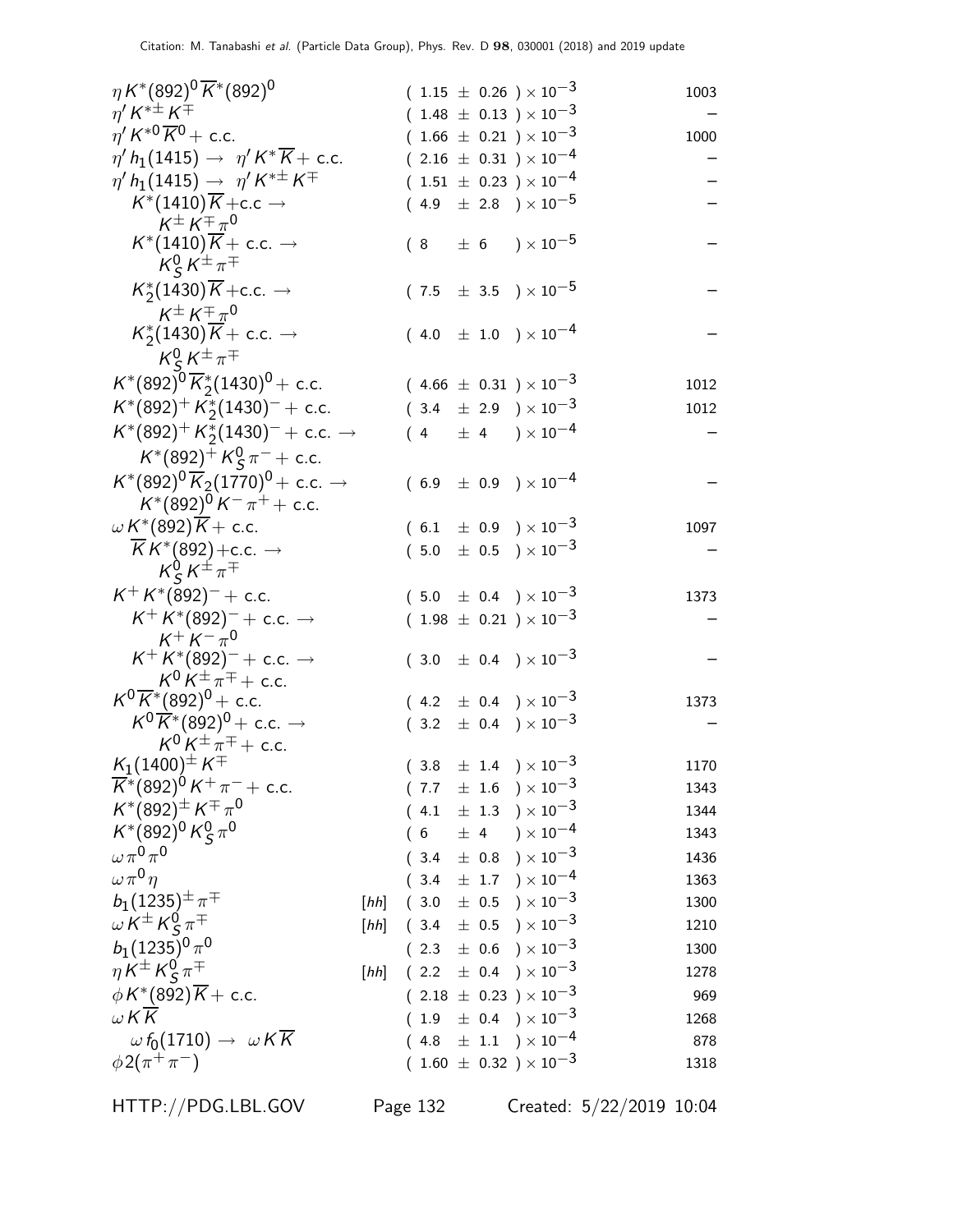| $\Delta(1232)^{++}$ $\overline{p}\pi^-$                   |      | (1.6) |           | $\pm$ 0.5 $)\times 10^{-3}$                       |           | 1030 |
|-----------------------------------------------------------|------|-------|-----------|---------------------------------------------------|-----------|------|
| $\omega \eta$                                             |      |       |           | $(1.74 \pm 0.20) \times 10^{-3}$                  | $S = 1.6$ | 1394 |
| $\phi K \overline{K}$                                     |      |       |           | $(1.77 \pm 0.16) \times 10^{-3}$                  | $S = 1.3$ | 1179 |
| $\phi$ K $^0$ <sub>S</sub> K $^0$ <sub>S</sub>            |      | (5.9) |           | $\pm$ 1.5 $\rightarrow$ $\times$ 10 <sup>-4</sup> |           | 1176 |
| $\phi f_0(1710) \rightarrow \phi K \overline{K}$          |      | 3.6   | $\pm$ 0.6 | ) $\times$ 10 $^{-4}$                             |           | 875  |
| $\phi K^+ K^-$                                            |      | (8.3) |           | $\pm$ 1.2 $)\times10^{-4}$                        |           | 1179 |
| $\phi f_2(1270)$                                          |      |       |           | $(3.2 \pm 0.6) \times 10^{-4}$                    |           | 1036 |
| $\Delta(1232)^{++}$ $\overline{\Delta}(1232)^{--}$        |      |       |           | $(1.10 \pm 0.29) \times 10^{-3}$                  |           | 938  |
| $\Sigma(1385)^{-} \overline{\Sigma}(1385)^{+}$ (or c.c.)  | [hh] |       |           | $(1.16 \pm 0.05) \times 10^{-3}$                  |           | 697  |
| $\Sigma(1385)^{0}\overline{\Sigma}(1385)^{0}$             |      |       |           | $(1.07 \pm 0.08) \times 10^{-3}$                  |           | 697  |
| $K^+ K^- f'_2(1525)$                                      |      |       |           | $(1.04 \pm 0.35) \times 10^{-3}$                  |           | 892  |
| $\phi f'_2(1525)$                                         |      | 8     | $\pm$ 4   | $) \times 10^{-4}$                                | $S = 2.7$ | 871  |
| $\phi \pi^+ \pi^-$                                        |      | (9.4) |           | $\pm$ 1.5 ) $\times$ 10 $^{-4}$                   | $S = 1.7$ | 1365 |
| $\phi \pi^0 \pi^0$                                        |      | (5.0) |           | $\pm$ 1.0 $)\times10^{-4}$                        |           | 1366 |
| $\phi K^{\pm} K^0_S \pi^{\mp}$                            | [hh] | (7.2) |           | $\pm$ 0.8 $)\times10^{-4}$                        |           | 1114 |
| $\omega f_1(1420)$                                        |      | (6.8) |           | $\pm$ 2.4 ) $\times$ $10^{-4}$                    |           | 1062 |
|                                                           |      | (7.4) | $\pm$ 0.8 | ) $\times$ 10 $^{-4}$                             | $S = 1.5$ | 1320 |
| $\frac{\phi \eta}{=0}$ =0                                 |      |       |           | $(1.17 \pm 0.04) \times 10^{-3}$                  |           | 818  |
| $\Xi(1530)^{-} \overline{\Xi}{}^{+}$                      |      | (5.9) | $\pm$ 1.5 | ) $\times$ 10 <sup>-4</sup>                       |           | 600  |
| $pK^{-}\overline{\Sigma} (1385)^{0}$                      |      | (5.1) |           | $\pm$ 3.2 ) $\times$ 10 $^{-4}$                   |           | 646  |
| $\omega\pi^{0}$                                           |      | (4.5) | $\pm$ 0.5 | $) \times 10^{-4}$                                | $S = 1.4$ | 1446 |
| $\omega \pi^0 \rightarrow \pi^+ \pi^- \pi^0$              |      | 1.7   | $\pm$ 0.8 | $)\times10^{-5}$                                  |           |      |
| $\phi \eta' (958)$                                        |      | (4.6) |           | $\pm$ 0.5 $\mathrm{)}\times10^{-4}$               | $S = 2.2$ | 1192 |
| $\phi f_0(980)$                                           |      | (3.2) | $\pm$ 0.9 | $) \times 10^{-4}$                                | $S = 1.9$ | 1178 |
| $\phi f_0(980) \rightarrow \phi \pi^+ \pi^-$              |      |       |           | $(2.59 \pm 0.34) \times 10^{-4}$                  |           |      |
| $\phi f_0(980) \to \phi \pi^0 \pi^0$                      |      | 1.8   | $\pm$ 0.5 | ) $\times$ $10^{-4}$                              |           |      |
| $\phi \pi^0 f_0(980) \to \phi \pi^0 \pi^+ \pi^-$          |      | (4.5) | $\pm$ 1.0 | ) $\times$ 10 $^{-6}$                             |           |      |
| $\phi \pi^0 f_0(980) \rightarrow \phi \pi^0 p^0 \pi^0$    |      | 1.7   | $\pm$ 0.6 | ) $\times$ 10 $^{-6}$                             |           | 1045 |
| $\eta \phi f_0(980) \rightarrow \eta \phi \pi^+ \pi^-$    |      | 3.2   | $\pm$ 1.0 | ) $\times$ $10^{-4}$                              |           |      |
| $\phi a_0(980)^0 \rightarrow \phi \eta \pi^0$             |      | (4.4) |           | $\pm$ 1.4 ) $\times$ 10 $^{-6}$                   |           |      |
| $\Xi(1530)^{\overline{0}}\overline{\Xi}{}^{\overline{0}}$ |      |       |           | $(3.2 \pm 1.4) \times 10^{-4}$                    |           | 608  |
| $\Sigma(1385)^{-} \overline{\Sigma}^{+}$ (or c.c.)        |      |       |           | [hh] $(3.1 \pm 0.5) \times 10^{-4}$               |           | 855  |
| $\phi f_1(1285)$                                          |      |       |           | $(2.6 \pm 0.5) \times 10^{-4}$                    |           | 1032 |
| $\phi f_1(1285) \rightarrow$                              |      |       |           | $(9.4 \pm 2.8) \times 10^{-7}$                    |           | 952  |
| $\phi \pi^0 f_0(980) \rightarrow$                         |      |       |           |                                                   |           |      |
| $\phi \pi^0 \pi^+ \pi^-$                                  |      |       |           |                                                   |           |      |
| $\phi f_1(1285) \rightarrow$                              |      |       |           | $(2.1 \pm 2.2) \times 10^{-7}$                    |           | 955  |
| $\phi \pi^0 f_0(980) \rightarrow$                         |      |       |           |                                                   |           |      |
| $\phi \pi^0 \pi^0 \pi^0$                                  |      |       |           |                                                   |           |      |
| $\eta \pi^+ \pi^-$                                        |      |       |           | $(4.2 \pm 0.8) \times 10^{-4}$                    |           | 1487 |
| $\eta \rho$                                               |      |       |           | $(1.93 \pm 0.23) \times 10^{-4}$                  |           | 1396 |
| $\omega\eta'(958)$                                        |      |       |           | $(1.89 \pm 0.18) \times 10^{-4}$                  |           | 1279 |
| $\omega f_0(980)$                                         |      |       |           | $(1.4 \pm 0.5) \times 10^{-4}$                    |           | 1267 |
| $\rho\eta^{\prime}(958)$                                  |      |       |           | $(8.1 \pm 0.8) \times 10^{-5}$                    | $S = 1.6$ | 1281 |
|                                                           |      |       |           |                                                   |           |      |

HTTP://PDG.LBL.GOV Page 133 Created: 5/22/2019 10:04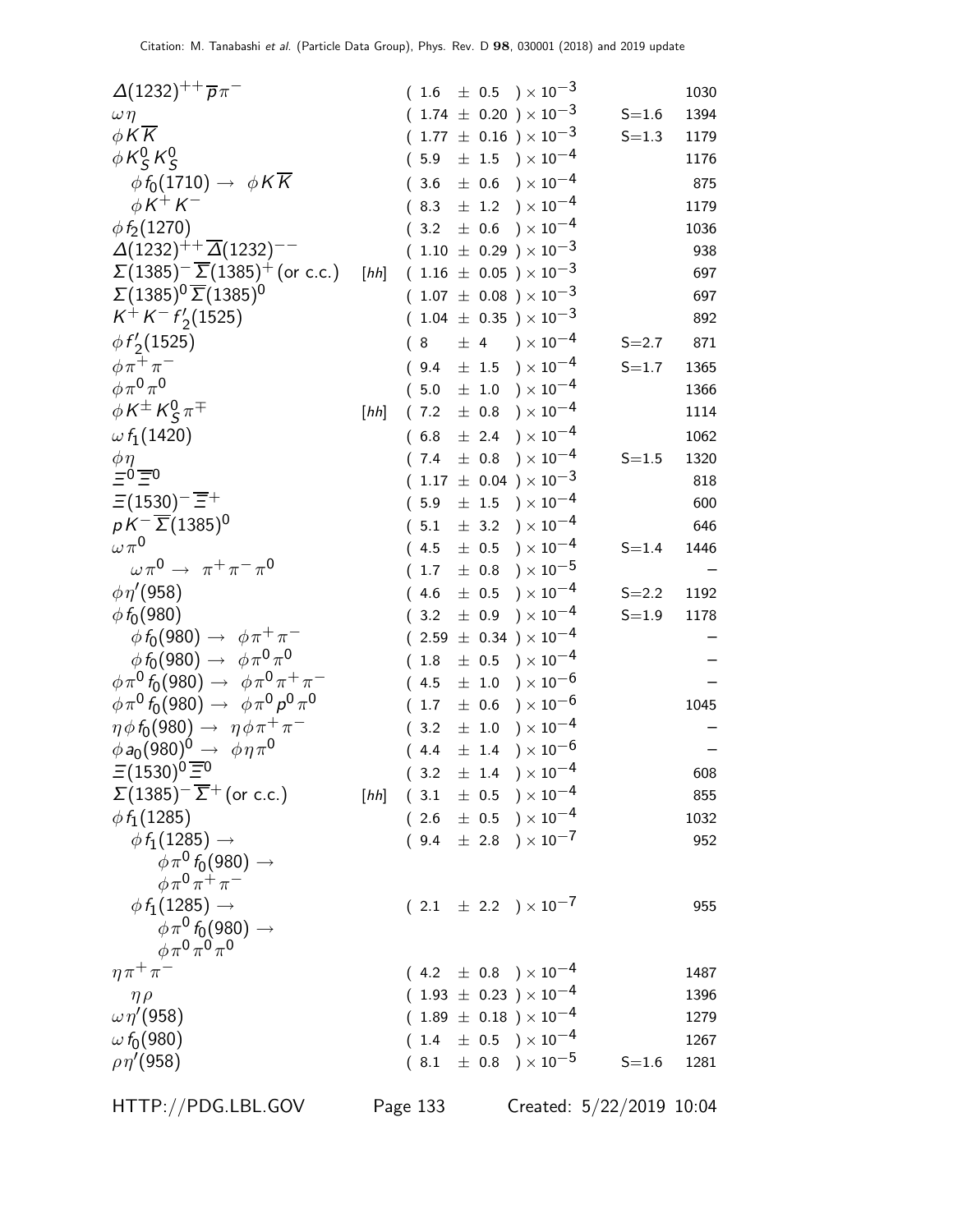| $a_2(1320)^{\pm} \pi^{\mp}$                                                                                                   | [hh] < 4.3                 |                                      | $\times$ 10 <sup>-3</sup>           | $CL = 90\%$              | 1264              |
|-------------------------------------------------------------------------------------------------------------------------------|----------------------------|--------------------------------------|-------------------------------------|--------------------------|-------------------|
| $K\overline{K}_{2}^{*}(1430) +$ c.c.                                                                                          | < 4.0                      |                                      | $\times$ 10 <sup>-3</sup>           | $CL = 90\%$              | 1159              |
| $K_1(1270)^{\pm} K^{\mp}$                                                                                                     | < 3.0                      |                                      | $\times$ 10 $^{-3}$                 | $CL = 90\%$              | 1231              |
| $K_1(1270)K_S^0 \rightarrow \gamma K_S^0 K_S^0$                                                                               |                            |                                      | $(8.5 \pm 2.5) \times 10^{-7}$      |                          |                   |
| $K_S^0 \pi^- K_2^*(1430)^+ +$ c.c.                                                                                            | (3.6)                      | $\pm$ 1.8                            | $) \times 10^{-3}$                  |                          | 1117              |
| $K_2^*(1430)^0 \overline{K}_2^*(1430)^0$                                                                                      | $< 2.9$                    |                                      | $\times$ 10 <sup>-3</sup>           | $CL = 90\%$              | 604               |
| $\phi \pi^0$                                                                                                                  |                            | $3\times10^{-6}$ or $1\times10^{-7}$ |                                     |                          | 1377              |
| $\phi \eta(1405) \rightarrow \phi \eta \pi^+ \pi^-$                                                                           | (2.0)                      |                                      | $\pm$ 1.0 $\mathrm{)}\times10^{-5}$ |                          | 946               |
| $\omega f_2(1525)$                                                                                                            | < 2.2                      |                                      | $\times$ 10 <sup>-4</sup>           | $CL = 90\%$              | 1003              |
| $\omega X(1835) \rightarrow \omega p \overline{p}$                                                                            | < 3.9                      |                                      | $\times$ 10 $^{-6}$                 | $CL = 95%$               | $\qquad \qquad -$ |
| $\phi X(1835) \rightarrow \phi p \overline{p}$                                                                                | $\langle$ 2.1              |                                      | $\times\,10^{-7}$                   | $CL = 90\%$              |                   |
| $\phi X(1835) \rightarrow \phi \eta \pi^+ \pi^-$                                                                              | < 2.8                      |                                      | $\times\,10^{-4}$                   | $CL = 90\%$              | 578               |
| $\phi X(1870) \rightarrow \phi \eta \pi^+ \pi^-$                                                                              | < 6.13                     |                                      | $\times$ 10 $^{-5}$                 | $CL = 90\%$              |                   |
| $\eta \phi(2170) \rightarrow \eta \phi f_0(980) \rightarrow$<br>$\eta \phi \pi^+ \pi^-$                                       |                            |                                      | $(1.2 \pm 0.4) \times 10^{-4}$      |                          | 628               |
| $\eta \phi(2170) \rightarrow$                                                                                                 | $< 2.52$                   |                                      | $\times$ 10 <sup>-4</sup>           | $CL = 90\%$              |                   |
| $\eta K^{*}(892)^{0} \overline{K}^{*}(892)^{0}$                                                                               |                            |                                      |                                     |                          |                   |
| $\Sigma(1385)^{0}\overline{A}$ + c.c.                                                                                         | < 8.2                      |                                      | $\times$ 10 <sup>-6</sup>           | $CL = 90\%$              | 912               |
| $\Delta(1232)^{+} \overline{p}$                                                                                               | $<$ 1                      |                                      | $\times$ 10 <sup>-4</sup>           | $CL = 90\%$              | 1100              |
| $\Lambda(1520)\overline{\Lambda}+$ c.c. $\rightarrow \gamma\Lambda\overline{\Lambda}$                                         | < 4.1                      |                                      | $\times$ 10 <sup>-6</sup>           | $CL = 90\%$              |                   |
| $\Lambda(1520)\Lambda +$ c.c.                                                                                                 | < 1.80                     |                                      | $\times\,10^{-3}$                   | $CL = 90\%$              | 806               |
| $\Theta(1540)\overline{\Theta}(1540)\rightarrow$                                                                              | < 1.1                      |                                      | $\times$ 10 $^{-5}$                 | $CL = 90\%$              |                   |
| $K_S^0 p K^- \overline{n}$ + c.c.                                                                                             |                            |                                      |                                     |                          |                   |
| $\Theta(1540)K^{-} \overline{n} \rightarrow K_S^0 pK^{-} \overline{n}$                                                        | $\langle$ 2.1              |                                      | $\times$ 10 <sup>-5</sup>           | $CL = 90\%$              |                   |
| $\Theta(1540)K_S^0\overline{p} \rightarrow K_S^0\overline{p}K^+n$                                                             | < 1.6                      |                                      | $\times$ 10 <sup>-5</sup>           | $CL = 90\%$              |                   |
| $\overline{\Theta}$ (1540) $K^+$ n $\rightarrow$ $K_S^0 \overline{p} K^+$ n                                                   | < 5.6                      |                                      | $\times$ $10^{-5}$                  | $CL = 90\%$              |                   |
| $\overline{\Theta}$ (1540) $K_S^0 p \rightarrow K_S^0 p K^- \overline{n}$                                                     | < 1.1                      |                                      | $\times$ 10 $^{-5}$                 | $CL = 90\%$              |                   |
|                                                                                                                               | Decays into stable hadrons |                                      |                                     |                          |                   |
| $2(\pi^{+}\pi^{-})\pi^{0}$                                                                                                    |                            | $(3.37 \pm 0.26)$ %                  |                                     |                          | 1496              |
| $3(\pi^{+}\pi^{-})\pi^{0}$                                                                                                    |                            | $(2.9 \pm 0.6) \%$                   |                                     |                          | 1433              |
| $\pi^+ \pi^- \pi^0$                                                                                                           |                            | $(2.10 \pm 0.08)$ %                  |                                     | $S = 1.6$                | 1533              |
| $\pi^+ \pi^- \pi^0 \pi^0 \pi^0$                                                                                               |                            | $(2.71 \pm 0.29)$ %                  |                                     |                          | 1497              |
| $\rho^{\pm} \pi^{\mp} \pi^0 \pi^0$                                                                                            |                            | $(1.41 \pm 0.22)$ %                  |                                     |                          | 1421              |
|                                                                                                                               |                            |                                      | $(6.0 \pm 1.1) \times 10^{-3}$      |                          | 1298              |
| $\rho^+ \rho^- \pi^0$<br>$\pi^+ \pi^- \pi^0 K^+ K^-$                                                                          |                            | $(1.20 \pm 0.30)$ %                  |                                     |                          | 1368              |
| $4(\pi^{+}\pi^{-})\pi^{0}$                                                                                                    |                            |                                      | $(9.0 \pm 3.0) \times 10^{-3}$      |                          | 1345              |
| $\pi^{+}\pi^{-} K^{+} K^{-}$                                                                                                  |                            |                                      | $(6.84 \pm 0.32) \times 10^{-3}$    |                          | 1407              |
|                                                                                                                               |                            |                                      | $(3.8 \pm 0.6) \times 10^{-3}$      |                          | 1406              |
|                                                                                                                               |                            |                                      | $(1.68 \pm 0.19) \times 10^{-3}$    |                          | 1406              |
| $\begin{array}{l} \pi^+\pi^- \, K^0_S \, K^0_L \\ \pi^+\pi^- \, K^0_S \, K^0_S \\ \pi^\pm\pi^0 \, K^\mp \, K^0_S \end{array}$ |                            |                                      | $(5.7 \pm 0.5) \times 10^{-3}$      |                          | 1408              |
| $K^+ K^- K^0_S K^0_S$                                                                                                         |                            |                                      | $(4.1 \pm 0.8) \times 10^{-4}$      |                          | 1127              |
| $\pi^{+}\pi^{-} K^{+} K^{-} \eta$                                                                                             |                            |                                      | $(4.7 \pm 0.7) \times 10^{-3}$      |                          | 1221              |
| $\pi^{0}\pi^{0}K^{+}K^{-}$                                                                                                    |                            |                                      | $(2.12 \pm 0.23) \times 10^{-3}$    |                          | 1410              |
| HTTP://PDG.LBL.GOV                                                                                                            | Page 134                   |                                      |                                     | Created: 5/22/2019 10:04 |                   |
|                                                                                                                               |                            |                                      |                                     |                          |                   |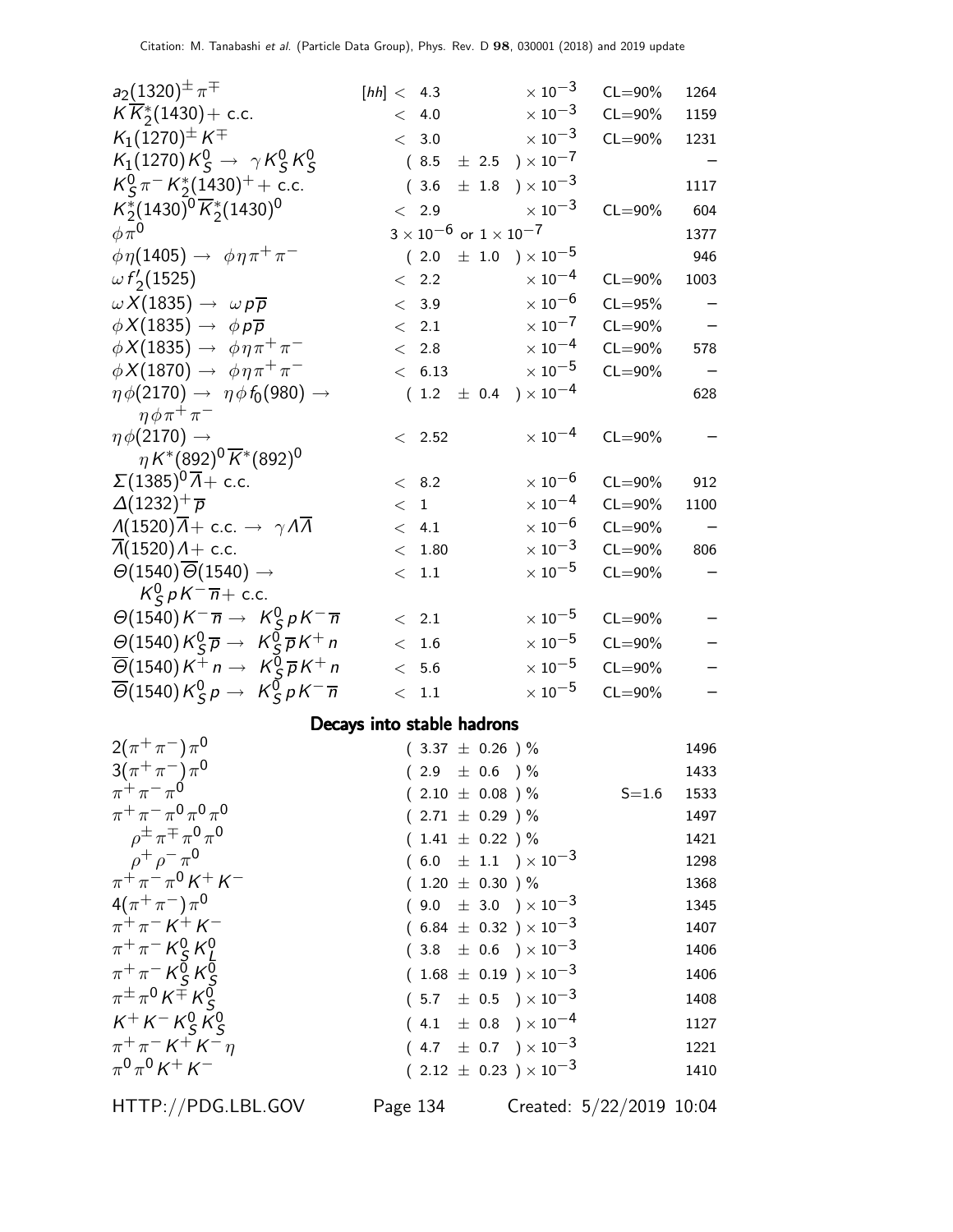| $\pi^{0}\pi^{0}K_{S}^{0}K_{L}^{0}$                         |        |          |                     |  | $(1.9 \pm 0.4) \times 10^{-3}$         |                          | 1408 |
|------------------------------------------------------------|--------|----------|---------------------|--|----------------------------------------|--------------------------|------|
| $K\overline{K}\pi$                                         |        |          |                     |  | $(6.1 \pm 1.0) \times 10^{-3}$         |                          | 1442 |
| $K^{+} K^{-} \pi^{0}$                                      |        |          |                     |  | $(2.14 \pm 0.24) \times 10^{-3}$       |                          | 1442 |
| $K_S^0 K^{\pm} \pi^{\mp}$                                  |        |          |                     |  | $(5.6 \pm 0.5) \times 10^{-3}$         |                          | 1440 |
| $K_S^0 \tilde{K}_I^0 \pi^0$                                |        |          |                     |  | $(2.06 \pm 0.27) \times 10^{-3}$       |                          | 1440 |
| $K^*(892)^0\overline{K}^0$ + c.c. $\rightarrow$            |        |          |                     |  | $(1.21 \pm 0.18) \times 10^{-3}$       |                          |      |
| $K_S^0 K_I^0 \pi^0$                                        |        |          |                     |  |                                        |                          |      |
| $K_2^*(1430)^0 \overline{K}^0$ + c.c. $\rightarrow$        |        |          |                     |  | $(4.3 \pm 1.3) \times 10^{-4}$         |                          |      |
|                                                            |        |          |                     |  |                                        |                          |      |
| $K_S^0 K_L^0 \pi^0$<br>$K_S^0 K_I^0 \eta$                  |        |          |                     |  |                                        |                          |      |
|                                                            |        |          |                     |  | $(1.44 \pm 0.34) \times 10^{-3}$       |                          | 1328 |
| $2(\pi^{+}\pi^{-})$                                        |        |          |                     |  | $(3.57 \pm 0.30) \times 10^{-3}$       |                          | 1517 |
| $3(\pi^{+}\pi^{-})$                                        |        |          |                     |  | $(4.3 \pm 0.4) \times 10^{-3}$         |                          | 1466 |
| $2(\pi^+\pi^-\pi^0)$                                       |        |          | $(1.61 \pm 0.21)$ % |  |                                        |                          | 1468 |
| $2(\pi^{+}\pi^{-})\eta$                                    |        |          |                     |  | $(2.26 \pm 0.28) \times 10^{-3}$       |                          | 1446 |
| $3(\pi^{+}\pi^{-})\eta$                                    |        | $\left($ |                     |  | 7.2 $\pm$ 1.5 $\right) \times 10^{-4}$ |                          | 1379 |
| $\pi^+ \pi^- \pi^0 \pi^0 \eta$                             |        | (        |                     |  | 2.3 $\pm$ 0.5 $\right) \times 10^{-3}$ |                          | 1448 |
| $\rho^{\pm} \pi^{\mp} \pi^{\mathbf{0}} \eta$               |        |          |                     |  | $(1.9 \pm 0.8) \times 10^{-3}$         |                          | 1326 |
| $p\overline{p}$                                            |        |          |                     |  | $(2.121 \pm 0.029) \times 10^{-3}$     |                          | 1232 |
| $p\overline{p}\pi^0$                                       |        |          |                     |  | $(1.19 \pm 0.08) \times 10^{-3}$       | $S = 1.1$                | 1176 |
| $p\overline{p}\pi^+\pi^-$                                  |        |          |                     |  | $(6.0 \pm 0.5) \times 10^{-3}$         | $S = 1.3$                | 1107 |
| $p\overline{p}\pi^+\pi^-\pi^0$                             | [ssaa] |          |                     |  | $(2.3 \pm 0.9) \times 10^{-3}$         | $S = 1.9$                | 1033 |
| $p\overline{p}\eta$                                        |        |          |                     |  | $(2.00 \pm 0.12) \times 10^{-3}$       |                          | 948  |
| $p\overline{p}\rho$                                        |        | $\lt$    | 3.1                 |  | $\times$ 10 <sup>-4</sup>              | $CL = 90\%$              | 774  |
| $p\overline{p}\omega$                                      |        |          |                     |  | $(9.8 \pm 1.0) \times 10^{-4}$         | $S = 1.3$                | 768  |
| $p\overline{p}\eta'(958)$                                  |        |          |                     |  | $(1.29 \pm 0.14) \times 10^{-4}$       | $S = 2.0$                | 596  |
| $p\overline{p}a_0(980) \rightarrow p\overline{p}\pi^0\eta$ |        |          |                     |  | $(6.8 \pm 1.8) \times 10^{-5}$         |                          |      |
| $p\overline{p}\phi$                                        |        |          |                     |  | $(5.19 \pm 0.33) \times 10^{-5}$       |                          | 527  |
| $n\overline{n}$                                            |        |          |                     |  | $(2.09 \pm 0.16) \times 10^{-3}$       |                          | 1231 |
| $n\overline{n}\pi^+\pi^-$                                  |        |          |                     |  | $(4 \pm 4) \times 10^{-3}$             |                          | 1106 |
| $\Sigma^+\overline{\Sigma}^-$                              |        |          |                     |  | $(1.50 \pm 0.24) \times 10^{-3}$       |                          | 992  |
| $\Sigma^0 \overline{\Sigma}{}^0$                           |        |          |                     |  | $(1.172 \pm 0.032) \times 10^{-3}$     | $S = 1.4$                | 988  |
| $2(\pi^+\pi^-)K^+K^-$                                      |        |          |                     |  | $(3.1 \pm 1.3) \times 10^{-3}$         |                          | 1320 |
| $p\overline{n}\pi^-$                                       |        |          |                     |  | $(2.12 \pm 0.09) \times 10^{-3}$       |                          | 1174 |
| nN(1440)                                                   |        |          | seen                |  |                                        |                          | 978  |
| nN(1520)                                                   |        |          | seen                |  |                                        |                          | 928  |
| nN(1535)                                                   |        |          | seen                |  |                                        |                          | 917  |
| $E^-\overline{E}{}^+$                                      |        |          |                     |  | $(9.7 \pm 0.8) \times 10^{-4}$         | $S = 1.4$                | 807  |
| $\overline{\Lambda}$                                       |        |          |                     |  | $(1.89 \pm 0.09) \times 10^{-3}$       | $S = 2.8$                | 1074 |
| $\Lambda \overline{\Sigma}^- \pi^+$ (or c.c.)              | [hh]   |          |                     |  | $(8.3 \pm 0.7) \times 10^{-4}$         | $S = 1.2$                | 950  |
| $pK^{-1}\overline{\Lambda}+c.c.$                           |        |          |                     |  | $(8.7 \pm 1.1) \times 10^{-4}$         |                          | 876  |
| $2(K^+K^-)$                                                |        |          |                     |  | $(7.2 \pm 0.8) \times 10^{-4}$         |                          | 1131 |
| $pK^{-}\overline{\Sigma}{}^{0}$                            |        |          |                     |  | $(2.9 \pm 0.8) \times 10^{-4}$         |                          | 819  |
| $K^+ K^-$                                                  |        |          |                     |  | $(2.86 \pm 0.21) \times 10^{-4}$       |                          | 1468 |
| $K_S^0 K_l^0$                                              |        |          |                     |  | $(1.95 \pm 0.11) \times 10^{-4}$       | $S = 2.4$                | 1466 |
| HTTP://PDG.LBL.GOV                                         |        |          | Page 135            |  |                                        | Created: 5/22/2019 10:04 |      |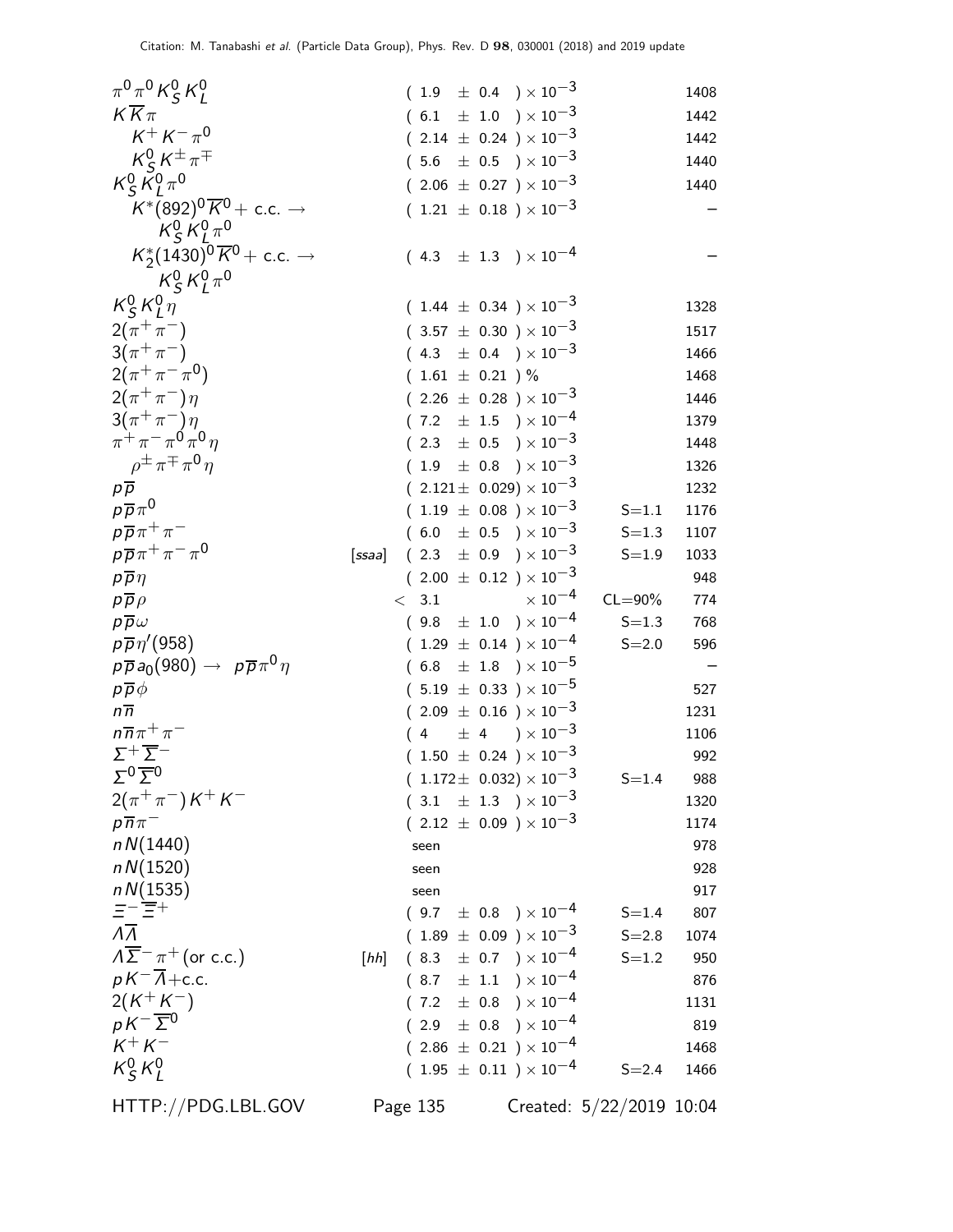| $\Lambda \overline{\Lambda} \pi^+ \pi^-$                                      |     |         |                   |           | $(4.3 \pm 1.0) \times 10^{-3}$                                     |                        | 903         |
|-------------------------------------------------------------------------------|-----|---------|-------------------|-----------|--------------------------------------------------------------------|------------------------|-------------|
| $\overline{\Lambda} \overline{\eta}$                                          |     |         |                   |           | $(1.62 \pm 0.17) \times 10^{-4}$                                   |                        | 672         |
| $\Lambda \overline{\Lambda} \pi^0$                                            |     |         |                   |           | $(3.8 \pm 0.4) \times 10^{-5}$                                     |                        | 998         |
| $\overline{\Lambda}$ n $K_S^0$ + c.c.                                         |     |         |                   |           | $(6.5 \pm 1.1) \times 10^{-4}$                                     |                        | 872         |
| $\pi^+\pi^-$                                                                  |     |         |                   |           | $(1.47 \pm 0.14) \times 10^{-4}$                                   |                        | 1542        |
| $\Lambda \overline{\Sigma}$ + c.c.                                            |     |         |                   |           | $(2.83 \pm 0.23) \times 10^{-5}$                                   |                        | 1034        |
| $K_S^0 K_S^0$                                                                 |     |         | < 1.4             |           | $\times$ 10 $^{-8}$                                                | $CL = 95%$             | 1466        |
|                                                                               |     |         | Radiative decays  |           |                                                                    |                        |             |
| $3\gamma$                                                                     |     |         |                   |           | $(1.16 \pm 0.22) \times 10^{-5}$                                   |                        | 1548        |
| $4\gamma$                                                                     |     | $\lt$ 9 |                   |           | $\times$ 10 <sup>-6</sup>                                          | $CL = 90\%$            | 1548        |
| $5\gamma$                                                                     |     |         | $\rm <~1.5$       |           | $\times$ 10 <sup>-5</sup>                                          | $CL = 90\%$            | 1548        |
| $\gamma \pi^0 \pi^0$                                                          |     |         |                   |           | $(1.15 \pm 0.05) \times 10^{-3}$                                   |                        | 1543        |
| $\gamma \eta \pi^0$                                                           |     |         |                   |           | $(2.14 \pm 0.31) \times 10^{-5}$                                   |                        | 1497        |
| $\gamma a_0(980)^0 \rightarrow \gamma \eta \pi^0$                             |     |         | $\langle$ 2.5     |           | $\times$ 10 <sup>-6</sup>                                          | $CL = 95%$             |             |
| $\gamma$ a <sub>2</sub> (1320) <sup>0</sup> $\rightarrow$ $\gamma\eta\pi^{0}$ |     |         | < 6.6             |           | $\times\,10^{-6}$                                                  | $CL = 95%$             |             |
| $\gamma K_S^0 K_S^0$                                                          |     |         |                   |           | $(8.1 \pm 0.4) \times 10^{-4}$                                     |                        | 1466        |
| $\gamma\eta_c(1S)$                                                            |     |         | $(1.7 \pm 0.4)$ % |           |                                                                    | $S = 1.5$              | 111         |
| $\gamma \eta_c(1S) \rightarrow 3\gamma$                                       |     |         |                   |           | $(3.8 + \frac{1.3}{-1.0}) \times 10^{-6}$                          | $S = 1.1$              |             |
| $\gamma \pi^+ \pi^- 2 \pi^0$                                                  |     |         |                   |           | $(8.3 \pm 3.1) \times 10^{-3}$                                     |                        | 1518        |
| $\gamma \eta \pi \pi$                                                         |     |         | (6.1)             |           | $\pm$ 1.0 $\$ \times 10^{-3}                                       |                        | 1487        |
| $\gamma \eta_2(1870) \rightarrow \gamma \eta \pi^+ \pi^-$                     |     |         |                   |           | $(6.2 \pm 2.4) \times 10^{-4}$                                     |                        |             |
| $\gamma \eta(1405/1475) \rightarrow \gamma K \overline{K} \pi$                | [0] |         | (2.8)             | $\pm$ 0.6 | ) $\times$ $10^{-3}$                                               | $S = 1.6$              | 1223        |
| $\gamma\eta(1405/1475) \rightarrow \gamma\gamma\rho^{0}$                      |     |         | (7.8)             | $\pm$ 2.0 | ) $\times$ 10 $^{-5}$                                              | $S = 1.8$              | 1223        |
| $\gamma \eta (1405/1475) \rightarrow \gamma \eta \pi^+ \pi^-$                 |     |         | (3.0)             | $\pm$ 0.5 | ) $\times 10^{-4}$                                                 |                        |             |
| $\gamma \eta(1405/1475) \rightarrow \gamma \gamma \phi$                       |     |         | < 8.2             |           | $\times$ 10 <sup>-5</sup>                                          | $CL = 95%$             |             |
| $\gamma\eta(1405) \rightarrow \gamma\gamma\gamma$                             |     | $\lt$   | 2.63              |           | $\times\,10^{-6}$                                                  | $CL = 90\%$            |             |
| $\gamma\eta(1475) \rightarrow \gamma\gamma\gamma$                             |     | $\lt$   | 1.86              |           | $\times$ $10^{-6}$                                                 | $CL = 90\%$            |             |
| $\gamma \rho \rho$                                                            |     |         |                   |           | $(4.5 \pm 0.8) \times 10^{-3}$                                     |                        | 1340        |
| $\gamma \rho \omega$                                                          |     |         | $< 5.4$           |           | $\times$ 10 <sup>-4</sup>                                          | $CL = 90\%$            | 1338        |
| $\gamma \rho \phi$<br>$\gamma\eta^{\prime}(958)$                              |     |         | < 8.8             |           | $\times$ 10 $^{-5}$                                                | $CL = 90\%$            | 1258        |
| $\gamma 2\pi^{+} 2\pi^{-}$                                                    |     |         |                   |           | $(5.21 \pm 0.17) \times 10^{-3}$<br>$(2.8 \pm 0.5) \times 10^{-3}$ | $S = 1.4$<br>$S = 1.9$ | 1400        |
| $\gamma f_2(1270) f_2(1270)$                                                  |     |         |                   |           | $(9.5 \pm 1.7) \times 10^{-4}$                                     |                        | 1517<br>878 |
| $\gamma$ $f_{\mathcal{D}}(1270)$ $f_{\mathcal{2}}(1270)$ (non reso-           |     |         |                   |           | $(8.2 \pm 1.9) \times 10^{-4}$                                     |                        |             |
| nant)                                                                         |     |         |                   |           |                                                                    |                        |             |
| $\gamma K^+ K^- \pi^+ \pi^-$                                                  |     |         |                   |           | $(2.1 \pm 0.6) \times 10^{-3}$                                     |                        | 1407        |
| $\gamma f_4(2050)$                                                            |     |         |                   |           | $(2.7 \pm 0.7) \times 10^{-3}$                                     |                        | 891         |
| $\gamma \omega \omega$                                                        |     |         |                   |           | $(1.61 \pm 0.33) \times 10^{-3}$                                   |                        | 1336        |
| $\gamma\eta(1405/1475) \rightarrow \gamma\rho^0\rho^0$                        |     |         |                   |           | $(1.7 \pm 0.4) \times 10^{-3}$                                     | $S = 1.3$              | 1223        |
| $\gamma f_2(1270)$                                                            |     |         |                   |           | $(1.64 \pm 0.12) \times 10^{-3}$                                   | $S = 1.3$              | 1286        |
| $\gamma f_2(1270) \rightarrow \gamma K_S^0 K_S^0$                             |     |         |                   |           | $(2.58 \frac{+}{0.02}) \times 10^{-5}$                             |                        |             |
| $\gamma f_0(1370) \rightarrow \gamma K \overline{K}$                          |     |         |                   |           | $(4.2 \pm 1.5) \times 10^{-4}$                                     |                        |             |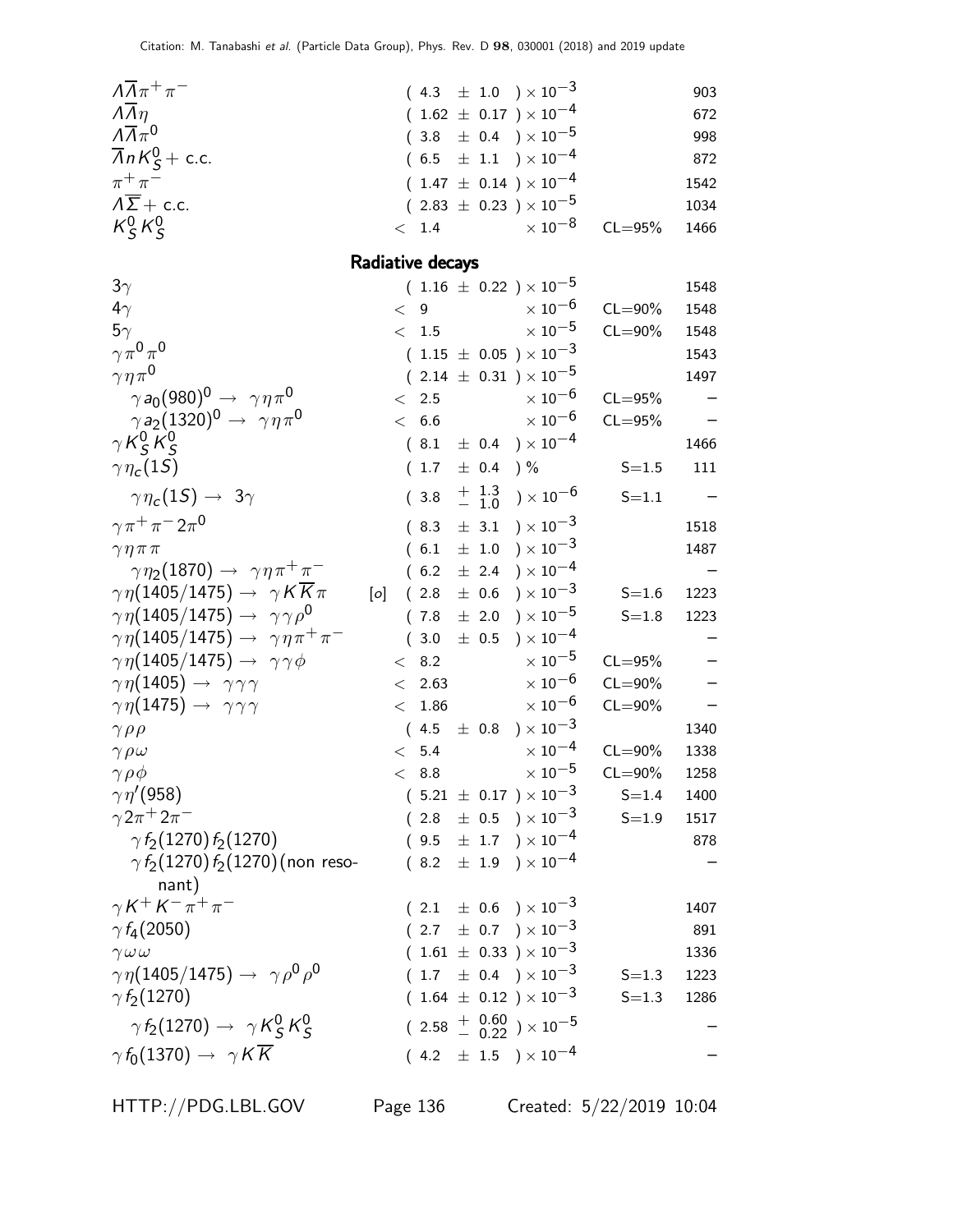| $\gamma f_0(1370) \rightarrow \gamma K_S^0 K_S^0$                |                 |           | $(1.1 \pm 0.4) \times 10^{-5}$                        |                            |      |
|------------------------------------------------------------------|-----------------|-----------|-------------------------------------------------------|----------------------------|------|
| $\gamma f_0(1500) \rightarrow \gamma K_S^0 K_S^0$                |                 |           | $(1.59 + 0.24 \n- 0.60) \times 10^{-5}$               |                            |      |
| $\gamma f_0(1710) \rightarrow \gamma K \overline{K}$             |                 |           | $(9.5 \t + 1.0 \t - 0.5) \times 10^{-4}$              | $S = 1.5$                  | 1075 |
| $\gamma f_0(1710) \rightarrow \gamma \pi \pi$                    | (3.8)           |           | $\pm$ 0.5 $)\times10^{-4}$                            |                            |      |
| $\gamma f_0(1710) \rightarrow \gamma \omega \omega$              |                 |           | $(3.1 \pm 1.0) \times 10^{-4}$                        |                            |      |
| $\gamma f_0(1710) \rightarrow \gamma \eta \eta$                  | (2.4)           |           | $+\frac{1.2}{0.7}$ ) $\times 10^{-4}$                 |                            |      |
| $\gamma \eta$                                                    |                 |           | $(1.108 \pm 0.027) \times 10^{-3}$                    |                            | 1500 |
| $\gamma f_1(1420) \rightarrow \gamma K K \pi$                    | (7.9)           |           | $\pm$ 1.3 $)\times10^{-4}$                            |                            | 1220 |
| $\gamma f_1(1285)$                                               |                 |           | $(6.1 \pm 0.8) \times 10^{-4}$                        |                            | 1283 |
| $\gamma f_1(1510) \rightarrow \gamma \eta \pi^+ \pi^-$           |                 |           | $(4.5 \pm 1.2) \times 10^{-4}$                        |                            |      |
| $\gamma f_2(1525)$                                               | (5.7)           |           | $^{+}_{-}$ $^{0.8}_{0.5}$ ) $\times$ 10 <sup>-4</sup> | $S = 1.5$                  | 1173 |
| $\gamma f_2(1525) \rightarrow \gamma K_S^0 K_S^0$                | (8.0)           |           | $^{+}_{-}$ $^{0.7}_{0.5}$ ) $\times$ 10 <sup>-5</sup> |                            |      |
| $\gamma f_2'(1525) \rightarrow \gamma \eta \eta$                 |                 |           | $(3.4 \pm 1.4) \times 10^{-5}$                        |                            |      |
| $\gamma f_2(1640) \rightarrow \gamma \omega \omega$              |                 |           | $(2.8 \pm 1.8) \times 10^{-4}$                        |                            |      |
| $\gamma\,\mathit{f}_2(1910)\rightarrow\ \gamma\omega\,\omega$    | (2.0)           | $\pm$ 1.4 | $) \times 10^{-4}$                                    |                            |      |
| $\gamma f_0(1750) \rightarrow \gamma K_S^0 K_S^0$                | $(1.11 + 0.20)$ |           | ) $\times$ $10^{-5}$                                  |                            |      |
| $\gamma f_0(1800) \rightarrow \gamma \omega \phi$                |                 |           | $(2.5 \pm 0.6) \times 10^{-4}$                        |                            |      |
| $\gamma f_2(1810) \rightarrow \gamma \eta \eta$                  |                 |           | $(5.4 \frac{+}{-} 3.5 \over 2.4) \times 10^{-5}$      |                            |      |
| $\gamma f_2(1950) \rightarrow$<br>$\gamma K^{*}(892) K^{*}(892)$ |                 |           | $(7.0 \pm 2.2) \times 10^{-4}$                        |                            |      |
| $\gamma K^{*}(892) K^{*}(892)$                                   |                 |           | $(4.0 \pm 1.3) \times 10^{-3}$                        |                            | 1266 |
| $\gamma \phi \phi$                                               |                 |           | $(4.0 \pm 1.2) \times 10^{-4}$                        | $S = 2.1$                  | 1166 |
| $\gamma p \overline{p}$                                          |                 |           | $(3.8 \pm 1.0) \times 10^{-4}$                        |                            | 1232 |
| $\gamma\eta(2225)$                                               |                 |           | $(3.14 \frac{+}{-} 0.50) \times 10^{-4}$              |                            | 752  |
| $\gamma \eta(1760) \rightarrow \gamma \rho^0 \rho^0$             |                 |           | $(1.3 \pm 0.9) \times 10^{-4}$                        |                            | 1048 |
| $\gamma\eta(1760) \rightarrow \gamma\omega\omega$                |                 |           | $(1.98 \pm 0.33) \times 10^{-3}$                      |                            |      |
| $\gamma\eta(1760) \rightarrow \gamma\gamma\gamma$                | < 4.80          |           |                                                       | $\times$ 10 $^{-6}$ CL=90% |      |
| $\gamma X(1835) \rightarrow \gamma \pi^+ \pi^- \eta'$            |                 |           | $(2.77 \frac{+}{0.40}) \times 10^{-4}$                | $S = 1.1$                  | 1006 |
| $\gamma X(1835) \rightarrow \gamma p \overline{p}$               |                 |           | $(7.7 + \frac{1.5}{0.9}) \times 10^{-5}$              |                            |      |
| $\gamma X(1835) \rightarrow \gamma K_S^0 K_S^0 \eta$             |                 |           | $(3.3 + \frac{2.0}{1.3}) \times 10^{-5}$              |                            |      |
| $\gamma X(1835) \rightarrow \gamma \gamma \gamma$                |                 |           | $< 3.56$ $\times 10^{-6}$                             | $CL = 90\%$                |      |
| $\gamma X(1840) \rightarrow \gamma 3(\pi^+\pi^-)$                |                 |           | $(2.4 + \frac{0.7}{0.8}) \times 10^{-5}$              |                            |      |
| $\gamma(K\overline{K}\pi)[J^{PC}=0^{-+}]$                        |                 |           | $(7 \pm 4) \times 10^{-4}$                            | $S = 2.1$                  | 1442 |
| $\gamma \pi^0$                                                   |                 |           | $(3.56 \pm 0.17) \times 10^{-5}$                      |                            | 1546 |
| $\gamma p \overline{p} \pi^+ \pi^-$                              | < 7.9           |           | $\times$ $10^{-4}$                                    | $CL = 90\%$                | 1107 |
| $\gamma \Lambda \overline{\Lambda}$                              | < 1.3           |           | $\times$ 10 <sup>-4</sup>                             | $CL = 90\%$                | 1074 |
|                                                                  |                 |           |                                                       |                            |      |

HTTP://PDG.LBL.GOV Page 137 Created: 5/22/2019 10:04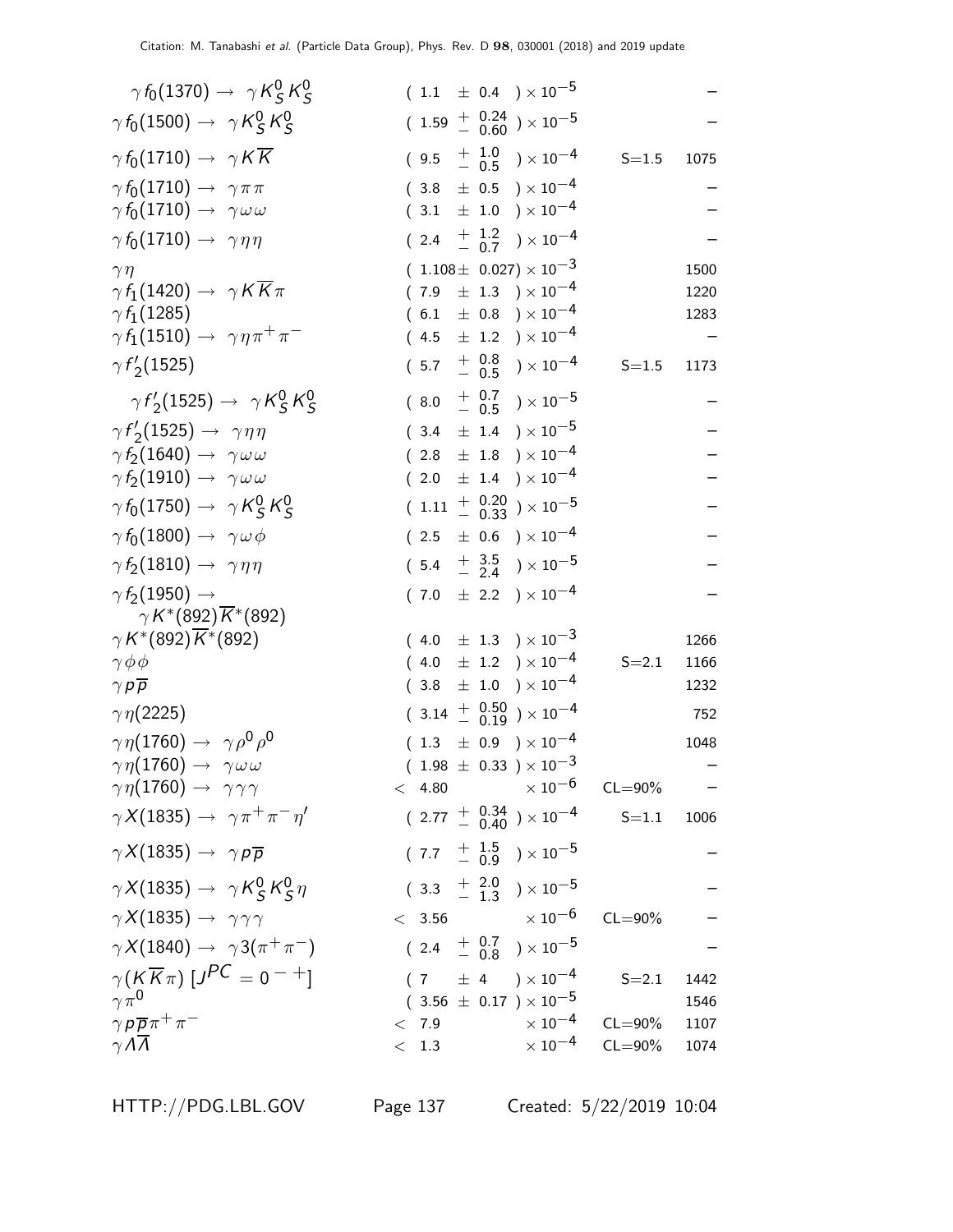| $\gamma f_0(2100) \rightarrow \gamma \eta \eta$                                           |                   | $(1.13 + 0.60) \times 10^{-4}$                                       |             |                    |  |
|-------------------------------------------------------------------------------------------|-------------------|----------------------------------------------------------------------|-------------|--------------------|--|
| $\gamma f_0(2100) \rightarrow \gamma \pi \pi$                                             |                   | $(6.2 \pm 1.0) \times 10^{-4}$                                       |             |                    |  |
| $\gamma f_0(2200) \rightarrow \gamma K \overline{K}$                                      |                   | $(5.9 \pm 1.3) \times 10^{-4}$                                       |             |                    |  |
| $\gamma f_0(2200) \rightarrow \gamma K_S^0 K_S^0$                                         |                   | $(2.72 \frac{+}{0.50}) \times 10^{-4}$                               |             |                    |  |
| $\gamma f_J(2220) \rightarrow \gamma \pi \pi$                                             |                   | $< 3.9$ $\times 10^{-5}$                                             | $CL = 90\%$ |                    |  |
| $\gamma f_J(2220) \rightarrow \gamma K \overline{K}$                                      | < 4.1             | $\times$ 10 $^{-5}$                                                  | $CL = 90\%$ |                    |  |
| $\gamma f_J(2220) \rightarrow \gamma p \overline{p}$                                      |                   | $(1.5 \pm 0.8) \times 10^{-5}$                                       |             |                    |  |
| $\gamma f_0(2330) \rightarrow \gamma K_S^0 K_S^0$                                         |                   | $(4.9 \pm 0.7) \times 10^{-5}$                                       |             |                    |  |
| $\gamma f_2(2340) \rightarrow \gamma \eta \eta$                                           |                   | $(5.6 \tfrac{+}{-} 2.4 \t) \times 10^{-5}$                           |             | — — — — —<br>— — — |  |
| $\gamma f_2(2340) \rightarrow \gamma K_S^0 K_S^0$                                         |                   | $(5.5 + \frac{4.0}{-1.5}) \times 10^{-5}$                            |             |                    |  |
| $\gamma f_0(1500) \rightarrow \gamma \pi \pi$                                             |                   | $(1.09 \pm 0.24) \times 10^{-4}$                                     |             | 1183               |  |
| $\gamma f_0(1500) \rightarrow \gamma \eta \eta$                                           |                   | $(1.7 \t+\t\begin{array}{c} 0.6 \\ -1.4 \end{array}) \times 10^{-5}$ |             |                    |  |
| $\gamma A \rightarrow \gamma$ invisible                                                   | [ttaa] < 6.3      | $\times$ 10 <sup>-6</sup>                                            | $CL = 90\%$ |                    |  |
| $\gamma A^0 \rightarrow \gamma \mu^+ \mu^-$                                               | [uuaa] < 5        | $\times$ 10 $^{-6}$                                                  | $CL = 90\%$ |                    |  |
|                                                                                           | Dalitz decays     |                                                                      |             |                    |  |
| $\pi^{0} e^{+} e^{-}$                                                                     |                   | $(7.6 \pm 1.4) \times 10^{-7}$                                       |             | 1546               |  |
| $\eta e^+ e^-$                                                                            |                   | $(1.43 \pm 0.07) \times 10^{-5}$                                     |             | 1500               |  |
| $\eta'(958) e^+ e^-$                                                                      |                   | $(6.59 \pm 0.18) \times 10^{-5}$                                     |             | 1400               |  |
| $\eta U \rightarrow \eta e^+ e^-$                                                         |                   | $< 9.11$ $\times 10^{-7}$                                            | $CL = 90\%$ |                    |  |
| $\eta'(958) U \to \eta'(958) e^+ e^-$                                                     | < 2.0             | $\times$ 10 $^{-7}$                                                  | $CL = 90\%$ |                    |  |
|                                                                                           | Weak decays       |                                                                      |             |                    |  |
| $D^- e^+ \nu_e +$ c.c.                                                                    | $<\phantom{0}1.2$ | $\times$ 10 $^{-5}$                                                  | $CL = 90\%$ | 984                |  |
| $\overline{D}^0 e^+ e^- +$ c.c.                                                           | < 8.5             | $\times$ 10 $^{-8}$                                                  | $CL = 90\%$ | 987                |  |
| $D_{s}^{-} e^{+} \nu_{e} +$ c.c.                                                          | < 1.3             | $\times$ 10 <sup>-6</sup>                                            | $CL = 90\%$ | 923                |  |
| $D_{s}^{*-}e^{+}\nu_{e}$ + c.c.                                                           | $\rm <~1.8$       | $\times$ 10 <sup>-6</sup>                                            | $CL = 90\%$ | 828                |  |
| $D^- \pi^+ +$ c.c.                                                                        | < 7.5             | $\times$ 10 $^{-5}$                                                  | $CL = 90\%$ | 977                |  |
| $\overline{D}{}^0\overline{K}{}^0$ + c.c.                                                 | < 1.7             | $\times$ 10 <sup>-4</sup>                                            | $CL = 90\%$ | 898                |  |
| $\overline{D}^0 \overline{K}{}^{*0}$ + c.c.                                               | $\lt$ 2.5         | $\times$ 10 $^{-6}$                                                  | $CL = 90\%$ | 670                |  |
| $D_{s}^{-} \pi^{+}$ + c.c.                                                                | 1.3<br>$\,<\,$    | $\times$ 10 $^{-4}$                                                  | $CL = 90\%$ | 915                |  |
| $D_{s}^{-} \rho^{+} +$ c.c.                                                               | 1.3<br>$\lt$      | $\times$ 10 $^{-5}$                                                  | $CL = 90\%$ | 663                |  |
| Charge conjugation $(C)$ , Parity $(P)$ ,<br>Lonton Family number (LE) violating<br>madac |                   |                                                                      |             |                    |  |

|                        |               | Lepton Family number (LF) violating modes |                              |  |
|------------------------|---------------|-------------------------------------------|------------------------------|--|
| $\gamma\gamma$         |               | $\langle$ 2.7                             | $\times 10^{-7}$ CL=90% 1548 |  |
| $\gamma \phi$          | $\mathcal{C}$ | < 1.4                                     | $\times 10^{-6}$ CL=90% 1381 |  |
| $e^{\pm}$ $\mu^{\mp}$  | IF            | < 1.6                                     | $\times 10^{-7}$ CL=90% 1547 |  |
| $e^{\pm} \tau^{\mp}$   | IF            | < 8.3                                     | $\times 10^{-6}$ CL=90% 1039 |  |
| $\mu^{\pm} \tau^{\mp}$ | IF            | < 2.0                                     | $\times 10^{-6}$ CL=90% 1035 |  |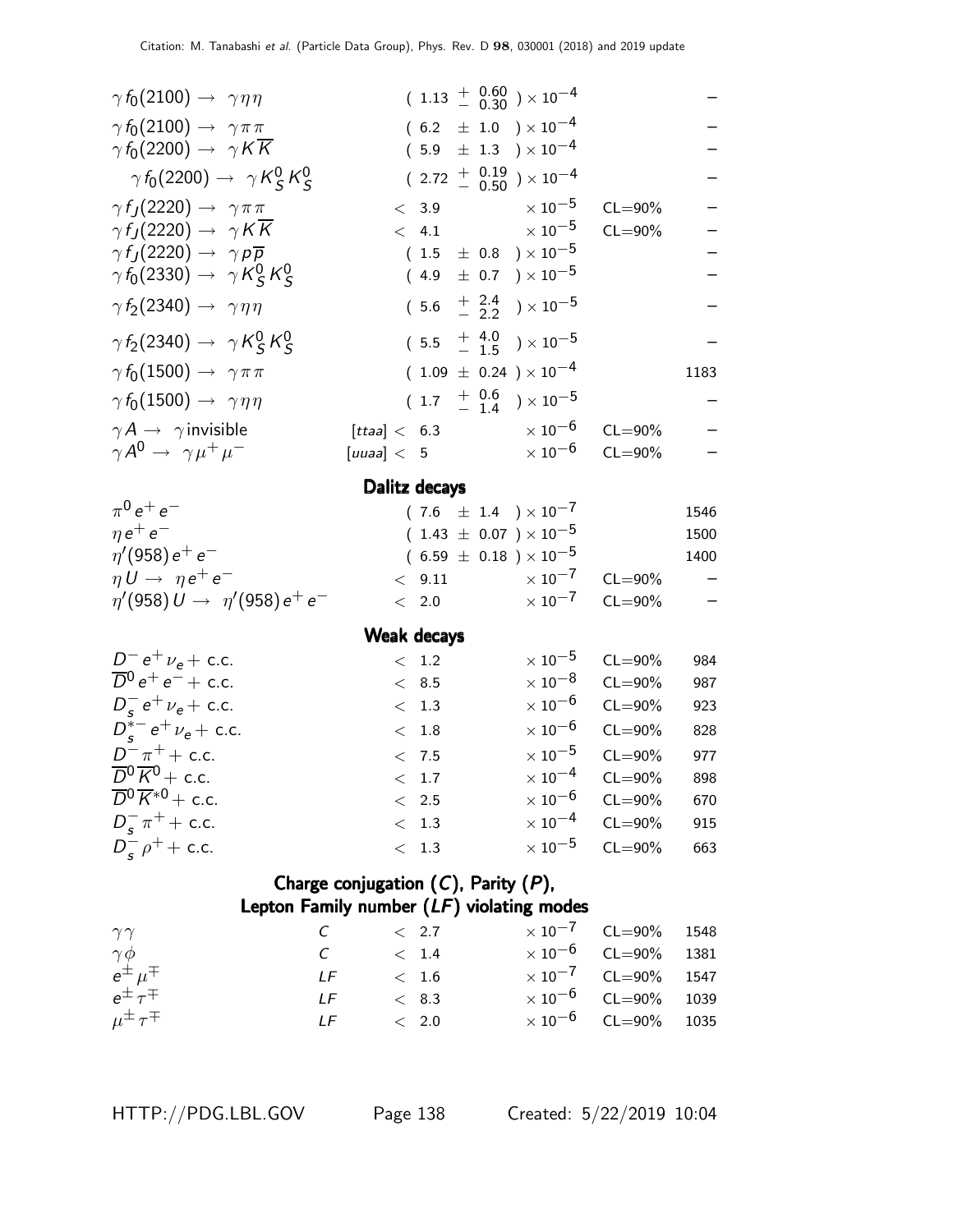|                                                                                                                          | Other decays                              |                     |                          |                  |
|--------------------------------------------------------------------------------------------------------------------------|-------------------------------------------|---------------------|--------------------------|------------------|
| invisible                                                                                                                | $<$ 7                                     |                     | $\times 10^{-4}$ CL=90%  |                  |
| $\chi_{c0}(1P)$                                                                                                          | $I^G(J^{PC}) = 0^+(0^{++})$               |                     |                          |                  |
|                                                                                                                          | Mass $m = 3414.71 \pm 0.30$ MeV           |                     |                          |                  |
|                                                                                                                          | Full width $\Gamma = 10.8 \pm 0.6$ MeV    |                     | Scale $\sf factor/$      | $\boldsymbol{p}$ |
| $\chi_{c0}(1P)$ DECAY MODES                                                                                              | Fraction $(\Gamma_i/\Gamma)$              |                     | Confidence level (MeV/c) |                  |
|                                                                                                                          | Hadronic decays                           |                     |                          |                  |
| $2(\pi^+\pi^-)$                                                                                                          | $(2.34 \pm 0.18)$ %                       |                     |                          | 1679             |
| $\rho^0 \pi^+ \pi^-$                                                                                                     | $(9.1 \pm 2.9) \times 10^{-3}$            |                     |                          | 1607             |
| $f_0(980) f_0(980)$                                                                                                      | $(6.6 \pm 2.1) \times 10^{-4}$            |                     |                          | 1391             |
| $\pi + \pi - \pi \sigma \pi$ <sup>0</sup>                                                                                | $(3.3 \pm 0.4)$ %                         |                     |                          | 1680             |
| $\rho^+ \pi^- \pi^0$ + c.c.                                                                                              | $(2.9 \pm 0.4)$ %                         |                     |                          | 1607             |
| $4\pi^0$                                                                                                                 | $(3.3 \pm 0.4) \times 10^{-3}$            |                     |                          | 1681             |
| $\pi^{+}\pi^{-} K^{+} K^{-}$                                                                                             | $(1.81 \pm 0.14)$ %                       |                     |                          | 1580             |
| $K_0^*(1430)^0 \overline{K}_0^*(1430)^0 \rightarrow$<br>$\pi^{+}\pi^{-} K^{+} K^{-}$                                     | $(9.8 \tfrac{+4.0}{-2.8}) \times 10^{-4}$ |                     |                          |                  |
| $K_0^*(1430)^0 \overline{K}_2^*(1430)^0$ + c.c. $\rightarrow$                                                            | $(8.0 \tfrac{+2.0}{-2.4}) \times 10^{-4}$ |                     |                          |                  |
| $\pi^{+}\pi^{-} K^{+} K^{-}$<br>$K_1(1270)^+ K^- +$ c.c. $\rightarrow$                                                   | $(6.3 \pm 1.9) \times 10^{-3}$            |                     |                          |                  |
| $\pi^{+}\pi^{-} K^{+} K^{-}$<br>$K_1(1400)^+ K^- +$ c.c. $\rightarrow$<br>$\pi^{+}\pi^{-}$ K <sup>+</sup> K <sup>-</sup> | $< 2.7$ $\times 10^{-3}$                  |                     | $CL = 90\%$              |                  |
| $f_0(980) f_0(980)$                                                                                                      | $(1.6 \tfrac{+1.0}{-0.9}) \times 10^{-4}$ |                     |                          | 1391             |
| $f_0(980) f_0(2200)$                                                                                                     | $(7.9 \tfrac{+2.0}{-2.5}) \times 10^{-4}$ |                     |                          | 586              |
| $f_0(1370) f_0(1370)$                                                                                                    | $\times$ 10 $^{-4}$<br>< 2.7              |                     | $CL = 90\%$              | 1019             |
| $f_0(1370) f_0(1500)$                                                                                                    | $\times$ 10 $^{-4}$<br>< 1.7              |                     | $CL = 90\%$              | 920              |
| $f_0(1370) f_0(1710)$                                                                                                    | $(6.7 \frac{+3.5}{-2.3}) \times 10^{-4}$  |                     |                          | 740              |
| $f_0(1500) f_0(1370)$                                                                                                    | < 1.3                                     | $\times$ 10 $^{-4}$ | $CL = 90\%$              | 920              |
| $f_0(1500) f_0(1500)$                                                                                                    | < 5                                       | $\times$ $10^{-5}$  | $CL = 90\%$              | 804              |
| $f_0(1500) f_0(1710)$                                                                                                    | < 7                                       | $\times$ 10 $^{-5}$ | $CL = 90\%$              | 581              |
| $K^+ K^- \pi^+ \pi^- \pi^0$                                                                                              | $(8.6 \pm 0.9) \times 10^{-3}$            |                     |                          | 1545             |
| $K_S^0 K^{\pm} \pi^{\mp} \pi^+ \pi^-$                                                                                    | $(4.2 \pm 0.4) \times 10^{-3}$            |                     |                          | 1543             |
| $K^+ K^- \pi^0 \pi^0$                                                                                                    | $(5.6 \pm 0.9) \times 10^{-3}$            |                     |                          | 1582             |
| $K^+\pi^-\overline{K}{}^0\pi^0$ + c.c.                                                                                   | $(2.49 \pm 0.33)$ %                       |                     |                          | 1581             |
| $\rho^+$ K $^-$ K $^0$ $+$ c.c.                                                                                          | $(1.21 \pm 0.21)$ %                       |                     |                          | 1458             |
| $K^*(892)^- K^+ \pi^0 \rightarrow$                                                                                       | $(4.6 \pm 1.2) \times 10^{-3}$            |                     |                          |                  |
| $K^+\pi^-\overline{K^0}\pi^0 + c.c.$<br>$K_S^0 K_S^0 \pi^+ \pi^-$                                                        | $(5.7 \pm 1.1) \times 10^{-3}$            |                     |                          | 1579             |

HTTP://PDG.LBL.GOV Page 139 Created: 5/22/2019 10:04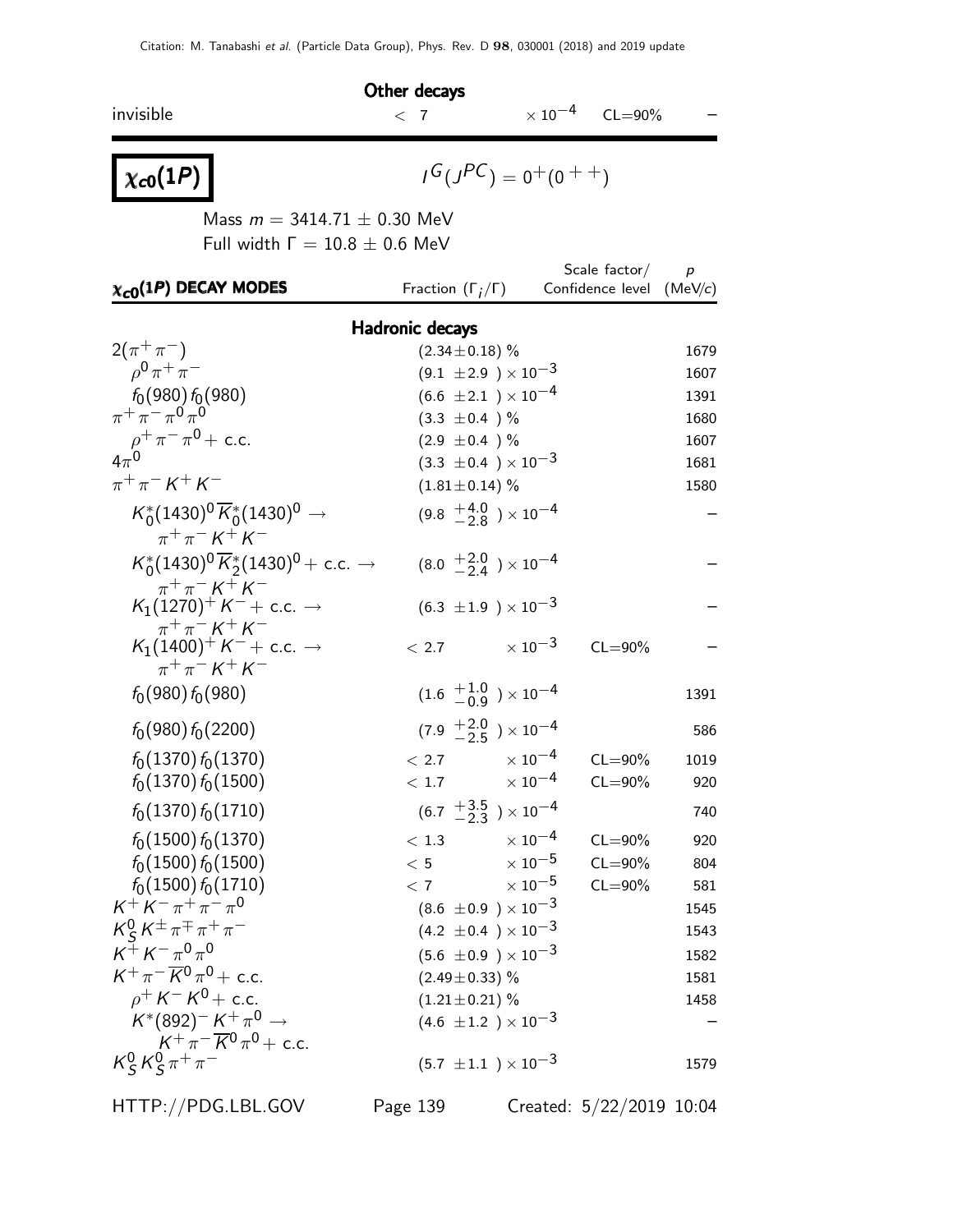| $K^+ K^- \eta \pi^0$                            | $(3.0 \pm 0.7) \times 10^{-3}$   |                           |             | 1468 |
|-------------------------------------------------|----------------------------------|---------------------------|-------------|------|
| $3(\pi^{+}\pi^{-})$                             | $(1.20 \pm 0.18)$ %              |                           |             | 1633 |
| $K^+ \overline{K}{}^*(892)^0 \pi^-$ + c.c.      | $(7.5 \pm 1.6) \times 10^{-3}$   |                           |             | 1523 |
| $K^*(892)^0 \overline{K}^*(892)^0$              | $(1.7 \pm 0.6) \times 10^{-3}$   |                           |             | 1456 |
| $\pi\,\pi$                                      | $(8.51\pm0.33)\times10^{-3}$     |                           |             | 1702 |
| $\pi^0\eta$                                     | $\rm <~1.8$                      | $\times$ $10^{-4}$        |             | 1661 |
| $\pi^0\eta'$                                    | $<\,1.1$                         | $\times\,10^{-3}$         |             | 1570 |
| $\pi^0 \eta_c$                                  | $<\,1.6$                         | $\times\,10^{-3}$         | $CL = 90\%$ | 383  |
| $\eta\eta$                                      | $(3.01 \pm 0.19) \times 10^{-3}$ |                           |             | 1617 |
| $\eta\eta'$                                     | $(9.1 \pm 1.1) \times 10^{-5}$   |                           |             | 1521 |
| $\eta' \eta'$                                   | $(2.17 \pm 0.12) \times 10^{-3}$ |                           |             | 1413 |
| $\omega\omega$                                  | $(9.7 \pm 1.1) \times 10^{-4}$   |                           |             | 1517 |
| $\omega \phi$                                   | $(1.41 \pm 0.13) \times 10^{-4}$ |                           |             | 1447 |
| $\omega K^+ K^-$                                | $(1.94 \pm 0.21) \times 10^{-3}$ |                           |             | 1457 |
| $K^+ K^-$                                       | $(6.05 \pm 0.31) \times 10^{-3}$ |                           |             | 1634 |
| $K_S^0 K_S^0$                                   | $(3.16 \pm 0.17) \times 10^{-3}$ |                           |             | 1633 |
| $\pi^+\pi^-\eta$                                | $<\,2.0$                         | $\times$ 10 <sup>-4</sup> | $CL = 90\%$ | 1651 |
| $\pi^+\pi^-\eta^{\prime}$                       | < 4                              | $\times$ $10^{-4}$        | $CL = 90\%$ | 1560 |
| $\overline{K}{}^0 K^+ \pi^-$ + c.c.             | < 9                              | $\times$ $10^{-5}$        | $CL = 90\%$ | 1610 |
| $K^+ K^- \pi^0$                                 | < 6                              | $\times$ $10^{-5}$        | $CL = 90\%$ | 1611 |
| $K^+ K^- \eta$                                  | < 2.3                            | $\times$ 10 <sup>-4</sup> | $CL = 90\%$ | 1512 |
| $K^+ K^- K^0_S K^0_S$                           | $(1.4 \pm 0.5) \times 10^{-3}$   |                           |             | 1331 |
| $K^{+}K^{-}K^{+}K^{-}$                          | $(2.82 \pm 0.29) \times 10^{-3}$ |                           |             | 1333 |
| $K^+ K^- \phi$                                  | $(9.7 \pm 2.5) \times 10^{-4}$   |                           |             | 1381 |
| $\overline{K}{}^0 K^+ \pi^- \phi + \text{c.c.}$ | $(3.7 \pm 0.6) \times 10^{-3}$   |                           |             | 1326 |
| $K^+ K^- \pi^0 \phi$                            | $(1.90 \pm 0.35) \times 10^{-3}$ |                           |             | 1329 |
| $\phi \pi^+ \pi^- \pi^0$                        | $(1.18\pm0.15)\times10^{-3}$     |                           |             | 1525 |
| $\phi\phi$                                      | $(8.0 \pm 0.7) \times 10^{-4}$   |                           |             | 1370 |
| $p\overline{p}$                                 | $(2.21 \pm 0.08) \times 10^{-4}$ |                           |             | 1426 |
| $p\overline{p}\pi^0$                            | $(7.0 \pm 0.7) \times 10^{-4}$   |                           | $S = 1.3$   | 1379 |
| $p\overline{p}\eta$                             | $(3.5 \pm 0.4) \times 10^{-4}$   |                           |             | 1187 |
| $p\overline{p}\omega$                           | $(5.2 \pm 0.6) \times 10^{-4}$   |                           |             | 1043 |
| $p\overline{p}\phi$                             | $(6.0 \pm 1.4) \times 10^{-5}$   |                           |             | 876  |
| $p\overline{p}\pi^+\pi^-$                       | $(2.1 \pm 0.7) \times 10^{-3}$   |                           | $S = 1.4$   | 1320 |
| $p\overline{p}\pi^0\pi^0$                       | $(1.04\pm0.28)\times10^{-3}$     |                           |             | 1324 |
| $p\overline{p}K^+K^-$ (non-resonant)            | $(1.22 \pm 0.26) \times 10^{-4}$ |                           |             | 890  |
| $p\overline{p}K_S^0K_S^0$                       | < 8.8                            | $\times$ 10 <sup>-4</sup> | $CL = 90\%$ | 884  |
| $p\overline{n}\pi^-$                            | $(1.27 \pm 0.11) \times 10^{-3}$ |                           |             | 1376 |
| $\overline{p}$ n $\pi^+$                        | $(1.37 \pm 0.12) \times 10^{-3}$ |                           |             | 1376 |
| $p\overline{n}\pi^-\pi^0$                       | $(2.34 \pm 0.21) \times 10^{-3}$ |                           |             | 1321 |
| $\overline{p} n \pi^+ \pi^0$                    | $(2.21 \pm 0.18) \times 10^{-3}$ |                           |             | 1321 |
| $\overline{\Lambda}$                            | $(3.27 \pm 0.24) \times 10^{-4}$ |                           |             | 1292 |
| $\Lambda \overline{\Lambda} \pi^+ \pi^-$        | $(1.18\pm0.13)\times10^{-3}$     |                           |             | 1153 |
| $\sqrt{A}\pi^+\pi^-$ (non-resonant)             | $<\,5$                           | $\times$ 10 <sup>-4</sup> | $CL = 90\%$ | 1153 |

HTTP://PDG.LBL.GOV Page 140 Created: 5/22/2019 10:04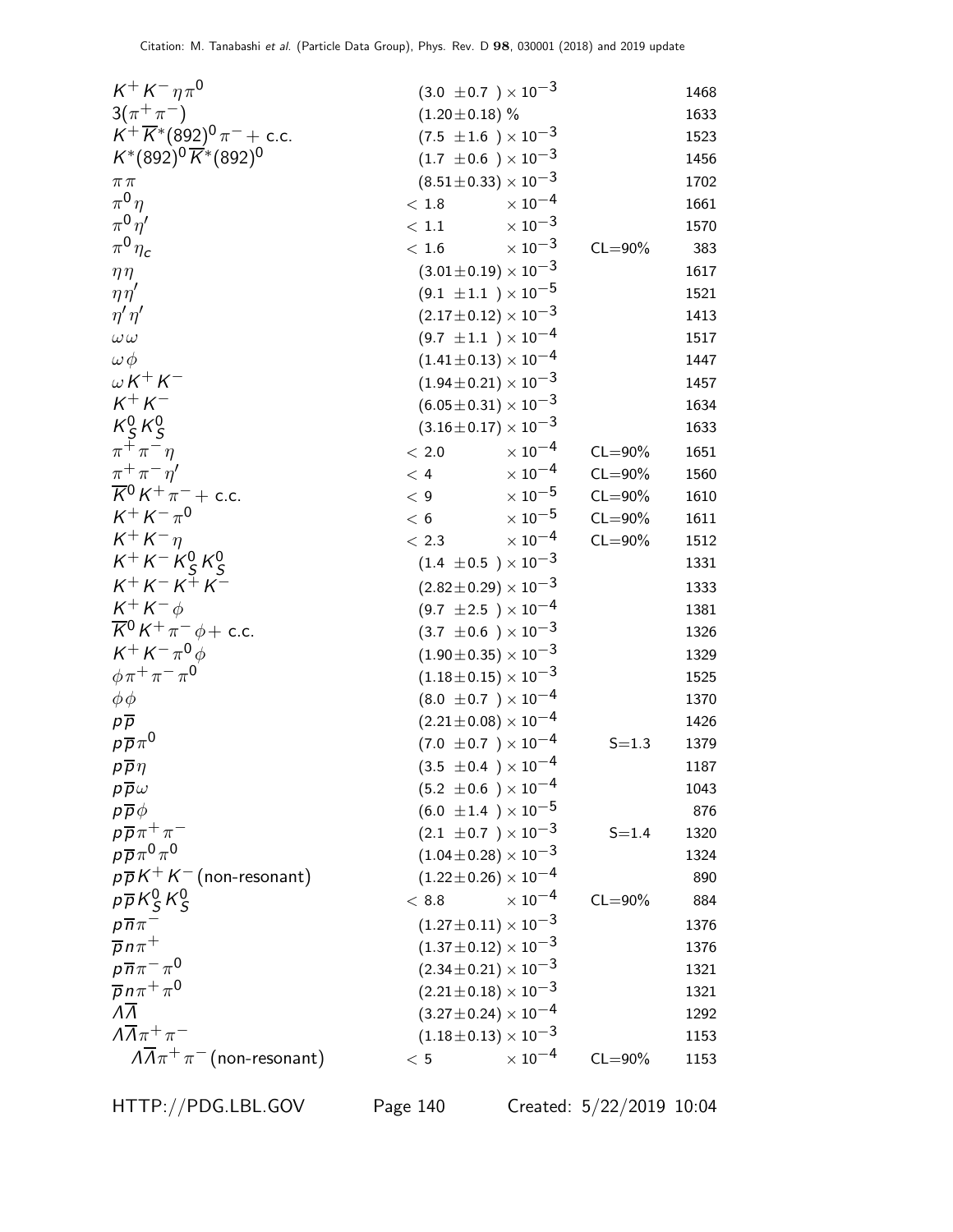| $\Sigma(1385)^{+}\overline{\Lambda}\pi^{-}$ + c.c.   | < 5                              | $\times$ 10 <sup>-4</sup>       | $CL = 90\%$ | 1083 |
|------------------------------------------------------|----------------------------------|---------------------------------|-------------|------|
| $\sum (1385)^{-} \overline{A} \pi^{+} + \text{c.c.}$ | < 5                              | $\times$ 10 $^{-4}$             | $CL = 90\%$ | 1083 |
| $K^+\overline{p}A+$ c.c.                             | $(1.25 \pm 0.12) \times 10^{-3}$ |                                 | $S = 1.3$   | 1132 |
| $K^{+} \overline{p} \Lambda(1520) + \text{c.c.}$     | $(2.9 \pm 0.7) \times 10^{-4}$   |                                 |             | 858  |
| $\Lambda(1520)\overline{\Lambda}(1520)$              | $(3.1 \pm 1.2) \times 10^{-4}$   |                                 |             | 779  |
| $\Sigma^0 \overline{\Sigma}{}^0$                     | $(4.68 \pm 0.32) \times 10^{-4}$ |                                 |             | 1222 |
| $\Sigma^+\overline{\Sigma}^-$                        | $(4.6 \pm 0.8) \times 10^{-4}$   |                                 | $S = 2.6$   | 1225 |
| $\Sigma(1385)^{+}\overline{\Sigma}(1385)^{-}$        | $(1.6 \pm 0.6) \times 10^{-4}$   |                                 |             | 1001 |
| $\Sigma(1385)^{-} \overline{\Sigma}(1385)^{+}$       | $(2.3 \pm 0.7) \times 10^{-4}$   |                                 |             | 1001 |
| $K^- \Lambda \overline{\Xi}^+$ + c.c.                | $(1.94 \pm 0.35) \times 10^{-4}$ |                                 |             | 873  |
| $=0$ $=$ 0                                           | $(3.1 \pm 0.8) \times 10^{-4}$   |                                 |             | 1089 |
| $\Xi^-\overline{\Xi^+}$                              | $(4.8 \pm 0.7) \times 10^{-4}$   |                                 |             | 1081 |
| $\eta_c \pi^+ \pi^-$                                 | < 7                              | $\times$ 10 $^{-4}$             | $CL = 90\%$ | 307  |
|                                                      | Radiative decays                 |                                 |             |      |
| $\gamma J/\psi(15)$                                  | $(1.40 \pm 0.05)$ %              |                                 |             | 303  |
| $\sim 0$                                             |                                  | $(0.0000)$ $(10^{-6}$ $(1.000)$ |             | 1010 |

| $\gamma \rho^0$     | ∠ 9 | $\times$ 10 $^{-6}$          | $CL = 90\%$ | 1619 |
|---------------------|-----|------------------------------|-------------|------|
| $\gamma \omega$     | < 8 | $\times$ 10 <sup>-6</sup>    | $CL = 90\%$ | 1618 |
| $\gamma \phi$       | ← б | $\times$ 10 <sup>-6</sup>    | $CL = 90\%$ | 1555 |
| $\gamma \gamma$     |     | $(2.04\pm0.09)\times10^{-4}$ |             | 1707 |
| $e^+e^- J/\psi(1S)$ |     | $(1.54\pm0.33)\times10^{-4}$ |             | 303  |
|                     |     |                              |             |      |

 $\chi_{c1}(1P)$ 

 $G(J^{PC}) = 0^+(1^{++})$ 

Mass  $m = 3510.67 \pm 0.05$  MeV  $(S = 1.2)$ Full width  $Γ = 0.84 ± 0.04$  MeV

| $\chi_{c1}(1P)$ DECAY MODES                                           | Fraction $(\Gamma_i/\Gamma)$   | Scale factor/ $p$<br>Confidence level (MeV/c) |      |
|-----------------------------------------------------------------------|--------------------------------|-----------------------------------------------|------|
|                                                                       | <b>Hadronic decays</b>         |                                               |      |
| $3(\pi^{+}\pi^{-})$                                                   | $(5.8 \pm 1.4) \times 10^{-3}$ | $S = 1.2$                                     | 1683 |
| $2(\pi^+\pi^-)$                                                       | $(7.6 \pm 2.6) \times 10^{-3}$ |                                               | 1728 |
| $\pi^+ \pi^- \pi^0 \pi^0$                                             | $(1.19 \pm 0.15)\%$            |                                               | 1729 |
| $\rho^+ \pi^- \pi^0$ + c.c.                                           | $(1.45 \pm 0.24)\%$            |                                               | 1658 |
| $\rho^{0} \pi^{+} \pi^{-}$                                            | $(3.9 \pm 3.5) \times 10^{-3}$ |                                               | 1657 |
| $4\pi^0$                                                              | $(5.4 \pm 0.8) \times 10^{-4}$ |                                               | 1729 |
| $\pi^{+}\pi^{-}$ K <sup>+</sup> K <sup>-</sup>                        | $(4.5 \pm 1.0) \times 10^{-3}$ |                                               | 1632 |
| $K^+ K^- \pi^0 \pi^0$                                                 | $(1.12\pm0.27)\times10^{-3}$   |                                               | 1634 |
| $K^+ K^- \pi^+ \pi^- \pi^0$                                           | $(1.15 \pm 0.13)$ %            |                                               | 1598 |
| $K_S^0 K^{\pm} \pi^{\mp} \pi^+ \pi^-$                                 | $(7.5 \pm 0.8) \times 10^{-3}$ |                                               | 1596 |
| $K^+\pi^-\overline{K^0}\pi^0 + c.c.$                                  | $(8.6 \pm 1.4) \times 10^{-3}$ |                                               | 1632 |
| $\rho$ <sup>-</sup> K <sup>+</sup> $\overline{K}$ <sup>0</sup> + c.c. | $(5.0 \pm 1.2) \times 10^{-3}$ |                                               | 1514 |
| $K^*(892)^0\overline{K}^0\pi^0\to$                                    | $(2.3 \pm 0.6) \times 10^{-3}$ |                                               |      |
| $K^+\pi^-\overline{K}{}^0\pi^0$ + c.c.                                |                                |                                               |      |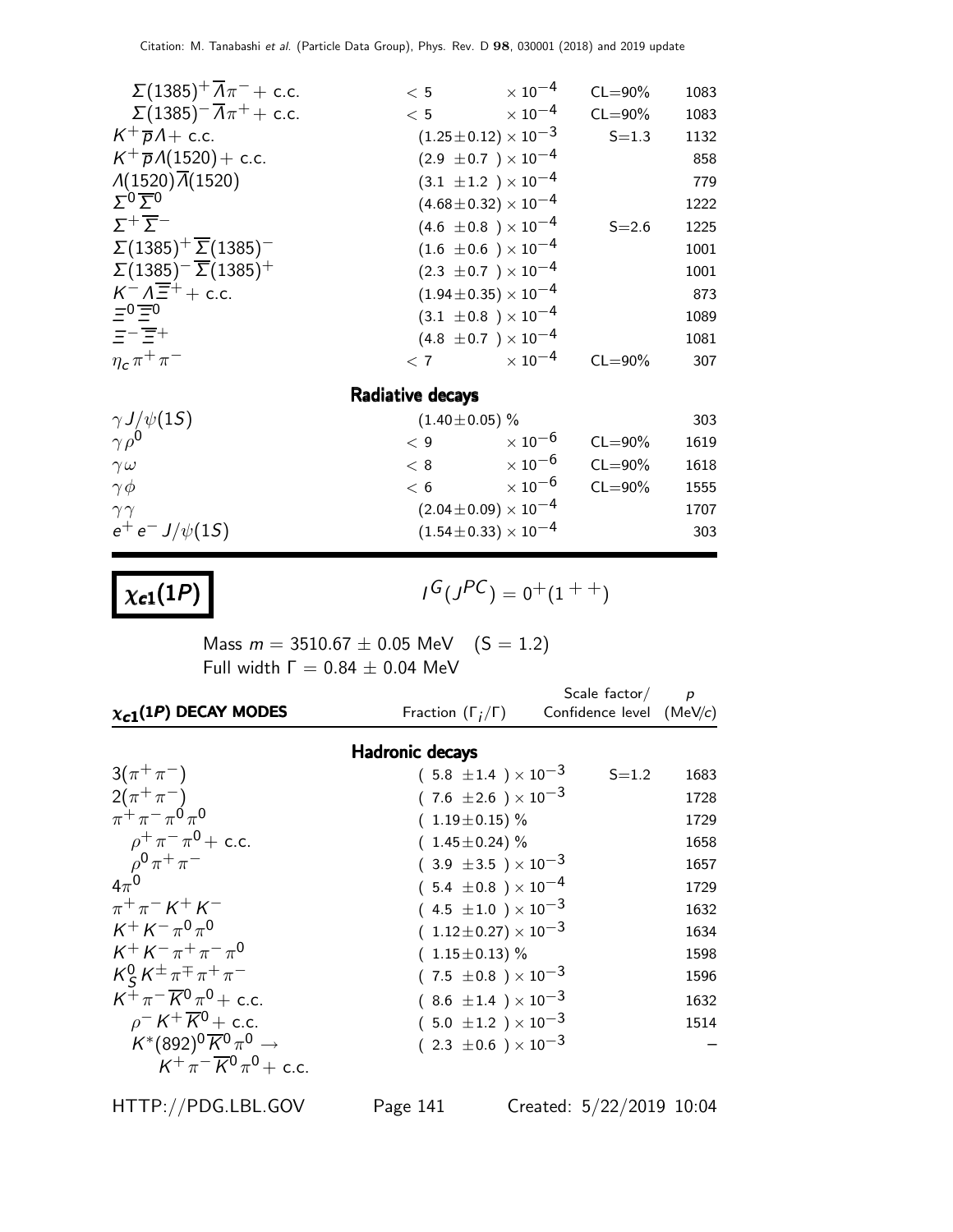| $K^+ K^- \eta \pi^0$                                              | $(1.12 \pm 0.34) \times 10^{-3}$                                   |             | 1523         |
|-------------------------------------------------------------------|--------------------------------------------------------------------|-------------|--------------|
| $\pi^{+}\pi^{-}K_{S}^{0}K_{S}^{0}$                                | $(6.9 \pm 2.9) \times 10^{-4}$                                     |             | 1630         |
| $K^+ K^- \eta$                                                    | $(3.2 \pm 1.0) \times 10^{-4}$                                     |             | 1566         |
| $\overline{K}{}^0 K^+ \pi^-$ + c.c.                               | $(7.0 \pm 0.6) \times 10^{-3}$                                     |             | 1661         |
| $K^*(892)^0 \overline{K}{}^0$ + c.c.                              | $(10 \pm 4) \times 10^{-4}$                                        |             | 1602         |
| $K^*(892)^+ K^- +$ c.c.                                           | $(1.4 \pm 0.6) \times 10^{-3}$                                     |             | 1602         |
| $K_I^*(1430)^0 \overline{K}^0$ + c.c. $\rightarrow$               | $\times$ 10 $^{-4}$<br>< 8                                         | $CL = 90\%$ |              |
| $K_S^0 K^+ \pi^-$ + c.c.                                          |                                                                    |             |              |
| $K_I^*(1430)^+ K^- +$ c.c. $\rightarrow$                          | $\times$ 10 $^{-3}$ CL=90%<br>< 2.1                                |             |              |
| $K_S^0 K^+ \pi^-$ + c.c.                                          |                                                                    |             |              |
| $K^+ K^- \pi^0$                                                   | $(1.81 \pm 0.24) \times 10^{-3}$                                   |             | 1662         |
| $n\pi^+\pi^-$                                                     | $(4.62 \pm 0.23) \times 10^{-3}$                                   |             | 1701         |
| $a_0(980)^+ \pi^- + \text{c.c.} \rightarrow \eta \pi^+ \pi^-$     | $(3.2 \pm 0.4) \times 10^{-3}$                                     | $S = 2.2$   |              |
| $a_2(1320)^+ \pi^- +$ c.c. $\rightarrow \eta \pi^+ \pi^-$         | $(1.76 \pm 0.24) \times 10^{-4}$                                   |             |              |
| $a_2(1700)^+ \pi^- +$ c.c. $\rightarrow \eta \pi^+ \pi^-$         | $(4.6 \pm 0.7) \times 10^{-5}$                                     |             |              |
| $f_2(1270)\eta \to \eta \pi^+ \pi^-$                              | $(3.5 \pm 0.6) \times 10^{-4}$                                     |             |              |
| $f_4(2050)\eta \to \eta \pi^+ \pi^-$                              | $(2.5 \pm 0.9) \times 10^{-5}$                                     |             |              |
| $\pi_1(1400)^+ \pi^- +$ c.c. $\rightarrow$                        | $\times$ 10 $^{-5}$<br>< 5                                         | $CL = 90\%$ |              |
| $n\pi^+\pi^-$                                                     |                                                                    |             |              |
| $\pi_1(1600)^+ \pi^- + \text{ c.c.} \rightarrow$                  | $\times$ 10 $^{-5}$<br>< 1.5                                       | $CL = 90\%$ |              |
| $n\pi^+\pi^-$                                                     |                                                                    |             |              |
| $\pi_1(2015)^+ \pi^- + \text{c.c.} \rightarrow$                   | $\times$ 10 $^{-6}$<br>< 8                                         | $CL = 90\%$ |              |
| $n\pi^+\pi^-$                                                     |                                                                    |             |              |
| $f_2(1270)\eta$                                                   | $(6.7 \pm 1.1) \times 10^{-4}$                                     |             | 1467         |
| $\pi^+\pi^-\eta^{\prime}$<br>$K^+ K^- \eta' (958)$                | $(2.2 \pm 0.4) \times 10^{-3}$                                     |             | 1612         |
|                                                                   | $(8.8 \pm 0.9) \times 10^{-4}$                                     |             | 1461         |
| $K_0^*(1430)^+ K^- +$ c.c.                                        | $(6.4 \frac{+2.2}{-2.8}) \times 10^{-4}$                           |             |              |
| $f_0(980)\eta'(958)$                                              | $(1.6 \tfrac{+1.4}{-0.7}) \times 10^{-4}$                          |             | 1460         |
| $f_0(1710)\eta'(958)$                                             | $(\begin{array}{cc} 7 & +7 \\ -5 \end{array}) \times 10^{-5}$      |             | 1118         |
|                                                                   |                                                                    |             |              |
| $f'_{2}(1525)\eta'(958)$                                          | $(9 \pm 6) \times 10^{-5}$                                         |             | 1225         |
| $\pi^0 f_0(980) \rightarrow \pi^0 \pi^+ \pi^-$                    | $(3.5 \pm 0.9) \times 10^{-7}$                                     |             |              |
| $K^+ \overline{K}^* (892)^0 \pi^-$ + c.c.                         | $(3.2 \pm 2.1) \times 10^{-3}$                                     |             | 1577         |
| $K^*(892)^0 \overline{K}^*(892)^0$                                | $(1.4 \pm 0.4) \times 10^{-3}$                                     |             | 1512         |
| $K^+ K^- K^0_S K^0_S$                                             | $\times$ 10 $^{-4}$<br>$\langle 4$                                 | $CL = 90\%$ | 1390         |
| $K^{+}K^{-}K^{+}K^{-}$                                            | $(5.4 \pm 1.1) \times 10^{-4}$                                     |             | 1393         |
| $K^+ K^- \phi$<br>$\overline{K}{}^0 K^+ \pi^- \phi + \text{c.c.}$ | $(4.1 \pm 1.5) \times 10^{-4}$                                     |             | 1440         |
| $K^+ K^- \pi^0 \phi$                                              | $(3.3 \pm 0.5) \times 10^{-3}$                                     |             | 1387         |
| $\phi \pi^+ \pi^- \pi^0$                                          | $(1.62 \pm 0.30) \times 10^{-3}$<br>$(7.5 \pm 1.0) \times 10^{-4}$ |             | 1390         |
| $\omega \omega$                                                   | $(5.7 \pm 0.7) \times 10^{-4}$                                     |             | 1578<br>1571 |
| $\omega K^+ K^-$                                                  | $(7.8 \pm 0.9) \times 10^{-4}$                                     |             | 1513         |
| $\omega \phi$                                                     | $(2.7 \pm 0.4) \times 10^{-5}$                                     |             | 1503         |
|                                                                   |                                                                    |             |              |

HTTP://PDG.LBL.GOV Page 142 Created: 5/22/2019 10:04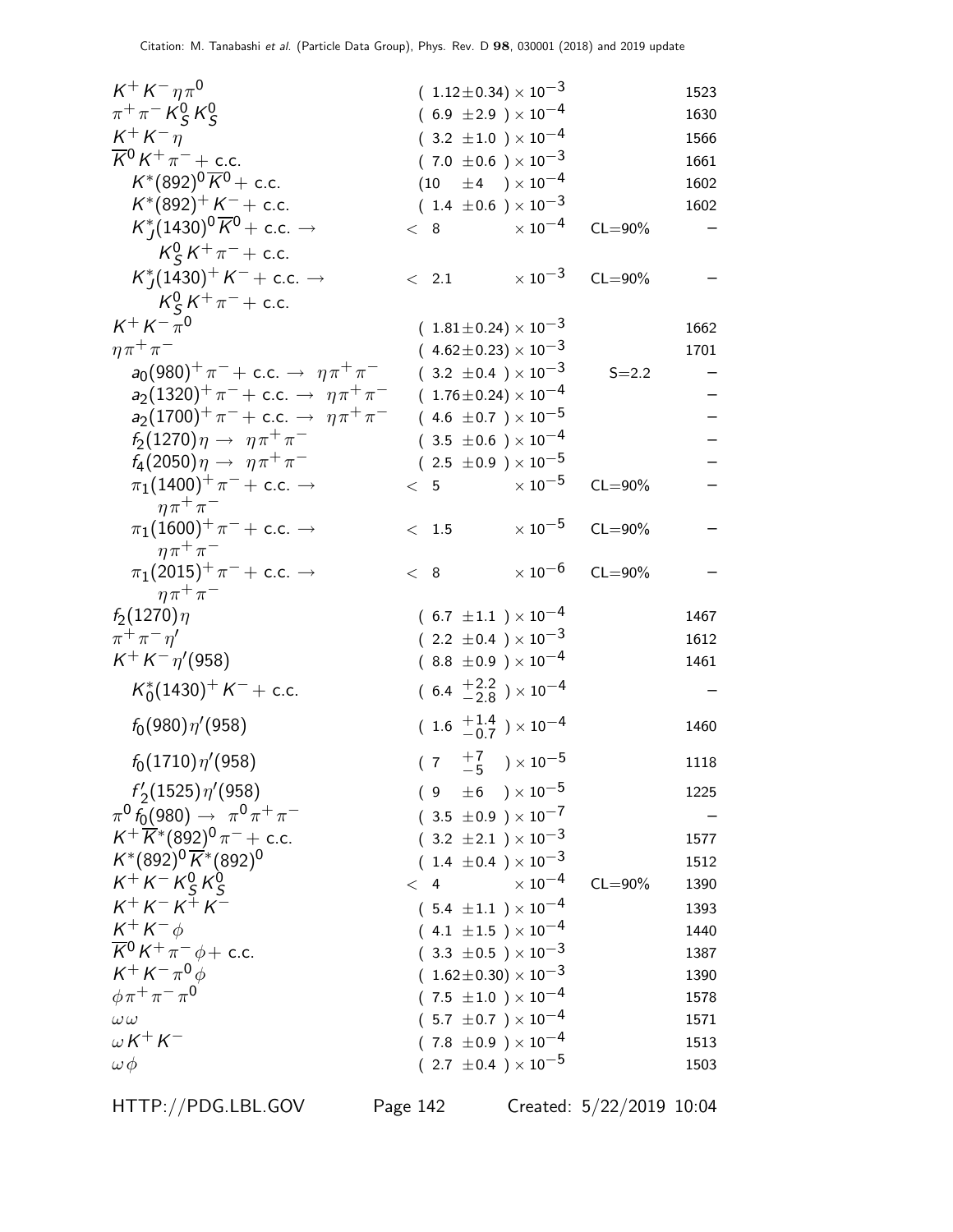| $\phi\phi$<br>$p\overline{p}$                              | $(4.2 \pm 0.5) \times 10^{-4}$<br>$(7.60 \pm 0.34) \times 10^{-5}$ |                         | 1429<br>1484 |
|------------------------------------------------------------|--------------------------------------------------------------------|-------------------------|--------------|
| $p\overline{p}\pi^0$                                       | $(1.55\pm0.18)\times10^{-4}$                                       |                         | 1438         |
| $p\overline{p}\eta$                                        | $(1.45 \pm 0.25) \times 10^{-4}$                                   |                         | 1254         |
| $p\overline{p}\omega$                                      | $(2.12 \pm 0.31) \times 10^{-4}$                                   |                         | 1117         |
| $p\overline{p}\phi$                                        | $\times$ $10^{-5}$<br>< 1.7                                        | $CL = 90\%$             | 962          |
| $p\overline{p}\pi^+\pi^-$                                  | $(5.0 \pm 1.9) \times 10^{-4}$                                     |                         | 1381         |
| $p\overline{p}\pi^0\pi^0$                                  | $\times$ 10 <sup>-4</sup><br>< 5                                   | $CL = 90\%$             | 1385         |
| $p\overline{p}K^+K^-$ (non-resonant)                       | $(1.27 \pm 0.22) \times 10^{-4}$                                   |                         | 974          |
| $p\overline{p}K_S^0K_S^0$                                  | $\times$ 10 <sup>-4</sup><br>< 4.5                                 | $CL = 90\%$             | 968          |
| $p\overline{n}\pi^-$                                       | $(3.8 \pm 0.5) \times 10^{-4}$                                     |                         | 1435         |
| $\overline{p}n\pi^+$                                       | $(3.9 \pm 0.5) \times 10^{-4}$                                     |                         | 1435         |
| $p\overline{n}\pi^{-}\pi^{0}$                              | $(1.03 \pm 0.12) \times 10^{-3}$                                   |                         | 1383         |
| $\overline{p}n\pi^+\pi^0$                                  | $(1.01 \pm 0.12) \times 10^{-3}$                                   |                         | 1383         |
| $\overline{\Lambda}$                                       | $(1.14 \pm 0.11) \times 10^{-4}$                                   |                         | 1355         |
| $\Lambda \overline{\Lambda} \pi^+ \pi^-$                   | $(2.9 \pm 0.5) \times 10^{-4}$                                     |                         | 1223         |
| $\sqrt{A}\pi^+\pi^-$ (non-resonant)                        | $(2.5 \pm 0.6) \times 10^{-4}$                                     |                         | 1223         |
| $\Sigma(1385)^{+}\overline{A}\pi^{-}$ + c.c.               | $\times$ $10^{-4}$<br>< 1.3                                        | $CL = 90\%$             | 1157         |
| $\Sigma(1385)^{-} \overline{\Lambda}\pi^{+} + \text{c.c.}$ | $\times$ 10 <sup>-4</sup><br>< 1.3                                 | $CL = 90\%$             | 1157         |
| $K^+\overline{p}A + c.c.$                                  | $(4.2 \pm 0.4) \times 10^{-4}$                                     | $S = 1.2$               | 1203         |
| $K^{+} \overline{p} \Lambda(1520) + \text{c.c.}$           | $(1.7 \pm 0.4) \times 10^{-4}$                                     |                         | 950          |
| $\Lambda(1520)\overline{\Lambda}(1520)$                    | $\times$ 10 $^{-5}$<br>< 9                                         | $CL = 90\%$             | 879          |
| $\Sigma^0 \overline{\Sigma}{}^0$                           | $(4.2 \pm 0.6) \times 10^{-5}$                                     |                         | 1288         |
| $\Sigma^+\overline{\Sigma}^-$                              | $(3.6 \pm 0.7) \times 10^{-5}$                                     |                         | 1291         |
| $\Sigma(1385)^{+}\overline{\Sigma}(1385)^{-}$              | $\times$ $10^{-5}$<br>< 9                                          | $CL = 90\%$             | 1081         |
| $\Sigma(1385)^{-}$ $\overline{\Sigma}(1385)^{+}$           | $\times$ $10^{-5}$<br>< 5                                          | $CL = 90\%$             | 1081         |
| $K^- \Lambda \overline{\Xi}{}^+ +$ c.c.                    | $(1.35\pm0.24)\times10^{-4}$                                       |                         | 963          |
| $\Xi_0 \Xi_0$                                              | $\times$ $10^{-5}$<br>< 6                                          | $CL = 90\%$             | 1163         |
| $\pm - \overline{\pm} +$                                   | $(8.0 \pm 2.1) \times 10^{-5}$                                     |                         | 1155         |
| $\pi^+\pi^- + K^+K^-$                                      | $\times$ $10^{-3}$<br>$\langle$ 2.1                                |                         |              |
| $K_S^0 K_S^0$                                              | $\times$ $10^{-5}$<br>< 6                                          | $CL = 90\%$             | 1683         |
| $\eta_c \pi^+ \pi^-$                                       | < 3.2                                                              | $\times 10^{-3}$ CL=90% | 413          |
|                                                            |                                                                    |                         |              |
|                                                            | Radiative decays                                                   |                         |              |
| $\frac{\gamma J/\psi(1S)}{\gamma \rho^0}$                  | $(34.3 \pm 1.0) \%$                                                |                         | 389          |
|                                                            | $(2.16\pm0.17)\times10^{-4}$                                       |                         | 1670         |
| $\gamma \omega$                                            | $(6.8 \pm 0.8) \times 10^{-5}$                                     |                         | 1668         |
| $\gamma \phi$                                              | $(2.4 \pm 0.5) \times 10^{-5}$<br>$\times$ 10 $^{-6}$              |                         | 1607         |
| $\gamma\, \gamma$<br>$e^+ e^- J/\psi(1S)$                  | < 6.3                                                              | $CL = 90\%$             | 1755         |
|                                                            | $(3.65 \pm 0.25) \times 10^{-3}$                                   |                         | 389          |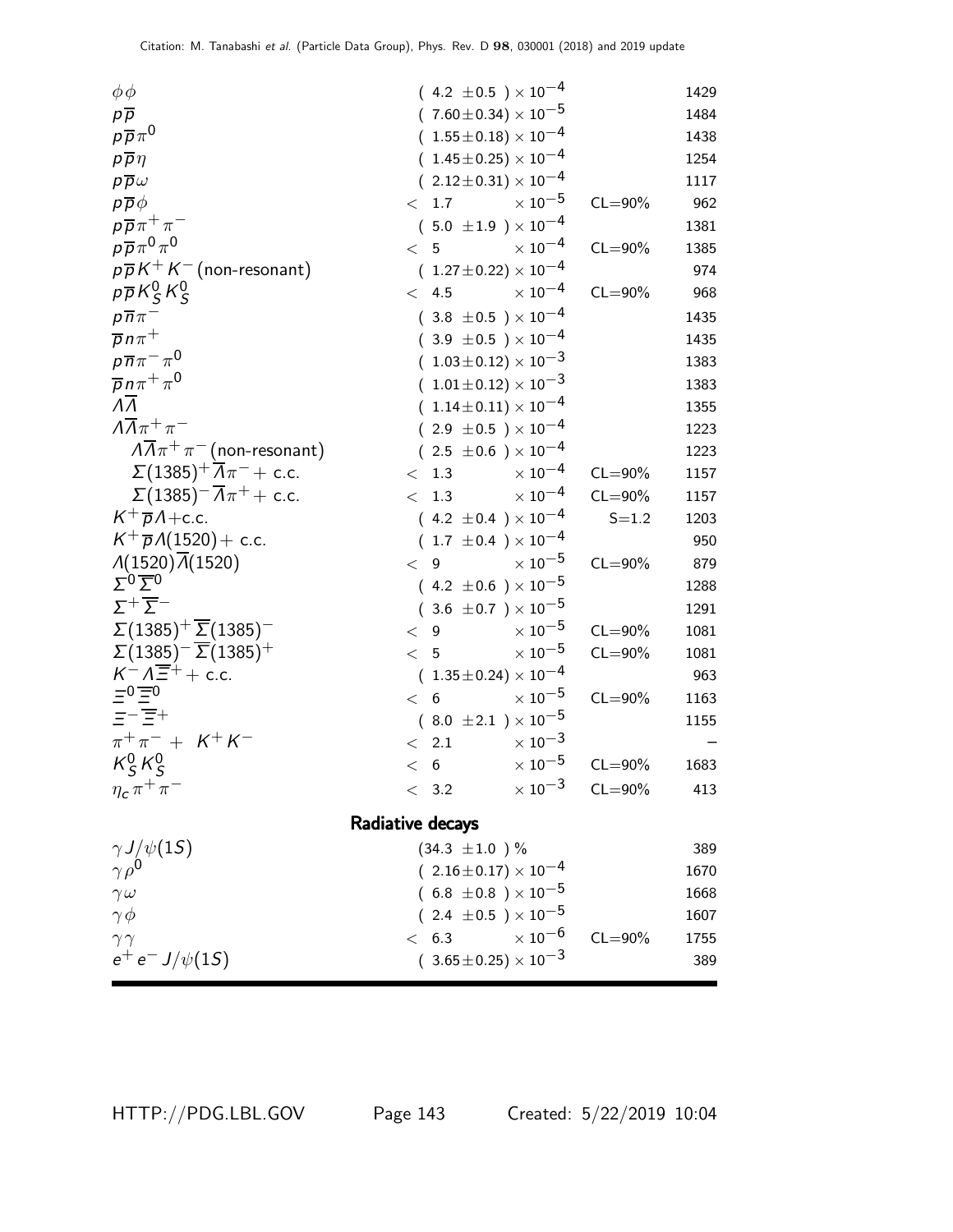# $h_c(1P)$  |

$$
G(J^{PC}) = 0(1 + 1)
$$

Mass  $m = 3525.38 \pm 0.11$  MeV Full width  $Γ = 0.7 ± 0.4$  MeV

| $h_c(1P)$ DECAY MODES      |                                | Fraction $(\Gamma_i/\Gamma)$ Confidence level (MeV/c) | р    |
|----------------------------|--------------------------------|-------------------------------------------------------|------|
| $J/\psi(1S)\pi\pi$         | not seen                       |                                                       | 312  |
| $J/\psi(1S)\pi^{+}\pi^{-}$ | $< 2.3 \times 10^{-3}$         | $90\%$                                                | 305  |
| $p\overline{p}$            | $< 1.5 \times 10^{-4}$         | 90%                                                   | 1492 |
| $\pi^{+}\pi^{-}\pi^{0}$    | $\langle 2.2 \times 10^{-3}$   |                                                       | 1749 |
| $2\pi^+ 2\pi^- \pi^0$      | $(2.2\frac{+0.8}{-0.7})$ %     |                                                       | 1716 |
| $3\pi + 3\pi - \pi^0$      | $< 2.9$ %                      |                                                       | 1661 |
|                            | Radiative decays               |                                                       |      |
| $\gamma\eta$               | $(4.7 \pm 2.1) \times 10^{-4}$ |                                                       | 1720 |
| $\gamma\eta'(958)$         | $(1.5 \pm 0.4) \times 10^{-3}$ |                                                       | 1633 |
| $\gamma\eta_c(1S)$         | $(51 \pm 6) \%$                |                                                       | 500  |

# $\chi_{c2}(1P)$

 $G(J^{PC}) = 0^+(2^{++})$ 

Mass  $m = 3556.17 \pm 0.07$  MeV Full width  $Γ = 1.97 ± 0.09$  MeV

| $\chi_{c2}(1P)$ DECAY MODES                                                                                        | Fraction $(\Gamma_i/\Gamma)$                                     | Confidence level (MeV/c) |              |
|--------------------------------------------------------------------------------------------------------------------|------------------------------------------------------------------|--------------------------|--------------|
| <b>Hadronic decays</b>                                                                                             |                                                                  |                          |              |
| $2(\pi^{+}\pi^{-})$                                                                                                | $(1.02 \pm 0.09)$ %                                              |                          | 1751         |
| $\pi^+ \pi^- \pi^0 \pi^0$                                                                                          | $(1.83 \pm 0.23)$ %                                              |                          | 1752         |
| $\rho^{+}\pi^{-}\pi^{0}$ + c.c.                                                                                    | $(2.19 \pm 0.34)$ %                                              |                          | 1682         |
|                                                                                                                    | $(1.11 \pm 0.15) \times 10^{-3}$                                 |                          | 1752         |
| $K^+ K^- \pi^0 \pi^0$                                                                                              | $(2.1 \pm 0.4) \times 10^{-3}$                                   |                          | 1658         |
| $K^+\pi^-\overline{K^0}\pi^0 + c.c.$                                                                               | $(1.38 \pm 0.20)$ %                                              |                          | 1657         |
| $\rho$ <sup>-</sup> K <sup>+</sup> K <sup>0</sup> + c.c.                                                           | $(4.1 \pm 1.2) \times 10^{-3}$                                   |                          | 1540         |
| $K^*(892)^0 K^- \pi^+ \to$                                                                                         | $(2.9 \pm 0.8) \times 10^{-3}$                                   |                          |              |
| $K^{-} \pi^{+} K^{0} \pi^{0}$ + c.c.<br>$K^*(892)^0\overline{K}^0\pi^0\to$<br>$K^+\pi^-\overline{K^0}\pi^0 + c.c.$ | $(3.8 \pm 0.9) \times 10^{-3}$                                   |                          |              |
| $K^*(892)^- K^+\pi^0 \rightarrow$<br>$K^+\pi^-\overline{K}{}^0\pi^0 + c.c.$                                        | $(3.7 \pm 0.8) \times 10^{-3}$                                   |                          |              |
| $K^*(892)^+\overline{K}{}^0\pi^- \rightarrow$<br>$K^+\pi^-\overline{K}{}^0\pi^0$ + c.c.                            | $(2.9 \pm 0.8) \times 10^{-3}$                                   |                          |              |
| $K^+ K^- \eta \pi^0$<br>$K^{+} K^{-} \pi^{+} \pi^{-}$                                                              | $(1.3 \pm 0.4) \times 10^{-3}$<br>$(8.4 \pm 0.9) \times 10^{-3}$ |                          | 1549<br>1656 |
|                                                                                                                    |                                                                  |                          |              |

HTTP://PDG.LBL.GOV Page 144 Created: 5/22/2019 10:04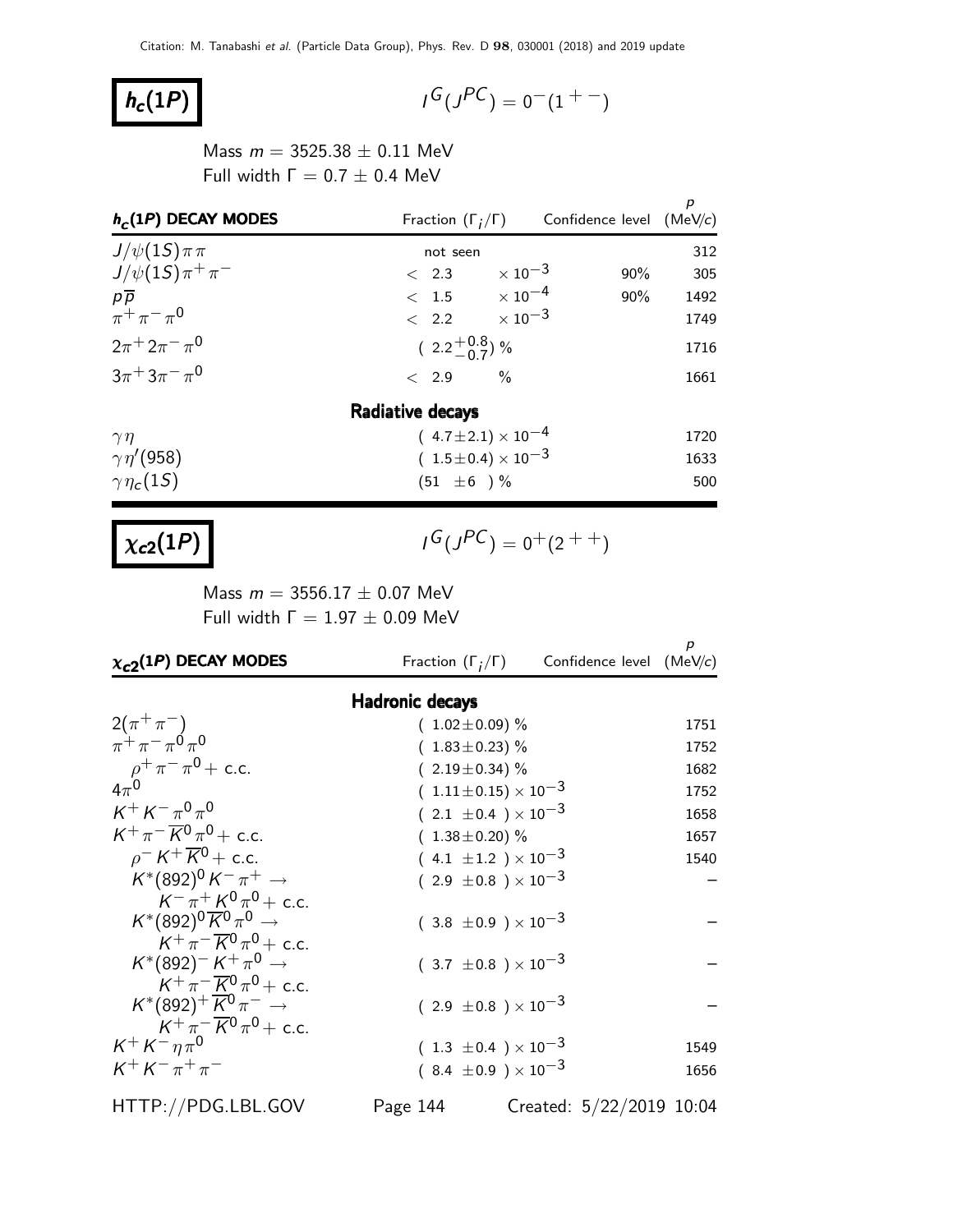| $K^+ K^- \pi^+ \pi^- \pi^0$                                      | $(1.17 \pm 0.13)$ %                   |     | 1623 |
|------------------------------------------------------------------|---------------------------------------|-----|------|
| $K_S^0 K^{\pm} \pi^{\mp} \pi^+ \pi^-$                            | $(7.3 \pm 0.8) \times 10^{-3}$        |     | 1621 |
| $K^+ \overline{K}{}^*(892)^0 \pi^-$ + c.c.                       | $(2.1 \pm 1.1) \times 10^{-3}$        |     | 1602 |
| $K^*(892)^0\overline{K}^*(892)^0$                                | $(2.3 \pm 0.4) \times 10^{-3}$        |     | 1538 |
| $3(\pi^{+}\pi^{-})$                                              | $(8.6 \pm 1.8) \times 10^{-3}$        |     | 1707 |
| $\phi\phi$                                                       | $(1.06 \pm 0.09) \times 10^{-3}$      |     | 1457 |
| $\omega \, \omega$                                               | $(8.4 \pm 1.0) \times 10^{-4}$        |     | 1597 |
| $\omega$ K $^+$ K $^-$                                           | $(7.3 \pm 0.9) \times 10^{-4}$        |     | 1540 |
| $\omega\,\phi$                                                   | $(9.6 \pm 2.7) \times 10^{-6}$        |     | 1529 |
| $\pi\pi$                                                         | $(2.23 \pm 0.09) \times 10^{-3}$      |     | 1773 |
| $\rho^{0} \pi^{+} \pi^{-}$                                       | $(3.7 \pm 1.6) \times 10^{-3}$        |     | 1682 |
| $\pi^+\pi^-\pi^0$ (non-resonant)                                 | $(2.0 \pm 0.4) \times 10^{-5}$        |     | 1765 |
| $\rho(770)^{\pm} \pi^{\mp}$                                      | $(6 \pm 4) \times 10^{-6}$            |     |      |
| $\pi^+\pi^-\eta$                                                 | $(4.8 \pm 1.3) \times 10^{-4}$        |     | 1724 |
| $\pi^+\pi^-\eta^{\prime}$                                        | $(.5.0 \pm 1.8) \times 10^{-4}$       |     | 1636 |
| $\eta\eta$                                                       | $(5.4 \pm 0.4) \times 10^{-4}$        |     | 1692 |
| $K^+ K^-$                                                        | $(1.01 \pm 0.06) \times 10^{-3}$      |     | 1708 |
| $K_S^0 K_S^0$                                                    | $(5.2 \pm 0.4) \times 10^{-4}$        |     | 1707 |
| $K^*(892)^\pm K^\mp$                                             | $(1.44 \pm 0.21) \times 10^{-4}$      |     | 1627 |
| $K^*(892)^0 \overline{K}{}^0$ + c.c.                             | $(1.24 \pm 0.27) \times 10^{-4}$      |     | 1627 |
| $K_{2}^{*}(1430)^{\pm} K^{\mp}$                                  | $(1.48\pm0.12)\times10^{-3}$          |     |      |
| $K_2^*(1430)^0 \overline{K}^0$ + c.c.                            | $(1.24 \pm 0.17) \times 10^{-3}$      |     | 1444 |
| $K_{3}^{*}(1780)^{\pm} K^{\mp}$                                  | $(5.2 \pm 0.8) \times 10^{-4}$        |     |      |
| $K_3^*(1780)^0 \overline{K}^0$ + c.c.                            | $(5.6 \pm 2.1) \times 10^{-4}$        |     | 1276 |
| $a_2(1320)^0\pi^0$                                               | $(1.29 \pm 0.34) \times 10^{-3}$      |     |      |
|                                                                  | $(1.8 \pm 0.6) \times 10^{-3}$        |     | 1531 |
| $\frac{a_2(1320)^{\pm} \pi^{\mp}}{K^0 K^+ \pi^- + \text{ c.c.}}$ | $(1.28 \pm 0.18) \times 10^{-3}$      |     | 1685 |
| $K^+ K^- \pi^0$                                                  | $(3.0 \pm 0.8) \times 10^{-4}$        |     | 1686 |
| $K^+ K^-$                                                        | $\times$ $10^{-4}$<br>< 3.2           | 90% | 1592 |
| $K^+ K^- \eta' (958)$                                            | $(1.94 \pm 0.34) \times 10^{-4}$      |     | 1488 |
| $\eta\eta'$                                                      | $(2.2 \pm 0.5) \times 10^{-5}$        |     | 1600 |
| $\eta' \eta'$                                                    | $(4.6 \pm 0.6) \times 10^{-5}$        |     | 1498 |
| $\pi^{+}\pi^{-}K_{S}^{0}K_{S}^{0}$                               | ( 2.2 $\pm$ 0.5 ) $\times$ 10 $^{-3}$ |     | 1655 |
| $K^+ K^- \overline{K^0_S} K^0_S$                                 | $\times$ $10^{-4}$<br>< 4             | 90% | 1418 |
| $K^{+} K^{-} K^{+} K^{-}$                                        | $(1.65 \pm 0.20) \times 10^{-3}$      |     | 1421 |
| $K^+ K^- \phi$                                                   | $(1.42 \pm 0.29) \times 10^{-3}$      |     | 1468 |
| $\overline{\mathcal{K}}^0\,\mathcal{K}^+\,\pi^-\,\phi+$ c.c.     | $(4.8 \pm 0.7) \times 10^{-3}$        |     | 1416 |
| $K^+ K^- \pi^0 \phi$                                             | $(2.7 \pm 0.5) \times 10^{-3}$        |     | 1419 |
| $\phi \pi^+ \pi^- \pi^0$                                         | $(9.3 \pm 1.2) \times 10^{-4}$        |     | 1603 |
| $p\overline{p}$                                                  | $(7.33 \pm 0.33) \times 10^{-5}$      |     | 1510 |
| $\rho\,\overline{\rho}\,\pi^0$                                   | $(4.7 \pm 0.4) \times 10^{-4}$        |     | 1465 |
| $p\overline{p}\eta$                                              | $(.1.74\!\pm\!0.25)\times10^{-4}$     |     | 1285 |
| $p\overline{p}\omega$                                            | $(3.6 \pm 0.4) \times 10^{-4}$        |     | 1152 |
|                                                                  |                                       |     |      |

HTTP://PDG.LBL.GOV Page 145 Created: 5/22/2019 10:04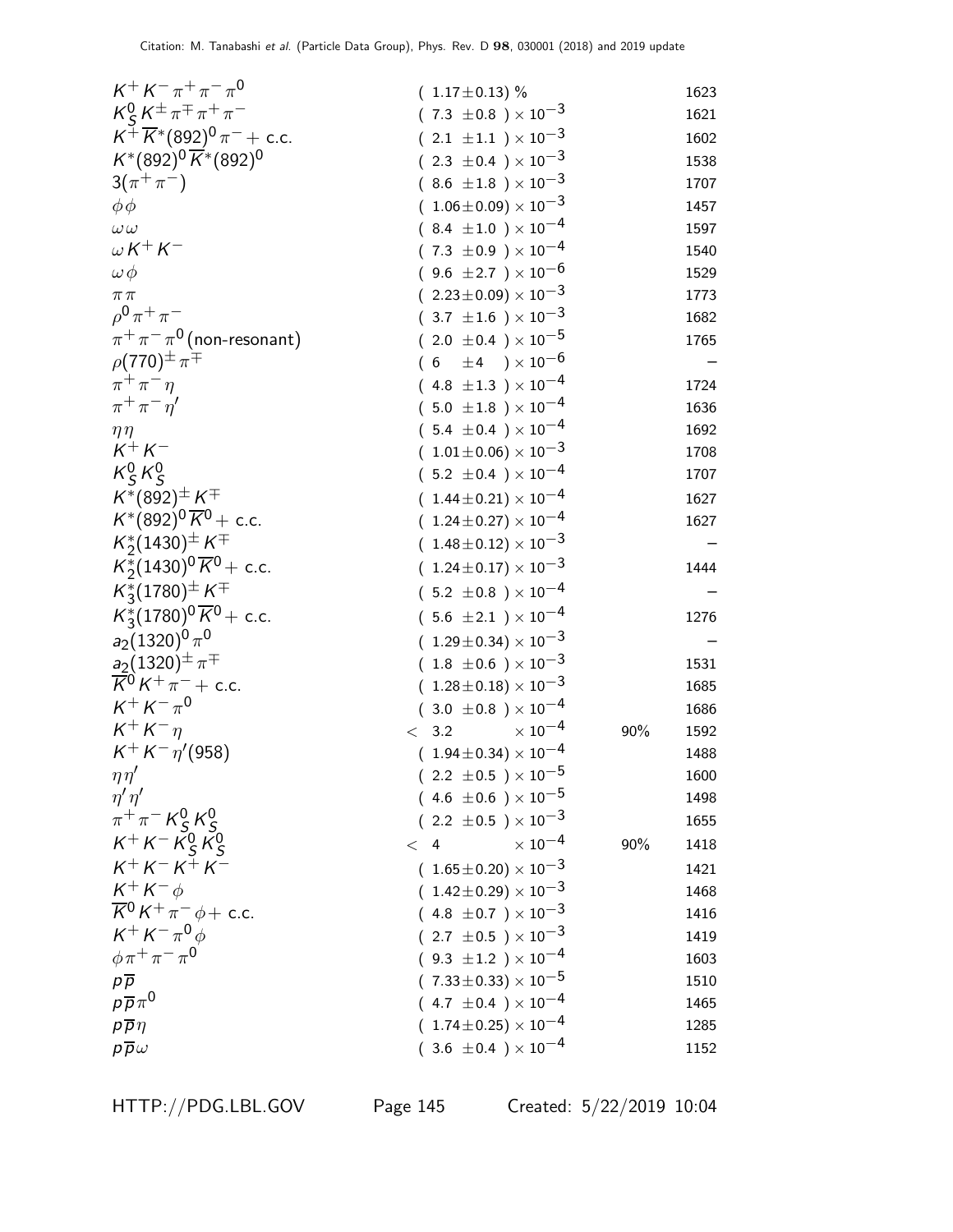| $p\overline{p}\phi$                                       |       | $(2.8 \pm 0.9) \times 10^{-5}$    |                           |     | 1002 |
|-----------------------------------------------------------|-------|-----------------------------------|---------------------------|-----|------|
| $p\overline{p}\pi^+\pi^-$                                 |       | $(1.32 \pm 0.34) \times 10^{-3}$  |                           |     | 1410 |
| $p\overline{p}\pi^0\pi^0$                                 |       | $(7.8 \pm 2.3) \times 10^{-4}$    |                           |     | 1414 |
| $p\overline{p}K^+K^-$ (non-resonant)                      |       | $(1.91 \pm 0.32) \times 10^{-4}$  |                           |     | 1013 |
| $p\overline{p}K_S^0K_S^0$                                 | < 7.9 |                                   | $\times$ 10 <sup>-4</sup> | 90% | 1007 |
| $p\overline{n}\pi$                                        |       | $(8.5 \pm 0.9) \times 10^{-4}$    |                           |     | 1463 |
| $\overline{p}$ n $\pi$ <sup>+</sup>                       |       | $(8.9 \pm 0.8) \times 10^{-4}$    |                           |     | 1463 |
| $p\overline{n}\pi^{-}\pi^{0}$                             |       | $(.2.17 \pm 0.18) \times 10^{-3}$ |                           |     | 1411 |
| $\overline{p} n \pi^+ \pi^0$                              |       | $(2.11 \pm 0.18) \times 10^{-3}$  |                           |     | 1411 |
| $\overline{\Lambda}$                                      |       | $(1.84 \pm 0.15) \times 10^{-4}$  |                           |     | 1384 |
| $\Lambda \overline{\Lambda} \pi^+ \pi^-$                  |       | $(1.25\pm0.15)\times10^{-3}$      |                           |     | 1255 |
| $A\overline{A}\pi^+\pi^-$ (non-resonant)                  |       | $(6.6 \pm 1.5) \times 10^{-4}$    |                           |     | 1255 |
| $\Sigma(1385)^{+} \overline{\Lambda}\pi^{-}$ + c.c.       | $\lt$ | $\overline{4}$                    | $\times$ $10^{-4}$        | 90% | 1192 |
| $\Sigma(1385)^{-}\overline{\Lambda}\pi^{+} + \text{c.c.}$ | < 6   |                                   | $\times$ $10^{-4}$        | 90% | 1192 |
| $K^+\overline{p}A + c.c.$                                 |       | $(7.8 \pm 0.5) \times 10^{-4}$    |                           |     | 1236 |
| $K^+\overline{p}A(1520) + c.c.$                           |       | $(2.8 \pm 0.7) \times 10^{-4}$    |                           |     | 992  |
| $\Lambda(1520)\overline{\Lambda}(1520)$                   |       | $(4.6 \pm 1.5) \times 10^{-4}$    |                           |     | 923  |
| $\Sigma^0$ $\overline{\Sigma}{}^0$                        |       | $(.3.7 \pm 0.6) \times 10^{-5}$   |                           |     | 1319 |
| $\Sigma^+\overline{\Sigma}^-$                             |       | $(.3.4 \pm 0.7) \times 10^{-5}$   |                           |     | 1322 |
| $\Sigma(1385)^{+}\overline{\Sigma}(1385)^{-}$             | < 1.6 |                                   | $\times$ 10 <sup>-4</sup> | 90% | 1118 |
| $\Sigma(1385)^{-} \overline{\Sigma}(1385)^{+}$            | $\lt$ | 8                                 | $\times$ $10^{-5}$        | 90% | 1118 |
| $K^- \Lambda \overline{\Xi}^+ +$ c.c.                     |       | $(1.76 \pm 0.32) \times 10^{-4}$  |                           |     | 1004 |
| $\equiv 0 \equiv 0$                                       | $\lt$ | $1.0\,$                           | $\times$ 10 <sup>-4</sup> | 90% | 1197 |
| $\equiv -\equiv +$                                        |       | $(1.42 \pm 0.32) \times 10^{-4}$  |                           |     | 1189 |
| $J/\psi(1S)\pi^+\pi^-\pi^0$                               | $\lt$ | 1.5                               | $\%$                      | 90% | 185  |
| $\pi^0 \eta_c$                                            | $\lt$ | 3.2                               | $\times$ 10 $^{-3}$       | 90% | 511  |
| $\eta_c(1S)\pi^+\pi^-$                                    | $\lt$ | 5.4                               | $\times$ $10^{-3}$        | 90% | 459  |
|                                                           |       | Radiative decays                  |                           |     |      |
| $\gamma J/\psi(1S)$                                       |       | $(19.0 \pm 0.5)$ %                |                           |     | 430  |
| $\gamma \rho^0$                                           | $\lt$ | 1.9                               | $\times$ 10 $^{-5}$       | 90% | 1694 |
| $\gamma \omega$                                           | $\lt$ | $6\,$                             | $\times$ 10 $^{-6}$       | 90% | 1692 |
| $\gamma\phi$                                              | $<$ 7 |                                   | $\times$ $10^{-6}$        | 90% | 1632 |
| $\gamma\, \gamma$                                         |       | $(2.85\pm0.10)\times10^{-4}$      |                           |     | 1778 |
| $e^+e^- J/\psi(1S)$                                       |       | $(2.37 \pm 0.16) \times 10^{-3}$  |                           |     | 430  |
|                                                           |       |                                   |                           |     |      |

 $\eta_c(2S)$ 

$$
\iota^G(\jmath^{PC})=0^+(0^{-+})
$$

Quantum numbers are quark model predictions.

Mass 
$$
m = 3637.5 \pm 1.1
$$
 MeV  $(S = 1.2)$   
Full width  $\Gamma = 11.3^{+3.2}_{-2.9}$  MeV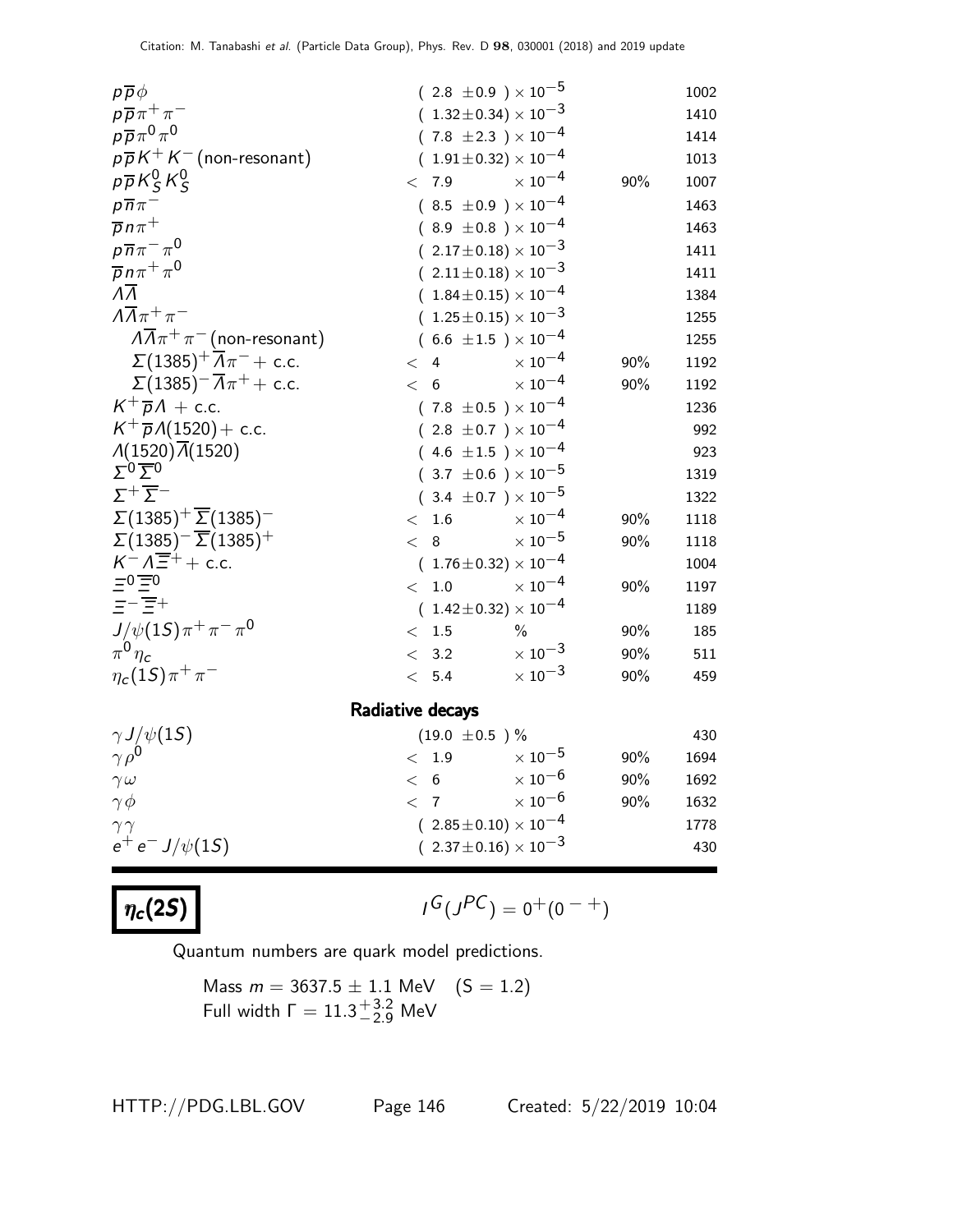| $\eta_c(2S)$ DECAY MODES        |                                | Fraction $(\Gamma_i/\Gamma)$ Confidence level | p<br>(MeV/c) |  |  |  |
|---------------------------------|--------------------------------|-----------------------------------------------|--------------|--|--|--|
| hadrons                         | not seen                       |                                               |              |  |  |  |
| $K\overline{K}\pi$              | $(1.9 \pm 1.2)$ %              |                                               |              |  |  |  |
| $K\overline{K}\eta$             | $(5 \pm 4) \times 10^{-3}$     |                                               | 1637         |  |  |  |
| $2\pi^{+} 2\pi^{-}$             | not seen                       |                                               | 1792         |  |  |  |
| $\rho^0 \rho^0$                 | not seen                       |                                               | 1645         |  |  |  |
| $3\pi + 3\pi^-$                 | not seen                       |                                               | 1749         |  |  |  |
| $K^+ K^- \pi^+ \pi^-$           | not seen                       |                                               | 1700         |  |  |  |
| $K^{*0} \overline{K}{}^{*0}$    | not seen                       |                                               | 1585         |  |  |  |
| $K^+ K^- \pi^+ \pi^- \pi^0$     | $(1.4 \pm 1.0)\%$              |                                               | 1667         |  |  |  |
| $K^{+} K^{-} 2\pi^{+} 2\pi^{-}$ | not seen                       |                                               | 1627         |  |  |  |
| $K_S^0 K^- 2\pi^+\pi^-$ + c.c.  | seen                           |                                               | 1666         |  |  |  |
| $2K+2K^-$                       | not seen                       |                                               | 1470         |  |  |  |
| $\phi\phi$                      | not seen                       |                                               | 1506         |  |  |  |
| $p\overline{p}$                 | seen                           |                                               | 1558         |  |  |  |
| $\gamma\gamma$                  | $(1.9 \pm 1.3) \times 10^{-4}$ |                                               | 1819         |  |  |  |
| $\gamma J/\psi(15)$             | < 1.4<br>$\%$                  | 90%                                           | 500          |  |  |  |
| $\pi^+\pi^-\eta$                | not seen                       |                                               | 1766         |  |  |  |
| $\pi^+\pi^-\eta^{\prime}$       | not seen                       |                                               | 1680         |  |  |  |
| $\pi^{+}\pi^{-}\eta_{c}(1S)$    | $\%$<br>< 25                   | 90%                                           | 537          |  |  |  |

 $\psi(2S)$ 

 $G(J^{PC}) = 0(1 - 1)$ 

Mass  $m = 3686.097 \pm 0.025$  MeV  $(S = 2.6)$ Full width  $Γ = 294 ± 8$  keV  $\Gamma_{ee} = 2.33 \pm 0.04$  keV

| $\psi(2S)$ DECAY MODES                     |                                       | Scale factor $\frac{\rho}{\rho}$<br>Fraction $(\Gamma_i/\Gamma)$ Confidence level (MeV/c) |      |
|--------------------------------------------|---------------------------------------|-------------------------------------------------------------------------------------------|------|
| hadrons                                    | $(97.85 \pm 0.13)$ %                  |                                                                                           |      |
| virtual $\gamma \rightarrow$ hadrons       | $(1.73 \pm 0.14)$ %                   | $S = 1.5$                                                                                 |      |
| ននន                                        | $(10.6 \pm 1.6)$ %                    |                                                                                           |      |
| $\gamma$ g g                               | $(1.03 \pm 0.29)$ %                   |                                                                                           |      |
| light hadrons                              | $(15.4 \pm 1.5)$ %                    |                                                                                           |      |
| $e^+e^-$                                   | $(7.93 \pm 0.17) \times 10^{-3}$      |                                                                                           | 1843 |
| $\frac{\mu^+}{\tau^+}\frac{\mu^-}{\tau^-}$ | $(8.0 \pm 0.6) \times 10^{-3}$        |                                                                                           | 1840 |
|                                            | $(3.1 \pm 0.4) \times 10^{-3}$        |                                                                                           | 489  |
|                                            | Decays into $J/\psi(1S)$ and anything |                                                                                           |      |
| $J/\psi(1S)$ anything                      | $(61.4 \pm 0.6)$ %                    |                                                                                           |      |

| $J/\psi(1S)$ neutrals      | $(25.38 \pm 0.32)$ % |     |
|----------------------------|----------------------|-----|
| $J/\psi(1S)\pi^{+}\pi^{-}$ | $(34.68 \pm 0.30)$ % | 477 |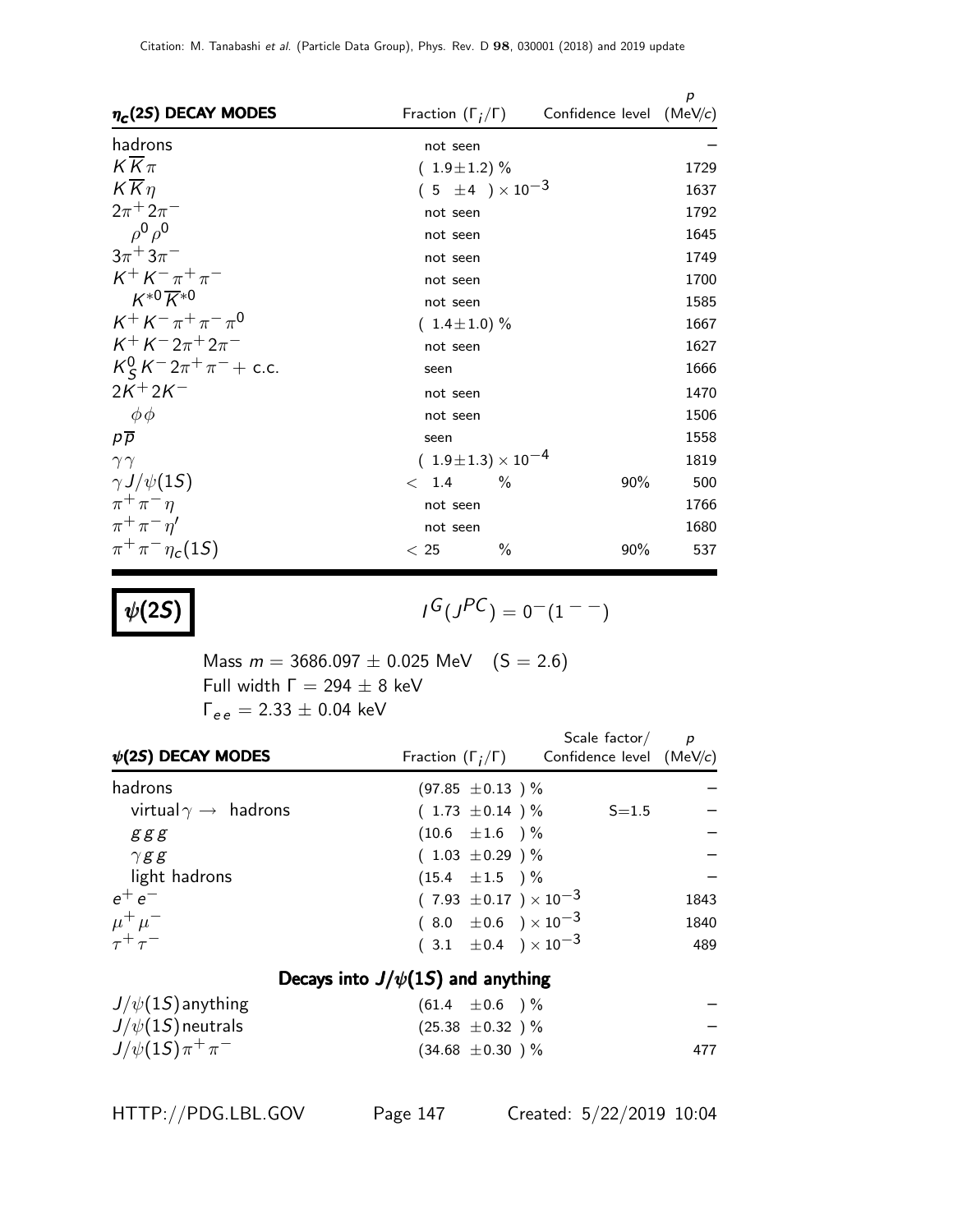| $J/\psi(1S)\pi^{0}\pi^{0}$                                                            |                        | $(18.24 \pm 0.31)$ %                                                 |                                  | 481          |
|---------------------------------------------------------------------------------------|------------------------|----------------------------------------------------------------------|----------------------------------|--------------|
| $J/\psi(1S)\eta$                                                                      |                        | $(3.37 \pm 0.05)$ %                                                  |                                  | 199          |
| $J/\psi(1S)\pi^0$                                                                     |                        | $(1.268 \pm 0.032) \times 10^{-3}$                                   |                                  | 528          |
|                                                                                       | <b>Hadronic decays</b> |                                                                      |                                  |              |
| $\pi^0 h_c(1P)$                                                                       |                        | $(8.6 \pm 1.3) \times 10^{-4}$                                       |                                  | 85           |
| $3(\pi^{+}\pi^{-})\pi^{0}$                                                            |                        | $(3.5 \pm 1.6) \times 10^{-3}$                                       |                                  | 1746         |
| $2(\pi^+\pi^-)\pi^0$                                                                  |                        | $(2.9 \pm 1.0) \times 10^{-3}$                                       | $S = 4.7$                        | 1799         |
| $\rho a_2(1320)$                                                                      |                        | $(2.6 \pm 0.9) \times 10^{-4}$                                       |                                  | 1501         |
| $\pi^+\pi^-\pi^0\pi^0\pi^0$                                                           |                        | $(5.3 \pm 0.9) \times 10^{-3}$                                       |                                  | 1800         |
| $\rho^{\pm} \pi^{\mp} \pi^0 \pi^0$                                                    |                        | $\langle 2.7$                                                        | $\times$ $10^{-3}$ $\,$ CL=90%   | 1737         |
| $p\overline{p}$                                                                       |                        | $(2.94 \pm 0.08) \times 10^{-4}$                                     |                                  | 1586         |
| $n\overline{n}$                                                                       |                        | $(3.06 \pm 0.15) \times 10^{-4}$                                     |                                  | 1586         |
| $\Delta^{++} \overline{\Delta}^{--}$                                                  |                        | $(1.28 \pm 0.35) \times 10^{-4}$                                     |                                  | 1371         |
| $\Lambda \overline{\Lambda} \pi^0$                                                    | 2.9<br>$\lt$           |                                                                      | $\times$ 10 <sup>-6</sup> CL=90% | 1412         |
| $\overline{\Lambda} \overline{\Lambda} \eta$                                          |                        | $(2.5 \pm 0.4) \times 10^{-5}$                                       |                                  | 1197         |
| $\Lambda \overline{\rho} K^+$                                                         |                        | $(1.00 \pm 0.14) \times 10^{-4}$                                     |                                  | 1327         |
| $\Lambda \overline{\rho} K^+ \pi^+ \pi^-$<br>$\Lambda \overline{\Lambda} \pi^+ \pi^-$ |                        | $(1.8 \pm 0.4) \times 10^{-4}$                                       |                                  | 1167         |
| $\Lambda\Lambda$                                                                      |                        | $(2.8 \pm 0.6) \times 10^{-4}$                                       |                                  | 1346         |
| $\Lambda \overline{\Sigma}^+ \pi^-$ + c.c.                                            |                        | $(3.81 \pm 0.13) \times 10^{-4}$<br>$(1.40 \pm 0.13) \times 10^{-4}$ | $S = 1.4$                        | 1467<br>1376 |
| $\Lambda \overline{\Sigma}^- \pi^+ +$ c.c.                                            |                        | $(1.54 \pm 0.14) \times 10^{-4}$                                     |                                  | 1379         |
| $\Lambda \overline{\Sigma}{}^0$                                                       |                        | $(1.23 \pm 0.24) \times 10^{-5}$                                     |                                  | 1437         |
| $\Sigma^0 \overline{\rho} K^+ +$ c.c.                                                 |                        | $(1.67 \pm 0.18) \times 10^{-5}$                                     |                                  | 1291         |
| $\Sigma^+\overline{\Sigma}^-$                                                         |                        | $(2.32 \pm 0.12) \times 10^{-4}$                                     |                                  | 1408         |
| $\Sigma^{0}$ $\overline{\Sigma}^{0}$                                                  |                        | $(2.35 \pm 0.09) \times 10^{-4}$                                     | $S = 1.1$                        | 1405         |
| $\Sigma(1385)^{+}\overline{\Sigma}(1385)^{-}$                                         |                        | $(8.5 \pm 0.7) \times 10^{-5}$                                       |                                  | 1218         |
| $\Sigma(1385)^{-}$ $\overline{\Sigma}(1385)^{+}$                                      |                        | $(8.5 \pm 0.8) \times 10^{-5}$                                       |                                  | 1218         |
| $\Sigma(1385)^{0}\overline{\Sigma}(1385)^{0}$                                         |                        | $(6.9 \pm 0.7) \times 10^{-5}$                                       |                                  | 1218         |
| ET Et                                                                                 |                        | $(2.87 \pm 0.11) \times 10^{-4}$                                     | $S = 1.1$                        | 1284         |
| $=0$ $=$ 0                                                                            |                        | $(2.3 \pm 0.4) \times 10^{-4}$                                       | $S = 4.2$                        | 1291         |
| $\Xi(1530)^{0}\overline{\Xi}(1530)^{0}$                                               |                        | $(5.2 \t +3.2 \t -1.2) \times 10^{-5}$                               |                                  | 1025         |
| $K^- \Lambda \overline{\Xi}^+$ + c.c.                                                 |                        | $(3.9 \pm 0.4) \times 10^{-5}$                                       |                                  | 1114         |
| $\Xi(1690)^{-} \overline{\Xi}^{+} \rightarrow K^{-} \Lambda \overline{\Xi}^{+} +$     |                        | $(5.2 \pm 1.6) \times 10^{-6}$                                       |                                  |              |
| $\Xi(1820)^{-} \overline{\Xi}^{+} \rightarrow K^{-} \Lambda \overline{\Xi}^{+} +$     |                        | $(1.20 \pm 0.32) \times 10^{-5}$                                     |                                  |              |
| $K^{-} \Sigma^0 \frac{\text{c.c.}}{\Xi^{+}} + \text{c.c.}$                            |                        |                                                                      |                                  |              |
|                                                                                       |                        | $(3.7 \pm 0.4) \times 10^{-5}$                                       |                                  | 1060         |
| $\Omega^{-} \overline{\Omega}{}^{+}$<br>$\pi^0 p \overline{p}$                        |                        | $(5.2 \pm 0.4) \times 10^{-5}$                                       |                                  | 774          |
|                                                                                       |                        | $(1.53 \pm 0.07) \times 10^{-4}$                                     |                                  | 1543         |
| $N(940)\overline{p} + \text{c.c.} \rightarrow \pi^0 p \overline{p}$                   |                        | $(6.4 \tfrac{+1.8}{-1.3}) \times 10^{-5}$                            |                                  |              |
| $N(1440)\overline{p} + \text{c.c.} \rightarrow \pi^0 p \overline{p}$                  |                        | $(7.3 \tfrac{+1.7}{-1.5}) \times 10^{-5}$ S=2.5                      |                                  |              |
| $N(1520)\overline{p} + c.c. \rightarrow \pi^0 p \overline{p}$                         |                        | $(6.4 \tfrac{+2.3}{-1.8}) \times 10^{-6}$                            |                                  |              |
| HTTP://PDG.LBL.GOV                                                                    | Page 148               |                                                                      | Created: 5/22/2019 10:04         |              |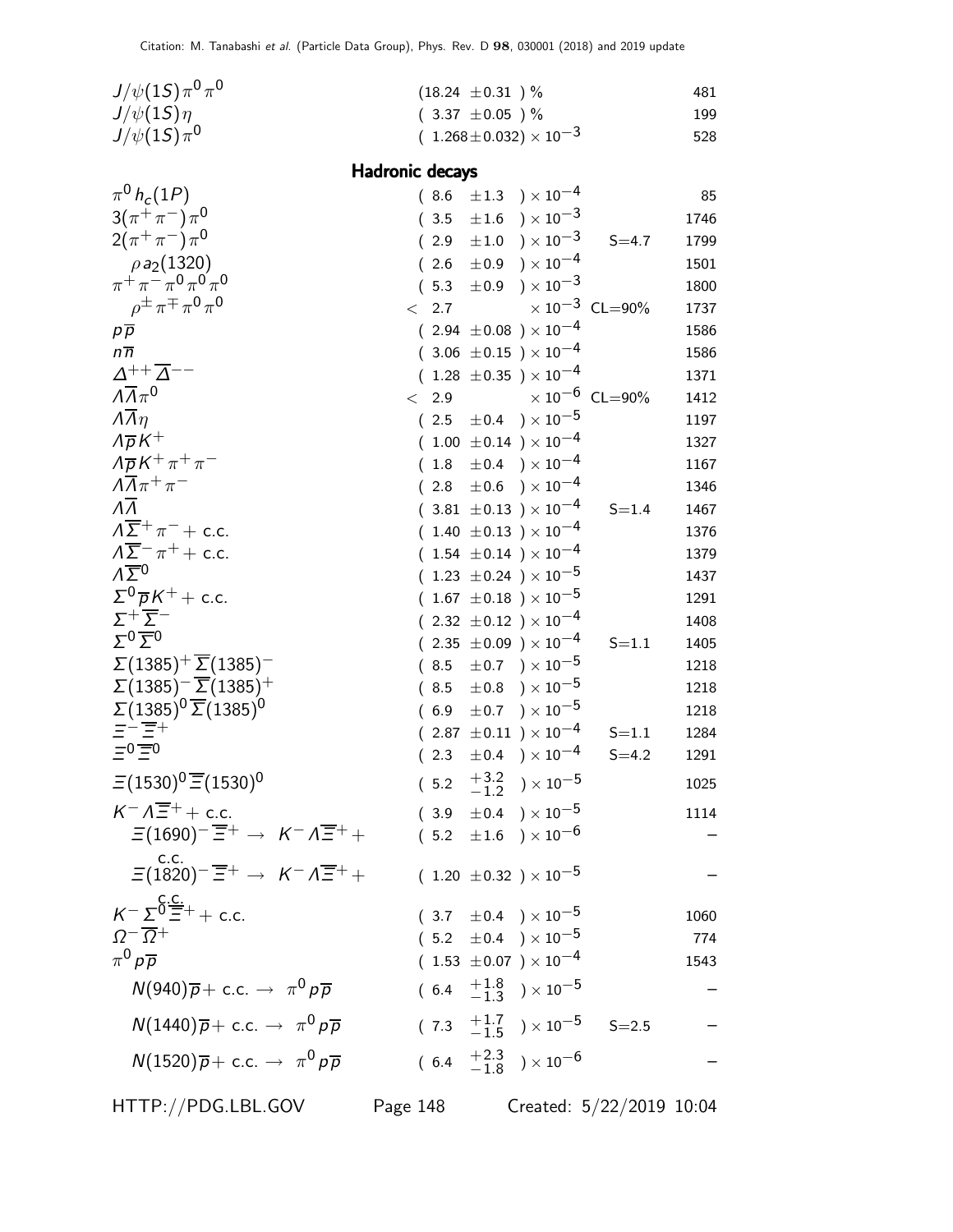| $N(1535)\overline{p} + \text{c.c.} \rightarrow \pi^0 p \overline{p}$                                        | $(2.5 \pm 1.0) \times 10^{-5}$                    |      |
|-------------------------------------------------------------------------------------------------------------|---------------------------------------------------|------|
| $N(1650)\overline{p} + c.c. \rightarrow \pi^0 p \overline{p}$                                               | $(3.8 \tfrac{+1.4}{-1.7}) \times 10^{-5}$         |      |
| $N(1720)\overline{p} + \text{c.c.} \rightarrow \pi^0 p \overline{p}$                                        | $(1.79 + 0.26 / 0.70) \times 10^{-5}$             |      |
| $N(2300)\overline{p} + \text{c.c.} \rightarrow \pi^0 p \overline{p}$                                        | $(2.6 \tfrac{+1.2}{-0.7}) \times 10^{-5}$         |      |
| $N(2570)\overline{p} + \text{c.c.} \rightarrow \pi^0 p \overline{p}$                                        | $(2.13 \frac{+0.40}{-0.31}) \times 10^{-5}$       |      |
| $\pi^0 f_0(2100) \rightarrow \pi^0 p \overline{p}$                                                          | $(1.1 \pm 0.4) \times 10^{-5}$                    |      |
| $\eta p \overline{p}$                                                                                       | $(6.0 \pm 0.4) \times 10^{-5}$                    | 1373 |
| $\eta f_0(2100) \rightarrow \eta p \overline{p}$                                                            | $(1.2 \pm 0.4) \times 10^{-5}$                    |      |
| $N(1535)\overline{p} \rightarrow \eta p \overline{p}$                                                       | $(4.4 \pm 0.7) \times 10^{-5}$                    |      |
| $\omega p\overline{p}$                                                                                      | $(6.9 \pm 2.1) \times 10^{-5}$                    | 1247 |
| $\eta' p \overline{p}$                                                                                      | $(1.10 \pm 0.13) \times 10^{-5}$                  | 1141 |
| $\phi p \overline{p}$                                                                                       | $\times$ 10 $^{-5}$ CL=90%<br>$\langle$ 2.4       | 1109 |
| $\pi^+\pi^-p\overline{p}$                                                                                   | $(6.0 \pm 0.4) \times 10^{-4}$                    | 1491 |
| $p\overline{n}\pi$ <sup>-</sup> or c.c.                                                                     | $(2.48 \pm 0.17) \times 10^{-4}$                  |      |
| $p\overline{n}\pi^{-}\pi^{0}$                                                                               | $(3.2 \pm 0.7) \times 10^{-4}$                    | 1492 |
| $2(\pi^+\pi^-\pi^0)$                                                                                        | $\pm 1.5$ $\phantom{0}$ $\times 10^{-3}$<br>(4.8) | 1776 |
| $\eta \pi^+ \pi^-$                                                                                          | $\times$ 10 <sup>-4</sup> CL=90%<br>< 1.6         | 1791 |
| $\eta \pi^+ \pi^- \pi^0$                                                                                    | $(9.5 \pm 1.7) \times 10^{-4}$                    | 1778 |
| $2(\pi^{+}\pi^{-})\eta$                                                                                     | $(1.2 \pm 0.6) \times 10^{-3}$                    | 1758 |
| $\pi^+ \pi^- \pi^0 \pi^0 \eta$                                                                              | $\times$ $10^{-4}$ $\,$ CL=90%<br>< 4             | 1760 |
| $\eta' \pi^+ \pi^- \pi^0$                                                                                   | $(4.5 \pm 2.1) \times 10^{-4}$                    | 1692 |
| $\omega \pi^+ \pi^-$                                                                                        | $(7.3 \pm 1.2) \times 10^{-4}$<br>$S = 2.1$       | 1748 |
| $b_1^{\pm} \pi^{\mp}$                                                                                       | $(4.0 \pm 0.6) \times 10^{-4}$<br>$S = 1.1$       | 1635 |
| $b_1^0 \pi^0$                                                                                               | $\pm 0.6$ ) $\times 10^{-4}$<br>(2.4)             |      |
| $\omega f_2(1270)$                                                                                          | $\pm 0.4$ ) $\times 10^{-4}$<br>(2.2)             | 1515 |
| $\omega \pi^0 \pi^0$                                                                                        | $(1.11 \pm 0.35) \times 10^{-3}$                  | 1749 |
| $\pi^{0}\pi^{0}K^{+}K^{-}$                                                                                  | $\pm 1.3$ $\rightarrow$ $\times 10^{-4}$<br>(2.6) | 1728 |
| $\pi^{+}\pi^{-} K^{+} K^{-}$                                                                                | $(7.3 \pm 0.5) \times 10^{-4}$                    | 1726 |
| $\pi^{0}\pi^{0}K_{S}^{0}K_{I}^{0}$                                                                          | $(1.3 \pm 0.6) \times 10^{-3}$                    | 1726 |
| $\rho^{0} K^{+} K^{-}$                                                                                      | $(2.2 \pm 0.4) \times 10^{-4}$                    | 1616 |
| $K^*(892)^0\overline{K}_2^*(1430)^0$                                                                        | $(1.9 \pm 0.5) \times 10^{-4}$                    | 1418 |
| $K^+ K^- \pi^+ \pi^- \eta$                                                                                  | $(1.3 \pm 0.7) \times 10^{-3}$                    | 1574 |
| $K^+ K^- 2(\pi^+ \pi^-) \pi^0$                                                                              | $(1.00 \pm 0.31) \times 10^{-3}$                  | 1611 |
| $K^+ K^- 2(\pi^+ \pi^-)$                                                                                    | $(1.9 \pm 0.9) \times 10^{-3}$                    | 1654 |
| $K_1(1270)^{\pm} K^{\mp}$                                                                                   | $(1.00 \pm 0.28) \times 10^{-3}$                  | 1581 |
| $K_S^0 K_S^0 \pi^+ \pi^-$                                                                                   | $(2.2 \pm 0.4) \times 10^{-4}$                    | 1724 |
|                                                                                                             | $(5.0 \pm 2.2) \times 10^{-5}$                    | 1252 |
| $\overline{\rho^0 \rho \overline{\rho}}$<br>K <sup>+</sup> K <sup>*</sup> (892) <sup>0</sup> $\pi^-$ + c.c. | $(6.7 \pm 2.5) \times 10^{-4}$                    | 1674 |
| $2(\pi^+\pi^-)$                                                                                             | $(2.4 \pm 0.6) \times 10^{-4}$<br>$S = 2.2$       | 1817 |
| $\rho^{0} \pi^{+} \pi^{-}$                                                                                  | $(2.2 \pm 0.6) \times 10^{-4}$<br>$S = 1.4$       | 1750 |
| $K^+ K^- \pi^+ \pi^- \pi^0$                                                                                 | $(1.26 \pm 0.09) \times 10^{-3}$                  | 1694 |
|                                                                                                             |                                                   |      |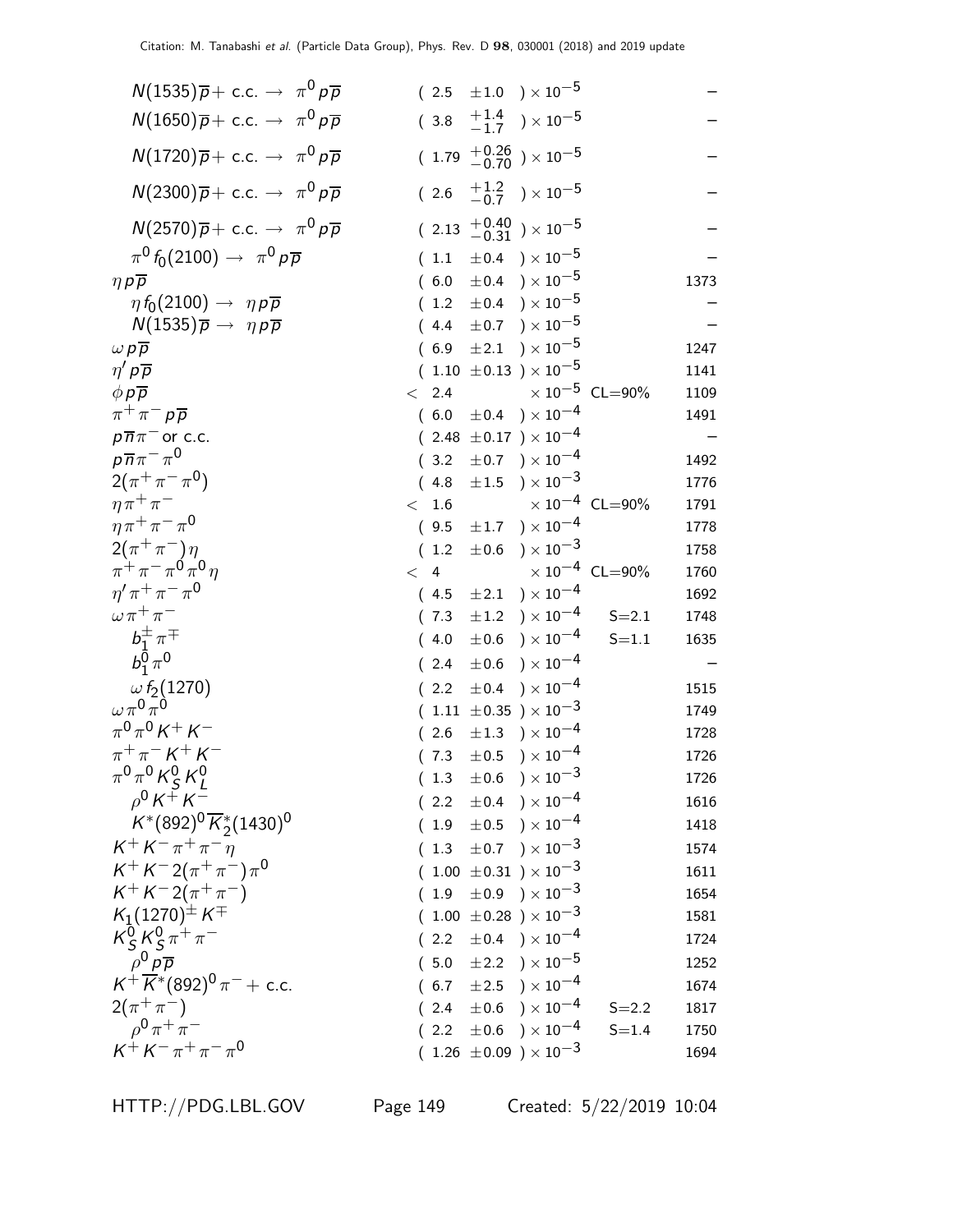| $\omega f_0(1710) \rightarrow \omega K^+ K^-$                                        |       | $(5.9 \pm 2.2) \times 10^{-5}$            |                         |      |
|--------------------------------------------------------------------------------------|-------|-------------------------------------------|-------------------------|------|
| $K^*(892)^0 K^- \pi^+ \pi^0 + \text{ c.c.}$                                          |       | $(8.6 \pm 2.2) \times 10^{-4}$            |                         |      |
| $K^*(892)^+ K^- \pi^+ \pi^-$ + c.c.                                                  |       | $(9.6 \pm 2.8) \times 10^{-4}$            |                         |      |
| $K^*(892)^+ K^- \rho^0 + \text{c.c.}$                                                |       | $(7.3 \pm 2.6) \times 10^{-4}$            |                         |      |
| $K^*(892)^0 K^- \rho^+ + \text{ c.c.}$                                               |       | $(6.1 \pm 1.8) \times 10^{-4}$            |                         |      |
| $\eta K^+ K^-$ , no $\eta \phi$                                                      |       | $(3.1 \pm 0.4) \times 10^{-5}$            |                         | 1664 |
| $\omega K^+ K^-$                                                                     |       | $(1.62 \pm 0.11) \times 10^{-4}$          | $S = 1.1$               | 1614 |
| $\omega K^*(892)^+ K^- +$ c.c.                                                       |       | $(2.07 \pm 0.26) \times 10^{-4}$          |                         | 1482 |
| $\omega K_2^*(1430)^+ K^-$ + c.c.                                                    |       | $(6.1 \pm 1.2) \times 10^{-5}$            |                         | 1253 |
| $\omega \overline{K}$ *(892) <sup>0</sup> K <sup>0</sup>                             |       | $(1.68 \pm 0.30) \times 10^{-4}$          |                         | 1481 |
| $\omega \overline{K}_{2}^{*}(1430)^{0} K^{0}$                                        |       | $(5.8 \pm 2.2) \times 10^{-5}$            |                         | 1251 |
| $\omega X(1440) \rightarrow \omega K_S^0 K^- \pi^+ +$                                |       | $(1.6 \pm 0.4) \times 10^{-5}$            |                         |      |
| c.c.<br>$\omega X(1440) \rightarrow \omega K^+ K^- \pi^0$                            |       | $(1.09 \pm 0.26) \times 10^{-5}$          |                         |      |
| $\omega f_1(1285) \to \omega K_S^0 K^- \pi^+ +$<br>C.C.                              |       | $(3.0 \pm 1.0) \times 10^{-6}$            |                         |      |
| $\omega f_1(1285) \rightarrow \omega K^+ K^- \pi^0$                                  |       | $(1.2 \pm 0.7) \times 10^{-6}$            |                         |      |
| $3(\pi^{+}\pi^{-})$                                                                  |       | $(3.5 \pm 2.0) \times 10^{-4}$            | $S = 2.8$               | 1774 |
| $p\overline{p}\pi^+\pi^-\pi^0$                                                       |       | $(7.3 \pm 0.7) \times 10^{-4}$            |                         | 1435 |
| $K^+ K^-$                                                                            |       | $(7.5 \pm 0.5) \times 10^{-5}$            |                         | 1776 |
| $K_S^0 K_I^0$                                                                        |       | $(5.34 \pm 0.33) \times 10^{-5}$          |                         | 1775 |
| $\pi^{+}\pi^{-}\pi^{0}$                                                              |       | $(2.01 \pm 0.17) \times 10^{-4}$          | $S = 1.7$               | 1830 |
| $\rho(2150)\pi \to \pi^+\pi^-\pi^0$                                                  |       | $(1.9 \tfrac{+1.2}{-0.4}) \times 10^{-4}$ |                         |      |
| $\rho(770)\pi \to \pi^+\pi^-\pi^0$                                                   |       | $(3.2 \pm 1.2) \times 10^{-5}$            | $S = 1.8$               |      |
| $\pi^+\pi^-$                                                                         |       | $(7.8 \pm 2.6) \times 10^{-6}$            |                         | 1838 |
| $K_1(1400)^{\pm} K^{\mp}$                                                            |       | $< 3.1$ $\times 10^{-4}$ CL=90%           |                         | 1532 |
| $K_2^*(1430)^{\pm} K^{\mp}$                                                          |       | $(7.1 \tfrac{+1.3}{-0.9}) \times 10^{-5}$ |                         |      |
| $K^+ K^- \pi^0$                                                                      |       | $(4.07 \pm 0.31) \times 10^{-5}$          |                         | 1754 |
| $K_S^0 K_I^0 \pi^0$                                                                  | < 3.0 | $\times$ 10 $^{-4}~$ CL=90%               |                         | 1753 |
| $K_S^{\vec{0}} K_I^{\vec{0}} \eta$                                                   |       | $(1.3 \pm 0.5) \times 10^{-3}$            |                         | 1661 |
| $K^+ K^*(892)^-$ + c.c.                                                              |       | $(2.9 \pm 0.4) \times 10^{-5}$            | $S = 1.2$               | 1698 |
| $K^*(892)^0 \overline{K}{}^0$ + c.c.                                                 |       | $(1.09 \pm 0.20) \times 10^{-4}$          |                         | 1697 |
| $\phi \pi^+ \pi^-$                                                                   |       | $(1.18 \pm 0.26) \times 10^{-4}$          | $S = 1.5$               | 1690 |
| $\phi f_0(980) \rightarrow \pi^+ \pi^-$                                              |       | $(7.5 \pm 3.3) \times 10^{-5}$            | $S = 1.6$               |      |
| $2(K^+K^-)$                                                                          |       | $(6.3 \pm 1.3) \times 10^{-5}$            |                         | 1499 |
| $\phi K^+ K^-$                                                                       |       | $(7.0 \pm 1.6) \times 10^{-5}$            |                         | 1546 |
| $2(K^+K^-)\pi^0$                                                                     |       | $(1.10 \pm 0.28) \times 10^{-4}$          |                         | 1440 |
| $\phi\eta$                                                                           |       | $(3.10 \pm 0.31) \times 10^{-5}$          |                         | 1654 |
| $\eta \phi(2170), \phi(2170) \rightarrow$<br>$\phi f_0(980)$ , $f_0 \to \pi^+ \pi^-$ | < 2.2 |                                           | $\times 10^{-6}$ CL=90% |      |
| $\phi\eta'$                                                                          |       | $(3.1 \pm 1.6) \times 10^{-5}$            |                         | 1555 |
| $\omega \eta'$                                                                       |       | $(3.2 \tfrac{+2.5}{-2.1}) \times 10^{-5}$ |                         | 1623 |
|                                                                                      |       |                                           |                         |      |

HTTP://PDG.LBL.GOV Page 150 Created: 5/22/2019 10:04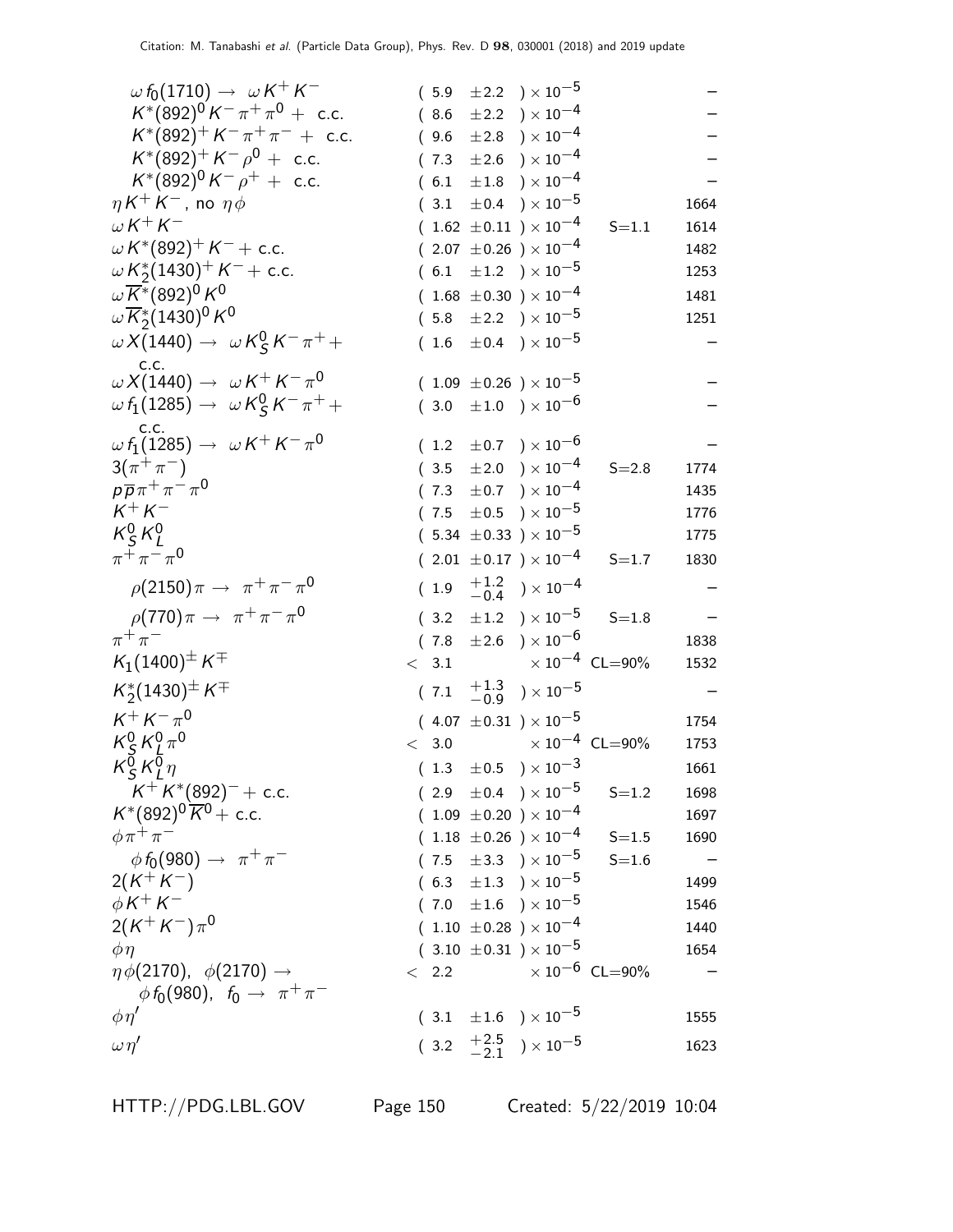| $\omega \pi^0$                                                                                                             |       |         |                     | $(2.1 \pm 0.6) \times 10^{-5}$              |                                | 1757 |
|----------------------------------------------------------------------------------------------------------------------------|-------|---------|---------------------|---------------------------------------------|--------------------------------|------|
| $\rho\eta'$                                                                                                                |       |         |                     | $(1.9 \tfrac{+1.7}{-1.2}) \times 10^{-5}$   |                                | 1625 |
| $\rho\eta$                                                                                                                 |       |         |                     | $(2.2 \pm 0.6) \times 10^{-5}$ S=1.1        |                                | 1717 |
| $\omega \eta$                                                                                                              | $\lt$ | 1.1     |                     |                                             | $\times 10^{-5}$ CL=90%        | 1715 |
| $\phi\pi^0$                                                                                                                | $\lt$ | 4       |                     |                                             | $\times 10^{-7}$ CL=90%        | 1699 |
| $\eta_c \pi^+ \pi^- \pi^0$                                                                                                 |       | $<$ 1.0 |                     |                                             | $\times$ $10^{-3}$ $\,$ CL=90% | 512  |
| $p\overline{p}K^+K^-$                                                                                                      |       | (2.7)   |                     | $\pm 0.7$ ) $\times 10^{-5}$                |                                | 1118 |
| $\overline{A}nK_S^0$ + c.c.                                                                                                |       | (8.1)   |                     | $\pm 1.8$ ) $\times 10^{-5}$                |                                | 1324 |
| $\phi f_2(1525)$                                                                                                           |       |         |                     | $(4.4 \pm 1.6) \times 10^{-5}$              |                                | 1321 |
| $\Theta(1540)\overline{\Theta}(1540)\rightarrow$                                                                           |       | < 8.8   |                     |                                             | $\times 10^{-6}$ CL=90%        |      |
| $K_S^0 p K^- \overline{n}$ + c.c.                                                                                          |       |         |                     |                                             |                                |      |
| $\Theta(1540)K^{-}\overline{n} \rightarrow K_{S}^{0}pK^{-}\overline{n}$                                                    |       | < 1.0   |                     |                                             | $\times 10^{-5}$ CL=90%        |      |
| $\Theta(1540)K_S^0\overline{p} \rightarrow K_S^0\overline{p}K^+n$                                                          |       | < 7.0   |                     |                                             | $\times 10^{-6}$ CL=90%        |      |
| $\overline{\Theta}$ (1540) $K^{\overline{+}}$ n $\rightarrow$ $K_S^{\overline{0}} \overline{p} K^+$ n                      |       | < 2.6   |                     |                                             | $\times 10^{-5}$ CL=90%        |      |
| $\overline{\Theta}$ (1540) K <sub>S</sub> <sup>0</sup> $p \rightarrow K$ <sub>S</sub> <sup>0</sup> $pK^{-}$ $\overline{n}$ | $\lt$ | 6.0     |                     |                                             | $\times 10^{-6}$ CL=90%        |      |
| $K_S^0 K_S^0$                                                                                                              | $\lt$ | 4.6     |                     | $\times$ 10 $^{-6}$                         |                                | 1775 |
| $\Lambda_c^+ \overline{\rho} e^+ e^- +$ c.c.                                                                               | $\lt$ | 1.7     |                     |                                             | $\times 10^{-6}$ CL=90%        | 830  |
|                                                                                                                            |       |         |                     |                                             |                                |      |
| Radiative decays                                                                                                           |       |         |                     |                                             |                                |      |
| $\gamma \chi_{c0}(1P)$                                                                                                     |       |         | $(9.79 \pm 0.20)$ % |                                             |                                | 261  |
| $\gamma \chi_{c1}(1P)$                                                                                                     |       |         | $(9.75 \pm 0.24)$ % |                                             |                                | 171  |
| $\gamma \chi_{c2}(1P)$                                                                                                     |       |         | $(9.52 \pm 0.20)$ % |                                             |                                | 128  |
| $\gamma\eta_c(1S)$                                                                                                         |       |         |                     | $(3.4 \pm 0.5) \times 10^{-3}$              | $S = 1.3$                      | 635  |
| $\gamma\eta_{\rm g}(2S)$                                                                                                   |       |         |                     | $(7 \pm 5) \times 10^{-4}$                  |                                | 48   |
| $\gamma \pi^0$                                                                                                             |       |         |                     | $(1.04 \pm 0.22) \times 10^{-6}$            | $S = 1.4$                      | 1841 |
| $\gamma\eta^{\prime}(958)$                                                                                                 |       |         |                     | $(1.24 \pm 0.04) \times 10^{-4}$            |                                | 1719 |
| $\gamma f_2(1270)$                                                                                                         |       |         |                     | $(2.73 \frac{+0.29}{-0.25}) \times 10^{-4}$ | $S = 1.8$                      | 1622 |
| $\gamma f_0(1370) \rightarrow \gamma K \overline{K}$                                                                       |       |         |                     | $(3.1 \pm 1.7) \times 10^{-5}$              |                                | 1588 |
| $\gamma f_0(1500)$                                                                                                         |       |         |                     | $(9.3 \pm 1.9) \times 10^{-5}$              |                                | 1535 |
| $\gamma f_2(1525)$                                                                                                         |       |         |                     | $(3.3 \pm 0.8) \times 10^{-5}$              |                                | 1528 |
| $\gamma f_0(1710) \rightarrow \gamma \pi \pi$                                                                              |       |         |                     | $(3.5 \pm 0.6) \times 10^{-5}$              |                                |      |
| $\gamma f_0(1710) \rightarrow \gamma K \overline{K}$                                                                       |       |         |                     | $(6.6 \pm 0.7) \times 10^{-5}$              |                                |      |
| $\gamma f_0(2100) \rightarrow \gamma \pi \pi$                                                                              |       |         |                     | $(4.8 \pm 1.0) \times 10^{-6}$              |                                | 1244 |
| $\gamma f_0(2200) \rightarrow \gamma K \overline{K}$                                                                       |       |         |                     | $(3.2 \pm 1.0) \times 10^{-6}$              |                                | 1193 |
| $\gamma f_J(2220) \rightarrow \gamma \pi \pi$                                                                              |       | < 5.8   |                     |                                             | $\times 10^{-6}$ CL=90%        | 1168 |
| $\gamma f_I(2220) \rightarrow \gamma K \overline{K}$                                                                       |       | < 9.5   |                     |                                             | $\times 10^{-6}$ CL=90%        | 1168 |
| $\gamma\gamma$                                                                                                             |       | < 1.5   |                     |                                             | $\times$ $10^{-4}$ $\,$ CL=90% | 1843 |
| $\gamma \eta$                                                                                                              |       |         |                     | $(9.2 \pm 1.8) \times 10^{-7}$              |                                | 1802 |
| $\gamma \eta \pi^+ \pi^-$                                                                                                  |       |         |                     | $(8.7 \pm 2.1) \times 10^{-4}$              |                                | 1791 |
| $\gamma \eta(1405) \rightarrow \gamma K K \pi$                                                                             |       | < 9     |                     |                                             | $\times 10^{-5}$ CL=90%        | 1569 |
| $\gamma \eta(1405) \rightarrow \eta \pi^+ \pi^-$                                                                           |       |         |                     | $(3.6 \pm 2.5) \times 10^{-5}$              |                                |      |
| $\gamma\,\eta(1405) \rightarrow \gamma\,f_0(980)\pi^0 \rightarrow$                                                         |       | < 5.0   |                     |                                             | $\times 10^{-7}$ CL=90%        |      |
| $\gamma \pi^+ \pi^- \pi^0$                                                                                                 |       |         |                     |                                             |                                |      |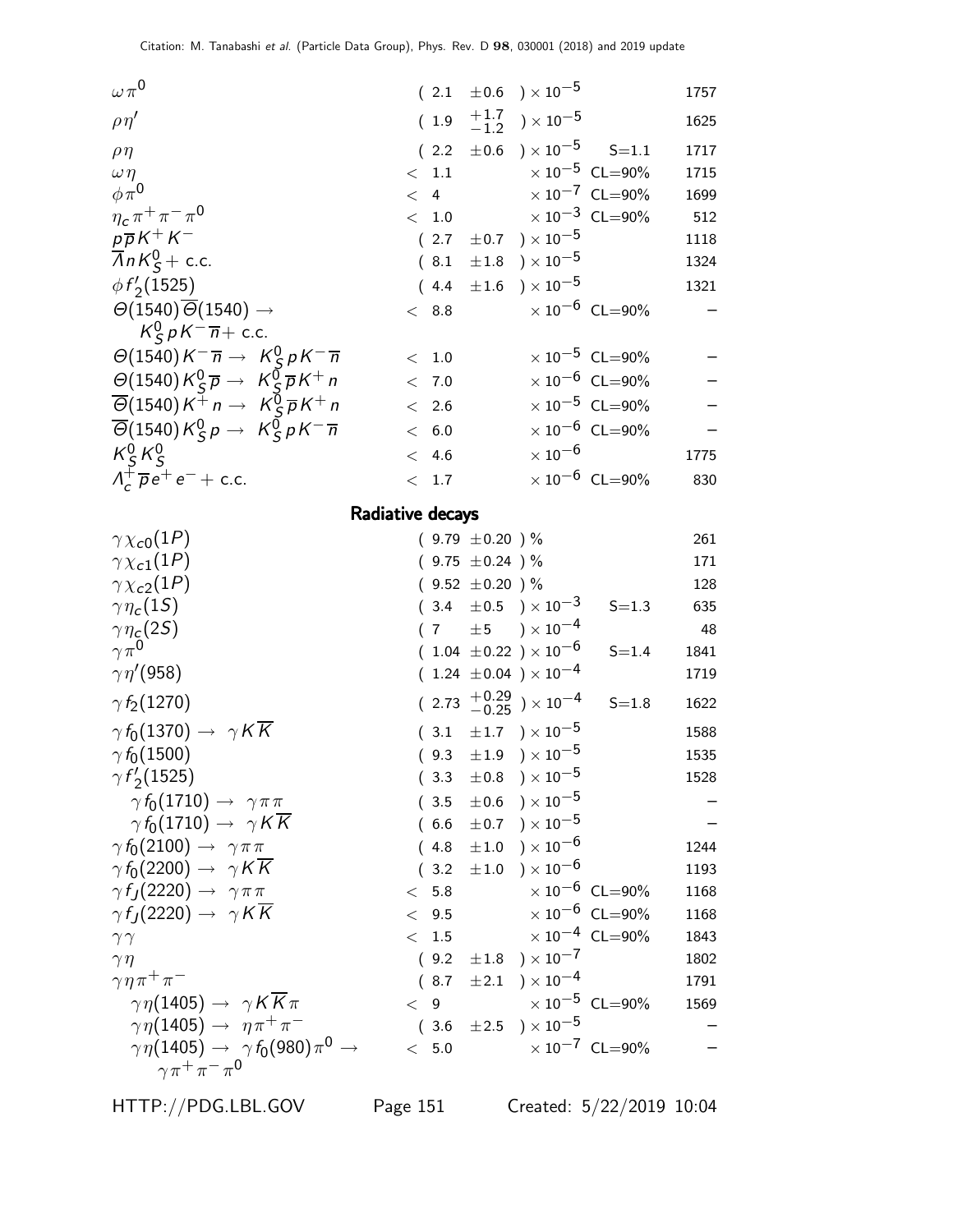| $\gamma \eta(1475) \rightarrow K \overline{K} \pi$   | $< 1.4 \times 10^{-4} \text{ CL} = 90\%$ |                              |                         |      |
|------------------------------------------------------|------------------------------------------|------------------------------|-------------------------|------|
| $\gamma \eta(1475) \rightarrow \eta \pi^+ \pi^-$     | $< 8.8$ $\times 10^{-5}$ CL=90%          |                              |                         |      |
| $\gamma 2(\pi^+\pi^-)$                               | (4.0)                                    | $\pm 0.6$ ) $\times 10^{-4}$ |                         | 1817 |
| $\gamma K^{*0} K^+ \pi^-$ + c.c.                     | (3.7)                                    | $\pm 0.9$ ) $\times 10^{-4}$ |                         | 1674 |
| $\gamma K^{*0} \overline{K}^{*0}$                    | $(2.4 \pm 0.7) \times 10^{-4}$           |                              |                         | 1613 |
| $\gamma K_S^0 K^+ \pi^- +$ c.c.                      | $(2.6 \pm 0.5) \times 10^{-4}$           |                              |                         | 1753 |
| $\gamma K^+ K^- \pi^+ \pi^-$                         | $(1.9 \pm 0.5) \times 10^{-4}$           |                              |                         | 1726 |
| $\gamma p \overline{p}$                              | $(3.9 \pm 0.5) \times 10^{-5}$           |                              | $S = 2.0$               | 1586 |
| $\gamma f_2(1950) \rightarrow \gamma p \overline{p}$ | $(1.20 \pm 0.22) \times 10^{-5}$         |                              |                         |      |
| $\gamma f_2(2150) \rightarrow \gamma p \overline{p}$ | (7.2)                                    | $\pm 1.8$ ) $\times 10^{-6}$ |                         |      |
| $\gamma X(1835) \rightarrow \gamma p \overline{p}$   | $(4.6 \t +1.8 \t -4.0) \times 10^{-6}$   |                              |                         |      |
| $\gamma X \rightarrow \gamma p \overline{p}$         | [vvaa] < 2 $\times 10^{-6}$ CL=90%       |                              |                         |      |
| $\gamma \pi^+ \pi^- p \overline{p}$                  | $(2.8 \pm 1.4) \times 10^{-5}$           |                              |                         | 1491 |
| $\gamma 2(\pi^+\pi^-)K^+K^-$                         | $< 2.2$ $\times 10^{-4}$ CL=90%          |                              |                         | 1654 |
| $\gamma 3(\pi^+\pi^-)$                               | $< 1.7$ $\times 10^{-4}$ CL=90%          |                              |                         | 1774 |
| $\gamma K^+ K^- K^+ K^-$                             | $< 4$ $\times 10^{-5}$ CL=90%            |                              |                         | 1499 |
| $\gamma \gamma J/\psi$                               | $(3.1 \t +1.0 \t -1.2) \times 10^{-4}$   |                              |                         | 542  |
| $e^+e^-\eta'$                                        | $(1.90 \pm 0.26) \times 10^{-6}$         |                              |                         | 1719 |
| $e^+e^- \chi_{c0}(1P)$                               | $(1.06 \pm 0.24) \times 10^{-3}$         |                              |                         | 261  |
| $e^+e^- \chi_{c1}(1P)$                               | $(8.5 \pm 0.6) \times 10^{-4}$           |                              |                         | 171  |
| $e^+e^- \chi_{c2}(1P)$                               | $(7.0 \pm 0.8) \times 10^{-4}$           |                              |                         | 128  |
|                                                      | Weak decays                              |                              |                         |      |
| $D^0 e^+ e^- +$ c.c.                                 | < 1.4                                    |                              | $\times 10^{-7}$ CL=90% | 1371 |
|                                                      | Other decays                             |                              |                         |      |
| invisible                                            | $<$ 1.6                                  | $\%$                         | $CL = 90\%$             |      |
|                                                      |                                          |                              |                         |      |

 $G(J^{PC}) = 0(1 - 1)$ 

Mass  $m = 3773.13 \pm 0.35$  MeV  $(S = 1.1)$ Full width  $Γ = 27.2 ± 1.0$  MeV  $\Gamma_{ee} = 0.262 \pm 0.018 \text{ keV}$  (S = 1.4)

 $\psi(3770)$ 

In addition to the dominant decay mode to  $D\overline{D}$ ,  $\psi(3770)$  was found to decay into the final states containing the  $J/\psi$  (BAI 05, ADAM 06). ADAMS 06 and HUANG 06A searched for various decay modes with light hadrons and found a statistically significant signal for the decay to  $\phi\eta$  only (ADAMS 06).

| $\psi$ (3770) DECAY MODES | Fraction $(\Gamma_i/\Gamma)$ |  | Scale factor $/$ p<br>Confidence level (MeV/c) |     |
|---------------------------|------------------------------|--|------------------------------------------------|-----|
| $D\overline{D}$           | $(93 \tfrac{+8}{-9})\%$      |  | $S = 2.0$                                      | 286 |
| $D^0\overline{D}{}^0$     | $(52 \tfrac{+4}{-5})\%$      |  | $S = 2.0$                                      | 286 |
| HTTP://PDG.LBL.GOV        | Page 152                     |  | Created: 5/22/2019 10:04                       |     |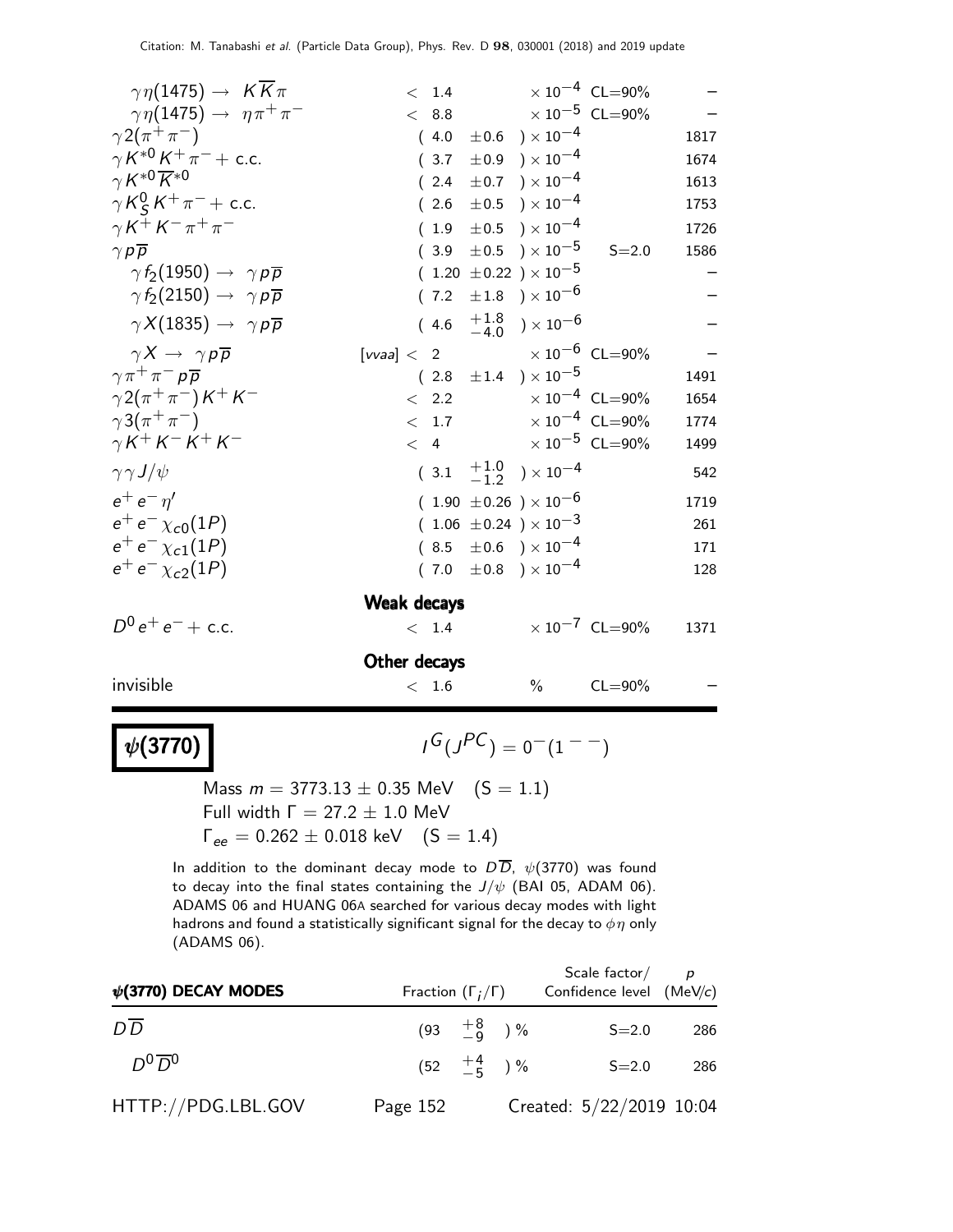| $D^+D^-$                                     | $\pm 4$ ) %<br>(41)                                        |                                                        | $S = 2.0$                  | 252          |
|----------------------------------------------|------------------------------------------------------------|--------------------------------------------------------|----------------------------|--------------|
| $J/\psi\,\pi^+\,\pi^-$                       | $(1.93 \pm 0.28) \times 10^{-3}$                           |                                                        |                            | 560          |
| $J/\psi \pi^0 \pi^0$                         | $(8.0 \pm 3.0) \times 10^{-4}$                             |                                                        |                            | 564          |
| $J/\psi\eta$                                 | $9^{\circ}$                                                | $\pm 4$ ) $\times 10^{-4}$                             |                            | 360          |
| $J/\psi \pi^0$                               | 2.8<br>$\lt$                                               | $\times$ 10 <sup>-4</sup>                              | $CL = 90\%$                | 603          |
| $e^+e^-$                                     | $(9.6 \pm 0.7) \times 10^{-6}$                             |                                                        | $S = 1.3$                  | 1887         |
|                                              | Decays to light hadrons                                    |                                                        |                            |              |
| $b_1(1235)\pi$                               | < 1.4                                                      | $\times$ 10 <sup>-5</sup>                              | $CL = 90\%$                | 1683         |
| $\phi \eta'$                                 | $\overline{7}$<br>$\lt$                                    | $\times$ $10^{-4}$                                     | $CL = 90\%$                | 1607         |
| $\omega \eta'$                               | $\overline{\left\langle \right\rangle }$<br>$\overline{4}$ | $\times$ 10 <sup>-4</sup>                              | $CL = 90\%$                | 1672         |
| $ho^0 \eta'$                                 | < 6                                                        | $\times$ 10 <sup>-4</sup>                              | $CL = 90\%$                | 1674         |
| $\phi \eta$                                  | $(.3.1 \pm 0.7) \times 10^{-4}$                            |                                                        |                            | 1703         |
| $\omega \eta$                                | 1.4<br>$\lt$                                               | $\times$ $10^{-5}$                                     | $CL = 90\%$                | 1762         |
| $ho^0 \eta$                                  | $\lt$<br>5                                                 | $\times$ 10 <sup>-4</sup>                              | $CL = 90\%$                | 1764         |
| $\phi \pi^0$                                 | $\lt$<br>$\mathbf{3}$                                      | $\times$ 10 $^{-5}$                                    | $CL = 90\%$                | 1746         |
| $\omega \pi^0$                               | $\lt$<br>6                                                 | $\times$ 10 <sup>-4</sup>                              | $CL = 90\%$                | 1803         |
| $\pi^{+}\pi^{-}\pi^{0}$                      | $\lt$<br>5                                                 | $\times$ $10^{-6}$                                     | $CL = 90\%$                | 1874         |
| $\rho \pi$                                   | $\leq$<br>5                                                | $\times$ 10 <sup>-6</sup>                              | $CL = 90\%$                | 1804         |
| $K^*(892)^+ K^- +$ c.c.                      | $1.4\,$<br>$\lt$                                           | $\times$ 10 <sup>-5</sup>                              | $CL = 90\%$                | 1745         |
| $K^*(892)^0 \overline{K}^0$ + c.c.           | 1.2<br>$\lt$                                               | $\times$ 10 <sup>-3</sup>                              | $CL = 90\%$                | 1744         |
| $K_S^0 K_l^0$                                | 1.2<br>$\lt$                                               | $\times$ 10 $^{-5}$                                    | $CL = 90\%$                | 1820         |
| $2(\pi^{+}\pi^{-})$                          | 1.12<br>$\,<\,$                                            | $\times$ $10^{-3}$                                     | $CL = 90\%$                | 1861         |
| $2(\pi^+\pi^-)\pi^0$                         | 1.06<br>$\lt$                                              | $\times$ 10 <sup>-3</sup>                              | $CL = 90\%$                | 1843         |
| $2(\pi^+\pi^-\pi^0)$                         | 5.85<br>$\lt$                                              | $\%$                                                   | $CL = 90\%$                | 1821         |
| $\omega \pi^+ \pi^-$                         | $6.0\,$<br>$\lt$                                           | $\times$ 10 <sup>-4</sup>                              | $CL = 90\%$                | 1794         |
| $3(\pi^{+}\pi^{-})$                          | 9.1<br>$\lt$                                               | $\times$ $10^{-3}$                                     | $CL = 90\%$                | 1819         |
| $3(\pi^{+}\pi^{-})\pi^{0}$                   | 1.37<br>$\lt$                                              | $\%$                                                   | $CL = 90\%$                | 1792         |
| $3(\pi^{+}\pi^{-})2\pi^{0}$                  | < 11.74                                                    | $\frac{0}{0}$                                          | $CL = 90\%$                | 1760         |
| $\eta \pi^+ \pi^-$                           | 1.24<br>$\,<\,$                                            | $\times$ 10 <sup>-3</sup>                              | $CL = 90\%$                | 1836         |
| $\pi^{+}\pi^{-}2\pi^{0}$                     | < 8.9                                                      | $\times\,10^{-3}$                                      | $CL = 90\%$                | 1862         |
| $\rho^{0} \pi^{+} \pi^{-}$                   | < 6.9                                                      | $\times$ 10 $^{-3}$                                    | $CL = 90\%$                | 1796         |
| $\eta 3\pi$                                  | 1.34<br><                                                  | $\times$ 10 <sup>-3</sup>                              | $CL = 90\%$                | 1824         |
| $\eta 2(\pi^+\pi^-)$                         | 2.43<br>$\lt$                                              | $\%$                                                   | $CL = 90\%$                | 1804         |
| $\eta \rho^0 \pi^+ \pi^-$                    | 1.45<br>$\lt$                                              | $\frac{0}{0}$                                          | $CL = 90\%$                | 1708         |
| $\eta'3\pi$<br>$K^{+} K^{-} \pi^{+} \pi^{-}$ | 2.44<br>$\lt$                                              | $\times$ 10 $^{-3}$                                    | $CL = 90\%$                | 1740         |
|                                              | 9.0<br>$\lt$                                               | $\times$ 10 <sup>-4</sup>                              | $CL = 90\%$                | 1772         |
| $\phi \pi^+ \pi^-$<br>$K^+ K^- 2\pi^0$       | 4.1<br>$\lt$                                               | $\times$ 10 <sup>-4</sup><br>$\times$ 10 <sup>-3</sup> | $CL = 90\%$                | 1737         |
| $4(\pi^{+}\pi^{-})$                          | 4.2<br>$\lt$                                               |                                                        | $CL = 90\%$                | 1774         |
| $4(\pi^+\pi^-)\pi^0$                         | 1.67<br>$\lt$                                              | $\%$<br>$\%$                                           | $CL = 90\%$                | 1757         |
| $\phi f_0(980)$                              | 3.06<br>$\,<\,$<br>< 4.5                                   | $\times$ 10 <sup>-4</sup>                              | $CL = 90\%$<br>$CL = 90\%$ | 1720         |
| $K^+ K^- \pi^+ \pi^- \pi^0$                  | 2.36<br>$\lt$                                              | $\times$ $10^{-3}$                                     | $CL = 90\%$                | 1597<br>1741 |
| $K^+ K^- \rho^0 \pi^0$                       | 8<br>$\lt$                                                 | $\times$ 10 <sup>-4</sup>                              | $CL = 90\%$                | 1624         |
| $K^+ K^- \rho^+ \pi^-$                       | < 1.46                                                     | $\frac{0}{0}$                                          | $CL = 90\%$                | 1622         |
|                                              |                                                            |                                                        |                            |              |
| HTTP://PDG.LBL.GOV                           | Page 153                                                   |                                                        | Created: 5/22/2019 10:04   |              |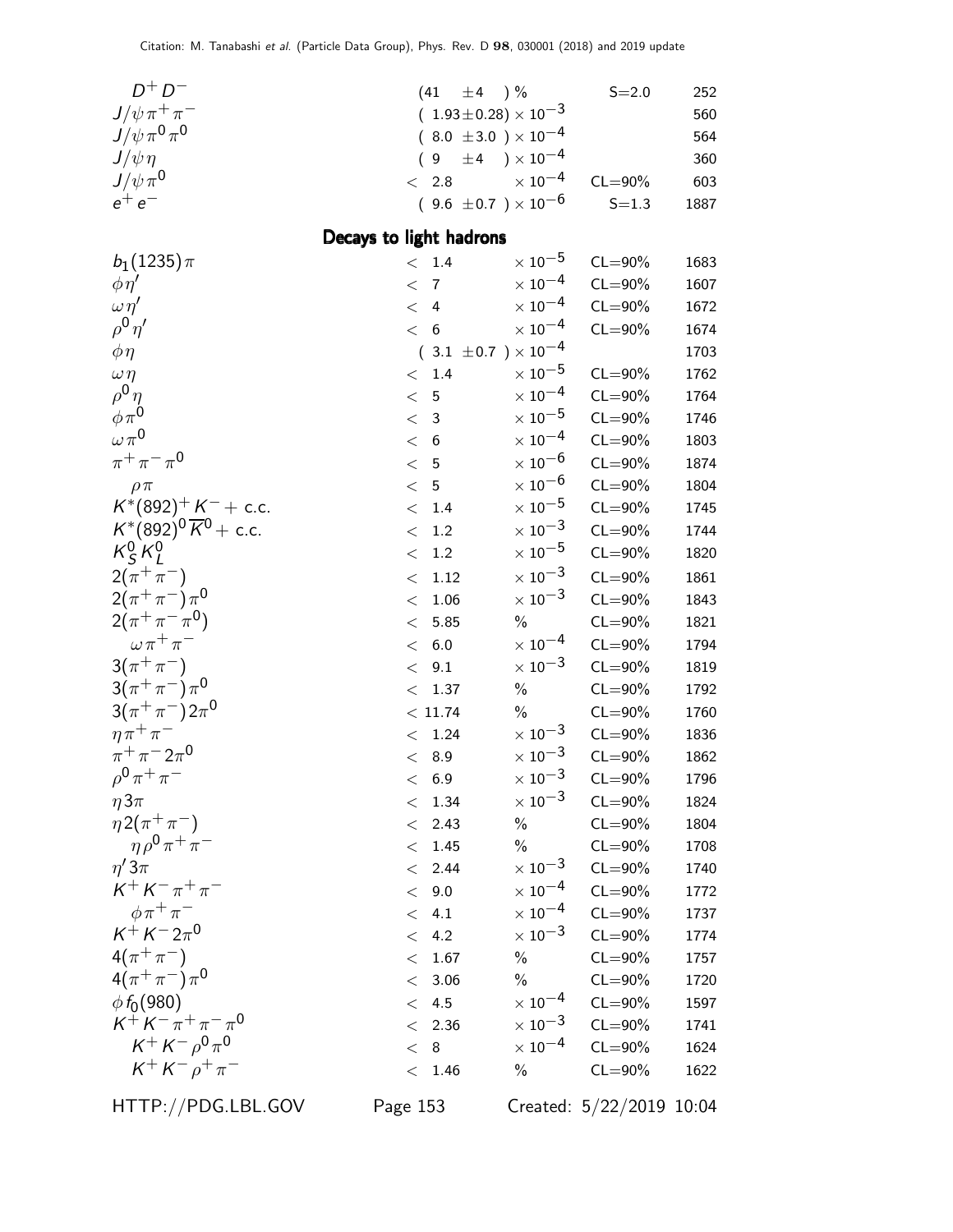| $\omega$ K + K –                             |         | < 3.4          | $\times$ 10 $^{-4}$       | $CL = 90\%$ | 1664 |
|----------------------------------------------|---------|----------------|---------------------------|-------------|------|
| $\phi \pi^+ \pi^- \pi^0$                     | $\lt$   | 3.8            | $\times$ 10 $^{-3}$       | $CL = 90\%$ | 1722 |
| $K^{*0}K^{-}\pi^{+}\pi^{0}+$ c.c.            | $\lt$   | 1.62           | $\%$                      | $CL = 90\%$ | 1693 |
| $K^{*+} K^- \pi^+ \pi^-$ + c.c.              | $\lt$   | 3.23           | $\%$                      | $CL = 90\%$ | 1692 |
| $K^+ K^- \pi^+ \pi^- 2 \pi^0$                | $\lt$   | 2.67           | $\%$                      | $CL = 90\%$ | 1705 |
| $K^+ K^- 2(\pi^+ \pi^-)$                     | $\lt$   | 1.03           | $\%$                      | $CL = 90\%$ | 1702 |
| $K^+ K^- 2(\pi^+\pi^-)\pi^0$                 | $\lt$   | 3.60           | $\%$                      | $CL = 90\%$ | 1660 |
| $\eta K^+ K^-$                               | $\lt$   | 4.1            | $\times$ 10 <sup>-4</sup> | $CL = 90\%$ | 1712 |
| $\eta K^{+} K^{-} \pi^{+} \pi^{-}$           | $\lt$   | 1.24           | $\%$                      | $CL = 90\%$ | 1624 |
| $\rho^0 K^+ K^-$                             | $\lt$   | $5.0\,$        | $\times$ $10^{-3}$        | $CL = 90\%$ | 1665 |
| $2(K^+K^-)$                                  | $\,<\,$ | $6.0\,$        | $\times$ 10 <sup>-4</sup> | $CL = 90\%$ | 1552 |
| $\phi K^+ K^-$                               | $\lt$   | 7.5            | $\times$ 10 <sup>-4</sup> | $CL = 90\%$ | 1598 |
| $2(K^+K^-)\pi^0$                             | $\,<\,$ | 2.9            | $\times$ 10 <sup>-4</sup> | $CL = 90\%$ | 1493 |
| $2(K^+K^-)\pi^+\pi^-$                        | $\lt$   | 3.2            | $\times$ $10^{-3}$        | $CL = 90\%$ | 1425 |
| $K_S^0 K^- \pi^+$                            | $\lt$   | 3.2            | $\times$ 10 <sup>-3</sup> | $CL = 90\%$ | 1799 |
| $K_S^0 K^- \pi^+ \pi^0$                      | $\lt$   | 1.33           | $\%$                      | $CL = 90\%$ | 1773 |
| $K_S^0 K^- \rho^+$                           | $\lt$   | 6.6            | $\times$ 10 <sup>-3</sup> | $CL = 90\%$ | 1664 |
| $K_S^0 K^- 2\pi^+\pi^-$                      | $\,<\,$ | 8.7            | $\times$ 10 <sup>-3</sup> | $CL = 90\%$ | 1739 |
| $K_S^{\bar{0}} K^- \pi^+ \rho^0$             | $\lt$   | 1.6            | $\%$                      | $CL = 90\%$ | 1621 |
| $K_S^0 K^- \pi^+ \eta$                       | $\lt$   | 1.3            | $\%$                      | $CL = 90\%$ | 1669 |
| $K_{c}^{\bar{0}}K^{-}2\pi^{+}\pi^{-}\pi^{0}$ | $\,<\,$ | 4.18           | $\%$                      | $CL = 90\%$ | 1703 |
| $K_S^{\bar{0}} K^- 2\pi^+ \pi^- \eta$        | $\lt$   | 4.8            | $\%$                      | $CL = 90\%$ | 1570 |
| $K_S^0 K^- \pi^+ 2(\pi^+ \pi^-)$             | $\lt$   | 1.22           | $\%$                      | $CL = 90\%$ | 1658 |
| $K_{c}^{\bar{0}}K^{-}\pi^{+}2\pi^{0}$        | $\lt$   | 2.65           | $\%$                      | $CL = 90\%$ | 1742 |
| $K_S^0 K^- K^+ K^- \pi^+$                    | $\lt$   | 4.9            | $\times$ 10 <sup>-3</sup> | $CL = 90\%$ | 1490 |
| $K_S^{\bar{0}} K^- K^+ K^- \pi^+ \pi^0$      | $\lt$   | 3.0            | $\%$                      | $CL = 90\%$ | 1427 |
| $K_S^{\bar{0}} K^- K^+ K^- \pi^+ \eta$       | $\lt$   | 2.2            | $\%$                      | $CL = 90\%$ | 1214 |
| $K^{*0}K^{-}\pi^+ +$ c.c.                    | $\lt$   | 9.7            | $\times$ $10^{-3}$        | $CL = 90\%$ | 1722 |
| $p\overline{p}\pi^0$                         | $\lt$   | $\overline{4}$ | $\times$ 10 $^{-5}$       | $CL = 90\%$ | 1595 |
| $p\overline{p}\pi^+\pi^-$                    | $\lt$   | 5.8            | $\times$ 10 <sup>-4</sup> | $CL = 90\%$ | 1544 |
| ΛΛ                                           | $\lt$   | 1.2            | $\times$ $10^{-4}$        | $CL = 90\%$ | 1521 |
| $p\overline{p}\pi^+\pi^-\pi^0$               | $\lt$   | 1.85           | $\times$ 10 <sup>-3</sup> | $CL = 90\%$ | 1490 |
| $\omega\,p\,\overline{p}$                    | $\lt$   | 2.9            | $\times$ 10 <sup>-4</sup> | $CL = 90\%$ | 1309 |
| $\Lambda \overline{\Lambda} \pi^0$           | < 7     |                | $\times$ 10 $^{-5}$       | $CL = 90\%$ | 1468 |
| $p\overline{p}2(\pi^+\pi^-)$                 | $\lt$   | 2.6            | $\times$ 10 <sup>-3</sup> | $CL = 90\%$ | 1425 |
| $\eta p \overline{p}$                        | $\lt$   | $5.4\,$        | $\times$ 10 <sup>-4</sup> | $CL = 90\%$ | 1430 |
| $\eta p \overline{p} \pi^+ \pi^-$            | $\lt$   | 3.3            | $\times$ 10 <sup>-3</sup> | $CL = 90\%$ | 1284 |
| $\rho^0 p \overline{p}$                      | $\lt$   | $1.7\,$        | $\times$ 10 $^{-3}$       | $CL = 90\%$ | 1313 |
| $p\overline{p}K^+K^-$                        | $\lt$   | 3.2            | $\times$ $10^{-4}$        | $CL = 90\%$ | 1185 |
| $\eta p \overline{p} K^+ K^-$                | $\lt$   | 6.9            | $\times$ 10 <sup>-3</sup> | $CL = 90\%$ | 736  |
| $\pi^0 p \overline{p} K^+ K^-$               | $\lt$   | $1.2\,$        | $\times$ $10^{-3}$        | $CL = 90\%$ | 1093 |
| $\phi p\overline{p}$                         | $\lt$   | 1.3            | $\times$ 10 $^{-4}$       | $CL = 90\%$ | 1178 |
| $\Lambda \overline{\Lambda} \pi^+ \pi^-$     | $\lt$   | 2.5            | $\times$ 10 $^{-4}$       | $CL = 90\%$ | 1404 |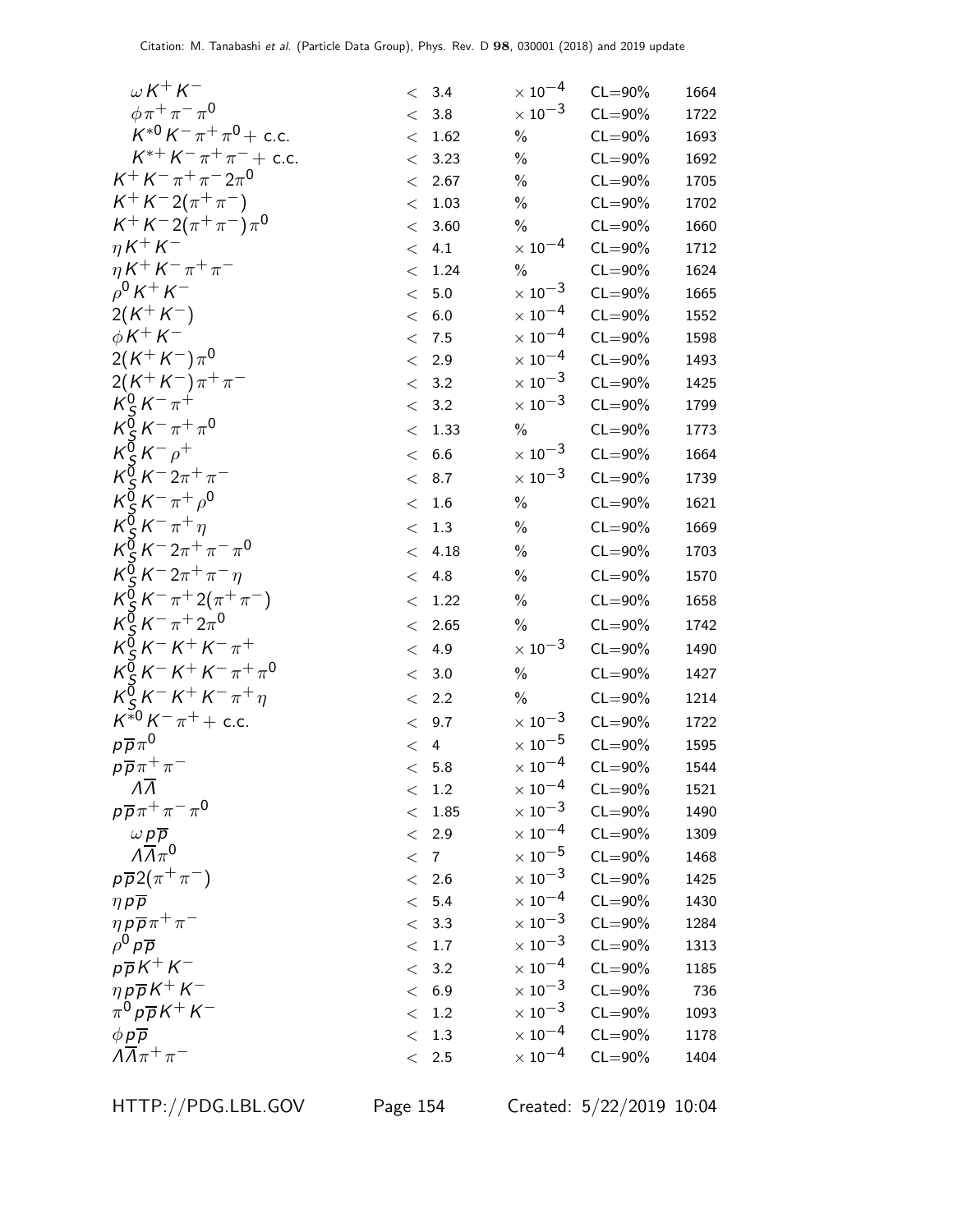| $\Lambda \overline{p} K^+$                                                       | $\langle$ 2.8                  | $\times$ 10 $^{-4}$ | $CL = 90\%$             | 1387 |
|----------------------------------------------------------------------------------|--------------------------------|---------------------|-------------------------|------|
| $\Lambda \overline{\rho} K^+ \pi^+ \pi^-$                                        | < 6.3                          | $\times$ 10 $^{-4}$ | $CL = 90\%$             | 1234 |
| $\overline{\Lambda n}$                                                           | < 1.9                          | $\times$ 10 $^{-4}$ | $CL = 90\%$             | 1262 |
| $\Sigma^+\overline{\Sigma}^-$                                                    | $< 1.0$                        | $\times$ 10 $^{-4}$ | $CL = 90\%$             | 1464 |
| $\Sigma^0 \overline{\Sigma}{}^0$                                                 | < 4                            | $\times$ 10 $^{-5}$ | $CL = 90\%$             | 1462 |
| $\begin{array}{l}\n\Xi^+\overline{\Xi}^-\\ \n\Xi^0\overline{\Xi}^0\n\end{array}$ | < 1.5                          |                     | $\times 10^{-4}$ CL=90% | 1346 |
|                                                                                  | < 1.4                          | $\times$ 10 $^{-4}$ | $CL = 90\%$             | 1353 |
|                                                                                  | Radiative decays               |                     |                         |      |
| $\gamma \chi_{c2}$                                                               | < 6.4                          | $\times$ 10 $^{-4}$ | $CL = 90\%$             | 211  |
| $\gamma \chi_{c1}$                                                               | $(2.49\pm0.23)\times10^{-3}$   |                     |                         | 253  |
| $\gamma \chi_{c0}$                                                               | $(6.9 \pm 0.6) \times 10^{-3}$ |                     |                         | 341  |
| $\gamma \eta_c$                                                                  | < 7                            | $\times$ 10 $^{-4}$ | $CL = 90\%$             | 707  |
| $\gamma\eta_c(2S)$                                                               | < 9                            | $\times$ 10 $^{-4}$ | $CL = 90\%$             | 133  |
| $\gamma\eta'$                                                                    | $<$ 1.8                        | $\times$ 10 $^{-4}$ | $CL = 90\%$             | 1765 |
| $\gamma\eta$                                                                     | < 1.5                          | $\times$ 10 $^{-4}$ | $CL = 90\%$             | 1847 |
| $\gamma \pi^0$                                                                   | $\langle$ 2                    | $\times$ 10 $^{-4}$ | $CL = 90\%$             | 1884 |
|                                                                                  |                                |                     |                         |      |

### $\psi_2(3823)$

 $G(J^{PC}) = 0(2^{--})$  $I, J, P$  need confirmation.

Mass  $m = 3822.2 \pm 1.2$  MeV Full width  $\Gamma$  < 16 MeV,  $CL = 90\%$ 

| $\psi_2$ (3823) DECAY MODES | Fraction $(\Gamma_i/\Gamma)$ | $p$ (MeV/c) |
|-----------------------------|------------------------------|-------------|
| $\chi$ c1 $\gamma$          | seen                         | 299         |
| $\chi_{c2} \gamma$          | not seen                     | 257         |

# $\chi_{c1}(3872)$

 $G(J^{PC}) = 0^+(1^{++})$ 

Mass  $m = 3871.69 \pm 0.17$  MeV  $m_{\chi_{c1}(3872)} - m_{J/\psi} = 775 \pm 4$  MeV Full width  $\Gamma$  < 1.2 MeV,  $CL = 90\%$ 

| $\chi_{c1}$ (3872) DECAY MODES | Fraction $(\Gamma_i/\Gamma)$ | $p$ (MeV/c)    |
|--------------------------------|------------------------------|----------------|
| $\pi^{+}\pi^{-}J/\psi(1S)$     | $> 3.2 \%$                   | 650            |
| $\omega J/\psi(1S)$            | $> 2.3 \%$                   | $\ddagger$     |
| $D^0\overline{D}{}^0\pi^0$     | $>40$ %                      | 117            |
| $\overline{D}^{*0}$ $D^0$      | $>30$ %                      | $\overline{4}$ |
| $\gamma J/\psi$                | $> 7 \times 10^{-3}$         | 697            |
| $\gamma\psi(2S)$               | $> 4 \frac{9}{6}$            | 181            |
| $\pi^{+}\pi^{-}\eta_{c}(1S)$   | not seen                     | 746            |

HTTP://PDG.LBL.GOV Page 155 Created: 5/22/2019 10:04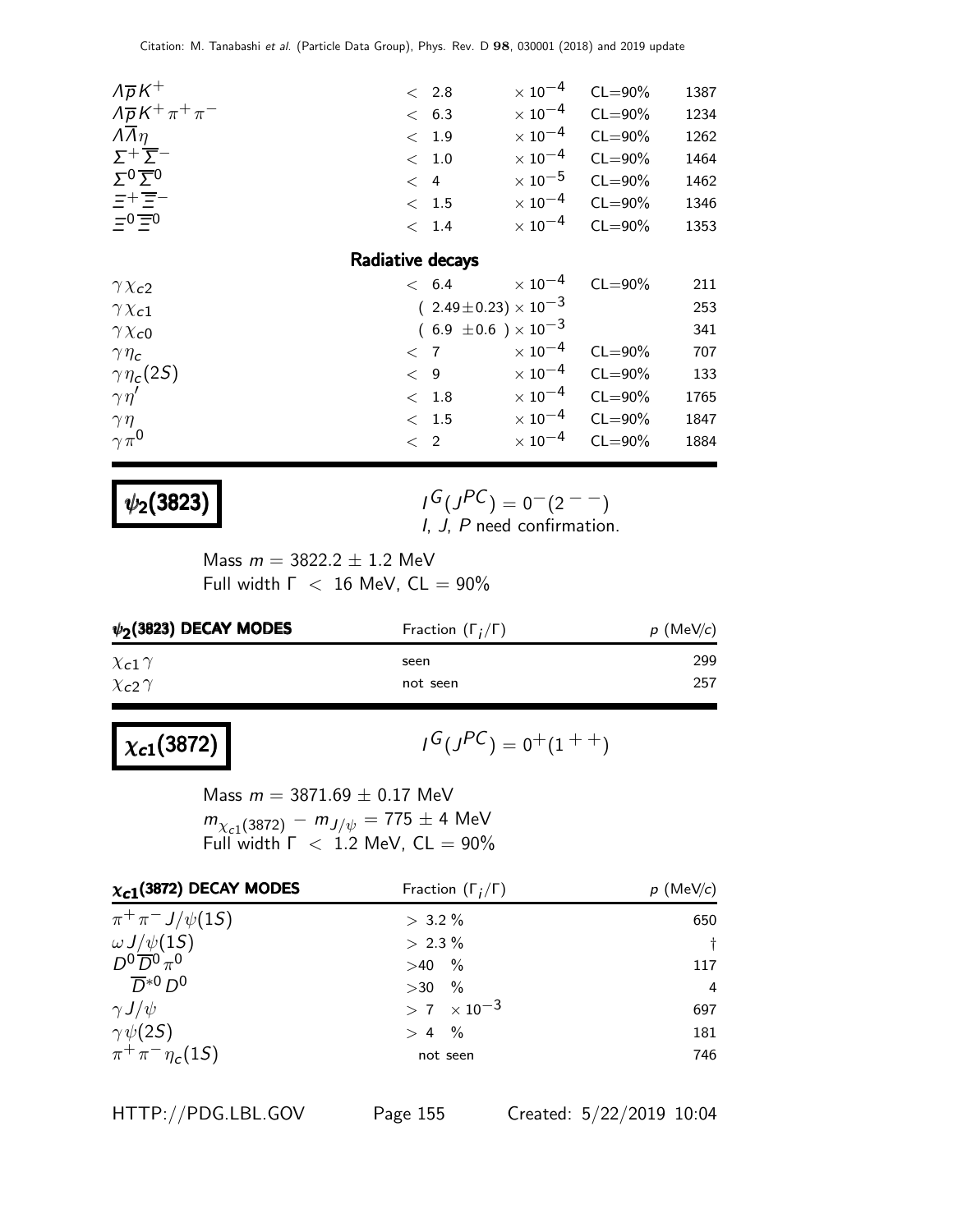| $\pi^+\pi^-\chi_{c1}$ | not seen | 218  |
|-----------------------|----------|------|
| $p\overline{p}$       | not seen | 1693 |

$$
I^G(J^{PC})=1^+(1^{+-})
$$

Mass  $m = 3887.2 \pm 2.3$  MeV  $(S = 1.6)$ Full width  $Γ = 28.2 ± 2.6$  MeV

| $Z_c$ (3900) DECAY MODES                               | Fraction $(\Gamma_i/\Gamma)$ | $p$ (MeV/c) |
|--------------------------------------------------------|------------------------------|-------------|
| $J/\psi \pi$<br>$h_c \pi^{\pm}$                        | seen                         | 699         |
|                                                        | not seen                     | 318         |
| $\frac{\eta_c \pi^+ \pi^-}{(D\overline{D}{}^*)^{\pm}}$ | not seen                     | 759         |
|                                                        | seen                         |             |
| $D^0 D^{*-}$ + c.c.                                    | seen                         | 153         |
| $D^{-}D^{*0}$ + c.c.                                   | seen                         | 144         |
| $\omega \pi^{\pm}$                                     | not seen                     | 1862        |
| $J/\psi \eta$                                          | not seen                     | 510         |
| $D^+D^{*-} + c.c$                                      | seen                         |             |
| $D^0\overline{D}^{*0}$ + c.c                           | seen                         |             |

## $X(3915)$  |  $\qquad \qquad$

 $Z_c(3900)$ 

$$
I^G(J^{PC}) = 0^+(0 \text{ or } 2^{++})
$$

Mass  $m = 3918.4 \pm 1.9$  MeV Full width  $\Gamma = 20 \pm 5$  MeV  $(S = 1.1)$ 

| $X(3915)$ DECAY MODES                  | Fraction $(\Gamma_i/\Gamma)$ | $p$ (MeV/c) |
|----------------------------------------|------------------------------|-------------|
| $\omega J/\psi$                        | seen                         | 222         |
| $\pi^{+}\pi^{-}\eta_{c}(1S)$           | not seen                     | 785         |
|                                        | not seen                     | 665         |
| $\frac{\eta_c\eta}{\eta_c\pi^0}$<br>KK | not seen                     | 814         |
|                                        | not seen                     | 1896        |
| $\gamma\gamma$                         | seen                         | 1959        |

## $\chi_{c2}(3930)$

$$
I^G(J^{PC}) = 0^+(2^{++})
$$

Mass  $m = 3927.2 \pm 2.6$  MeV Full width  $Γ = 24 ± 6$  MeV

| $\chi_{c2}$ (3930) DECAY MODES | Fraction $(\Gamma_i/\Gamma)$ | $p$ (MeV/c)              |
|--------------------------------|------------------------------|--------------------------|
| $\gamma\gamma$                 | seen                         | 1964                     |
| $D\overline{D}$                | seen                         | 615                      |
| HTTP://PDG.LBL.GOV             | Page 156                     | Created: 5/22/2019 10:04 |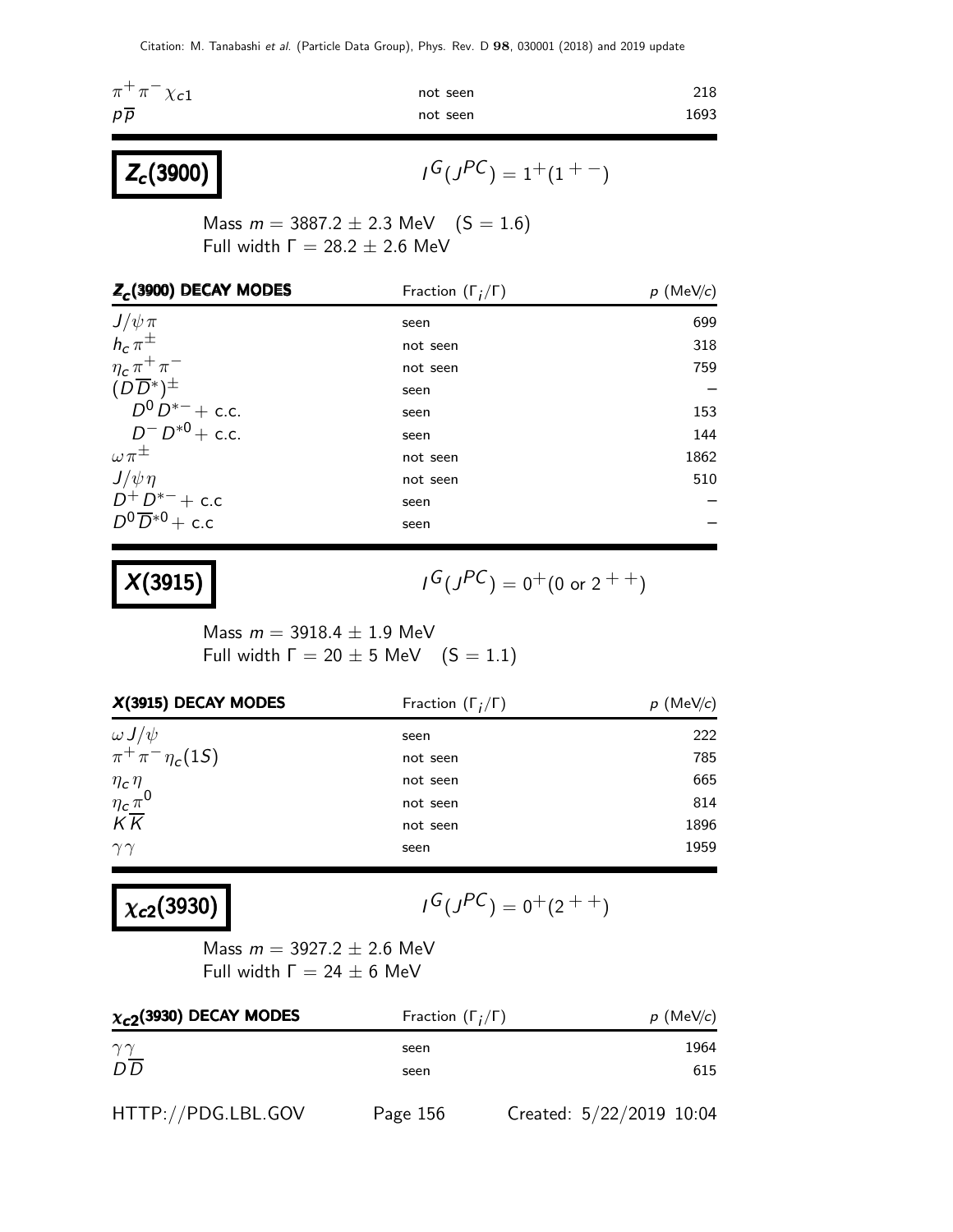| $D^+D^-$                                                         | seen     | 600  |
|------------------------------------------------------------------|----------|------|
| $D^0\overline{D}^0$                                              | seen     | 615  |
| $\frac{\pi^+\pi^-\eta_c(1S)}{\mathcal{K}\overline{\mathcal{K}}}$ | not seen | 792  |
|                                                                  | not seen | 1901 |
|                                                                  |          |      |

| X(4020) |  |
|---------|--|
|---------|--|

$$
I^G(J^{PC})=1^+(?^{?-})
$$

Mass  $m = 4024.1 \pm 1.9$  MeV Full width  $\Gamma = 13 \pm 5$  MeV  $(S = 1.7)$ 

| X(4020) DECAY MODES                             | Fraction $(\Gamma_i/\Gamma)$ | $p \text{ (MeV/c)}$ |
|-------------------------------------------------|------------------------------|---------------------|
| $h_c(1P)\pi$<br>$D^*\overline{D}^*$             | seen                         | 450                 |
|                                                 | seen                         | 85                  |
| $D\overline{D}^*$ + c.c.                        | not seen                     | 542                 |
| $\frac{\eta_c \pi^+ \pi^-}{J/\psi(1S) \pi^\pm}$ | not seen                     | 872                 |
|                                                 | not seen                     | 811                 |

 $\psi(4040)^{\rm [xxaa]}$ 

 $I^G(J^{PC}) = 0^-(1^{--})$ 

Mass  $m = 4039 \pm 1$  MeV Full width  $Γ = 80 ± 10$  MeV  $Γ_{ee} = 0.86 ± 0.07$  keV

Due to the complexity of the  $c\overline{c}$  threshold region, in this listing, "seen" ("not seen") means that a cross section for the mode in question has been measured at effective  $\sqrt{s}$  near this particle's central mass value, more (less) than  $2\sigma$  above zero, without regard to any peaking behavior in  $\sqrt{s}$ or absence thereof. See mode listing(s) for details and references.

| $\psi$ (4040) DECAY MODES            | Fraction $(\Gamma_i/\Gamma)$     | Confidence level $(MeV/c)$ | р    |
|--------------------------------------|----------------------------------|----------------------------|------|
| $e^+e^-$                             | $(1.07 \pm 0.16) \times 10^{-5}$ |                            | 2019 |
| $D\overline{D}$                      | seen                             |                            | 775  |
| $D_0$                                | seen                             |                            | 775  |
| $D^+D^-$                             | seen                             |                            | 763  |
| $D^*\overline{D}$ + c.c.             | seen                             |                            | 569  |
| $D^*(2007)^0 \overline{D}^0$ + c.c.  | seen                             |                            | 575  |
| $D^*(2010)^+$ $D^-$ + c.c.           | seen                             |                            | 561  |
| $D^* D^*$                            | seen                             |                            | 193  |
| $D^*(2007)^0 \overline{D}^*(2007)^0$ | seen                             |                            | 226  |
| $D^*(2010)^+ D^*(2010)^-$            | seen                             |                            | 193  |
| $D^0 D^- \pi^+$ + c.c. (excl.        | not seen                         |                            |      |
| $D^*(2007)^0 \overline{D}^0$ +c.c.,  |                                  |                            |      |
| $D^*(2010)^+$ D <sup>-</sup> +c.c.)  |                                  |                            |      |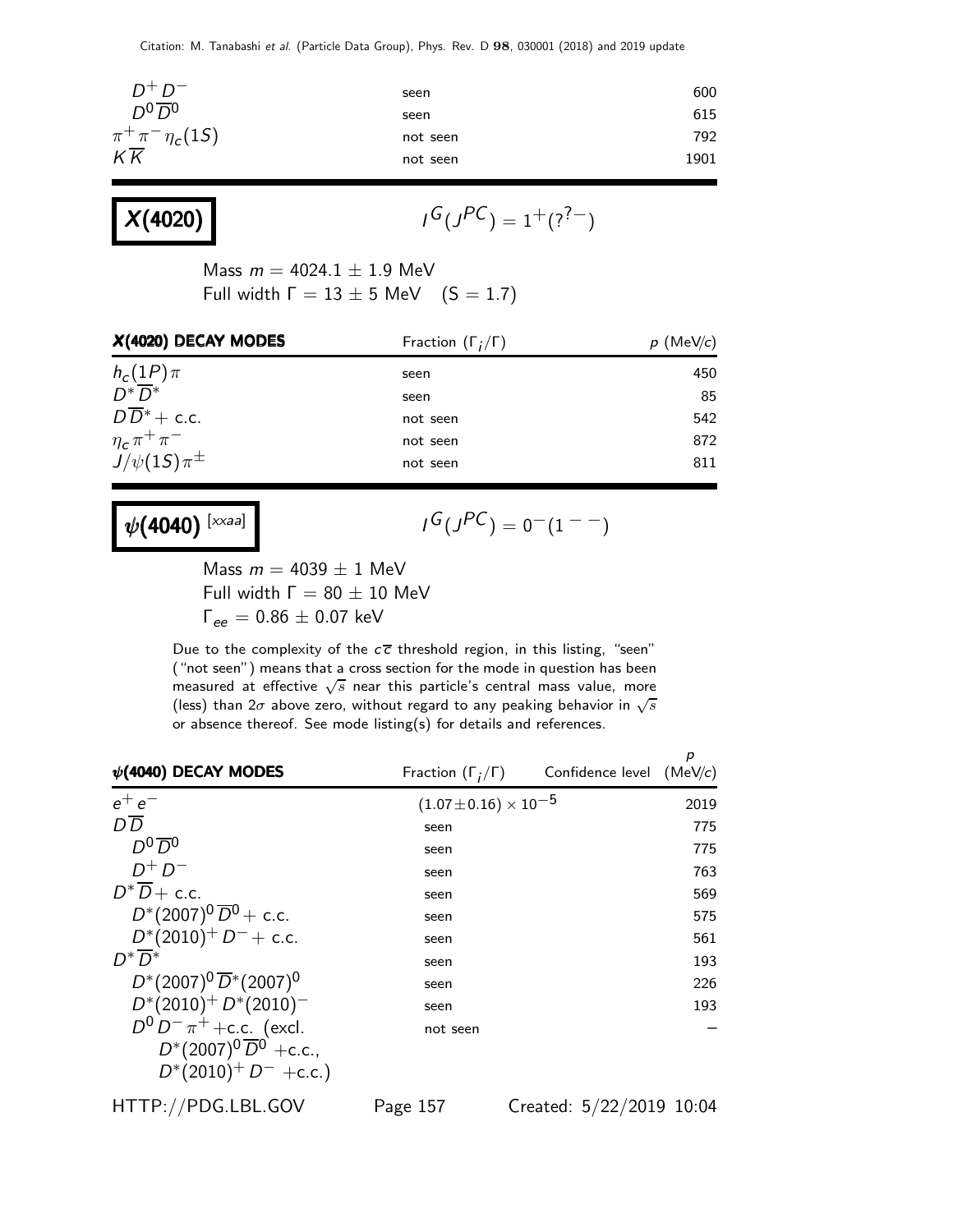| $D\overline{D}^*\pi$ (excl. $D^*\overline{D}^*$ ) | not seen                       |                           |     |      |
|---------------------------------------------------|--------------------------------|---------------------------|-----|------|
| $D^0\overline{D}^{*-}\pi^+$ +c.c. (excl.          | seen                           |                           |     |      |
| $D^*(2010)^+ D^*(2010)^-)$                        |                                |                           |     |      |
| $D_s^+ D_s^-$                                     | seen                           |                           |     | 452  |
| $J/\psi \pi^+ \pi^-$                              | < 4                            | $\times$ 10 <sup>-3</sup> | 90% | 794  |
| $J/\psi \pi^0 \pi^0$                              | < 2                            | $\times\,10^{-3}$         | 90% | 797  |
| $J/\psi \eta$                                     | $(5.2 \pm 0.7) \times 10^{-3}$ |                           |     | 675  |
| $J/\psi \pi^0$                                    | < 2.8                          | $\times$ 10 <sup>-4</sup> | 90% | 823  |
| $J/\psi \pi^+ \pi^- \pi^0$                        | $<\,2$                         | $\times\,10^{-3}$         | 90% | 746  |
| $\chi$ <sub>c</sub> 1 $\gamma$                    | < 3.4                          | $\times\,10^{-3}$         | 90% | 494  |
| $\chi$ <sub>c</sub> 2 $\gamma$                    | < 5                            | $\times\,10^{-3}$         | 90% | 454  |
| $\chi_{c1} \pi^+ \pi^- \pi^0$                     | $<\,1.1$                       | $\%$                      | 90% | 306  |
| $\chi_{c2} \pi^+ \pi^- \pi^0$                     | < 3.2                          | $\%$                      | 90% | 233  |
| $h_c(1P)\pi^+\pi^-$                               | $<$ 3                          | $\times$ 10 <sup>-3</sup> | 90% | 403  |
| $\phi \pi^+ \pi^-$                                | $<$ 3                          | $\times$ 10 $^{-3}$       | 90% | 1880 |
| $\Lambda \overline{\Lambda} \pi^+ \pi^-$          | < 2.9                          | $\times$ 10 <sup>-4</sup> | 90% | 1578 |
| $\Lambda \overline{\Lambda} \pi^0$                | < 9                            | $\times$ $10^{-5}$        | 90% | 1636 |
| $\Lambda \overline{\Lambda} \eta$                 | $<\,3.0$                       | $\times$ 10 $^{-4}$       | 90% | 1452 |
| $\Sigma^+\overline{\Sigma}^-$                     | < 1.3                          | $\times$ $10^{-4}$        | 90% | 1632 |
| $\Sigma^0 \overline{\Sigma}{}^0$                  | < 7                            | $\times$ $10^{-5}$        | 90% | 1630 |
| 보+로-                                              | $<\,1.6$                       | $\times$ $10^{-4}$        | 90% | 1527 |
| $=0$ $\equiv$ 0                                   | < 1.8                          | $\times$ 10 $^{-4}$       | 90% | 1533 |

# $\chi_{c1}(4140)$

$$
I^G(J^{PC}) = 0^+(1^{++})
$$

Mass  $m = 4146.8 \pm 2.4$  MeV  $(S = 1.1)$ Full width  $\Gamma = 22^{+8}_{-7}$  MeV  $(S = 1.3)$ 

| $\chi_{c1}$ (4140) DECAY MODES | Fraction $(\Gamma_i/\Gamma)$ | $p$ (MeV/c) |  |
|--------------------------------|------------------------------|-------------|--|
| $J/\psi \phi$                  | seen                         | 217         |  |
| $\gamma\gamma$                 | not seen                     | 2073        |  |

 $\psi(4160)^{\rm [xxaa]}$ 

$$
I^G(J^{PC})=0^-(1^{--})
$$

Mass  $m = 4191 \pm 5$  MeV Full width  $Γ = 70 ± 10$  MeV  $Γ_{ee} = 0.48 ± 0.22$  keV

Due to the complexity of the  $c\overline{c}$  threshold region, in this listing, "seen" ("not seen") means that a cross section for the mode in question has been measured at effective  $\sqrt{s}$  near this particle's central mass value, more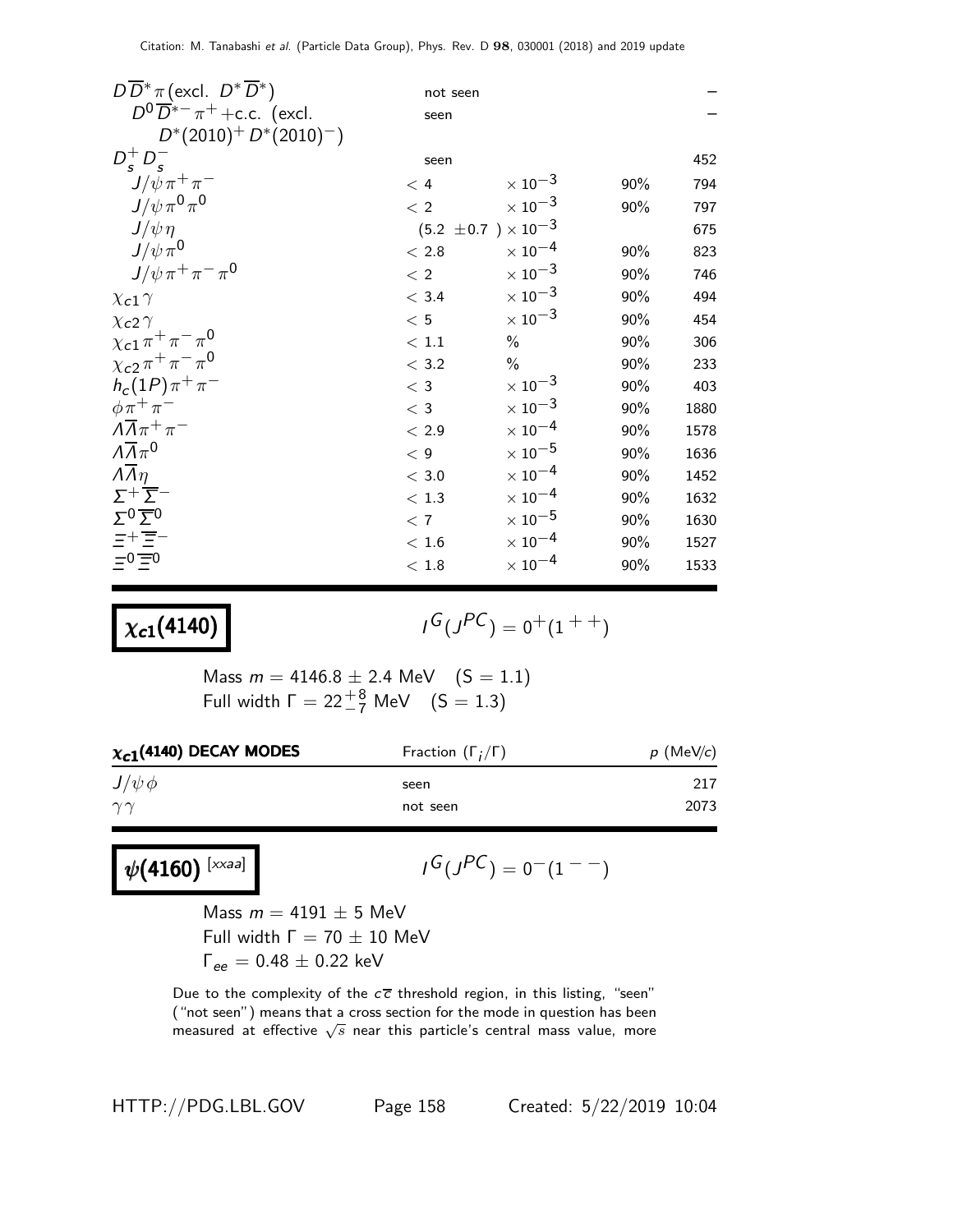(less) than 2 $\sigma$  above zero, without regard to any peaking behavior in  $\sqrt{s}$ or absence thereof. See mode listing(s) for details and references.

| $\psi$ (4160) DECAY MODES                                          |           | Fraction $(\Gamma_i/\Gamma)$   | Confidence level | $\boldsymbol{p}$<br>(MeV/c) |
|--------------------------------------------------------------------|-----------|--------------------------------|------------------|-----------------------------|
| $e^+e^-$                                                           |           | $(6.9 \pm 3.3) \times 10^{-6}$ |                  | 2096                        |
| $\frac{\mu^+ \mu^-}{D\, \overline{D}}$                             | seen      |                                |                  | 2093                        |
|                                                                    | seen      |                                |                  | 956                         |
| $D^0\overline{D}{}^0$                                              | seen      |                                |                  | 956                         |
| $D^+D^-$                                                           | seen      |                                |                  | 947                         |
| $D^*\overline{D}$ + c.c.                                           | seen      |                                |                  | 798                         |
| $D^*(2007)^0 \overline{D}^0$ + c.c.                                | seen      |                                |                  | 802                         |
| $D^*(2010)^+$ $D^-$ + c.c.                                         | seen      |                                |                  | 792                         |
| $D^*\overline{D}^*$                                                | seen      |                                |                  | 592                         |
| $D^*(2007)^0 \overline{D}^*(2007)^0$                               | seen      |                                |                  | 604                         |
| $D^*(2010)^+ D^*(2010)^-$                                          | seen      |                                |                  | 592                         |
| $D^0 D^- \pi^+$ + c.c. (excl.                                      | not seen  |                                |                  |                             |
| $D^*(2007)^0 \overline{D}{}^0$ +c.c.,                              |           |                                |                  |                             |
| $D^*(2010)^+ D^-$ +c.c.)                                           |           |                                |                  |                             |
| $D\overline{D}^*\pi + c.c.$ (excl. $D^*\overline{D}^*)$            | seen      |                                |                  |                             |
| $D^0 D^{*-} \pi^+$ + c.c. (excl.                                   | not seen  |                                |                  |                             |
| $D^*(2010)^+ D^*(2010)^-)$                                         |           |                                |                  |                             |
| $D_s^+ D_s^-$                                                      | not seen  |                                |                  | 719                         |
| $D_s^{*+} D_s^-$ +c.c.                                             | seen      |                                |                  | 385                         |
| $J/\psi\pi^+\pi^-$                                                 | $<$ 3     | $\times$ 10 <sup>-3</sup>      | 90%              | 919                         |
| $J/\psi \pi^0 \pi^0$                                               | $<$ 3     | $\times$ 10 $^{-3}$            | 90%              | 922                         |
| $J/\psi K^+ K^-$                                                   | < 2       | $\times$ 10 $^{-3}$            | 90%              | 407                         |
| $J/\psi \eta$                                                      | < 8       | $\times$ $10^{-3}$             | 90%              | 822                         |
| $J/\psi \pi^0$                                                     | < 1       | $\times\,10^{-3}$              | 90%              | 944                         |
| $J/\psi \eta'$                                                     | < 5       | $\times$ 10 $^{-3}$            | 90%              | 457                         |
| $J/\psi \pi^+ \pi^- \pi^0$                                         | < 1       | $\times$ 10 <sup>-3</sup>      | 90%              | 879                         |
| $\psi(2S)\pi^{+}\pi^{-}$                                           | < 4       | $\times$ 10 $^{-3}$            | 90%              | 396                         |
| $\chi$ <sub>c</sub> 1 $\gamma$                                     | < 5       | $\times$ 10 $^{-3}$            | 90%              | 625                         |
| $\chi$ <sub>c</sub> 2 $\gamma$                                     | < 1.3     | $\frac{0}{0}$                  | 90%              | 587                         |
| $\chi_{c1}\pi^+\pi^-\pi^0$                                         | < 2       | $\times\,10^{-3}$              | 90%              | 496                         |
| $\chi_{c2} \pi^+ \pi^- \pi^0$                                      | < 8       | $\times\,10^{-3}$              | 90%              | 445                         |
| $h_c(1P)\pi^+\pi^-$                                                | < 5       | $\times\,10^{-3}$              | 90%              | 556                         |
| $h_c(1P)\pi^0\pi^0$                                                | < 2       | $\times$ 10 <sup>-3</sup>      | 90%              | 560                         |
| $h_c(1P)\eta$                                                      | < 2       | $\times$ 10 <sup>-3</sup>      | 90%              | 348                         |
| $h_c(1P)\pi^0$                                                     | < 4       | $\times$ 10 <sup>-4</sup>      | 90%              | 600                         |
| $\phi \pi^+ \pi^-$                                                 | < 2       | $\times$ 10 <sup>-3</sup>      | 90%              | 1961                        |
| $\gamma \chi_{c1}(3872) \rightarrow \gamma J/\psi \pi^{+} \pi^{-}$ | < 6.8     | $\times$ 10 $^{-5}$            | 90%              |                             |
| $\gamma X(3915) \rightarrow \gamma J/\psi \pi^+ \pi^-$             | < 1.36    | $\times$ 10 <sup>-4</sup>      | 90%              |                             |
| $\gamma X(3930) \rightarrow \gamma J/\psi \pi^+ \pi^-$             | $<\,1.18$ | $\times$ 10 <sup>-4</sup>      | 90%              |                             |

HTTP://PDG.LBL.GOV Page 159 Created: 5/22/2019 10:04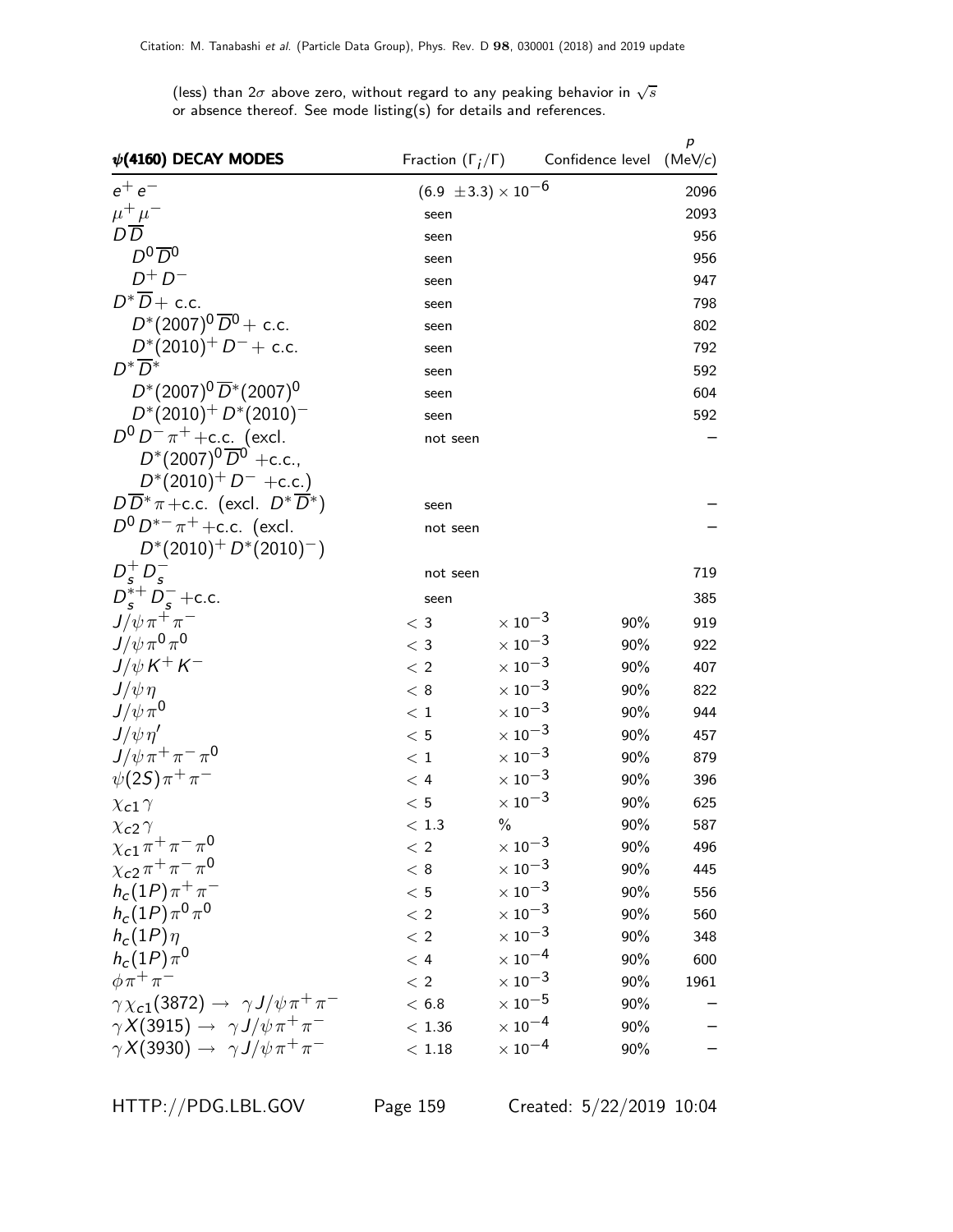| $\gamma X(3940) \rightarrow \gamma J/\psi \pi^+ \pi^-$    | < 1.47 | $\times$ 10 $^{-4}$ | $90\%$ | —                        |
|-----------------------------------------------------------|--------|---------------------|--------|--------------------------|
| $\gamma \chi_{c1}(3872) \rightarrow \gamma \gamma J/\psi$ | < 1.05 | $\times$ 10 $^{-4}$ | $90\%$ | $\qquad \qquad -$        |
| $\gamma X(3915) \rightarrow \gamma \gamma J/\psi$         | < 1.26 | $\times$ 10 $^{-4}$ | $90\%$ | $\qquad \qquad -$        |
| $\gamma X(3930) \rightarrow \gamma \gamma J/\psi$         | < 8.8  | $\times$ 10 $^{-5}$ | 90%    | $\qquad \qquad -$        |
| $\gamma X(3940) \rightarrow \gamma \gamma J/\psi$         | < 1.79 | $\times$ 10 $^{-4}$ | $90\%$ | $\overline{\phantom{m}}$ |
|                                                           |        |                     |        |                          |

# $\psi(4260)$

$$
I^{\textstyle G}(J^{\textstyle PC})=0^-(1^{--})
$$

Mass  $m = 4230 \pm 8$  MeV  $(S = 2.9)$ Full width  $\Gamma = 55 \pm 19$  MeV  $(S = 4.4)$ 

| $\psi$ (4260) DECAY MODES                                      | Fraction $(\Gamma_i/\Gamma)$ | $p$ (MeV/c) |
|----------------------------------------------------------------|------------------------------|-------------|
| $J/\psi \pi^+ \pi^-$                                           | seen                         | 950         |
| $J/\psi f_0(980)$ , $f_0(980) \to \pi^+ \pi^-$                 | seen                         |             |
| $Z_c(3900)^{\pm} \pi^{\mp}$ , $Z_c^{\pm} \to J/\psi \pi^{\pm}$ | seen                         |             |
| $J/\psi \pi^0 \pi^0$                                           | seen                         | 952         |
| $J/\psi K^+ K^-$                                               | seen                         | 477         |
| $J/\psi K_S^0 K_S^0$                                           | not seen                     | 465         |
| $J/\psi \eta$                                                  | not seen                     | 857         |
| $J/\psi \pi^0$                                                 | not seen                     | 974         |
| $J/\psi \eta'$                                                 | not seen                     | 520         |
| $J/\psi \pi^+ \pi^- \pi^0$                                     | not seen                     | 912         |
| $J/\psi \eta \pi^0$                                            | not seen                     | 780         |
| $J/\psi \eta \eta$                                             | not seen                     | 247         |
| $\psi(2S)\pi^{+}\pi^{-}$                                       | not seen                     | 437         |
| $\psi(2S)\eta$                                                 | not seen                     | t           |
| $\chi_{c0} \omega$                                             | not seen                     | 205         |
| $\chi_{c1} \pi^+ \pi^- \pi^0$                                  | not seen                     | 537         |
| $\chi_{c2} \pi^+ \pi^- \pi^0$                                  | not seen                     | 489         |
| $h_c(1P)\pi^+\pi^-$                                            | not seen                     | 593         |
| $\phi \pi^+ \pi^-$                                             | not seen                     | 1982        |
| $\frac{\phi f_0(980)}{D D} \rightarrow \phi \pi^+ \pi^-$       | not seen                     |             |
|                                                                | not seen                     | 998         |
| $D^0\overline{D}{}^0$                                          | not seen                     | 998         |
| $D^+D^-$                                                       | not seen                     | 989         |
| $D^* \overline{D}$ + c.c.                                      | not seen                     | 887         |
| $D^*(2007)^0 \overline{D}{}^0$ + c.c.                          | not seen                     |             |
| $D^*(2010)^+$ D <sup>-</sup> +c.c.                             | not seen                     |             |
| $D^*\overline{D}{}^*$                                          | not seen                     | 657         |
| $D^*(2007)^0 \overline{D}^*(2007)^0$                           | not seen                     | 668         |
| $D^*(2010)^+ D^*(2010)^-$                                      | not seen                     | 657         |

HTTP://PDG.LBL.GOV Page 160 Created: 5/22/2019 10:04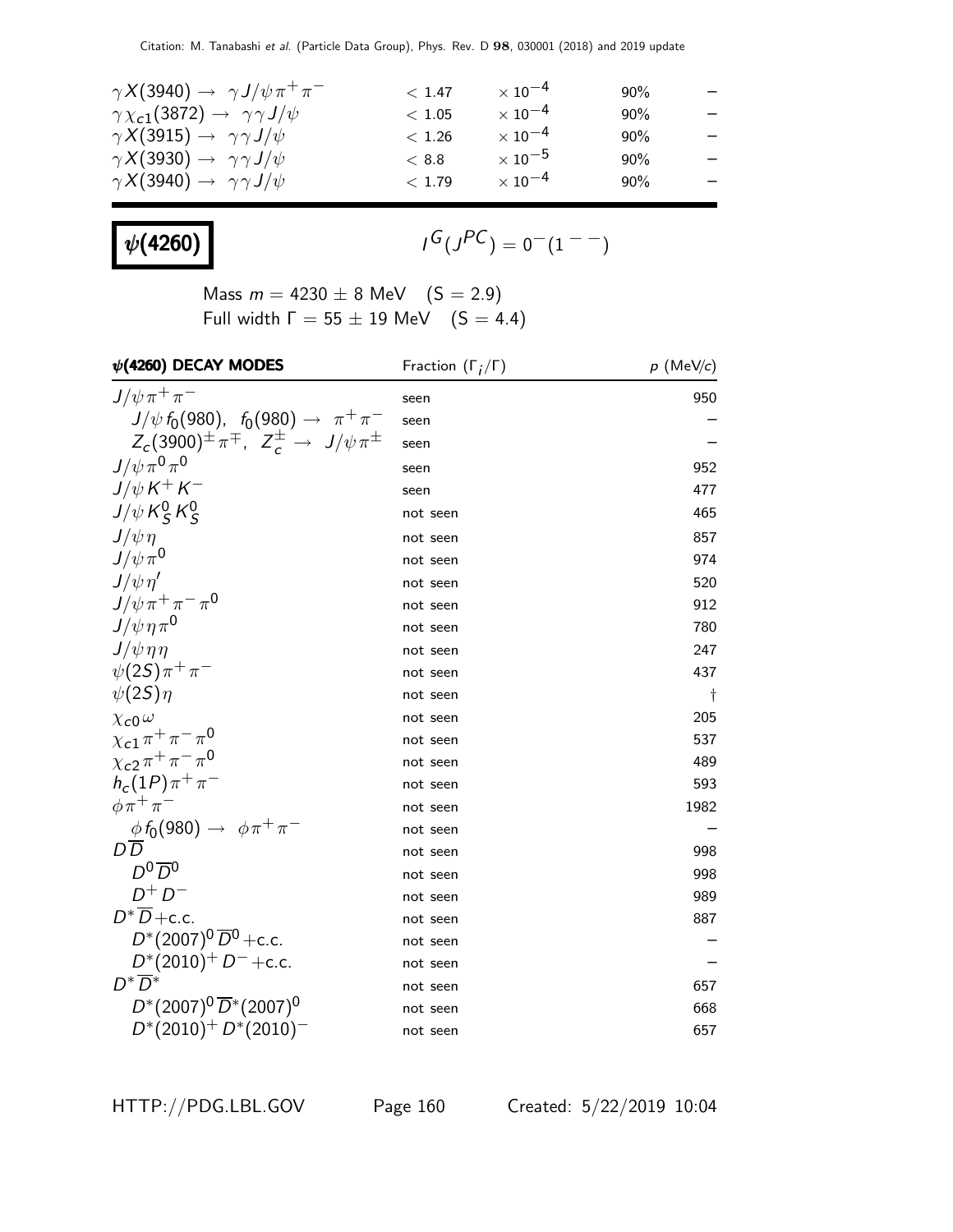| $D^0 D^- \pi^+$ + c.c. (excl.                                                                   | not seen      |      |  |  |  |
|-------------------------------------------------------------------------------------------------|---------------|------|--|--|--|
| $D^*(2007)^0 \overline{D}^{*0}$ +c.c.,                                                          |               |      |  |  |  |
| $D^*(2010)^+ D^-$ +c.c.)                                                                        |               |      |  |  |  |
| $D\overline{D}^*\pi$ + c.c. (excl. $D^*\overline{D}^*)$                                         | not seen      | 723  |  |  |  |
| $D^0 D^{*-} \pi^+$ + c.c. (excl.                                                                | not seen      |      |  |  |  |
| $D^*(2010)^+ D^*(2010)^-)$                                                                      |               |      |  |  |  |
| $D^0 D^* (2010)^- \pi^+ + c.c.$                                                                 | not seen      | 716  |  |  |  |
| $D^*\overline{D}^*\pi$                                                                          | not seen      | 395  |  |  |  |
| $D_s^+ D_s^-$                                                                                   | not seen      | 774  |  |  |  |
| $D_s^{*+}$ $D_s^-$ + c.c.                                                                       | not seen      | 615  |  |  |  |
| $D_{s}^{*+}D_{s}^{*-}$                                                                          | not seen      | 109  |  |  |  |
| $\begin{array}{l} p\overline{p} \\ p\overline{p}\pi^0 \\ K_S^0 K^{\pm}\pi^{\mp} \\ \end{array}$ | not seen      | 1896 |  |  |  |
|                                                                                                 | not seen      | 1860 |  |  |  |
|                                                                                                 | not seen      | 2037 |  |  |  |
| $K^{\perp} K^{-} \pi^{0}$                                                                       | not seen      | 2038 |  |  |  |
| Radiative decays                                                                                |               |      |  |  |  |
| $\eta_c(1S)\gamma$                                                                              | possibly seen | 1063 |  |  |  |
| $\chi$ <sub>c</sub> 1 $\gamma$                                                                  | not seen      | 658  |  |  |  |
| $\chi$ <sub>c</sub> 2 $\gamma$                                                                  | not seen      | 620  |  |  |  |
| $\chi_{c1}(3872)\gamma$                                                                         | seen          | 343  |  |  |  |

# $\chi_{c1}(4274)$

 $G(J^{PC}) = 0^+(1^{++})$ 

Mass  $m = 4274^{+8}_{-6}$  MeV Full width  $\Gamma = 49 \pm 12$  MeV

| $\chi_{c1}$ (4274) DECAY MODES      | Fraction $(\Gamma_i/\Gamma)$                    | $p$ (MeV/c) |
|-------------------------------------|-------------------------------------------------|-------------|
| $J/\psi \phi$                       | seen                                            | 503         |
| $ \psi(4360) $                      | $I^G(J^{PC}) = 0^-(1^{--})$                     |             |
| $\psi(4360)$ WIDTH = 96 $\pm$ 7 MeV | $\psi(4360)$ MASS = 4368 $\pm$ 13 MeV (S = 3.7) |             |
| $\psi$ (4360) DECAY MODES           | Fraction $(\Gamma_i/\Gamma)$                    | $p$ (MeV/c) |
| $\psi(2S)\pi^{+}\pi^{-}$            | seen                                            | 573         |
| $\psi_2(3823)\pi^+\pi^-$            | possibly seen                                   | 440         |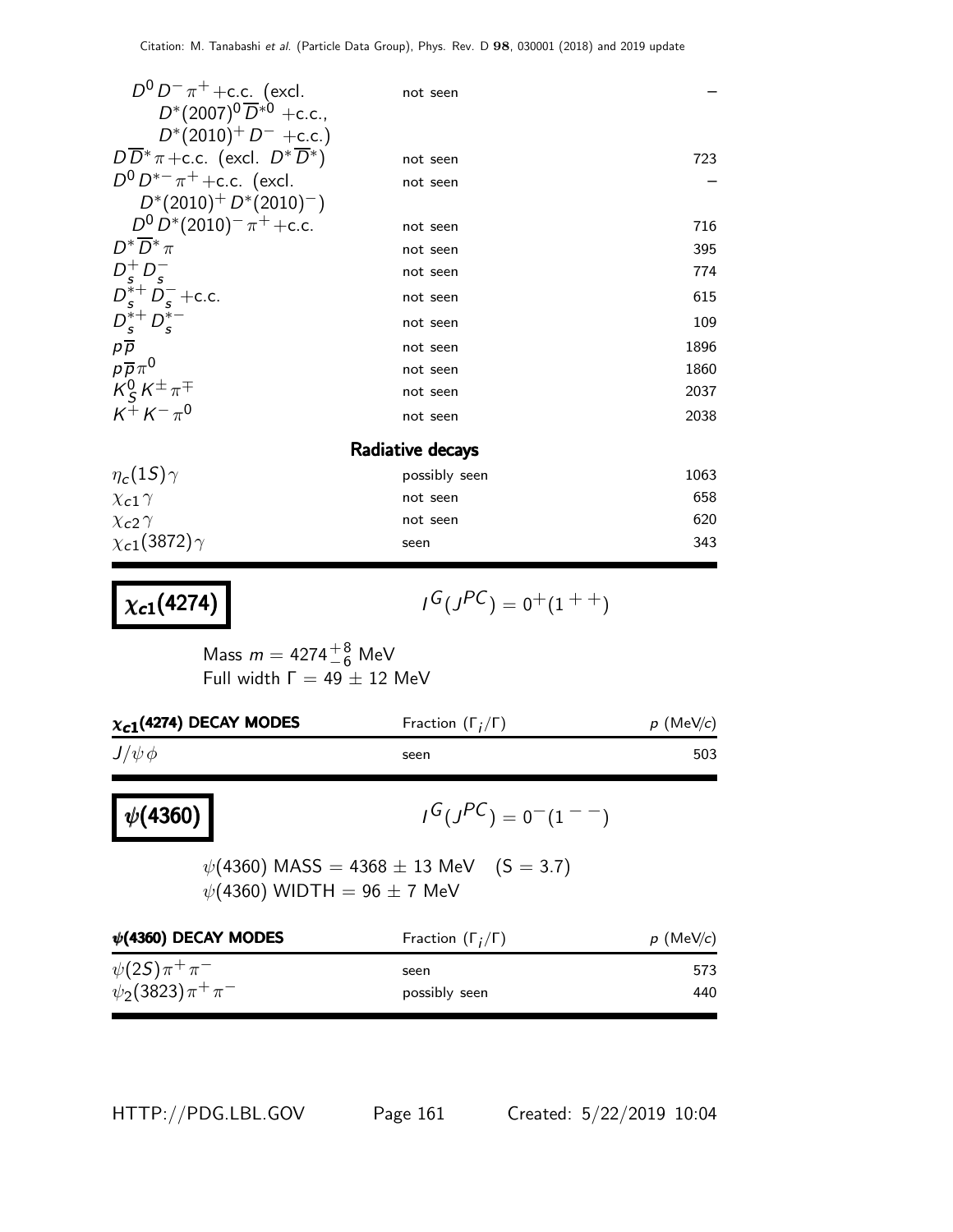$\psi$ (4415) [xxaa]

$$
\iota^G(\jmath^{PC})=0^-(1^{--})
$$

Mass  $m = 4421 \pm 4$  MeV Full width  $Γ = 62 ± 20$  MeV  $Γ_{ee} = 0.58 ± 0.07$  keV

Due to the complexity of the  $c\overline{c}$  threshold region, in this listing, "seen" ("not seen") means that a cross section for the mode in question has been measured at effective  $\sqrt{s}$  near this particle's central mass value, more (less) than  $2\sigma$  above zero, without regard to any peaking behavior in  $\sqrt{s}$ or absence thereof. See mode listing(s) for details and references.

| $\psi$ (4415) DECAY MODES                             | Fraction $(\Gamma_i/\Gamma)$             | Confidence level | $\boldsymbol{p}$<br>(MeV/c) |
|-------------------------------------------------------|------------------------------------------|------------------|-----------------------------|
| $D\overline{D}$                                       | seen                                     |                  | 1187                        |
| $D^0\overline{D}^0$                                   | seen                                     |                  | 1187                        |
| $D^+D^-$                                              | seen                                     |                  | 1179                        |
| $D^*\overline{D}$ + c.c.                              | seen                                     |                  | 1063                        |
| $D^*(2007)^0 \overline{D}^0$ + c.c.                   | seen                                     |                  | 1067                        |
| $D^*(2010)^+$ $D^-$ + c.c.                            | seen                                     |                  | 1059                        |
| $D^*\overline{D}{}^*$                                 | seen                                     |                  | 919                         |
| $D^*(2007)^0 \overline{D}^*(2007)^0$ + c.c.           | seen                                     |                  | 927                         |
| $D^*(2010)^+ D^*(2010)^- +$ c.c.                      | seen                                     |                  | 919                         |
| $D^0 D^- \pi^+$ (excl. $D^*(2007)^0 \overline{D}{}^0$ | $\%$<br>2.3<br>$\lt$                     | 90%              |                             |
| +c.c., $D^*(2010)^+$ D <sup>-</sup> +c.c.             |                                          |                  |                             |
| $D\overline{D}_2^*(2460) \to D^0 D^- \pi^+ + c.c.$    | $(10 \pm 4) \%$                          |                  |                             |
| $D^0 D^{*-} \pi^+ + c.c.$                             | $\frac{0}{0}$<br>< 11                    | 90%              | 926                         |
| $D_{\rm s}^+ D_{\rm s}^-$                             | not seen                                 |                  | 1006                        |
| $\omega \chi_{c2}$                                    | possibly seen                            |                  | 330                         |
| $D_s^{*+} D_s^-$ +c.c.                                | seen                                     |                  |                             |
| $D_{s}^{*+}D_{s}^{*-}$                                | not seen                                 |                  | 652                         |
| $\psi_2(3823)\pi^+\pi^-$                              | possibly seen                            |                  | 494                         |
| $J/\psi \eta$                                         | $\times 10^{-3}$<br>< 6                  | 90%              | 1022                        |
| $\chi$ <sub>c</sub> 1 $\gamma$                        | $\times$ 10 <sup>-4</sup><br>< 8         | 90%              | 817                         |
| $\chi$ <sub>c</sub> 2 $\gamma$                        | $\times$ 10 <sup>-3</sup><br>$\langle 4$ | 90%              | 780                         |
| −م +م                                                 | $(9.4 \pm 3.2) \times 10^{-6}$           |                  | 2210                        |

#### $Z_c(4430)$  |

$$
I^G(J^{PC}) = 1^+(1^{+-})
$$

G, C need confirmation.

Quantum numbers not established.

Mass 
$$
m = 4478^{+15}_{-18}
$$
 MeV  
Full width  $\Gamma = 181 \pm 31$  MeV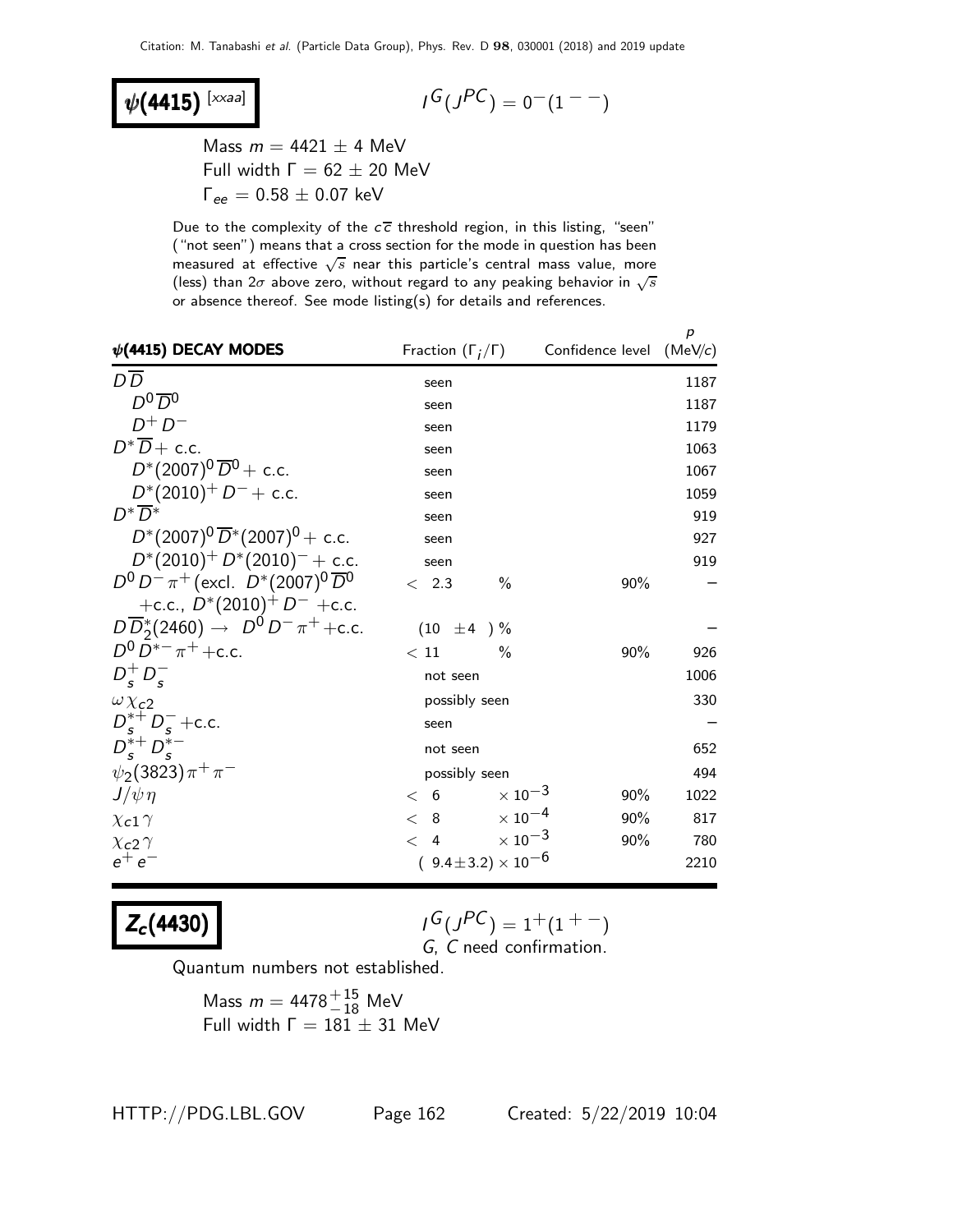| $Z_c$ (4430) DECAY MODES               | Fraction $(\Gamma_i/\Gamma)$                                                           |                  | $p$ (MeV/c)  |
|----------------------------------------|----------------------------------------------------------------------------------------|------------------|--------------|
| $\pi^+ \psi(2S)$                       | seen                                                                                   |                  | 711          |
| $\pi^+ J/\psi$                         | seen                                                                                   |                  | 1162         |
| $\psi(4660)$                           | $I^G(J^{PC})=0^-(1^{--})$<br>I needs confirmation.                                     |                  |              |
|                                        | $\psi(4660)$ MASS = 4643 $\pm$ 9 MeV (S = 1.2)<br>$\psi(4660)$ WIDTH = 72 $\pm$ 11 MeV |                  |              |
| $\psi$ (4660) DECAY MODES              | Fraction $(\Gamma_i/\Gamma)$                                                           |                  | $p$ (MeV/c)  |
| $\psi(2S)\pi^{+}\pi^{-}$               | seen                                                                                   |                  | 820          |
|                                        |                                                                                        |                  |              |
|                                        | $b\overline{b}$ MESONS<br>(including possibly non- $q\overline{q}$ states)             |                  |              |
| $\eta_b(1S)$                           | $I^G(J^{PC}) = 0^+(0^{-+})$                                                            |                  |              |
| Full width $\Gamma = 10^{+5}_{-4}$ MeV | Mass $m = 9398.7 \pm 2.0$ MeV $(S = 1.5)$                                              |                  |              |
| $\eta_b(1S)$ DECAY MODES               | Fraction $(\Gamma_i/\Gamma)$                                                           | Confidence level | р<br>(MeV/c) |
| hadrons                                | seen                                                                                   |                  |              |
| $3h + 3h$ <sup>-</sup>                 | not seen                                                                               |                  |              |
| $2h^{+}2h^{-}$<br>$4h^{+}4h^{-}$       | not seen                                                                               |                  | 4672         |
|                                        | not seen                                                                               |                  | 4689         |
|                                        |                                                                                        |                  | 4648         |
| $\gamma\gamma$                         | not seen                                                                               |                  | 4699         |
| $\mu^+ \mu^-$<br>$\tau^+\tau^-$        | ${<}9\times10^{-3}$<br>$< 8\%$                                                         | 90%<br>90%       | 4698<br>4350 |

 $\gamma(1S)$ 

$$
I^G(J^{PC}) = 0^-(1^{--})
$$

Mass  $m = 9460.30 \pm 0.26$  MeV  $(S = 3.3)$ Full width  $\Gamma = 54.02 \pm 1.25$  keV  $\Gamma_{ee} = 1.340 \pm 0.018 \text{ keV}$ 

HTTP://PDG.LBL.GOV Page 163 Created: 5/22/2019 10:04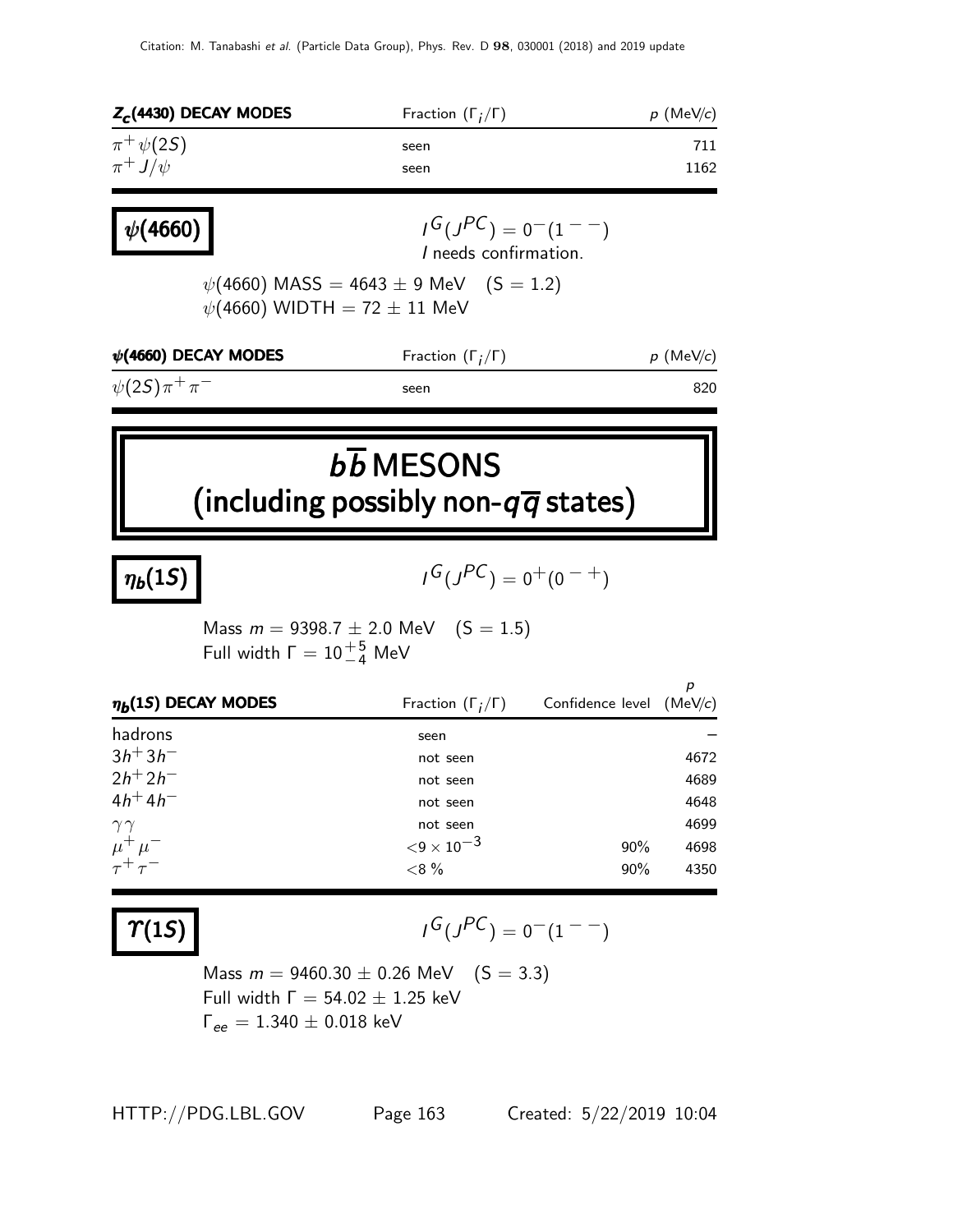|                                                                               |                                  | Scale $factor/$                                             | $\boldsymbol{p}$ |
|-------------------------------------------------------------------------------|----------------------------------|-------------------------------------------------------------|------------------|
| $T(1S)$ DECAY MODES                                                           | Fraction $(\Gamma_i/\Gamma)$     | Confidence level (MeV/c)                                    |                  |
| $\tau^+\tau^-$                                                                | $(2.60 \pm 0.10)$ %              |                                                             | 4384             |
| $e^+e^-$                                                                      | $(2.38 \pm 0.11)$ %              |                                                             | 4730             |
| $\mu^+ \mu^-$                                                                 | $(2.48 \pm 0.05)$ %              |                                                             | 4729             |
|                                                                               | <b>Hadronic decays</b>           |                                                             |                  |
| g g g                                                                         | $(81.7 \pm 0.7)$                 | $\,$ ) $\%$                                                 |                  |
| $\gamma$ gg                                                                   | $(2.2 \pm 0.6)$                  | $) \%$                                                      |                  |
| $\eta$ '(958) anything                                                        | $(2.94 \pm 0.24)$ %              |                                                             |                  |
| $J/\psi(1S)$ anything                                                         |                                  | $(5.4 \pm 0.4) \times 10^{-4}$ S=1.4                        | 4223             |
| $J/\psi(1S)\eta_c$                                                            | < 2.2                            | $\times 10^{-6}$ CL=90%                                     | 3623             |
| $J/\psi(15)\chi_{c0}$                                                         | < 3.4                            | $\times$ $10^{-6}\,$ CL=90%                                 | 3429             |
| $J/\psi(15)\chi_{c1}$                                                         | $(3.9 \pm 1.2) \times 10^{-6}$   |                                                             | 3382             |
| $J/\psi(15)\chi_{c2}$                                                         | < 1.4                            | $\times 10^{-6}$ CL=90%                                     | 3359             |
| $J/\psi(1S)\eta_c(2S)$                                                        | < 2.2                            | $\times$ 10 <sup>-6</sup> CL=90%                            | 3317             |
| $J/\psi(15)X(3940)$                                                           | < 5.4                            | $\times$ 10 <sup>-6</sup> CL=90%                            | 3148             |
| $J/\psi(1S)X(4160)$                                                           | < 5.4                            | $\times$ 10 <sup>-6</sup> CL=90%                            | 3018             |
| $X(4350)$ anything, $X \rightarrow$<br>$J/\psi(1S)\phi$                       | < 8.1                            | $\times$ 10 $^{-6}$ CL=90%                                  |                  |
| $Z_c(3900)^{\pm}$ anything, $Z_c \rightarrow$<br>$J/\psi(1S)\pi^{\pm}$        | < 1.3                            | $\times 10^{-5}$ CL=90%                                     |                  |
| $Z_c(4200)^{\pm}$ anything, $Z_c \rightarrow$<br>$J/\psi(1S)\pi^{\pm}$        | < 6.0                            | $\times$ 10 <sup>-5</sup> CL=90%                            |                  |
| $Z_c(4430)^{\pm}$ anything, $Z_c \rightarrow$<br>$J/\psi(1S)\pi^{\pm}$        | 4.9<br>$\lt$                     | $\times$ 10 <sup>-5</sup> CL=90%                            |                  |
| $X_{cs}^{\pm}$ anything, $X \rightarrow$                                      | < 5.7                            | $\times 10^{-6}$ CL=90%                                     |                  |
| $J/\psi K^{\pm}$<br>$\chi_{c1}(3872)$ anything, $\chi_{c1} \rightarrow$       | < 9.5                            | $\times 10^{-6}$ CL=90%                                     |                  |
| $J/\psi(1S)\pi^{+}\pi^{-}$<br>$\psi(4260)$ anything, $\psi \rightarrow$       | < 3.8                            | $\times 10^{-5}$ CL=90%                                     |                  |
| $J/\psi(1S)\pi^+\pi^-$<br>$\psi(4260)$ anything, $\psi \rightarrow$           | < 7.5                            | $\times 10^{-6}$ CL=90%                                     |                  |
| $J/\psi(15)K^{+}K^{-}$<br>$\chi_{c1}(4140)$ anything, $\chi_{c1} \rightarrow$ | < 5.2                            | $\times$ 10 <sup>-6</sup> CL=90%                            |                  |
| $J/\psi(1S)\phi$                                                              |                                  |                                                             |                  |
| $\chi_{c0}$ anything                                                          | < 4                              | $\times 10^{-3}$ CL=90%                                     |                  |
| $\chi_{c1}$ anything                                                          | $(1.90 \pm 0.35) \times 10^{-4}$ |                                                             |                  |
| $\chi_{c1}(1P)X_{tetra}$                                                      | < 3.78                           | $\times$ $10^{-5}\,$ CL=90%                                 |                  |
| $\chi_{c2}$ anything                                                          | $(2.8 \pm 0.8) \times 10^{-4}$   |                                                             |                  |
| $\psi(2S)$ anything                                                           | $(1.23 \pm 0.20) \times 10^{-4}$ |                                                             |                  |
| $\psi(2S)\eta_c$                                                              | < 3.6                            | $\times 10^{-6}$ CL=90%                                     | 3345             |
| $\psi(2S)\chi_{c0}$                                                           | < 6.5                            | $\times 10^{-6}$ CL=90%<br>$\times$ 10 <sup>-6</sup> CL=90% | 3124             |
| $\psi(2S)\chi_{c1}$                                                           | < 4.5                            |                                                             | 3070             |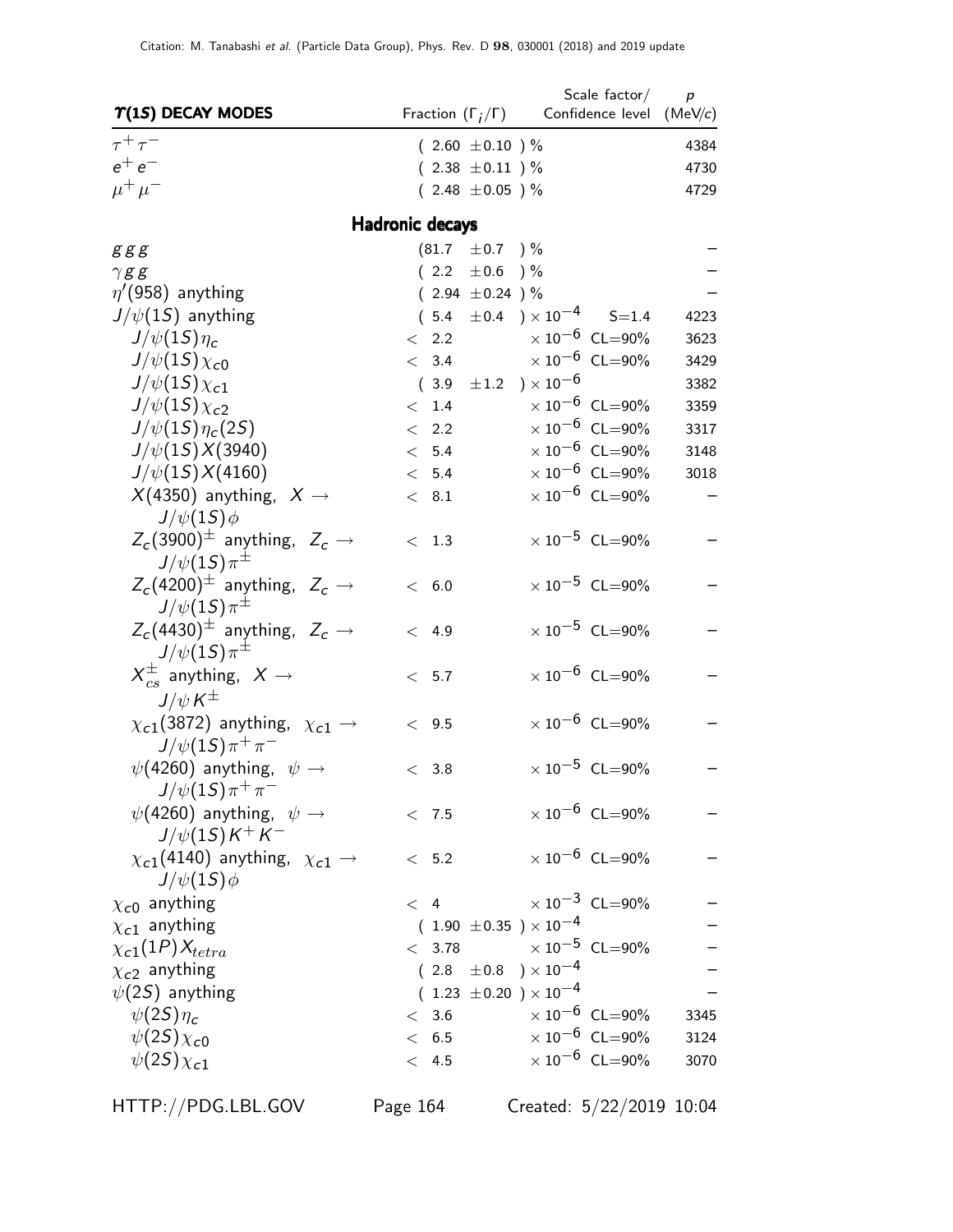| $\psi(2S)\chi_{c2}$                                   |       | < 2.1  |                                  |                       | $\times$ 10 <sup>-6</sup> CL=90%          | 3043 |
|-------------------------------------------------------|-------|--------|----------------------------------|-----------------------|-------------------------------------------|------|
| $\psi(2S)\eta_c(2S)$                                  |       | < 3.2  |                                  |                       | $\times$ 10 $^{-6}$ CL=90%                | 2994 |
| $\psi(2S)X(3940)$                                     |       | < 2.9  |                                  |                       | $\times$ 10 $^{-6}$ CL=90%                | 2797 |
| $\psi(2S)X(4160)$                                     |       | < 2.9  |                                  |                       | $\times$ 10 $^{-6}$ CL=90%                | 2642 |
| $\psi(4260)$ anything, $\psi \rightarrow$             |       | < 7.9  |                                  |                       | $\times$ 10 <sup>-5</sup> CL=90%          |      |
| $\psi(2S)\pi^{+}\pi^{-}$                              |       |        |                                  |                       |                                           |      |
| $\psi$ (4360) anything, $\psi \rightarrow$            |       | < 5.2  |                                  |                       | $\times 10^{-5}$ CL=90%                   |      |
| $\psi(2S)\pi^{+}\pi^{-}$                              |       |        |                                  |                       |                                           |      |
| $\psi$ (4660) anything, $\psi \rightarrow$            |       | < 2.2  |                                  |                       | $\times 10^{-5}$ CL=90%                   |      |
| $\psi(2S)\pi^{+}\pi^{-}$                              |       |        |                                  |                       |                                           |      |
| $X(4050)^{\pm}$ anything, $X \rightarrow$             |       | < 8.8  |                                  |                       | $\times 10^{-5}$ CL=90%                   |      |
| $\psi(2S)\pi^{\pm}$                                   |       |        |                                  |                       |                                           |      |
| $Z_c(4430)^{\pm}$ anything, $Z_c \rightarrow$         |       | < 6.7  |                                  |                       | $\times 10^{-5}$ CL=90%                   |      |
| $\psi(2S)\pi^{\pm}$                                   |       |        |                                  |                       |                                           |      |
| $Z_c(4200)^+ Z_c(4200)^-$                             |       | < 2.23 |                                  |                       | $\times 10^{-5}$ CL=90%                   |      |
| $Z_c(3900)^{\pm} Z_c(4200)^{\mp}$                     |       | < 8.1  |                                  |                       | $\times$ 10 $^{-6}$ CL=90%                |      |
| $Z_c(3900)^+ Z_c(3900)^-$                             |       | < 1.8  |                                  |                       | $\times$ 10 <sup>-6</sup> CL=90%          |      |
| $X(4050)^{+} X(4050)^{-}$                             | $\lt$ | 1.58   |                                  |                       | $\times$ 10 <sup>-5</sup> CL=90%          |      |
| $X(4250)^{+} X(4250)^{-}$                             |       | < 2.66 |                                  |                       | $\times$ 10 $^{-5}$ CL=90%                |      |
| $X(4050)^{\pm} \, X(4250)^{\mp}$                      |       | < 4.42 |                                  |                       | $\times$ $10^{-5}\,$ CL=90%               |      |
| $Z_c(4430)^+ Z_c(4430)^-$                             |       | < 2.03 |                                  |                       | $\times$ 10 <sup>-5</sup> CL=90%          |      |
| $X(4055)^{\pm} \, X(4055)^{\mp}$                      |       | < 2.33 |                                  |                       | $\times$ 10 <sup>-5</sup> CL=90%          |      |
| $X(4055)^{\pm}Z_c(4430)^{\mp}$                        | $\lt$ | 4.55   |                                  |                       | $\times$ 10 $^{-5}$ CL=90%                |      |
| $\rho \pi$                                            |       | < 3.68 |                                  |                       | $\times$ 10 <sup>-6</sup> CL=90%          | 4697 |
| $\omega\pi^{\mathsf{0}}$                              |       | < 3.90 |                                  |                       | $\times$ 10 $^{-6}$ CL=90%                | 4697 |
| $\pi^+\pi^-$                                          | < 5   |        |                                  |                       | $\times$ $10^{-4}$ CL=90%                 | 4728 |
| $K^+ K^-$                                             | < 5   |        |                                  |                       | $\times 10^{-4}$ CL=90%                   | 4704 |
| $p\overline{p}$                                       | < 5   |        |                                  |                       | $\times$ $10^{-4}$ $\,$ CL=90%            | 4636 |
| $\pi^+\pi^-\pi^0$                                     |       | (2.1)  | $\pm 0.8$                        | ) $\times$ 10 $^{-6}$ |                                           | 4725 |
| $\phi K^+ K^-$                                        |       | (2.4)  | $\pm 0.5$                        | ) $\times 10^{-6}$    |                                           | 4622 |
| $\omega \pi^+ \pi^-$                                  |       | (4.5)  | $\pm\,1.0$                       | $) \times 10^{-6}$    |                                           | 4694 |
| $K^*(892)^0 K^- \pi^+ +$ c.c.                         |       |        | $(4.4 \pm 0.8) \times 10^{-6}$   |                       |                                           | 4667 |
| $\phi f_2(1525)$                                      |       |        |                                  |                       | $< 1.63 \times 10^{-6} \text{ CL} = 90\%$ | 4549 |
| $\omega f_2(1270)$                                    |       |        |                                  |                       | $<$ 1.79 $\times 10^{-6}$ CL=90%          | 4611 |
| $\rho(770) a_2(1320)$                                 |       |        |                                  |                       | $< 2.24 \times 10^{-6} \text{ CL} = 90\%$ | 4605 |
| $K^*(892)^0\,\overline{K}_2^*(1430)^0 +$ c.c.         |       |        | $(3.0 \pm 0.8) \times 10^{-6}$   |                       |                                           | 4579 |
| $K_1(1270)^\pm K^\mp$                                 |       |        |                                  |                       | $\epsilon$ 2.41 $\times 10^{-6}$ CL=90%   | 4631 |
| $\mathcal{K}_1(1400)^\pm\,\mathcal{K}^\mp$            |       |        | $(1.0 \pm 0.4) \times 10^{-6}$   |                       |                                           | 4613 |
| $b_1(1235)^{\pm} \pi^{\mp}$<br>$\pi^+\pi^-\pi^0\pi^0$ |       |        |                                  |                       | $<$ 1.25 $\times$ 10 $^{-6}$ CL=90%       | 4649 |
|                                                       |       |        | $(1.28 \pm 0.30) \times 10^{-5}$ |                       |                                           | 4720 |
| $K_S^0 K^+ \pi^- +$ c.c.                              |       |        | $(1.6 \pm 0.4) \times 10^{-6}$   |                       |                                           | 4696 |
| $K^{*}(892)^{0} \overline{K}^{0}$ + c.c.              |       |        | $(2.9 \pm 0.9) \times 10^{-6}$   |                       |                                           | 4675 |
| $K^*(892)^- K^+ +$ c.c.                               |       |        |                                  |                       | $< 1.11$ $\times 10^{-6}$ CL=90%          | 4675 |
| $f_1(1285)$ anything                                  |       |        | $(4.6 \pm 3.1) \times 10^{-3}$   |                       |                                           |      |
|                                                       |       |        |                                  |                       |                                           |      |

HTTP://PDG.LBL.GOV Page 165 Created: 5/22/2019 10:04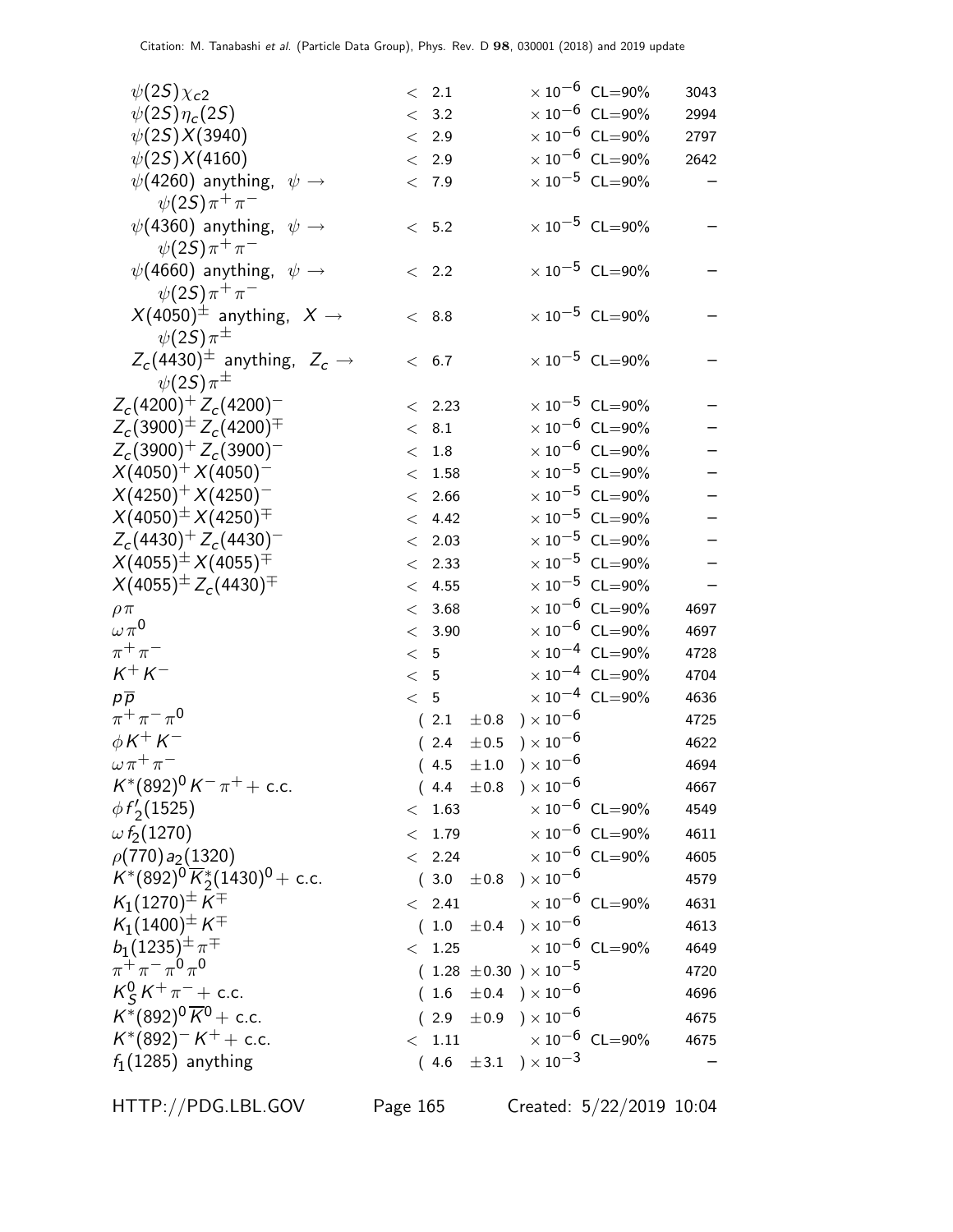| $D^*(2010)^{\pm}$ anything | $(2.52 \pm 0.20)$ %                        |  |
|----------------------------|--------------------------------------------|--|
| $f_1(1285)X_{tetra}$       | $\times$ 10 <sup>-5</sup> CL=90%<br>< 6.24 |  |
| $2H$ anything              | $(2.85 \pm 0.25) \times 10^{-5}$           |  |
| Sum of 100 exclusive modes | $(1.200 \pm 0.017)$ %                      |  |

#### Radiative decays

| $\gamma \pi^+ \pi^-$                                 | $(6.3 \pm 1.8) \times 10^{-5}$                         | 4728 |
|------------------------------------------------------|--------------------------------------------------------|------|
| $\gamma \pi^0 \pi^0$                                 | $) \times 10^{-5}$<br>$(1.7 \pm 0.7)$                  | 4728 |
| $\gamma \pi \pi$ (S-wave)                            | $)\times10^{-5}$<br>(4.6)<br>$\pm$ 0.7                 | 4728 |
| $\gamma \pi^0 \eta$                                  | $\times$ 10 <sup>-6</sup> CL=90%<br>2.4<br>$\lt$       | 4713 |
| $\gamma K^+ K^-$                                     | [ <i>yyaa</i> ] ( 1.14 $\pm 0.13$ ) $\times 10^{-5}$   | 4704 |
| $\gamma p \overline{p}$                              | $\times 10^{-6}$ CL=90%<br>[zzaa] < 6                  | 4636 |
| $\gamma$ 2h <sup>+</sup> 2h <sup>-</sup>             | ) $\times$ 10 $^{-4}$<br>$\pm 1.5$<br>(7.0)            | 4720 |
| $\gamma$ 3h <sup>+</sup> 3h <sup>-1</sup>            | ) $\times$ 10 $^{-4}$<br>$\pm 2.0$<br>(5.4)            | 4703 |
| $\gamma$ 4h <sup>+</sup> 4h <sup>-</sup>             | ) $\times 10^{-4}$<br>$\pm 3.5$<br>(7.4)               | 4679 |
| $\gamma \pi^+ \pi^- K^+ K^-$                         | ) $\times$ 10 $^{-4}$<br>±0.9<br>2.9                   | 4686 |
| $\gamma 2\pi^+ 2\pi^-$                               | ) $\times$ 10 $^{-4}$<br>2.5<br>$\pm 0.9$              | 4720 |
| $\gamma 3\pi^+ 3\pi^-$                               | $)\times10^{-4}$<br>2.5<br>$\pm\,1.2$                  | 4703 |
| $\gamma 2\pi^+ 2\pi^- K^+ K^-$                       | ) $\times$ 10 $^{-4}$<br>(2.4)<br>$\pm\,1.2$           | 4658 |
| $\gamma \pi^+ \pi^- p \overline{p}$                  | ) $\times 10^{-4}$<br>$\pm$ 0.6<br>(1.5)               | 4604 |
| $\gamma 2\pi^+ 2\pi^- p\overline{p}$                 | ) $\times$ $10^{-5}$<br>$\pm 6$<br>4<br>(              | 4563 |
| $\gamma 2K^+ 2K^-$                                   | ) $\times$ 10 $^{-5}$<br>2.0<br>$\pm\,2.0$             | 4601 |
| $\gamma\eta^{\prime}(958)$                           | $\times 10^{-6}$ CL=90%<br>1.9<br>$\lt$                | 4682 |
| $\gamma\eta$                                         | $\times 10^{-6}$ CL=90%<br>$1.0\,$<br>$\lt$            | 4714 |
| $\gamma f_0(980)$                                    | $\times$ $10^{-5}\,$ CL=90%<br>$\overline{3}$<br>$\lt$ | 4678 |
| $\gamma f'_{2}(1525)$                                | $)\times10^{-5}$<br>$\pm 0.6$<br>(2.9)                 | 4607 |
| $\gamma f_2(1270)$                                   | $(1.01 \pm 0.06) \times 10^{-4}$                       | 4644 |
| $\gamma\eta(1405)$                                   | $\times 10^{-5}$ CL=90%<br>< 8.2                       | 4625 |
| $\gamma f_0(1500)$                                   | $\times$ $10^{-5}\,$ CL=90%<br>$1.5\,$<br>$\lt$        | 4610 |
| $\gamma f_0(1500) \rightarrow \gamma K^+ K^-$        | $)\times10^{-5}$<br>(1.0)<br>$\pm 0.4$                 |      |
| $\gamma f_0(1710)$                                   | $\times 10^{-4}$ CL=90%<br>2.6<br>$\lt$                | 4577 |
| $\gamma f_0(1710) \rightarrow \gamma K^+ K^-$        | $(1.01 \pm 0.32) \times 10^{-5}$                       |      |
| $\gamma f_0(1710) \rightarrow \gamma \pi^+ \pi^-$    | $\pm 2.0$ ) $\times 10^{-6}$<br>(5.3)                  |      |
| $\gamma f_0(1710) \rightarrow \gamma \pi^0 \pi^0$    | $\times 10^{-6}$ CL=90%<br>1.4<br>$\lt$                |      |
| $\gamma f_0(1710) \rightarrow \gamma \eta \eta$      | $\times 10^{-6}$ CL=90%<br>1.8<br>$\lt$                |      |
| $\gamma f_4(2050)$                                   | $\times$ 10 <sup>-5</sup> CL=90%<br>< 5.3              | 4515 |
| $\gamma f_0(2200) \rightarrow \gamma K^+ K^-$        | $\times$ 10 <sup>-4</sup> CL=90%<br>$\langle$ 2        | 4475 |
| $\gamma f_J(2220) \rightarrow \gamma K^+ K^-$        | $\times 10^{-7}$ CL=90%<br>< 8                         | 4469 |
| $\gamma f_I(2220) \rightarrow \gamma \pi^+ \pi^-$    | $\times 10^{-7}$ CL=90%<br>< 6                         |      |
| $\gamma f_I(2220) \rightarrow \gamma p \overline{p}$ | $\times 10^{-6}$ CL=90%<br>$<\phantom{0}1.1$           |      |
| $\gamma \eta(2225) \rightarrow \gamma \phi \phi$     | $\times 10^{-3}$ CL=90%<br>< 3                         | 4469 |
| $\gamma \eta_c(15)$                                  | $\times$ 10 <sup>-5</sup> CL=90%<br>< 5.7              | 4260 |
| $\gamma \chi_{c0}$                                   | $\times 10^{-4}$ CL=90%<br>< 6.5                       | 4114 |
| $\gamma \chi_{c1}$                                   | $\times 10^{-5}$ CL=90%<br>< 2.3                       | 4079 |
|                                                      |                                                        |      |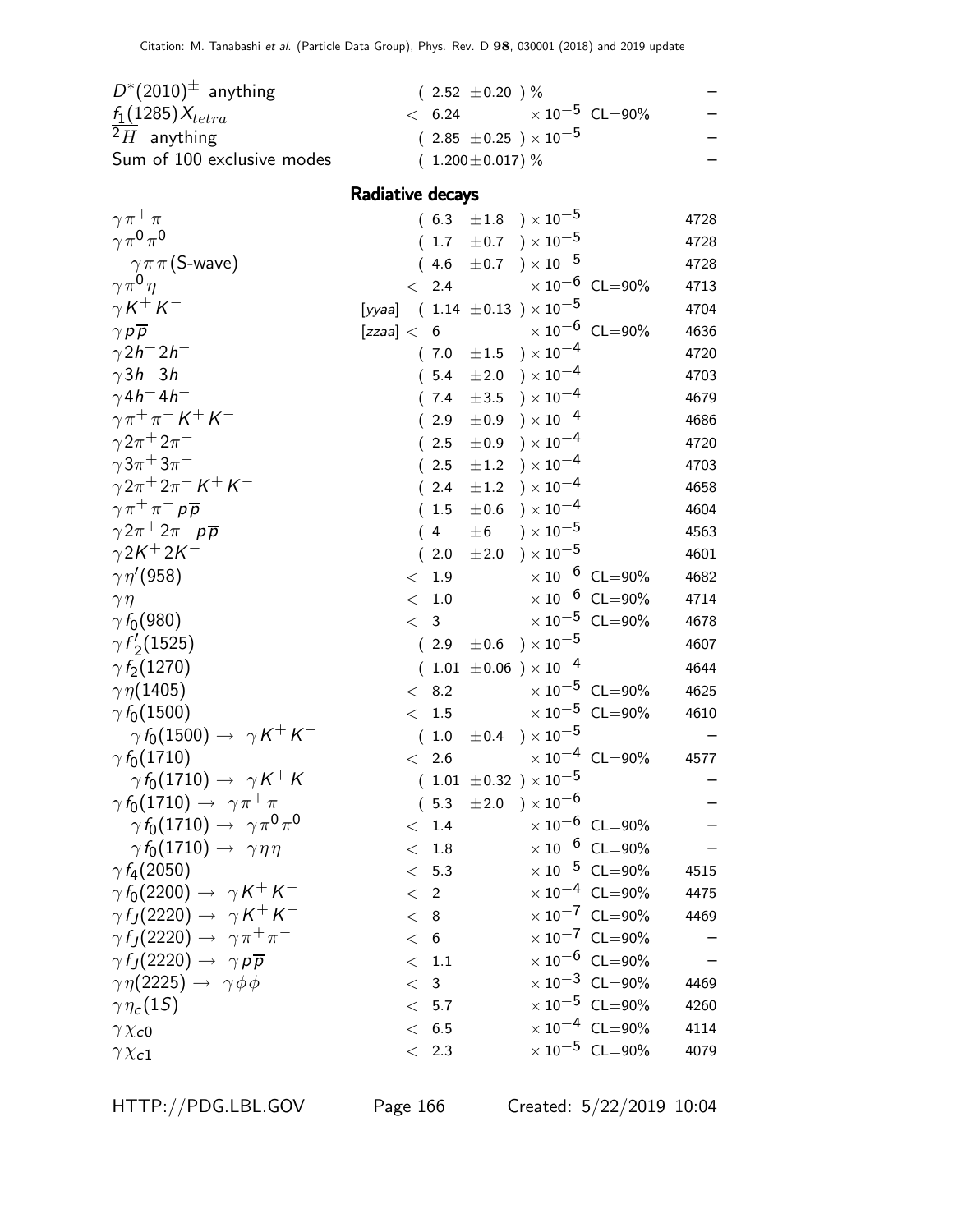| $\gamma \chi_{c2}$                                          |                              | < 7.6                           | $\times$ 10 <sup>-6</sup> CL=90% | 4062 |
|-------------------------------------------------------------|------------------------------|---------------------------------|----------------------------------|------|
| $\gamma \chi_{c1}(3872) \rightarrow \pi^{+} \pi^{-} J/\psi$ |                              | < 1.6                           | $\times$ 10 <sup>-6</sup> CL=90% |      |
| $\gamma \chi_{c1}(3872) \to \pi^+ \pi^- \pi^0 J/\psi$       |                              | $< 2.8$                         | $\times$ 10 $^{-6}$ CL=90%       |      |
| $\gamma X(3915) \rightarrow \omega J/\psi$                  |                              | $< 3.0$                         | $\times$ 10 $^{-6}$ CL=90%       |      |
| $\gamma \chi_{c1}(4140) \rightarrow \phi J/\psi$            |                              | < 2.2                           | $\times$ 10 <sup>-6</sup> CL=90% |      |
| $\gamma X$                                                  | [aabb] < 4.5                 |                                 | $\times 10^{-6}$ CL=90%          |      |
| $\gamma X \overline{X}$ ( <i>m</i> <sub>X</sub> < 3.1 GeV)  | [bbbb] < 1                   |                                 | $\times$ 10 <sup>-3</sup> CL=90% |      |
| $\gamma$ <i>X X</i> ( $m_X$ < 4.5 GeV)                      | [ccbb] < 2.4                 |                                 | $\times$ 10 <sup>-4</sup> CL=90% |      |
| $\gamma X \rightarrow \gamma + \geq 4$ prongs               | $\left[ ddbb \right] < 1.78$ |                                 | $\times 10^{-4}$ CL=95%          |      |
| $\gamma a_1^0 \rightarrow \gamma \mu^+ \mu^-$               | [eebb] < 9                   |                                 | $\times$ 10 $^{-6}$ CL=90%       |      |
| $\gamma a_1^0 \rightarrow \gamma \tau^+ \tau^-$             | [yyaa] < 1.30                |                                 | $\times$ 10 <sup>-4</sup> CL=90% |      |
| $\gamma a_1^0 \rightarrow \gamma g g$                       | [ffbb] < 1                   |                                 | $\%$ CL=90%                      |      |
| $\gamma a_1^0 \rightarrow \gamma s \overline{s}$            | [ffbb] < 1                   |                                 | $\times 10^{-3}$ CL=90%          |      |
| Lepton Family number (LF) violating modes                   |                              |                                 |                                  |      |
| $\mu^{\pm} \tau^{\mp}$<br>LF                                |                              | $< 6.0$ $\times 10^{-6}$ CL=95% |                                  | 4563 |
|                                                             | Other decays                 |                                 |                                  |      |
| invisible                                                   |                              | < 3.0                           | $\times 10^{-4}$ CL=90%          |      |
|                                                             |                              |                                 |                                  |      |
| $\chi_{b0}(1P)$ [ggbb]                                      |                              | $I^G(J^{PC}) = 0^+(0^{++})$     |                                  |      |

 $I^G(J^{PC}) = 0^+(0^{++})$ J needs confirmation.

Mass  $m = 9859.44 \pm 0.42 \pm 0.31$  MeV

| $\chi_{b0}(1P)$ DECAY MODES                | Fraction $(\Gamma_i/\Gamma)$ |                                  | Confidence level (MeV/c) | $\boldsymbol{p}$ |
|--------------------------------------------|------------------------------|----------------------------------|--------------------------|------------------|
| $\gamma$ $\Upsilon(15)$                    | $(1.94 \pm 0.27)\%$          |                                  |                          | 391              |
| $D^0 X$                                    | < 10.4                       | $\frac{0}{0}$                    | 90%                      |                  |
| $\pi^{+}\pi^{-} K^{+} K^{-}\pi^{0}$        | 1.6<br>$\lt$                 | $\times$ 10 $^{-4}$              | 90%                      | 4875             |
| $2\pi^{+}\pi^{-}K^{-}K^{0}_{S}$            | < 5                          | $\times$ 10 $^{-5}$              | 90%                      | 4875             |
| $2\pi^{+}\pi^{-} K^{-} K_{S}^{0} 2\pi^{0}$ | < 5                          | $\times$ 10 $^{-4}$              | 90%                      | 4846             |
| $2\pi + 2\pi - 2\pi$ <sup>0</sup>          | 2.1<br>$\lt$                 | $\times$ 10 $^{-4}$              | 90%                      | 4905             |
| $2\pi + 2\pi - K + K$                      |                              | 1.1 $\pm 0.6$ ) $\times 10^{-4}$ |                          | 4861             |
| $2\pi + 2\pi - K + K - \pi^0$              | 2.7<br>$\lt$                 | $\times$ 10 $^{-4}$              | 90%                      | 4846             |
| $2\pi + 2\pi - K + K - 2\pi$ <sup>0</sup>  | < 5                          | $\times$ 10 $^{-4}$              | 90%                      | 4828             |
| $3\pi^+ 2\pi^- K^- K^0_S \pi^0$            | 1.6<br>$\,<\,$               | $\times$ 10 $^{-4}$              | 90%                      | 4827             |
| $3\pi^+3\pi^-$                             | 8<br>$\lt$                   | $\times$ 10 $^{-5}$              | 90%                      | 4904             |
| $3\pi + 3\pi - 2\pi$ <sup>0</sup>          | < 6                          | $\times$ 10 $^{-4}$              | 90%                      | 4881             |
| $3\pi + 3\pi - K + K$                      |                              | 2.4 $\pm 1.2$ ) $\times 10^{-4}$ |                          | 4827             |
| $3\pi + 3\pi - K + K - \pi^0$              | $<$ 1.0                      | $\times$ 10 <sup>-3</sup>        | 90%                      | 4808             |
| $4\pi + 4\pi^-$                            | 8<br>$\lt$                   | $\times$ 10 $^{-5}$              | 90%                      | 4880             |
| $4\pi^+ 4\pi^- 2\pi^0$                     | 2.1<br>$\lt$                 | $\times$ 10 <sup>-3</sup>        | 90%                      | 4850             |
| $J/\psi J/\psi$                            | $\langle$ 7                  | $\times$ 10 $^{-5}$              | 90%                      | 3836             |
| $J/\psi \psi(2S)$                          | 1.2<br>$\lt$                 | $\times$ 10 $^{-4}$              | 90%                      | 3571             |

HTTP://PDG.LBL.GOV Page 167 Created: 5/22/2019 10:04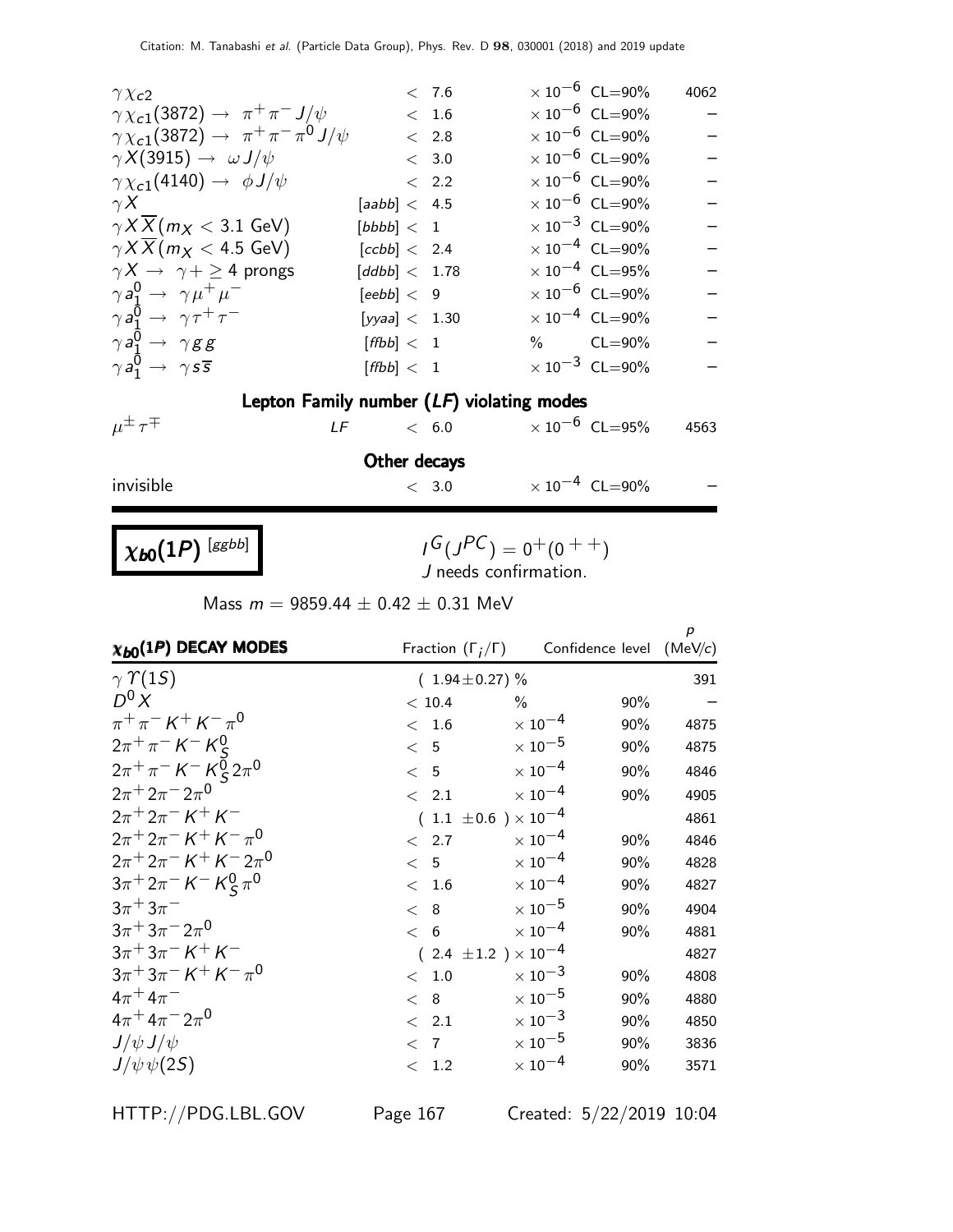| $\psi(2S)\psi(2S)$    | $\langle$ 3.1 | $\times$ 10 $^{-5}$       | 90%    | 3273                     |
|-----------------------|---------------|---------------------------|--------|--------------------------|
| $J/\psi(1S)$ anything | $\langle 2.3$ | $\times$ 10 <sup>-3</sup> | $90\%$ | $\overline{\phantom{0}}$ |

 $\chi_{b1}(1P)$  [ggbb]

 $I^G(J^{PC}) = 0^+(1^{++})$ J needs confirmation.

Mass  $m = 9892.78 \pm 0.26 \pm 0.31$  MeV

| $\chi_{b1}(1P)$ DECAY MODES                                                                               |                                | Fraction $(\Gamma_i/\Gamma)$ Confidence level (MeV/c) | $\boldsymbol{p}$ |
|-----------------------------------------------------------------------------------------------------------|--------------------------------|-------------------------------------------------------|------------------|
| $\gamma \Upsilon(15)$                                                                                     | $(35.2 \pm 2.0)\%$             |                                                       | 423              |
| $D^0 X$                                                                                                   | $(12.6 \pm 2.2)\%$             |                                                       |                  |
| $\pi^{+}\pi^{-} K^{+} K^{-}\pi^{0}$                                                                       | $(2.0 \pm 0.6) \times 10^{-4}$ |                                                       | 4892             |
| $2\pi^{+}\pi^{-}$ K <sup>-</sup> K <sup>0</sup> <sub>S</sub>                                              | $(1.3 \pm 0.5) \times 10^{-4}$ |                                                       | 4892             |
| $2\pi^{+}\pi^{-}$ K <sup>-</sup> K <sup>0</sup> <sub>S</sub> $2\pi^{0}$                                   | < 6                            | $\times$ 10 <sup>-4</sup><br>90%                      | 4863             |
| $2\pi + 2\pi - 2\pi$ <sup>0</sup>                                                                         | $(8.0 \pm 2.5) \times 10^{-4}$ |                                                       | 4921             |
| $2\pi + 2\pi - K + K$                                                                                     | $(1.5 \pm 0.5) \times 10^{-4}$ |                                                       | 4878             |
| $2\pi + 2\pi - K + K - \pi^0$                                                                             | $(3.5 \pm 1.2) \times 10^{-4}$ |                                                       | 4863             |
| $2\pi + 2\pi - K + K - 2\pi$ <sup>0</sup>                                                                 | $(8.6 \pm 3.2) \times 10^{-4}$ |                                                       | 4845             |
| $3\pi$ <sup>+</sup> $2\pi$ <sup>-</sup> $K$ <sup>-</sup> $K$ <sup>0</sup> <sub>5</sub> $\pi$ <sup>0</sup> | $(9.3 \pm 3.3) \times 10^{-4}$ |                                                       | 4844             |
| $3\pi + 3\pi^-$                                                                                           | $(1.9 \pm 0.6) \times 10^{-4}$ |                                                       | 4921             |
| $3\pi + 3\pi - 2\pi^0$                                                                                    | $(1.7 \pm 0.5) \times 10^{-3}$ |                                                       | 4898             |
| $3\pi + 3\pi - K + K$                                                                                     | $(2.6 \pm 0.8) \times 10^{-4}$ |                                                       | 4844             |
| $3\pi + 3\pi - K + K - \pi^0$                                                                             | $(7.5 \pm 2.6) \times 10^{-4}$ |                                                       | 4825             |
| $4\pi + 4\pi^-$                                                                                           | $(2.6 \pm 0.9) \times 10^{-4}$ |                                                       | 4897             |
| $4\pi^+ 4\pi^- 2\pi^0$                                                                                    | $(1.4 \pm 0.6) \times 10^{-3}$ |                                                       | 4867             |
| $\omega$ anything                                                                                         | $(4.9 \pm 1.4)\%$              |                                                       |                  |
| $\omega X_{tetra}$                                                                                        | < 4.44                         | $\times$ 10 <sup>-4</sup><br>90%                      |                  |
| $J/\psi J/\psi$                                                                                           | $< 2.7 \times 10^{-5}$         | 90%                                                   | 3857             |
| $J/\psi \psi(2S)$                                                                                         | 1.7 $\times 10^{-5}$<br>$\lt$  | 90%                                                   | 3594             |
| $\psi(2S)\psi(2S)$                                                                                        | < 6                            | $\times$ 10 $^{-5}$<br>90%                            | 3298             |
| $J/\psi(1S)$ anything                                                                                     | 1.1<br>$\lt$                   | $\times$ 10 $^{-3}$<br>90%                            |                  |
| $J/\psi(15)X_{tetra}$                                                                                     | 2.27<br>$\lt$                  | $\times$ 10 <sup>-4</sup><br>90%                      |                  |

$$
h_b(1P)
$$

$$
G(J^{PC})=0^-(1^{+-})
$$

Mass  $m = 9899.3 \pm 0.8$  MeV

| $h_b(1P)$ DECAY MODES | Fraction $(\Gamma_i/\Gamma)$ | $p$ (MeV/c) |
|-----------------------|------------------------------|-------------|
| $\eta_b(1S)\gamma$    | $(52\frac{+6}{-5})$ %        | 488         |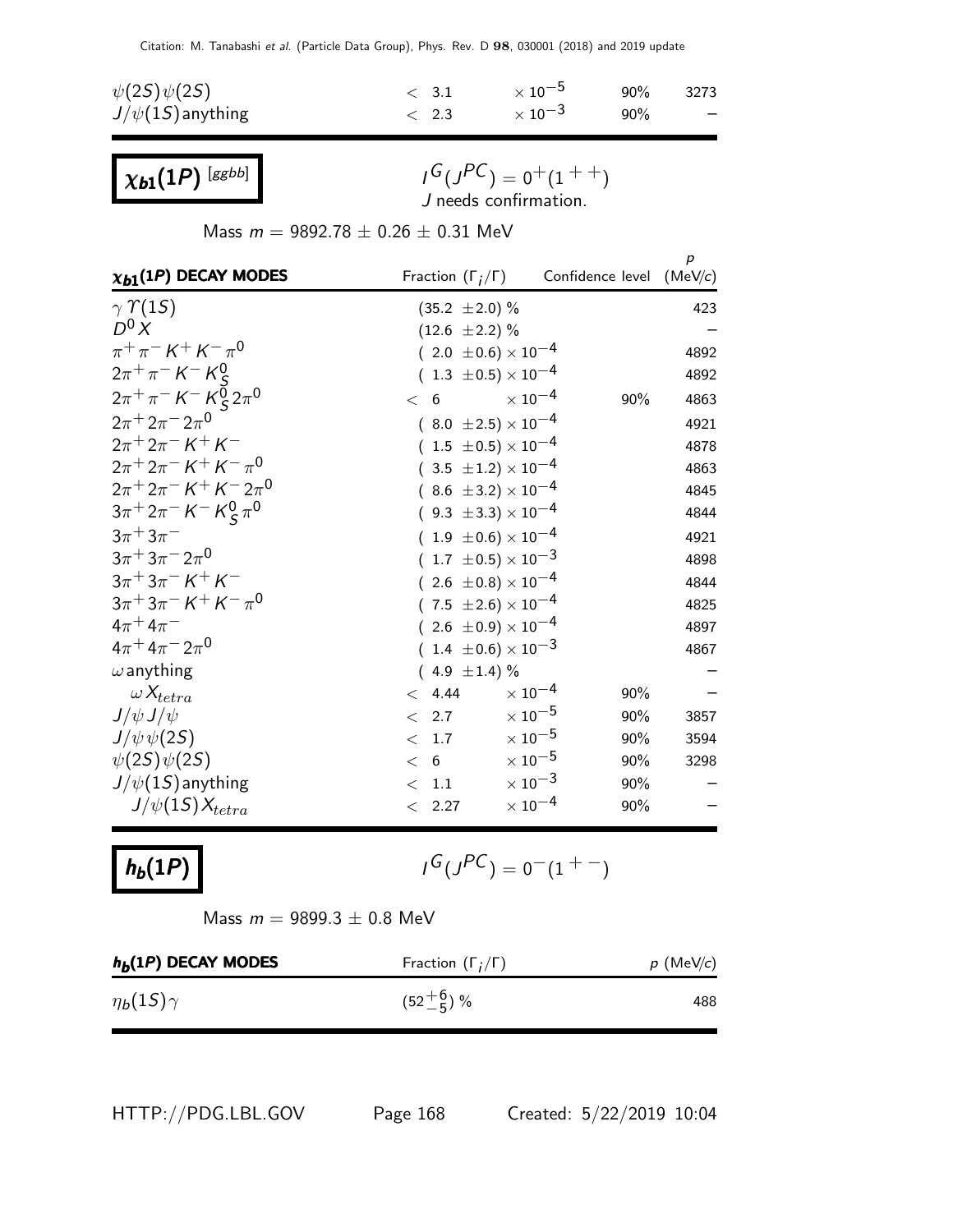## $\chi_{b2}(1P)$  [ggbb]

$$
I^G(J^{PC}) = 0^+(2^{++})
$$
  
J needs confirmation.

Mass  $m = 9912.21 \pm 0.26 \pm 0.31$  MeV

| $\chi_{b2}(1P)$ DECAY MODES                                                                  |                                | Fraction $(\Gamma_i/\Gamma)$ Confidence level | p<br>(MeV/c) |
|----------------------------------------------------------------------------------------------|--------------------------------|-----------------------------------------------|--------------|
| $\gamma \Upsilon(15)$                                                                        | $(18.0 \pm 1.0)$ %             |                                               | 442          |
| $D^0 X$                                                                                      | < 7.9<br>$\frac{0}{0}$         | 90%                                           |              |
| $\pi^+\pi^- K^+ K^- \pi^0$                                                                   | $(8 \pm 5) \times 10^{-5}$     |                                               | 4902         |
| $2\pi^{+}\pi^{-}$ K <sup>-</sup> K <sup>0</sup> <sub>c</sub>                                 | 1.0 $\times 10^{-4}$<br>$\lt$  | 90%                                           | 4901         |
| $2\pi^+\pi^ K^ K^0_\varsigma\,2\pi^0$                                                        | $(5.3 \pm 2.4) \times 10^{-4}$ |                                               | 4873         |
| $2\pi + 2\pi - 2\pi$ <sup>0</sup>                                                            | $(3.5 \pm 1.4) \times 10^{-4}$ |                                               | 4931         |
| $2\pi + 2\pi - K + K$                                                                        | $(1.1 \pm 0.4) \times 10^{-4}$ |                                               | 4888         |
| $2\pi + 2\pi - K + K - \pi^0$                                                                | $(2.1 \pm 0.9) \times 10^{-4}$ |                                               | 4872         |
| $2\pi + 2\pi - K + K - 2\pi$ <sup>0</sup>                                                    | $(3.9 \pm 1.8) \times 10^{-4}$ |                                               | 4855         |
| $3\pi$ <sup>+</sup> $2\pi$ <sup>-</sup> $K$ <sup>-</sup> $K$ <sup>0</sup> $\pi$ <sup>0</sup> | $\lt$ 5                        | $\times$ 10 <sup>-4</sup><br>90%              | 4854         |
| $3\pi + 3\pi^-$                                                                              | $(7.0 \pm 3.1) \times 10^{-5}$ |                                               | 4931         |
| $3\pi + 3\pi - 2\pi$ <sup>0</sup>                                                            | $(1.0 \pm 0.4) \times 10^{-3}$ |                                               | 4908         |
| $3\pi + 3\pi - K + K$                                                                        | < 8                            | $\times$ 10 $^{-5}$<br>90%                    | 4854         |
| $3\pi + 3\pi - K + K - \pi^0$                                                                | $(3.6 \pm 1.5) \times 10^{-4}$ |                                               | 4835         |
| $4\pi + 4\pi^-$                                                                              | $(8 \pm 4) \times 10^{-5}$     |                                               | 4907         |
| $4\pi^+ 4\pi^- 2\pi^0$                                                                       | $(1.8 \pm 0.7) \times 10^{-3}$ |                                               | 4877         |
| $J/\psi J/\psi$                                                                              | < 4                            | $\times$ 10 <sup>-5</sup><br>90%              | 3869         |
| $J/\psi \psi(2S)$                                                                            | $<$ 5 $\times 10^{-5}$         | 90%                                           | 3608         |
| $\psi(2S)\psi(2S)$                                                                           | 1.6<br>$\lt$                   | $\times$ 10 $^{-5}$<br>90%                    | 3313         |
| $J/\psi(1S)$ anything                                                                        | $(1.5 \pm 0.4) \times 10^{-3}$ |                                               |              |

#### $\bm{\Upsilon}(2S)$  |  $\bm{\Upsilon}$

$$
G(J^{PC})=0^-(1^{--})
$$

Mass  $m = 10023.26 \pm 0.31$  MeV  $m_{\, \varUpsilon (3S)} \,-\, m_{\, \varUpsilon (2S)} = 331.50 \pm 0.13 \; \textrm{MeV}$ Full width  $\Gamma = 31.98 \pm 2.63$  keV  $\Gamma_{ee} = 0.612 \pm 0.011$  keV

| $T(2S)$ DECAY MODES        | Fraction $(\Gamma_i/\Gamma)$         | Scale factor/<br>Confidence level (MeV/c) | $\boldsymbol{p}$ |
|----------------------------|--------------------------------------|-------------------------------------------|------------------|
| $\gamma(1S)\pi^+\pi^-$     | $(17.85 \pm 0.26)\%$                 |                                           | 475              |
| $\gamma(1S)\pi^{0}\pi^{0}$ | $(8.6 \pm 0.4) \%$                   |                                           | 480              |
| $\tau^+\tau^-$             | $(2.00 \pm 0.21)\%$                  |                                           | 4686             |
| $\mu^+ \mu^-$              | $(1.93 \pm 0.17)\%$                  | $S = 2.2$                                 | 5011             |
| $e^+e^-$                   | $(1.91 \pm 0.16)\%$                  |                                           | 5012             |
| $\Upsilon(1S)\pi^0$        | $< 4$ $\times 10^{-5}$ CL=90%        |                                           | 531              |
| $\gamma(1S)\eta$           | $(2.9 \pm 0.4) \times 10^{-4}$ S=2.0 |                                           | 126              |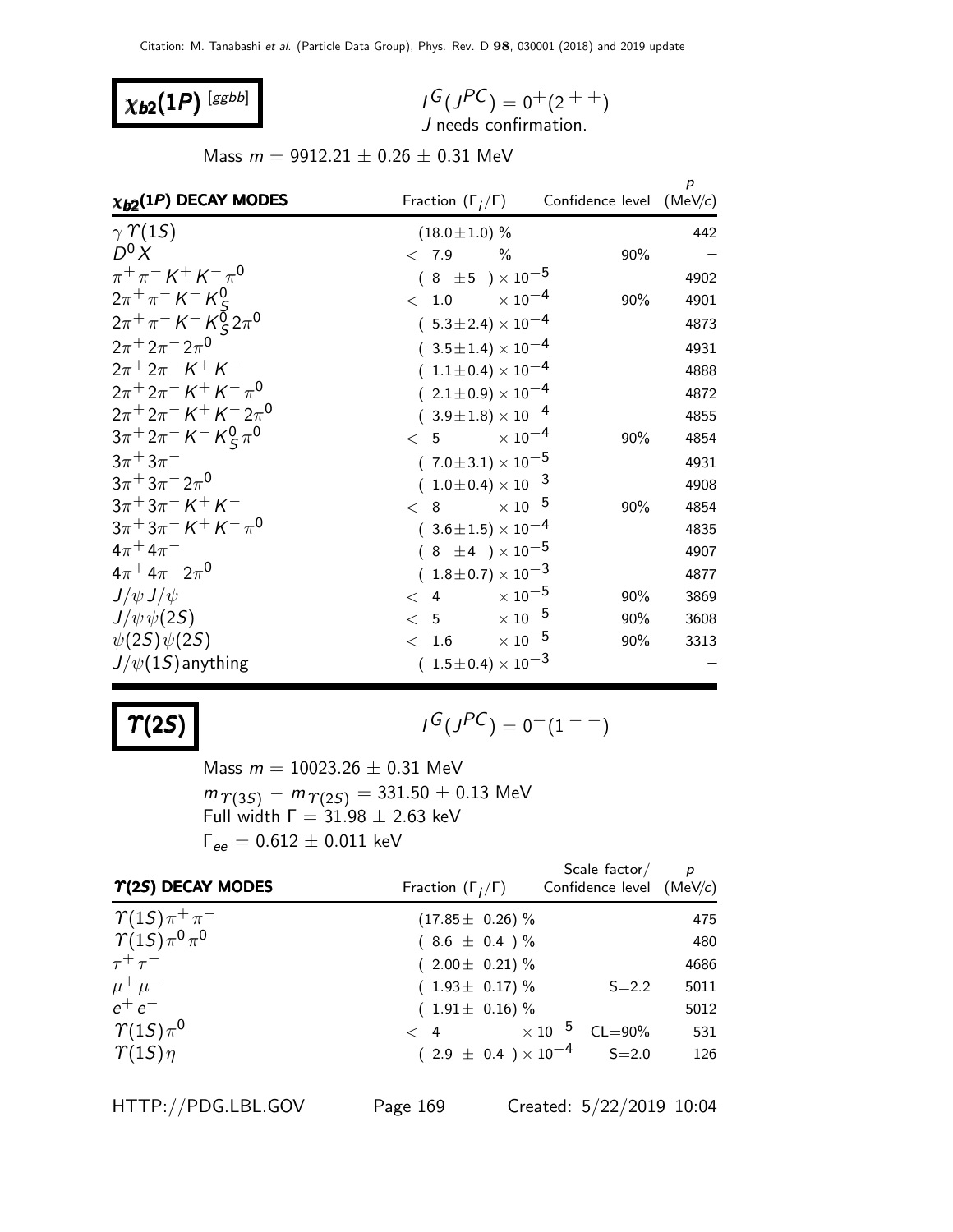| $J/\psi(1S)$ anything                        | $6\overline{6}$<br>$\lt$ |                     | $\times$ $10^{-3}$                                         | $CL = 90\%$             | 4533 |
|----------------------------------------------|--------------------------|---------------------|------------------------------------------------------------|-------------------------|------|
| $J/\psi(1S)\eta_c$                           | 5.4<br>$\lt$             |                     | $\times$ $10^{-6}$                                         | $CL = 90\%$             | 3984 |
| $J/\psi(15)\chi_{c0}$                        | 3.4<br>$\lt$             |                     | $\times$ 10 $^{-6}$                                        | $CL = 90\%$             | 3808 |
| $J/\psi(15)\chi_{c1}$                        | 1.2<br>$<\,$             |                     | $\times$ 10 $^{-6}$                                        | $CL = 90\%$             | 3765 |
| $J/\psi(15)\chi_{c2}$                        | 2.0<br>$<\,$             |                     | $\times$ 10 $^{-6}$                                        | $CL = 90\%$             | 3744 |
| $J/\psi(1S)\eta_c(2S)$                       | 2.5<br>$<\,$             |                     | $\times$ 10 $^{-6}$                                        | $CL = 90\%$             | 3707 |
| $J/\psi(1S)X(3940)$                          | 2.0<br>$\lt$             |                     | $\times$ 10 $^{-6}$                                        | $CL = 90\%$             | 3555 |
| $J/\psi(1S)X(4160)$                          | 2.0<br>$\lt$             |                     | $\times$ $10^{-6}$                                         | $CL = 90\%$             | 3440 |
| $\chi_{c1}$ anything                         |                          |                     | $(2.2 \pm 0.5) \times 10^{-4}$                             |                         |      |
| $\chi_{c1}(1P)^{0}\chi_{tetra}$              | $\lt$                    | 3.67                | $\times$ 10 $^{-5}$                                        | $CL = 90\%$             |      |
| $\chi_{c2}$ anything                         |                          |                     | $(2.3 \pm 0.8) \times 10^{-4}$                             |                         |      |
| $\psi(2S)\eta_c$                             | 5.1<br>$\lt$             |                     | $\times$ 10 $^{-6}$                                        | $CL = 90\%$             | 3732 |
| $\psi(2S)\chi_{c0}$                          | 4.7<br>$\lt$             |                     | $\times$ 10 <sup>-6</sup>                                  | $CL = 90\%$             | 3536 |
| $\psi(2S)\chi_{c1}$                          | 2.5<br>$\lt$             |                     | $\times$ $10^{-6}$                                         | $CL = 90\%$             | 3488 |
| $\psi(2S)\chi_{c2}$                          | $1.9\,$<br>$\lt$         |                     | $\times$ 10 $^{-6}$                                        | $CL = 90\%$             | 3464 |
| $\psi(2S)\eta_c(2S)$                         | 3.3<br>$\,<\,$           |                     | $\times$ 10 $^{-6}$                                        | $CL = 90\%$             | 3422 |
| $\psi(2S)X(3940)$                            | 3.9<br>$\lt$             |                     | $\times$ 10 $^{-6}$                                        | $CL = 90\%$             | 3250 |
| $\psi(2S)X(4160)$                            | 3.9<br>$\,<\,$           |                     | $\times$ $10^{-6}$                                         | $CL = 90\%$             | 3118 |
| $Z_c(3900)^+ Z_c(3900)^-$                    | $1.0\,$<br>$<\,$         |                     | $\times$ 10 $^{-6}$                                        | $CL = 90\%$             |      |
| $Z_c(4200)^+ Z_c(4200)^-$                    | $\lt$                    | 1.67                | $\times$ $10^{-5}$                                         | $CL = 90\%$             |      |
| $Z_c(3900)^{\pm} Z_c(4200)^{\mp}$            | 7.3<br>$<\,$             |                     | $\times$ 10 $^{-6}$                                        | $CL = 90\%$             |      |
| $X(4050)^{+} X(4050)^{-}$                    | $<\,$                    | 1.35                | $\times$ $10^{-5}$                                         | $CL = 90\%$             |      |
| $X(4250)^{+} X(4250)^{-}$                    | $\lt$                    | 2.67                | $\times$ 10 $^{-5}$                                        | $CL = 90\%$             |      |
| $X(4050)^{\pm} X(4250)^{\mp}$                | $\,<\,$                  | 2.72                | $\times$ 10 $^{-5}$                                        | $CL = 90\%$             |      |
| $Z_c(4430)^+ Z_c(4430)^-$                    | $\lt$                    | 2.03                | $\times$ 10 $^{-5}$                                        | $CL = 90\%$             |      |
| $X(4055)^{\pm} X(4055)^{\mp}$                | $\lt$                    | $1.11\,$            | $\times$ 10 $^{-5}$                                        | $CL = 90\%$             |      |
| $X(4055)^{\pm} Z_c(4430)^{\mp}$              | $\lt$                    | 2.11                | $\times$ 10 <sup>-5</sup>                                  | $CL = 90\%$             |      |
| $2H$ anything                                |                          |                     | $(2.78^{+0.30}_{-0.26})\times 10^{-5}$                     | $S = 1.2$               |      |
| hadrons                                      | (94)                     | $\pm 11$            | ) %                                                        |                         |      |
| g g g                                        |                          | $(58.8 \pm 1.2) %$  |                                                            |                         |      |
| $\gamma g\,g$                                |                          | $(1.87 \pm 0.28)\%$ |                                                            |                         |      |
| $\phi K^+ K^-$                               |                          |                     | $(1.6 \pm 0.4) \times 10^{-6}$                             |                         | 4910 |
| $\omega \pi^+ \pi^-$                         | < 2.58                   |                     | $\times$ 10 <sup>-6</sup>                                  | $CL = 90\%$             | 4977 |
| $K^*(892)^0 K^- \pi^+ +$ c.c.                |                          |                     | $(2.3 \pm 0.7) \times 10^{-6}$                             |                         | 4952 |
| $\phi f'_2(1525)$                            | $<\phantom{0}1.33$       |                     | $\times$ 10 $^{-6}$                                        | $CL = 90\%$             | 4841 |
| $\omega f_2(1270)$                           | < 5.7                    |                     | $\times$ 10 $^{-7}$                                        | $CL = 90\%$             | 4899 |
| $\rho(770) a_2(1320)$                        | < 8.8                    |                     | $\times$ $10^{-7}$                                         | $CL = 90\%$             | 4894 |
| $K^*(892)^0 \overline{K}_2^*(1430)^0$ + c.c. |                          |                     | $(\hphantom{0}1.5 \,\pm\, 0.6\,\phantom{0})\times 10^{-6}$ |                         | 4869 |
| $K_1(1270)^{\pm} K^{\mp}$                    | < 3.22                   |                     | $\times$ 10 <sup>-6</sup>                                  | $CL = 90\%$             | 4918 |
| $K_1(1400)^{\pm}K^{\mp}$                     | < 8.3                    |                     |                                                            | $\times 10^{-7}$ CL=90% | 4901 |
| $b_1(1235)^{\pm}\pi^{\mp}$                   | 4.0<br>$\lt$             |                     | $\times$ 10 $^{-7}$                                        | $CL = 90\%$             | 4935 |
| $\rho \pi$                                   | $\lt$                    | $1.16\,$            |                                                            | $\times 10^{-6}$ CL=90% | 4981 |
| $\pi^+ \pi^- \pi^0$                          | $<\phantom{0}8.0$        |                     |                                                            | $\times 10^{-7}$ CL=90% | 5007 |
|                                              |                          |                     |                                                            |                         |      |

HTTP://PDG.LBL.GOV Page 170 Created: 5/22/2019 10:04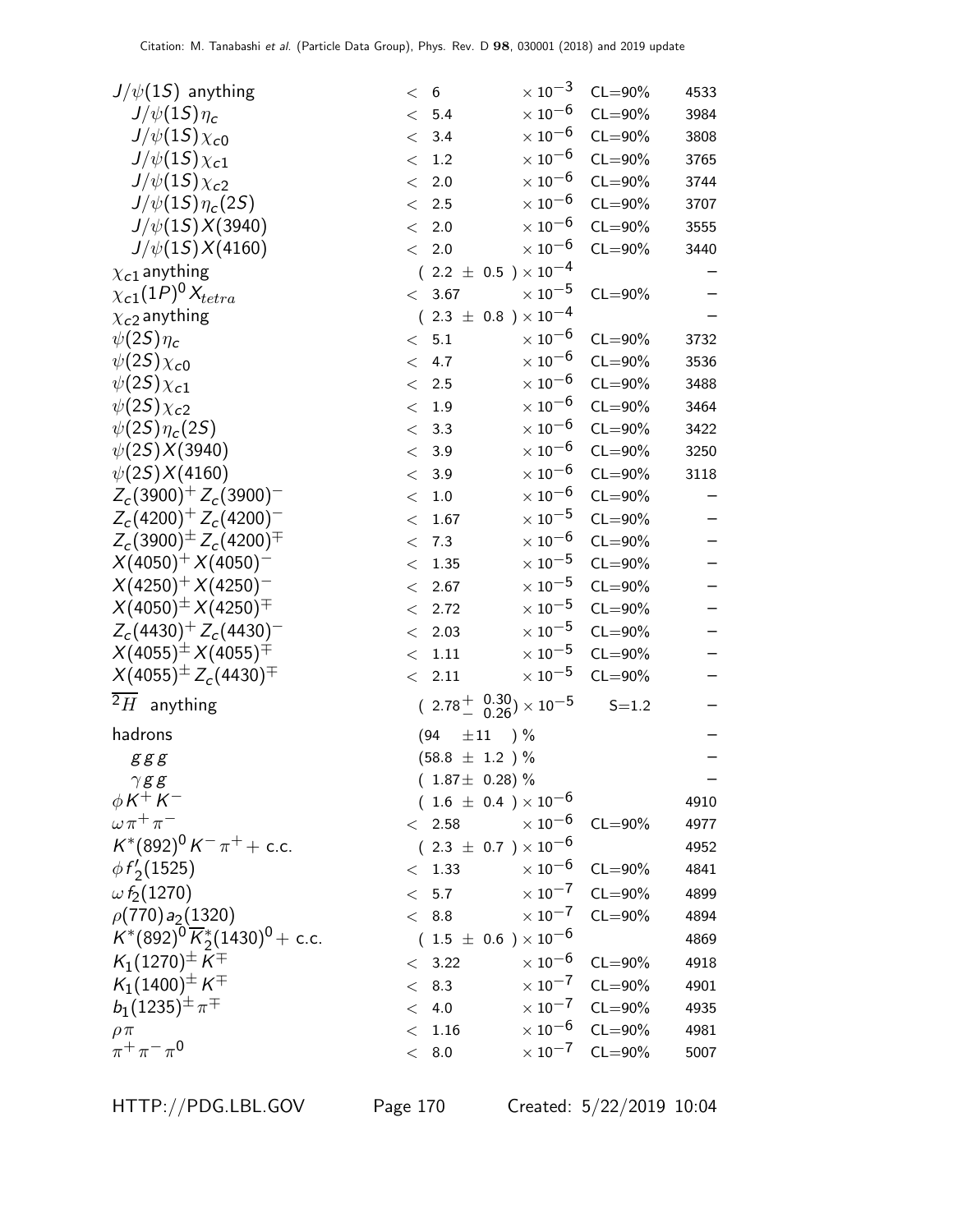| $\omega \pi^0$                                                                  | $< 1.63 \times 10^{-6}$                    |                            | $CL = 90\%$                | 4980                     |
|---------------------------------------------------------------------------------|--------------------------------------------|----------------------------|----------------------------|--------------------------|
| $\pi^+ \pi^- \pi^0 \pi^0$                                                       | $(1.30\pm 0.28)\times 10^{-5}$             |                            |                            | 5002                     |
| $K_S^0 K^+ \pi^-$ + c.c.                                                        | $(1.14\pm 0.33)\times 10^{-6}$             |                            |                            | 4979                     |
| $K^*(892)^0 \overline{K}^0$ + c.c.                                              | < 4.22                                     | $\times$ 10 $^{-6}$        | $CL = 90\%$                | 4959                     |
| $K^*(892)^{-}K^+$ + c.c.                                                        | $< 1.45 \times 10^{-6}$                    |                            | $CL = 90\%$                | 4960                     |
| $f_1(1285)$ anything                                                            | $(2.2 \pm 1.6) \times 10^{-3}$             |                            |                            |                          |
| $f_1(1285)X_{tetra}$                                                            | < 6.47                                     | $\times$ 10 $^{-5}$        | $CL = 90\%$                |                          |
| Sum of 100 exclusive modes                                                      | $(2.90 \pm 0.30) \times 10^{-3}$           |                            |                            |                          |
|                                                                                 | Radiative decays                           |                            |                            |                          |
| $\gamma \chi_{b1}(1P)$                                                          | $(6.9 \pm 0.4) \%$                         |                            |                            | 130                      |
| $\gamma \chi_{b2}(1P)$                                                          | $(7.15 \pm 0.35)\%$                        |                            |                            | 110                      |
| $\gamma \chi_{b0}(1P)$                                                          | $(3.8 \pm 0.4) \%$                         |                            |                            | 162                      |
| $\gamma f_0(1710)$                                                              | < 5.9                                      | $\times$ 10 $^{-4}$        | $CL = 90\%$                | 4867                     |
| $\gamma f_2(1525)$                                                              | < 5.3                                      | $\times$ 10 <sup>-4</sup>  | $CL = 90\%$                | 4896                     |
| $\gamma f_2(1270)$                                                              | < 2.41                                     |                            | $\times 10^{-4}$ CL=90%    | 4930                     |
| $\gamma\eta_c(1S)$                                                              | < 2.7                                      | $\times$ 10 $^{-5}$        | $CL = 90\%$                | 4567                     |
| $\gamma \chi_{c0}$                                                              | 1.0<br>$\lt$                               | $\times$ 10 $^{-4}$        | $CL = 90\%$                | 4430                     |
| $\gamma \chi_{c1}$                                                              | < 3.6                                      | $\times\,10^{-6}$          | $CL = 90\%$                | 4397                     |
| $\gamma \chi_{c2}$                                                              | < 1.5                                      | $\times$ 10 $^{-5}$        | $CL = 90\%$                | 4381                     |
| $\gamma \chi_{c1}(3872) \rightarrow \pi^{+} \pi^{-} J/\psi$                     | < 8                                        | $\times$ 10 $^{-7}$        | $CL = 90\%$                |                          |
| $\gamma \chi_{c1}(3872) \rightarrow \pi^+ \pi^- \pi^0 J/\psi$                   | < 2.4                                      | $\times$ 10 <sup>-6</sup>  | $CL = 90\%$                |                          |
| $\gamma X(3915) \rightarrow \omega J/\psi$                                      | < 2.8                                      | $\times$ 10 $^{-6}$        | $CL = 90\%$                | $\frac{-}{1}$            |
| $\gamma \chi_{c1}(4140) \rightarrow \phi J/\psi$                                | 1.2<br>$\lt$                               | $\times$ 10 <sup>-6</sup>  | $CL = 90\%$                |                          |
| $\gamma X(4350) \rightarrow \phi J/\psi$                                        | < 1.3                                      | $\times$ 10 $^{-6}$        | $CL = 90\%$                | $\overline{\phantom{0}}$ |
| $\gamma \eta_b(1S)$                                                             | $(5.5 \frac{+}{0.9}) \times 10^{-4}$ S=1.2 |                            |                            | 605                      |
| $\gamma \eta_b(1S) \rightarrow \gamma$ Sum of 26 exclu-                         | < 3.7                                      |                            | $\times 10^{-6}$ CL=90%    |                          |
| sive modes<br>$\gamma X_{b\overline{b}} \rightarrow \gamma$ Sum of 26 exclusive | < 4.9                                      |                            | $\times 10^{-6}$ CL=90%    |                          |
| modes<br>$\gamma X \rightarrow \gamma + \geq 4$ prongs [hhbb] < 1.95            |                                            |                            | $\times 10^{-4}$ CL=95%    |                          |
| $\gamma A^0 \rightarrow \gamma$ hadrons                                         | < 8                                        |                            | $\times$ 10 $^{-5}$ CL=90% |                          |
| $\gamma a_1^0 \rightarrow \gamma \mu^+ \mu^-$                                   | < 8.3                                      |                            | $\times 10^{-6}$ CL=90%    |                          |
| Lepton Family number $(LF)$ violating modes                                     |                                            |                            |                            |                          |
| $e^{\pm} \tau^{\mp}$<br>LF                                                      | < 3.2                                      | $\times$ 10 $^{-6}$ CL=90% |                            | 4854                     |
| $\mu^{\pm} \tau^{\mp}$<br>LF __                                                 | < 3.3                                      |                            | $\times 10^{-6}$ CL=90%    | 4854                     |
|                                                                                 |                                            |                            |                            |                          |
| $\mid T_2(1D)$                                                                  | $J^G(J^{PC}) = 0^-(2^{--})$                |                            |                            |                          |
| Mass $m = 10163.7 \pm 1.4$ MeV $(S = 1.7)$                                      |                                            |                            |                            |                          |

| $T2(1D)$ DECAY MODES       | Fraction $(\Gamma_i/\Gamma)$ | $p$ (MeV/c)              |     |
|----------------------------|------------------------------|--------------------------|-----|
| $\gamma \gamma \gamma(15)$ | seen                         |                          | 679 |
| HTTP://PDG.LBL.GOV         | Page 171                     | Created: 5/22/2019 10:04 |     |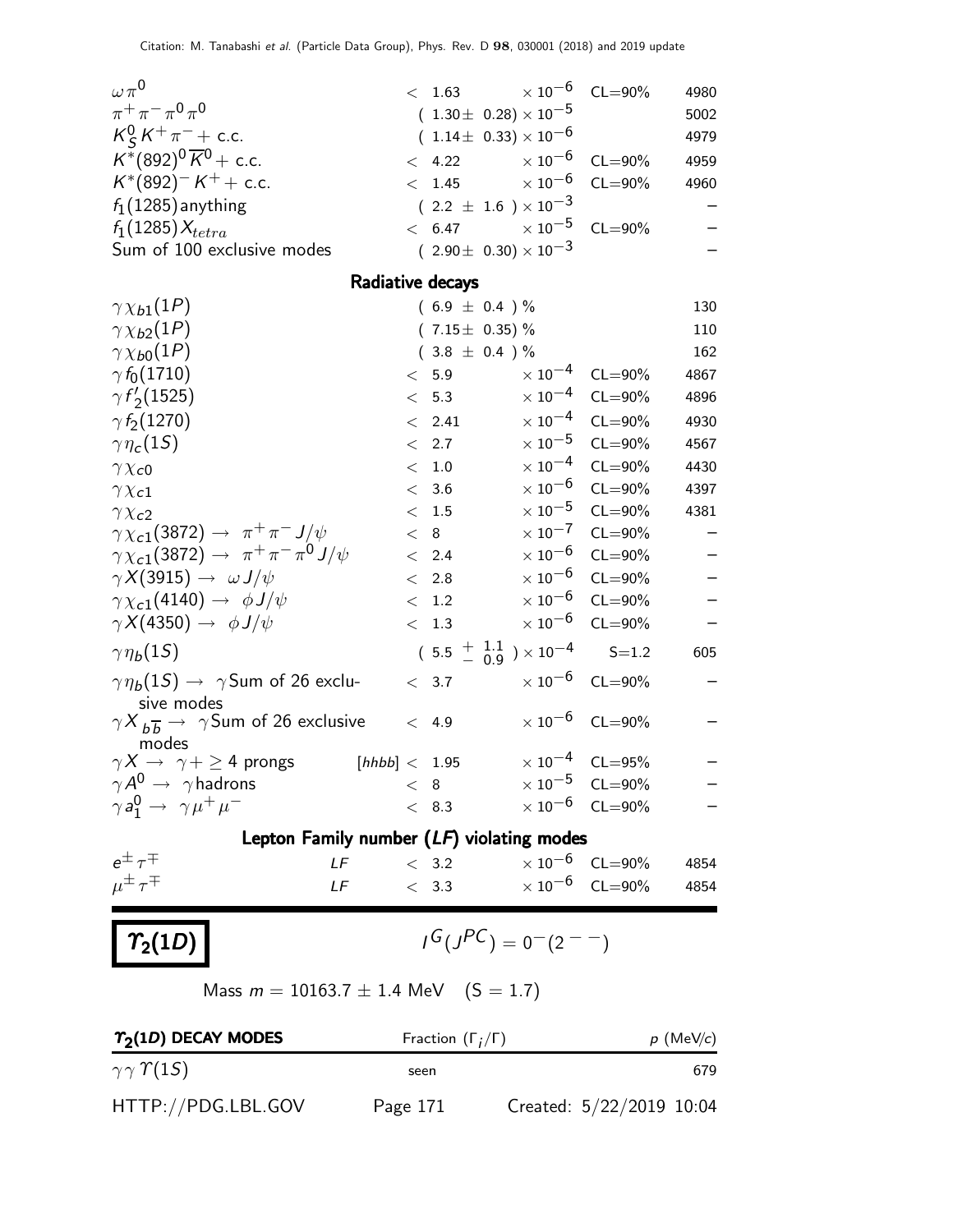| $\gamma \chi_{bJ}(1P)$   | seen                           | 300 |
|--------------------------|--------------------------------|-----|
| $\eta$ $\Upsilon(15)$    | not seen                       | 426 |
| $\pi^+\pi^-\Upsilon(1S)$ | $(6.6 \pm 1.6) \times 10^{-3}$ | 623 |

| $\chi_{\bm{b} \bm{0}}(2P)$ [ggbb] |  |
|-----------------------------------|--|
|-----------------------------------|--|

 $I^G(J^{PC}) = 0^+(0^{++})$ J needs confirmation.

Mass  $m = 10232.5 \pm 0.4 \pm 0.5$  MeV

| $\chi_{b0}(2P)$ DECAY MODES                                             | Fraction $(\Gamma_i/\Gamma)$ |                                | Confidence level (MeV/c) | p    |
|-------------------------------------------------------------------------|------------------------------|--------------------------------|--------------------------|------|
| $\gamma$ $\gamma$ (2S)                                                  | $(1.38 \pm 0.30)$ %          |                                |                          | 207  |
| $\gamma$ $\gamma$ (15)                                                  |                              | $(3.8 \pm 1.7) \times 10^{-3}$ |                          | 743  |
| $D^0 X$                                                                 | < 8.2                        | $\frac{0}{0}$                  | 90%                      |      |
| $\pi^{+}\pi^{-} K^{+} K^{-}\pi^{0}$                                     | < 3.4                        | $\times$ 10 <sup>-5</sup>      | 90%                      | 5064 |
| $2\pi^{+}\pi^{-}K^{-}K^{0}$                                             | < 5                          | $\times$ 10 $^{-5}$            | 90%                      | 5063 |
| $2\pi^{+}\pi^{-}$ K <sup>-</sup> K <sup>o</sup> <sub>S</sub> $2\pi^{0}$ | < 2.2                        | $\times$ 10 <sup>-4</sup>      | 90%                      | 5036 |
| $2\pi + 2\pi - 2\pi$ <sup>0</sup>                                       | < 2.4                        | $\times$ 10 <sup>-4</sup>      | 90%                      | 5092 |
| $2\pi + 2\pi - K + K$                                                   | < 1.5                        | $\times$ 10 <sup>-4</sup>      | 90%                      | 5050 |
| $2\pi + 2\pi - K + K - \pi^0$                                           | < 2.2                        | $\times$ 10 $^{-4}$            | 90%                      | 5035 |
| $2\pi + 2\pi - K + K - 2\pi$ <sup>0</sup>                               | < 1.1                        | $\times$ 10 <sup>-3</sup>      | 90%                      | 5019 |
| $3\pi^+ 2\pi^- K^- K^0_S \pi^0$                                         | < 7                          | $\times$ 10 <sup>-4</sup>      | 90%                      | 5018 |
| $3\pi + 3\pi^-$                                                         | < 7                          | $\times$ 10 $^{-5}$            | 90%                      | 5091 |
| $3\pi$ <sup>+</sup> $3\pi$ <sup>-</sup> $2\pi$ <sup>0</sup>             | < 1.2                        | $\times$ 10 $^{-3}$            | 90%                      | 5070 |
| $3\pi + 3\pi - K + K$                                                   | < 1.5                        | $\times$ 10 $^{-4}$            | 90%                      | 5017 |
| $3\pi + 3\pi - K + K - \pi^0$                                           | < 7                          | $\times$ 10 <sup>-4</sup>      | 90%                      | 4999 |
| $4\pi^{+}4\pi^{-}$                                                      | < 1.7                        | $\times$ 10 <sup>-4</sup>      | 90%                      | 5069 |
| $4\pi^+ 4\pi^- 2\pi^0$                                                  | < 6                          | $\times$ 10 $^{-4}$            | 90%                      | 5039 |
|                                                                         |                              |                                |                          |      |

 $\chi_{b1}(2P)$  [ggbb]

 $I^G(J^{PC}) = 0^+(1^{++})$ J needs confirmation.

Mass  $m = 10255.46 \pm 0.22 \pm 0.50$  MeV  $m_{\chi_{b1}(2P)}^{} - m_{\chi_{b0}(2P)}^{} = 23.5 \pm 1.0~\rm{MeV}$ 

| $\chi_{b1}(2P)$ DECAY MODES                                  | Fraction $(\Gamma_i/\Gamma)$   | $p$ (MeV/c) |  |
|--------------------------------------------------------------|--------------------------------|-------------|--|
| $\omega$ $\Upsilon(15)$                                      | $(1.63^{+0.40}_{-0.34})$ %     | 135         |  |
| $\gamma$ $\gamma$ (2S)                                       | $(18.1 \pm 1.9) \%$            | 230         |  |
| $\gamma$ $\Upsilon(15)$                                      | $(9.9 \pm 1.0) \%$             | 764         |  |
| $\pi \pi \chi_{b1}(1P)$                                      | $(9.1 \pm 1.3) \times 10^{-3}$ | 238         |  |
| $D^0 X$                                                      | $(8.8 \pm 1.7) \%$             |             |  |
| $\pi^{+}\pi^{-} K^{+} K^{-}\pi^{0}$                          | $(3.1 \pm 1.0) \times 10^{-4}$ | 5075        |  |
| $2\pi^{+}\pi^{-}$ K <sup>-</sup> K <sup>0</sup> <sub>S</sub> | $(1.1 \pm 0.5) \times 10^{-4}$ | 5075        |  |

HTTP://PDG.LBL.GOV Page 172 Created: 5/22/2019 10:04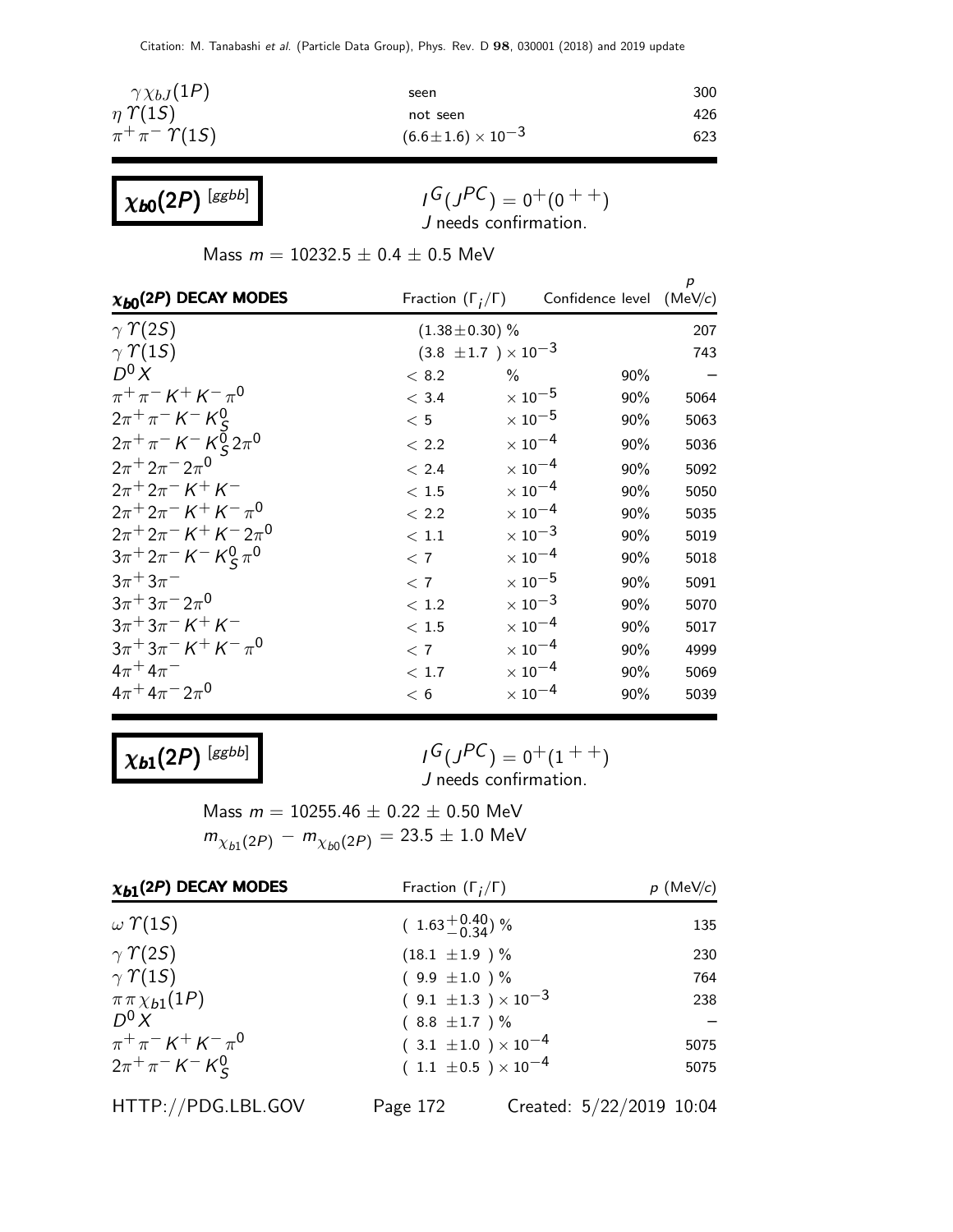| $2\pi^{+}\pi^{-}$ K <sup>-</sup> K <sup>0</sup> <sub>S</sub> $2\pi^{0}$ | $(7.7 \pm 3.2) \times 10^{-4}$ | 5047 |
|-------------------------------------------------------------------------|--------------------------------|------|
| $2\pi^+ 2\pi^- 2\pi^0$                                                  | $(5.9 \pm 2.0) \times 10^{-4}$ | 5104 |
| $2\pi + 2\pi - K + K$                                                   | $(10 \pm 4) \times 10^{-5}$    | 5062 |
| $2\pi^+ 2\pi^- K^+ K^- \pi^0$                                           | $(5.5 \pm 1.8) \times 10^{-4}$ | 5047 |
| $2\pi^+ 2\pi^- K^+ K^- 2\pi^0$                                          | $(10 \pm 4) \times 10^{-4}$    | 5030 |
| $3\pi^+ 2\pi^- K^- K^0_S \pi^0$                                         | $(6.7 \pm 2.6) \times 10^{-4}$ | 5029 |
| $3\pi + 3\pi$                                                           | $(1.2 \pm 0.4) \times 10^{-4}$ | 5103 |
| $3\pi$ <sup>+</sup> $3\pi$ <sup>-</sup> $2\pi$ <sup>0</sup>             | $(1.2 \pm 0.4) \times 10^{-3}$ | 5081 |
| $3\pi + 3\pi - K + K$                                                   | $(2.0 \pm 0.8) \times 10^{-4}$ | 5029 |
| $3\pi + 3\pi - K + K - \pi^0$                                           | $(6.1 \pm 2.2) \times 10^{-4}$ | 5011 |
| $4\pi + 4\pi$                                                           | $(1.7 \pm 0.6) \times 10^{-4}$ | 5080 |
| $4\pi + 4\pi - 2\pi$ <sup>0</sup>                                       | $(1.9 \pm 0.7) \times 10^{-3}$ | 5051 |

 $\chi_{b2}(2P)$  [ggbb]

 $I^G(J^{PC}) = 0^+(2^{++})$ J needs confirmation.

Mass  $m = 10268.65 \pm 0.22 \pm 0.50$  MeV  $m_{\chi_{b2}(2P)}^{} - m_{\chi_{b1}(2P)}^{} = 13.10 \pm 0.24$  MeV

| $\chi_{b2}(2P)$ DECAY MODES                                                                  |                                |      | Fraction $(\Gamma_i/\Gamma)$ Confidence level (MeV/c) | p    |
|----------------------------------------------------------------------------------------------|--------------------------------|------|-------------------------------------------------------|------|
| $\omega$ $\Upsilon(15)$                                                                      | $(1.10^{+0.34}_{-0.30})$ %     |      |                                                       | 194  |
| $\gamma \Upsilon(2S)$                                                                        | $(8.9 \pm 1.2) \%$             |      |                                                       | 242  |
| $\gamma \Upsilon(15)$                                                                        | $(6.6 \pm 0.8)$ %              |      |                                                       | 777  |
| $\pi \pi \chi_{b2}(1P)$                                                                      | $(5.1 \pm 0.9) \times 10^{-3}$ |      |                                                       | 229  |
| $D^0 X$                                                                                      | < 2.4                          | $\%$ | 90%                                                   |      |
| $\pi^{+}\pi^{-} K^{+} K^{-}\pi^{0}$                                                          | $< 1.1$ $\times 10^{-4}$       |      | 90%                                                   | 5082 |
| $2\pi^{+}\pi^{-}$ K <sup>-</sup> K <sup>0</sup> <sub>c</sub>                                 | $< 9$ $\times 10^{-5}$         |      | 90%                                                   | 5082 |
| $2\pi^{+}\pi^{-}$ K $^{-}$ K $_{S}^{\bar{0}}$ $2\pi^{0}$                                     | $< 7$ $\times 10^{-4}$         |      | 90%                                                   | 5054 |
| $2\pi + 2\pi - 2\pi$ <sup>0</sup>                                                            | $(3.9 \pm 1.6) \times 10^{-4}$ |      |                                                       | 5110 |
| $2\pi + 2\pi - K + K$                                                                        | $(9 \pm 4) \times 10^{-5}$     |      |                                                       | 5068 |
| $2\pi + 2\pi - K + K - \pi^0$                                                                | $(2.4 \pm 1.1) \times 10^{-4}$ |      |                                                       | 5054 |
| $2\pi + 2\pi - K + K - 2\pi$ <sup>0</sup>                                                    | $(4.7 \pm 2.3) \times 10^{-4}$ |      |                                                       | 5037 |
| $3\pi$ <sup>+</sup> $2\pi$ <sup>-</sup> $K$ <sup>-</sup> $K$ <sup>0</sup> $\pi$ <sup>0</sup> | $< 4$ $\times 10^{-4}$         |      | 90%                                                   | 5036 |
| $3\pi + 3\pi^-$                                                                              | $(9 \pm 4) \times 10^{-5}$     |      |                                                       | 5110 |
| $3\pi + 3\pi - 2\pi$ <sup>0</sup>                                                            | $(1.2 \pm 0.4) \times 10^{-3}$ |      |                                                       | 5088 |
| $3\pi + 3\pi - K + K$                                                                        | $(1.4 \pm 0.7) \times 10^{-4}$ |      |                                                       | 5036 |
| $3\pi + 3\pi - K + K - \pi^0$                                                                | $(4.2 \pm 1.7) \times 10^{-4}$ |      |                                                       | 5017 |
| $4\pi^{+}4\pi^{-}$                                                                           | $(9 \pm 5) \times 10^{-5}$     |      |                                                       | 5087 |
| $4\pi + 4\pi - 2\pi$ <sup>0</sup>                                                            | $(1.3 \pm 0.5) \times 10^{-3}$ |      |                                                       | 5058 |

HTTP://PDG.LBL.GOV Page 173 Created: 5/22/2019 10:04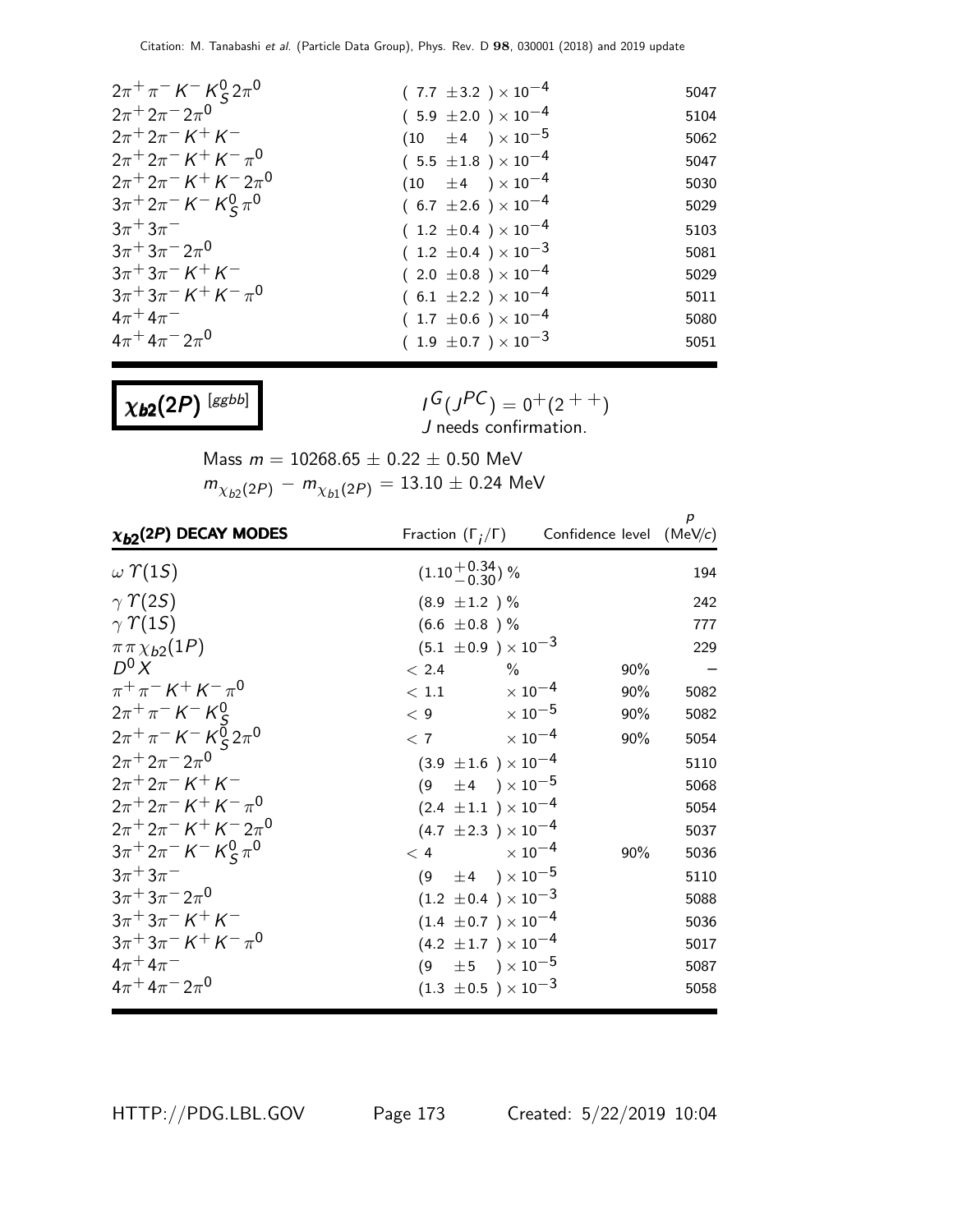## $\Upsilon(3S)$

$$
I^G(J^{PC}) = 0^-(1^{--})
$$

Mass  $m = 10355.2 \pm 0.5$  MeV  $m_{\, \Upsilon(3S)} \,-\, m_{\, \Upsilon(2S)} = 331.50 \pm 0.13 \; \textrm{MeV}$ Full width  $\Gamma = 20.32 \pm 1.85$  keV  $Γ_{ee} = 0.443 ± 0.008$  keV

| $T(3S)$ DECAY MODES                               | Fraction $(\Gamma_i/\Gamma)$     | Scale $factor/$<br>Confidence level (MeV/c) | $\boldsymbol{p}$ |
|---------------------------------------------------|----------------------------------|---------------------------------------------|------------------|
| $\Upsilon(2S)$ anything                           | $(10.6 \pm 0.8) \%$              |                                             | 296              |
| $\gamma(2S)\pi^+\pi^-$                            | $(2.82 \pm 0.18)\%$              | $S = 1.6$                                   | 177              |
| $\gamma(2S)\pi^{0}\pi^{0}$                        | $(1.85 \pm 0.14)\%$              |                                             | 190              |
| $\gamma(2S)\gamma\gamma$                          | $(5.0 \pm 0.7)$ %                |                                             | 327              |
| $\gamma(2S)\pi^{0}$                               | $<$ 5.1                          | $\times$ 10 $^{-4}$<br>$CL = 90\%$          | 298              |
| $\gamma(1S)\pi^+\pi^-$                            | $(4.37 \pm 0.08)\%$              |                                             | 813              |
| $\gamma(1S)\pi^{0}\pi^{0}$                        | $(2.20 \pm 0.13)\%$              |                                             | 816              |
| $\gamma(1S)\eta$                                  | < 1                              | $\times$ 10 $^{-4}$<br>$CL = 90\%$          | 677              |
| $\gamma_{(1S)\pi^0}$                              | < 7                              | $\times$ 10 $^{-5}$<br>$CL = 90\%$          | 846              |
| $h_b(1P)\pi^0$                                    | < 1.2                            | $\times$ 10 $^{-3}$<br>$CL = 90\%$          | 426              |
| $h_b(1P)\pi^0 \rightarrow \gamma \eta_b(1S)\pi^0$ | $(4.3 \pm 1.4) \times 10^{-4}$   |                                             |                  |
| $h_b(1P)\pi^+\pi^-$                               | 1.2<br>$\lt$                     | $\times$ 10 $^{-4}$<br>$CL = 90\%$          | 353              |
| $\tau^+\tau^-$                                    | $(2.29 \pm 0.30)$ %              |                                             | 4863             |
| $\mu^+ \mu^-$                                     | $(2.18 \pm 0.21)\%$              | $S = 2.1$                                   | 5177             |
| $e^+e^-$                                          | $(2.18 \pm 0.20)\%$              |                                             | 5178             |
| hadrons                                           | $\pm 12$ ) %<br>(93)             |                                             |                  |
| g g g                                             | $(35.7 \pm 2.6) \%$              |                                             |                  |
| $\gamma g g$                                      | $(9.7 \pm 1.8) \times 10^{-3}$   |                                             |                  |
| $\overline{^2H}$ anything                         | $(2.33 \pm 0.33) \times 10^{-5}$ |                                             |                  |
|                                                   | Radiative decays                 |                                             |                  |
| $\gamma \chi_{b2}(2P)$                            | $(13.1 \pm 1.6) \%$              | $S = 3.4$                                   | 86               |
| $\gamma \chi_{b1}(2P)$                            | $(12.6 \pm 1.2) \%$              | $S = 2.4$                                   | 99               |
| $\gamma \chi_{b0}(2P)$                            | $(5.9 \pm 0.6) \%$               | $S = 1.4$                                   | 122              |
| $\gamma \chi_{b2}(1P)$                            | $(10.0 \pm 1.0) \times 10^{-3}$  | $S = 1.7$                                   | 434              |
| $\gamma \chi_{b1}(1P)$                            | $(9 \pm 5) \times 10^{-4}$       | $S = 1.8$                                   | 452              |
| $\gamma \chi_{b0}(1P)$                            | $(2.7 \pm 0.4) \times 10^{-3}$   |                                             | 484              |
| $\gamma\eta_b(2S)$                                | < 6.2                            | $\times$ $10^{-4}$<br>$CL = 90\%$           | 350              |
| $\gamma\eta_b(1S)$                                | $(5.1 \pm 0.7) \times 10^{-4}$   |                                             | 912              |
| $\gamma A^0 \rightarrow \gamma$ hadrons           | < 8                              | $\times$ 10 $^{-5}$<br>$CL = 90\%$          |                  |
| $\gamma X \rightarrow \gamma + \geq 4$ prongs     | [iibb] < 2.2                     | $\times$ 10 $^{-4}$<br>$CL = 95%$           |                  |
| $\gamma a_1^0 \rightarrow \gamma \mu^+ \mu^-$     | < 5.5                            | $\times$ 10 $^{-6}$<br>$CL = 90\%$          |                  |
| $\gamma a_1^0 \rightarrow \gamma \tau^+ \tau^-$   | [jjbb] < 1.6                     | $\times$ 10 <sup>-4</sup><br>$CL = 90\%$    |                  |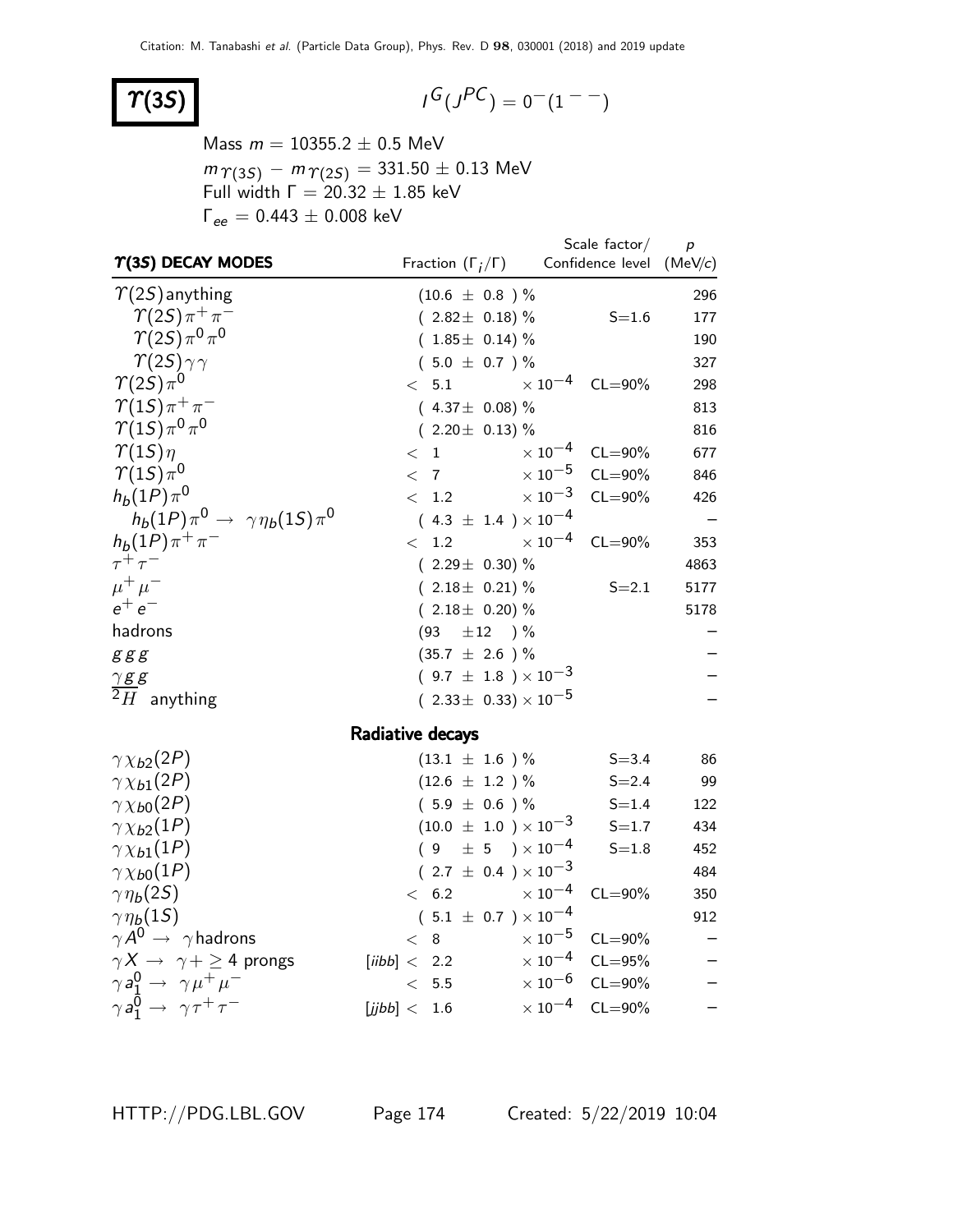|                                                                                                                                              | Lepton Family number $(LF)$ violating modes                                          |                                                                                                                 |                                 |                              |
|----------------------------------------------------------------------------------------------------------------------------------------------|--------------------------------------------------------------------------------------|-----------------------------------------------------------------------------------------------------------------|---------------------------------|------------------------------|
| $e^{\pm} \tau^{\mp}$<br>$\mu^{\pm} \tau^{\mp}$                                                                                               | LF $< 4.2 \times 10^{-6}$ CL=90%<br>LF $\,\times$ 3.1 $\times 10^{-6}$ CL=90%        |                                                                                                                 |                                 | 5025<br>5025                 |
| $\chi_{b1}(3P)$                                                                                                                              |                                                                                      | $I^G(J^{PC}) = 0^+(1^{++})$                                                                                     |                                 |                              |
| Mass $m = 10513.4 \pm 0.7$ MeV                                                                                                               |                                                                                      |                                                                                                                 |                                 |                              |
| $x_{b1}$ (3P) DECAY MODES                                                                                                                    | Fraction $(\Gamma_i/\Gamma)$                                                         |                                                                                                                 |                                 | $p$ (MeV/c)                  |
| $\gamma(1S)\gamma$<br>$\gamma(2S)\gamma$<br>$\gamma(35)\gamma$                                                                               | seen<br>seen<br>seen                                                                 |                                                                                                                 |                                 | 1000<br>479<br>157           |
| $\chi_{b2}(3P)$                                                                                                                              |                                                                                      | $I^G(J^{PC}) = 0^+(2^{++})$                                                                                     |                                 |                              |
| Mass $m = 10524.0 \pm 0.8$ MeV                                                                                                               |                                                                                      |                                                                                                                 |                                 |                              |
| $\chi_{b2}$ (3P) DECAY MODES                                                                                                                 | Fraction $(\Gamma_i/\Gamma)$                                                         |                                                                                                                 |                                 | $p$ (MeV/c)                  |
| $\gamma(35)\gamma$                                                                                                                           | seen                                                                                 |                                                                                                                 |                                 | 167                          |
| $\mid$ $\Upsilon(4S)$                                                                                                                        |                                                                                      | $I^G(J^{PC})=0^{-}(1^{--})$                                                                                     |                                 |                              |
| Mass $m = 10579.4 \pm 1.2$ MeV<br>Full width $\Gamma = 20.5 \pm 2.5$ MeV<br>$\Gamma_{ee} = 0.272 \pm 0.029 \text{ keV}$ (S = 1.5)            |                                                                                      |                                                                                                                 |                                 |                              |
| $\Upsilon(45)$ DECAY MODES                                                                                                                   | Fraction $(\Gamma_i/\Gamma)$ Confidence level (MeV/c)                                |                                                                                                                 |                                 | р                            |
| $B\overline{B}$<br>$B^+B^-$<br>$D_{\underline{s}}^{+}$ anything + c.c.<br>$B^{0}\overline{B}^{0}$<br>$J/\psi K_S^0 + (J/\psi, \eta_c) K_S^0$ | >96<br>$(51.4 \pm 0.6)$ %<br>$(17.8 \pm 2.6)$ %<br>$(48.6 \pm 0.6)$ %<br>$\langle 4$ | $\frac{0}{0}$<br>$\times$ 10 <sup>-7</sup>                                                                      | 95%<br>90%                      | 326<br>331<br>326            |
| non- $B$ $B$<br>$e^+e^-$<br>$\rho^+ \rho^-$<br>$K^{*}(892)^{0} \overline{K}^{0}$<br>$J/\psi(1S)$ anything<br>$D^{*+}$ anything + c.c.        | $\lt$ 4<br>$(1.57 \pm 0.08) \times 10^{-5}$<br>< 5.7<br>< 2.0<br>< 1.9<br>< 7.4      | $\frac{0}{0}$<br>$\times$ 10 <sup>-6</sup><br>$\times$ 10 $^{-6}$<br>$\times$ 10 <sup>-4</sup><br>$\frac{0}{0}$ | 95%<br>90%<br>90%<br>95%<br>90% | 5290<br>5233<br>5240<br>5099 |
| $\phi$ anything                                                                                                                              | $(7.1 \pm 0.6) \%$                                                                   |                                                                                                                 |                                 | 5240                         |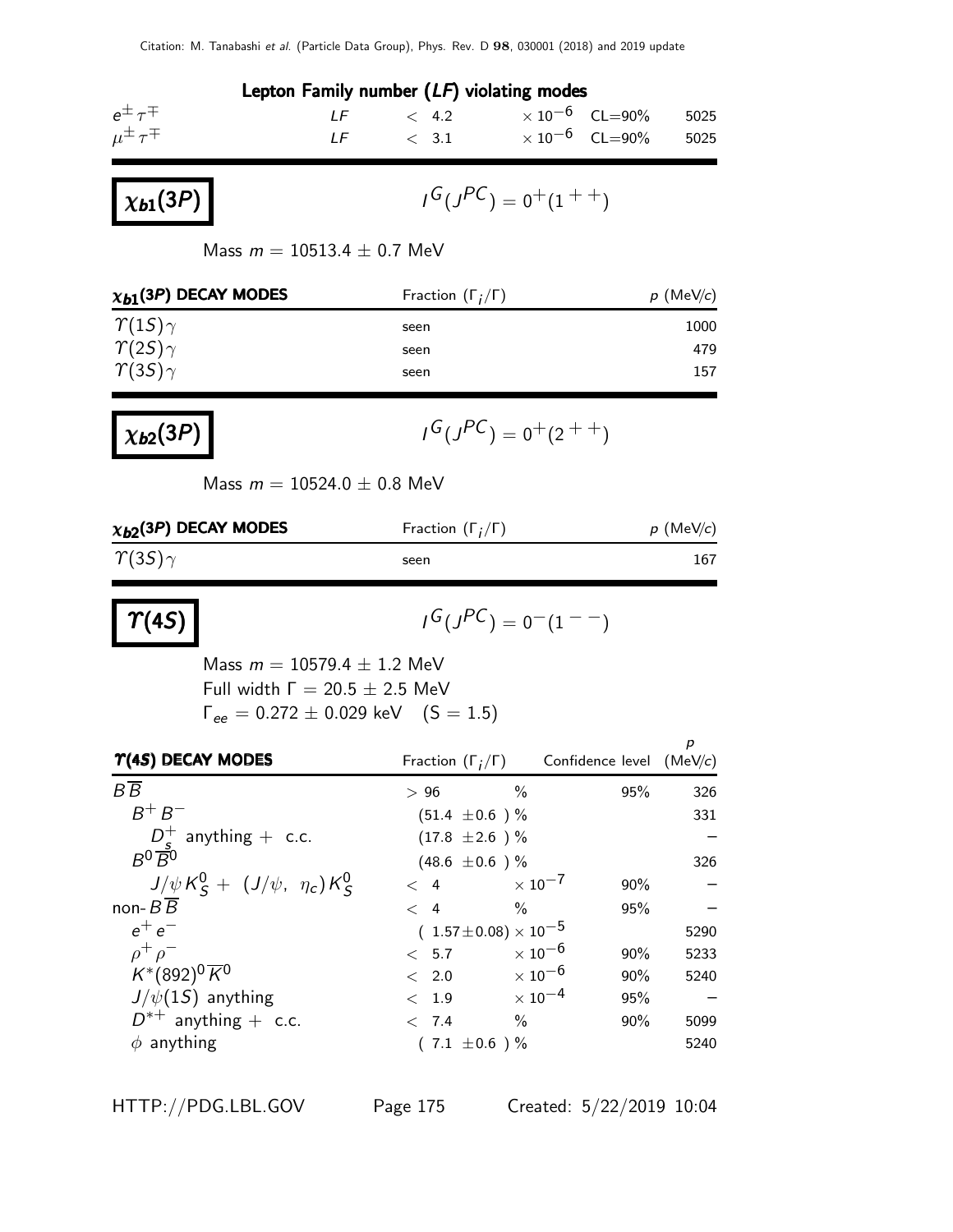| $\phi\eta$               | < 1.8                            | $\times$ 10 $^{-6}$       | 90% | 5226 |
|--------------------------|----------------------------------|---------------------------|-----|------|
| $\phi \eta'$             | < 4.3                            | $\times$ 10 $^{-6}$       | 90% | 5196 |
| $\rho\eta$               | < 1.3                            | $\times$ 10 $^{-6}$       | 90% | 5247 |
| $\rho\eta'$              | $\langle$ 2.5                    | $\times$ 10 <sup>-6</sup> | 90% | 5217 |
| $\Upsilon(15)$ anything  | $\lt$ 4                          | $\times$ 10 $^{-3}$       | 90% | 1053 |
| $\gamma(1S)\pi^+\pi^-$   | $(8.2 \pm 0.4) \times 10^{-5}$   |                           |     | 1026 |
| $\gamma(1S)\eta$         | $(1.81 \pm 0.18) \times 10^{-4}$ |                           |     | 924  |
| $\gamma(1S)\eta'$        | $(3.4 \pm 0.9) \times 10^{-5}$   |                           |     |      |
| $\gamma(2S)\pi^+\pi^-$   | $(8.2 \pm 0.8) \times 10^{-5}$   |                           |     | 468  |
| $h_b(1P)\pi^+\pi^-$      | not seen                         |                           |     | 600  |
| $h_b(1P)\eta$            | $(2.18\pm0.21)\times10^{-3}$     |                           |     | 390  |
| $\overline{2}H$ anything | < 1.3                            | $\times$ 10 <sup>-5</sup> | 90% |      |
|                          |                                  |                           |     |      |

#### Double Radiative Decays

 $\gamma \gamma \Upsilon(D) \rightarrow \gamma \gamma \eta \Upsilon(15)$  < 2.3  $\times 10^{-5}$  90%

## $Z_b(10610)$

 $G(J^{PC}) = 1+(1^{+}-)$ 

Mass  $m = 10607.2 \pm 2.0$  MeV Full width  $Γ = 18.4 ± 2.4$  MeV

| $Z_b(10610)$ DECAY MODES                    | Fraction $(\Gamma_i/\Gamma)$         | $p$ (MeV/c) |
|---------------------------------------------|--------------------------------------|-------------|
| $\gamma(1S)\pi^+$                           | $(5.4^{+1.9}_{-1.5}) \times 10^{-3}$ | 1077        |
| $\gamma_{(1S)\pi^0}$                        | not seen                             | 1077        |
| $\gamma(2S)\pi^+$                           | $(3.6\frac{+1.1}{-0.8})$ %           | 551         |
| $\gamma(2S)\pi^{0}$                         | seen                                 | 552         |
| $\gamma(3S)\pi^+$                           | $(2.1^{+0.8}_{-0.6})$ %              | 207         |
| $\gamma(3S)\pi^0$                           | seen                                 | 210         |
| $h_b(1P)\pi^+$                              | $(3.5\frac{+1.2}{-0.9})%$            | 671         |
| $h_b(2P)\pi^+$                              | $(4.7^{+1.7}_{-1.3})\%$              | 313         |
| $B^+\overline{B}{}^0$                       | not seen                             | 505         |
| $B^+\overline{B}^{*0}+B^{*+}\overline{B}^0$ | $(85.6^{+2.1}_{-2.9})$ %             |             |
| $B^{*+} \overline{B}^{*0}$                  | not seen                             | $^\dagger$  |

## $Z_b(10650)$

$$
I^G(J^{PC}) = 1^+(1^{+-})
$$
  
I, G, C need confirmation.

Mass  $m = 10652.2 \pm 1.5$  MeV Full width  $Γ = 11.5 ± 2.2$  MeV

HTTP://PDG.LBL.GOV Page 176 Created: 5/22/2019 10:04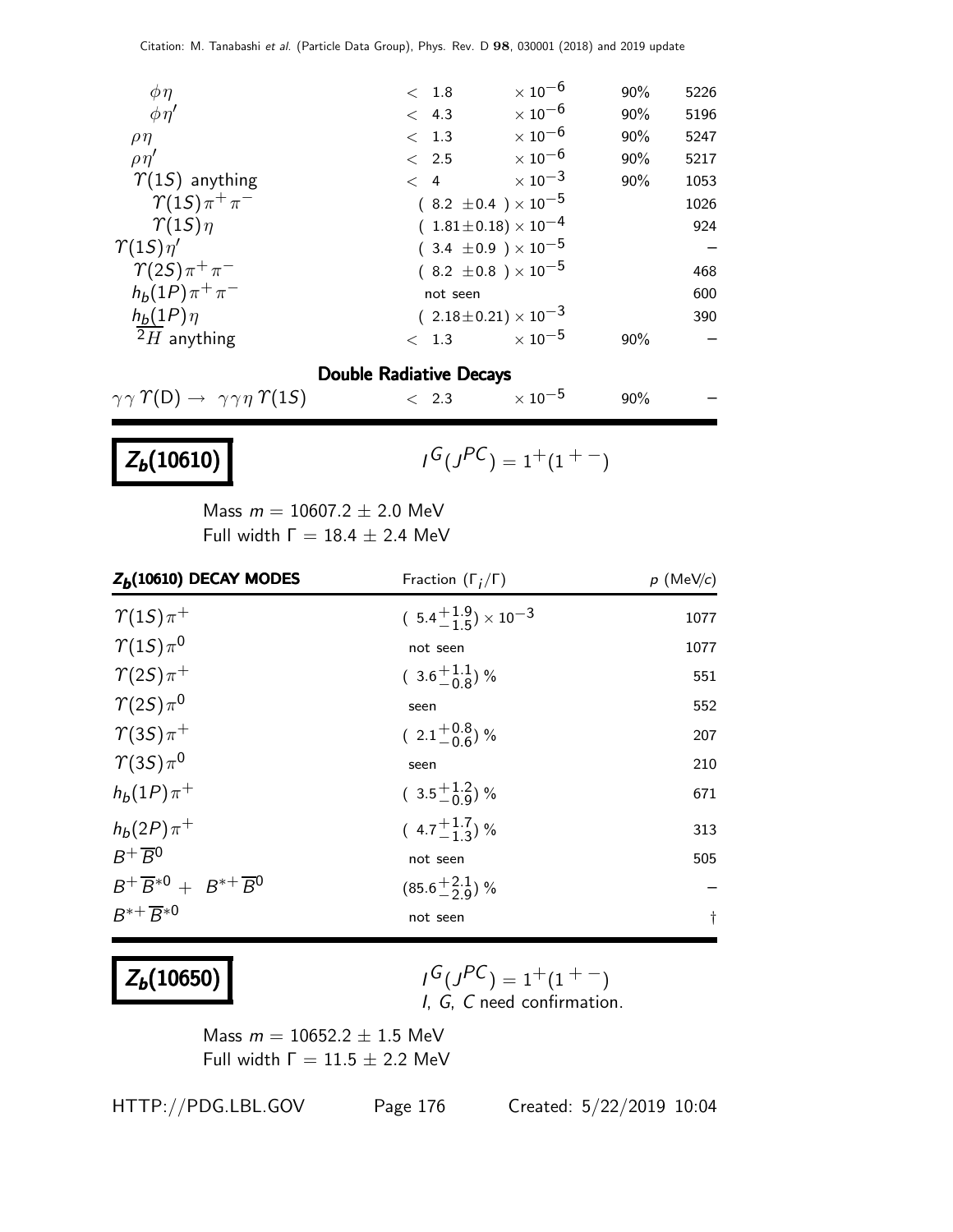| $Z_b(10650)^+$ DECAY MODES<br>Fraction $(\Gamma_i/\Gamma)$ |                                         | $p$ (MeV/c)       |
|------------------------------------------------------------|-----------------------------------------|-------------------|
| $\gamma_{(1S)\pi^+}$                                       | $(1.7\frac{+0.8}{-0.6}) \times 10^{-3}$ | 1117              |
| $\gamma(2S)\pi^+$                                          | $(1.4\frac{+0.6}{-0.4})\%$              | 595               |
| $\gamma(3S)\pi^+$                                          | $(1.6\substack{+0.7\\-0.5})$ %          | 259               |
| $h_b(1P)\pi^+$                                             | $(8.4\frac{+2.9}{2.4})\%$               | 714               |
| $\frac{h_b(2P)}{B^+B^0}\pi^+$                              | $(15 \pm 4) \%$                         | 360               |
|                                                            | not seen                                | 703               |
| $B^+\overline{B}^{*0}+B^{*+}\overline{B}^0$                | not seen                                | $\qquad \qquad -$ |
| $B^{*+} \overline{B}^{*0}$                                 | $(74 \tfrac{+4}{-6})\%$                 | 122               |

 $Z_{\small{b}}(10650)^{-1}$  decay modes are charge conjugates of the modes below.

## $\gamma_{(10860)}$

$$
I^G(J^{PC})=0^-(1^{--})
$$

Mass  $m = 10889.9^{+3.2}_{-2.6}$  MeV Full width  $\Gamma = 51^{+6}_{-7}$  MeV  $\Gamma_{ee} = 0.31 \pm 0.07 \text{ keV}$  (S = 1.3)

| $\Upsilon(10860)$ DECAY MODES                          | Fraction $(\Gamma_i/\Gamma)$ Confidence level (MeV/c)       |        | p    |
|--------------------------------------------------------|-------------------------------------------------------------|--------|------|
| $B\overline{B}X$                                       | $(76.2 \pm 2.7)$ %                                          |        |      |
| $B\overline{B}$                                        | $(5.5 \pm 1.0) \%$                                          |        | 1331 |
| $B\overline{B}^* +$ c.c.                               | $(13.7 \pm 1.6)$ %                                          |        |      |
| $R^*\overline{R}^*$                                    | $(38.1 \pm 3.4)$ %                                          |        | 1138 |
| $B\overline{B}^{(*)}\pi$                               | $< 19.7$ %                                                  | $90\%$ | 1027 |
| $B\overline{B}\pi$                                     | $(0.0 \pm 1.2)$ %                                           |        | 1027 |
| $B^* \overline{B} \pi + B \overline{B}^* \pi$          | $(7.3 \pm 2.3)$ %                                           |        |      |
| $B^*\overline{B}^*\pi$                                 | $1.0 \pm 1.4$ )%                                            |        | 756  |
| $B\overline{B}\pi\pi$                                  | < 8.9<br>$\%$                                               | $90\%$ | 574  |
|                                                        | $(20.1 \pm 3.1)$ %                                          |        | 919  |
| $B_s^{(*)} \overline{B}_s^{(*)} \\ B_s \overline{B}_s$ | $(5 \pm 5) \times 10^{-3}$                                  |        | 919  |
| $B_s \overline{B}_s^* + \text{ c.c.}$                  | $(1.35 \pm 0.32)$ %                                         |        |      |
| $B_{\epsilon}^* \overline{B}_{\epsilon}^*$             | $(17.6 \pm 2.7)$ %                                          |        | 566  |
| no open-bottom                                         | $(3.8 \tfrac{+5.0}{-0.5})\%$                                |        |      |
| $e^+e^-$                                               | $(6.1 \pm 1.6) \times 10^{-6}$                              |        | 5445 |
| $K^*(892)^0\overline{K}^0$                             | $<$ 1.0 $\times 10^{-5}$                                    | 90%    | 5397 |
| $\gamma(1S)\pi^+\pi^-$                                 | 5.3 $\pm$ 0.6 $\mathrm{)}\times10^{-3}$<br>$\overline{(\ }$ |        | 1310 |
| $\gamma(2S)\pi^+\pi^-$                                 | 7.8 $\pm 1.3$ ) $\times 10^{-3}$                            |        | 788  |

HTTP://PDG.LBL.GOV Page 177 Created: 5/22/2019 10:04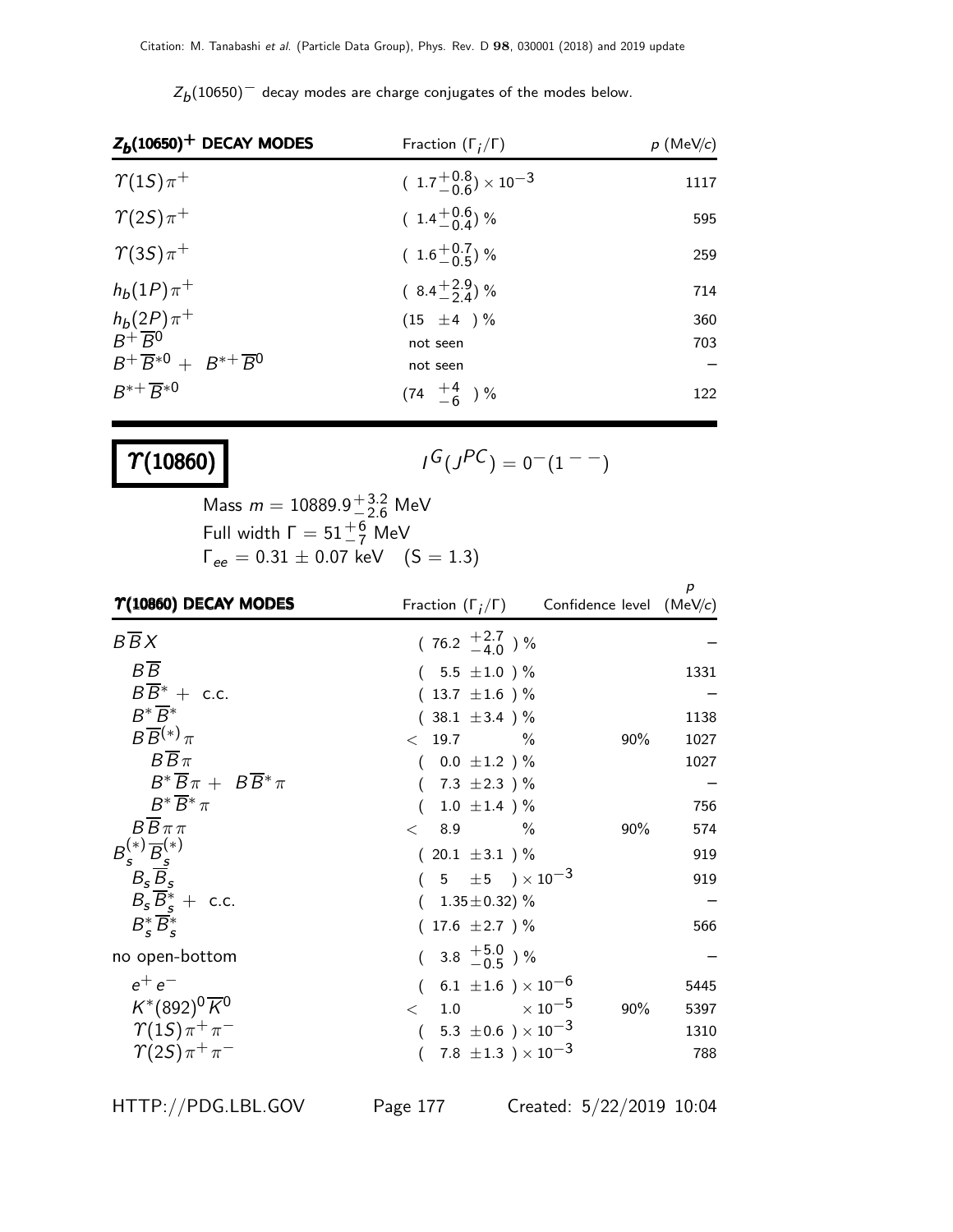| $\gamma(35)\pi^{+}\pi^{-}$                                 |       |           | $(4.8 \frac{+1.9}{-1.7}) \times 10^{-3}$          |     | 445 |
|------------------------------------------------------------|-------|-----------|---------------------------------------------------|-----|-----|
| $\gamma(1S)K^+K^-$                                         |       |           | $(6.1 \pm 1.8) \times 10^{-4}$                    |     | 965 |
| $\eta \Upsilon_I(1D)$                                      |       |           | 4.8 $\pm1.1$ $)\times10^{-3}$                     |     |     |
| $h_b(1P)\pi^+\pi^-$                                        |       |           | $(3.5 \frac{+1.0}{-1.3}) \times 10^{-3}$          |     | 907 |
| $h_b(2P)\pi^+\pi^-$                                        |       |           | $(5.7 \frac{+1.7}{-2.1}) \times 10^{-3}$          |     | 548 |
| $\chi_{bJ}(1P)\pi^+\pi^-\pi^0$                             |       |           | $(2.5 \pm 2.3) \times 10^{-3}$                    |     | 899 |
| $\chi_{b0}(1P)\pi^+\pi^-\pi^0$                             |       | $\lt$ 6.3 | $\times$ 10 $^{-3}$                               | 90% | 899 |
| $\chi_{b0}(1P)\omega$                                      |       |           | $< 3.9 \times 10^{-3}$                            | 90% | 638 |
| $\chi_{b0}(1P)(\pi^+\pi^-\pi^0)_{\text{non}-\omega}$       | $\lt$ | 4.8       | $\times$ 10 $^{-3}$                               | 90% |     |
| $\chi_{b1}(1P)\pi^{+}\pi^{-}\pi^{0}$                       |       |           | $(1.85\pm0.33)\times10^{-3}$                      |     | 865 |
| $\chi_{b1}(1P)\omega$                                      |       |           | $1.57\!\pm\!0.30)\times10^{-3}$                   |     | 589 |
| $\chi_{b1}(1P)(\pi^{+}\pi^{-}\pi^{0})_{\text{non}-\omega}$ |       |           | $5.2 \pm 1.9$ ) $\times\,10^{-4}$                 |     |     |
| $\chi_{b2}(1P)\pi^+\pi^-\pi^0$                             |       |           | $1.17 \pm 0.30 \times 10^{-3}$                    |     | 846 |
| $\chi_{b2}(1P)\omega$                                      |       |           | 6.0 $\pm 2.7$ ) $\times 10^{-4}$                  |     | 559 |
| $\chi_{b2}(1P)(\pi^+\pi^-\pi^0)_{\text{non}-\omega}$       |       |           | $6\phantom{.0} \pm 4\phantom{.0} )\times 10^{-4}$ |     |     |
| $\gamma X_b \rightarrow \gamma \Upsilon(15) \omega$        | $\lt$ |           | 3.8 $\times 10^{-5}$                              | 90% |     |

#### Inclusive Decays.

These decay modes are submodes of one or more of the decay modes above.

| $(13.8 \tfrac{+2.4}{-1.7})\%$ |
|-------------------------------|
| $(108 \pm 8)$ %               |
| $(46 \pm 6)$ %                |
| $(2.06 \pm 0.21)$ %           |
| $(77 \pm 8)$ %                |
| $(72 \pm 6) \%$               |
|                               |

# $\boxed{\gamma(11020)}$

$$
I^G(J^{PC})=0^-(1^{--})
$$

Mass  $m = 10992.9^{+10.0}_{-8.1}$  MeV Full width  $\Gamma = 49^{+9}_{-15}$  MeV  $\Gamma_{ee} = 0.130 \pm 0.030$  keV

| $\Upsilon(11020)$ DECAY MODES        | Fraction $(\Gamma_i/\Gamma)$       | $p$ (MeV/c) |
|--------------------------------------|------------------------------------|-------------|
| $e^+e^-$                             | $(2.7^{+1.0}_{-0.8})\times10^{-6}$ | 5496        |
| $\chi_{bJ}(1P)\pi^+\pi^-\pi^0$       | $(9 \frac{+9}{-8}) \times 10^{-3}$ | 1001        |
| $\chi_{b1}(1P)\pi^{+}\pi^{-}\pi^{0}$ | seen                               | 968         |
| $\chi_{b2}(1P)\pi^+\pi^-\pi^0$       | seen                               | 949         |

HTTP://PDG.LBL.GOV Page 178 Created: 5/22/2019 10:04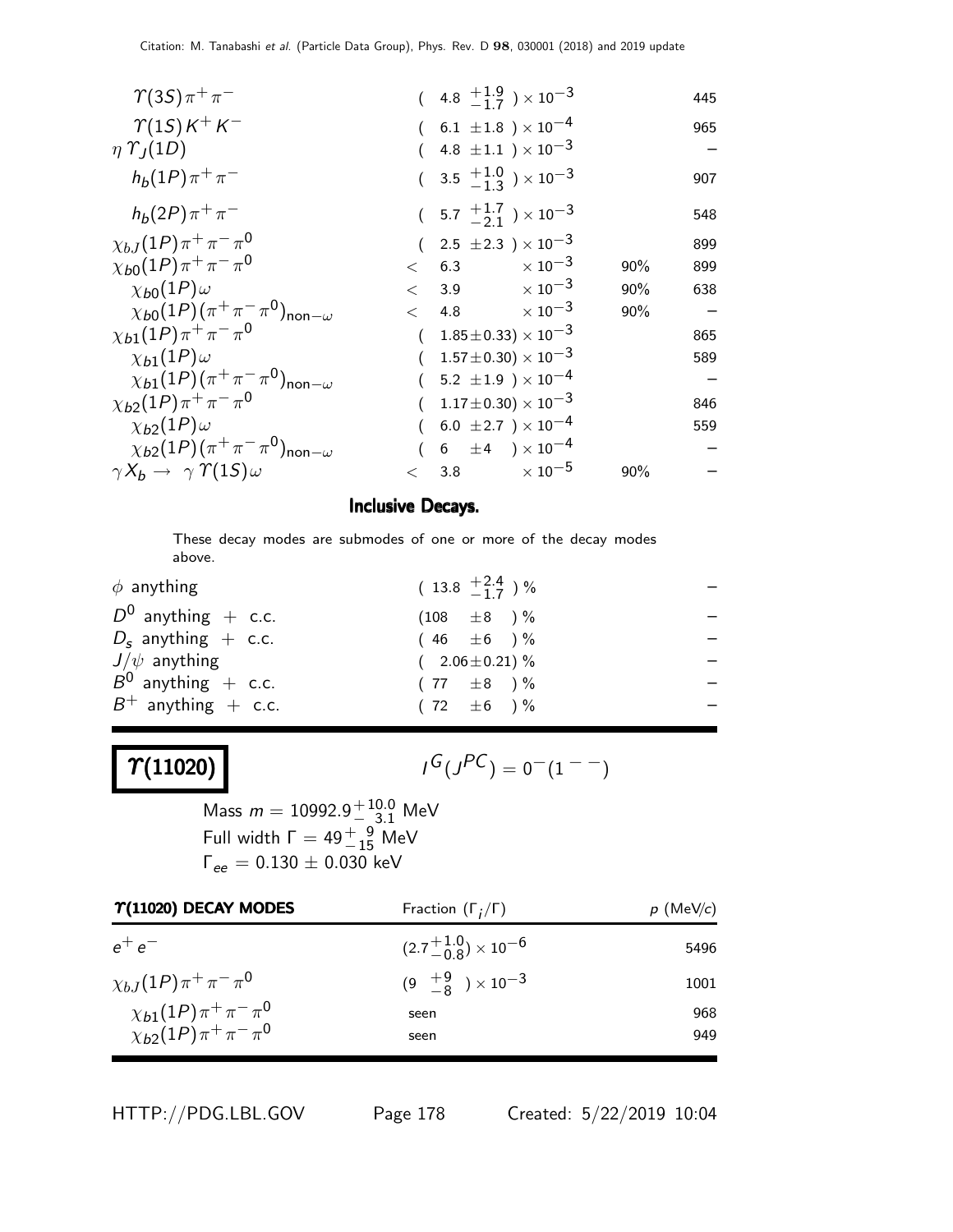#### NOTES

- [a] See the "Note on  $\pi^{\pm} \to \ell^{\pm} \nu \gamma$  and  $K^{\pm} \to \ell^{\pm} \nu \gamma$  Form Factors" in the  $\pi^{\pm}$  Particle Listings for definitions and details.
- [b] Measurements of  $\Gamma(e^+\nu_e)/\Gamma(\mu^+\nu_\mu)$  always include decays with  $\gamma$ 's, and measurements of  $\mathsf{\Gamma}(e^+\nu_e\gamma)$  and  $\mathsf{\Gamma}(\mu^+\nu_{\mu}\gamma)$  never include lowenergy  $\gamma$ 's. Therefore, since no clean separation is possible, we consider the modes with  $\gamma$ 's to be subreactions of the modes without them, and let  $[\Gamma(e^+ \nu_e) + \Gamma(\mu^+ \nu_\mu)]/\Gamma_{\rm total} = 100\%.$
- [c] See the  $\pi^{\pm}$  Particle Listings for the energy limits used in this measurement; low-energy  $\gamma$ 's are not included.
- [d] Derived from an analysis of neutrino-oscillation experiments.
- [e] Astrophysical and cosmological arguments give limits of order  $10^{-13}$ ; see the  $\pi^0$  Particle Listings.
- $[f]$  C parity forbids this to occur as a single-photon process.
- [g] See the "Note on scalar mesons" in the  $f_0(500)$  Particle Listings. The interpretation of this entry as a particle is controversial.
- [h] See the "Note on  $\rho(770)$ " in the  $\rho(770)$  Particle Listings.
- [i] The  $\omega \rho$  interference is then due to  $\omega \rho$  mixing only, and is expected to be small. If  $e\mu$  universality holds,  $\Gamma(\rho^0 \to \mu^+ \mu^-) = \Gamma(\rho^0 \to e^+ e^-)$  $\times$  0.99785.
- [j] See the "Note on scalar mesons" in the  $f_0(500)$  Particle Listings.
- [k] See the "Note on  $a_1(1260)$ " in the  $a_1(1260)$  Particle Listings in PDG 06, Journal of Physics **G33** 1 (2006).
- [l] This is only an educated guess; the error given is larger than the error on the average of the published values. See the Particle Listings for details.
- [n] See the "Note on non- $q\bar{q}$  mesons" in the Particle Listings in PDG 06, Journal of Physics  $G33$  1 (2006).
- [o] See the "Note on the  $\eta$ (1405)" in the  $\eta$ (1405) Particle Listings.
- [p] See the "Note on the  $f_1(1420)$ " in the  $\eta(1405)$  Particle Listings.
- [q] See also the  $\omega(1650)$  Particle Listings.
- [r] See the "Note on the  $\rho$ (1450) and the  $\rho$ (1700)" in the  $\rho$ (1700) Particle Listings.
- [s] See also the  $\omega(1420)$  Particle Listings.
- [t] See the "Note on  $f_0(1710)$ " in the  $f_0(1710)$  Particle Listings in 2004 edition of Review of Particle Physics.
- [u] See the note in the  $K^{\pm}$  Particle Listings.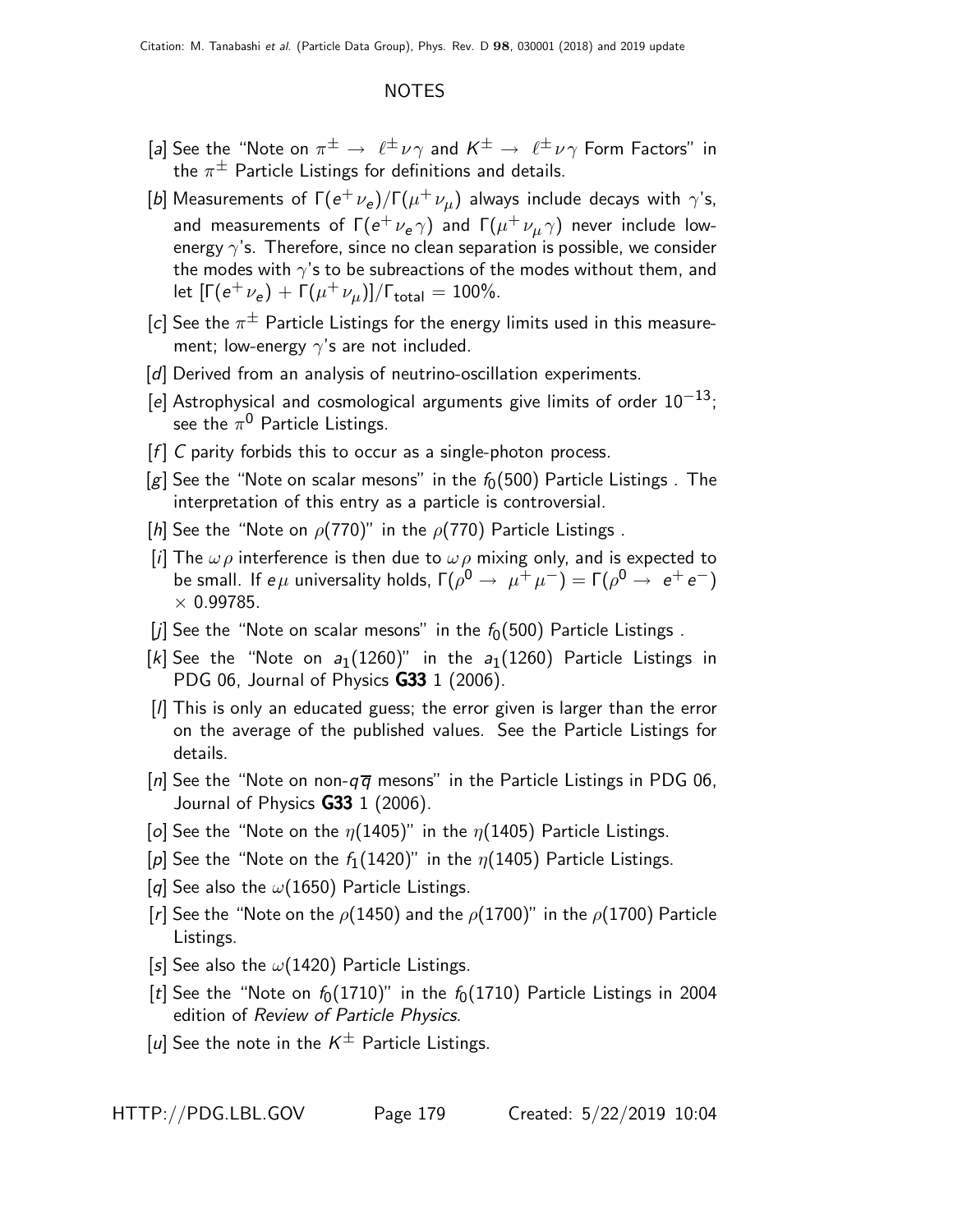- $[v]$  Neglecting photon channels. See, e.g., A. Pais and S.B. Treiman, Phys. Rev. D12, 2744 (1975).
- [x] The definition of the slope parameters of the  $K \to 3\pi$  Dalitz plot is as follows (see also "Note on Dalitz Plot Parameters for  $K \rightarrow 3\pi$ Decays" in the  $K^{\pm}$  Particle Listings):

$$
|M|^2 = 1 + g(s_3 - s_0)/m_{\pi^+}^2 + \cdots.
$$

- [y] For more details and definitions of parameters see the Particle Listings.
- [z] See the  $K^{\pm}$  Particle Listings for the energy limits used in this measurement.
- [aa] Most of this radiative mode, the low-momentum  $\gamma$  part, is also included in the parent mode listed without  $\gamma$ 's.
- [bb] Structure-dependent part.
- [cc] Direct-emission branching fraction.
- [dd] Violates angular-momentum conservation.

 $[ee]$  Derived from measured values of  $\phi_{+-},\ \phi_{00},\ |\eta|,\ |\boldsymbol{m_{K^0_I}}- \boldsymbol{m_{K^0_S}}|,$  and  $\tau_{K^0_S}$ , as described in the introduction to "Tests of Conservation I , as described in the introduction to "Tests of Conservation Laws."

[ff] The CP-violation parameters are defined as follows (see also "Note on *CP* Violation in  $K_S \to 3\pi$ " and "Note on *CP* Violation in  $K_L^0$  Decay" in the Particle Listings):

$$
\eta_{+-} = |\eta_{+-}| e^{i\phi_{+-}} = \frac{A(K_L^0 \to \pi^+ \pi^-)}{A(K_S^0 \to \pi^+ \pi^-)} = \epsilon + \epsilon
$$

$$
\eta_{00} = |\eta_{00}| e^{i\phi_{00}} = \frac{A(K_L^0 \to \pi^0 \pi^0)}{A(K_S^0 \to \pi^0 \pi^0)} = \epsilon - 2\epsilon'
$$

$$
\delta = \frac{\Gamma(K_L^0 \to \pi^- \ell^+ \nu) - \Gamma(K_L^0 \to \pi^+ \ell^- \nu)}{\Gamma(K_L^0 \to \pi^- \ell^+ \nu) + \Gamma(K_L^0 \to \pi^+ \ell^- \nu)},
$$

$$
\text{Im}(\eta_{+-0})^2 = \frac{\Gamma(K_S^0 \to \pi^+ \pi^- \pi^0)^{\text{CP viol.}}}{\Gamma(K_L^0 \to \pi^+ \pi^- \pi^0)},
$$

$$
\text{Im}(\eta_{000})^2 = \frac{\Gamma(K_S^0 \to \pi^0 \pi^0 \pi^0)}{\Gamma(K_L^0 \to \pi^0 \pi^0 \pi^0)}.
$$

where for the last two relations CPT is assumed valid, *i.e.*, Re( $\eta_{+-0}$ )  $\simeq$ 0 and Re( $\eta_{000}$ )  $\simeq$  0.

- $[gg]$  See the  $K^0_S$  $S<sub>S</sub>$  Particle Listings for the energy limits used in this measurement.
- [hh] The value is for the sum of the charge states or particle/antiparticle states indicated.

 $\epsilon'$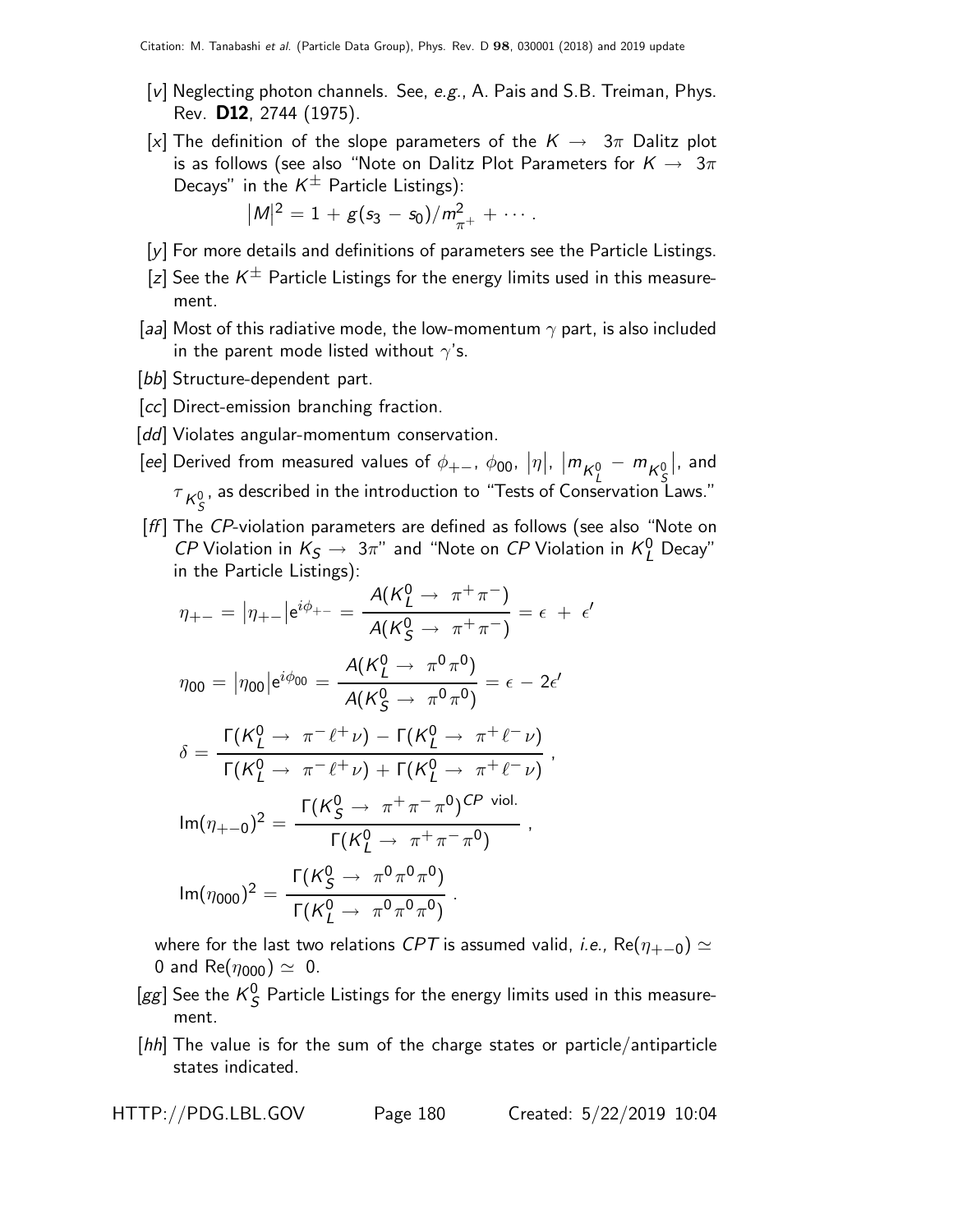- $[\widetilde{\mu}] \ \mathsf{Re}(\epsilon'/\epsilon) \, = \, \epsilon'/\epsilon$  to a very good approximation provided the phases satisfy CPT invariance.
- [jj] This mode includes gammas from inner bremsstrahlung but not the direct emission mode  $K_L^0 \rightarrow \pi^+ \pi^- \gamma(\text{DE}).$
- [kk] See the  $K_I^0$  $_{L}^{0}$  Particle Listings for the energy limits used in this measurement.
- [II] Allowed by higher-order electroweak interactions.
- [nn] Violates CP in leading order. Test of direct CP violation since the indirect CP-violating and CP-conserving contributions are expected to be suppressed.
- [oo] See the "Note on  $f_0(1370)$ " in the  $f_0(1370)$  Particle Listings and in the 1994 edition.
- [pp] See the note in the L(1770) Particle Listings in Reviews of Modern Physics 56 S1 (1984), p. S200. See also the "Note on  $K_2(1770)$  and the  $K_2(1820)$ " in the  $K_2(1770)$  Particle Listings.
- [qq] See the "Note on  $K_2(1770)$  and the  $K_2(1820)$ " in the  $K_2(1770)$  Particle Listings .
- [rr] This result applies to  $Z^0 \rightarrow c\overline{c}$  decays only. Here  $\ell^+$  is an average (not a sum) of  $e^+$  and  $\mu^+$  decays.
- [ss] See the Particle Listings for the (complicated) definition of this quantity.
- [tt] The branching fraction for this mode may differ from the sum of the submodes that contribute to it, due to interference effects. See the relevant papers in the Particle Listings.
- [uu] These subfractions of the  $K^- 2\pi^+$  mode are uncertain: see the Particle Listings.
- [*vv*] Submodes of the  $D^+ \rightarrow K^- 2\pi^+ \pi^0$  and  $K^0$  $\frac{0}{5}2\pi^+\pi^-$  modes were studied by ANJOS 92C and COFFMAN 92B, but with at most 142 events for the first mode and 229 for the second – not enough for precise results. With nothing new for 18 years, we refer to our 2008 edition, Physics Letters B667 1 (2008), for those results.
- [xx] The unseen decay modes of the resonances are included.
- [yy] This is not a test for the  $\Delta C=1$  weak neutral current, but leads to the  $\pi^+\ell^+\ell^-$  final state.
- [zz] This mode is not a useful test for a  $\Delta \mathcal{C}=1$  weak neutral current because both quarks must change flavor in this decay.
- [aaa] In the 2010 Review, the values for these quantities were given using a measure of the asymmetry that was inconsistent with the usual definition.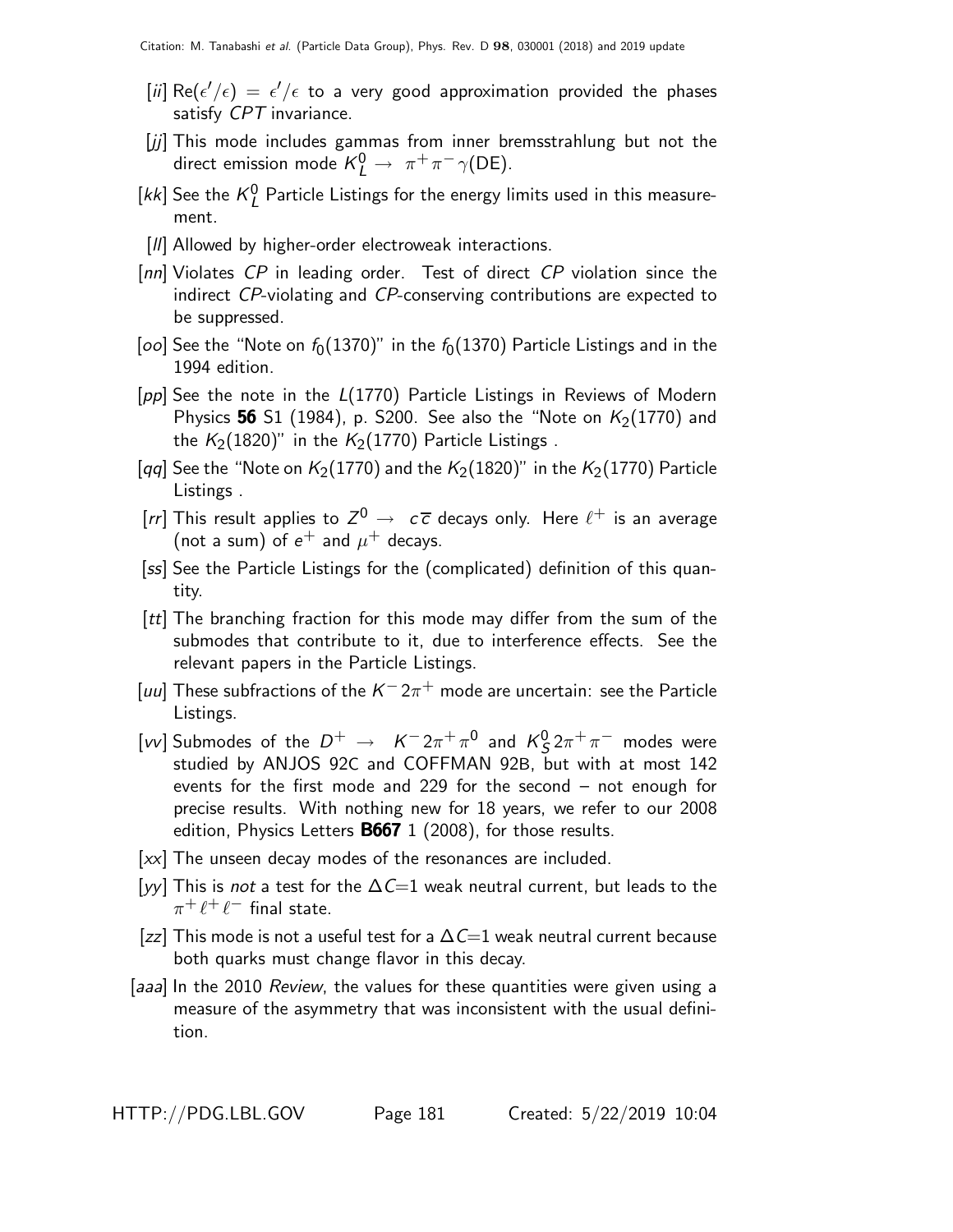- [*bbb*] This value is obtained by subtracting the branching fractions for 2-, 4and 6-prongs from unity.
- [ccc] This is the sum of our  $K^- 2\pi^+\pi^-, \quad K^- 2\pi^+\pi^-\pi^0,$  $\overline{K}{}^0 2\pi^+ 2\pi^-,~K^+ 2K^- \pi^+,~2\pi^+ 2\pi^-,~2\pi^+ 2\pi^- \pi^0,~K^+K^- \pi^+ \pi^-,$  and  $K^+ K^- \pi^+ \pi^- \pi^0$ , branching fractions.
- [ddd] This is the sum of our  $K^-3\pi^+2\pi^-$  and  $3\pi^+3\pi^-$  branching fractions.
- [eee] The branching fractions for the  $K^- \, e^+ \, \nu_e$ ,  $K^*(892)^- \, e^+ \, \nu_e$ ,  $\pi^- \, e^+ \, \nu_e$ , and  $\rho^ e^+$   $\nu_e$  modes add up to 6.17  $\pm$  0.17 %.
- [fff] This is a doubly Cabibbo-suppressed mode.
- [ggg] Submodes of the  $D^0 \rightarrow K_S^0$  $\frac{0}{S} \pi^+ \pi^- \pi^0$  mode with a  $K^*$  and/or  $\rho$  were studied by COFFMAN 92B, but with only 140 events. With nothing new for 18 years, we refer to our 2008 edition, Physics Letters **B667** 1 (2008), for those results.
- [hhh] This branching fraction includes all the decay modes of the resonance in the final state.
	- [iii] This limit is for either  $D^0$  or  $\overline{D}{}^0$  to  $\rho\, e^-$ .
	- $[jjj]$  This limit is for either  $D^0$  or  $\overline{D}{}^0$  to  $\overline{\rho}\, e^+$ .
- [kkk] This is the purely  $e^+$  semileptonic branching fraction: the  $e^+$  fraction from  $\tau^+$  decays has been subtracted off. The sum of our (non- $\tau)$   $e^+$ exclusive fractions — an  $e^+ \, \nu_e$  with an  $\eta$ ,  $\eta'$ ,  $\phi$ ,  $K^0$ , or  $K^{*0}$  — is 5.99  $\pm$  0.31 %.
	- [III] This fraction includes  $\eta$  from  $\eta'$  decays.
- $[nnn]$  The sum of our exclusive  $\eta'$  fractions  $\eta'$  e $^+$   $\nu_{\sf e}$ ,  $\eta'$   $\mu^+$   $\nu_{\mu}$ ,  $\eta'$   $\pi^+$ ,  $\eta'$   $\rho^+$ , and  $\eta' K^+$  — is  $11.8 \pm 1.6\%$ .
- [ $000$ ] This branching fraction includes all the decay modes of the final-state resonance.
- [ppp] A test for  $u\overline{u}$  or  $d\overline{d}$  content in the  $D_s^+$  $\frac{1}{5}$ . Neither Cabibbo-favored nor Cabibbo-suppressed decays can contribute, and  $\omega - \phi$  mixing is an unlikely explanation for any fraction above about  $2\times10^{-4}$ .
- [qqq] We decouple the  $D_s^+ \rightarrow~\phi \pi^+$  branching fraction obtained from mass projections (and used to get some of the other branching fractions) from the  $D_s^+ \rightarrow~ \phi \pi^+, \, \phi \rightarrow~ K^+ \, K^-$  branching fraction obtained from the Dalitz-plot analysis of  $D_s^+ \,\rightarrow\,\ K^+ \,K^- \, \pi^+. \,$  That is, the ratio of these two branching fractions is not exactly the  $\phi \to K^+K^-$  branching fraction 0.491.
- $[rrr]$  This is the average of a model-independent and a K-matrix parametrization of the  $\pi^+\pi^-$  S-wave and is a sum over several  $f_0$  mesons.
- [sss] An  $\ell$  indicates an e or a  $\mu$  mode, not a sum over these modes.
- [ttt] An CP(±1) indicates the CP=+1 and CP=−1 eigenstates of the D<sup>0</sup>- $\overline{D}{}^0$  system.

```
HTTP://PDG.LBL.GOV Page 182 Created: 5/22/2019 10:04
```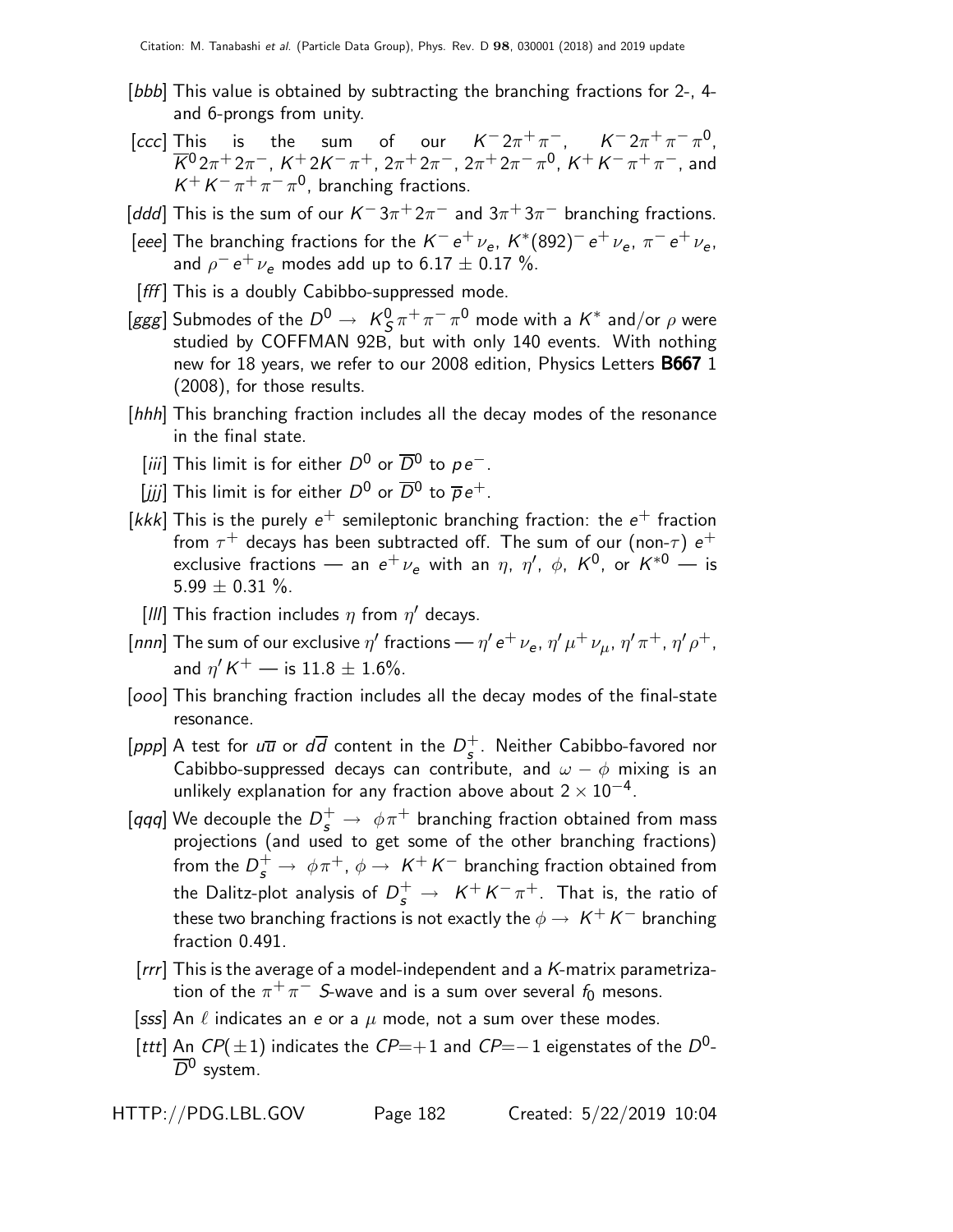[uuu] D denotes  $D^0$  or  $\overline{D}{}^0$ .

- [vvv]  $D_{CP+}^{*0}$  decays into  $D^0 \, \pi^0$  with the  $D^0$  reconstructed in  $CP$ -even eigenstates  $\mathcal{K}^+ \, \mathcal{K}^-$  and  $\pi^+ \, \pi^-$ .
- [xxx]  $\overline{D}^{**}$  represents an excited state with mass 2.2  $<$  M  $<$  2.8 GeV/c<sup>2</sup>.
- [yyy]  $\chi_{c1}(3872)^+$  is a hypothetical charged partner of the  $\chi_{c1}(3872)$ .
- [zzz]  $\Theta(1710)^{++}$  is a possible narrow pentaquark state and  $G(2220)$  is a possible glueball resonance.
- [aaaa]  $(\overline{\Lambda}_{c}^{-} p)_{s}$  denotes a low-mass enhancement near 3.35 GeV/c<sup>2</sup>.
- [bbaa] Stands for the possible candidates of  $K^*(1410)$ ,  $K^*_0(1430)$  and  $K_2^*(1430)$ .
- [ccaa]  $B^0$  and  $B^0_s$  $\frac{0}{s}$  contributions not separated. Limit is on weighted average of the two decay rates.
- [ddaa] This decay refers to the coherent sum of resonant and nonresonant  $J^{\cancel{P}}$  $= 0^+$  K  $\pi$  components with  $1.60 < m_{K\pi} < 2.15$  GeV/c<sup>2</sup>.
- [eeaa]  $X(214)$  is a hypothetical particle of mass 214 MeV/c<sup>2</sup> reported by the HyperCP experiment, Physical Review Letters 94 021801 (2005)
- [ffaa]  $\Theta(1540)^+$  denotes a possible narrow pentaquark state.
- $[ggaa]$  Here S and P are the hypothetical scalar and pseudoscalar particles with masses of 2.5 GeV/ $c^2$  and 214.3 MeV/ $c^2$ , respectively.
- [hhaa] These values are model dependent.
- [iiaa] Here "anything" means at least one particle observed.
- [jjaa] This is a  $\mathsf{B}(B^0 \to D^{*-}\ell^+\nu_\ell)$  value.
- [kkaa]  $D^{**}$  stands for the sum of the  $D(1^{1}P_1)$ ,  $D(1^{3}P_0)$ ,  $D(1^{3}P_1)$ ,  $D(1^{3}P_2)$ ,  $D(2<sup>1</sup>S<sub>0</sub>)$ , and  $D(2<sup>1</sup>S<sub>1</sub>)$  resonances.
- [Ilaa]  $D^{(*)}\overline{D}{}^{(*)}$  stands for the sum of  $D^*\overline{D}{}^*,$   $D^*\overline{D}$ ,  $D\overline{D}{}^*$ , and  $D\overline{D}{}$ .
- [nnaa]  $X(3915)$  denotes a near-threshold enhancement in the  $\omega J/\psi$  mass spectrum.
- [ooaa] Inclusive branching fractions have a multiplicity definition and can be greater than 100%.
- [ppaa]  $D_j$  represents an unresolved mixture of pseudoscalar and tensor  $D^{**}$  $(\overline{P}-wave)$  states.
- [qqaa] Not a pure measurement. See note at head of  $B_{s}^{0}$  Decay Modes.
- [*rraa*] For  $E_{\gamma} > 100$  MeV.

[ssaa] Includes  $p\overline{p}\pi^{+}\pi^{-}\gamma$  and excludes  $p\overline{p}\eta$ ,  $p\overline{p}\omega$ ,  $p\overline{p}\eta'$ .

- [ttaa] For a narrow state  $A$  with mass less than 960 MeV.
- [uuaa] For a narrow scalar or pseudoscalar  $A^0$  with mass 0.21–3.0 GeV.

[vvaa] For a narrow resonance in the range  $2.2 < M(X) < 2.8$  GeV.